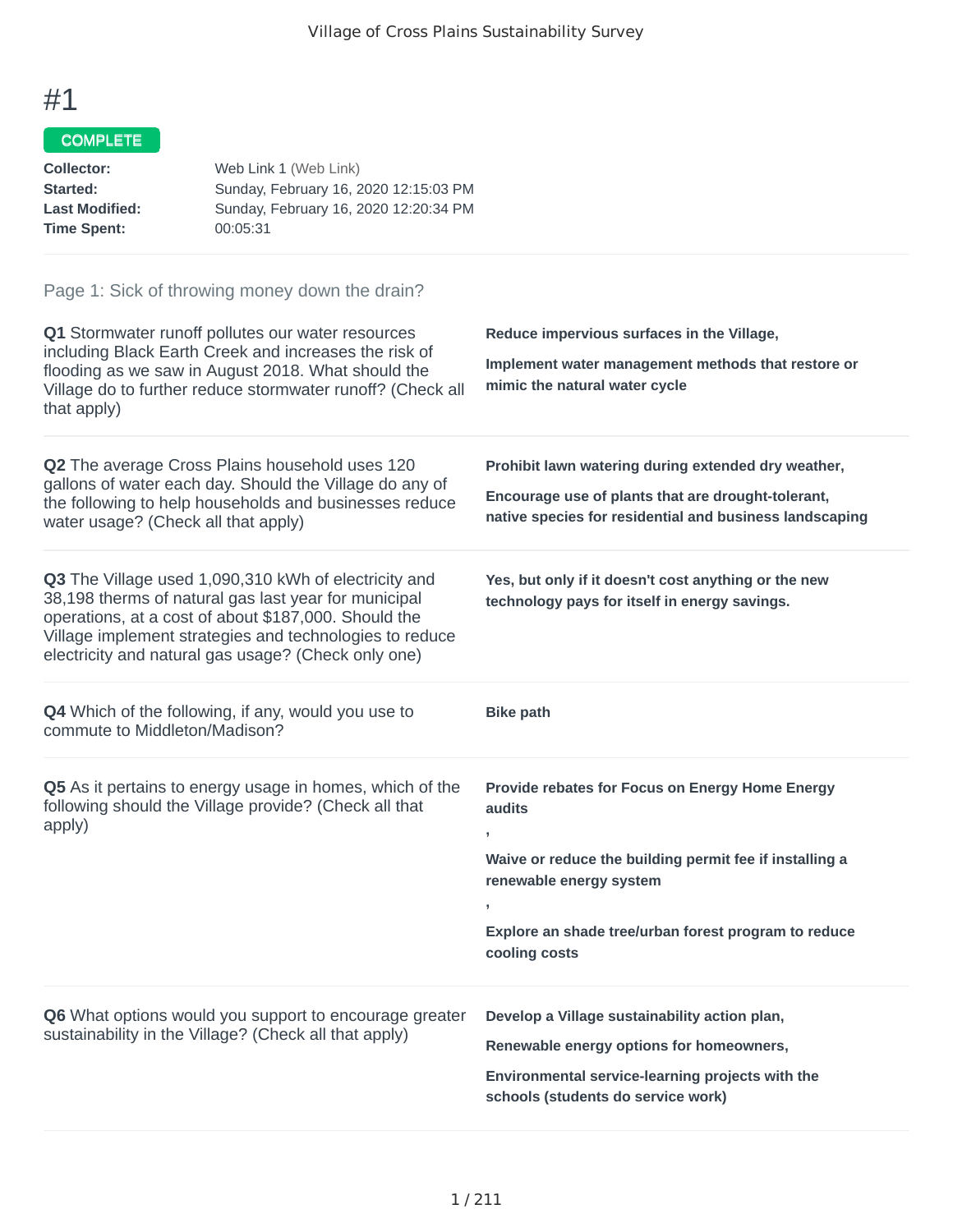**Q7** Food composting reduces the amount of trash collected by the Village. Should the Village do any of the following? (Check all that apply)

**Sell compost bins at a discounted cost,**

**Collect compost in a separate container along with trash and recycling**

| <b>Q8</b> How old are you?                                                                                     | 18-25                            |
|----------------------------------------------------------------------------------------------------------------|----------------------------------|
| Q9 What other things should Cross Plains, as a<br>municipality, do to reduce the impact on the<br>environment? | Respondent skipped this question |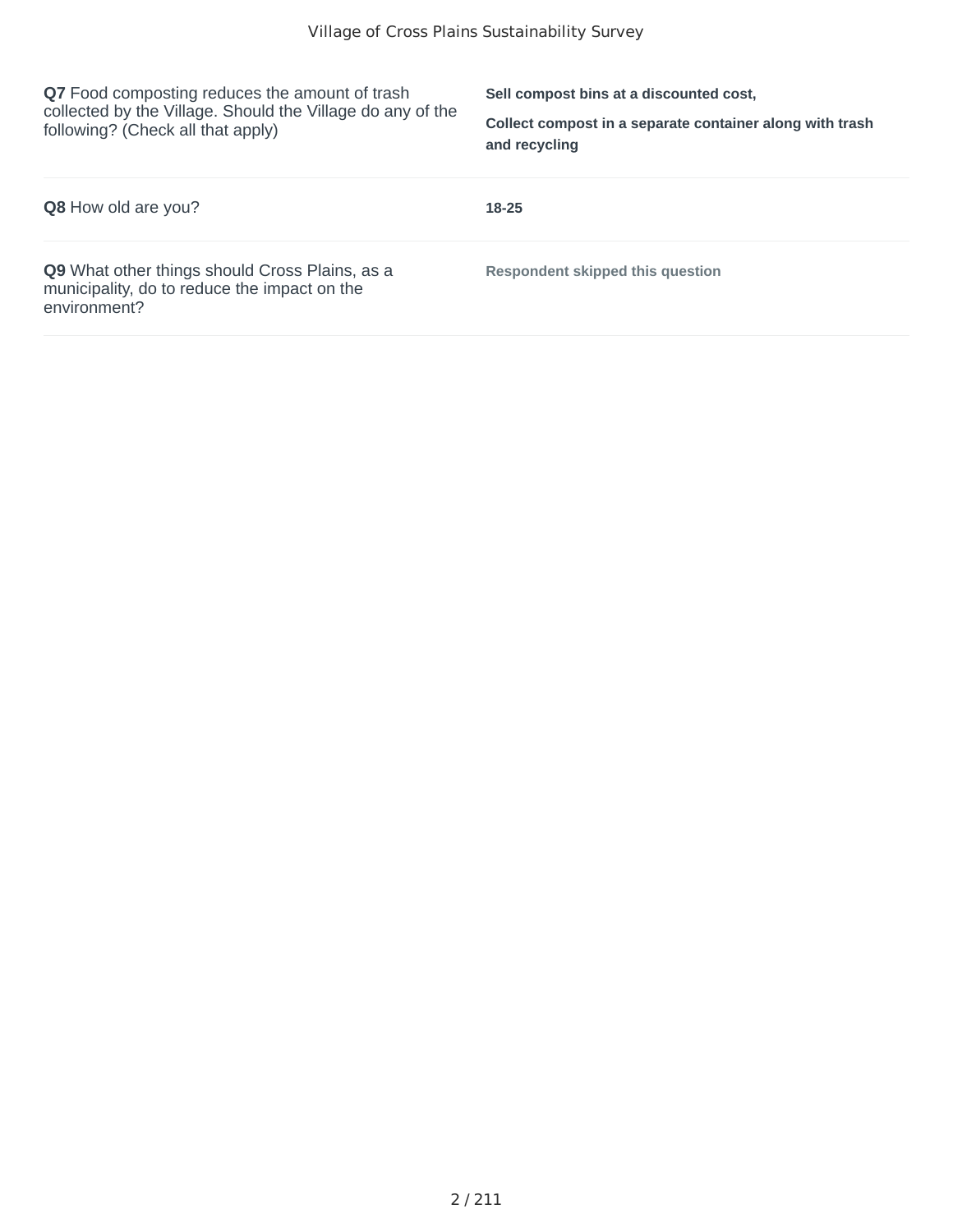### COMPLETE

| Tuesday, February 18, 2020 8:11:33 PM |
|---------------------------------------|
| Tuesday, February 18, 2020 8:15:03 PM |
|                                       |
|                                       |

| Q1 Stormwater runoff pollutes our water resources<br>including Black Earth Creek and increases the risk of<br>flooding as we saw in August 2018. What should the<br>Village do to further reduce stormwater runoff? (Check all<br>that apply)                                                 | Reduce impervious surfaces in the Village,<br><b>Community education (examples: stormwater</b><br>management, how to build a rain garden, lawn and<br>garden care, etc.)<br>Explore policy on stormwater runoff that would meet the<br>demands for current and future weather events<br>Implement water management methods that restore or<br>mimic the natural water cycle |
|-----------------------------------------------------------------------------------------------------------------------------------------------------------------------------------------------------------------------------------------------------------------------------------------------|-----------------------------------------------------------------------------------------------------------------------------------------------------------------------------------------------------------------------------------------------------------------------------------------------------------------------------------------------------------------------------|
| <b>Q2</b> The average Cross Plains household uses 120<br>gallons of water each day. Should the Village do any of<br>the following to help households and businesses reduce<br>water usage? (Check all that apply)                                                                             | Provide information on indoor and outdoor water<br>efficiency<br>y.<br>Offer water efficiency audits,<br>Encourage use of plants that are drought-tolerant,<br>native species for residential and business landscaping                                                                                                                                                      |
| <b>Q3</b> The Village used 1,090,310 kWh of electricity and<br>38,198 therms of natural gas last year for municipal<br>operations, at a cost of about \$187,000. Should the<br>Village implement strategies and technologies to reduce<br>electricity and natural gas usage? (Check only one) | Yes, even if the energy savings may not cover the cost<br>of the new technology. I am willing to pay more in taxes<br>to help us reduce our carbon footprint.                                                                                                                                                                                                               |
| <b>Q4</b> Which of the following, if any, would you use to<br>commute to Middleton/Madison?                                                                                                                                                                                                   | Park-and-Ride,<br>Bus/shuttle,<br>Other (please specify):<br>Unfortunately my commute does not go to middleton or<br>madison                                                                                                                                                                                                                                                |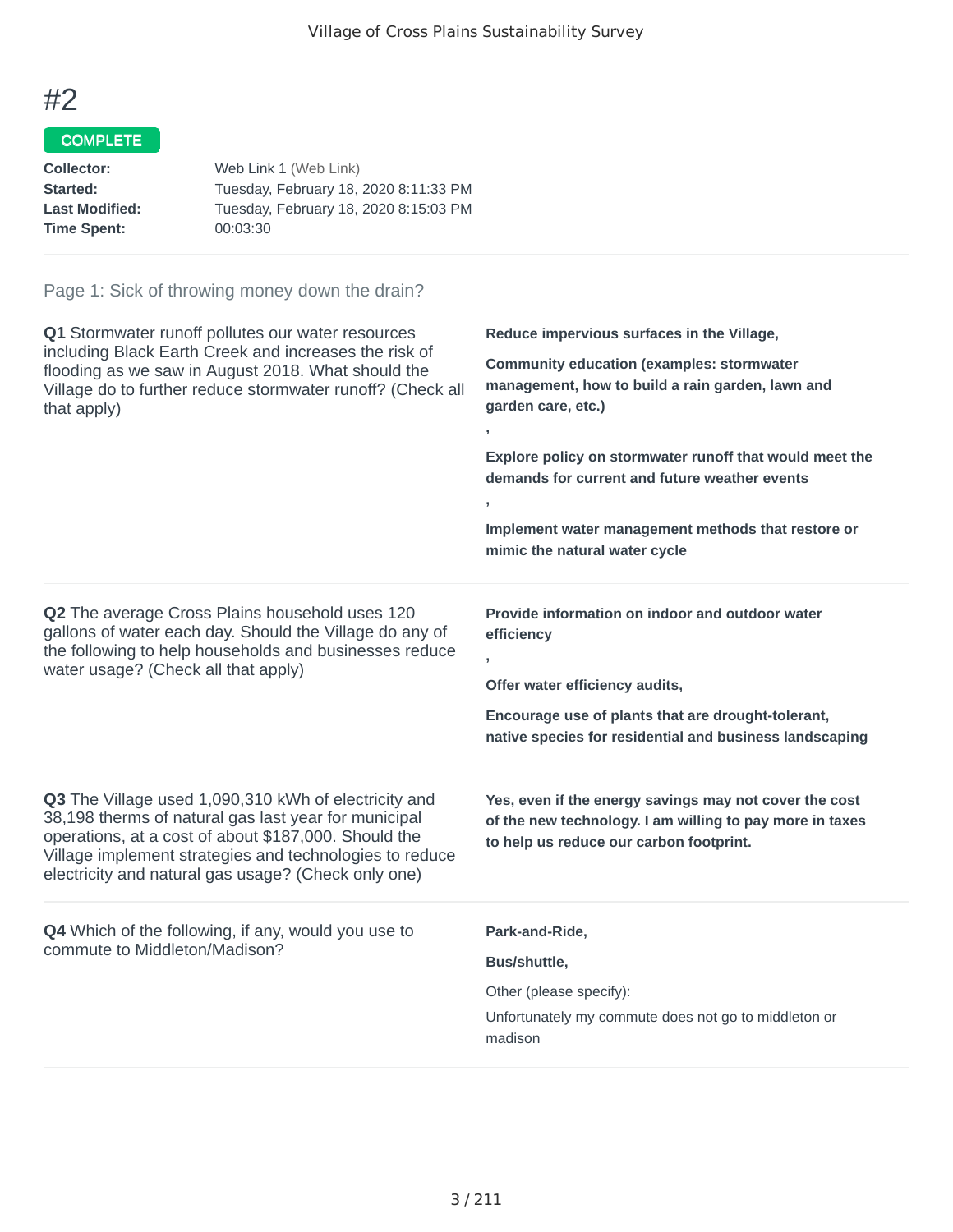| Q5 As it pertains to energy usage in homes, which of the<br>following should the Village provide? (Check all that<br>apply)                       | Education and information about energy efficiency and<br>conservation                       |  |
|---------------------------------------------------------------------------------------------------------------------------------------------------|---------------------------------------------------------------------------------------------|--|
|                                                                                                                                                   | Require more energy-efficient building construction<br>standards than current code requires |  |
|                                                                                                                                                   | y.                                                                                          |  |
|                                                                                                                                                   | Provide rebates for Focus on Energy Home Energy<br>audits                                   |  |
|                                                                                                                                                   |                                                                                             |  |
|                                                                                                                                                   | Waive or reduce the building permit fee if installing a<br>renewable energy system          |  |
|                                                                                                                                                   | $\overline{1}$                                                                              |  |
|                                                                                                                                                   | Explore an shade tree/urban forest program to reduce<br>cooling costs                       |  |
| Q6 What options would you support to encourage greater<br>sustainability in the Village? (Check all that apply)                                   | Develop a Village sustainability action plan,                                               |  |
|                                                                                                                                                   | Renewable energy for Village operations,                                                    |  |
|                                                                                                                                                   | Renewable energy options for homeowners,                                                    |  |
|                                                                                                                                                   | Environmental service-learning projects with the<br>schools (students do service work)      |  |
| Q7 Food composting reduces the amount of trash<br>collected by the Village. Should the Village do any of the<br>following? (Check all that apply) | Give out instructions on how to compost,<br>Sell compost bins at a discounted cost          |  |
| Q8 How old are you?                                                                                                                               | 56-65                                                                                       |  |
| Q9 What other things should Cross Plains, as a<br>municipality, do to reduce the impact on the<br>environment?                                    | <b>Respondent skipped this question</b>                                                     |  |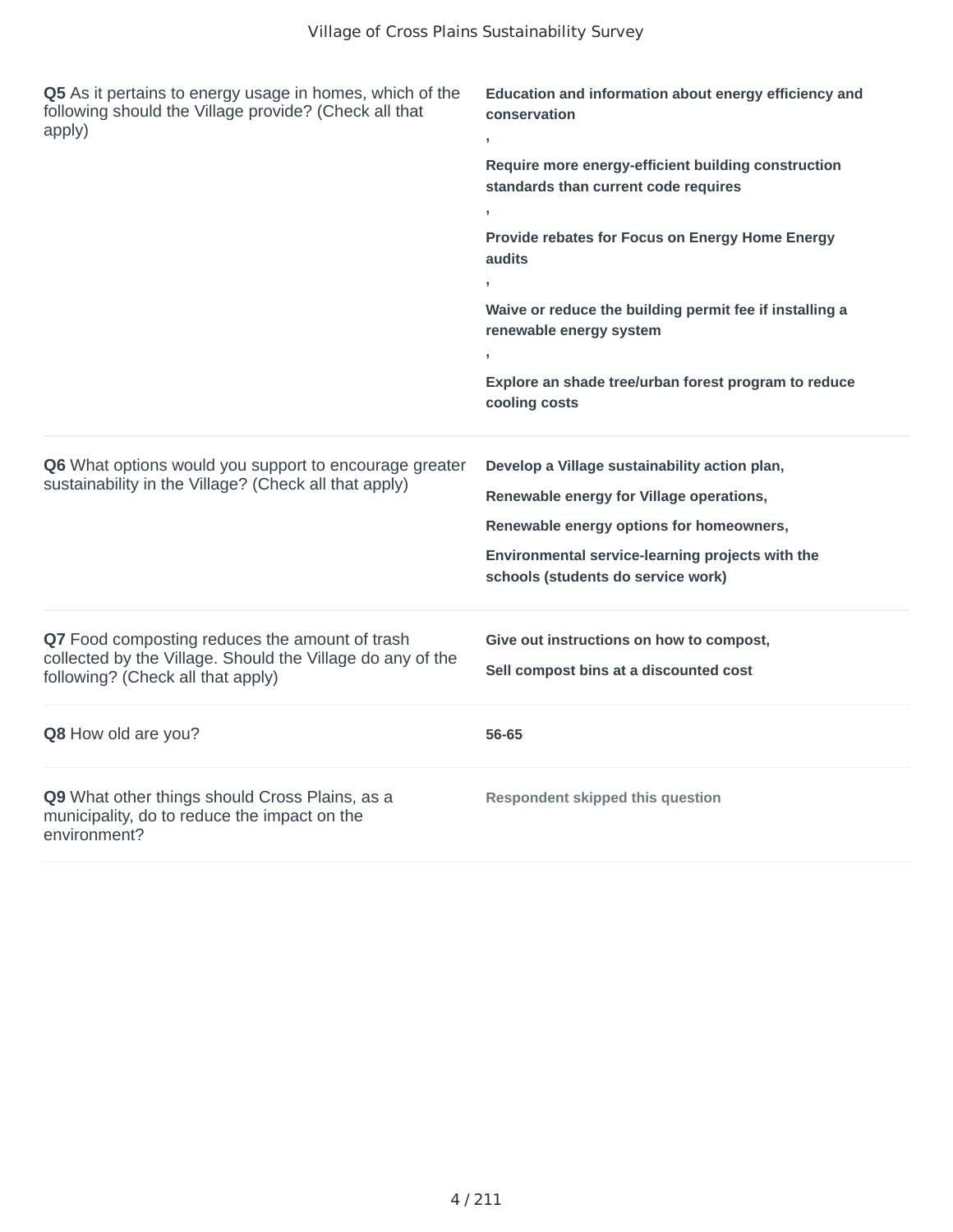### COMPLETE

| Collector:            | Web Link 1 (Web Link)                    |
|-----------------------|------------------------------------------|
| <b>Started:</b>       | Wednesday, February 19, 2020 10:03:30 PM |
| <b>Last Modified:</b> | Wednesday, February 19, 2020 10:12:20 PM |
| Time Spent:           | 00:08:50                                 |
|                       |                                          |

| Q1 Stormwater runoff pollutes our water resources<br>including Black Earth Creek and increases the risk of<br>flooding as we saw in August 2018. What should the<br>Village do to further reduce stormwater runoff? (Check all<br>that apply)                                          | Reduce impervious surfaces in the Village,<br><b>Community education (examples: stormwater</b><br>management, how to build a rain garden, lawn and<br>garden care, etc.)<br>y.<br>Explore policy on stormwater runoff that would meet the<br>demands for current and future weather events<br>$\mathbf{r}$<br>Implement water management methods that restore or<br>mimic the natural water cycle |
|----------------------------------------------------------------------------------------------------------------------------------------------------------------------------------------------------------------------------------------------------------------------------------------|---------------------------------------------------------------------------------------------------------------------------------------------------------------------------------------------------------------------------------------------------------------------------------------------------------------------------------------------------------------------------------------------------|
| <b>Q2</b> The average Cross Plains household uses 120<br>gallons of water each day. Should the Village do any of<br>the following to help households and businesses reduce<br>water usage? (Check all that apply)                                                                      | Provide information on indoor and outdoor water<br>efficiency<br>Prohibit lawn watering during extended dry weather,<br>Offer water efficiency audits,<br>Encourage use of plants that are drought-tolerant,<br>native species for residential and business landscaping                                                                                                                           |
| Q3 The Village used 1,090,310 kWh of electricity and<br>38,198 therms of natural gas last year for municipal<br>operations, at a cost of about \$187,000. Should the<br>Village implement strategies and technologies to reduce<br>electricity and natural gas usage? (Check only one) | Yes, even if the energy savings may not cover the cost<br>of the new technology. I am willing to pay more in taxes<br>to help us reduce our carbon footprint.                                                                                                                                                                                                                                     |
| Q4 Which of the following, if any, would you use to<br>commute to Middleton/Madison?                                                                                                                                                                                                   | Bus/shuttle,<br><b>Bike path</b>                                                                                                                                                                                                                                                                                                                                                                  |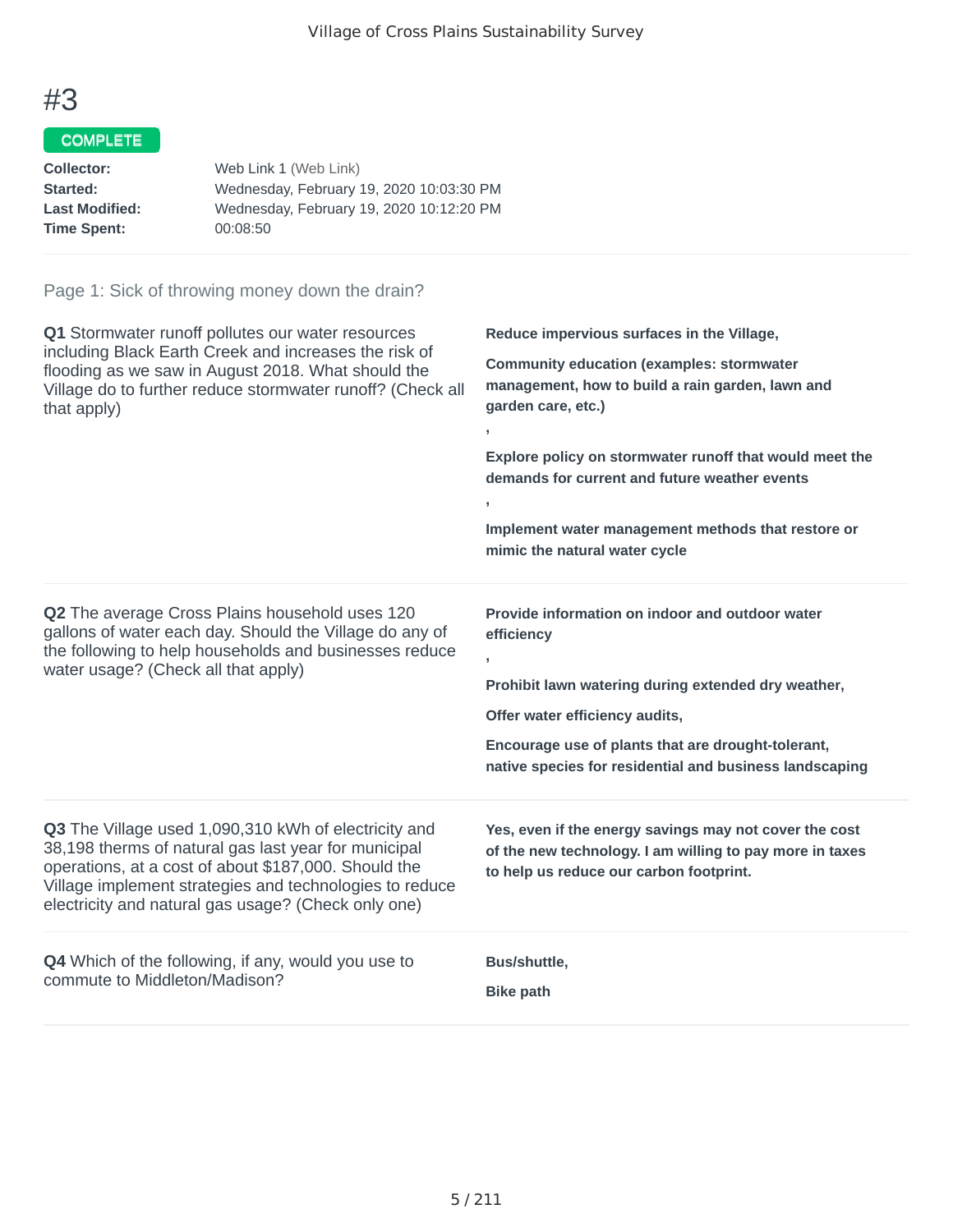| Q5 As it pertains to energy usage in homes, which of the<br>following should the Village provide? (Check all that<br>apply)                       | Education and information about energy efficiency and<br>conservation<br>y.<br>Require more energy-efficient building construction<br>standards than current code requires<br>y<br>Establish a loan fund for residents and businesses for<br>energy efficiency upgrades<br>Waive or reduce the building permit fee if installing a<br>renewable energy system<br>Explore an shade tree/urban forest program to reduce<br>cooling costs |
|---------------------------------------------------------------------------------------------------------------------------------------------------|----------------------------------------------------------------------------------------------------------------------------------------------------------------------------------------------------------------------------------------------------------------------------------------------------------------------------------------------------------------------------------------------------------------------------------------|
| Q6 What options would you support to encourage greater<br>sustainability in the Village? (Check all that apply)                                   | Develop a Village sustainability action plan,<br>Renewable energy for Village operations,<br>Renewable energy options for homeowners,<br>Educational forums at a school or the library,<br>Environmental service-learning projects with the<br>schools (students do service work)                                                                                                                                                      |
| Q7 Food composting reduces the amount of trash<br>collected by the Village. Should the Village do any of the<br>following? (Check all that apply) | Give out instructions on how to compost,<br>Sell compost bins at a discounted cost,<br>Collect compost in a separate container along with trash<br>and recycling                                                                                                                                                                                                                                                                       |
| Q8 How old are you?                                                                                                                               | 46-55                                                                                                                                                                                                                                                                                                                                                                                                                                  |

**Q9** What other things should Cross Plains, as a municipality, do to reduce the impact on the environment?

New buildings and subdivisions need to have sufficient retention ponds to prevent runoff and flooding. The village should not use chemical pesticides anywhere and should provide information to homeowners to curb usage. Could the rooves of PI and the schools be leased for solar panel installations?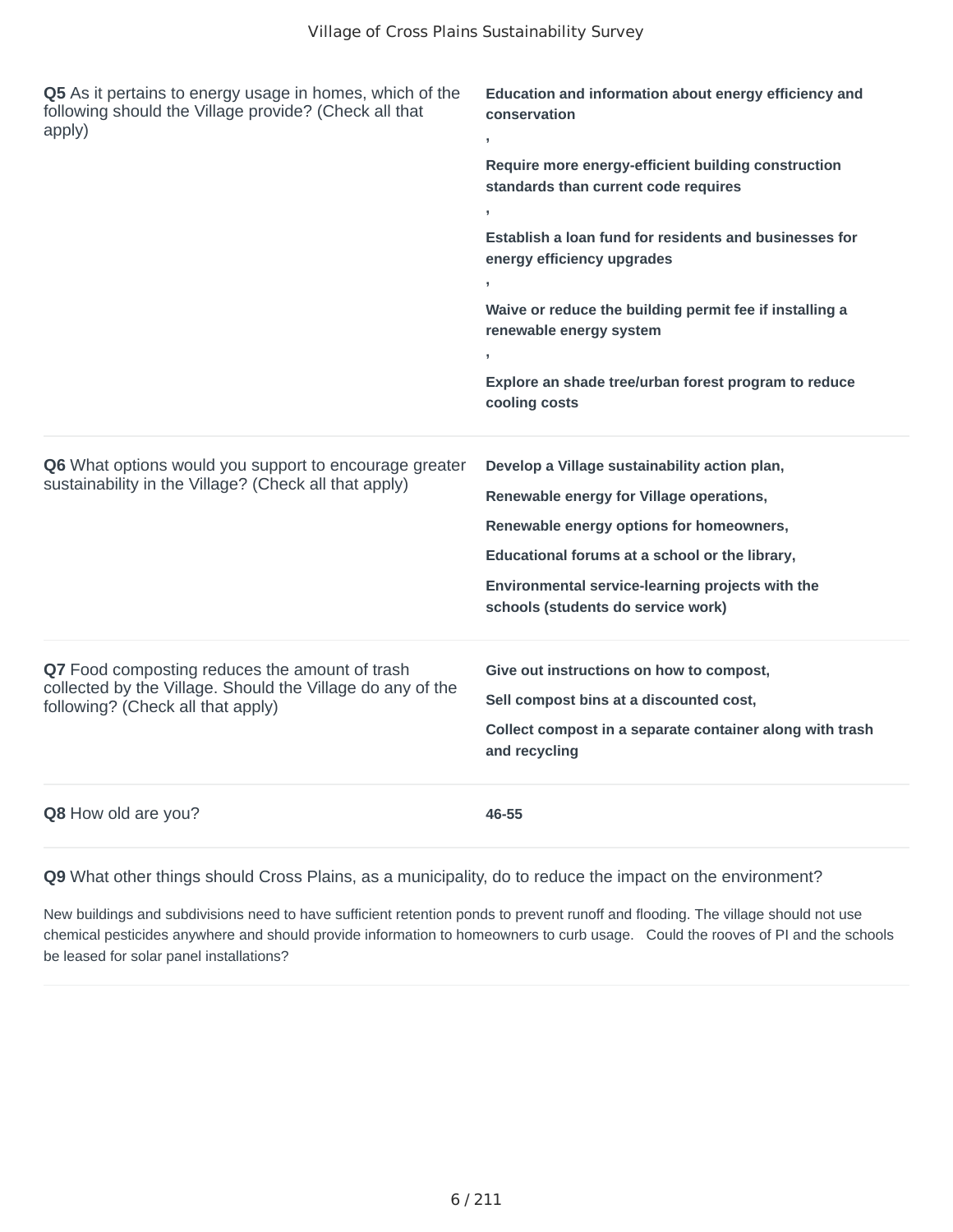# COMPLETE

| Collector:            | Web Link 1 (Web Link)                   |
|-----------------------|-----------------------------------------|
| <b>Started:</b>       | Wednesday, February 26, 2020 9:51:47 AM |
| <b>Last Modified:</b> | Wednesday, February 26, 2020 9:57:50 AM |
| Time Spent:           | 00:06:02                                |
|                       |                                         |

| Q1 Stormwater runoff pollutes our water resources<br>including Black Earth Creek and increases the risk of<br>flooding as we saw in August 2018. What should the<br>Village do to further reduce stormwater runoff? (Check all<br>that apply)                                          | Reduce impervious surfaces in the Village,<br><b>Community education (examples: stormwater</b><br>management, how to build a rain garden, lawn and<br>garden care, etc.)<br>$\mathbf{r}$<br>Explore policy on stormwater runoff that would meet the<br>demands for current and future weather events<br>y.<br>Implement water management methods that restore or<br>mimic the natural water cycle |
|----------------------------------------------------------------------------------------------------------------------------------------------------------------------------------------------------------------------------------------------------------------------------------------|---------------------------------------------------------------------------------------------------------------------------------------------------------------------------------------------------------------------------------------------------------------------------------------------------------------------------------------------------------------------------------------------------|
| <b>Q2</b> The average Cross Plains household uses 120<br>gallons of water each day. Should the Village do any of<br>the following to help households and businesses reduce<br>water usage? (Check all that apply)                                                                      | Provide information on indoor and outdoor water<br>efficiency<br>y.<br>Prohibit lawn watering during extended dry weather,<br>Offer water efficiency audits,<br>Encourage use of plants that are drought-tolerant,<br>native species for residential and business landscaping                                                                                                                     |
| Q3 The Village used 1,090,310 kWh of electricity and<br>38,198 therms of natural gas last year for municipal<br>operations, at a cost of about \$187,000. Should the<br>Village implement strategies and technologies to reduce<br>electricity and natural gas usage? (Check only one) | Yes, even if the energy savings may not cover the cost<br>of the new technology. I am willing to pay more in taxes<br>to help us reduce our carbon footprint.                                                                                                                                                                                                                                     |
| <b>Q4</b> Which of the following, if any, would you use to<br>commute to Middleton/Madison?                                                                                                                                                                                            | Bus/shuttle,<br>Bike path,<br>Other (please specify):<br>Train                                                                                                                                                                                                                                                                                                                                    |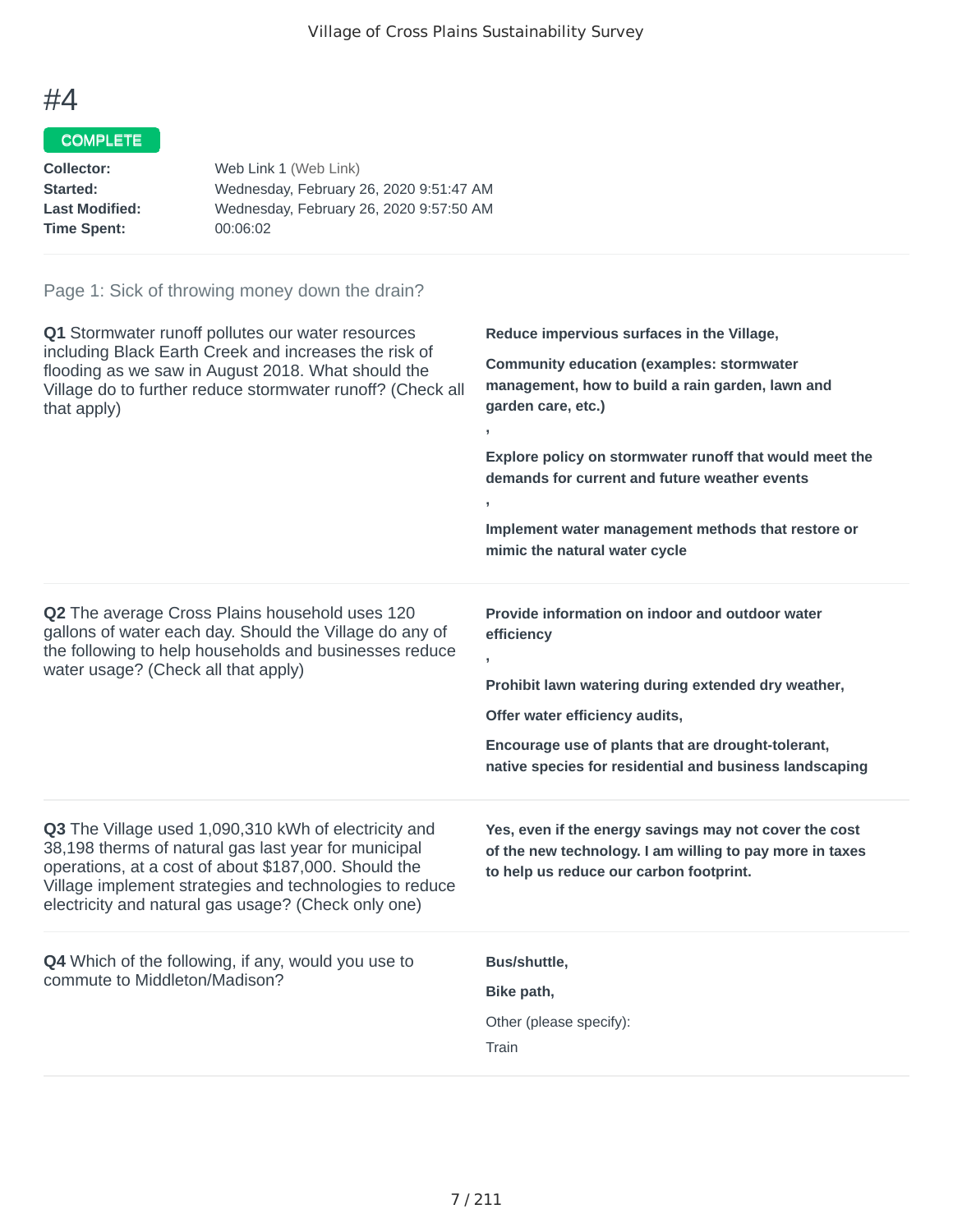| Q5 As it pertains to energy usage in homes, which of the<br>following should the Village provide? (Check all that<br>apply)                       | Education and information about energy efficiency and<br>conservation<br>$\mathbf{r}$                                                                                                                                                                                             |  |
|---------------------------------------------------------------------------------------------------------------------------------------------------|-----------------------------------------------------------------------------------------------------------------------------------------------------------------------------------------------------------------------------------------------------------------------------------|--|
|                                                                                                                                                   | Require more energy-efficient building construction<br>standards than current code requires                                                                                                                                                                                       |  |
|                                                                                                                                                   | Establish a loan fund for residents and businesses for<br>energy efficiency upgrades                                                                                                                                                                                              |  |
|                                                                                                                                                   | Provide rebates for Focus on Energy Home Energy<br>audits                                                                                                                                                                                                                         |  |
|                                                                                                                                                   | Waive or reduce the building permit fee if installing a<br>renewable energy system                                                                                                                                                                                                |  |
|                                                                                                                                                   | Explore an shade tree/urban forest program to reduce<br>cooling costs                                                                                                                                                                                                             |  |
| Q6 What options would you support to encourage greater<br>sustainability in the Village? (Check all that apply)                                   | Develop a Village sustainability action plan,<br>Renewable energy for Village operations,<br>Renewable energy options for homeowners,<br>Educational forums at a school or the library,<br>Environmental service-learning projects with the<br>schools (students do service work) |  |
| Q7 Food composting reduces the amount of trash<br>collected by the Village. Should the Village do any of the<br>following? (Check all that apply) | Give out instructions on how to compost,<br>Sell compost bins at a discounted cost,<br>Collect compost in a separate container along with trash<br>and recycling                                                                                                                  |  |
| Q8 How old are you?                                                                                                                               | 56-65                                                                                                                                                                                                                                                                             |  |

**Q9** What other things should Cross Plains, as a municipality, do to reduce the impact on the environment?

Create a Department of Sustainability that has teeth to implement plans.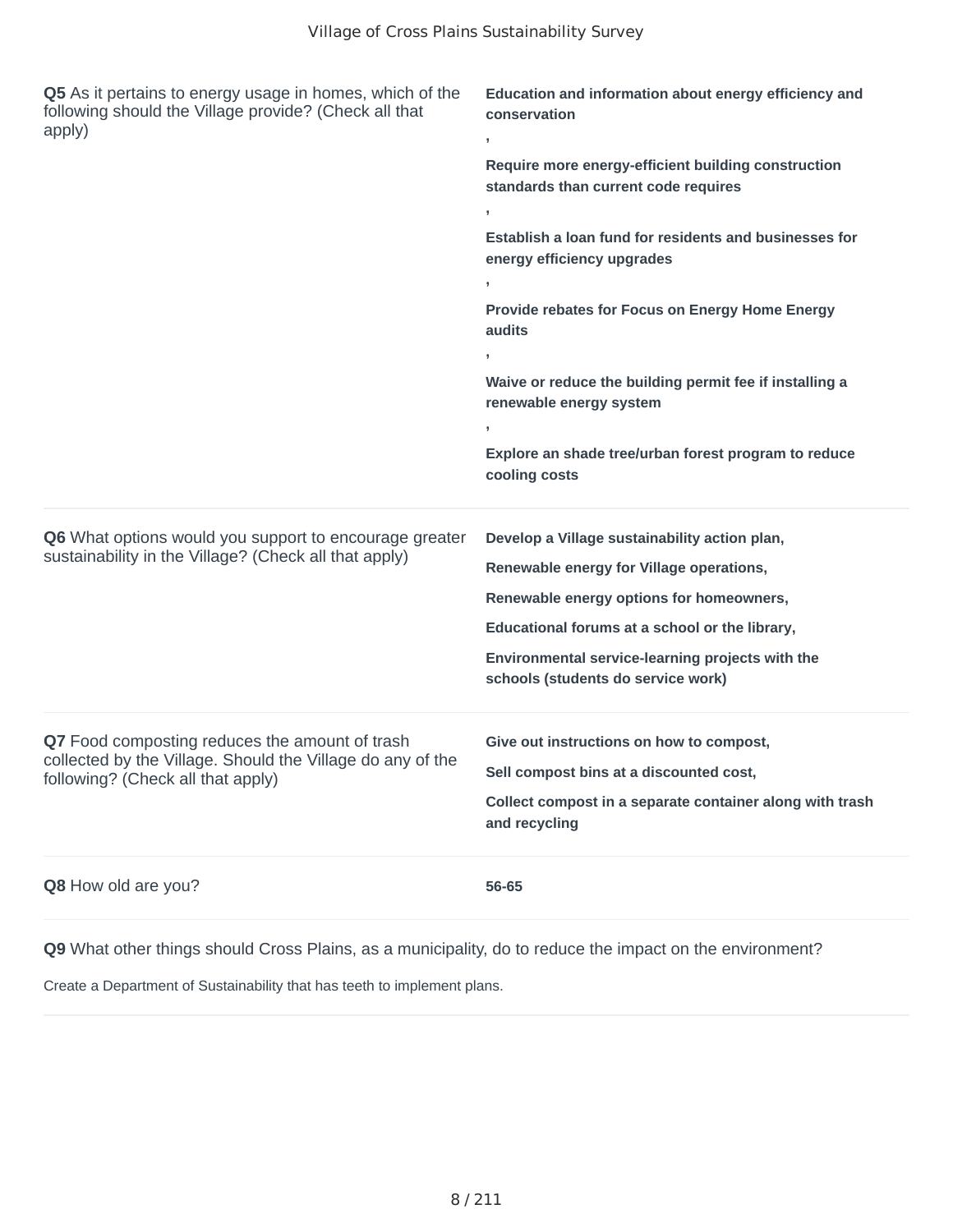### COMPLETE

| Collector:            | Web Link 1 (Web Link)                   |
|-----------------------|-----------------------------------------|
| <b>Started:</b>       | Wednesday, February 26, 2020 5:05:24 PM |
| <b>Last Modified:</b> | Wednesday, February 26, 2020 5:09:38 PM |
| Time Spent:           | 00:04:14                                |
|                       |                                         |

| Q1 Stormwater runoff pollutes our water resources<br>including Black Earth Creek and increases the risk of<br>flooding as we saw in August 2018. What should the<br>Village do to further reduce stormwater runoff? (Check all<br>that apply)                                          | Reduce impervious surfaces in the Village,<br><b>Community education (examples: stormwater</b><br>management, how to build a rain garden, lawn and<br>garden care, etc.)<br>Explore policy on stormwater runoff that would meet the<br>demands for current and future weather events<br>Implement water management methods that restore or<br>mimic the natural water cycle |
|----------------------------------------------------------------------------------------------------------------------------------------------------------------------------------------------------------------------------------------------------------------------------------------|-----------------------------------------------------------------------------------------------------------------------------------------------------------------------------------------------------------------------------------------------------------------------------------------------------------------------------------------------------------------------------|
| Q2 The average Cross Plains household uses 120<br>gallons of water each day. Should the Village do any of<br>the following to help households and businesses reduce<br>water usage? (Check all that apply)                                                                             | Provide information on indoor and outdoor water<br>efficiency<br>Prohibit lawn watering during extended dry weather,<br>Offer water efficiency audits,<br>Encourage use of plants that are drought-tolerant,<br>native species for residential and business landscaping                                                                                                     |
| Q3 The Village used 1,090,310 kWh of electricity and<br>38,198 therms of natural gas last year for municipal<br>operations, at a cost of about \$187,000. Should the<br>Village implement strategies and technologies to reduce<br>electricity and natural gas usage? (Check only one) | Yes, but only if it doesn't cost anything or the new<br>technology pays for itself in energy savings.                                                                                                                                                                                                                                                                       |
| Q4 Which of the following, if any, would you use to<br>commute to Middleton/Madison?                                                                                                                                                                                                   | Park-and-Ride,<br>Bus/shuttle,<br><b>Bike path</b>                                                                                                                                                                                                                                                                                                                          |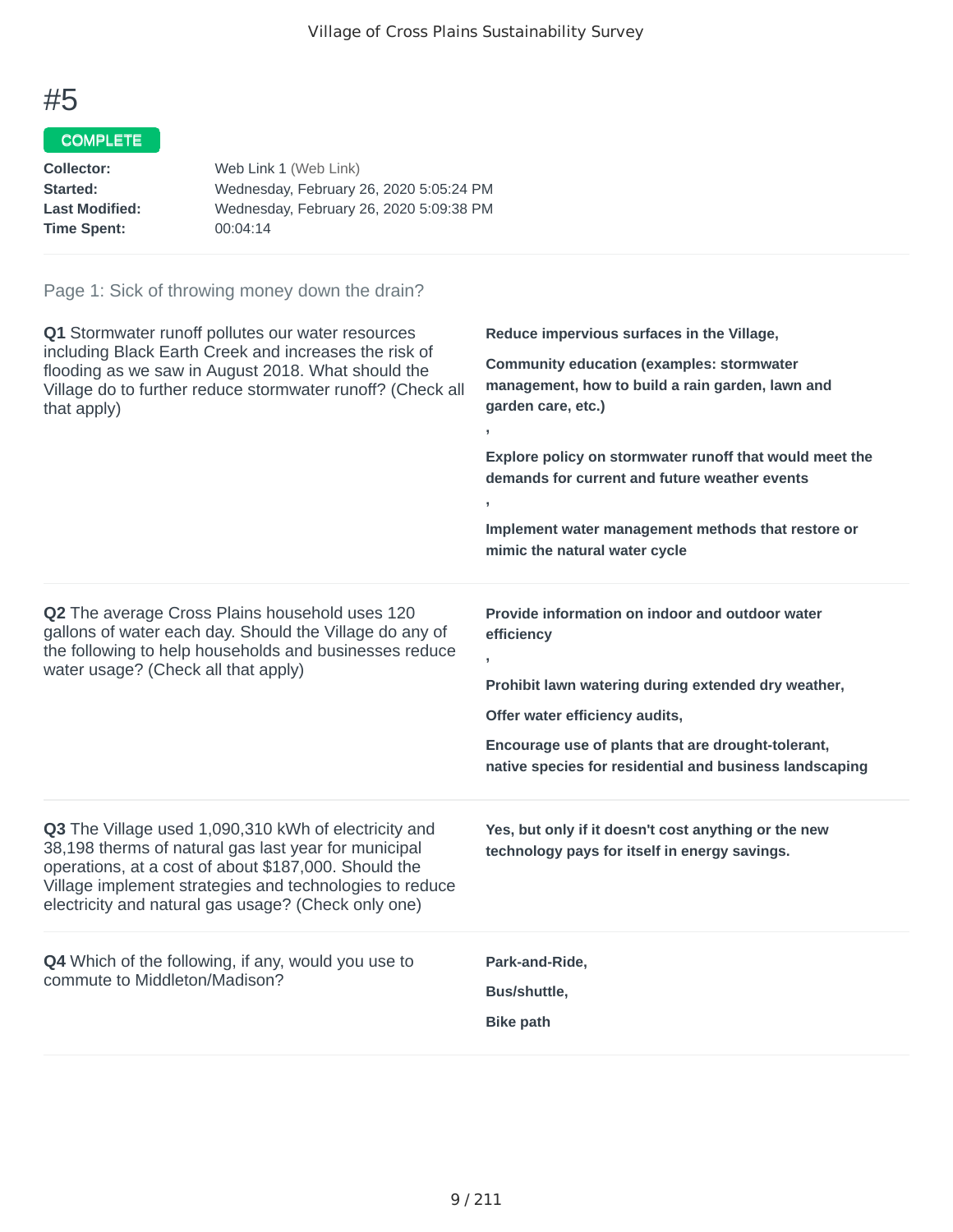| Q5 As it pertains to energy usage in homes, which of the<br>following should the Village provide? (Check all that<br>apply)                       | Education and information about energy efficiency and<br>conservation<br>$\mathbf{r}$<br>Establish a loan fund for residents and businesses for<br>energy efficiency upgrades<br>Provide rebates for Focus on Energy Home Energy<br>audits<br>Explore an shade tree/urban forest program to reduce<br>cooling costs |
|---------------------------------------------------------------------------------------------------------------------------------------------------|---------------------------------------------------------------------------------------------------------------------------------------------------------------------------------------------------------------------------------------------------------------------------------------------------------------------|
| Q6 What options would you support to encourage greater<br>sustainability in the Village? (Check all that apply)                                   | Develop a Village sustainability action plan,<br>Renewable energy for Village operations,<br>Renewable energy options for homeowners,<br>Environmental service-learning projects with the<br>schools (students do service work)                                                                                     |
| Q7 Food composting reduces the amount of trash<br>collected by the Village. Should the Village do any of the<br>following? (Check all that apply) | Sell compost bins at a discounted cost,<br>Collect compost in a separate container along with trash<br>and recycling                                                                                                                                                                                                |
| Q8 How old are you?                                                                                                                               | 26-35                                                                                                                                                                                                                                                                                                               |

**Q9** What other things should Cross Plains, as a municipality, do to reduce the impact on the environment?

Take advantage of the several grants available for these issues.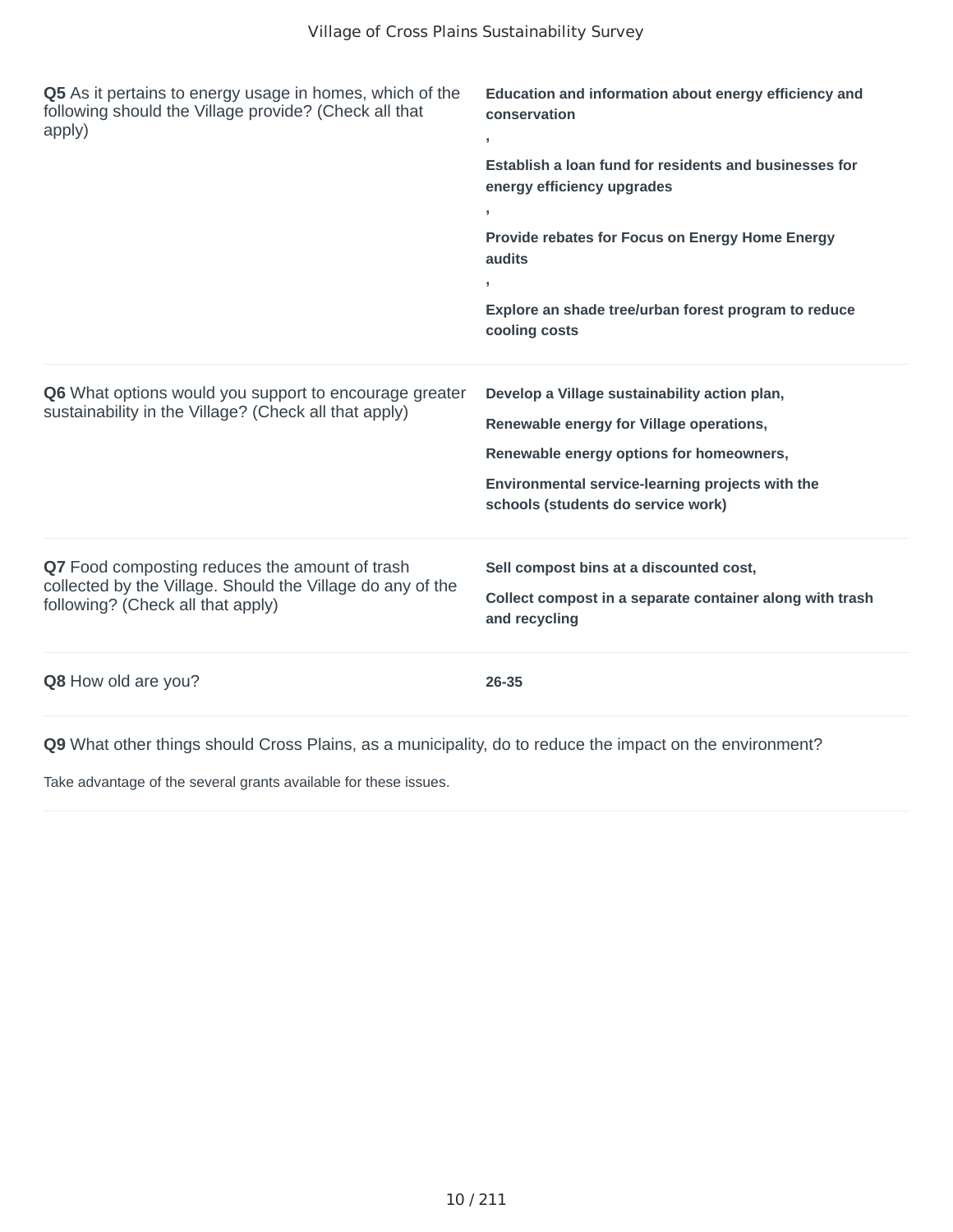### COMPLETE

| <b>Collector:</b><br>Started:<br><b>Last Modified:</b><br><b>Time Spent:</b> | Web Link 1 (Web Link)<br>Monday, March 02, 2020 1:01:10 PM<br>Monday, March 02, 2020 1:04:54 PM<br>00:03:43                                                                                                                                                                            |                                                                                                       |
|------------------------------------------------------------------------------|----------------------------------------------------------------------------------------------------------------------------------------------------------------------------------------------------------------------------------------------------------------------------------------|-------------------------------------------------------------------------------------------------------|
|                                                                              | Page 1: Sick of throwing money down the drain?                                                                                                                                                                                                                                         |                                                                                                       |
| that apply)                                                                  | Q1 Stormwater runoff pollutes our water resources<br>including Black Earth Creek and increases the risk of<br>flooding as we saw in August 2018. What should the<br>Village do to further reduce stormwater runoff? (Check all                                                         | Reduce impervious surfaces in the Village                                                             |
| water usage? (Check all that apply)                                          | Q2 The average Cross Plains household uses 120<br>gallons of water each day. Should the Village do any of<br>the following to help households and businesses reduce                                                                                                                    | Provide information on indoor and outdoor water<br>efficiency                                         |
|                                                                              | Q3 The Village used 1,090,310 kWh of electricity and<br>38,198 therms of natural gas last year for municipal<br>operations, at a cost of about \$187,000. Should the<br>Village implement strategies and technologies to reduce<br>electricity and natural gas usage? (Check only one) | Yes, but only if it doesn't cost anything or the new<br>technology pays for itself in energy savings. |
| commute to Middleton/Madison?                                                | <b>Q4</b> Which of the following, if any, would you use to                                                                                                                                                                                                                             | Bus/shuttle,<br><b>Bike path</b>                                                                      |
| apply)                                                                       | Q5 As it pertains to energy usage in homes, which of the<br>following should the Village provide? (Check all that                                                                                                                                                                      | Explore an shade tree/urban forest program to reduce<br>cooling costs                                 |
|                                                                              | <b>Q6</b> What options would you support to encourage greater<br>sustainability in the Village? (Check all that apply)                                                                                                                                                                 | Renewable energy for Village operations,<br>Educational forums at a school or the library             |
| following? (Check all that apply)                                            | Q7 Food composting reduces the amount of trash<br>collected by the Village. Should the Village do any of the                                                                                                                                                                           | Give out instructions on how to compost,<br>Sell compost bins at a discounted cost                    |
| Q8 How old are you?                                                          |                                                                                                                                                                                                                                                                                        | 66 or older                                                                                           |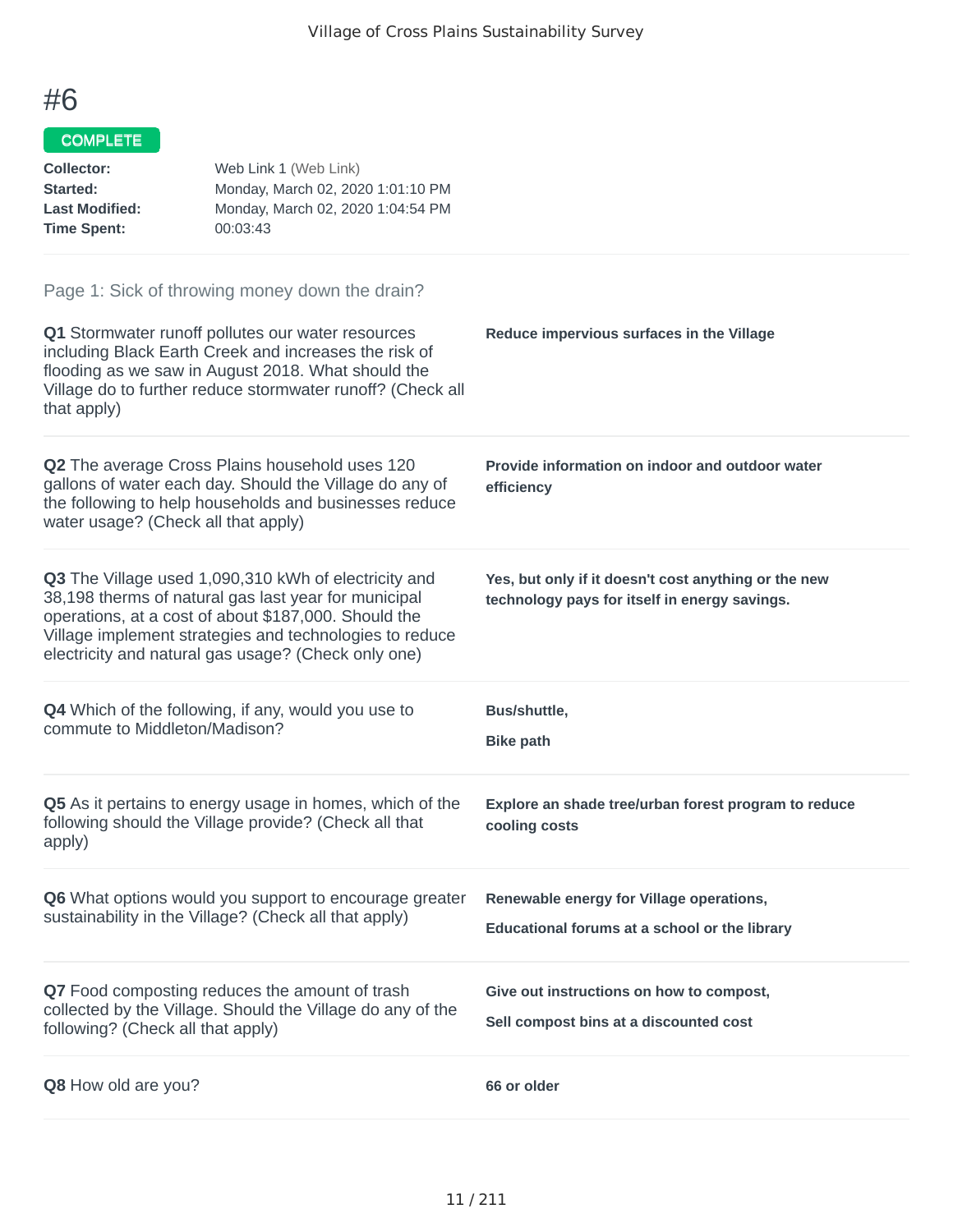**Q9** What other things should Cross Plains, as a municipality, do to reduce the impact on the environment?

**Respondent skipped this question**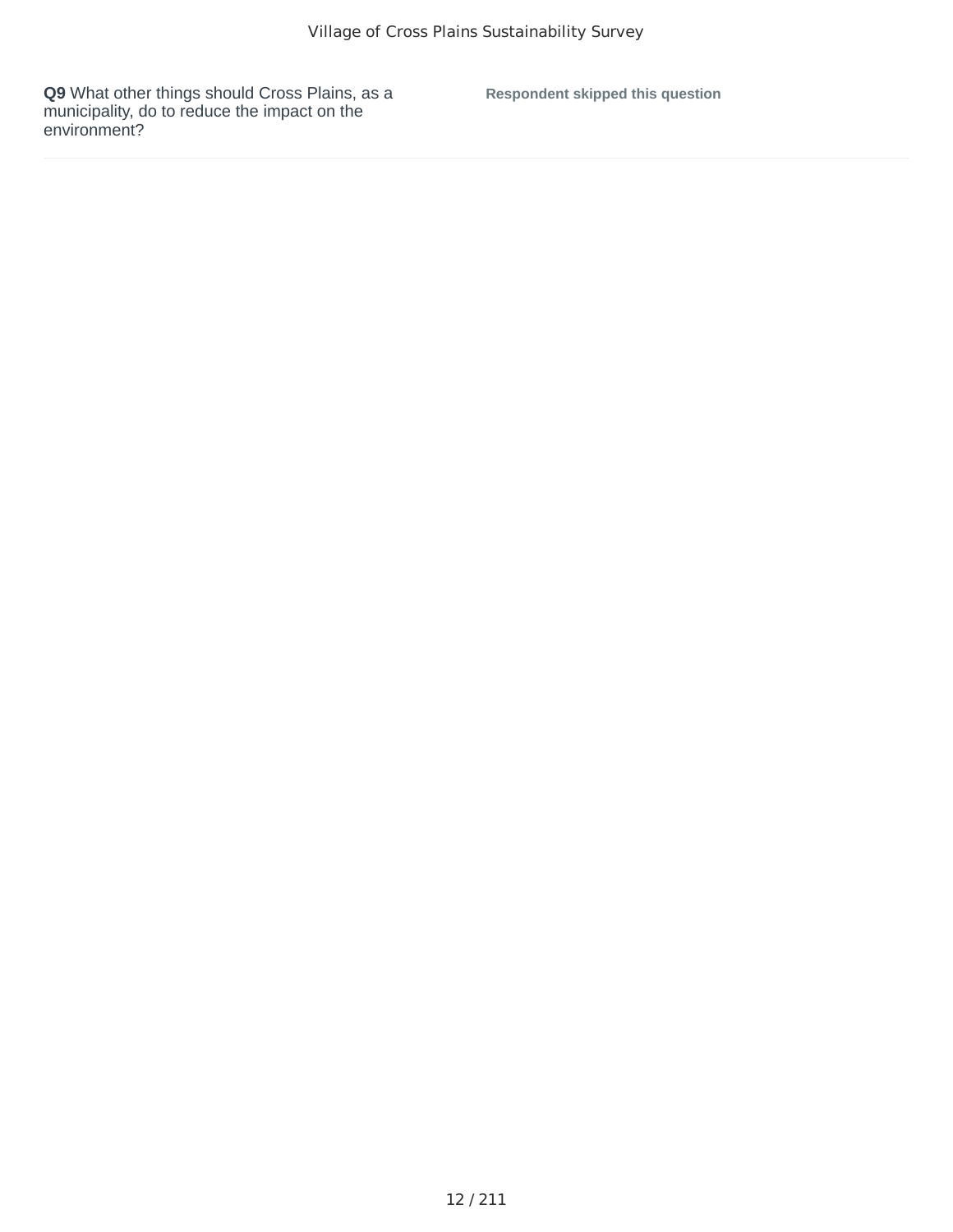# COMPLETE

| Collector:            | Web Link 1 (Web Link)             |
|-----------------------|-----------------------------------|
| Started:              | Monday, March 02, 2020 1:01:30 PM |
| <b>Last Modified:</b> | Monday, March 02, 2020 1:05:50 PM |
| <b>Time Spent:</b>    | 00:04:20                          |
|                       |                                   |

| Q1 Stormwater runoff pollutes our water resources<br>including Black Earth Creek and increases the risk of<br>flooding as we saw in August 2018. What should the<br>Village do to further reduce stormwater runoff? (Check all<br>that apply)                                          | <b>Community education (examples: stormwater</b><br>management, how to build a rain garden, lawn and<br>garden care, etc.)<br>y.<br>Explore policy on stormwater runoff that would meet the<br>demands for current and future weather events<br>$\overline{1}$<br>Implement water management methods that restore or<br>mimic the natural water cycle |
|----------------------------------------------------------------------------------------------------------------------------------------------------------------------------------------------------------------------------------------------------------------------------------------|-------------------------------------------------------------------------------------------------------------------------------------------------------------------------------------------------------------------------------------------------------------------------------------------------------------------------------------------------------|
| Q2 The average Cross Plains household uses 120<br>gallons of water each day. Should the Village do any of<br>the following to help households and businesses reduce<br>water usage? (Check all that apply)                                                                             | Prohibit lawn watering during extended dry weather,<br>Offer water efficiency audits,<br>Encourage use of plants that are drought-tolerant,<br>native species for residential and business landscaping                                                                                                                                                |
| Q3 The Village used 1,090,310 kWh of electricity and<br>38,198 therms of natural gas last year for municipal<br>operations, at a cost of about \$187,000. Should the<br>Village implement strategies and technologies to reduce<br>electricity and natural gas usage? (Check only one) | Yes, even if the energy savings may not cover the cost<br>of the new technology. I am willing to pay more in taxes<br>to help us reduce our carbon footprint.                                                                                                                                                                                         |
| Q4 Which of the following, if any, would you use to<br>commute to Middleton/Madison?                                                                                                                                                                                                   | I don't commute                                                                                                                                                                                                                                                                                                                                       |
| Q5 As it pertains to energy usage in homes, which of the<br>following should the Village provide? (Check all that<br>apply)                                                                                                                                                            | Provide rebates for Focus on Energy Home Energy<br>audits<br>Waive or reduce the building permit fee if installing a<br>renewable energy system                                                                                                                                                                                                       |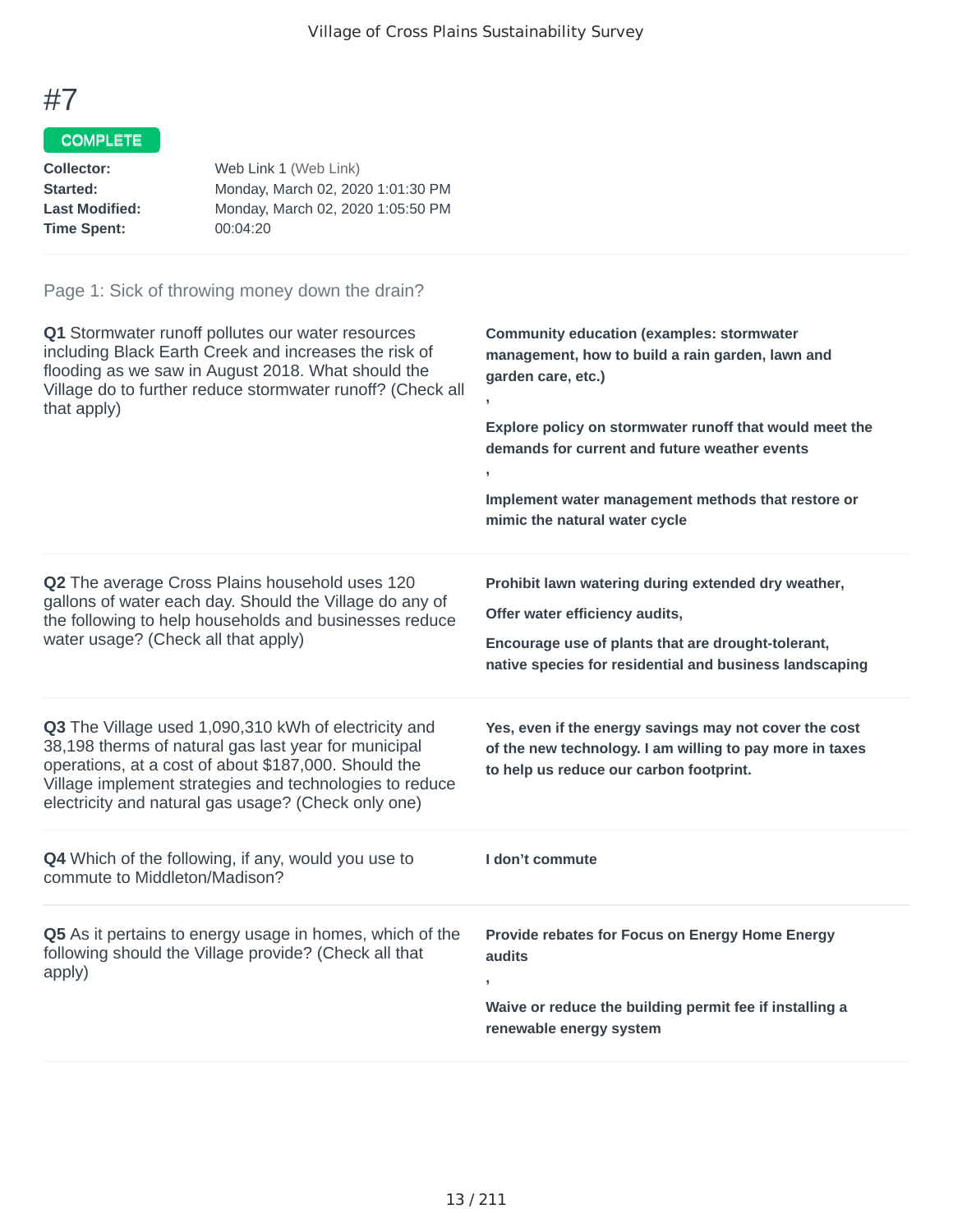| <b>Q6</b> What options would you support to encourage greater<br>sustainability in the Village? (Check all that apply)                            | Develop a Village sustainability action plan,                                          |
|---------------------------------------------------------------------------------------------------------------------------------------------------|----------------------------------------------------------------------------------------|
|                                                                                                                                                   | Renewable energy for Village operations,                                               |
|                                                                                                                                                   | Renewable energy options for homeowners,                                               |
|                                                                                                                                                   | Environmental service-learning projects with the<br>schools (students do service work) |
| Q7 Food composting reduces the amount of trash<br>collected by the Village. Should the Village do any of the<br>following? (Check all that apply) | Collect compost in a separate container along with trash<br>and recycling              |
| <b>Q8</b> How old are you?                                                                                                                        | 36-45                                                                                  |
| Q9 What other things should Cross Plains, as a<br>municipality, do to reduce the impact on the<br>environment?                                    | <b>Respondent skipped this question</b>                                                |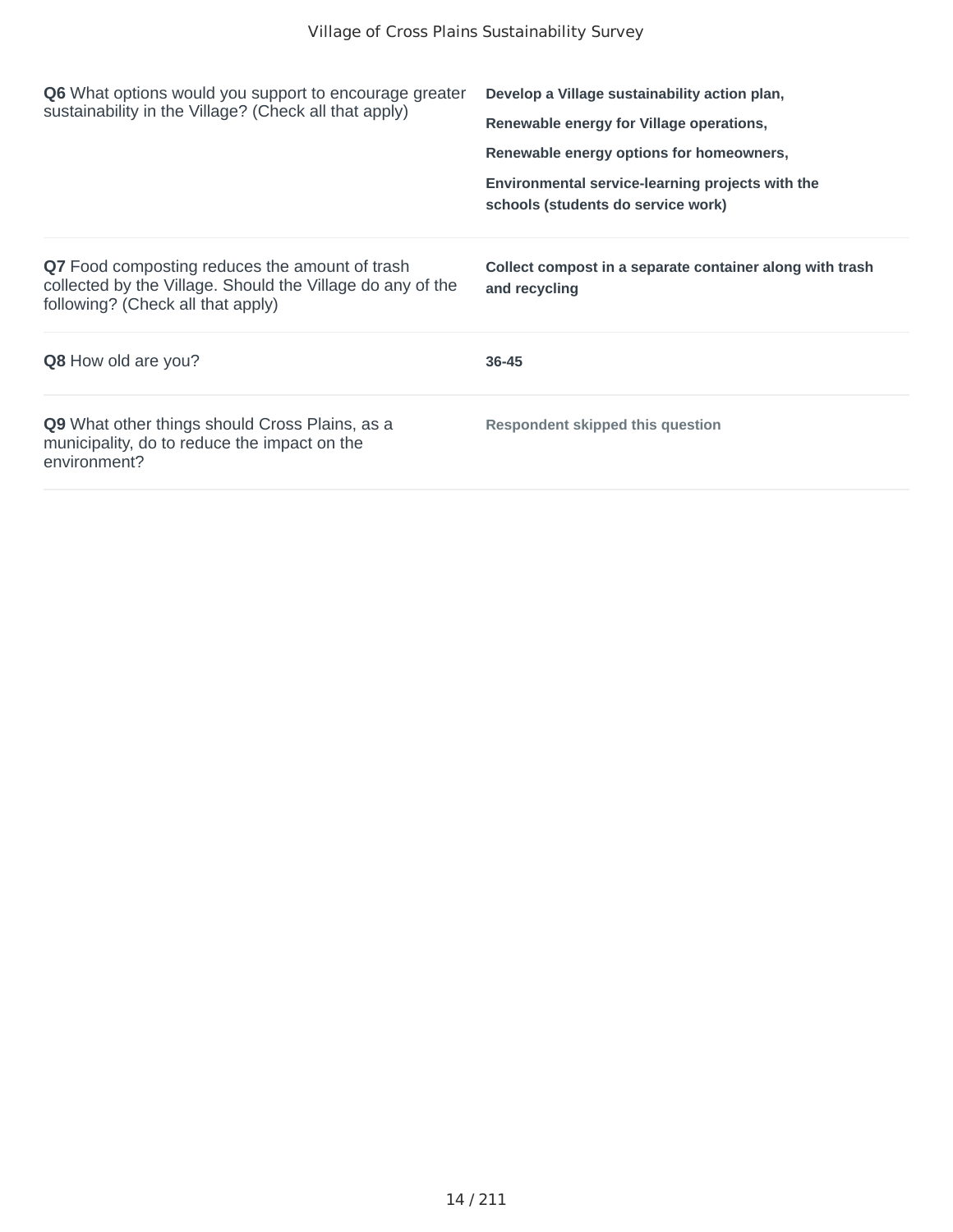### COMPLETE

| Collector:            | Web Link 1 (Web Link)             |
|-----------------------|-----------------------------------|
| Started:              | Monday, March 02, 2020 1:07:34 PM |
| <b>Last Modified:</b> | Monday, March 02, 2020 1:12:21 PM |
| <b>Time Spent:</b>    | 00:04:47                          |
|                       |                                   |

| Q1 Stormwater runoff pollutes our water resources<br>including Black Earth Creek and increases the risk of<br>flooding as we saw in August 2018. What should the<br>Village do to further reduce stormwater runoff? (Check all<br>that apply)                                          | <b>Community education (examples: stormwater</b><br>management, how to build a rain garden, lawn and<br>garden care, etc.)<br>Explore policy on stormwater runoff that would meet the<br>demands for current and future weather events<br>y<br>Implement water management methods that restore or<br>mimic the natural water cycle |
|----------------------------------------------------------------------------------------------------------------------------------------------------------------------------------------------------------------------------------------------------------------------------------------|------------------------------------------------------------------------------------------------------------------------------------------------------------------------------------------------------------------------------------------------------------------------------------------------------------------------------------|
| Q2 The average Cross Plains household uses 120<br>gallons of water each day. Should the Village do any of<br>the following to help households and businesses reduce<br>water usage? (Check all that apply)                                                                             | Provide information on indoor and outdoor water<br>efficiency<br>Encourage use of plants that are drought-tolerant,<br>native species for residential and business landscaping                                                                                                                                                     |
| Q3 The Village used 1,090,310 kWh of electricity and<br>38,198 therms of natural gas last year for municipal<br>operations, at a cost of about \$187,000. Should the<br>Village implement strategies and technologies to reduce<br>electricity and natural gas usage? (Check only one) | Yes, but only if it doesn't cost anything or the new<br>technology pays for itself in energy savings.                                                                                                                                                                                                                              |
| Q4 Which of the following, if any, would you use to<br>commute to Middleton/Madison?                                                                                                                                                                                                   | I don't commute                                                                                                                                                                                                                                                                                                                    |
| Q5 As it pertains to energy usage in homes, which of the<br>following should the Village provide? (Check all that<br>apply)                                                                                                                                                            | Provide rebates for Focus on Energy Home Energy<br>audits                                                                                                                                                                                                                                                                          |
| Q6 What options would you support to encourage greater<br>sustainability in the Village? (Check all that apply)                                                                                                                                                                        | Educational forums at a school or the library,<br>Environmental service-learning projects with the<br>schools (students do service work)                                                                                                                                                                                           |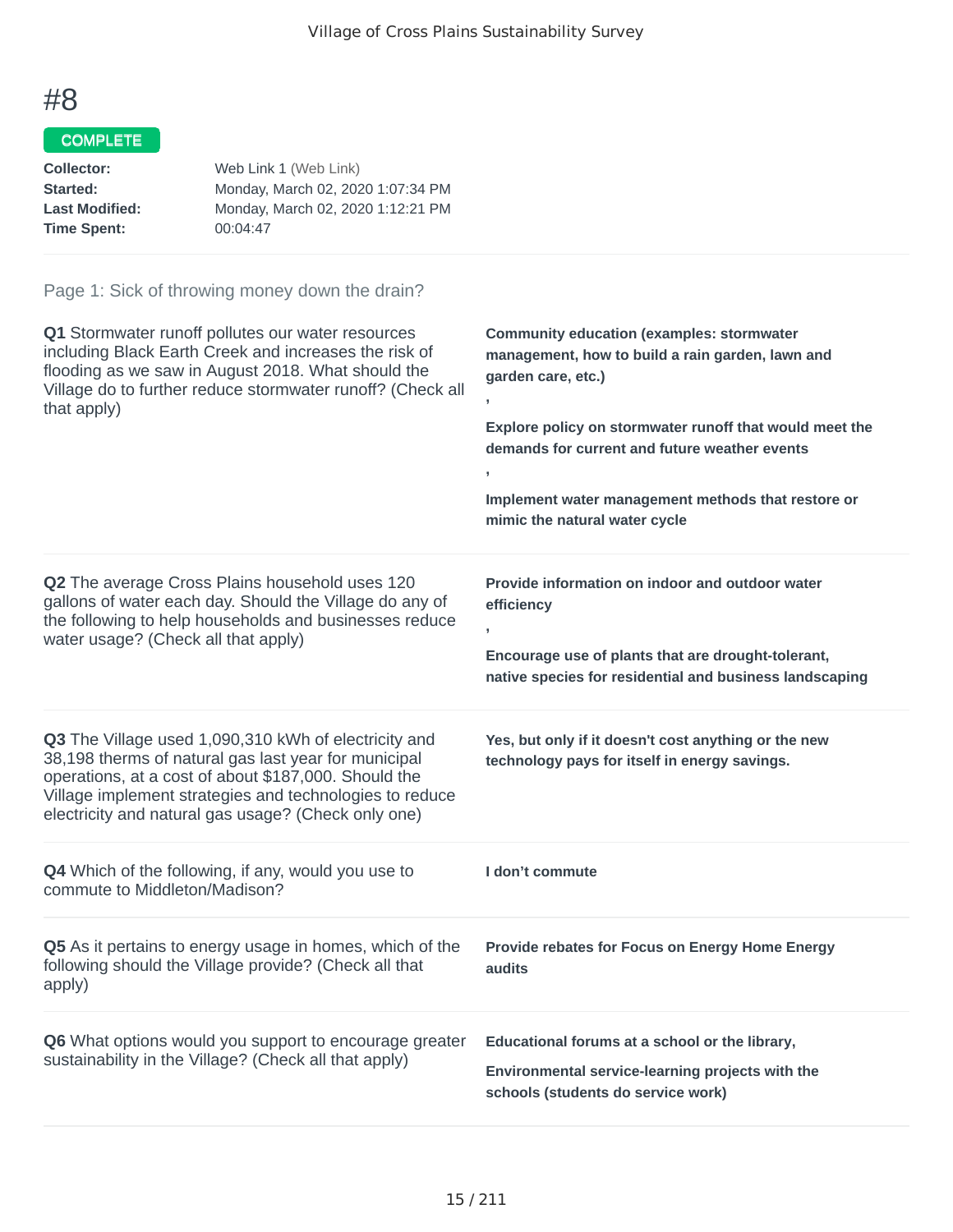**Q7** Food composting reduces the amount of trash collected by the Village. Should the Village do any of the following? (Check all that apply)

**Sell compost bins at a discounted cost,**

**Collect compost in a separate container along with trash and recycling**

| <b>Q8</b> How old are you? | $36 - 45$                                                                                                |
|----------------------------|----------------------------------------------------------------------------------------------------------|
|                            | Q9 What other things should Cross Plains, as a municipality, do to reduce the impact on the environment? |

?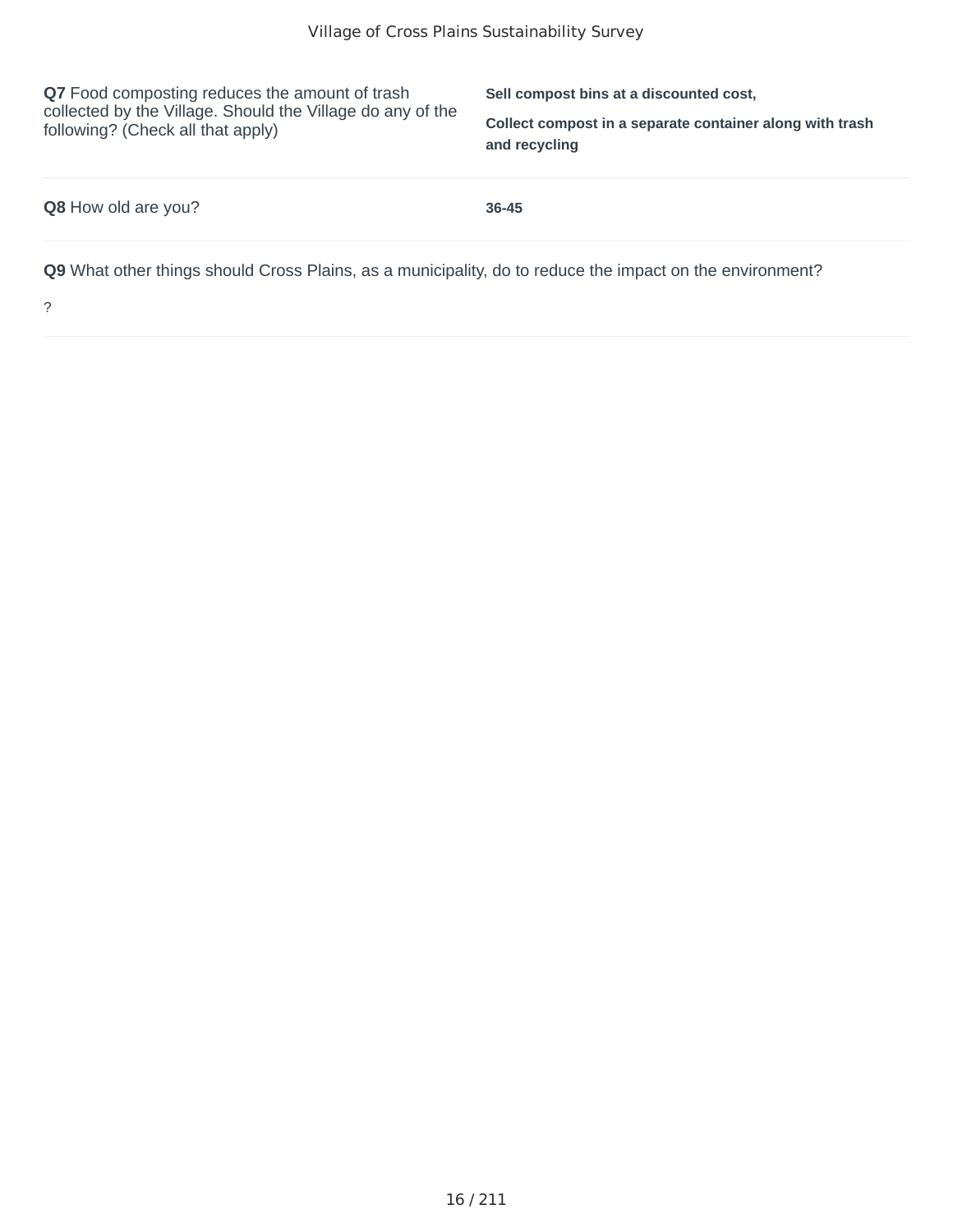#### COMPLETE

| <b>Collector:</b><br>Started:<br><b>Last Modified:</b><br><b>Time Spent:</b> | Web Link 1 (Web Link)<br>Monday, March 02, 2020 1:10:39 PM<br>Monday, March 02, 2020 1:14:36 PM<br>00:03:57                                                                                                                                                                            |                                                                                                          |
|------------------------------------------------------------------------------|----------------------------------------------------------------------------------------------------------------------------------------------------------------------------------------------------------------------------------------------------------------------------------------|----------------------------------------------------------------------------------------------------------|
|                                                                              | Page 1: Sick of throwing money down the drain?                                                                                                                                                                                                                                         |                                                                                                          |
| that apply)                                                                  | Q1 Stormwater runoff pollutes our water resources<br>including Black Earth Creek and increases the risk of<br>flooding as we saw in August 2018. What should the<br>Village do to further reduce stormwater runoff? (Check all                                                         | Explore policy on stormwater runoff that would meet the<br>demands for current and future weather events |
| water usage? (Check all that apply)                                          | Q2 The average Cross Plains household uses 120<br>gallons of water each day. Should the Village do any of<br>the following to help households and businesses reduce                                                                                                                    | Provide information on indoor and outdoor water<br>efficiency<br>,<br>Offer water efficiency audits      |
|                                                                              | Q3 The Village used 1,090,310 kWh of electricity and<br>38,198 therms of natural gas last year for municipal<br>operations, at a cost of about \$187,000. Should the<br>Village implement strategies and technologies to reduce<br>electricity and natural gas usage? (Check only one) | Yes, but only if it doesn't cost anything or the new<br>technology pays for itself in energy savings.    |
| commute to Middleton/Madison?                                                | <b>Q4</b> Which of the following, if any, would you use to                                                                                                                                                                                                                             | I don't commute                                                                                          |
| apply)                                                                       | Q5 As it pertains to energy usage in homes, which of the<br>following should the Village provide? (Check all that                                                                                                                                                                      | Provide rebates for Focus on Energy Home Energy<br>audits                                                |
|                                                                              | <b>Q6</b> What options would you support to encourage greater<br>sustainability in the Village? (Check all that apply)                                                                                                                                                                 | Educational forums at a school or the library                                                            |
| following? (Check all that apply)                                            | Q7 Food composting reduces the amount of trash<br>collected by the Village. Should the Village do any of the                                                                                                                                                                           | Sell compost bins at a discounted cost                                                                   |
| Q8 How old are you?                                                          |                                                                                                                                                                                                                                                                                        | 46-55                                                                                                    |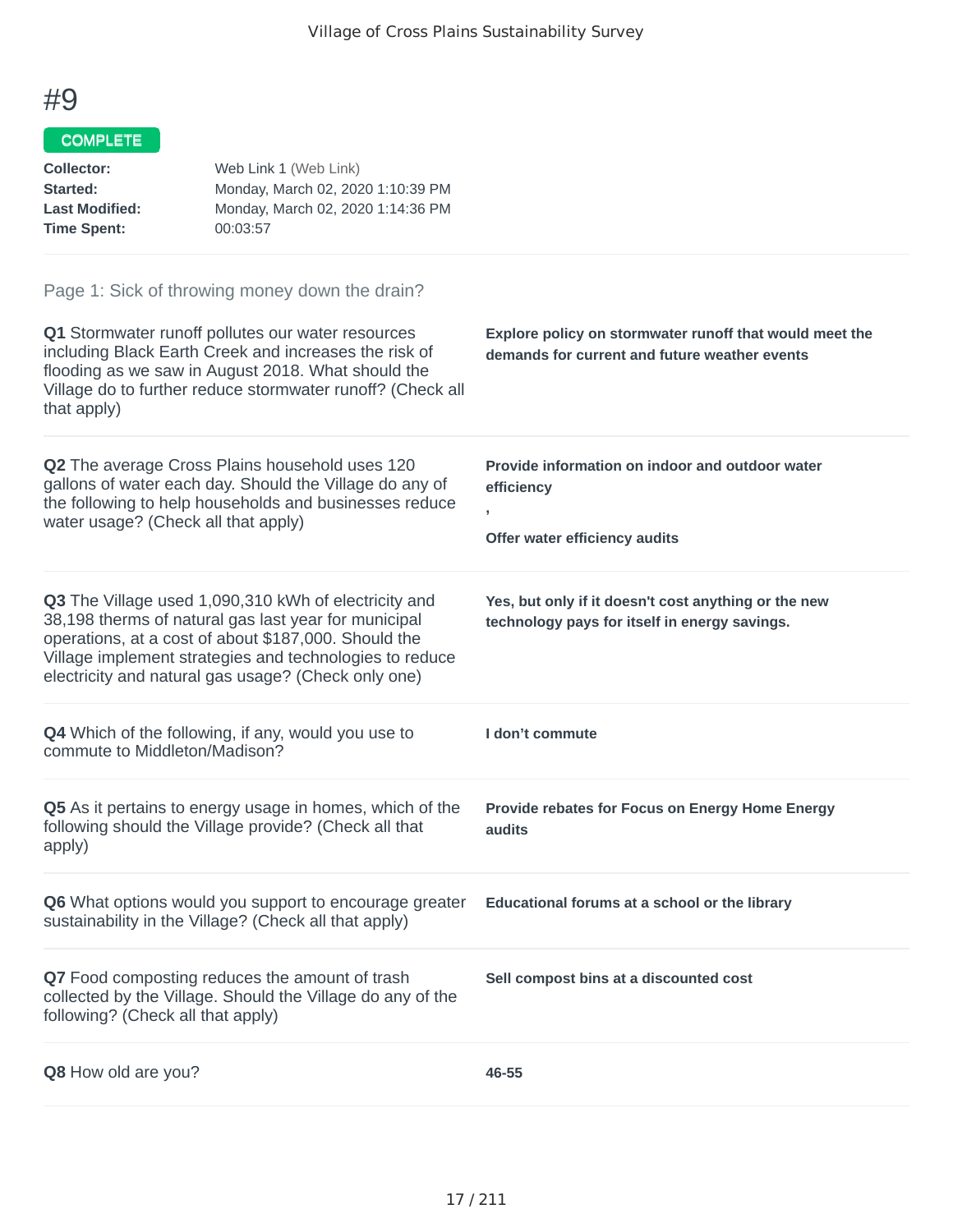**Q9** What other things should Cross Plains, as a municipality, do to reduce the impact on the environment?

**Respondent skipped this question**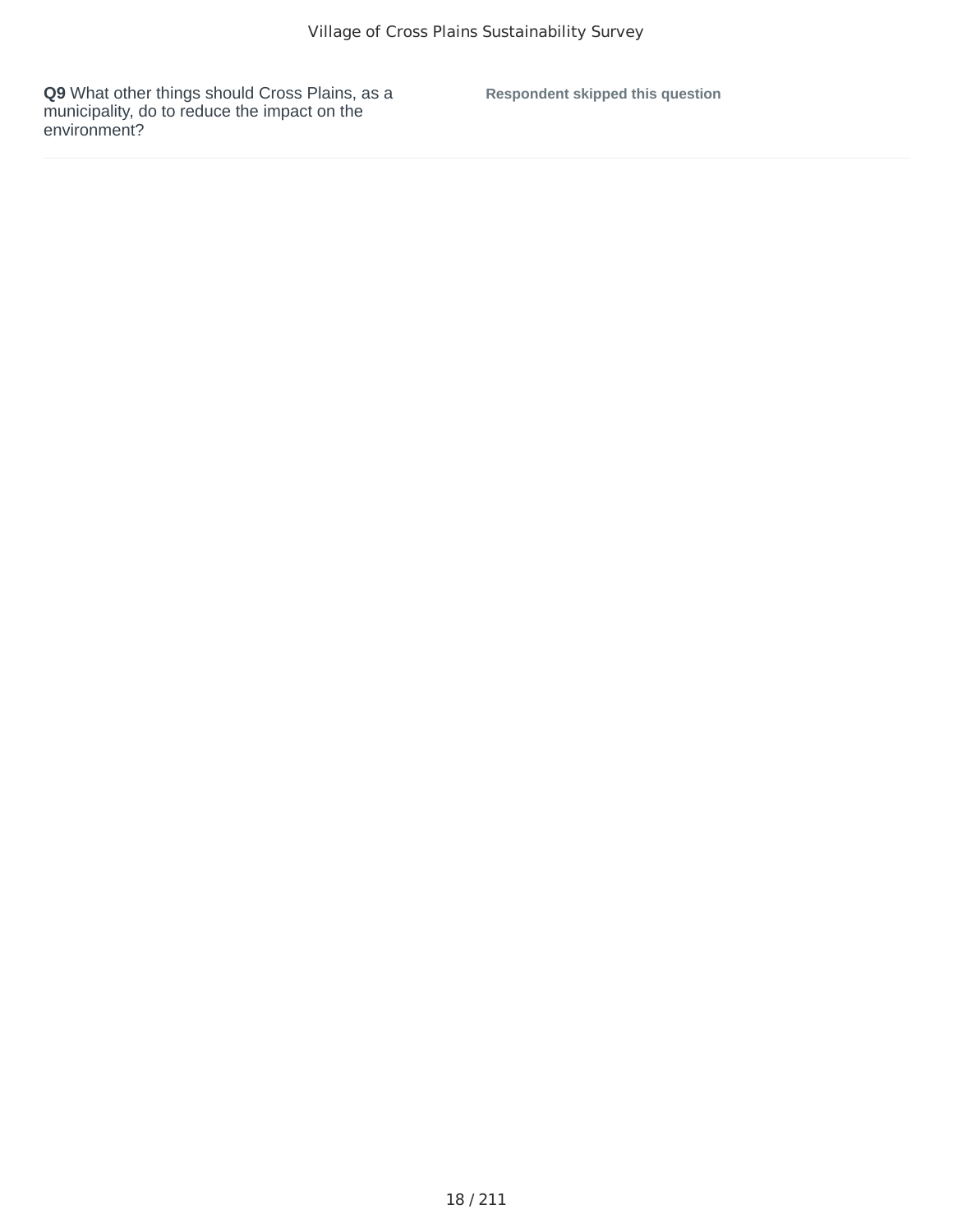### COMPLETE

| Web Link 1 (Web Link)             |
|-----------------------------------|
| Monday, March 02, 2020 1:11:59 PM |
| Monday, March 02, 2020 1:15:03 PM |
| 00:03:03                          |
|                                   |

| Q1 Stormwater runoff pollutes our water resources<br>including Black Earth Creek and increases the risk of<br>flooding as we saw in August 2018. What should the<br>Village do to further reduce stormwater runoff? (Check all<br>that apply)                                          | Reduce impervious surfaces in the Village,<br><b>Community education (examples: stormwater</b><br>management, how to build a rain garden, lawn and<br>garden care, etc.)<br>y.<br>Explore policy on stormwater runoff that would meet the<br>demands for current and future weather events<br>У.<br>Implement water management methods that restore or<br>mimic the natural water cycle |
|----------------------------------------------------------------------------------------------------------------------------------------------------------------------------------------------------------------------------------------------------------------------------------------|-----------------------------------------------------------------------------------------------------------------------------------------------------------------------------------------------------------------------------------------------------------------------------------------------------------------------------------------------------------------------------------------|
| Q2 The average Cross Plains household uses 120<br>gallons of water each day. Should the Village do any of<br>the following to help households and businesses reduce<br>water usage? (Check all that apply)                                                                             | Provide information on indoor and outdoor water<br>efficiency<br>$\overline{1}$<br>Prohibit lawn watering during extended dry weather,<br>Offer water efficiency audits,<br>Encourage use of plants that are drought-tolerant,<br>native species for residential and business landscaping                                                                                               |
| Q3 The Village used 1,090,310 kWh of electricity and<br>38,198 therms of natural gas last year for municipal<br>operations, at a cost of about \$187,000. Should the<br>Village implement strategies and technologies to reduce<br>electricity and natural gas usage? (Check only one) | Yes, even if the energy savings may not cover the cost<br>of the new technology. I am willing to pay more in taxes<br>to help us reduce our carbon footprint.                                                                                                                                                                                                                           |
| Q4 Which of the following, if any, would you use to<br>commute to Middleton/Madison?                                                                                                                                                                                                   | Park-and-Ride,<br><b>Bus/shuttle</b>                                                                                                                                                                                                                                                                                                                                                    |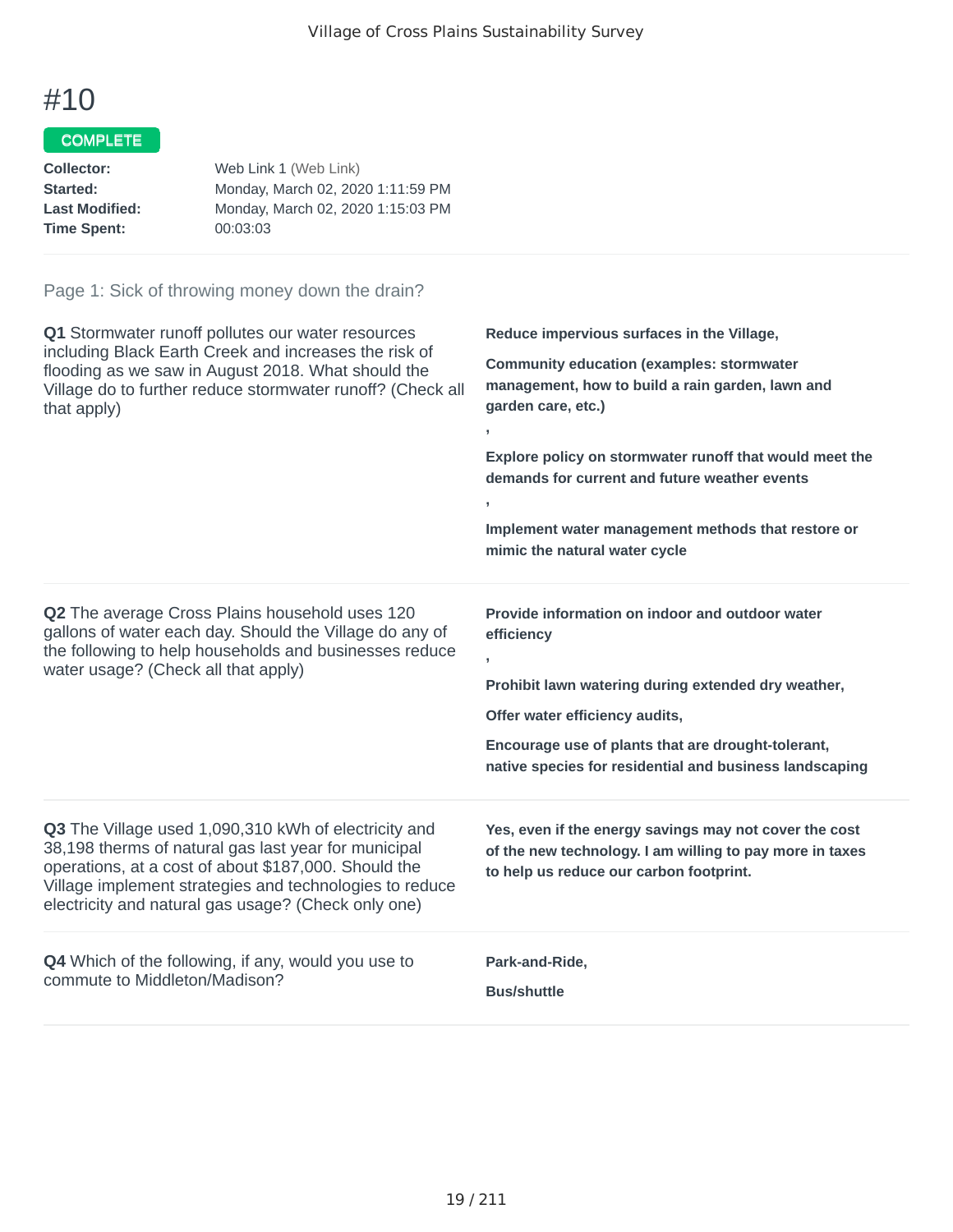| Q5 As it pertains to energy usage in homes, which of the<br>following should the Village provide? (Check all that<br>apply)                       | Education and information about energy efficiency and<br>conservation<br>$\overline{\phantom{a}}$<br>Establish a loan fund for residents and businesses for<br>energy efficiency upgrades<br>Provide rebates for Focus on Energy Home Energy<br>audits<br>×<br>Explore an shade tree/urban forest program to reduce<br>cooling costs |
|---------------------------------------------------------------------------------------------------------------------------------------------------|--------------------------------------------------------------------------------------------------------------------------------------------------------------------------------------------------------------------------------------------------------------------------------------------------------------------------------------|
| Q6 What options would you support to encourage greater<br>sustainability in the Village? (Check all that apply)                                   | Develop a Village sustainability action plan,<br>Renewable energy for Village operations,<br>Renewable energy options for homeowners,<br>Educational forums at a school or the library,<br>Environmental service-learning projects with the<br>schools (students do service work)                                                    |
| Q7 Food composting reduces the amount of trash<br>collected by the Village. Should the Village do any of the<br>following? (Check all that apply) | Sell compost bins at a discounted cost,<br>Collect compost in a separate container along with trash<br>and recycling                                                                                                                                                                                                                 |
| Q8 How old are you?                                                                                                                               | 46-55                                                                                                                                                                                                                                                                                                                                |
| Q9 What other things should Cross Plains, as a<br>municipality, do to reduce the impact on the<br>environment?                                    | <b>Respondent skipped this question</b>                                                                                                                                                                                                                                                                                              |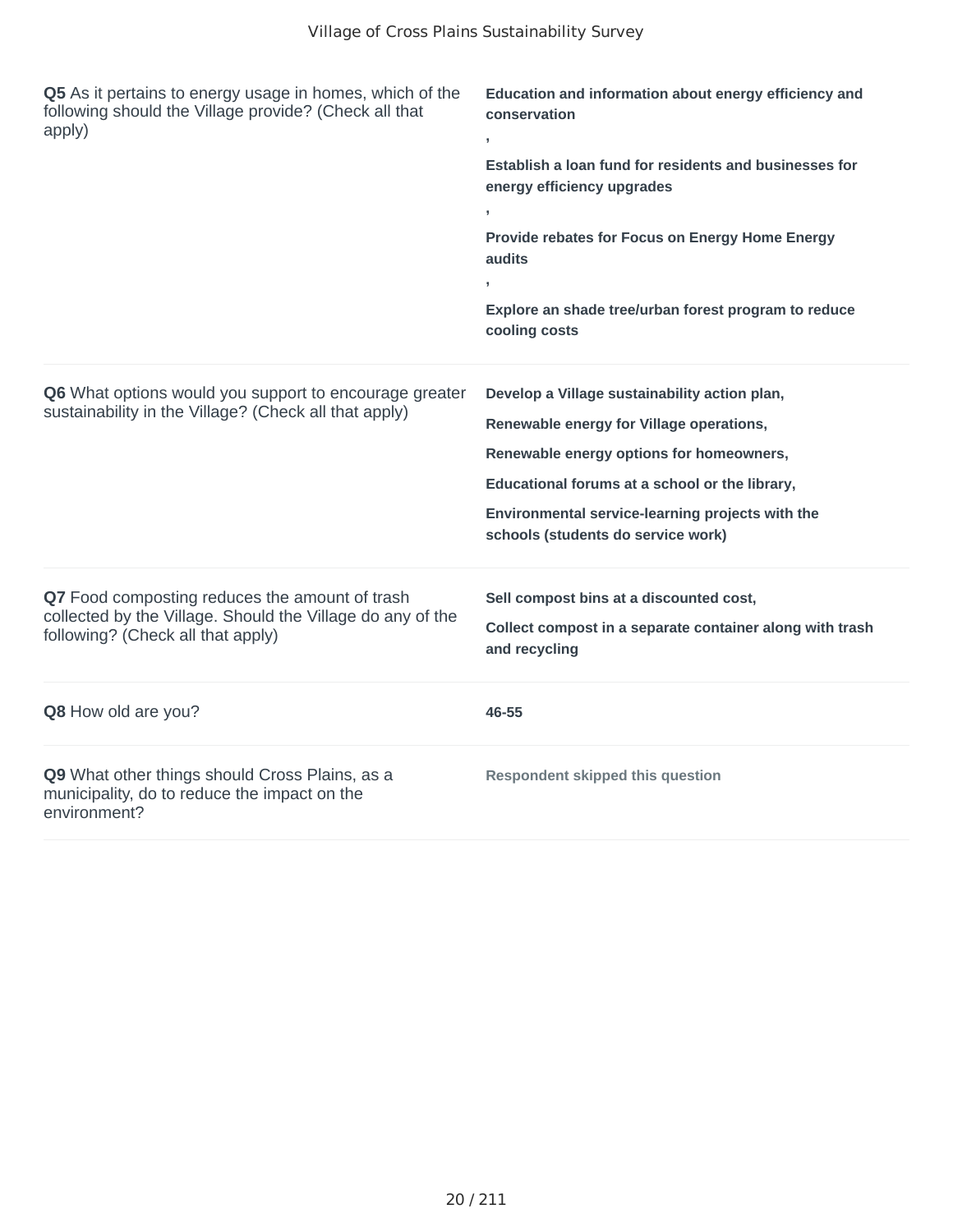### COMPLETE

| Collector:            | Web Link 1 (Web Link)             |
|-----------------------|-----------------------------------|
| Started:              | Monday, March 02, 2020 1:07:01 PM |
| <b>Last Modified:</b> | Monday, March 02, 2020 1:15:42 PM |
| <b>Time Spent:</b>    | 00:08:41                          |

| Q1 Stormwater runoff pollutes our water resources<br>including Black Earth Creek and increases the risk of<br>flooding as we saw in August 2018. What should the<br>Village do to further reduce stormwater runoff? (Check all<br>that apply)                                          | Explore policy on stormwater runoff that would meet the<br>demands for current and future weather events<br>J.<br>Implement water management methods that restore or<br>mimic the natural water cycle                           |
|----------------------------------------------------------------------------------------------------------------------------------------------------------------------------------------------------------------------------------------------------------------------------------------|---------------------------------------------------------------------------------------------------------------------------------------------------------------------------------------------------------------------------------|
| Q2 The average Cross Plains household uses 120<br>gallons of water each day. Should the Village do any of<br>the following to help households and businesses reduce<br>water usage? (Check all that apply)                                                                             | Provide information on indoor and outdoor water<br>efficiency                                                                                                                                                                   |
| Q3 The Village used 1,090,310 kWh of electricity and<br>38,198 therms of natural gas last year for municipal<br>operations, at a cost of about \$187,000. Should the<br>Village implement strategies and technologies to reduce<br>electricity and natural gas usage? (Check only one) | Yes, but only if it doesn't cost anything or the new<br>technology pays for itself in energy savings.                                                                                                                           |
| <b>Q4</b> Which of the following, if any, would you use to<br>commute to Middleton/Madison?                                                                                                                                                                                            | Other (please specify):<br>I will continue to use my hybrid to commute - my schedule is<br>too varied to rely on another method.                                                                                                |
| Q5 As it pertains to energy usage in homes, which of the<br>following should the Village provide? (Check all that<br>apply)                                                                                                                                                            | Education and information about energy efficiency and<br>conservation<br>Require more energy-efficient building construction<br>standards than current code requires                                                            |
| Q6 What options would you support to encourage greater<br>sustainability in the Village? (Check all that apply)                                                                                                                                                                        | Develop a Village sustainability action plan,<br>Renewable energy for Village operations,<br>Renewable energy options for homeowners,<br>Environmental service-learning projects with the<br>schools (students do service work) |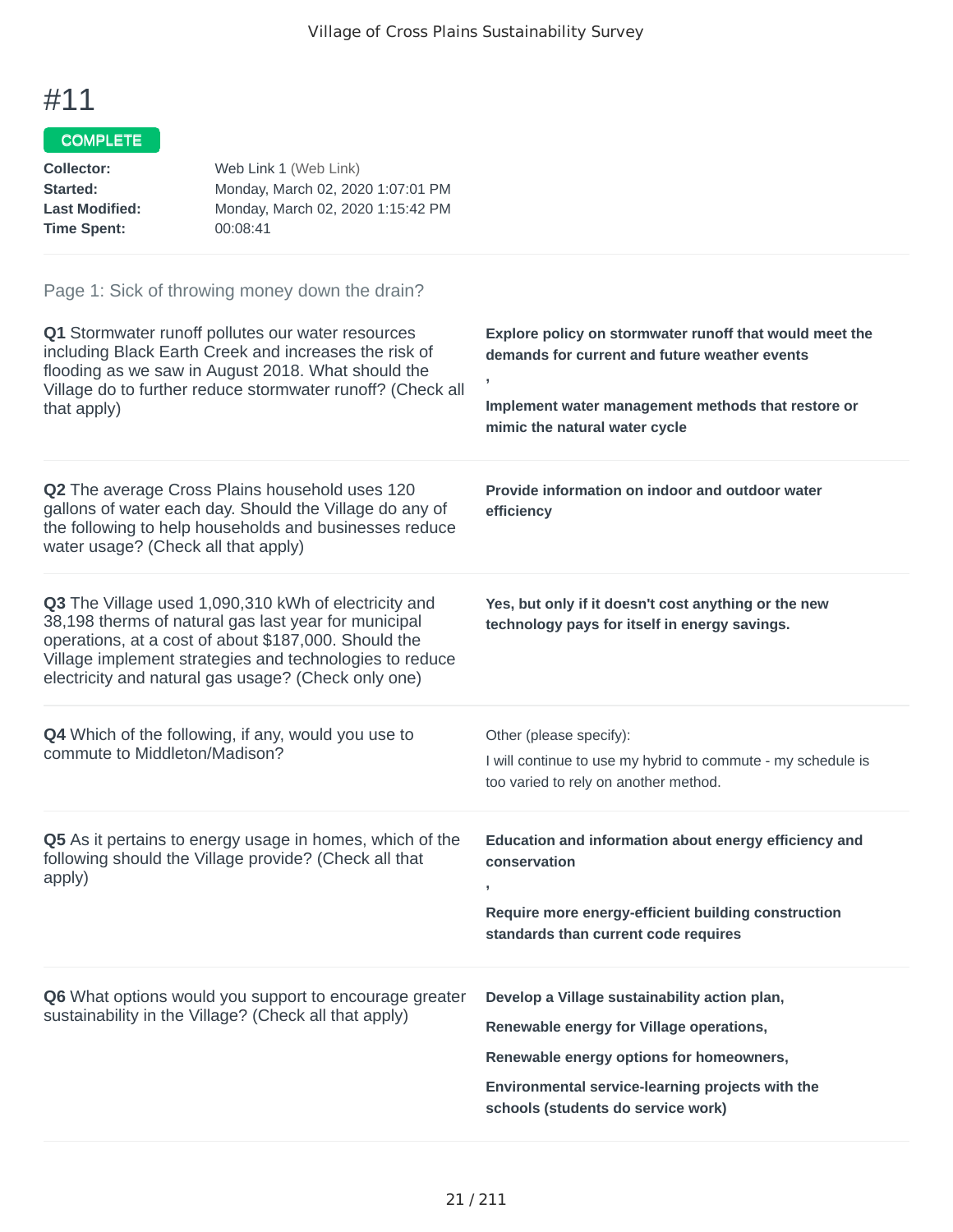**Q7** Food composting reduces the amount of trash collected by the Village. Should the Village do any of the following? (Check all that apply)

**Sell compost bins at a discounted cost**

| <b>Q8</b> How old are you?                                                                                     | 46-55                            |
|----------------------------------------------------------------------------------------------------------------|----------------------------------|
| Q9 What other things should Cross Plains, as a<br>municipality, do to reduce the impact on the<br>environment? | Respondent skipped this question |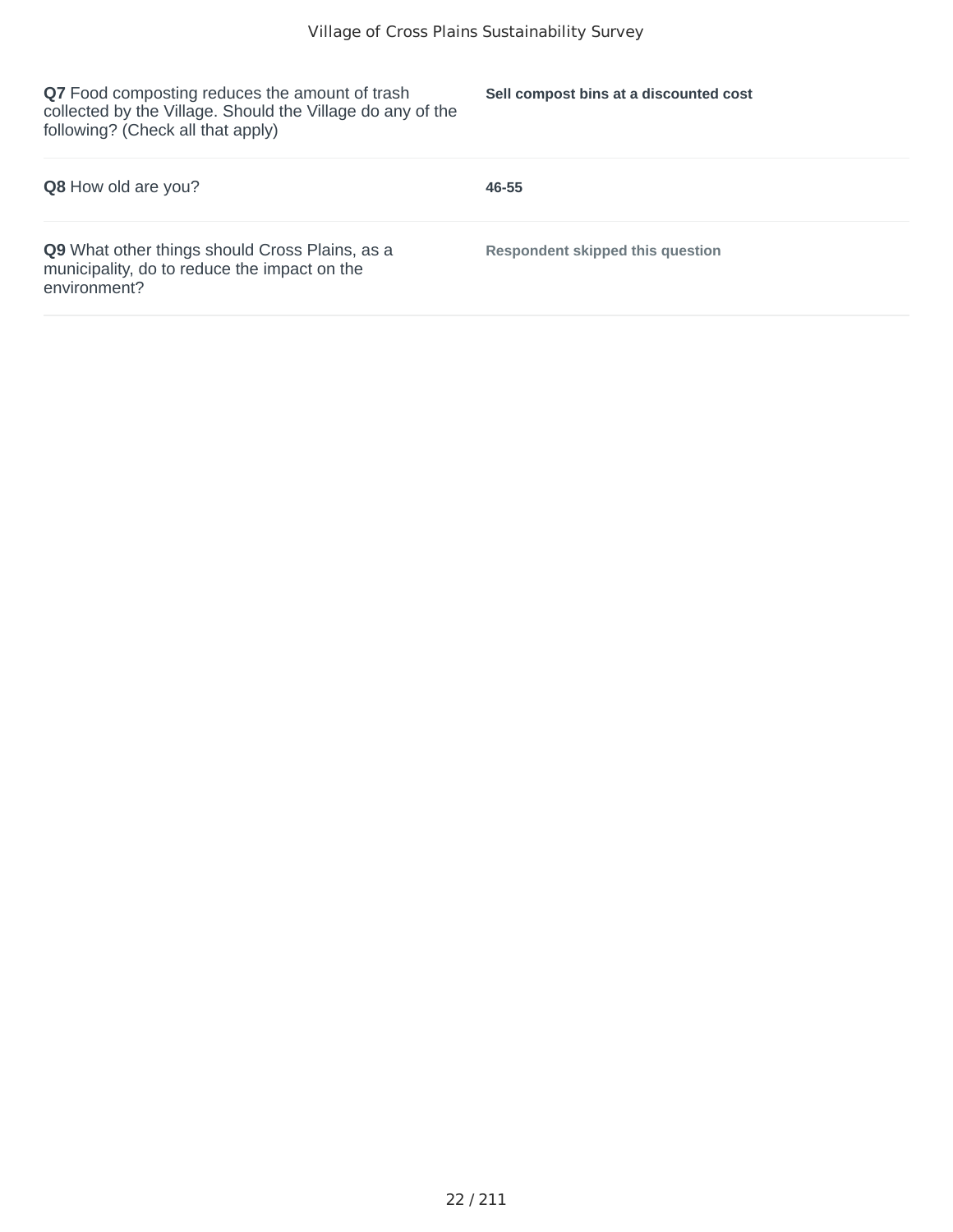#### COMPLETE

| <b>Collector:</b><br>Started:<br><b>Last Modified:</b><br><b>Time Spent:</b> | Web Link 1 (Web Link)<br>Monday, March 02, 2020 1:16:34 PM<br>Monday, March 02, 2020 1:21:34 PM<br>00:04:59                                                                                                                                                                            |                                                                                                                                                                                                  |
|------------------------------------------------------------------------------|----------------------------------------------------------------------------------------------------------------------------------------------------------------------------------------------------------------------------------------------------------------------------------------|--------------------------------------------------------------------------------------------------------------------------------------------------------------------------------------------------|
| that apply)                                                                  | Page 1: Sick of throwing money down the drain?<br>Q1 Stormwater runoff pollutes our water resources<br>including Black Earth Creek and increases the risk of<br>flooding as we saw in August 2018. What should the<br>Village do to further reduce stormwater runoff? (Check all       | <b>Community education (examples: stormwater</b><br>management, how to build a rain garden, lawn and<br>garden care, etc.)                                                                       |
| water usage? (Check all that apply)                                          | Q2 The average Cross Plains household uses 120<br>gallons of water each day. Should the Village do any of<br>the following to help households and businesses reduce                                                                                                                    | Provide information on indoor and outdoor water<br>efficiency<br>$\overline{ }$<br>Encourage use of plants that are drought-tolerant,<br>native species for residential and business landscaping |
|                                                                              | Q3 The Village used 1,090,310 kWh of electricity and<br>38,198 therms of natural gas last year for municipal<br>operations, at a cost of about \$187,000. Should the<br>Village implement strategies and technologies to reduce<br>electricity and natural gas usage? (Check only one) | Yes, but only if it doesn't cost anything or the new<br>technology pays for itself in energy savings.                                                                                            |
| commute to Middleton/Madison?                                                | <b>Q4</b> Which of the following, if any, would you use to                                                                                                                                                                                                                             | I don't commute                                                                                                                                                                                  |
| apply)                                                                       | Q5 As it pertains to energy usage in homes, which of the<br>following should the Village provide? (Check all that                                                                                                                                                                      | Education and information about energy efficiency and<br>conservation                                                                                                                            |
|                                                                              | Q6 What options would you support to encourage greater<br>sustainability in the Village? (Check all that apply)                                                                                                                                                                        | Educational forums at a school or the library                                                                                                                                                    |
| following? (Check all that apply)                                            | Q7 Food composting reduces the amount of trash<br>collected by the Village. Should the Village do any of the                                                                                                                                                                           | Give out instructions on how to compost                                                                                                                                                          |
| Q8 How old are you?                                                          |                                                                                                                                                                                                                                                                                        | 36-45                                                                                                                                                                                            |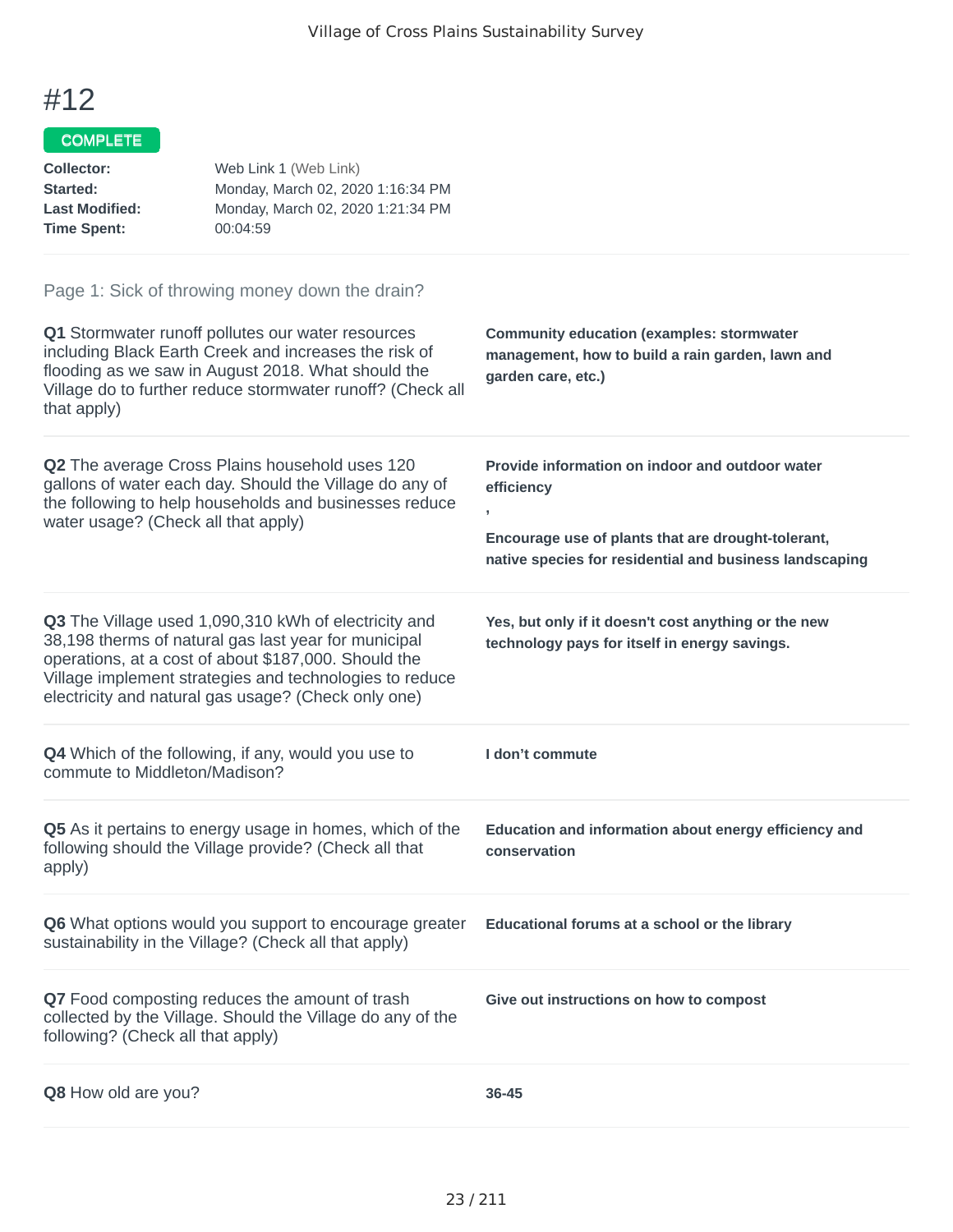**Q9** What other things should Cross Plains, as a municipality, do to reduce the impact on the environment?

**Respondent skipped this question**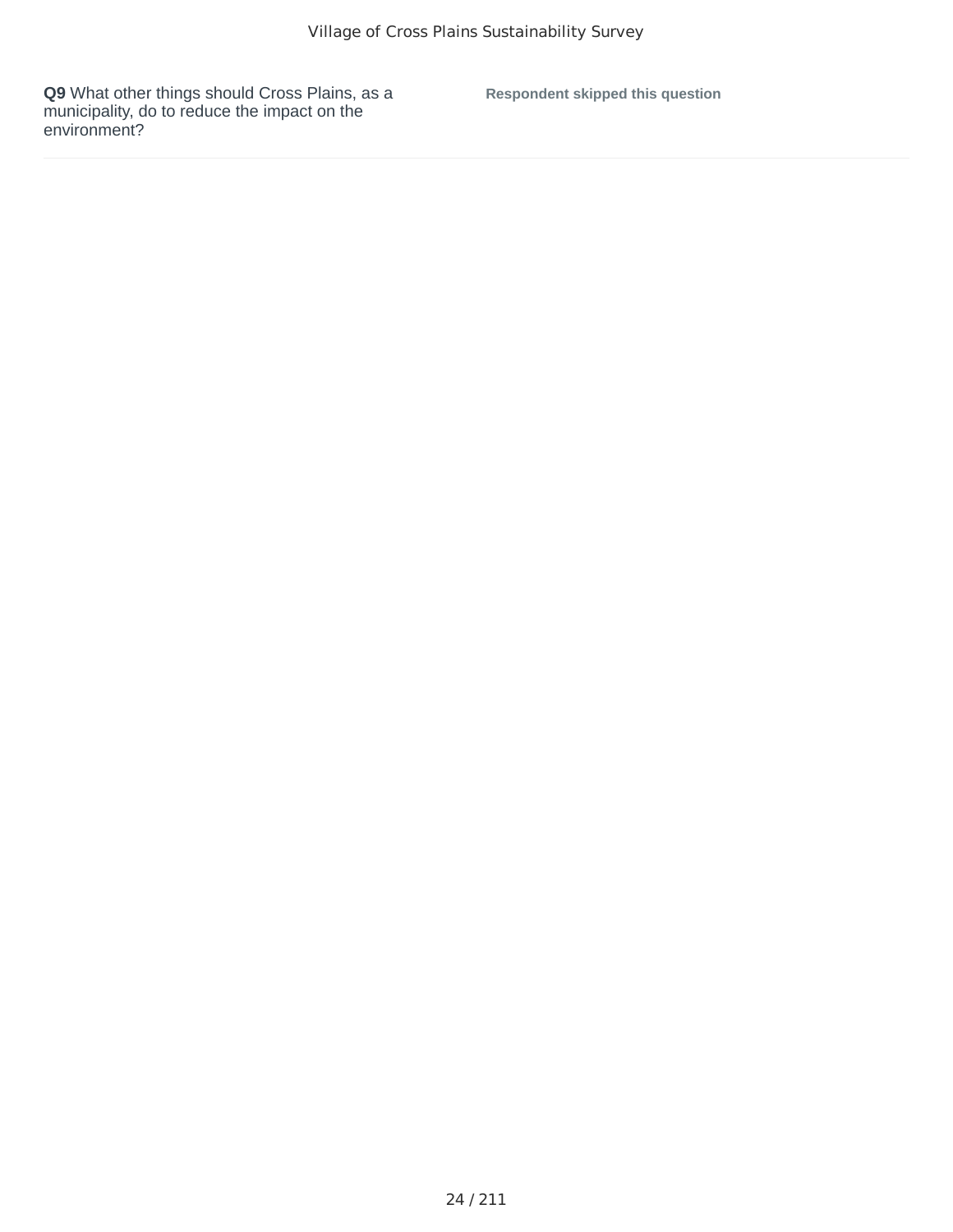#### COMPLETE<sup>T</sup>

| <b>Collector:</b><br>Started:<br><b>Last Modified:</b><br><b>Time Spent:</b> | Web Link 1 (Web Link)<br>Monday, March 02, 2020 1:19:46 PM<br>Monday, March 02, 2020 1:26:59 PM<br>00:07:13                                                                                                                                                                            |                                                                                                                                                               |
|------------------------------------------------------------------------------|----------------------------------------------------------------------------------------------------------------------------------------------------------------------------------------------------------------------------------------------------------------------------------------|---------------------------------------------------------------------------------------------------------------------------------------------------------------|
|                                                                              | Page 1: Sick of throwing money down the drain?                                                                                                                                                                                                                                         |                                                                                                                                                               |
| that apply)                                                                  | Q1 Stormwater runoff pollutes our water resources<br>including Black Earth Creek and increases the risk of<br>flooding as we saw in August 2018. What should the<br>Village do to further reduce stormwater runoff? (Check all                                                         | Implement water management methods that restore or<br>mimic the natural water cycle                                                                           |
| water usage? (Check all that apply)                                          | <b>Q2</b> The average Cross Plains household uses 120<br>gallons of water each day. Should the Village do any of<br>the following to help households and businesses reduce                                                                                                             | Encourage use of plants that are drought-tolerant,<br>native species for residential and business landscaping                                                 |
|                                                                              | Q3 The Village used 1,090,310 kWh of electricity and<br>38,198 therms of natural gas last year for municipal<br>operations, at a cost of about \$187,000. Should the<br>Village implement strategies and technologies to reduce<br>electricity and natural gas usage? (Check only one) | Yes, even if the energy savings may not cover the cost<br>of the new technology. I am willing to pay more in taxes<br>to help us reduce our carbon footprint. |
| commute to Middleton/Madison?                                                | Q4 Which of the following, if any, would you use to                                                                                                                                                                                                                                    | I don't commute                                                                                                                                               |

**Q5** As it pertains to energy usage in homes, which of the following should the Village provide? (Check all that apply) **,**

**Education and information about energy efficiency and conservation**

**Waive or reduce the building permit fee if installing a renewable energy system**

**Explore an shade tree/urban forest program to reduce cooling costs**

**,**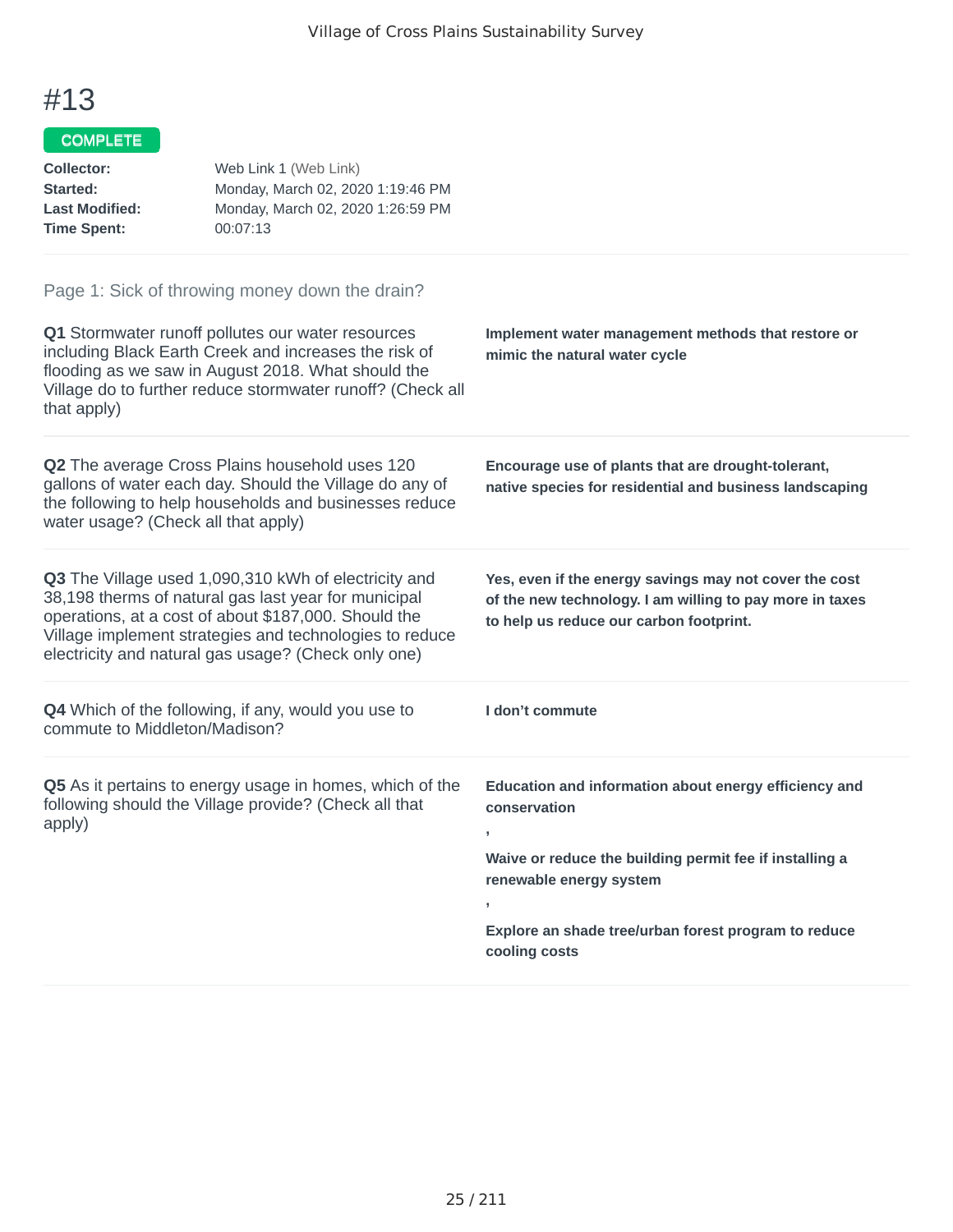| <b>Q6</b> What options would you support to encourage greater<br>sustainability in the Village? (Check all that apply)                                   | Develop a Village sustainability action plan,                                          |  |
|----------------------------------------------------------------------------------------------------------------------------------------------------------|----------------------------------------------------------------------------------------|--|
|                                                                                                                                                          | Renewable energy for Village operations,                                               |  |
|                                                                                                                                                          | Renewable energy options for homeowners,                                               |  |
|                                                                                                                                                          | Educational forums at a school or the library,                                         |  |
|                                                                                                                                                          | Environmental service-learning projects with the<br>schools (students do service work) |  |
| <b>Q7</b> Food composting reduces the amount of trash<br>collected by the Village. Should the Village do any of the<br>following? (Check all that apply) | <b>Respondent skipped this question</b>                                                |  |
| <b>Q8</b> How old are you?                                                                                                                               | 46-55                                                                                  |  |
| <b>Q9</b> What other things should Cross Plains, as a<br>municipality, do to reduce the impact on the<br>environment?                                    | Respondent skipped this question                                                       |  |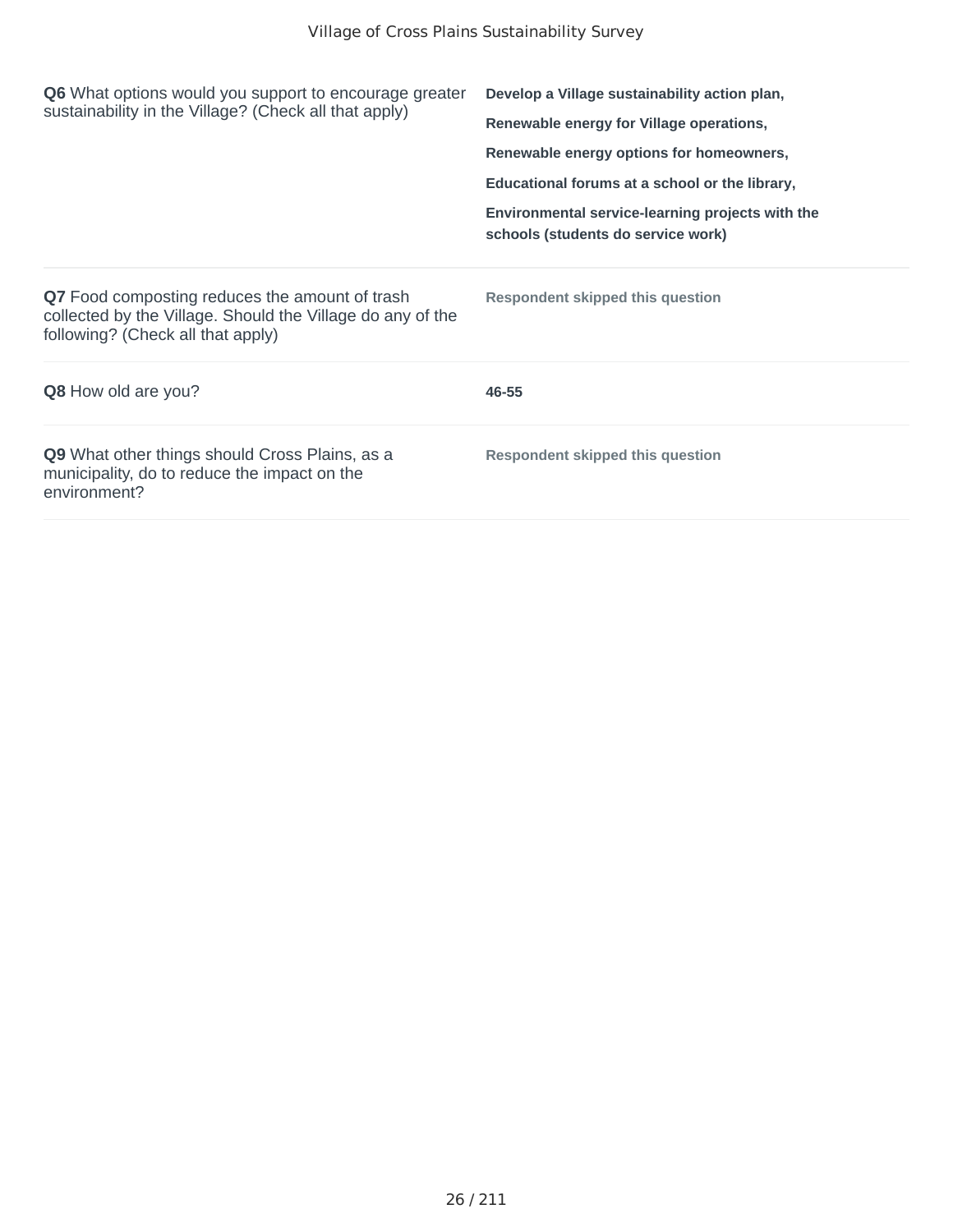### COMPLETE

| Collector:            | Web Link 1 (Web Link)             |
|-----------------------|-----------------------------------|
| Started:              | Monday, March 02, 2020 1:10:56 PM |
| <b>Last Modified:</b> | Monday, March 02, 2020 1:29:11 PM |
| <b>Time Spent:</b>    | 00:18:15                          |

| Q1 Stormwater runoff pollutes our water resources<br>including Black Earth Creek and increases the risk of<br>flooding as we saw in August 2018. What should the<br>Village do to further reduce stormwater runoff? (Check all<br>that apply)                                          | Explore policy on stormwater runoff that would meet the<br>demands for current and future weather events<br>y.<br>Implement water management methods that restore or<br>mimic the natural water cycle                                      |
|----------------------------------------------------------------------------------------------------------------------------------------------------------------------------------------------------------------------------------------------------------------------------------------|--------------------------------------------------------------------------------------------------------------------------------------------------------------------------------------------------------------------------------------------|
| Q2 The average Cross Plains household uses 120<br>gallons of water each day. Should the Village do any of<br>the following to help households and businesses reduce<br>water usage? (Check all that apply)                                                                             | Offer water efficiency audits                                                                                                                                                                                                              |
| Q3 The Village used 1,090,310 kWh of electricity and<br>38,198 therms of natural gas last year for municipal<br>operations, at a cost of about \$187,000. Should the<br>Village implement strategies and technologies to reduce<br>electricity and natural gas usage? (Check only one) | Yes, but only if it doesn't cost anything or the new<br>technology pays for itself in energy savings.                                                                                                                                      |
| <b>Q4</b> Which of the following, if any, would you use to<br>commute to Middleton/Madison?                                                                                                                                                                                            | <b>Park-and-Ride</b>                                                                                                                                                                                                                       |
| Q5 As it pertains to energy usage in homes, which of the<br>following should the Village provide? (Check all that<br>apply)                                                                                                                                                            | Education and information about energy efficiency and<br>conservation<br>$\overline{ }$<br>Provide rebates for Focus on Energy Home Energy<br>audits<br>Waive or reduce the building permit fee if installing a<br>renewable energy system |
| Q6 What options would you support to encourage greater<br>sustainability in the Village? (Check all that apply)                                                                                                                                                                        | Develop a Village sustainability action plan,<br>Renewable energy for Village operations,<br>Renewable energy options for homeowners                                                                                                       |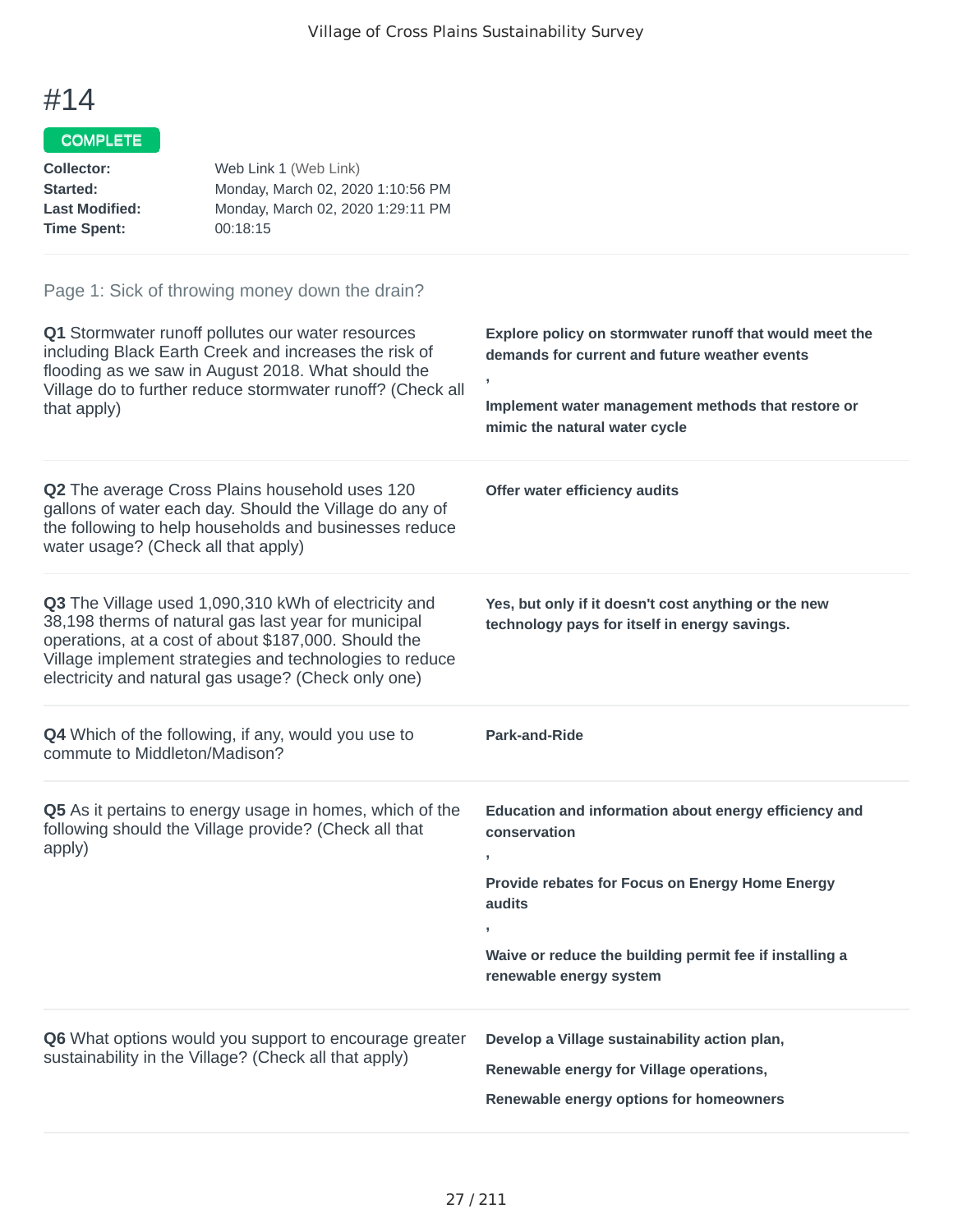| <b>Q7</b> Food composting reduces the amount of trash<br>collected by the Village. Should the Village do any of the<br>following? (Check all that apply) | Give out instructions on how to compost,<br>Sell compost bins at a discounted cost.<br>Collect compost in a separate container along with trash<br>and recycling |
|----------------------------------------------------------------------------------------------------------------------------------------------------------|------------------------------------------------------------------------------------------------------------------------------------------------------------------|
| <b>Q8</b> How old are you?                                                                                                                               | 26-35                                                                                                                                                            |
| <b>Q9</b> What other things should Cross Plains, as a<br>municipality, do to reduce the impact on the<br>environment?                                    | Respondent skipped this question                                                                                                                                 |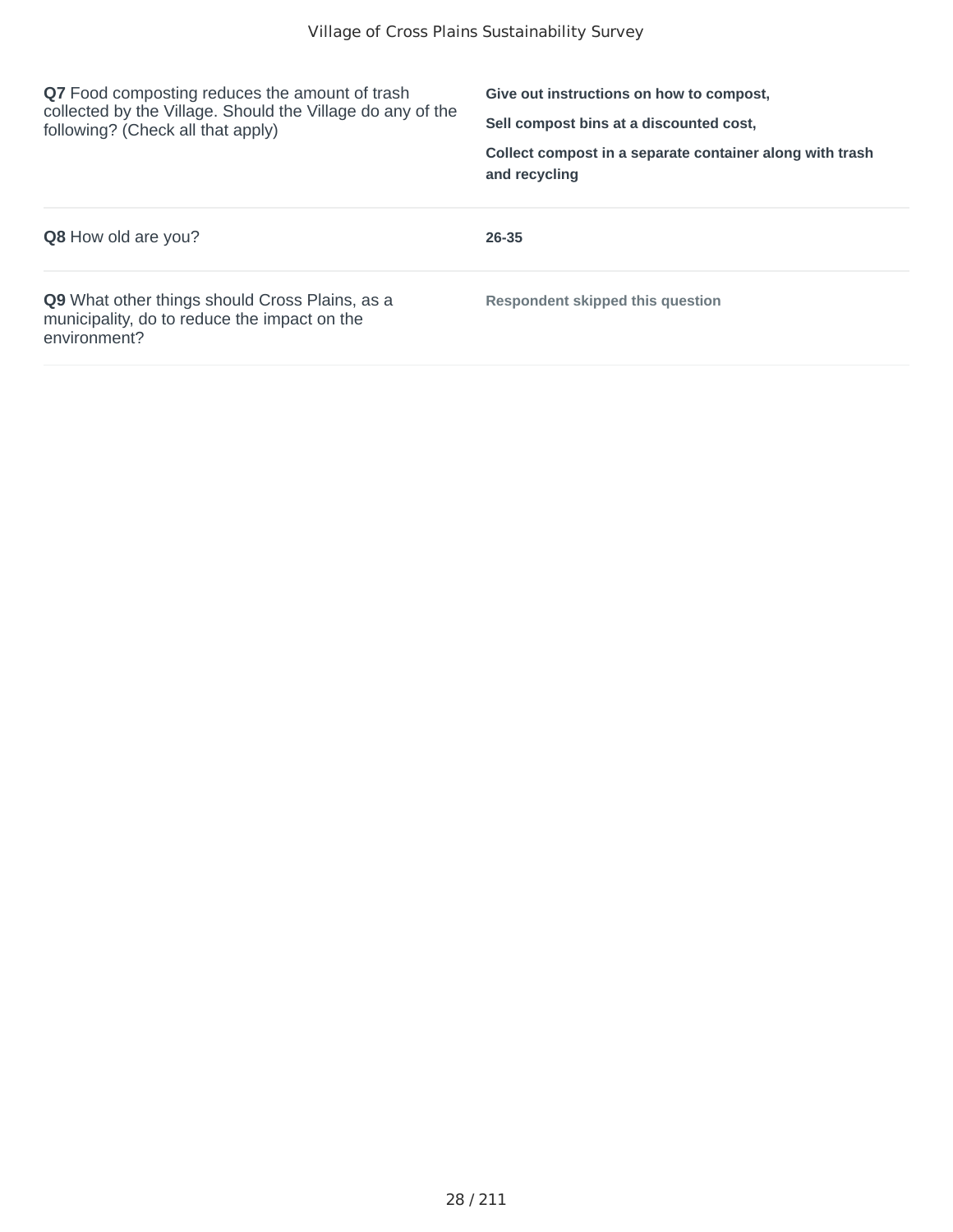### COMPLETE

| Collector:            | Web Link 1 (Web Link)             |
|-----------------------|-----------------------------------|
| Started:              | Monday, March 02, 2020 1:40:13 PM |
| <b>Last Modified:</b> | Monday, March 02, 2020 1:46:38 PM |
| <b>Time Spent:</b>    | 00:06:24                          |

| Q1 Stormwater runoff pollutes our water resources<br>including Black Earth Creek and increases the risk of<br>flooding as we saw in August 2018. What should the<br>Village do to further reduce stormwater runoff? (Check all<br>that apply)                                          | Reduce impervious surfaces in the Village,<br><b>Community education (examples: stormwater</b><br>management, how to build a rain garden, lawn and<br>garden care, etc.)<br>Implement water management methods that restore or<br>mimic the natural water cycle |
|----------------------------------------------------------------------------------------------------------------------------------------------------------------------------------------------------------------------------------------------------------------------------------------|-----------------------------------------------------------------------------------------------------------------------------------------------------------------------------------------------------------------------------------------------------------------|
| Q2 The average Cross Plains household uses 120<br>gallons of water each day. Should the Village do any of<br>the following to help households and businesses reduce<br>water usage? (Check all that apply)                                                                             | Prohibit lawn watering during extended dry weather,<br>Offer water efficiency audits,<br>Encourage use of plants that are drought-tolerant,<br>native species for residential and business landscaping                                                          |
| Q3 The Village used 1,090,310 kWh of electricity and<br>38,198 therms of natural gas last year for municipal<br>operations, at a cost of about \$187,000. Should the<br>Village implement strategies and technologies to reduce<br>electricity and natural gas usage? (Check only one) | Yes, even if the energy savings may not cover the cost<br>of the new technology. I am willing to pay more in taxes<br>to help us reduce our carbon footprint.                                                                                                   |
| Q4 Which of the following, if any, would you use to<br>commute to Middleton/Madison?                                                                                                                                                                                                   | <b>Bus/shuttle</b>                                                                                                                                                                                                                                              |
| Q5 As it pertains to energy usage in homes, which of the<br>following should the Village provide? (Check all that<br>apply)                                                                                                                                                            | Education and information about energy efficiency and<br>conservation<br>Establish a loan fund for residents and businesses for<br>energy efficiency upgrades<br>Provide rebates for Focus on Energy Home Energy<br>audits                                      |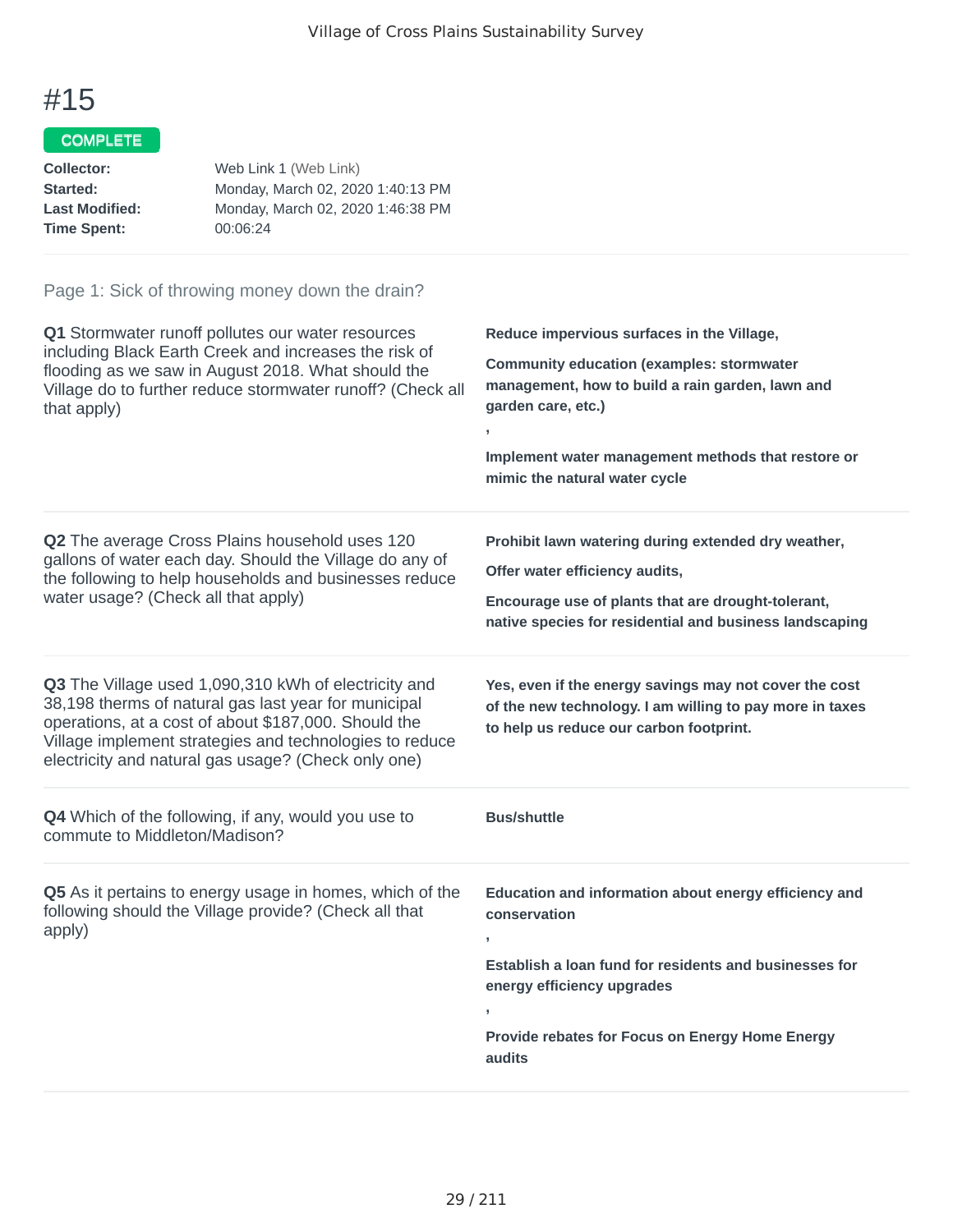| <b>Q6</b> What options would you support to encourage greater<br>sustainability in the Village? (Check all that apply)                            | Develop a Village sustainability action plan,<br>Renewable energy options for homeowners, |
|---------------------------------------------------------------------------------------------------------------------------------------------------|-------------------------------------------------------------------------------------------|
|                                                                                                                                                   | Environmental service-learning projects with the<br>schools (students do service work)    |
| Q7 Food composting reduces the amount of trash<br>collected by the Village. Should the Village do any of the<br>following? (Check all that apply) | Give out instructions on how to compost                                                   |
| <b>Q8</b> How old are you?                                                                                                                        | 26-35                                                                                     |
| <b>Q9</b> What other things should Cross Plains, as a municipality, do to reduce the impact on the environment?                                   |                                                                                           |

Native plants. Less impervious surfaces.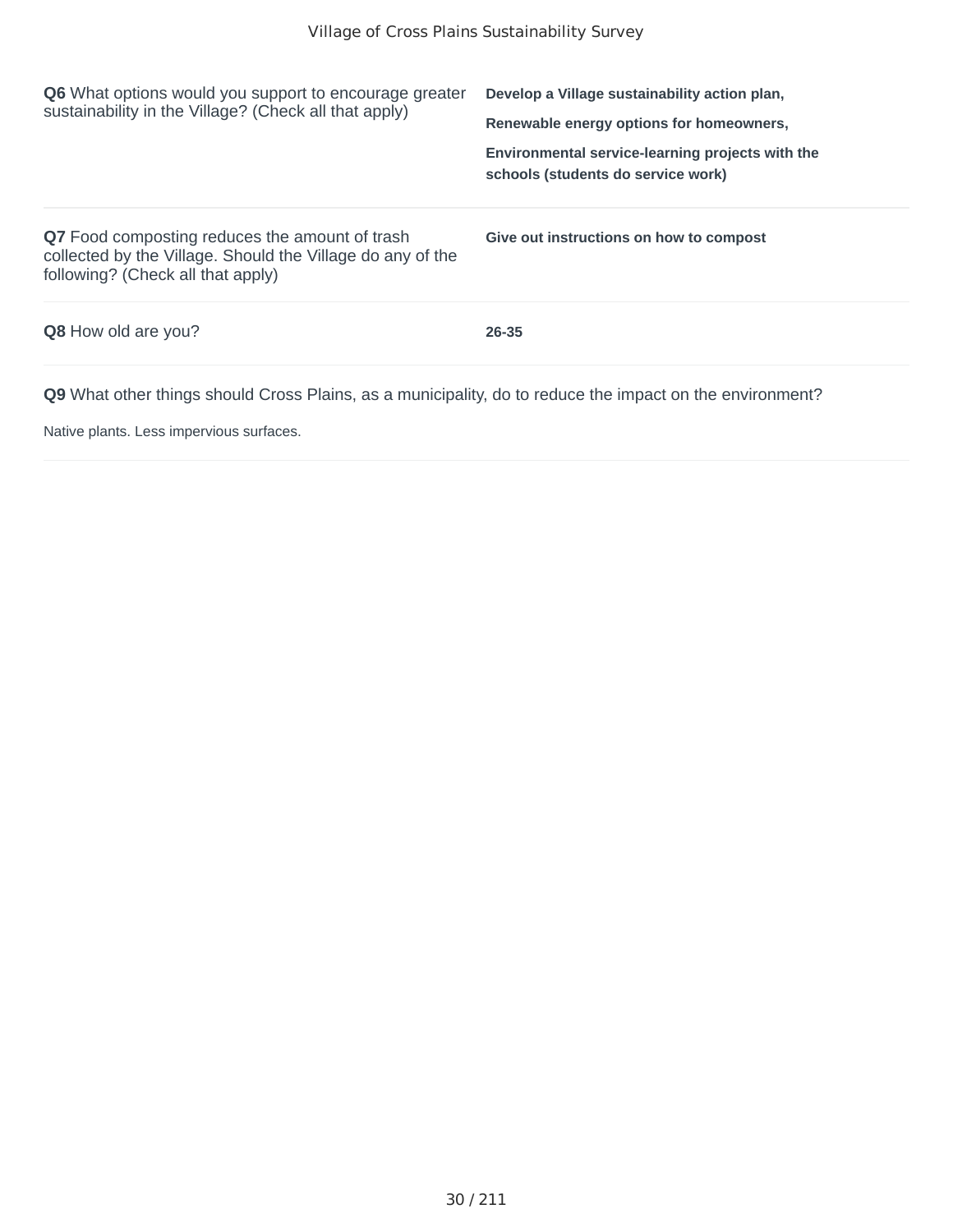### COMPLETE

| Collector:            | Web Link 1 (Web Link)             |
|-----------------------|-----------------------------------|
| Started:              | Monday, March 02, 2020 2:03:42 PM |
| <b>Last Modified:</b> | Monday, March 02, 2020 2:10:51 PM |
| <b>Time Spent:</b>    | 00:07:09                          |

| Q1 Stormwater runoff pollutes our water resources<br>including Black Earth Creek and increases the risk of<br>flooding as we saw in August 2018. What should the<br>Village do to further reduce stormwater runoff? (Check all<br>that apply)                                          | <b>Community education (examples: stormwater</b><br>management, how to build a rain garden, lawn and<br>garden care, etc.)<br>$\mathbf{I}$<br>Implement water management methods that restore or<br>mimic the natural water cycle                                                       |
|----------------------------------------------------------------------------------------------------------------------------------------------------------------------------------------------------------------------------------------------------------------------------------------|-----------------------------------------------------------------------------------------------------------------------------------------------------------------------------------------------------------------------------------------------------------------------------------------|
| <b>Q2</b> The average Cross Plains household uses 120<br>gallons of water each day. Should the Village do any of<br>the following to help households and businesses reduce<br>water usage? (Check all that apply)                                                                      | Provide information on indoor and outdoor water<br>efficiency<br>$\mathbf{I}$<br>Prohibit lawn watering during extended dry weather,<br>Offer water efficiency audits,<br>Encourage use of plants that are drought-tolerant,<br>native species for residential and business landscaping |
| Q3 The Village used 1,090,310 kWh of electricity and<br>38,198 therms of natural gas last year for municipal<br>operations, at a cost of about \$187,000. Should the<br>Village implement strategies and technologies to reduce<br>electricity and natural gas usage? (Check only one) | Yes, even if the energy savings may not cover the cost<br>of the new technology. I am willing to pay more in taxes<br>to help us reduce our carbon footprint.                                                                                                                           |
| <b>Q4</b> Which of the following, if any, would you use to<br>commute to Middleton/Madison?                                                                                                                                                                                            | Bus/shuttle,<br><b>Bike path</b>                                                                                                                                                                                                                                                        |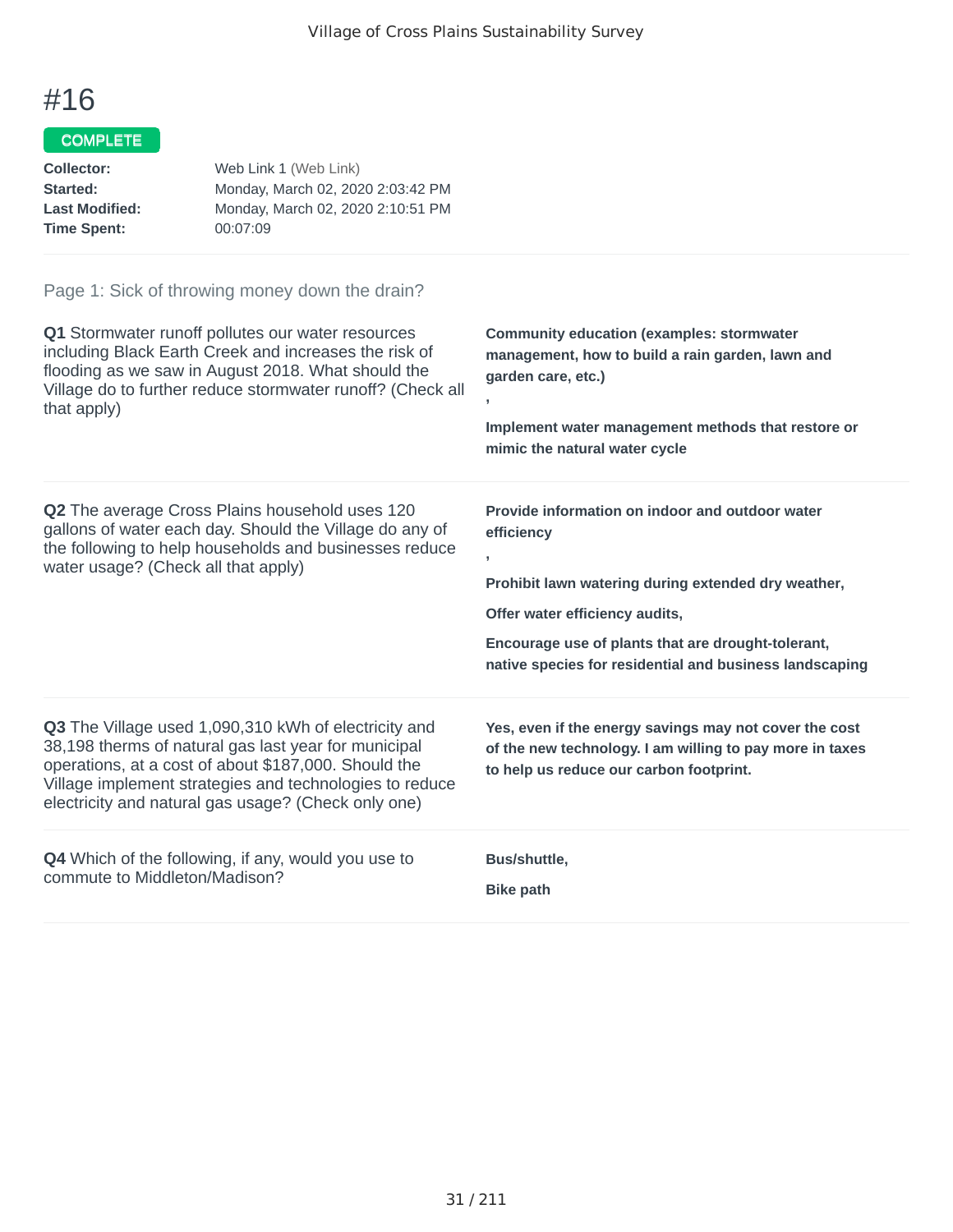| Q5 As it pertains to energy usage in homes, which of the<br>following should the Village provide? (Check all that<br>apply)                       | Education and information about energy efficiency and<br>conservation<br>$\overline{1}$     |  |
|---------------------------------------------------------------------------------------------------------------------------------------------------|---------------------------------------------------------------------------------------------|--|
|                                                                                                                                                   | Require more energy-efficient building construction<br>standards than current code requires |  |
|                                                                                                                                                   | $\,$                                                                                        |  |
|                                                                                                                                                   | Establish a loan fund for residents and businesses for<br>energy efficiency upgrades        |  |
|                                                                                                                                                   | $\overline{1}$                                                                              |  |
|                                                                                                                                                   | Provide rebates for Focus on Energy Home Energy<br>audits                                   |  |
|                                                                                                                                                   |                                                                                             |  |
|                                                                                                                                                   | Waive or reduce the building permit fee if installing a<br>renewable energy system          |  |
|                                                                                                                                                   | $\overline{1}$                                                                              |  |
|                                                                                                                                                   | Explore an shade tree/urban forest program to reduce<br>cooling costs                       |  |
| Q6 What options would you support to encourage greater                                                                                            | Develop a Village sustainability action plan,                                               |  |
| sustainability in the Village? (Check all that apply)                                                                                             | Renewable energy for Village operations,                                                    |  |
|                                                                                                                                                   | Renewable energy options for homeowners,                                                    |  |
|                                                                                                                                                   | Environmental service-learning projects with the<br>schools (students do service work)      |  |
|                                                                                                                                                   |                                                                                             |  |
|                                                                                                                                                   |                                                                                             |  |
| Q7 Food composting reduces the amount of trash<br>collected by the Village. Should the Village do any of the<br>following? (Check all that apply) | Sell compost bins at a discounted cost                                                      |  |

**Q9** What other things should Cross Plains, as a municipality, do to reduce the impact on the environment?

Offer reduced price trees to be planted by Cross Plains on the property owners lawn if they promise to water it for the first two years. (Duluth, MN has done something similar)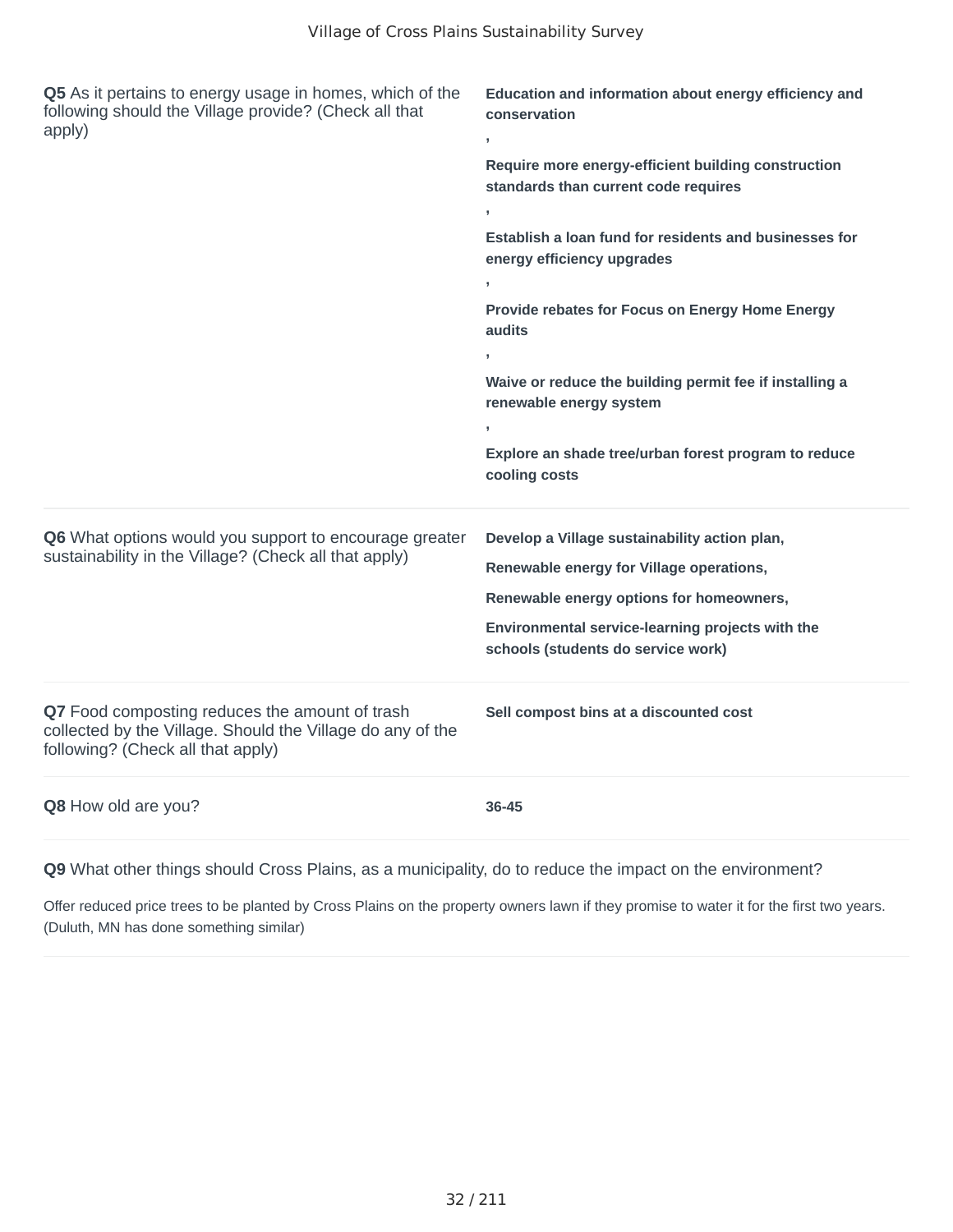### COMPLETE

| Collector:            | Web Link 1 (Web Link)             |
|-----------------------|-----------------------------------|
| Started:              | Monday, March 02, 2020 3:06:02 PM |
| <b>Last Modified:</b> | Monday, March 02, 2020 3:09:42 PM |
| <b>Time Spent:</b>    | 00:03:39                          |

| Q1 Stormwater runoff pollutes our water resources                                                                                                                                                                                                                                      | <b>Community education (examples: stormwater</b>                                                                                                                                                                                            |
|----------------------------------------------------------------------------------------------------------------------------------------------------------------------------------------------------------------------------------------------------------------------------------------|---------------------------------------------------------------------------------------------------------------------------------------------------------------------------------------------------------------------------------------------|
| including Black Earth Creek and increases the risk of                                                                                                                                                                                                                                  | management, how to build a rain garden, lawn and                                                                                                                                                                                            |
| flooding as we saw in August 2018. What should the                                                                                                                                                                                                                                     | garden care, etc.)                                                                                                                                                                                                                          |
| Village do to further reduce stormwater runoff? (Check all                                                                                                                                                                                                                             | Implement water management methods that restore or                                                                                                                                                                                          |
| that apply)                                                                                                                                                                                                                                                                            | mimic the natural water cycle                                                                                                                                                                                                               |
| <b>Q2</b> The average Cross Plains household uses 120<br>gallons of water each day. Should the Village do any of<br>the following to help households and businesses reduce<br>water usage? (Check all that apply)                                                                      | Provide information on indoor and outdoor water<br>efficiency<br>y.<br>Prohibit lawn watering during extended dry weather,<br>Encourage use of plants that are drought-tolerant,<br>native species for residential and business landscaping |
| Q3 The Village used 1,090,310 kWh of electricity and<br>38,198 therms of natural gas last year for municipal<br>operations, at a cost of about \$187,000. Should the<br>Village implement strategies and technologies to reduce<br>electricity and natural gas usage? (Check only one) | Yes, but only if it doesn't cost anything or the new<br>technology pays for itself in energy savings.                                                                                                                                       |
| <b>Q4</b> Which of the following, if any, would you use to                                                                                                                                                                                                                             | Park-and-Ride,                                                                                                                                                                                                                              |
| commute to Middleton/Madison?                                                                                                                                                                                                                                                          | <b>Bus/shuttle</b>                                                                                                                                                                                                                          |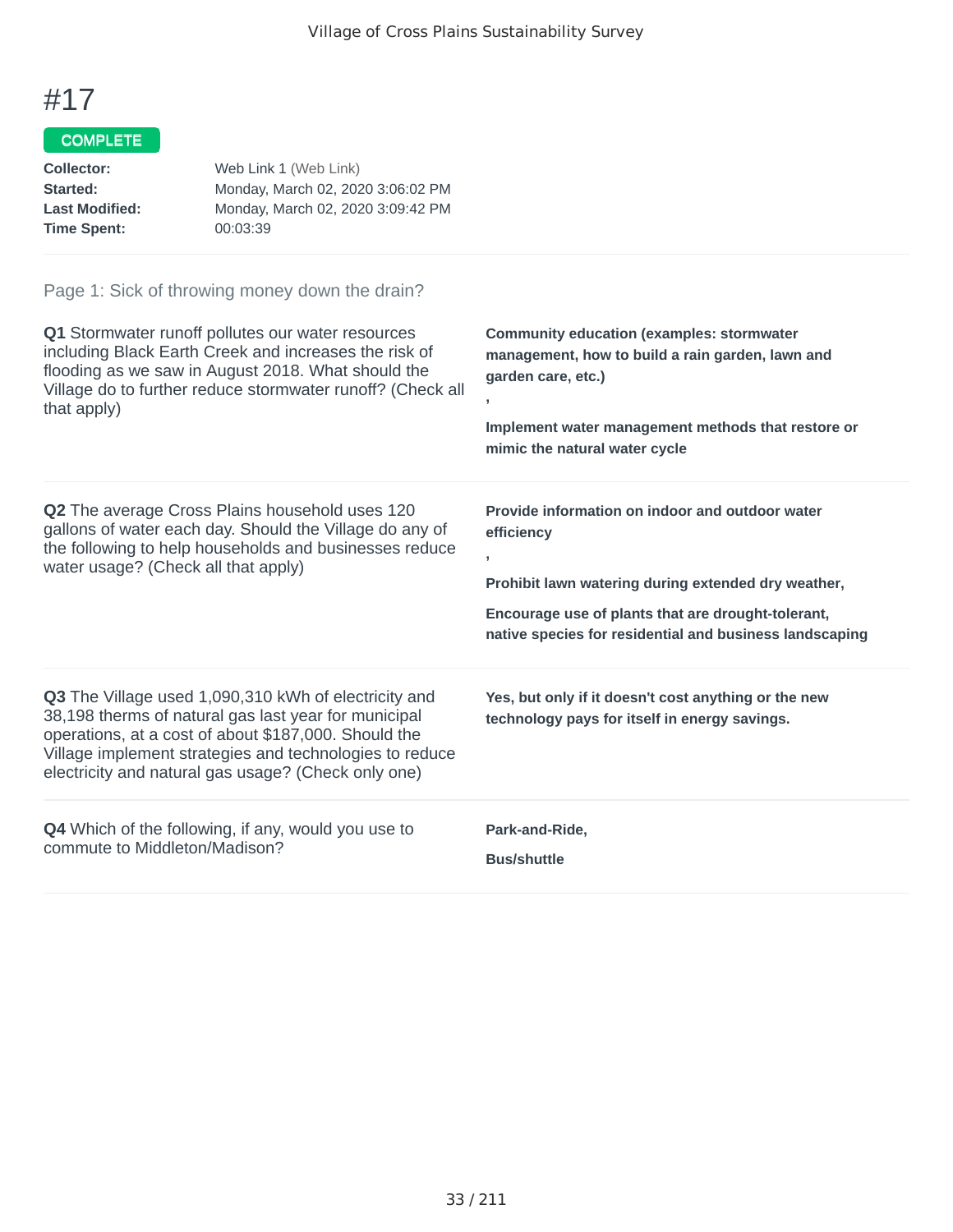| Q5 As it pertains to energy usage in homes, which of the<br>following should the Village provide? (Check all that<br>apply)                       | Require more energy-efficient building construction<br>standards than current code requires |
|---------------------------------------------------------------------------------------------------------------------------------------------------|---------------------------------------------------------------------------------------------|
|                                                                                                                                                   | Establish a loan fund for residents and businesses for<br>energy efficiency upgrades        |
|                                                                                                                                                   | $\mathbf{y}$                                                                                |
|                                                                                                                                                   | Provide rebates for Focus on Energy Home Energy<br>audits                                   |
|                                                                                                                                                   |                                                                                             |
|                                                                                                                                                   | Waive or reduce the building permit fee if installing a<br>renewable energy system          |
|                                                                                                                                                   | $\mathbf{r}$                                                                                |
|                                                                                                                                                   | Explore an shade tree/urban forest program to reduce<br>cooling costs                       |
| Q6 What options would you support to encourage greater<br>sustainability in the Village? (Check all that apply)                                   | Develop a Village sustainability action plan,                                               |
|                                                                                                                                                   | Renewable energy for Village operations,                                                    |
|                                                                                                                                                   | Renewable energy options for homeowners,                                                    |
|                                                                                                                                                   | Environmental service-learning projects with the<br>schools (students do service work)      |
| Q7 Food composting reduces the amount of trash<br>collected by the Village. Should the Village do any of the<br>following? (Check all that apply) | Collect compost in a separate container along with trash<br>and recycling                   |
| Q8 How old are you?                                                                                                                               | 36-45                                                                                       |
| Q9 What other things should Cross Plains, as a<br>municipality, do to reduce the impact on the<br>environment?                                    | <b>Respondent skipped this question</b>                                                     |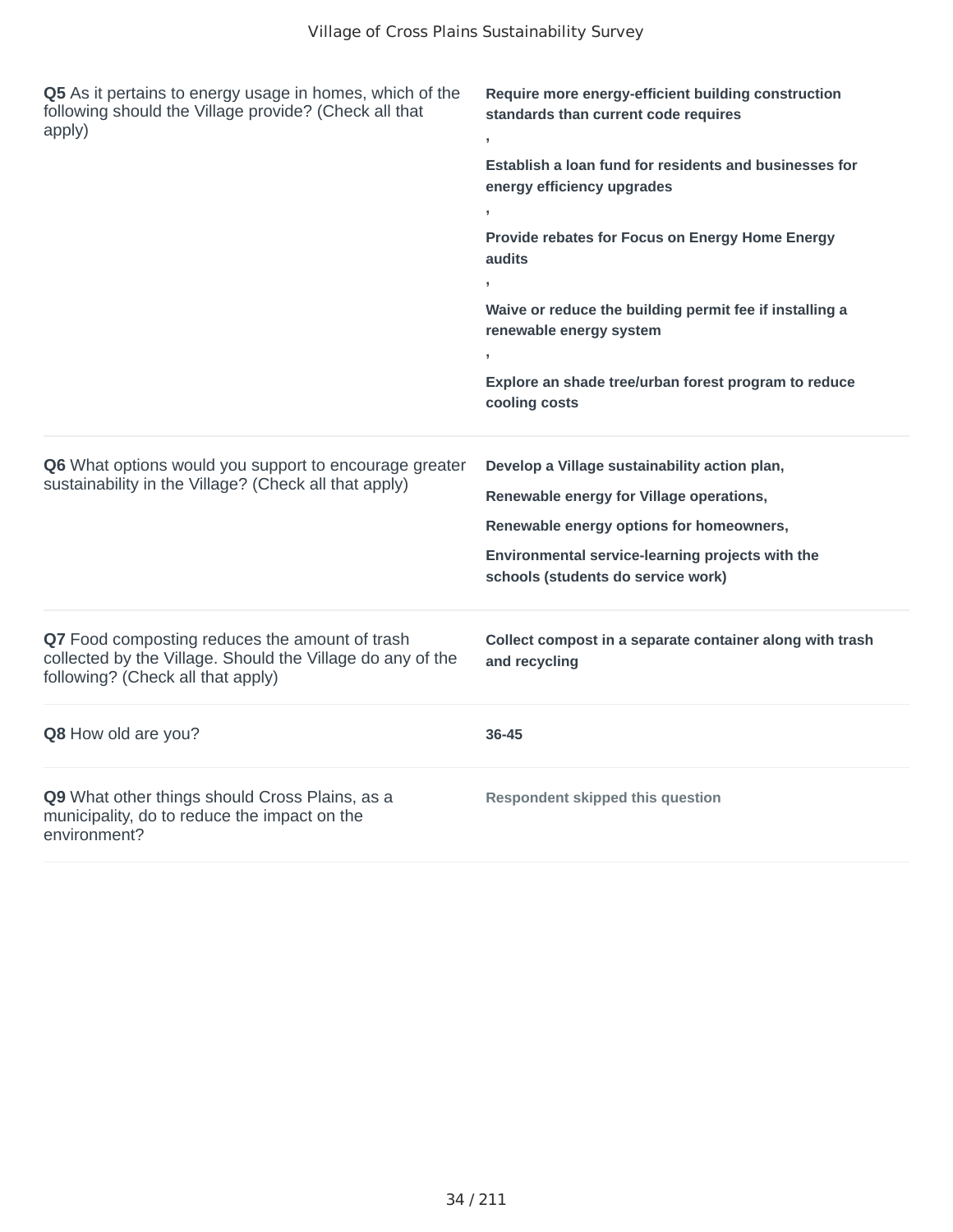### COMPLETE

| Collector:            | Web Link 1 (Web Link)             |
|-----------------------|-----------------------------------|
| Started:              | Monday, March 02, 2020 3:24:41 PM |
| <b>Last Modified:</b> | Monday, March 02, 2020 3:29:08 PM |
| <b>Time Spent:</b>    | 00:04:27                          |

| Q1 Stormwater runoff pollutes our water resources<br>including Black Earth Creek and increases the risk of<br>flooding as we saw in August 2018. What should the<br>Village do to further reduce stormwater runoff? (Check all<br>that apply)                                          | <b>Community education (examples: stormwater</b><br>management, how to build a rain garden, lawn and<br>garden care, etc.)<br>$\overline{1}$<br>Implement water management methods that restore or<br>mimic the natural water cycle                                       |
|----------------------------------------------------------------------------------------------------------------------------------------------------------------------------------------------------------------------------------------------------------------------------------------|---------------------------------------------------------------------------------------------------------------------------------------------------------------------------------------------------------------------------------------------------------------------------|
| Q2 The average Cross Plains household uses 120<br>gallons of water each day. Should the Village do any of<br>the following to help households and businesses reduce<br>water usage? (Check all that apply)                                                                             | Prohibit lawn watering during extended dry weather,<br>Encourage use of plants that are drought-tolerant,<br>native species for residential and business landscaping                                                                                                      |
| Q3 The Village used 1,090,310 kWh of electricity and<br>38,198 therms of natural gas last year for municipal<br>operations, at a cost of about \$187,000. Should the<br>Village implement strategies and technologies to reduce<br>electricity and natural gas usage? (Check only one) | Yes, even if the energy savings may not cover the cost<br>of the new technology. I am willing to pay more in taxes<br>to help us reduce our carbon footprint.                                                                                                             |
| <b>Q4</b> Which of the following, if any, would you use to<br>commute to Middleton/Madison?                                                                                                                                                                                            | Bus/shuttle,<br>Bike path,<br>Other (please specify):<br>Train                                                                                                                                                                                                            |
| Q5 As it pertains to energy usage in homes, which of the<br>following should the Village provide? (Check all that<br>apply)                                                                                                                                                            | Require more energy-efficient building construction<br>standards than current code requires<br>Establish a loan fund for residents and businesses for<br>energy efficiency upgrades<br>Waive or reduce the building permit fee if installing a<br>renewable energy system |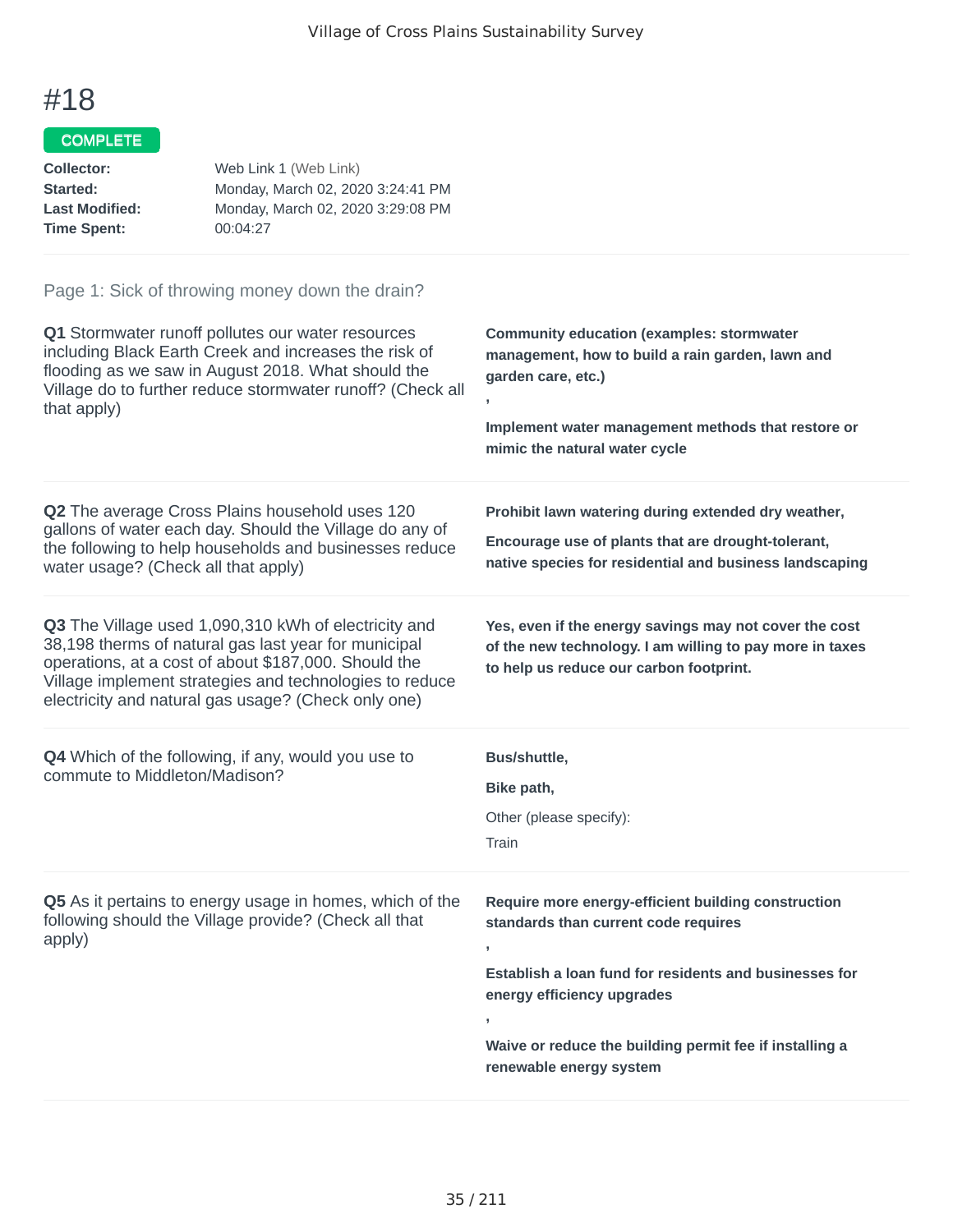| Q6 What options would you support to encourage greater<br>sustainability in the Village? (Check all that apply)                                          | Develop a Village sustainability action plan,<br>Renewable energy for Village operations,<br>Renewable energy options for homeowners,<br>Educational forums at a school or the library |
|----------------------------------------------------------------------------------------------------------------------------------------------------------|----------------------------------------------------------------------------------------------------------------------------------------------------------------------------------------|
| <b>Q7</b> Food composting reduces the amount of trash<br>collected by the Village. Should the Village do any of the<br>following? (Check all that apply) | Give out instructions on how to compost                                                                                                                                                |
| <b>Q8</b> How old are you?                                                                                                                               | 56-65                                                                                                                                                                                  |
| <b>Q9</b> What other things should Cross Plains, as a<br>municipality, do to reduce the impact on the<br>environment?                                    | <b>Respondent skipped this question</b>                                                                                                                                                |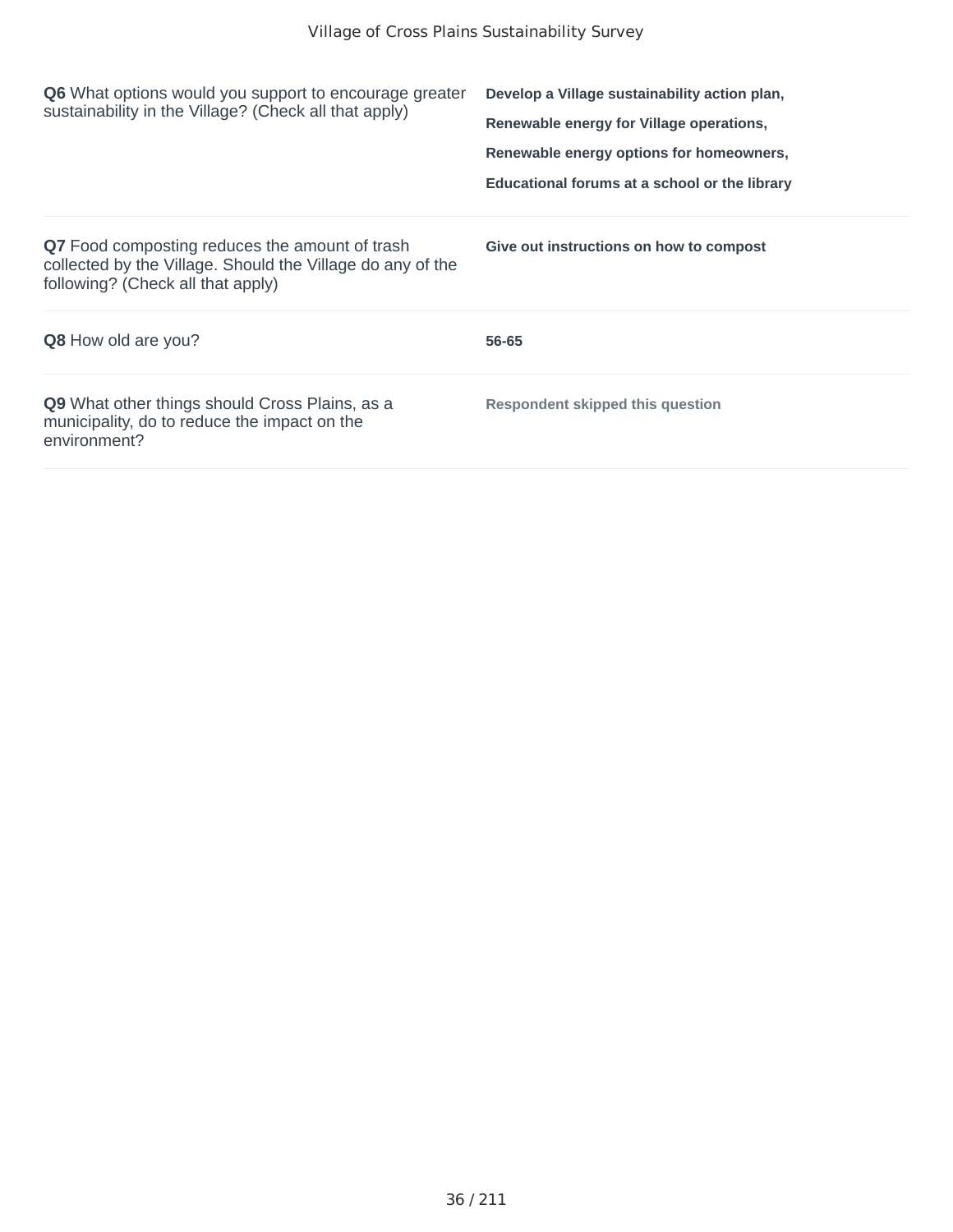## COMPLETE

| Web Link 1 (Web Link)             |
|-----------------------------------|
| Monday, March 02, 2020 4:01:21 PM |
| Monday, March 02, 2020 4:04:28 PM |
| 00:03:06                          |
|                                   |

| Q1 Stormwater runoff pollutes our water resources                                                                                                                                                                                                                                      | <b>Community education (examples: stormwater</b>                                                                                                                                                                                                                                                                       |
|----------------------------------------------------------------------------------------------------------------------------------------------------------------------------------------------------------------------------------------------------------------------------------------|------------------------------------------------------------------------------------------------------------------------------------------------------------------------------------------------------------------------------------------------------------------------------------------------------------------------|
| including Black Earth Creek and increases the risk of                                                                                                                                                                                                                                  | management, how to build a rain garden, lawn and                                                                                                                                                                                                                                                                       |
| flooding as we saw in August 2018. What should the                                                                                                                                                                                                                                     | garden care, etc.)                                                                                                                                                                                                                                                                                                     |
| Village do to further reduce stormwater runoff? (Check all                                                                                                                                                                                                                             | Explore policy on stormwater runoff that would meet the                                                                                                                                                                                                                                                                |
| that apply)                                                                                                                                                                                                                                                                            | demands for current and future weather events                                                                                                                                                                                                                                                                          |
| Q2 The average Cross Plains household uses 120                                                                                                                                                                                                                                         | Prohibit lawn watering during extended dry weather,                                                                                                                                                                                                                                                                    |
| gallons of water each day. Should the Village do any of                                                                                                                                                                                                                                | Offer water efficiency audits,                                                                                                                                                                                                                                                                                         |
| the following to help households and businesses reduce                                                                                                                                                                                                                                 | Encourage use of plants that are drought-tolerant,                                                                                                                                                                                                                                                                     |
| water usage? (Check all that apply)                                                                                                                                                                                                                                                    | native species for residential and business landscaping                                                                                                                                                                                                                                                                |
| Q3 The Village used 1,090,310 kWh of electricity and<br>38,198 therms of natural gas last year for municipal<br>operations, at a cost of about \$187,000. Should the<br>Village implement strategies and technologies to reduce<br>electricity and natural gas usage? (Check only one) | Yes, even if the energy savings may not cover the cost<br>of the new technology. I am willing to pay more in taxes<br>to help us reduce our carbon footprint.                                                                                                                                                          |
| <b>Q4</b> Which of the following, if any, would you use to                                                                                                                                                                                                                             | Park-and-Ride,                                                                                                                                                                                                                                                                                                         |
| commute to Middleton/Madison?                                                                                                                                                                                                                                                          | <b>Bus/shuttle</b>                                                                                                                                                                                                                                                                                                     |
| Q5 As it pertains to energy usage in homes, which of the<br>following should the Village provide? (Check all that<br>apply)                                                                                                                                                            | Require more energy-efficient building construction<br>standards than current code requires<br>Establish a loan fund for residents and businesses for<br>energy efficiency upgrades<br>,<br>Provide rebates for Focus on Energy Home Energy<br>audits<br>y.<br>Waive or reduce the building permit fee if installing a |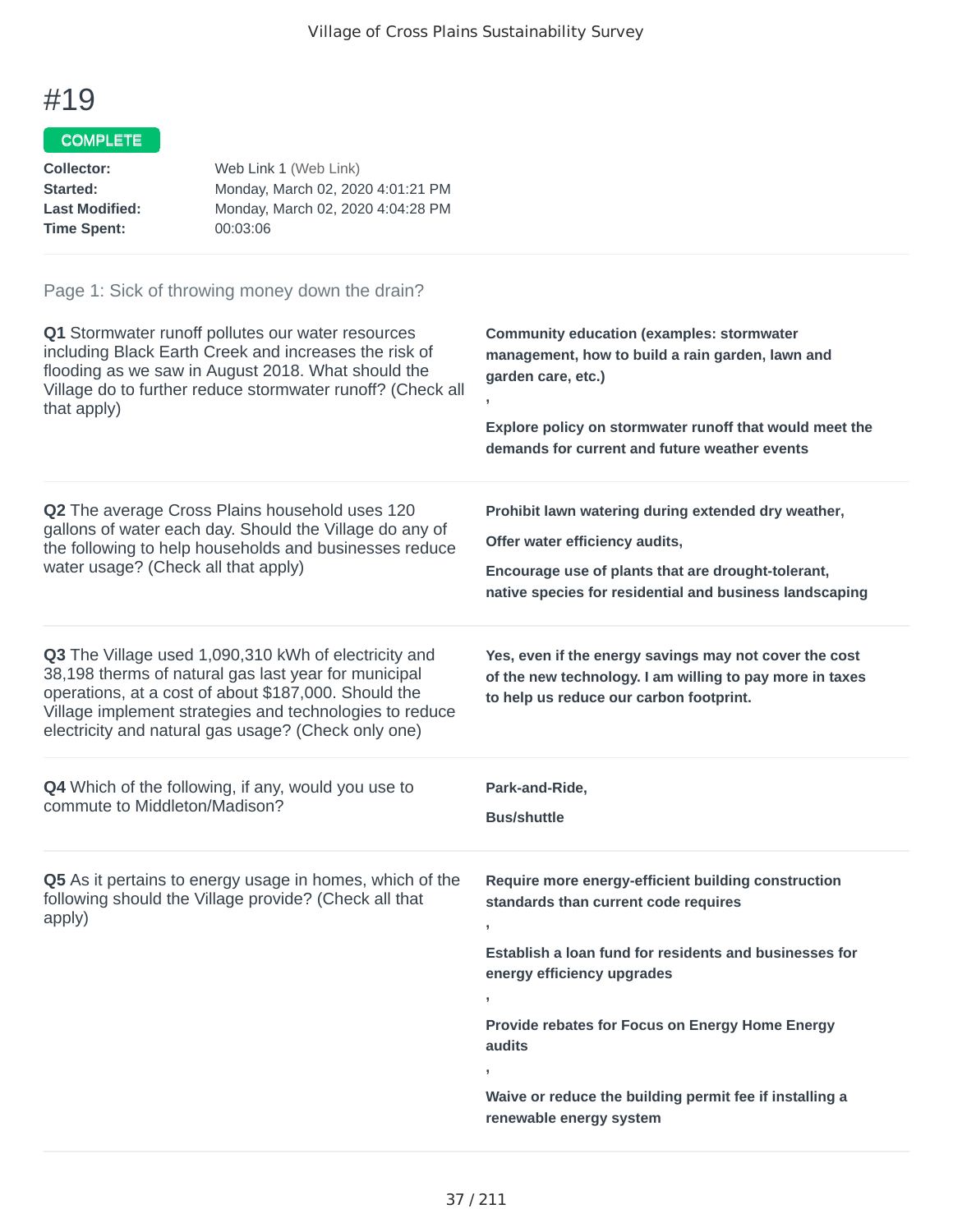| <b>Q6</b> What options would you support to encourage greater<br>sustainability in the Village? (Check all that apply)                            | Develop a Village sustainability action plan,<br>Renewable energy for Village operations,<br>Renewable energy options for homeowners,<br>Educational forums at a school or the library |
|---------------------------------------------------------------------------------------------------------------------------------------------------|----------------------------------------------------------------------------------------------------------------------------------------------------------------------------------------|
| Q7 Food composting reduces the amount of trash<br>collected by the Village. Should the Village do any of the<br>following? (Check all that apply) | Sell compost bins at a discounted cost,<br>Collect compost in a separate container along with trash<br>and recycling                                                                   |
| <b>Q8</b> How old are you?                                                                                                                        | 46-55                                                                                                                                                                                  |

At what point do we stop adding hundreds of new subdivisions take over wild and farm land? Do we have to continually build out all the available space in single family \$350-\$450,000 homes?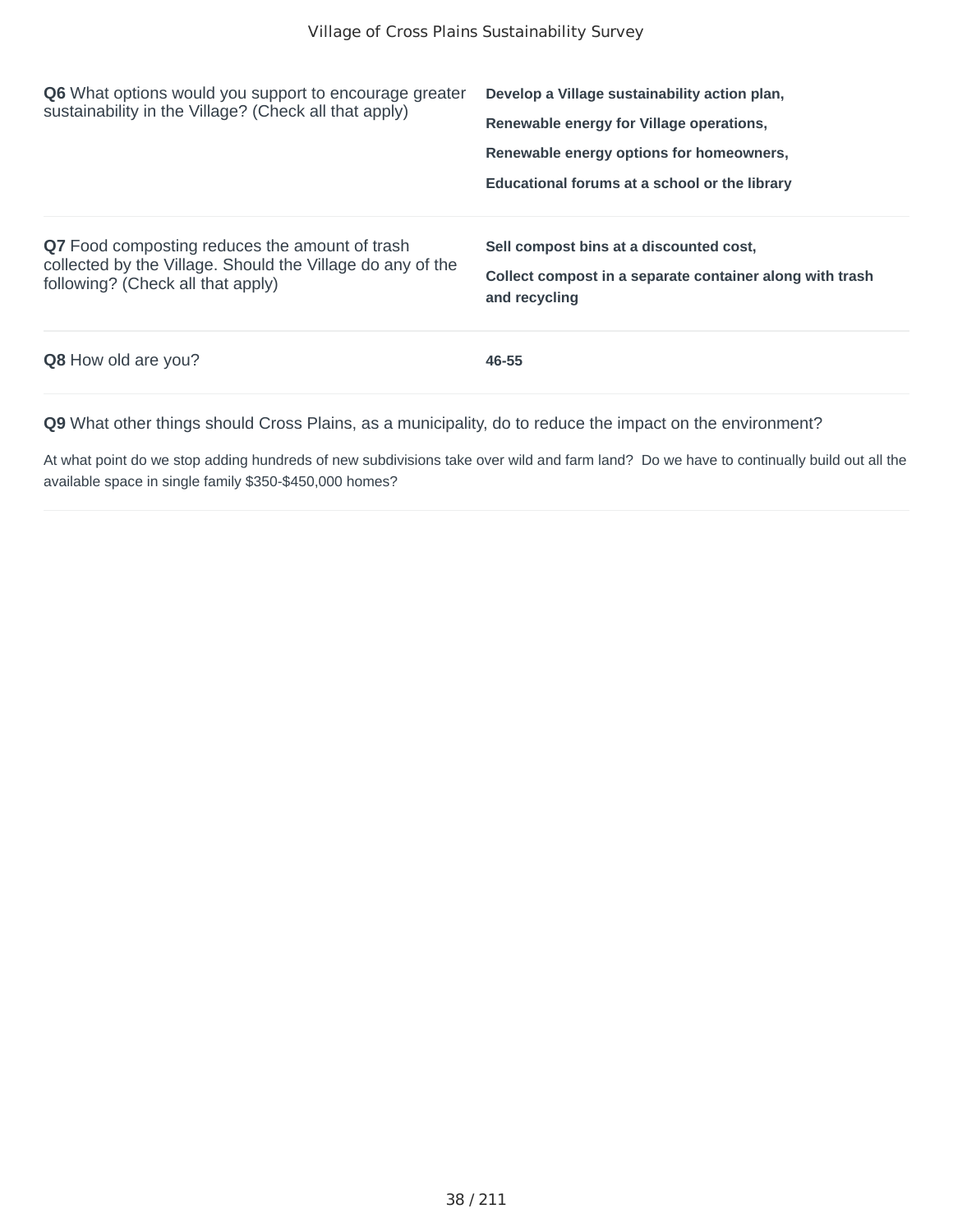## COMPLETE

| Collector:            | Web Link 1 (Web Link)             |
|-----------------------|-----------------------------------|
| Started:              | Monday, March 02, 2020 7:17:25 PM |
| <b>Last Modified:</b> | Monday, March 02, 2020 7:21:23 PM |
| <b>Time Spent:</b>    | 00:03:57                          |

| Q1 Stormwater runoff pollutes our water resources<br>including Black Earth Creek and increases the risk of<br>flooding as we saw in August 2018. What should the<br>Village do to further reduce stormwater runoff? (Check all<br>that apply)                                                 | Reduce impervious surfaces in the Village,<br>Explore policy on stormwater runoff that would meet the<br>demands for current and future weather events<br>J.<br>Implement water management methods that restore or<br>mimic the natural water cycle |
|-----------------------------------------------------------------------------------------------------------------------------------------------------------------------------------------------------------------------------------------------------------------------------------------------|-----------------------------------------------------------------------------------------------------------------------------------------------------------------------------------------------------------------------------------------------------|
| <b>Q2</b> The average Cross Plains household uses 120<br>gallons of water each day. Should the Village do any of<br>the following to help households and businesses reduce<br>water usage? (Check all that apply)                                                                             | Provide information on indoor and outdoor water<br>efficiency<br>J.<br>Prohibit lawn watering during extended dry weather,<br>Offer water efficiency audits                                                                                         |
| <b>Q3</b> The Village used 1,090,310 kWh of electricity and<br>38,198 therms of natural gas last year for municipal<br>operations, at a cost of about \$187,000. Should the<br>Village implement strategies and technologies to reduce<br>electricity and natural gas usage? (Check only one) | Yes, but only if it doesn't cost anything or the new<br>technology pays for itself in energy savings.                                                                                                                                               |
| <b>Q4</b> Which of the following, if any, would you use to<br>commute to Middleton/Madison?                                                                                                                                                                                                   | Park-and-Ride,<br>Bus/shuttle,<br><b>Bike path</b>                                                                                                                                                                                                  |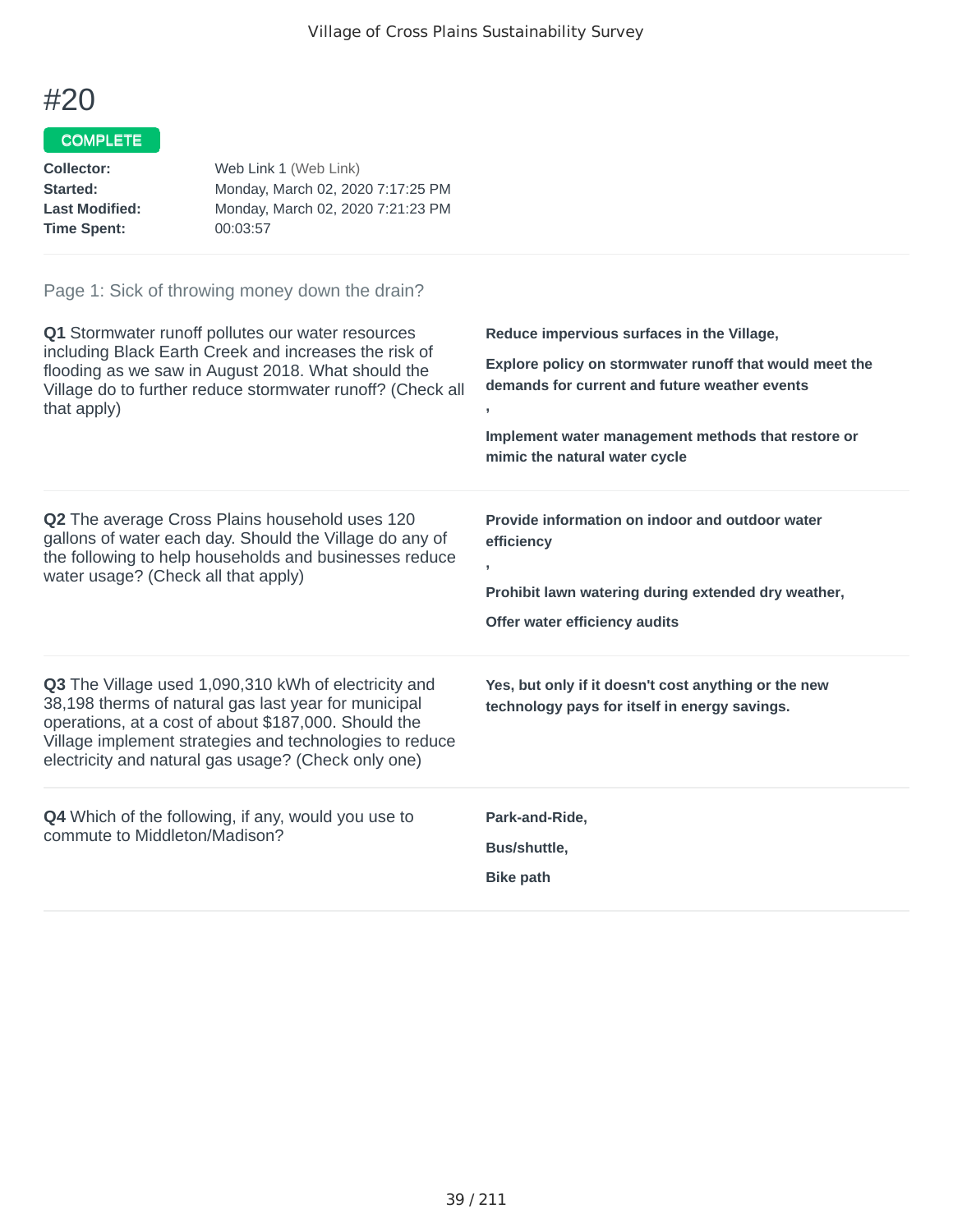| Q5 As it pertains to energy usage in homes, which of the<br>following should the Village provide? (Check all that<br>apply)                       | Require more energy-efficient building construction<br>standards than current code requires<br><b>Establish a loan fund for residents and businesses for</b><br>energy efficiency upgrades<br>Provide rebates for Focus on Energy Home Energy<br>audits<br>Waive or reduce the building permit fee if installing a |
|---------------------------------------------------------------------------------------------------------------------------------------------------|--------------------------------------------------------------------------------------------------------------------------------------------------------------------------------------------------------------------------------------------------------------------------------------------------------------------|
|                                                                                                                                                   | renewable energy system                                                                                                                                                                                                                                                                                            |
| Q6 What options would you support to encourage greater<br>sustainability in the Village? (Check all that apply)                                   | Develop a Village sustainability action plan,<br>Renewable energy for Village operations,<br>Renewable energy options for homeowners,<br>Environmental service-learning projects with the<br>schools (students do service work)                                                                                    |
| Q7 Food composting reduces the amount of trash<br>collected by the Village. Should the Village do any of the<br>following? (Check all that apply) | Give out instructions on how to compost,<br>Sell compost bins at a discounted cost,<br>Collect compost in a separate container along with trash<br>and recycling                                                                                                                                                   |
| Q8 How old are you?                                                                                                                               | 26-35                                                                                                                                                                                                                                                                                                              |
| Q9 What other things should Cross Plains, as a<br>municipality, do to reduce the impact on the<br>environment?                                    | <b>Respondent skipped this question</b>                                                                                                                                                                                                                                                                            |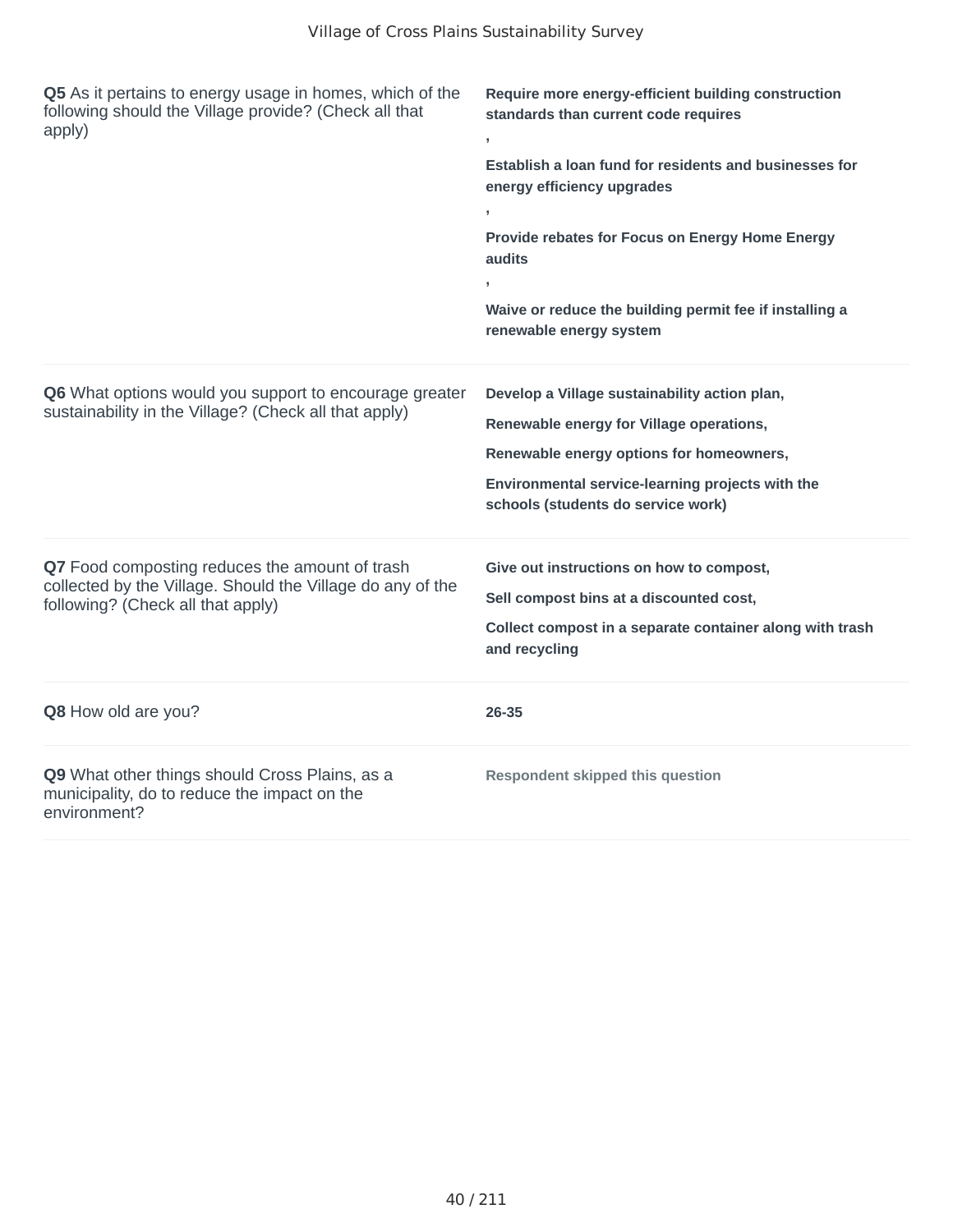## COMPLETE

| Collector:            | Web Link 1 (Web Link)             |
|-----------------------|-----------------------------------|
| Started:              | Monday, March 02, 2020 7:25:54 PM |
| <b>Last Modified:</b> | Monday, March 02, 2020 7:34:44 PM |
| <b>Time Spent:</b>    | 00:08:50                          |

| Q1 Stormwater runoff pollutes our water resources<br>including Black Earth Creek and increases the risk of<br>flooding as we saw in August 2018. What should the                                                                                                                              | Reduce impervious surfaces in the Village,<br>Explore policy on stormwater runoff that would meet the                                                         |
|-----------------------------------------------------------------------------------------------------------------------------------------------------------------------------------------------------------------------------------------------------------------------------------------------|---------------------------------------------------------------------------------------------------------------------------------------------------------------|
| Village do to further reduce stormwater runoff? (Check all<br>that apply)                                                                                                                                                                                                                     | demands for current and future weather events                                                                                                                 |
|                                                                                                                                                                                                                                                                                               | Implement water management methods that restore or<br>mimic the natural water cycle                                                                           |
| Q2 The average Cross Plains household uses 120<br>gallons of water each day. Should the Village do any of<br>the following to help households and businesses reduce                                                                                                                           | Provide information on indoor and outdoor water<br>efficiency                                                                                                 |
| water usage? (Check all that apply)                                                                                                                                                                                                                                                           | Encourage use of plants that are drought-tolerant,<br>native species for residential and business landscaping                                                 |
| <b>Q3</b> The Village used 1,090,310 kWh of electricity and<br>38,198 therms of natural gas last year for municipal<br>operations, at a cost of about \$187,000. Should the<br>Village implement strategies and technologies to reduce<br>electricity and natural gas usage? (Check only one) | Yes, even if the energy savings may not cover the cost<br>of the new technology. I am willing to pay more in taxes<br>to help us reduce our carbon footprint. |
| <b>Q4</b> Which of the following, if any, would you use to<br>commute to Middleton/Madison?                                                                                                                                                                                                   | I don't commute                                                                                                                                               |
| Q5 As it pertains to energy usage in homes, which of the<br>following should the Village provide? (Check all that<br>apply)                                                                                                                                                                   | Require more energy-efficient building construction<br>standards than current code requires                                                                   |
|                                                                                                                                                                                                                                                                                               | Waive or reduce the building permit fee if installing a<br>renewable energy system                                                                            |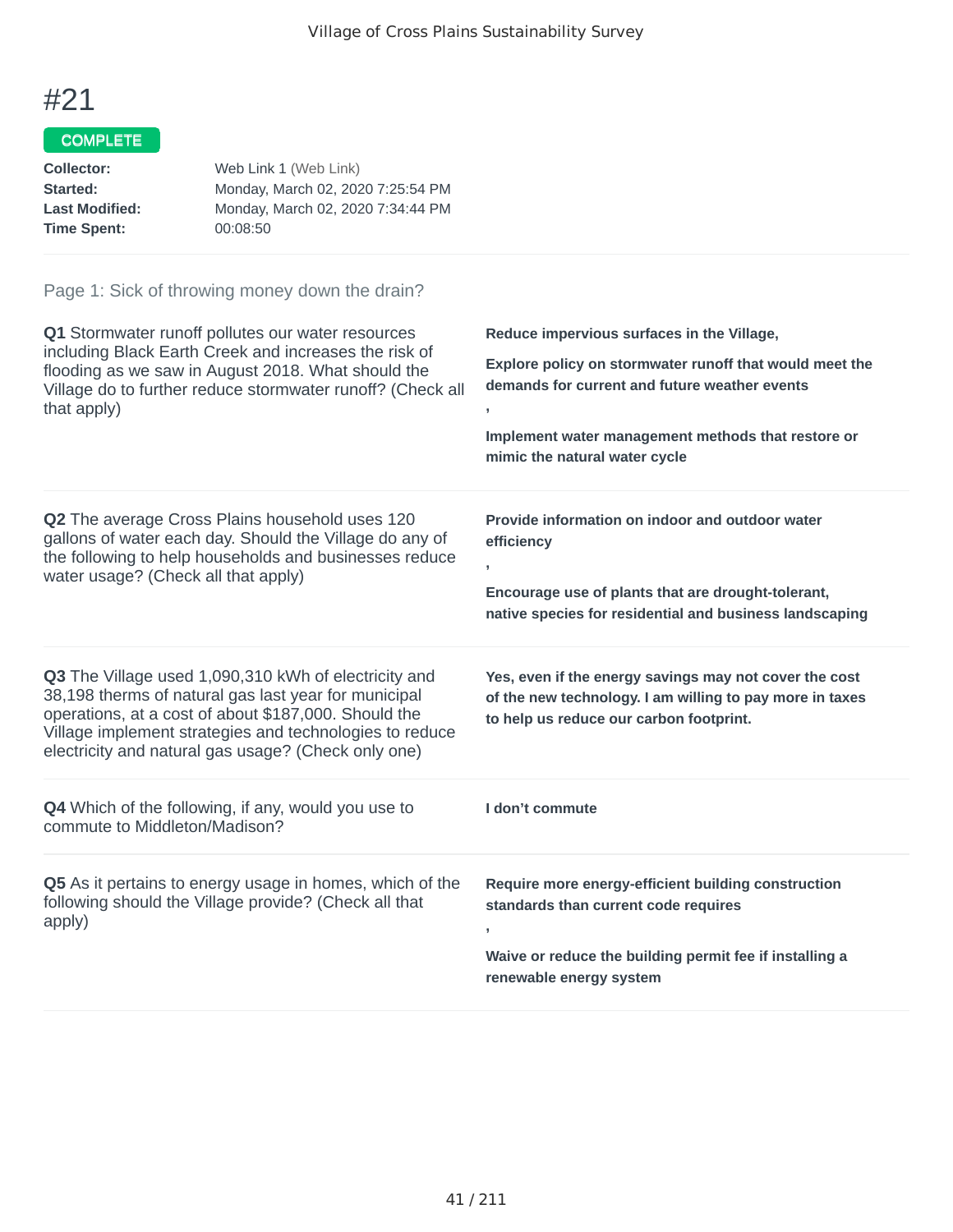| <b>Q6</b> What options would you support to encourage greater<br>sustainability in the Village? (Check all that apply)                                   | Develop a Village sustainability action plan,<br>Renewable energy for Village operations,<br>Renewable energy options for homeowners,<br>Educational forums at a school or the library,<br>Environmental service-learning projects with the<br>schools (students do service work) |
|----------------------------------------------------------------------------------------------------------------------------------------------------------|-----------------------------------------------------------------------------------------------------------------------------------------------------------------------------------------------------------------------------------------------------------------------------------|
| <b>Q7</b> Food composting reduces the amount of trash<br>collected by the Village. Should the Village do any of the<br>following? (Check all that apply) | Give out instructions on how to compost,<br>Sell compost bins at a discounted cost,<br>Collect compost in a separate container along with trash<br>and recycling                                                                                                                  |
| <b>Q8</b> How old are you?                                                                                                                               | 66 or older                                                                                                                                                                                                                                                                       |

Support pubic transportation extension from Madison to the village and beyond. Install electric car changing stations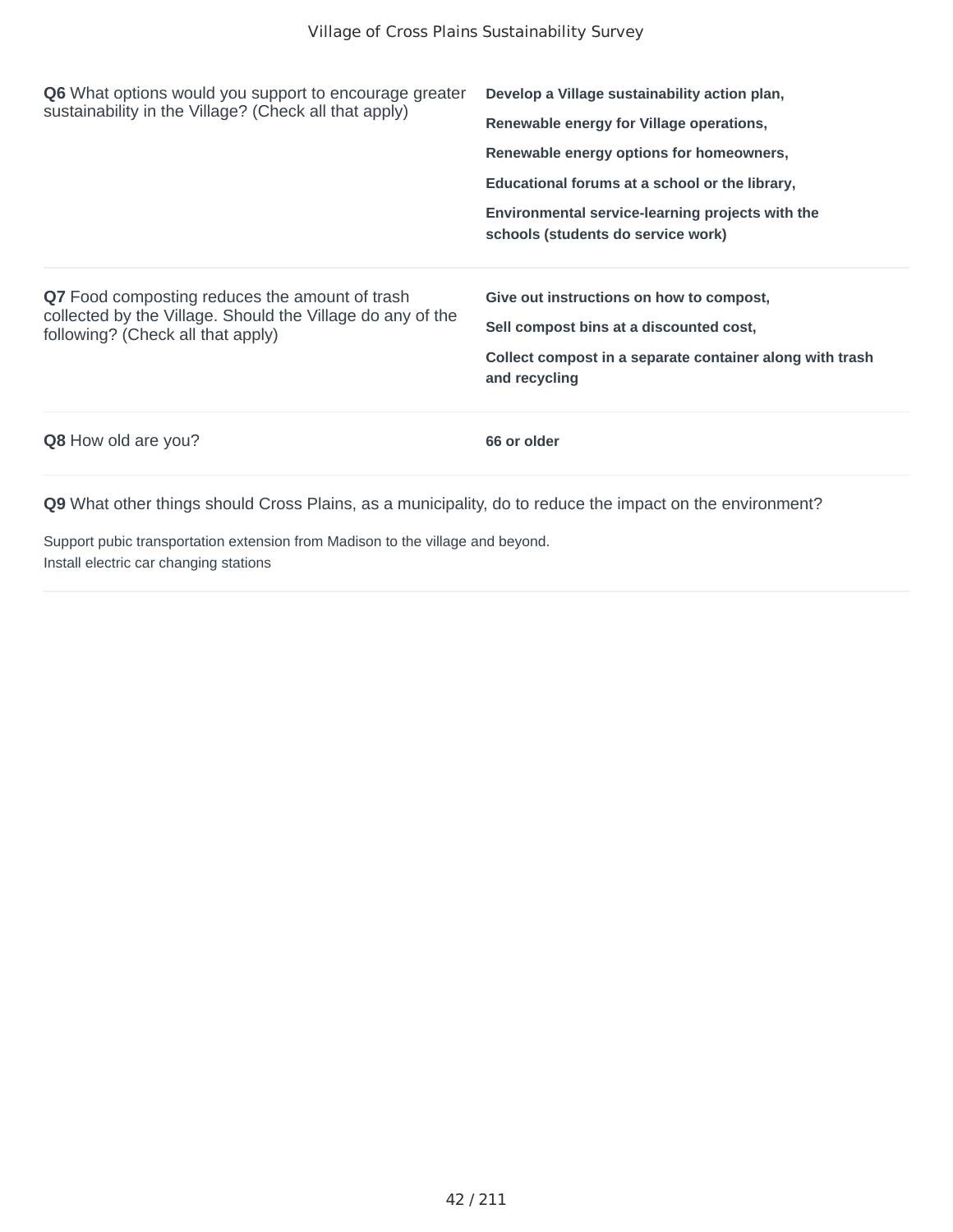| <b>Collector:</b><br>Started:<br><b>Last Modified:</b><br><b>Time Spent:</b> | Web Link 1 (Web Link)<br>Monday, March 02, 2020 8:25:31 PM<br>Monday, March 02, 2020 8:36:33 PM<br>00:11:01                                                                                                                                                                            |                                                                                                                                                                                                                                                                |
|------------------------------------------------------------------------------|----------------------------------------------------------------------------------------------------------------------------------------------------------------------------------------------------------------------------------------------------------------------------------------|----------------------------------------------------------------------------------------------------------------------------------------------------------------------------------------------------------------------------------------------------------------|
| that apply)                                                                  | Page 1: Sick of throwing money down the drain?<br>Q1 Stormwater runoff pollutes our water resources<br>including Black Earth Creek and increases the risk of<br>flooding as we saw in August 2018. What should the<br>Village do to further reduce stormwater runoff? (Check all       | Implement water management methods that restore or<br>mimic the natural water cycle                                                                                                                                                                            |
| water usage? (Check all that apply)                                          | Q2 The average Cross Plains household uses 120<br>gallons of water each day. Should the Village do any of<br>the following to help households and businesses reduce                                                                                                                    | Provide information on indoor and outdoor water<br>efficiency<br>$\overline{1}$<br>Encourage use of plants that are drought-tolerant,<br>native species for residential and business landscaping                                                               |
|                                                                              | Q3 The Village used 1,090,310 kWh of electricity and<br>38,198 therms of natural gas last year for municipal<br>operations, at a cost of about \$187,000. Should the<br>Village implement strategies and technologies to reduce<br>electricity and natural gas usage? (Check only one) | Yes, even if the energy savings may not cover the cost<br>of the new technology. I am willing to pay more in taxes<br>to help us reduce our carbon footprint.                                                                                                  |
| commute to Middleton/Madison?                                                | <b>Q4</b> Which of the following, if any, would you use to                                                                                                                                                                                                                             | Park-and-Ride,<br>Bus/shuttle,<br><b>Bike path</b>                                                                                                                                                                                                             |
| apply)                                                                       | <b>Q5</b> As it pertains to energy usage in homes, which of the<br>following should the Village provide? (Check all that                                                                                                                                                               | Establish a loan fund for residents and businesses for<br>energy efficiency upgrades<br>y<br>Waive or reduce the building permit fee if installing a<br>renewable energy system<br>J.<br>Explore an shade tree/urban forest program to reduce<br>cooling costs |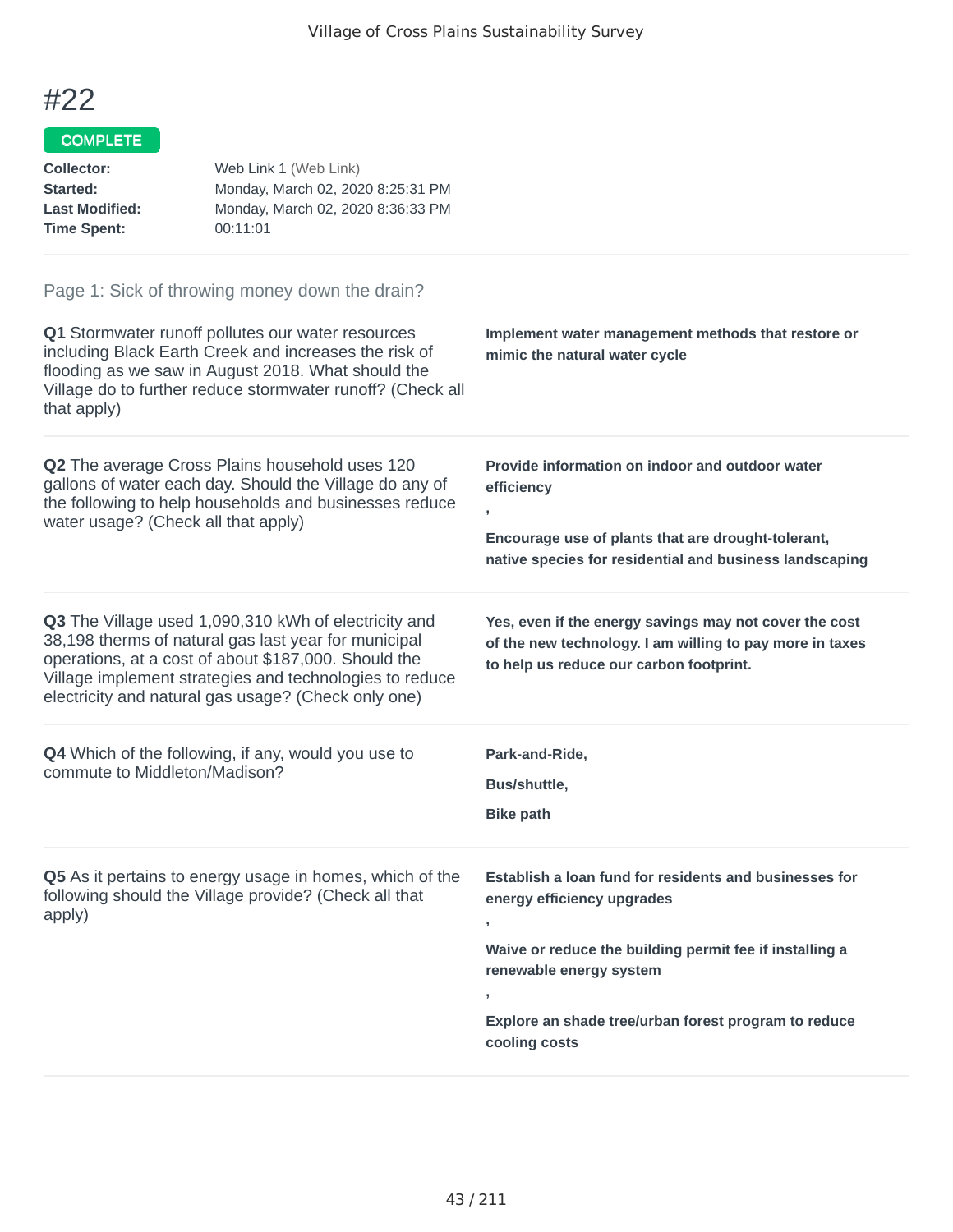| <b>Q6</b> What options would you support to encourage greater<br>sustainability in the Village? (Check all that apply)                                   | Develop a Village sustainability action plan,<br>Renewable energy for Village operations                                                                         |
|----------------------------------------------------------------------------------------------------------------------------------------------------------|------------------------------------------------------------------------------------------------------------------------------------------------------------------|
| <b>Q7</b> Food composting reduces the amount of trash<br>collected by the Village. Should the Village do any of the<br>following? (Check all that apply) | Give out instructions on how to compost,<br>Sell compost bins at a discounted cost.<br>Collect compost in a separate container along with trash<br>and recycling |
| <b>Q8</b> How old are you?                                                                                                                               | $36 - 45$                                                                                                                                                        |

Reduce number of new housing developments.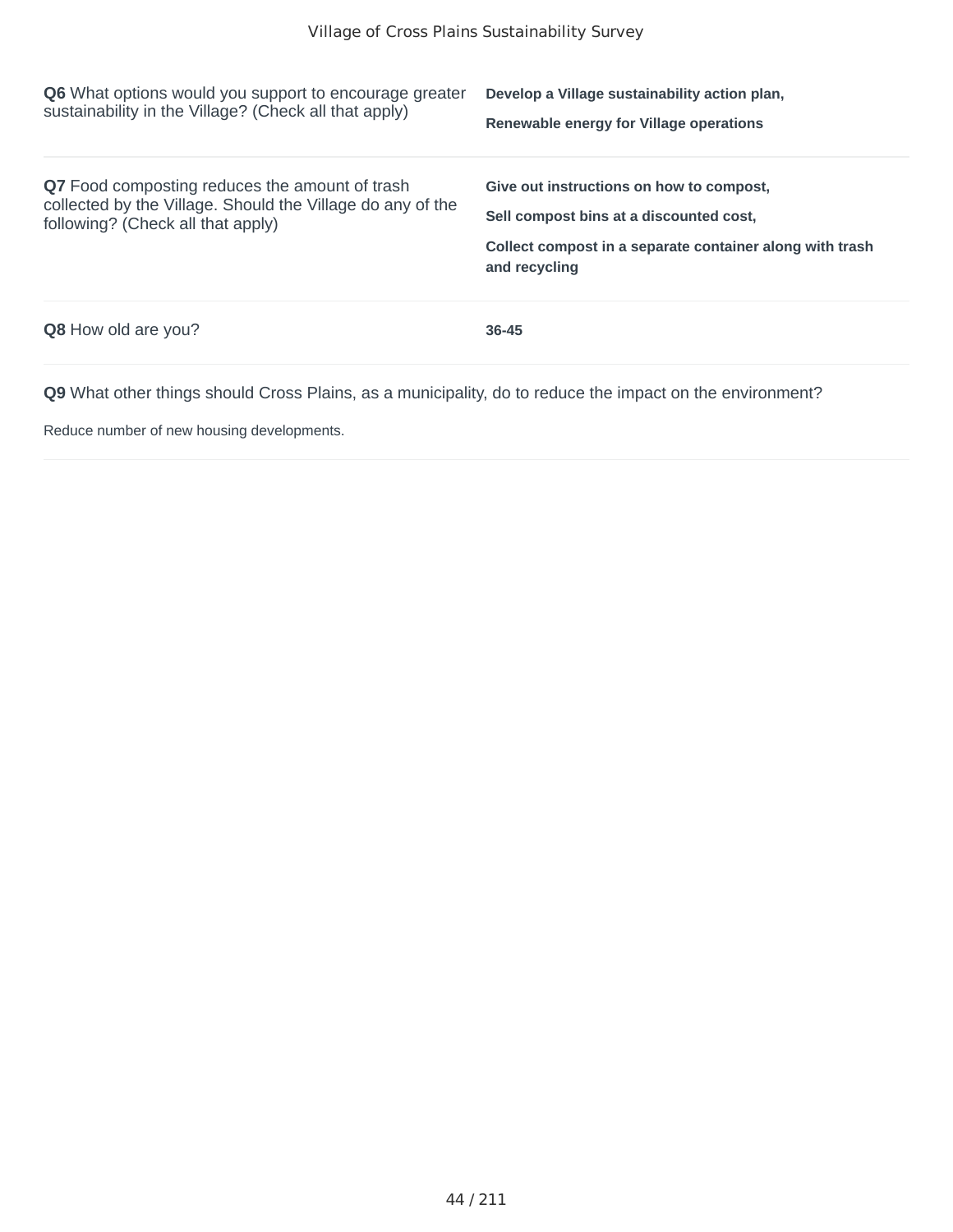## COMPLETE

| Web Link 1 (Web Link)             |
|-----------------------------------|
| Monday, March 02, 2020 8:58:51 PM |
| Monday, March 02, 2020 9:04:07 PM |
| 00:05:16                          |
|                                   |

| Q1 Stormwater runoff pollutes our water resources<br>including Black Earth Creek and increases the risk of<br>flooding as we saw in August 2018. What should the<br>Village do to further reduce stormwater runoff? (Check all<br>that apply)                                          | <b>Community education (examples: stormwater</b><br>management, how to build a rain garden, lawn and<br>garden care, etc.)<br>Explore policy on stormwater runoff that would meet the<br>demands for current and future weather events |
|----------------------------------------------------------------------------------------------------------------------------------------------------------------------------------------------------------------------------------------------------------------------------------------|----------------------------------------------------------------------------------------------------------------------------------------------------------------------------------------------------------------------------------------|
| <b>Q2</b> The average Cross Plains household uses 120<br>gallons of water each day. Should the Village do any of<br>the following to help households and businesses reduce<br>water usage? (Check all that apply)                                                                      | Provide information on indoor and outdoor water<br>efficiency<br>y<br>Prohibit lawn watering during extended dry weather,<br>Offer water efficiency audits                                                                             |
| Q3 The Village used 1,090,310 kWh of electricity and<br>38,198 therms of natural gas last year for municipal<br>operations, at a cost of about \$187,000. Should the<br>Village implement strategies and technologies to reduce<br>electricity and natural gas usage? (Check only one) | Yes, but only if it doesn't cost anything or the new<br>technology pays for itself in energy savings.                                                                                                                                  |
| Q4 Which of the following, if any, would you use to<br>commute to Middleton/Madison?                                                                                                                                                                                                   | <b>Bike path</b>                                                                                                                                                                                                                       |
| Q5 As it pertains to energy usage in homes, which of the<br>following should the Village provide? (Check all that<br>apply)                                                                                                                                                            | Provide rebates for Focus on Energy Home Energy<br>audits<br>y.<br>I do not think that it is the role of the Village to be<br>involved in these                                                                                        |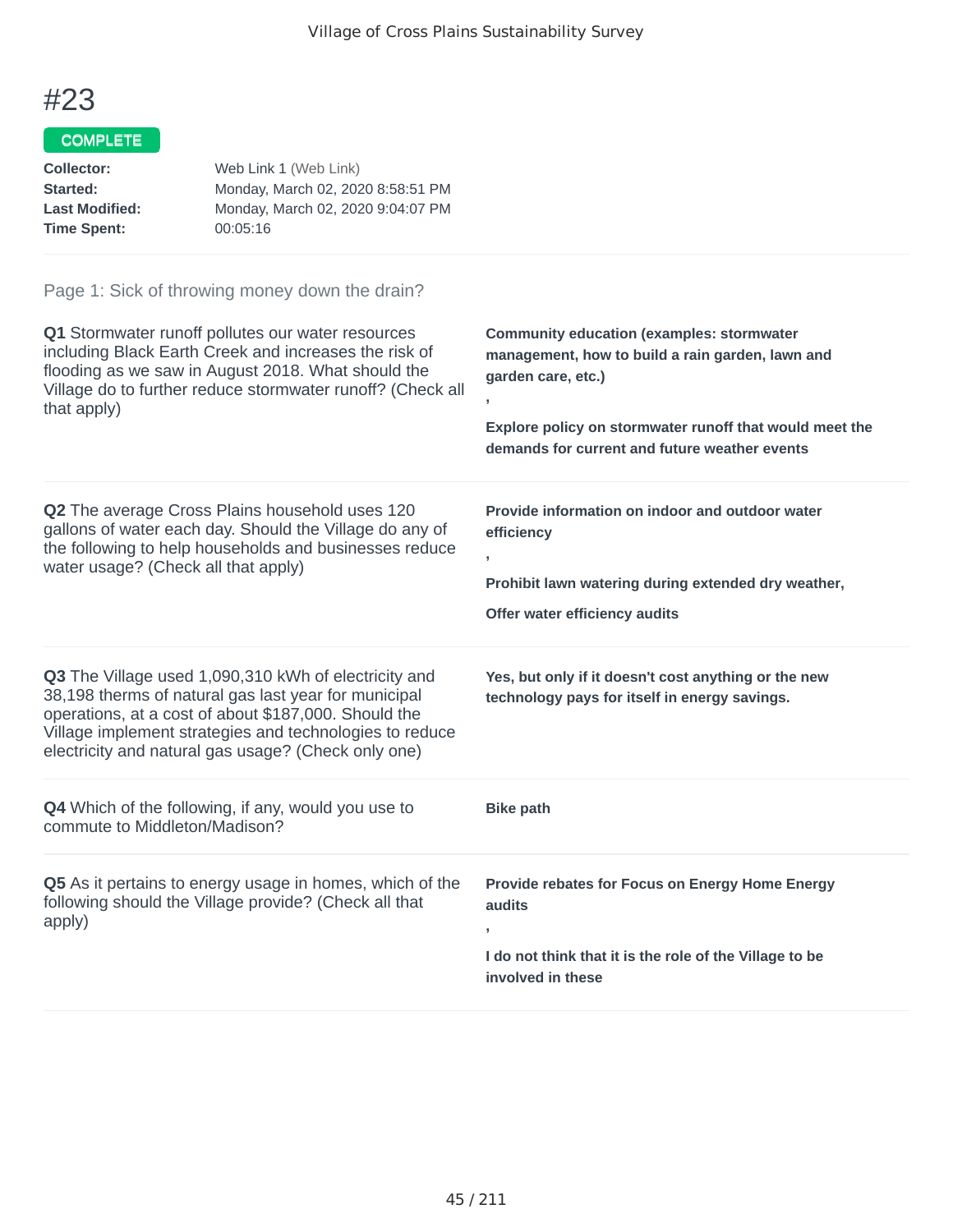| <b>Q6</b> What options would you support to encourage greater<br>sustainability in the Village? (Check all that apply)                                   | Environmental service-learning projects with the<br>schools (students do service work)<br>э.<br>None – The Village should not take an active role in this<br>effort |
|----------------------------------------------------------------------------------------------------------------------------------------------------------|---------------------------------------------------------------------------------------------------------------------------------------------------------------------|
| <b>Q7</b> Food composting reduces the amount of trash<br>collected by the Village. Should the Village do any of the<br>following? (Check all that apply) | Collect compost in a separate container along with trash<br>and recycling                                                                                           |
| <b>Q8</b> How old are you?                                                                                                                               | 46-55                                                                                                                                                               |
| <b>Q9</b> What other things should Cross Plains, as a<br>municipality, do to reduce the impact on the<br>environment?                                    | <b>Respondent skipped this question</b>                                                                                                                             |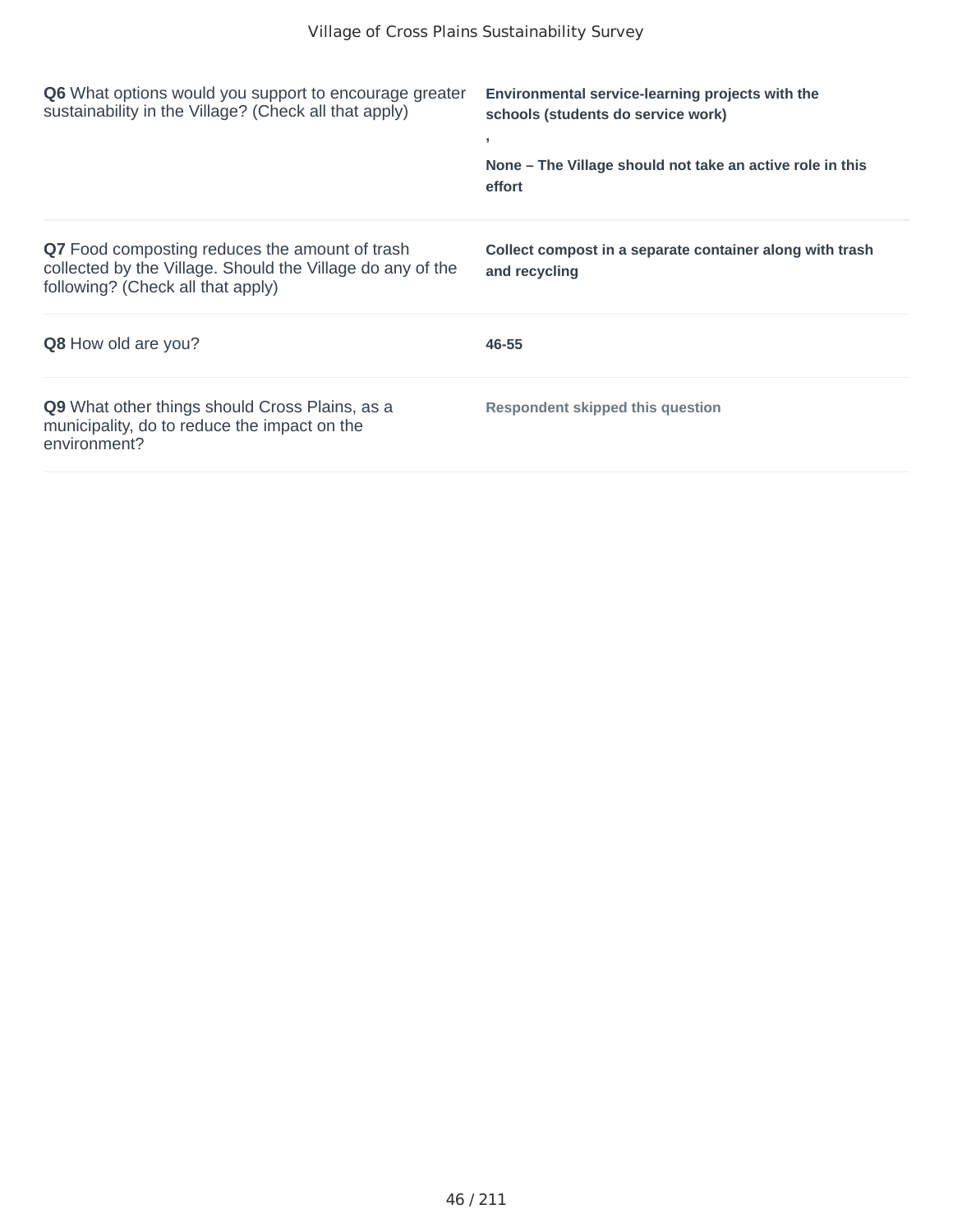| <b>Collector:</b><br>Started:<br><b>Last Modified:</b><br><b>Time Spent:</b> | Web Link 1 (Web Link)<br>Monday, March 02, 2020 9:19:05 PM<br>Monday, March 02, 2020 9:23:19 PM<br>00:04:14                                                                                                                                                                            |                                                                                                                                     |
|------------------------------------------------------------------------------|----------------------------------------------------------------------------------------------------------------------------------------------------------------------------------------------------------------------------------------------------------------------------------------|-------------------------------------------------------------------------------------------------------------------------------------|
|                                                                              | Page 1: Sick of throwing money down the drain?<br>Q1 Stormwater runoff pollutes our water resources                                                                                                                                                                                    | Reduce impervious surfaces in the Village,                                                                                          |
| that apply)                                                                  | including Black Earth Creek and increases the risk of<br>flooding as we saw in August 2018. What should the<br>Village do to further reduce stormwater runoff? (Check all                                                                                                              | Implement water management methods that restore or<br>mimic the natural water cycle                                                 |
| water usage? (Check all that apply)                                          | <b>Q2</b> The average Cross Plains household uses 120<br>gallons of water each day. Should the Village do any of<br>the following to help households and businesses reduce                                                                                                             | Offer water efficiency audits                                                                                                       |
|                                                                              | Q3 The Village used 1,090,310 kWh of electricity and<br>38,198 therms of natural gas last year for municipal<br>operations, at a cost of about \$187,000. Should the<br>Village implement strategies and technologies to reduce<br>electricity and natural gas usage? (Check only one) | Yes, but only if it doesn't cost anything or the new<br>technology pays for itself in energy savings.                               |
| commute to Middleton/Madison?                                                | <b>Q4</b> Which of the following, if any, would you use to                                                                                                                                                                                                                             | <b>Bike path</b>                                                                                                                    |
| apply)                                                                       | Q5 As it pertains to energy usage in homes, which of the<br>following should the Village provide? (Check all that                                                                                                                                                                      | Education and information about energy efficiency and<br>conservation<br>J.<br>Explore an shade tree/urban forest program to reduce |
|                                                                              |                                                                                                                                                                                                                                                                                        | cooling costs                                                                                                                       |
|                                                                              | Q6 What options would you support to encourage greater<br>sustainability in the Village? (Check all that apply)                                                                                                                                                                        | Renewable energy for Village operations                                                                                             |
| following? (Check all that apply)                                            | Q7 Food composting reduces the amount of trash<br>collected by the Village. Should the Village do any of the                                                                                                                                                                           | Give out instructions on how to compost                                                                                             |
| Q8 How old are you?                                                          |                                                                                                                                                                                                                                                                                        | 36-45                                                                                                                               |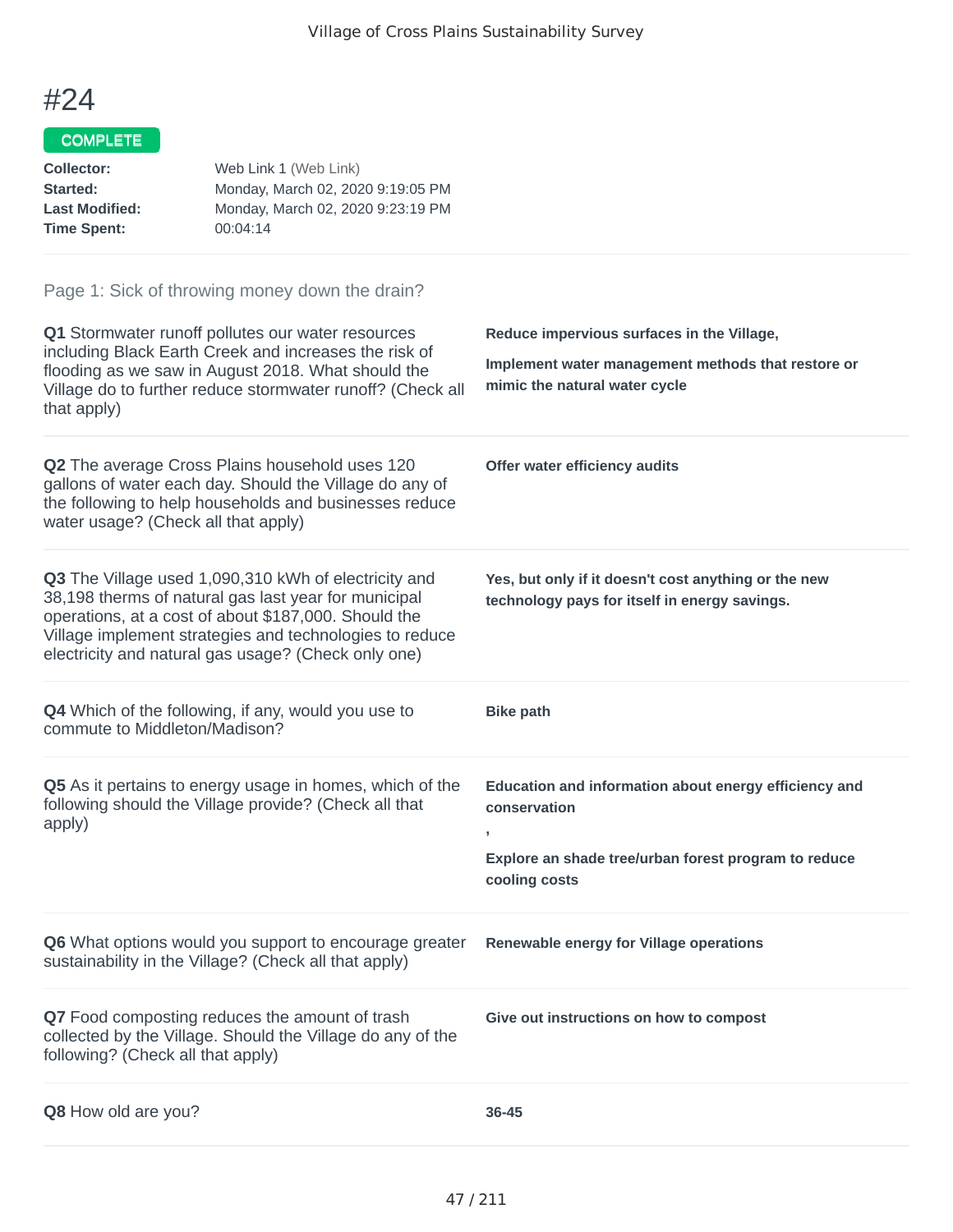**Respondent skipped this question**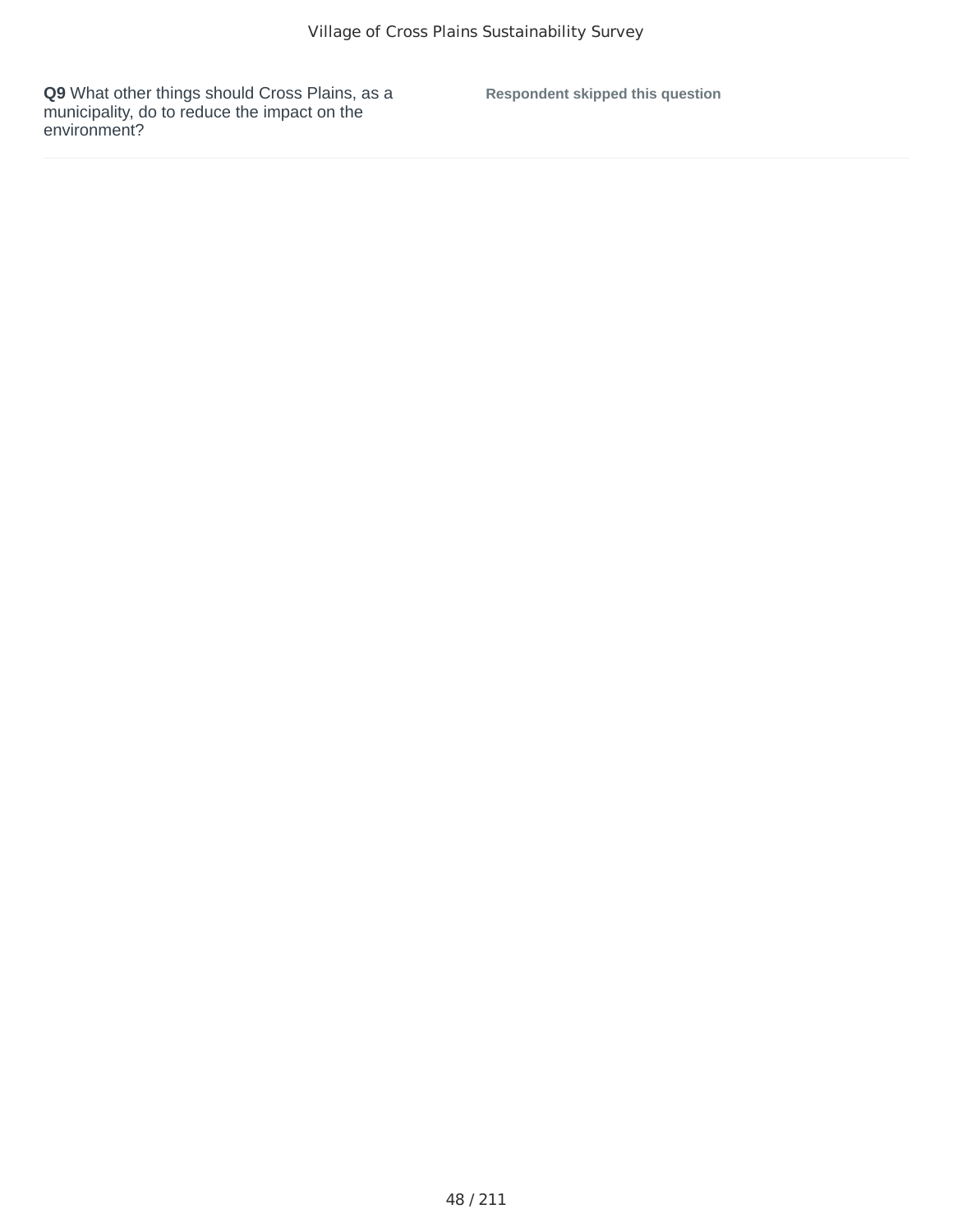| <b>Collector:</b><br>Started:<br><b>Last Modified:</b><br><b>Time Spent:</b> | Web Link 1 (Web Link)<br>Monday, March 02, 2020 10:13:25 PM<br>Monday, March 02, 2020 10:18:18 PM<br>00:04:52                                                                                                                                                                          |                                                                                                       |
|------------------------------------------------------------------------------|----------------------------------------------------------------------------------------------------------------------------------------------------------------------------------------------------------------------------------------------------------------------------------------|-------------------------------------------------------------------------------------------------------|
| that apply)                                                                  | Page 1: Sick of throwing money down the drain?<br>Q1 Stormwater runoff pollutes our water resources<br>including Black Earth Creek and increases the risk of<br>flooding as we saw in August 2018. What should the<br>Village do to further reduce stormwater runoff? (Check all       | <b>Respondent skipped this question</b>                                                               |
| water usage? (Check all that apply)                                          | Q2 The average Cross Plains household uses 120<br>gallons of water each day. Should the Village do any of<br>the following to help households and businesses reduce                                                                                                                    | Prohibit lawn watering during extended dry weather                                                    |
|                                                                              | Q3 The Village used 1,090,310 kWh of electricity and<br>38,198 therms of natural gas last year for municipal<br>operations, at a cost of about \$187,000. Should the<br>Village implement strategies and technologies to reduce<br>electricity and natural gas usage? (Check only one) | Yes, but only if it doesn't cost anything or the new<br>technology pays for itself in energy savings. |
| commute to Middleton/Madison?                                                | Q4 Which of the following, if any, would you use to                                                                                                                                                                                                                                    | I don't commute                                                                                       |
| apply)                                                                       | Q5 As it pertains to energy usage in homes, which of the<br>following should the Village provide? (Check all that                                                                                                                                                                      | Provide rebates for Focus on Energy Home Energy<br>audits                                             |
|                                                                              | <b>Q6</b> What options would you support to encourage greater<br>sustainability in the Village? (Check all that apply)                                                                                                                                                                 | Renewable energy for Village operations                                                               |
| following? (Check all that apply)                                            | Q7 Food composting reduces the amount of trash<br>collected by the Village. Should the Village do any of the                                                                                                                                                                           | Collect compost in a separate container along with trash<br>and recycling                             |
| Q8 How old are you?                                                          |                                                                                                                                                                                                                                                                                        | 46-55                                                                                                 |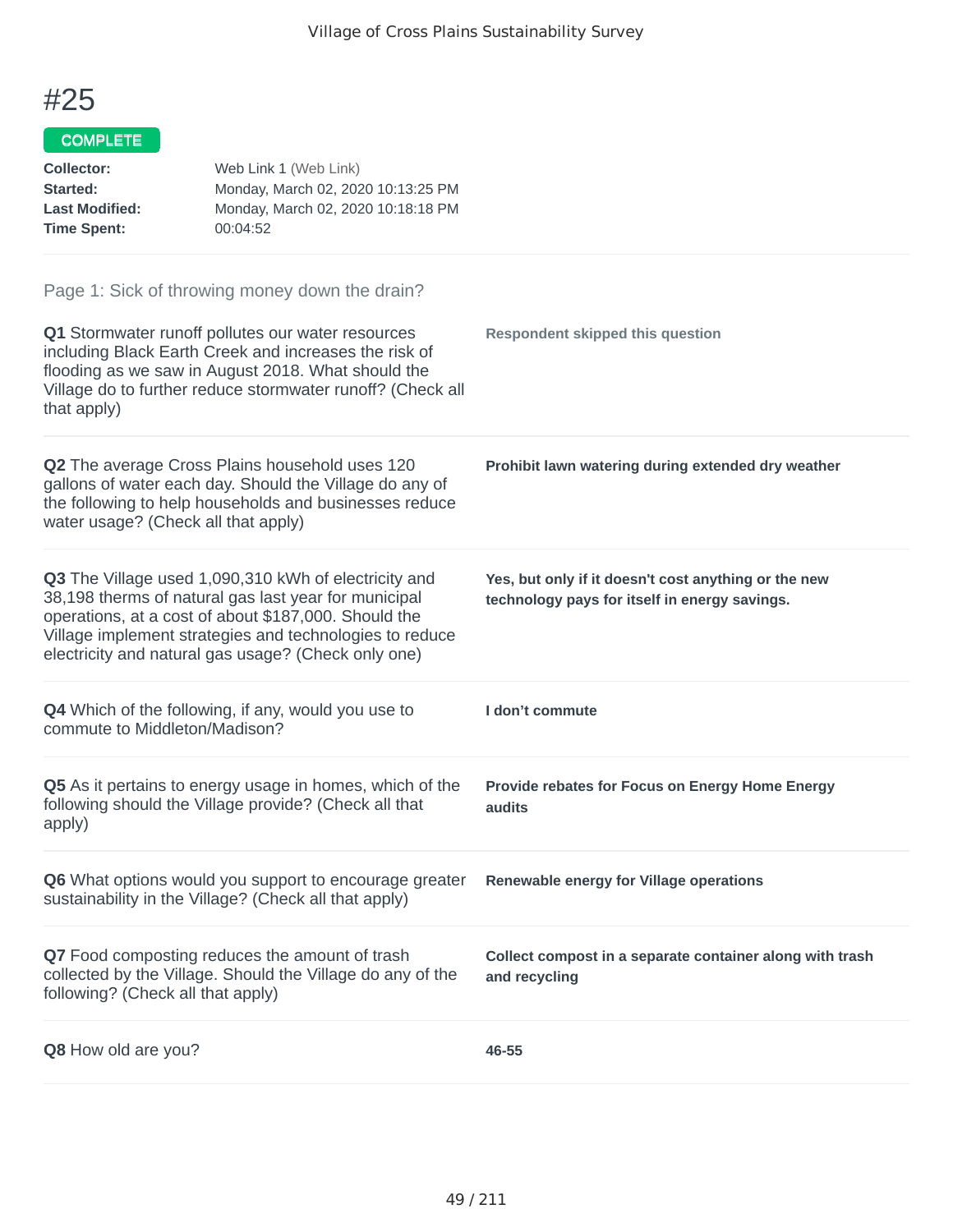**Respondent skipped this question**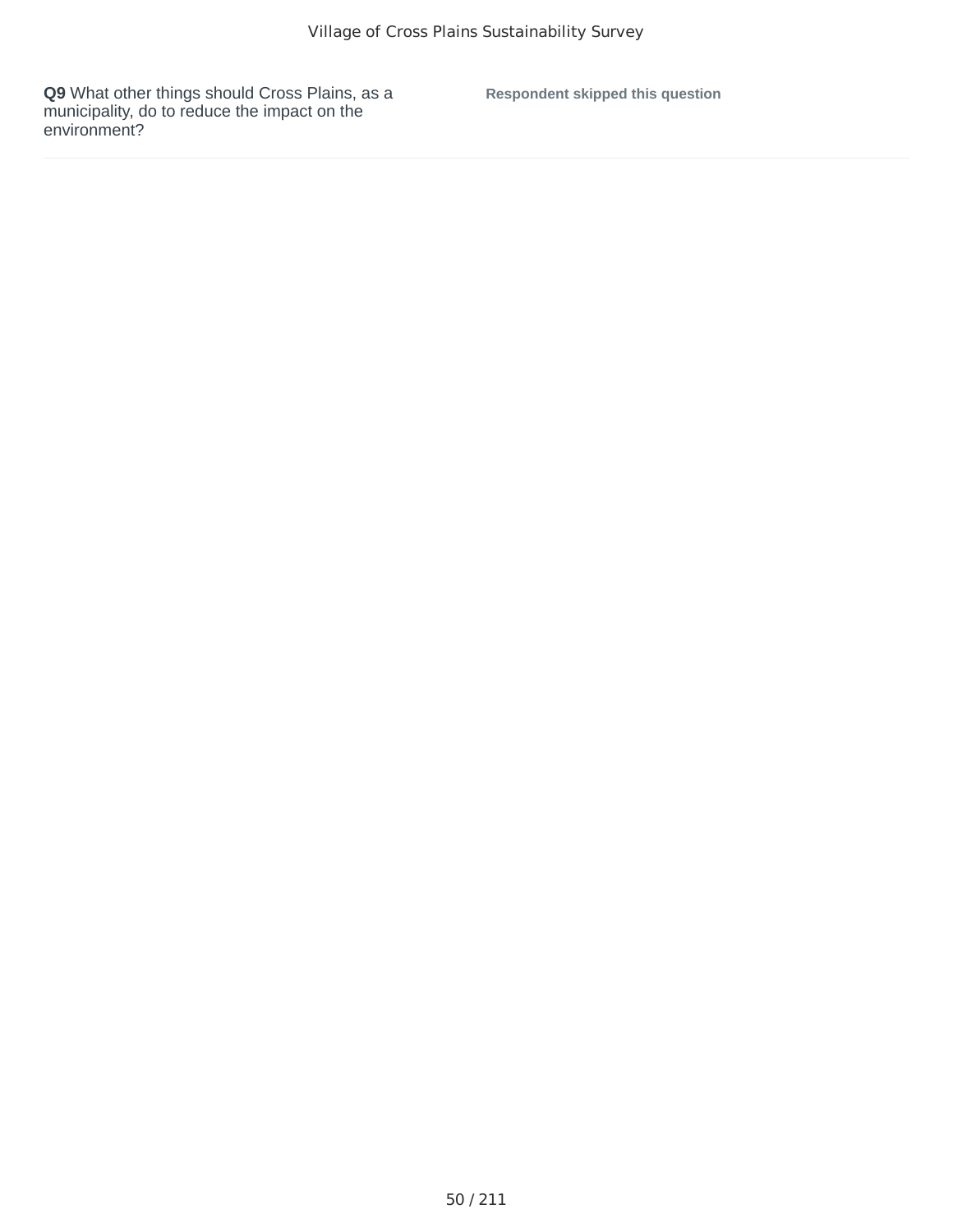## COMPLETE

| Collector:            | Web Link 1 (Web Link)              |
|-----------------------|------------------------------------|
| Started:              | Monday, March 02, 2020 11:02:12 PM |
| <b>Last Modified:</b> | Monday, March 02, 2020 11:06:48 PM |
| <b>Time Spent:</b>    | 00:04:36                           |
|                       |                                    |

| Q1 Stormwater runoff pollutes our water resources<br>including Black Earth Creek and increases the risk of<br>flooding as we saw in August 2018. What should the<br>Village do to further reduce stormwater runoff? (Check all<br>that apply)                                          | Reduce impervious surfaces in the Village,<br><b>Community education (examples: stormwater</b><br>management, how to build a rain garden, lawn and<br>garden care, etc.)<br>$\mathbf{r}$<br>Explore policy on stormwater runoff that would meet the<br>demands for current and future weather events<br>y.<br>Implement water management methods that restore or<br>mimic the natural water cycle |
|----------------------------------------------------------------------------------------------------------------------------------------------------------------------------------------------------------------------------------------------------------------------------------------|---------------------------------------------------------------------------------------------------------------------------------------------------------------------------------------------------------------------------------------------------------------------------------------------------------------------------------------------------------------------------------------------------|
| Q2 The average Cross Plains household uses 120<br>gallons of water each day. Should the Village do any of<br>the following to help households and businesses reduce<br>water usage? (Check all that apply)                                                                             | Provide information on indoor and outdoor water<br>efficiency<br>$\mathbf{r}$<br>Prohibit lawn watering during extended dry weather,<br>Offer water efficiency audits,<br>Encourage use of plants that are drought-tolerant,<br>native species for residential and business landscaping                                                                                                           |
| Q3 The Village used 1,090,310 kWh of electricity and<br>38,198 therms of natural gas last year for municipal<br>operations, at a cost of about \$187,000. Should the<br>Village implement strategies and technologies to reduce<br>electricity and natural gas usage? (Check only one) | Yes, even if the energy savings may not cover the cost<br>of the new technology. I am willing to pay more in taxes<br>to help us reduce our carbon footprint.                                                                                                                                                                                                                                     |
| <b>Q4</b> Which of the following, if any, would you use to<br>commute to Middleton/Madison?                                                                                                                                                                                            | Park-and-Ride,<br>Bus/shuttle,<br>Bike path,<br>Other (please specify):<br>Train if available                                                                                                                                                                                                                                                                                                     |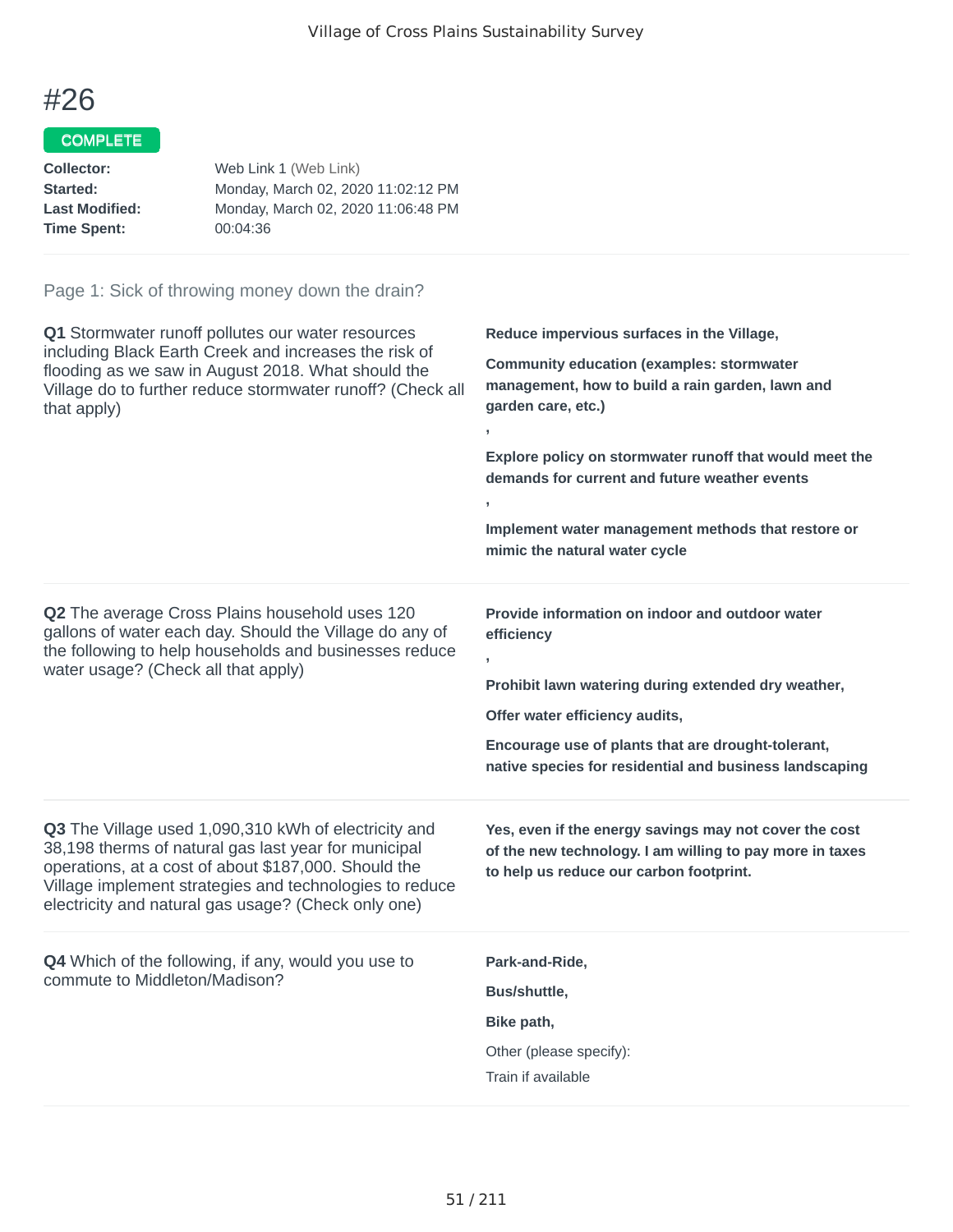| Q5 As it pertains to energy usage in homes, which of the<br>following should the Village provide? (Check all that<br>apply)                       | Education and information about energy efficiency and<br>conservation<br>У.                                                                                                                                                                                                       |  |
|---------------------------------------------------------------------------------------------------------------------------------------------------|-----------------------------------------------------------------------------------------------------------------------------------------------------------------------------------------------------------------------------------------------------------------------------------|--|
|                                                                                                                                                   | Require more energy-efficient building construction<br>standards than current code requires<br>$\mathbf{I}$                                                                                                                                                                       |  |
|                                                                                                                                                   | Establish a loan fund for residents and businesses for<br>energy efficiency upgrades                                                                                                                                                                                              |  |
|                                                                                                                                                   | Provide rebates for Focus on Energy Home Energy<br>audits                                                                                                                                                                                                                         |  |
|                                                                                                                                                   | Waive or reduce the building permit fee if installing a<br>renewable energy system                                                                                                                                                                                                |  |
|                                                                                                                                                   | Explore an shade tree/urban forest program to reduce<br>cooling costs                                                                                                                                                                                                             |  |
| Q6 What options would you support to encourage greater<br>sustainability in the Village? (Check all that apply)                                   | Develop a Village sustainability action plan,<br>Renewable energy for Village operations,<br>Renewable energy options for homeowners,<br>Educational forums at a school or the library,<br>Environmental service-learning projects with the<br>schools (students do service work) |  |
| Q7 Food composting reduces the amount of trash<br>collected by the Village. Should the Village do any of the<br>following? (Check all that apply) | Give out instructions on how to compost,<br>Sell compost bins at a discounted cost,<br>Collect compost in a separate container along with trash<br>and recycling                                                                                                                  |  |
| Q8 How old are you?                                                                                                                               | 36-45                                                                                                                                                                                                                                                                             |  |

Education, awareness and the promotion and support for rain gardens in the community and in the schools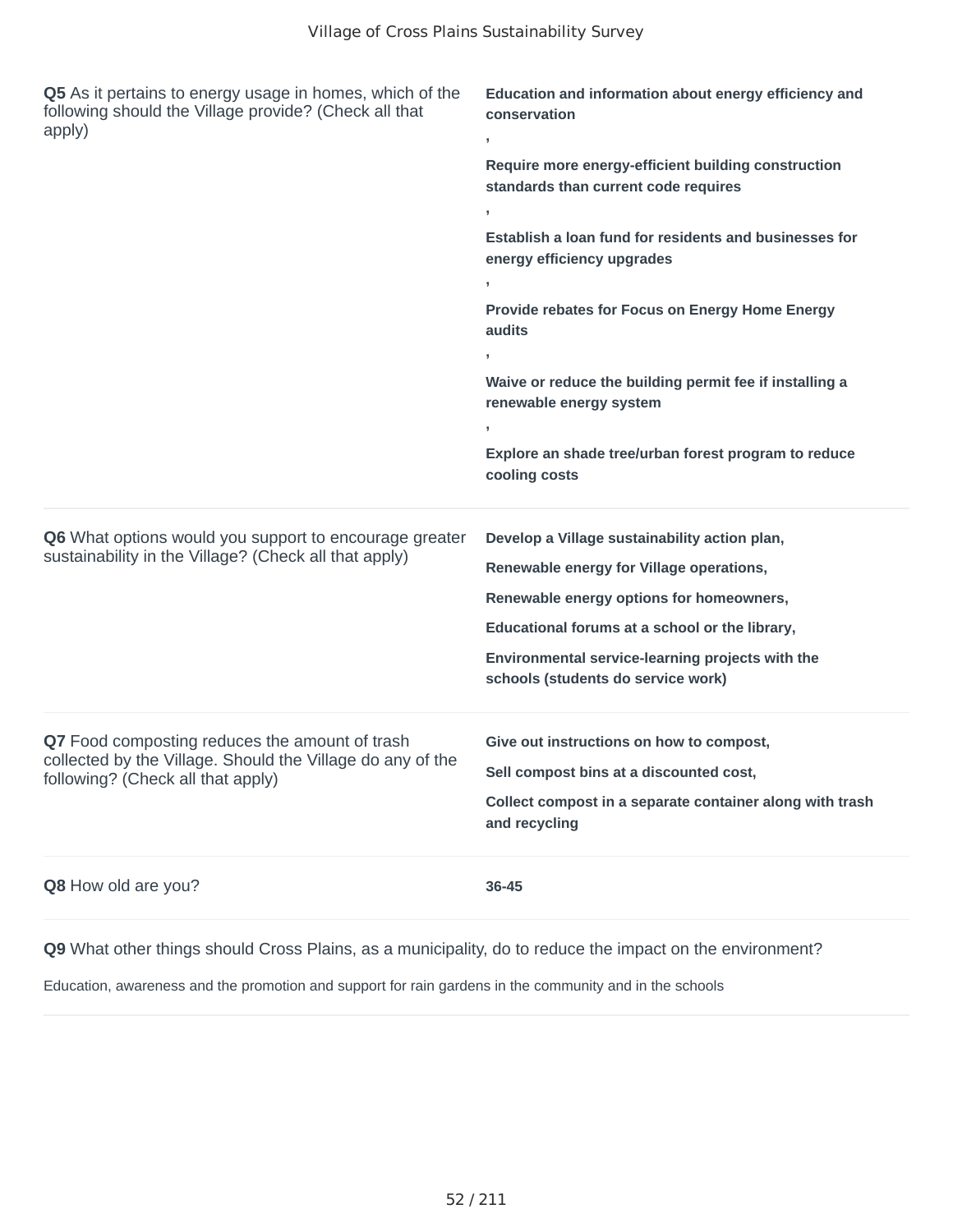| <b>Collector:</b><br>Started:<br><b>Last Modified:</b><br><b>Time Spent:</b> | Web Link 1 (Web Link)<br>Tuesday, March 03, 2020 12:59:31 AM<br>Tuesday, March 03, 2020 1:02:29 AM<br>00:02:57                                                                                                                                                                         |                                                                                                                                                                                                                       |
|------------------------------------------------------------------------------|----------------------------------------------------------------------------------------------------------------------------------------------------------------------------------------------------------------------------------------------------------------------------------------|-----------------------------------------------------------------------------------------------------------------------------------------------------------------------------------------------------------------------|
|                                                                              | Page 1: Sick of throwing money down the drain?                                                                                                                                                                                                                                         |                                                                                                                                                                                                                       |
| that apply)                                                                  | Q1 Stormwater runoff pollutes our water resources<br>including Black Earth Creek and increases the risk of<br>flooding as we saw in August 2018. What should the<br>Village do to further reduce stormwater runoff? (Check all                                                         | Implement water management methods that restore or<br>mimic the natural water cycle                                                                                                                                   |
| water usage? (Check all that apply)                                          | <b>Q2</b> The average Cross Plains household uses 120<br>gallons of water each day. Should the Village do any of<br>the following to help households and businesses reduce                                                                                                             | Provide information on indoor and outdoor water<br>efficiency<br>y<br>Offer water efficiency audits,<br>Encourage use of plants that are drought-tolerant,<br>native species for residential and business landscaping |
|                                                                              | Q3 The Village used 1,090,310 kWh of electricity and<br>38,198 therms of natural gas last year for municipal<br>operations, at a cost of about \$187,000. Should the<br>Village implement strategies and technologies to reduce<br>electricity and natural gas usage? (Check only one) | Yes, even if the energy savings may not cover the cost<br>of the new technology. I am willing to pay more in taxes<br>to help us reduce our carbon footprint.                                                         |
|                                                                              | <b>Q4</b> Which of the following, if any, would you use to                                                                                                                                                                                                                             | Bus/shuttle,                                                                                                                                                                                                          |
|                                                                              | commute to Middleton/Madison?                                                                                                                                                                                                                                                          | Bike path,                                                                                                                                                                                                            |
|                                                                              |                                                                                                                                                                                                                                                                                        | Other (please specify):                                                                                                                                                                                               |
|                                                                              |                                                                                                                                                                                                                                                                                        | Rail                                                                                                                                                                                                                  |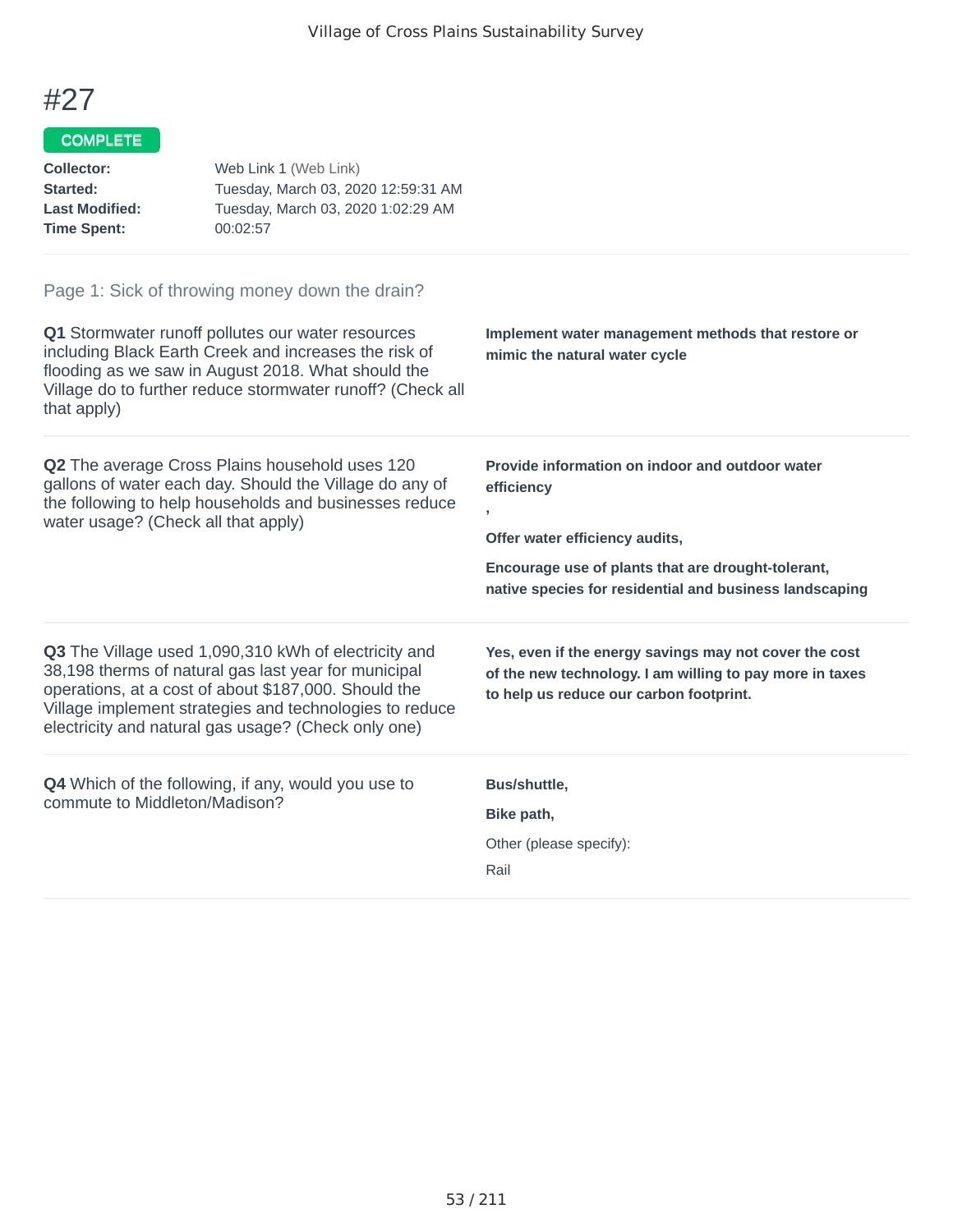| Q5 As it pertains to energy usage in homes, which of the<br>following should the Village provide? (Check all that<br>apply)                       | Education and information about energy efficiency and<br>conservation<br>,<br>Require more energy-efficient building construction<br>standards than current code requires<br>Establish a loan fund for residents and businesses for<br>energy efficiency upgrades<br>Provide rebates for Focus on Energy Home Energy<br>audits<br>Waive or reduce the building permit fee if installing a<br>renewable energy system<br>Explore an shade tree/urban forest program to reduce<br>cooling costs |
|---------------------------------------------------------------------------------------------------------------------------------------------------|-----------------------------------------------------------------------------------------------------------------------------------------------------------------------------------------------------------------------------------------------------------------------------------------------------------------------------------------------------------------------------------------------------------------------------------------------------------------------------------------------|
| Q6 What options would you support to encourage greater<br>sustainability in the Village? (Check all that apply)                                   | Develop a Village sustainability action plan,<br>Renewable energy for Village operations,<br>Renewable energy options for homeowners,<br>Environmental service-learning projects with the<br>schools (students do service work)                                                                                                                                                                                                                                                               |
| Q7 Food composting reduces the amount of trash<br>collected by the Village. Should the Village do any of the<br>following? (Check all that apply) | Give out instructions on how to compost,<br>Sell compost bins at a discounted cost,<br>Collect compost in a separate container along with trash<br>and recycling                                                                                                                                                                                                                                                                                                                              |
| Q8 How old are you?                                                                                                                               | 46-55                                                                                                                                                                                                                                                                                                                                                                                                                                                                                         |
| Q9 What other things should Cross Plains, as a<br>municipality, do to reduce the impact on the<br>environment?                                    | <b>Respondent skipped this question</b>                                                                                                                                                                                                                                                                                                                                                                                                                                                       |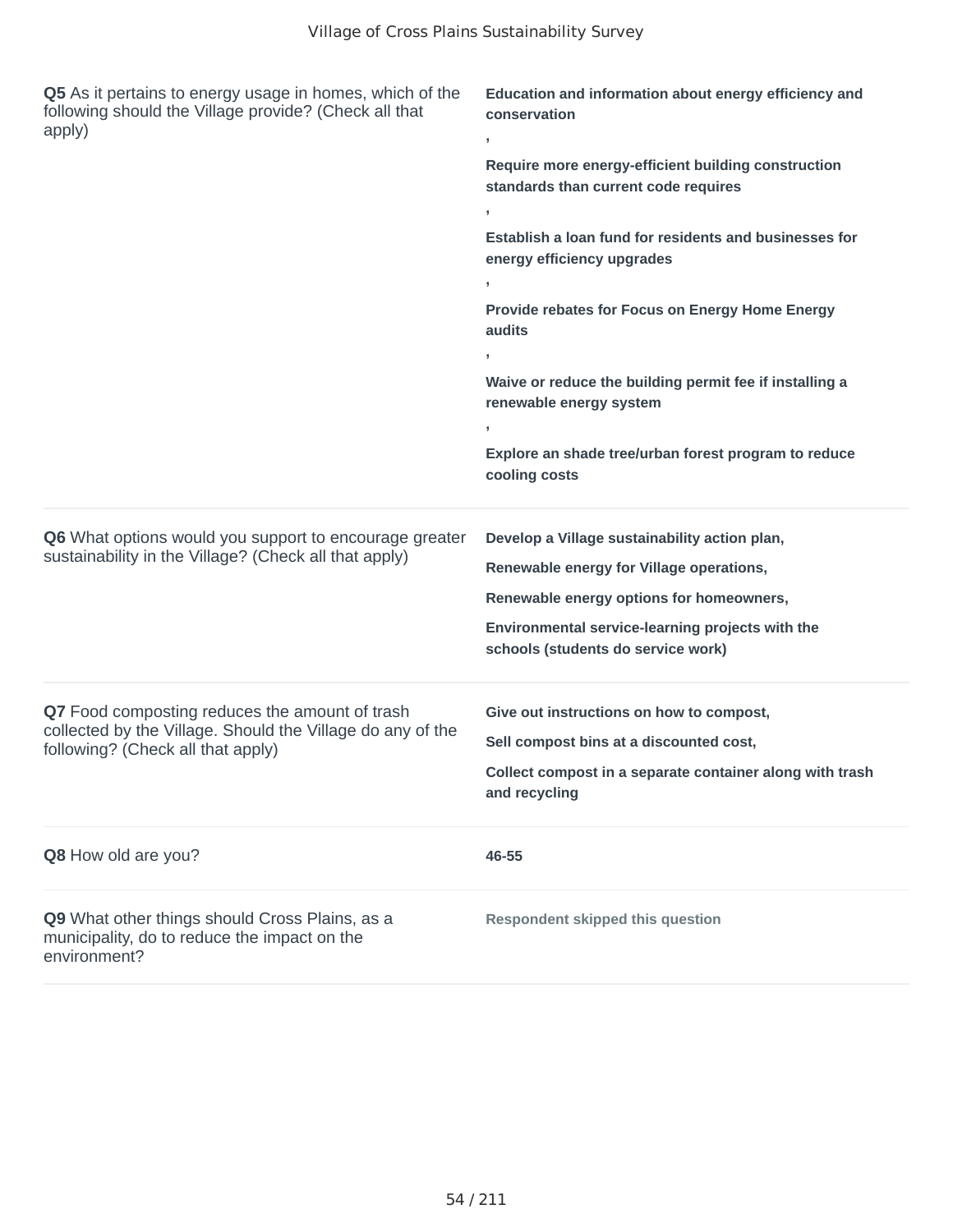| <b>Collector:</b><br>Started:<br><b>Last Modified:</b><br><b>Time Spent:</b> | Web Link 1 (Web Link)<br>Tuesday, March 03, 2020 1:21:54 AM<br>Tuesday, March 03, 2020 1:28:28 AM<br>00:06:34                                                                                                                                                                          |                                                                                                               |
|------------------------------------------------------------------------------|----------------------------------------------------------------------------------------------------------------------------------------------------------------------------------------------------------------------------------------------------------------------------------------|---------------------------------------------------------------------------------------------------------------|
|                                                                              | Page 1: Sick of throwing money down the drain?                                                                                                                                                                                                                                         |                                                                                                               |
| that apply)                                                                  | Q1 Stormwater runoff pollutes our water resources<br>including Black Earth Creek and increases the risk of<br>flooding as we saw in August 2018. What should the<br>Village do to further reduce stormwater runoff? (Check all                                                         | Explore policy on stormwater runoff that would meet the<br>demands for current and future weather events      |
| water usage? (Check all that apply)                                          | Q2 The average Cross Plains household uses 120<br>gallons of water each day. Should the Village do any of<br>the following to help households and businesses reduce                                                                                                                    | Encourage use of plants that are drought-tolerant,<br>native species for residential and business landscaping |
|                                                                              | Q3 The Village used 1,090,310 kWh of electricity and<br>38,198 therms of natural gas last year for municipal<br>operations, at a cost of about \$187,000. Should the<br>Village implement strategies and technologies to reduce<br>electricity and natural gas usage? (Check only one) | <b>No</b>                                                                                                     |
| commute to Middleton/Madison?                                                | <b>Q4</b> Which of the following, if any, would you use to                                                                                                                                                                                                                             | I don't commute                                                                                               |
| apply)                                                                       | Q5 As it pertains to energy usage in homes, which of the<br>following should the Village provide? (Check all that                                                                                                                                                                      | I do not think that it is the role of the Village to be<br>involved in these                                  |
|                                                                              | Q6 What options would you support to encourage greater<br>sustainability in the Village? (Check all that apply)                                                                                                                                                                        | Environmental service-learning projects with the<br>schools (students do service work)                        |
| following? (Check all that apply)                                            | Q7 Food composting reduces the amount of trash<br>collected by the Village. Should the Village do any of the                                                                                                                                                                           | The Village should not be involved in this matter                                                             |
| Q8 How old are you?                                                          |                                                                                                                                                                                                                                                                                        | 26-35                                                                                                         |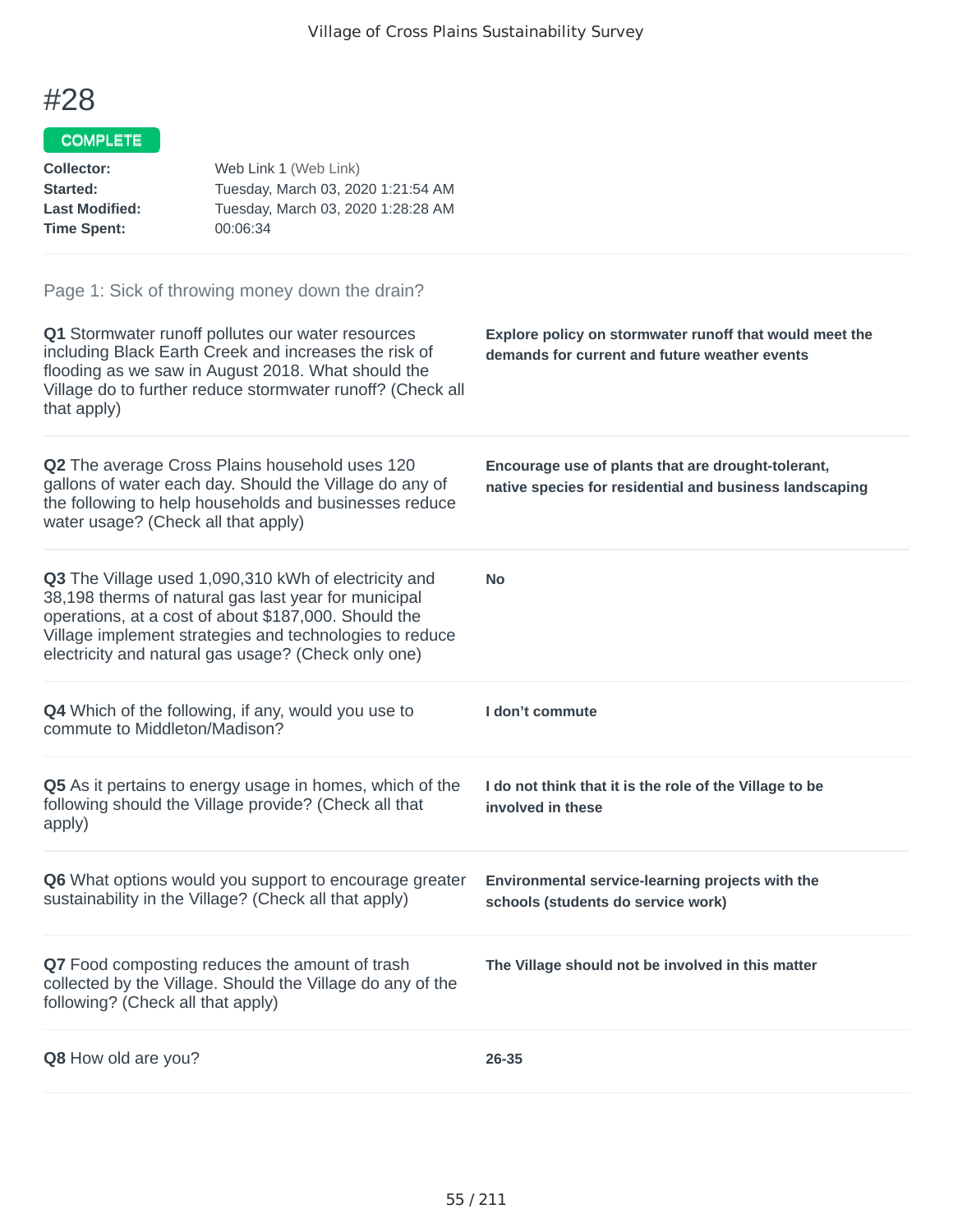**Respondent skipped this question**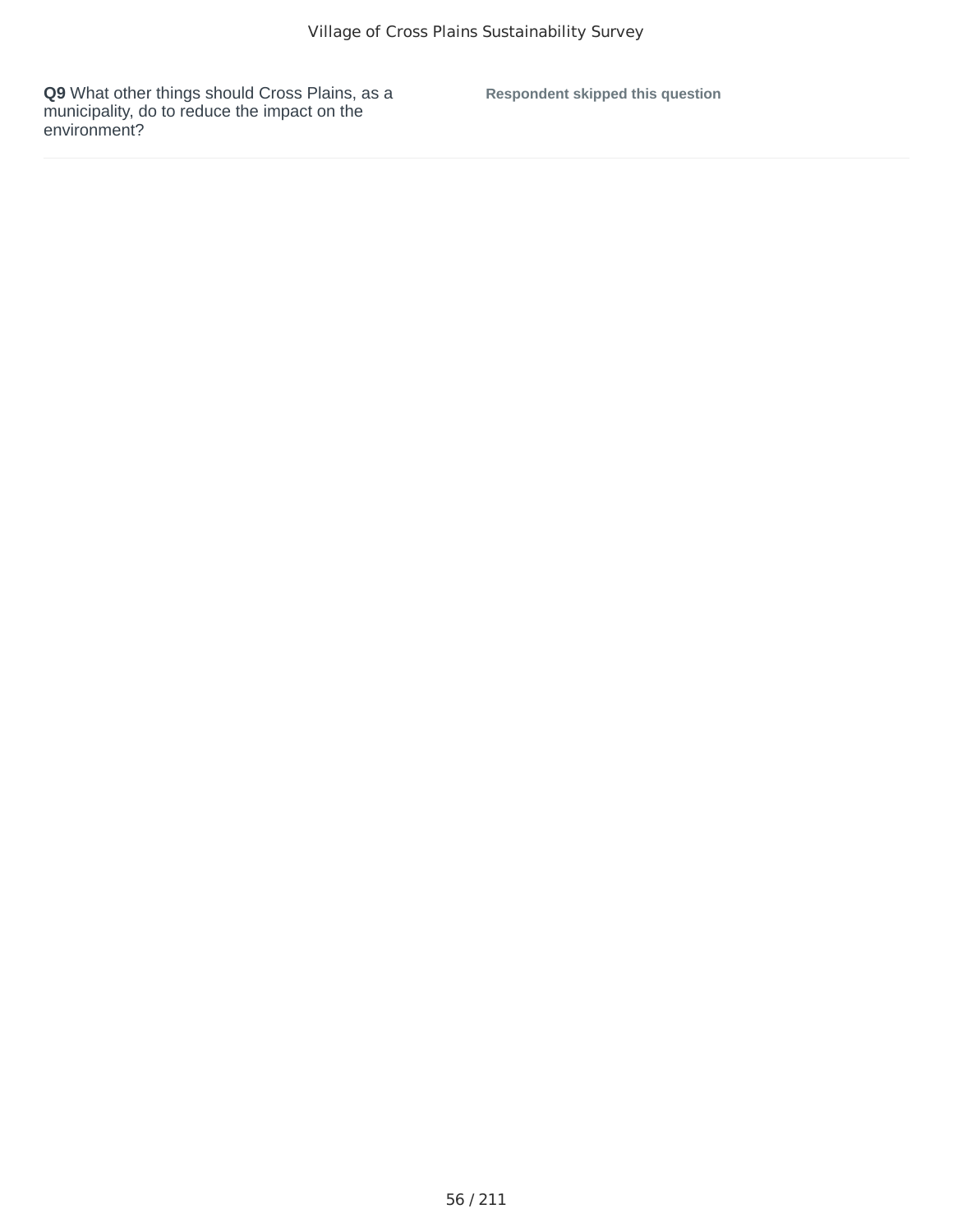## COMPLETE

| Web Link 1 (Web Link)              |
|------------------------------------|
| Tuesday, March 03, 2020 9:23:44 AM |
| Tuesday, March 03, 2020 9:34:51 AM |
| 00:11:07                           |
|                                    |

| Q1 Stormwater runoff pollutes our water resources<br>including Black Earth Creek and increases the risk of<br>flooding as we saw in August 2018. What should the<br>Village do to further reduce stormwater runoff? (Check all<br>that apply)                                          | Reduce impervious surfaces in the Village,<br><b>Community education (examples: stormwater</b><br>management, how to build a rain garden, lawn and<br>garden care, etc.)<br>$\overline{1}$<br>Explore policy on stormwater runoff that would meet the<br>demands for current and future weather events<br>Implement water management methods that restore or<br>mimic the natural water cycle |
|----------------------------------------------------------------------------------------------------------------------------------------------------------------------------------------------------------------------------------------------------------------------------------------|-----------------------------------------------------------------------------------------------------------------------------------------------------------------------------------------------------------------------------------------------------------------------------------------------------------------------------------------------------------------------------------------------|
| <b>Q2</b> The average Cross Plains household uses 120<br>gallons of water each day. Should the Village do any of<br>the following to help households and businesses reduce<br>water usage? (Check all that apply)                                                                      | Provide information on indoor and outdoor water<br>efficiency                                                                                                                                                                                                                                                                                                                                 |
| Q3 The Village used 1,090,310 kWh of electricity and<br>38,198 therms of natural gas last year for municipal<br>operations, at a cost of about \$187,000. Should the<br>Village implement strategies and technologies to reduce<br>electricity and natural gas usage? (Check only one) | Yes, but only if it doesn't cost anything or the new<br>technology pays for itself in energy savings.                                                                                                                                                                                                                                                                                         |
| <b>Q4</b> Which of the following, if any, would you use to<br>commute to Middleton/Madison?                                                                                                                                                                                            | Bus/shuttle,<br><b>Bike path</b>                                                                                                                                                                                                                                                                                                                                                              |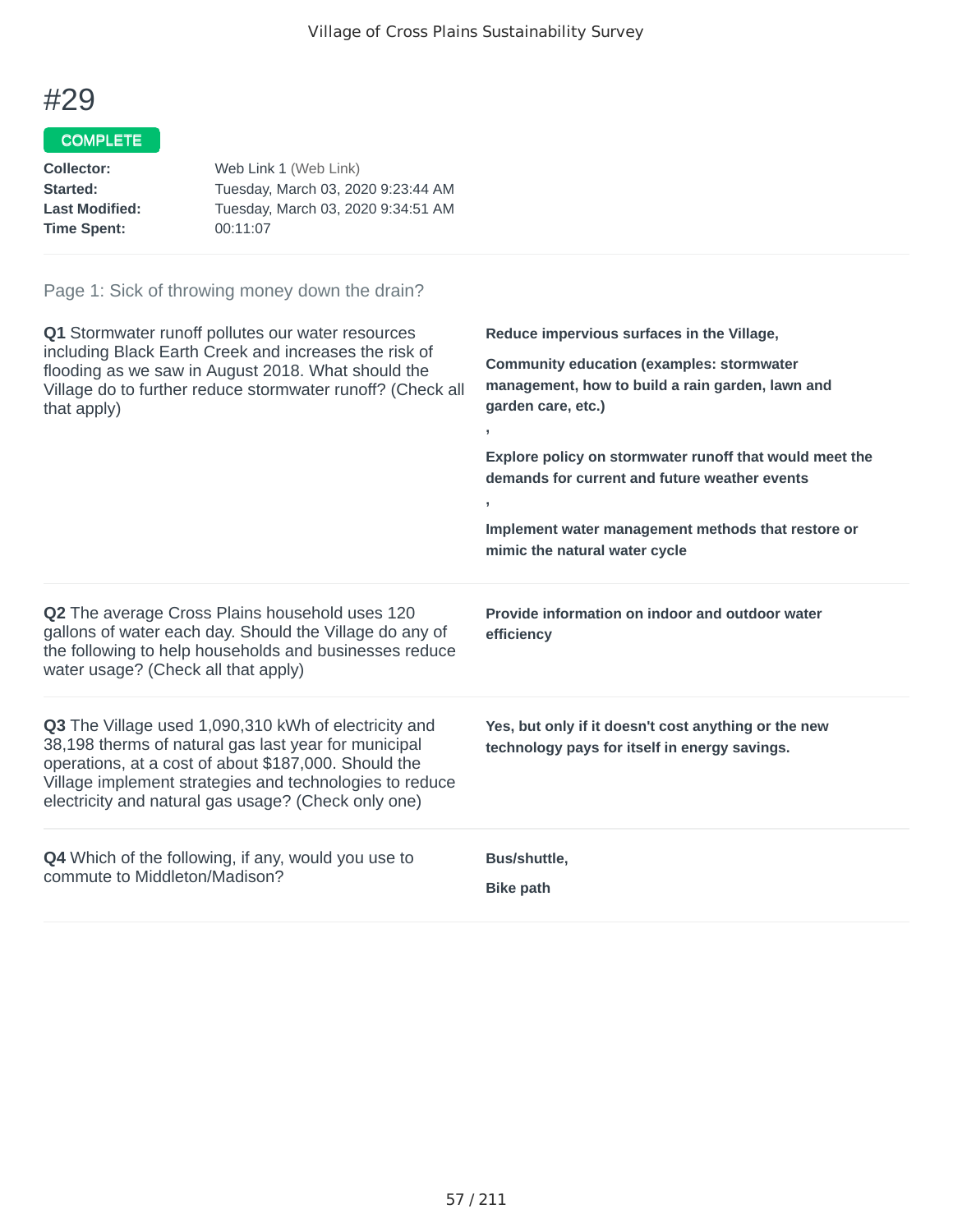| Q5 As it pertains to energy usage in homes, which of the<br>following should the Village provide? (Check all that<br>apply)                       | Education and information about energy efficiency and<br>conservation<br>y.<br>Require more energy-efficient building construction<br>standards than current code requires<br>y.<br>Provide rebates for Focus on Energy Home Energy<br>audits<br>J.<br>Explore an shade tree/urban forest program to reduce<br>cooling costs |
|---------------------------------------------------------------------------------------------------------------------------------------------------|------------------------------------------------------------------------------------------------------------------------------------------------------------------------------------------------------------------------------------------------------------------------------------------------------------------------------|
| Q6 What options would you support to encourage greater<br>sustainability in the Village? (Check all that apply)                                   | Renewable energy for Village operations,<br>Renewable energy options for homeowners,<br>Educational forums at a school or the library                                                                                                                                                                                        |
| Q7 Food composting reduces the amount of trash<br>collected by the Village. Should the Village do any of the<br>following? (Check all that apply) | Give out instructions on how to compost,<br>Sell compost bins at a discounted cost,<br>Collect compost in a separate container along with trash<br>and recycling                                                                                                                                                             |
| Q8 How old are you?                                                                                                                               | 26-35                                                                                                                                                                                                                                                                                                                        |
| Q9 What other things should Cross Plains, as a<br>municipality, do to reduce the impact on the<br>environment?                                    | <b>Respondent skipped this question</b>                                                                                                                                                                                                                                                                                      |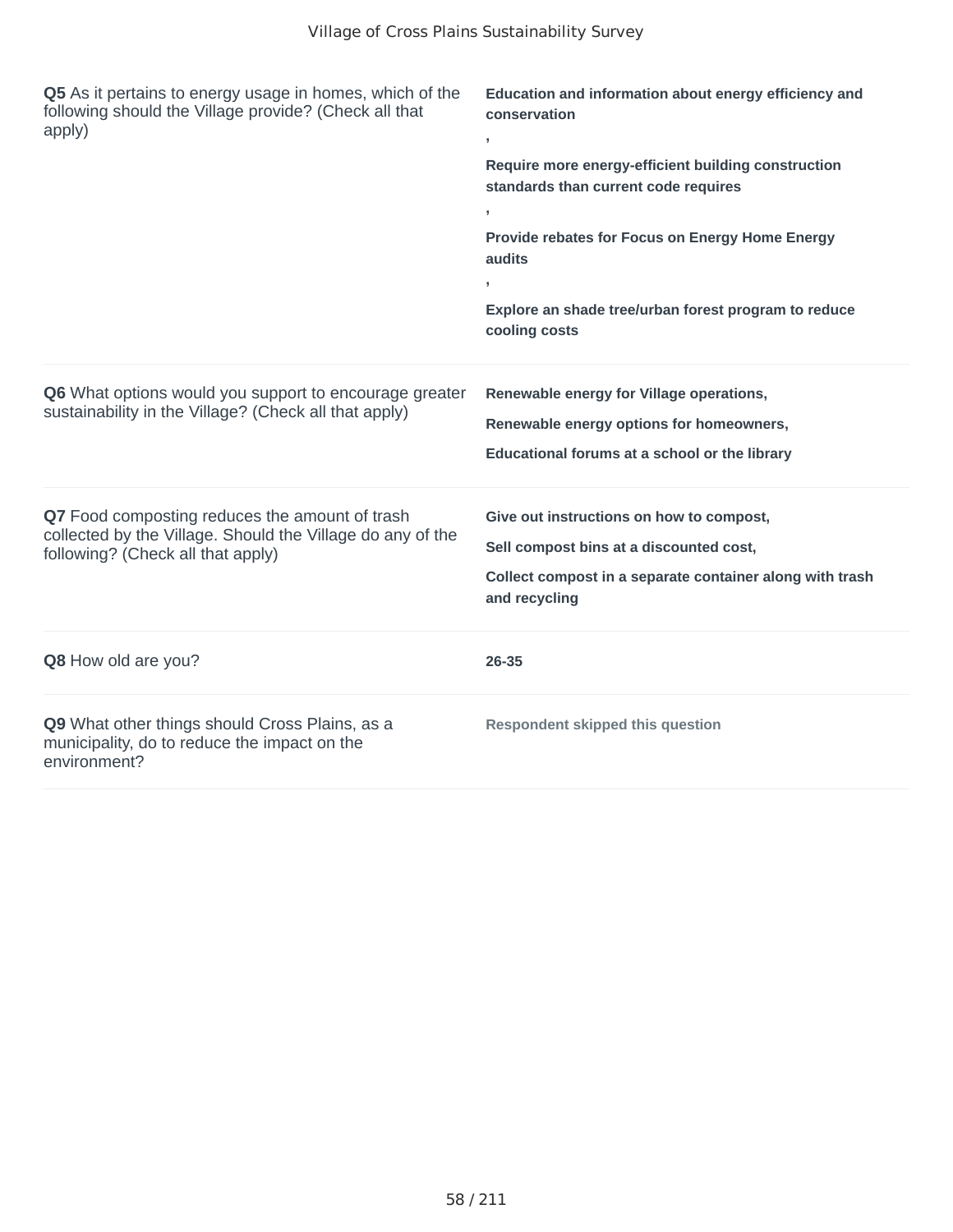### COMPLETE

| Collector:            | Web Link 1 (Web Link)               |
|-----------------------|-------------------------------------|
| Started:              | Tuesday, March 03, 2020 10:37:33 AM |
| <b>Last Modified:</b> | Tuesday, March 03, 2020 10:41:45 AM |
| <b>Time Spent:</b>    | 00:04:12                            |

| Q1 Stormwater runoff pollutes our water resources<br>including Black Earth Creek and increases the risk of<br>flooding as we saw in August 2018. What should the<br>Village do to further reduce stormwater runoff? (Check all<br>that apply)                                          | <b>Community education (examples: stormwater</b><br>management, how to build a rain garden, lawn and<br>garden care, etc.)<br>Explore policy on stormwater runoff that would meet the<br>demands for current and future weather events<br>y.<br>Implement water management methods that restore or<br>mimic the natural water cycle |
|----------------------------------------------------------------------------------------------------------------------------------------------------------------------------------------------------------------------------------------------------------------------------------------|-------------------------------------------------------------------------------------------------------------------------------------------------------------------------------------------------------------------------------------------------------------------------------------------------------------------------------------|
| <b>Q2</b> The average Cross Plains household uses 120<br>gallons of water each day. Should the Village do any of<br>the following to help households and businesses reduce<br>water usage? (Check all that apply)                                                                      | Provide information on indoor and outdoor water<br>efficiency<br>$\overline{1}$<br>Prohibit lawn watering during extended dry weather,<br>Offer water efficiency audits,<br>Encourage use of plants that are drought-tolerant,<br>native species for residential and business landscaping                                           |
| Q3 The Village used 1,090,310 kWh of electricity and<br>38,198 therms of natural gas last year for municipal<br>operations, at a cost of about \$187,000. Should the<br>Village implement strategies and technologies to reduce<br>electricity and natural gas usage? (Check only one) | Yes, even if the energy savings may not cover the cost<br>of the new technology. I am willing to pay more in taxes<br>to help us reduce our carbon footprint.                                                                                                                                                                       |
| <b>Q4</b> Which of the following, if any, would you use to<br>commute to Middleton/Madison?                                                                                                                                                                                            | <b>Bike path</b>                                                                                                                                                                                                                                                                                                                    |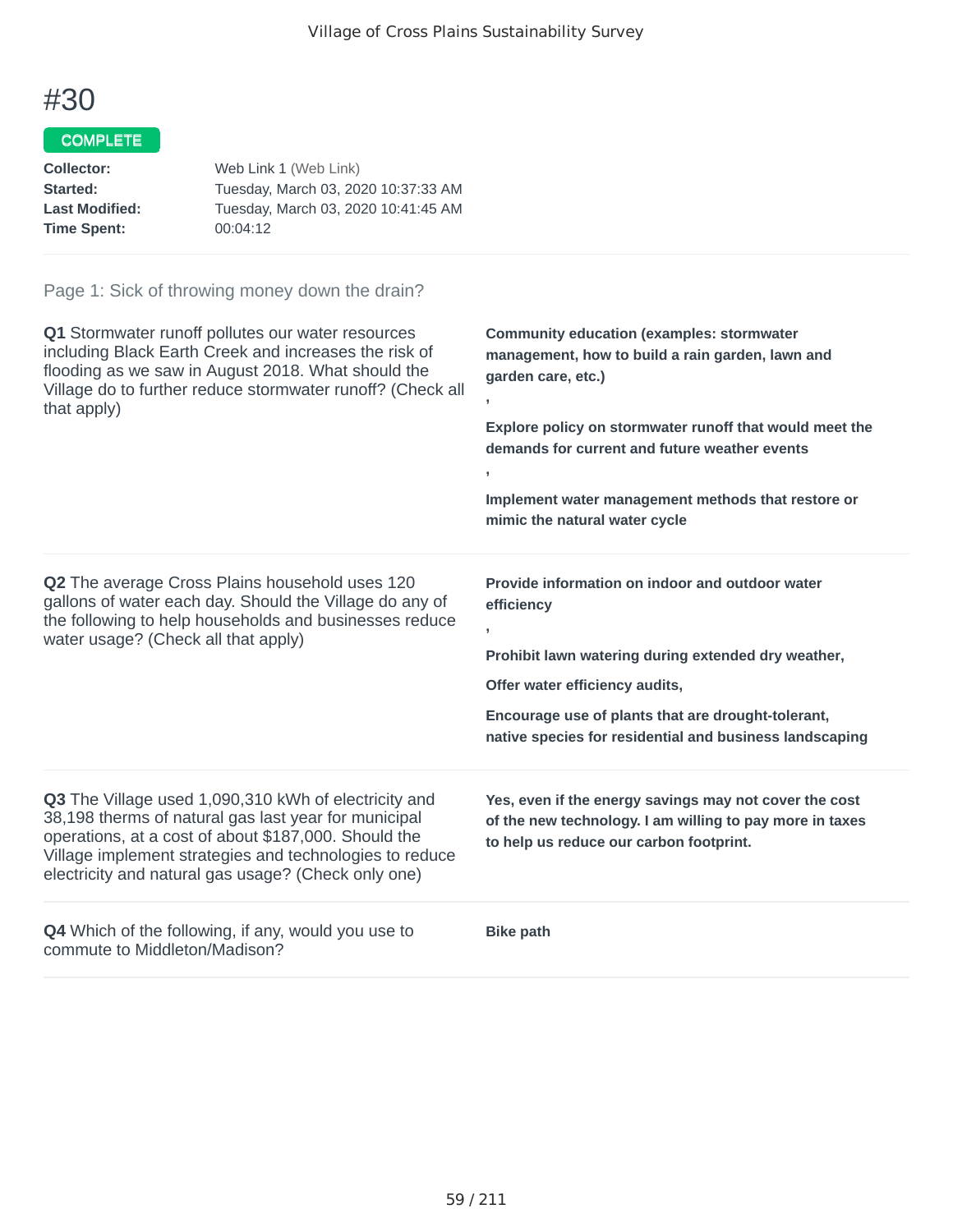| Q5 As it pertains to energy usage in homes, which of the<br>following should the Village provide? (Check all that<br>apply)                       | Education and information about energy efficiency and<br>conservation<br>y.<br>Provide rebates for Focus on Energy Home Energy<br>audits<br>Explore an shade tree/urban forest program to reduce<br>cooling costs                                                                 |
|---------------------------------------------------------------------------------------------------------------------------------------------------|-----------------------------------------------------------------------------------------------------------------------------------------------------------------------------------------------------------------------------------------------------------------------------------|
| Q6 What options would you support to encourage greater<br>sustainability in the Village? (Check all that apply)                                   | Develop a Village sustainability action plan,<br>Renewable energy for Village operations,<br>Renewable energy options for homeowners,<br>Educational forums at a school or the library,<br>Environmental service-learning projects with the<br>schools (students do service work) |
| Q7 Food composting reduces the amount of trash<br>collected by the Village. Should the Village do any of the<br>following? (Check all that apply) | Give out instructions on how to compost,<br>Sell compost bins at a discounted cost,<br>Collect compost in a separate container along with trash<br>and recycling                                                                                                                  |
| Q8 How old are you?                                                                                                                               | 36-45                                                                                                                                                                                                                                                                             |
| Q9 What other things should Cross Plains, as a<br>municipality, do to reduce the impact on the<br>environment?                                    | <b>Respondent skipped this question</b>                                                                                                                                                                                                                                           |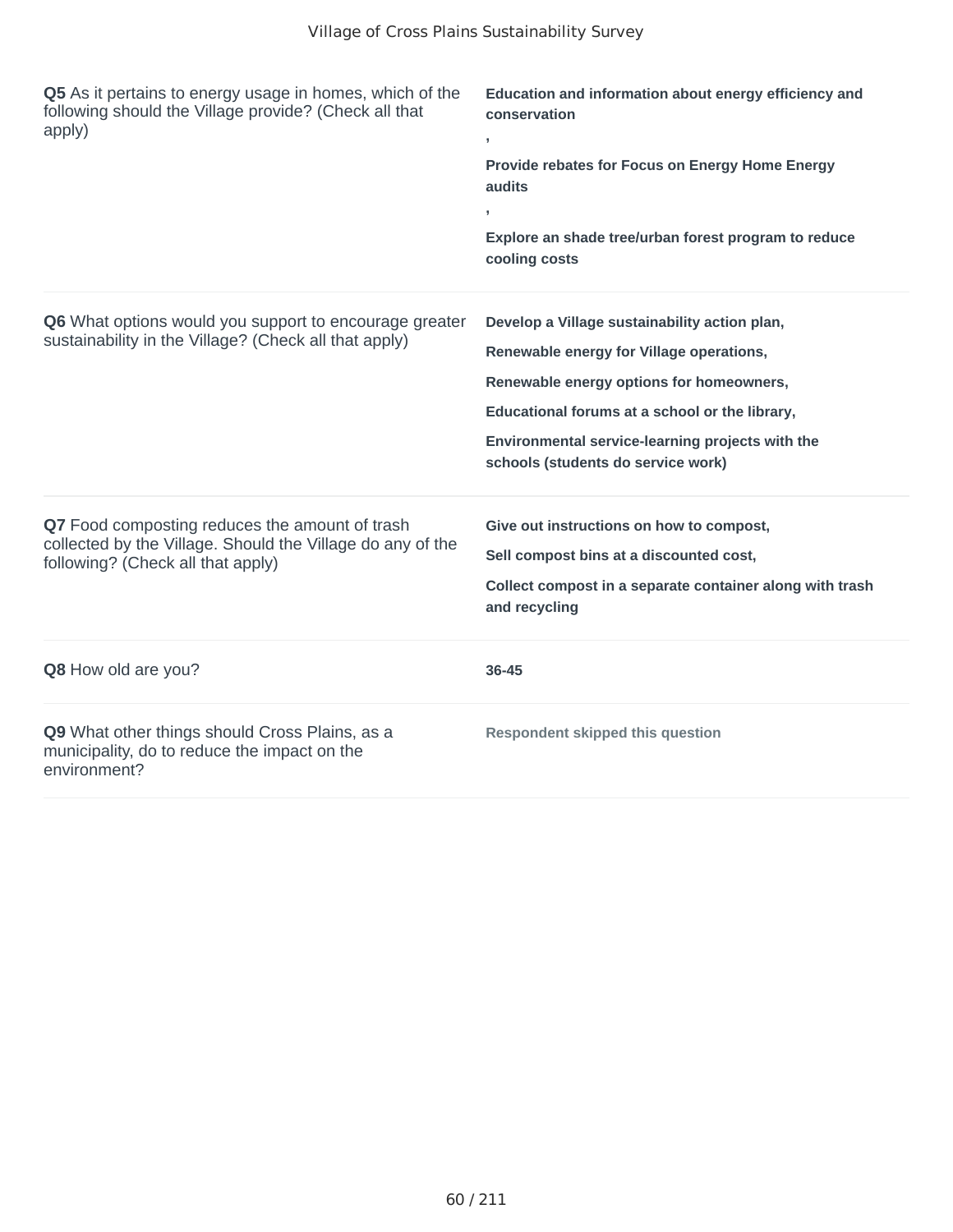## COMPLETE

| Collector:            | Web Link 1 (Web Link)               |
|-----------------------|-------------------------------------|
| <b>Started:</b>       | Tuesday, March 03, 2020 11:44:56 AM |
| <b>Last Modified:</b> | Tuesday, March 03, 2020 11:48:23 AM |
| <b>Time Spent:</b>    | 00:03:26                            |
|                       |                                     |

| Q1 Stormwater runoff pollutes our water resources<br>including Black Earth Creek and increases the risk of<br>flooding as we saw in August 2018. What should the<br>Village do to further reduce stormwater runoff? (Check all<br>that apply)                                          | <b>Community education (examples: stormwater</b><br>management, how to build a rain garden, lawn and<br>garden care, etc.)<br>Explore policy on stormwater runoff that would meet the<br>demands for current and future weather events<br>У.<br>Implement water management methods that restore or<br>mimic the natural water cycle |
|----------------------------------------------------------------------------------------------------------------------------------------------------------------------------------------------------------------------------------------------------------------------------------------|-------------------------------------------------------------------------------------------------------------------------------------------------------------------------------------------------------------------------------------------------------------------------------------------------------------------------------------|
| Q2 The average Cross Plains household uses 120<br>gallons of water each day. Should the Village do any of<br>the following to help households and businesses reduce<br>water usage? (Check all that apply)                                                                             | Provide information on indoor and outdoor water<br>efficiency<br>y.<br>Prohibit lawn watering during extended dry weather                                                                                                                                                                                                           |
| Q3 The Village used 1,090,310 kWh of electricity and<br>38,198 therms of natural gas last year for municipal<br>operations, at a cost of about \$187,000. Should the<br>Village implement strategies and technologies to reduce<br>electricity and natural gas usage? (Check only one) | Yes, even if the energy savings may not cover the cost<br>of the new technology. I am willing to pay more in taxes<br>to help us reduce our carbon footprint.                                                                                                                                                                       |
| Q4 Which of the following, if any, would you use to<br>commute to Middleton/Madison?                                                                                                                                                                                                   | <b>Bike path</b>                                                                                                                                                                                                                                                                                                                    |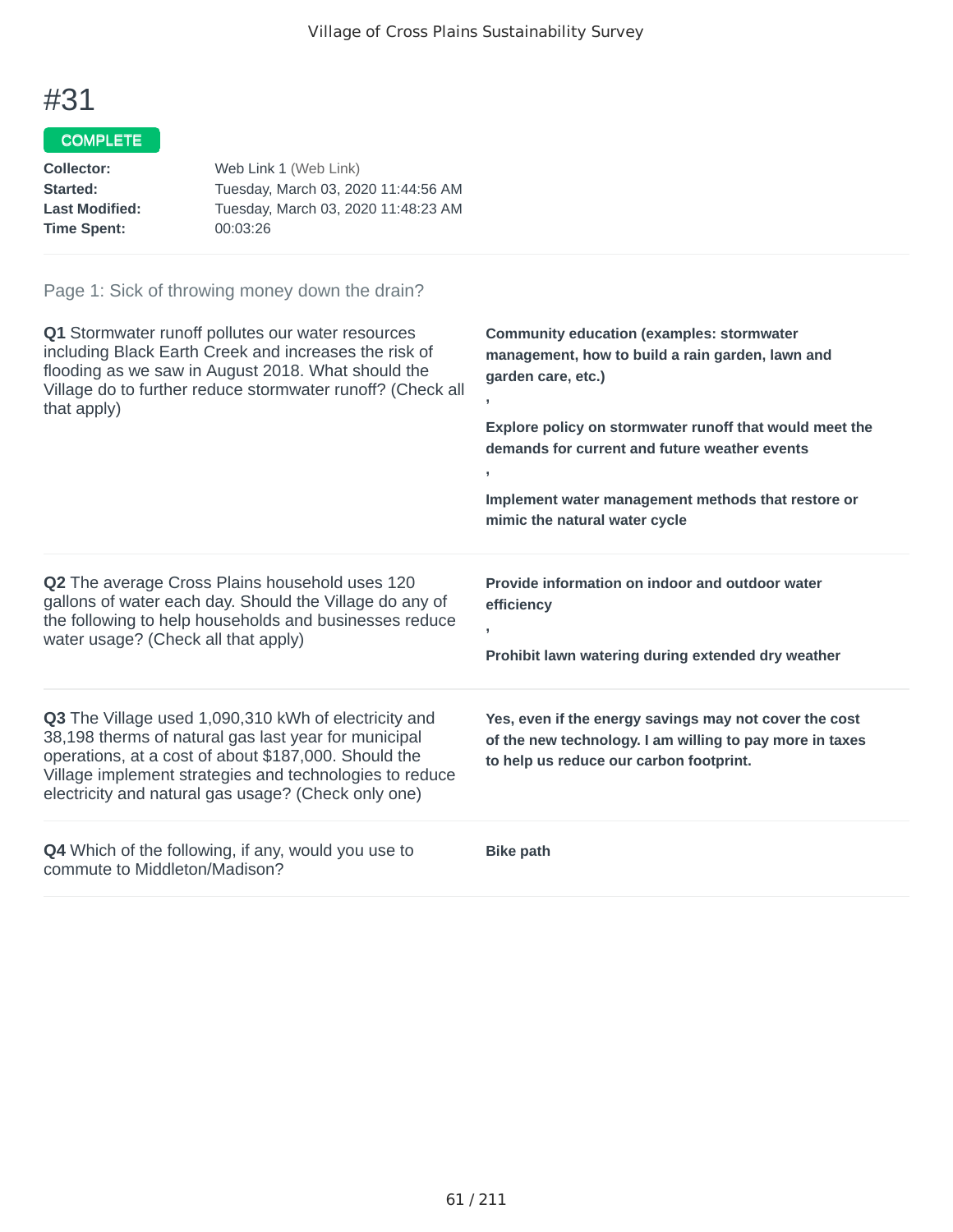| Q5 As it pertains to energy usage in homes, which of the<br>following should the Village provide? (Check all that<br>apply)                       | Education and information about energy efficiency and<br>conservation<br>J.                 |  |
|---------------------------------------------------------------------------------------------------------------------------------------------------|---------------------------------------------------------------------------------------------|--|
|                                                                                                                                                   | Require more energy-efficient building construction<br>standards than current code requires |  |
|                                                                                                                                                   |                                                                                             |  |
|                                                                                                                                                   | Establish a loan fund for residents and businesses for<br>energy efficiency upgrades        |  |
|                                                                                                                                                   |                                                                                             |  |
|                                                                                                                                                   | Provide rebates for Focus on Energy Home Energy<br>audits                                   |  |
|                                                                                                                                                   |                                                                                             |  |
|                                                                                                                                                   | Waive or reduce the building permit fee if installing a<br>renewable energy system          |  |
|                                                                                                                                                   | J.                                                                                          |  |
|                                                                                                                                                   | Explore an shade tree/urban forest program to reduce<br>cooling costs                       |  |
| Q6 What options would you support to encourage greater                                                                                            | Develop a Village sustainability action plan,                                               |  |
| sustainability in the Village? (Check all that apply)                                                                                             | Renewable energy options for homeowners,                                                    |  |
|                                                                                                                                                   | Educational forums at a school or the library,                                              |  |
|                                                                                                                                                   | Environmental service-learning projects with the<br>schools (students do service work)      |  |
| Q7 Food composting reduces the amount of trash<br>collected by the Village. Should the Village do any of the<br>following? (Check all that apply) | Give out instructions on how to compost,                                                    |  |
|                                                                                                                                                   | Collect compost in a separate container along with trash<br>and recycling                   |  |
| Q8 How old are you?                                                                                                                               | 36-45                                                                                       |  |
| Q9 What other things should Cross Plains, as a<br>municipality, do to reduce the impact on the<br>environment?                                    | <b>Respondent skipped this question</b>                                                     |  |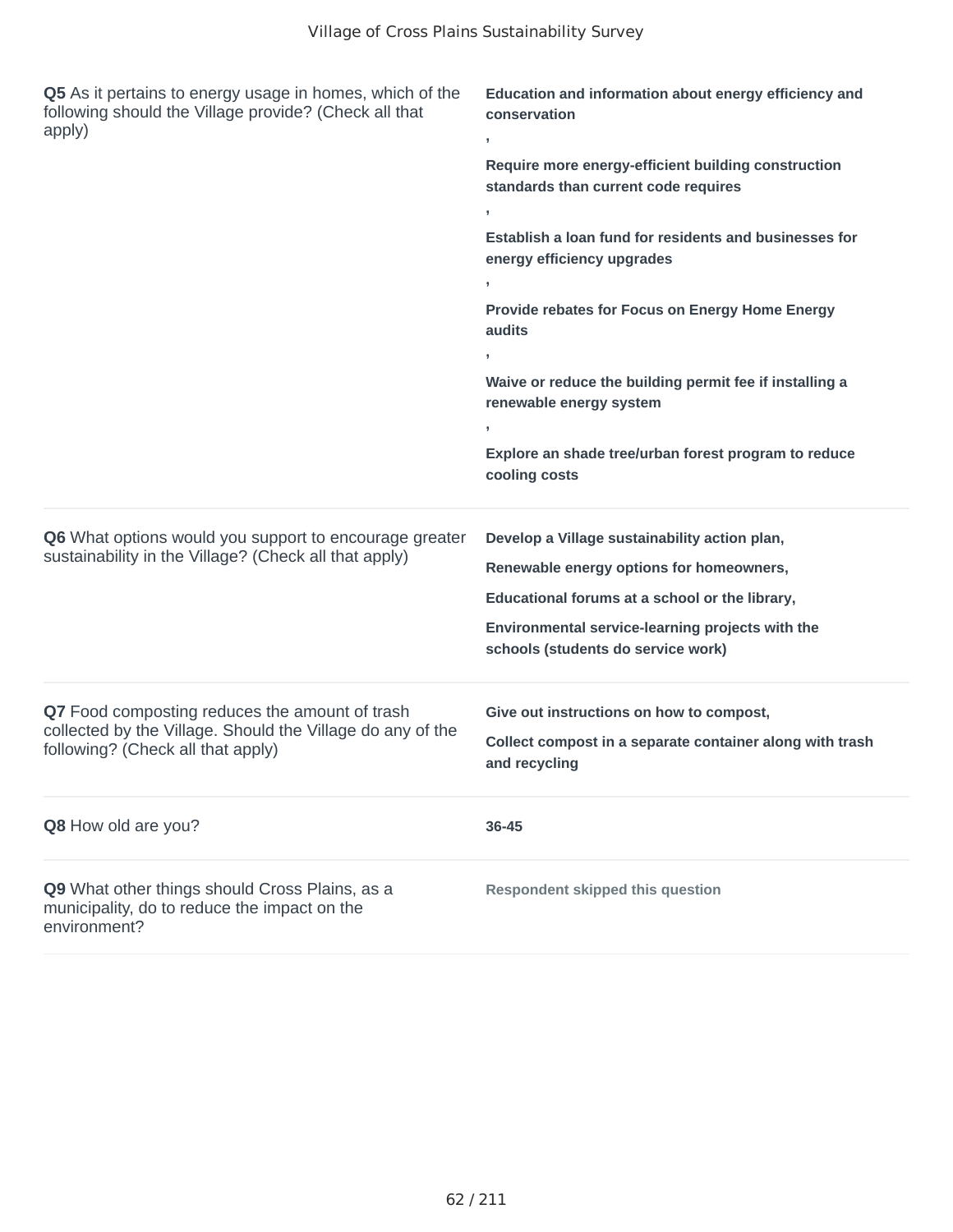| <b>Collector:</b><br>Started:<br><b>Last Modified:</b><br><b>Time Spent:</b> | Web Link 1 (Web Link)<br>Tuesday, March 03, 2020 12:15:57 PM<br>Tuesday, March 03, 2020 2:19:02 PM<br>02:03:04                                                                                                                                                                         |                                                                                                       |
|------------------------------------------------------------------------------|----------------------------------------------------------------------------------------------------------------------------------------------------------------------------------------------------------------------------------------------------------------------------------------|-------------------------------------------------------------------------------------------------------|
| that apply)                                                                  | Page 1: Sick of throwing money down the drain?<br>Q1 Stormwater runoff pollutes our water resources<br>including Black Earth Creek and increases the risk of<br>flooding as we saw in August 2018. What should the<br>Village do to further reduce stormwater runoff? (Check all       | Implement water management methods that restore or<br>mimic the natural water cycle                   |
| water usage? (Check all that apply)                                          | Q2 The average Cross Plains household uses 120<br>gallons of water each day. Should the Village do any of<br>the following to help households and businesses reduce                                                                                                                    | <b>Respondent skipped this question</b>                                                               |
|                                                                              | Q3 The Village used 1,090,310 kWh of electricity and<br>38,198 therms of natural gas last year for municipal<br>operations, at a cost of about \$187,000. Should the<br>Village implement strategies and technologies to reduce<br>electricity and natural gas usage? (Check only one) | Yes, but only if it doesn't cost anything or the new<br>technology pays for itself in energy savings. |
| commute to Middleton/Madison?                                                | <b>Q4</b> Which of the following, if any, would you use to                                                                                                                                                                                                                             | <b>Bike path</b>                                                                                      |
| apply)                                                                       | Q5 As it pertains to energy usage in homes, which of the<br>following should the Village provide? (Check all that                                                                                                                                                                      | Waive or reduce the building permit fee if installing a<br>renewable energy system                    |
|                                                                              | Q6 What options would you support to encourage greater<br>sustainability in the Village? (Check all that apply)                                                                                                                                                                        | Renewable energy options for homeowners                                                               |
| following? (Check all that apply)                                            | Q7 Food composting reduces the amount of trash<br>collected by the Village. Should the Village do any of the                                                                                                                                                                           | Sell compost bins at a discounted cost                                                                |
| Q8 How old are you?                                                          |                                                                                                                                                                                                                                                                                        | 36-45                                                                                                 |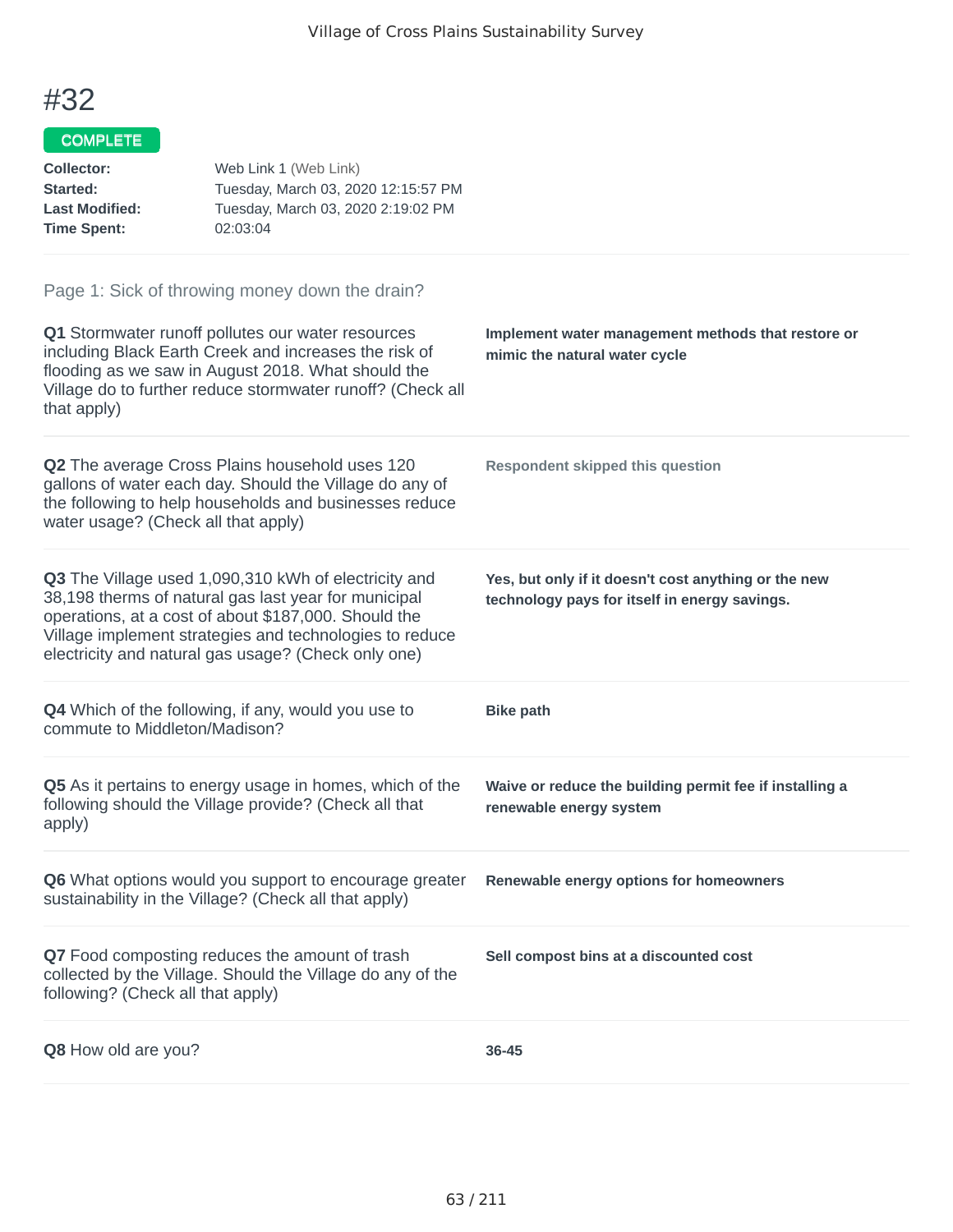Maintain more bike paths and side walks to reduce in town trips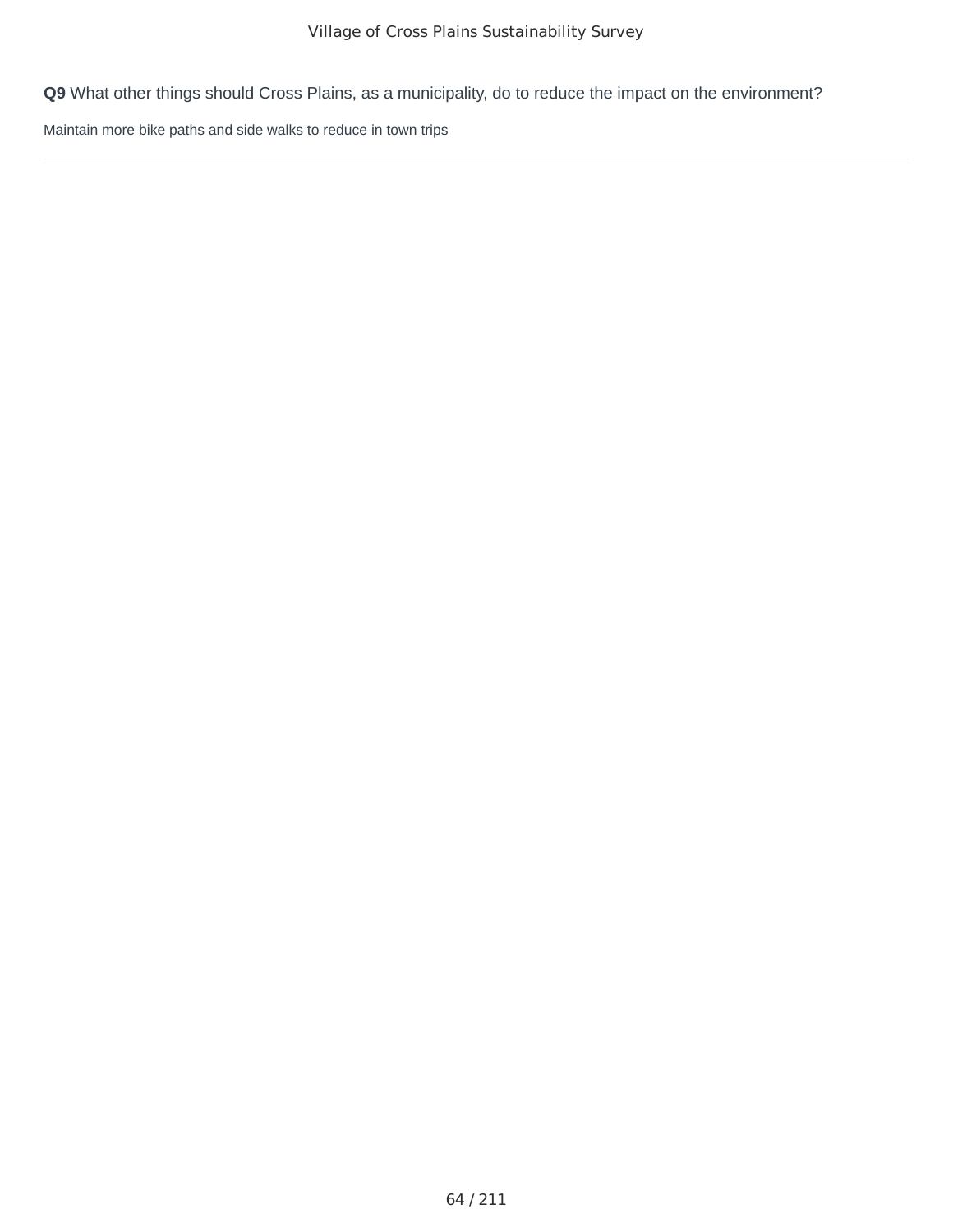#### COMPLETE

| <b>Collector:</b><br>Started:<br><b>Last Modified:</b><br><b>Time Spent:</b> | Web Link 1 (Web Link)<br>Tuesday, March 03, 2020 3:11:04 PM<br>Tuesday, March 03, 2020 3:22:18 PM<br>00:11:13                                                                                                                                                                          |                                                                                                                                                                                   |
|------------------------------------------------------------------------------|----------------------------------------------------------------------------------------------------------------------------------------------------------------------------------------------------------------------------------------------------------------------------------------|-----------------------------------------------------------------------------------------------------------------------------------------------------------------------------------|
|                                                                              | Page 1: Sick of throwing money down the drain?                                                                                                                                                                                                                                         |                                                                                                                                                                                   |
| that apply)                                                                  | Q1 Stormwater runoff pollutes our water resources<br>including Black Earth Creek and increases the risk of<br>flooding as we saw in August 2018. What should the<br>Village do to further reduce stormwater runoff? (Check all                                                         | Reduce impervious surfaces in the Village,<br>Explore policy on stormwater runoff that would meet the<br>demands for current and future weather events                            |
| water usage? (Check all that apply)                                          | Q2 The average Cross Plains household uses 120<br>gallons of water each day. Should the Village do any of<br>the following to help households and businesses reduce                                                                                                                    | Prohibit lawn watering during extended dry weather                                                                                                                                |
|                                                                              | Q3 The Village used 1,090,310 kWh of electricity and<br>38,198 therms of natural gas last year for municipal<br>operations, at a cost of about \$187,000. Should the<br>Village implement strategies and technologies to reduce<br>electricity and natural gas usage? (Check only one) | Yes, even if the energy savings may not cover the cost<br>of the new technology. I am willing to pay more in taxes<br>to help us reduce our carbon footprint.                     |
| commute to Middleton/Madison?                                                | <b>Q4</b> Which of the following, if any, would you use to                                                                                                                                                                                                                             | <b>Bike path</b>                                                                                                                                                                  |
| apply)                                                                       | Q5 As it pertains to energy usage in homes, which of the<br>following should the Village provide? (Check all that                                                                                                                                                                      | Require more energy-efficient building construction<br>standards than current code requires<br>Waive or reduce the building permit fee if installing a<br>renewable energy system |

**Q6** What options would you support to encourage greater sustainability in the Village? (Check all that apply)

**Renewable energy for Village operations,**

**Renewable energy options for homeowners,**

**Develop a Village sustainability action plan,**

**Environmental service-learning projects with the schools (students do service work)**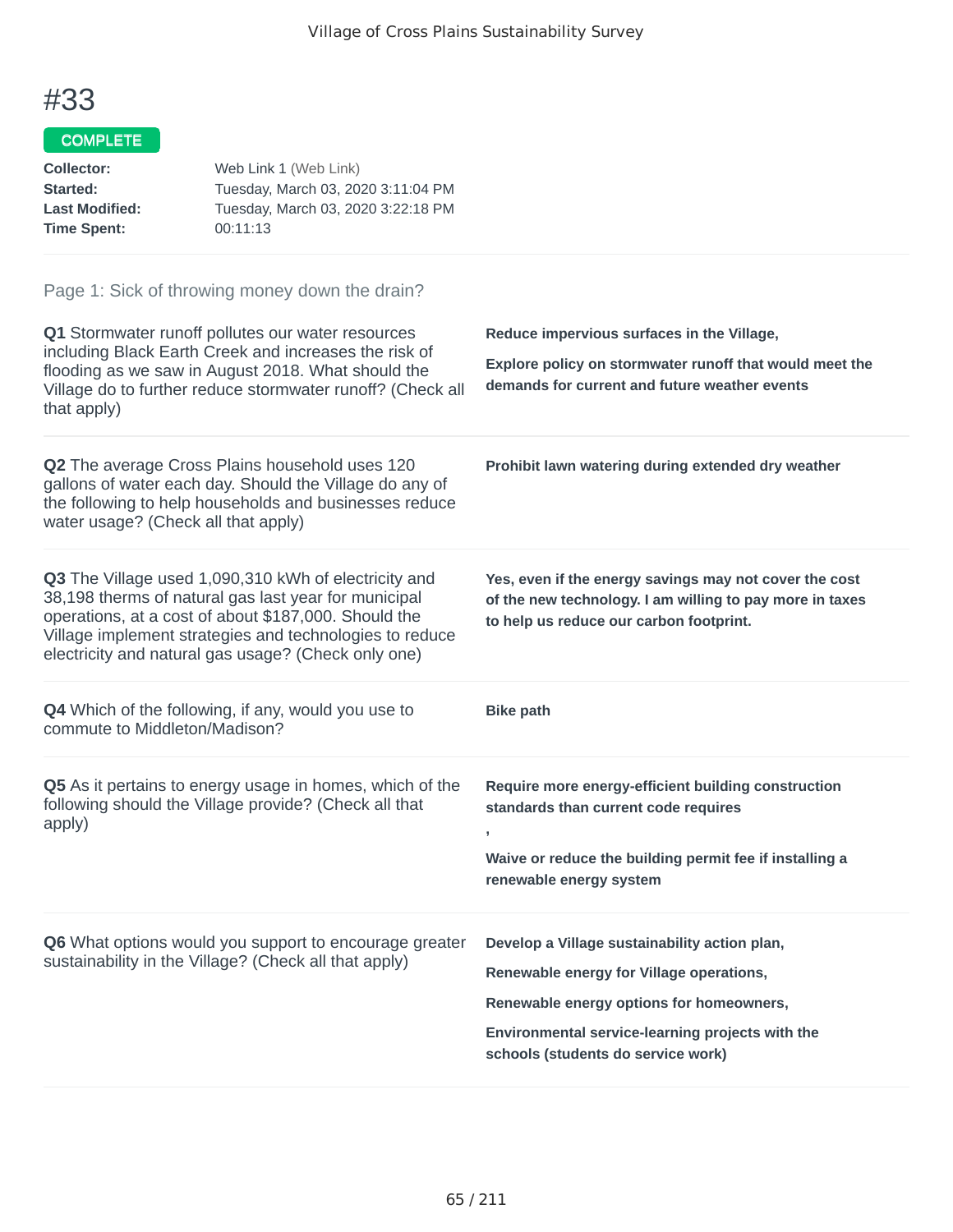**Q7** Food composting reduces the amount of trash collected by the Village. Should the Village do any of the following? (Check all that apply)

**Collect compost in a separate container along with trash and recycling**

| Q8 How old are you? | 36-45 |
|---------------------|-------|
|---------------------|-------|

**Q9** What other things should Cross Plains, as a municipality, do to reduce the impact on the environment?

Not allow ATVs/UTVs on our roads. Improve the infrastructure for walking and bicycling as a means of local transportation. Enforce speed limits to make those taking alternative methods of transport feel safer.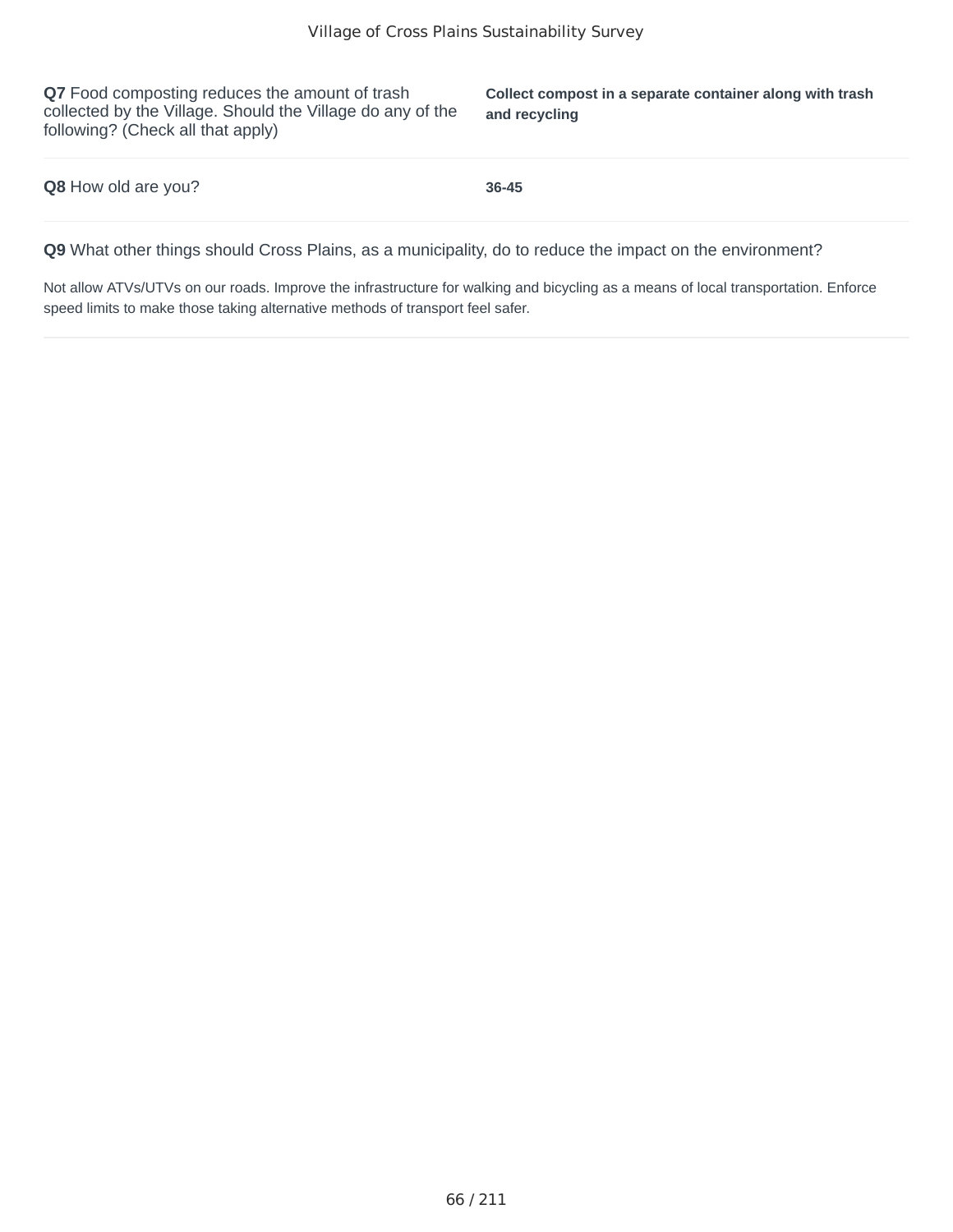## COMPLETE

| Web Link 1 (Web Link)               |
|-------------------------------------|
| Tuesday, March 03, 2020 10:16:16 PM |
| Tuesday, March 03, 2020 10:19:15 PM |
| 00:02:59                            |
|                                     |

| Q1 Stormwater runoff pollutes our water resources<br>including Black Earth Creek and increases the risk of<br>flooding as we saw in August 2018. What should the<br>Village do to further reduce stormwater runoff? (Check all<br>that apply)                                          | Explore policy on stormwater runoff that would meet the<br>demands for current and future weather events<br>,<br>Implement water management methods that restore or<br>mimic the natural water cycle                                                                                                                                                        |
|----------------------------------------------------------------------------------------------------------------------------------------------------------------------------------------------------------------------------------------------------------------------------------------|-------------------------------------------------------------------------------------------------------------------------------------------------------------------------------------------------------------------------------------------------------------------------------------------------------------------------------------------------------------|
| Q2 The average Cross Plains household uses 120<br>gallons of water each day. Should the Village do any of<br>the following to help households and businesses reduce<br>water usage? (Check all that apply)                                                                             | Prohibit lawn watering during extended dry weather,<br>Offer water efficiency audits                                                                                                                                                                                                                                                                        |
| Q3 The Village used 1,090,310 kWh of electricity and<br>38,198 therms of natural gas last year for municipal<br>operations, at a cost of about \$187,000. Should the<br>Village implement strategies and technologies to reduce<br>electricity and natural gas usage? (Check only one) | Yes, but only if it doesn't cost anything or the new<br>technology pays for itself in energy savings.                                                                                                                                                                                                                                                       |
| Q4 Which of the following, if any, would you use to<br>commute to Middleton/Madison?                                                                                                                                                                                                   | I don't commute                                                                                                                                                                                                                                                                                                                                             |
| Q5 As it pertains to energy usage in homes, which of the<br>following should the Village provide? (Check all that<br>apply)                                                                                                                                                            | Require more energy-efficient building construction<br>standards than current code requires<br>$\overline{1}$<br>Provide rebates for Focus on Energy Home Energy<br>audits<br>Waive or reduce the building permit fee if installing a<br>renewable energy system<br>$\overline{1}$<br>Explore an shade tree/urban forest program to reduce<br>cooling costs |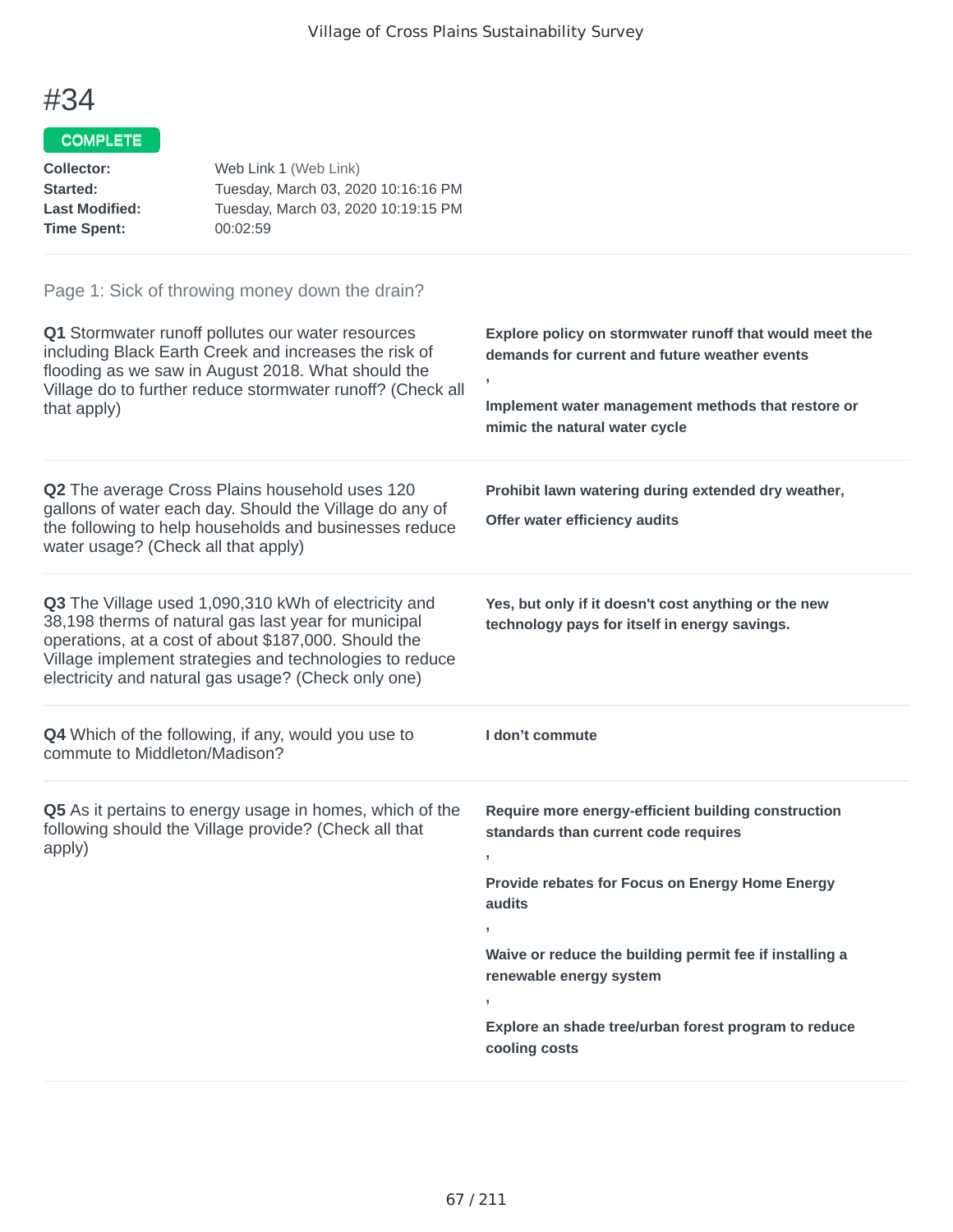| <b>Q6</b> What options would you support to encourage greater<br>sustainability in the Village? (Check all that apply)                            | Develop a Village sustainability action plan,<br>Renewable energy for Village operations,<br>Renewable energy options for homeowners,<br>Environmental service-learning projects with the<br>schools (students do service work) |
|---------------------------------------------------------------------------------------------------------------------------------------------------|---------------------------------------------------------------------------------------------------------------------------------------------------------------------------------------------------------------------------------|
| Q7 Food composting reduces the amount of trash<br>collected by the Village. Should the Village do any of the<br>following? (Check all that apply) | Give out instructions on how to compost,<br>Collect compost in a separate container along with trash<br>and recycling                                                                                                           |
| <b>Q8</b> How old are you?                                                                                                                        | 36-45                                                                                                                                                                                                                           |
|                                                                                                                                                   |                                                                                                                                                                                                                                 |

No ATVs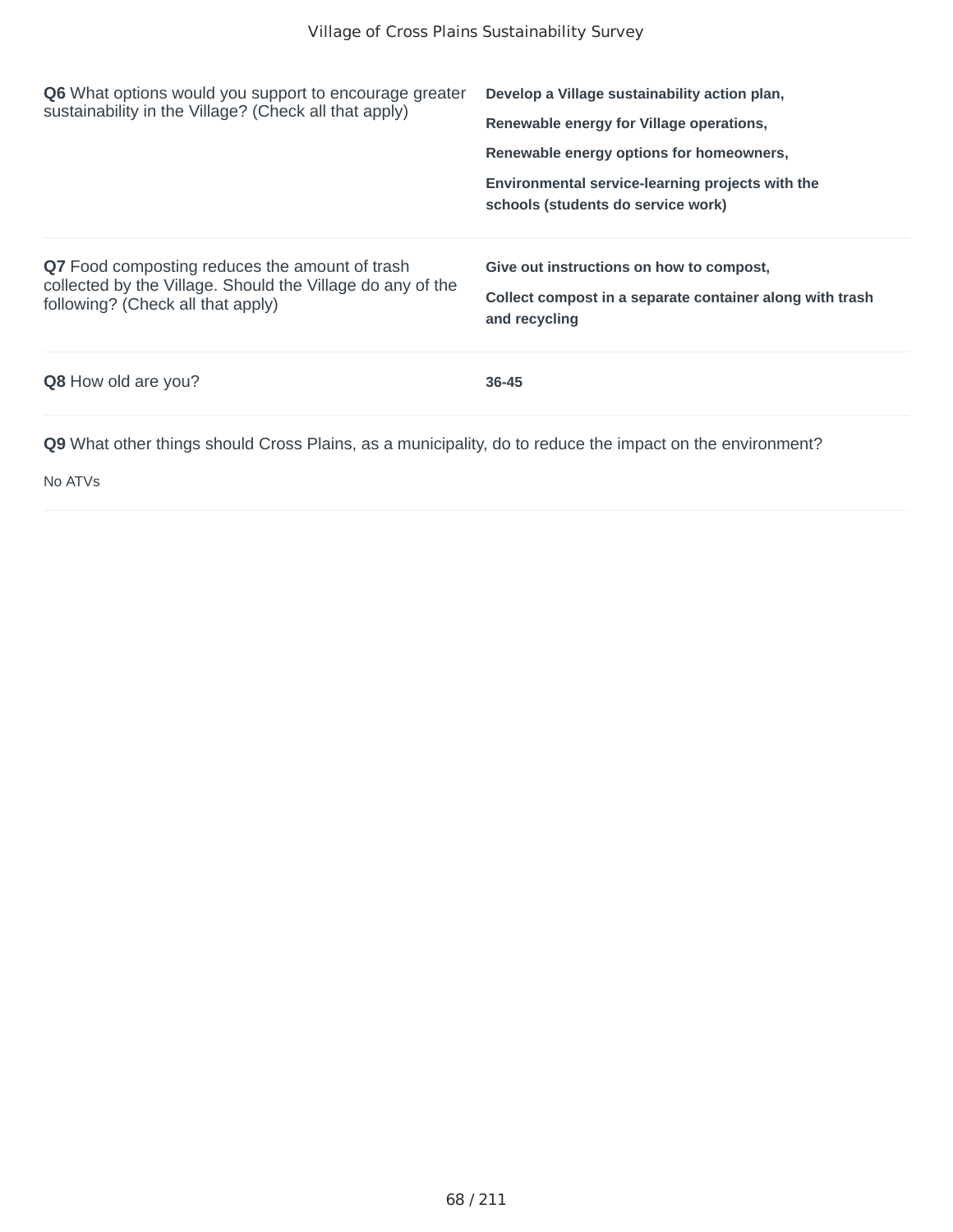### COMPLETE

| <b>Collector:</b>     | Web Link 1 (Web Link)                 |
|-----------------------|---------------------------------------|
| <b>Started:</b>       | Wednesday, March 04, 2020 10:26:30 AM |
| <b>Last Modified:</b> | Wednesday, March 04, 2020 10:32:50 AM |
| Time Spent:           | 00:06:20                              |

| Q1 Stormwater runoff pollutes our water resources<br>including Black Earth Creek and increases the risk of<br>flooding as we saw in August 2018. What should the<br>Village do to further reduce stormwater runoff? (Check all<br>that apply)                                          | <b>Community education (examples: stormwater</b><br>management, how to build a rain garden, lawn and<br>garden care, etc.)                                                                                                       |
|----------------------------------------------------------------------------------------------------------------------------------------------------------------------------------------------------------------------------------------------------------------------------------------|----------------------------------------------------------------------------------------------------------------------------------------------------------------------------------------------------------------------------------|
| Q2 The average Cross Plains household uses 120<br>gallons of water each day. Should the Village do any of<br>the following to help households and businesses reduce<br>water usage? (Check all that apply)                                                                             | Provide information on indoor and outdoor water<br>efficiency<br>Offer water efficiency audits,<br>Encourage use of plants that are drought-tolerant,<br>native species for residential and business landscaping                 |
| Q3 The Village used 1,090,310 kWh of electricity and<br>38,198 therms of natural gas last year for municipal<br>operations, at a cost of about \$187,000. Should the<br>Village implement strategies and technologies to reduce<br>electricity and natural gas usage? (Check only one) | Yes, but only if it doesn't cost anything or the new<br>technology pays for itself in energy savings.                                                                                                                            |
| Q4 Which of the following, if any, would you use to<br>commute to Middleton/Madison?                                                                                                                                                                                                   | <b>Bus/shuttle</b>                                                                                                                                                                                                               |
| Q5 As it pertains to energy usage in homes, which of the<br>following should the Village provide? (Check all that<br>apply)                                                                                                                                                            | Education and information about energy efficiency and<br>conservation<br>Establish a loan fund for residents and businesses for<br>energy efficiency upgrades<br>y.<br>Provide rebates for Focus on Energy Home Energy<br>audits |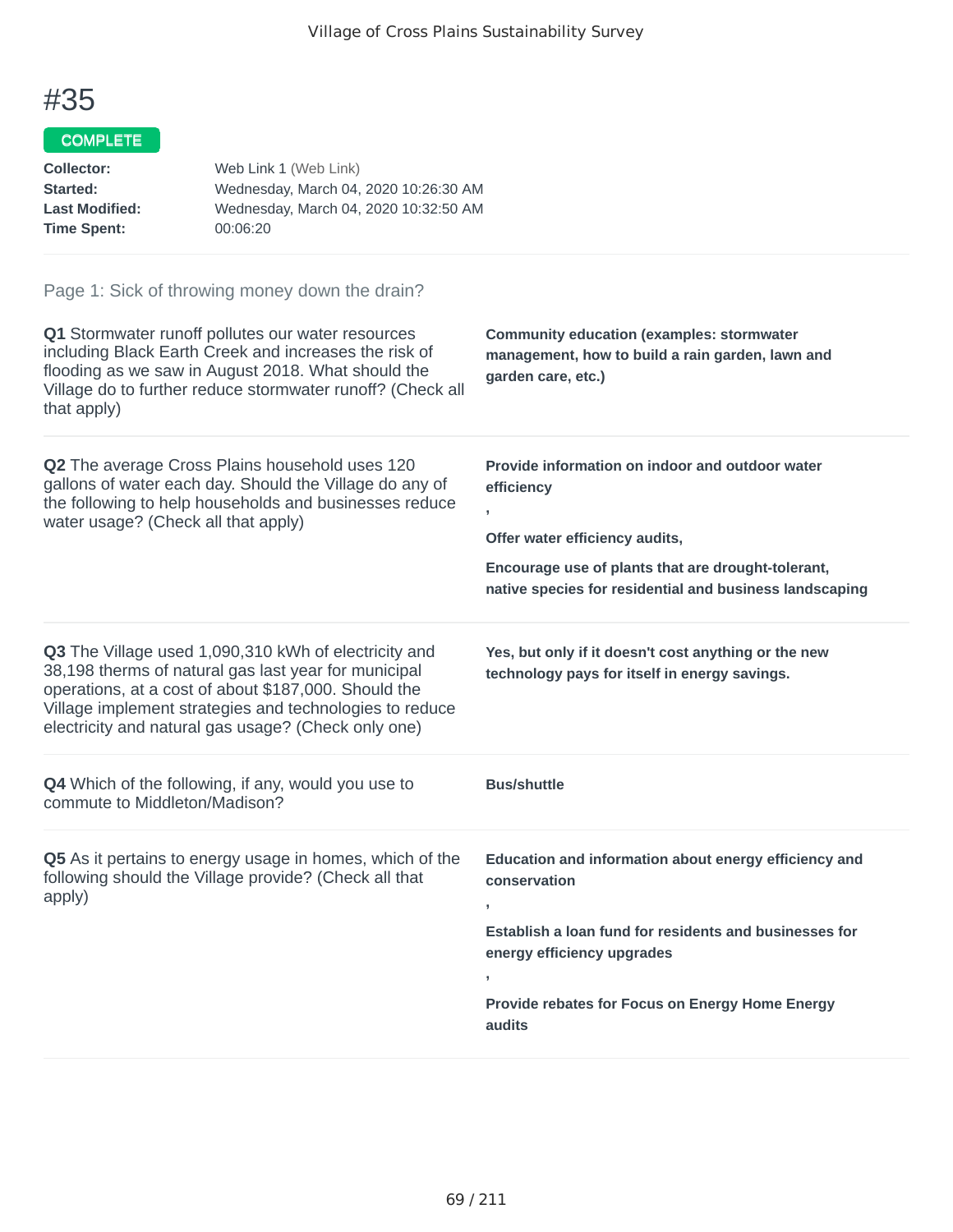| <b>Q6</b> What options would you support to encourage greater<br>sustainability in the Village? (Check all that apply)                                   | Renewable energy for Village operations,<br>Renewable energy options for homeowners,   |  |
|----------------------------------------------------------------------------------------------------------------------------------------------------------|----------------------------------------------------------------------------------------|--|
|                                                                                                                                                          | Environmental service-learning projects with the<br>schools (students do service work) |  |
| <b>Q7</b> Food composting reduces the amount of trash<br>collected by the Village. Should the Village do any of the<br>following? (Check all that apply) | The Village should not be involved in this matter                                      |  |
| <b>Q8</b> How old are you?                                                                                                                               | 26-35                                                                                  |  |
|                                                                                                                                                          |                                                                                        |  |

Help homeowners with realistic payback calculations. This is a technical matter which costs money for professional services. If the village helped on this matter, the homeowners will be more engaging.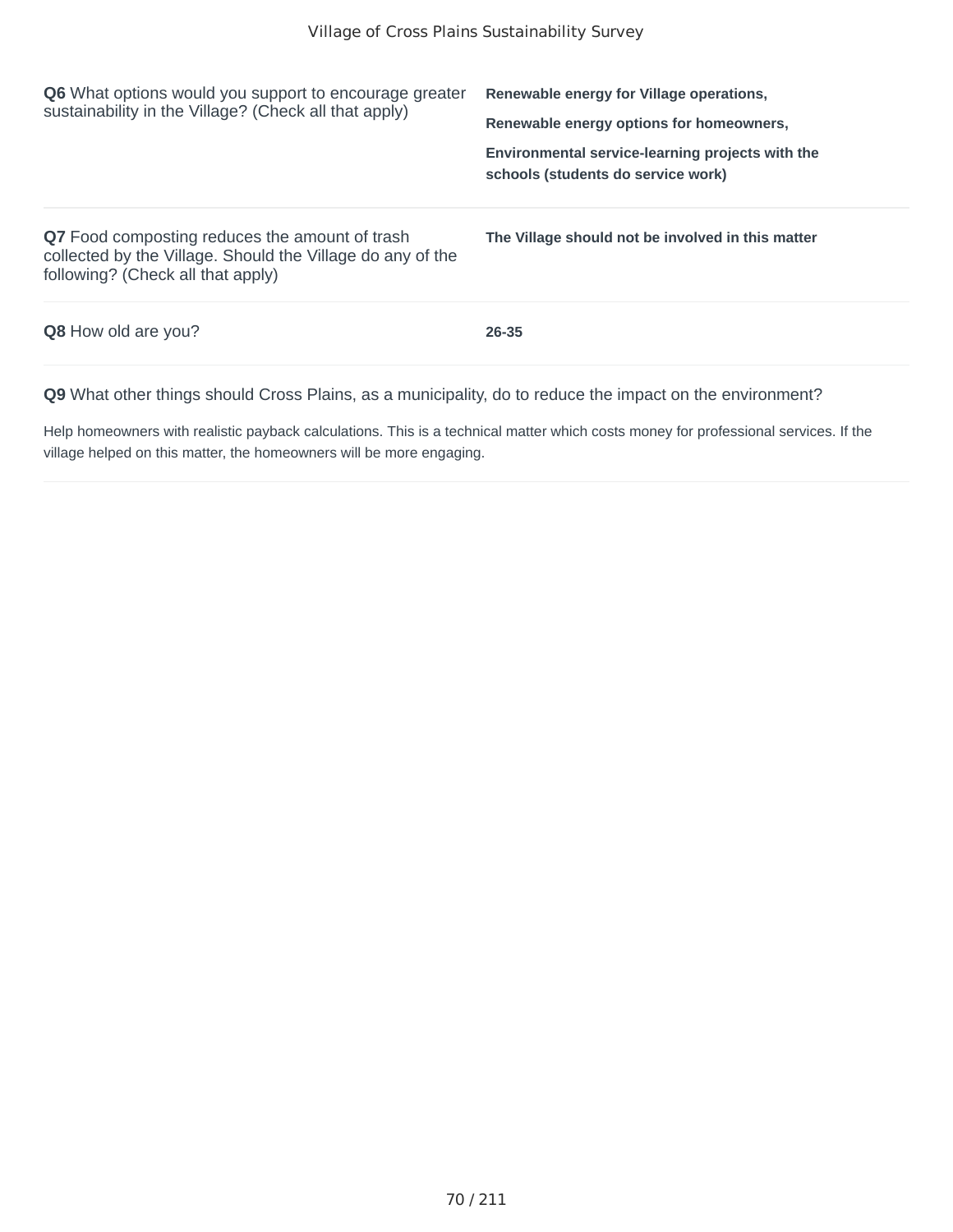## COMPLETE

| <b>Collector:</b>     | Web Link 1 (Web Link)                |
|-----------------------|--------------------------------------|
| <b>Started:</b>       | Wednesday, March 04, 2020 6:27:42 PM |
| <b>Last Modified:</b> | Wednesday, March 04, 2020 6:31:08 PM |
| Time Spent:           | 00:03:26                             |

| Q1 Stormwater runoff pollutes our water resources<br>including Black Earth Creek and increases the risk of<br>flooding as we saw in August 2018. What should the<br>Village do to further reduce stormwater runoff? (Check all<br>that apply)                                          | Reduce impervious surfaces in the Village,<br><b>Community education (examples: stormwater</b><br>management, how to build a rain garden, lawn and<br>garden care, etc.) |
|----------------------------------------------------------------------------------------------------------------------------------------------------------------------------------------------------------------------------------------------------------------------------------------|--------------------------------------------------------------------------------------------------------------------------------------------------------------------------|
| Q2 The average Cross Plains household uses 120<br>gallons of water each day. Should the Village do any of<br>the following to help households and businesses reduce<br>water usage? (Check all that apply)                                                                             | Offer water efficiency audits                                                                                                                                            |
| Q3 The Village used 1,090,310 kWh of electricity and<br>38,198 therms of natural gas last year for municipal<br>operations, at a cost of about \$187,000. Should the<br>Village implement strategies and technologies to reduce<br>electricity and natural gas usage? (Check only one) | Yes, but only if it doesn't cost anything or the new<br>technology pays for itself in energy savings.                                                                    |
| <b>Q4</b> Which of the following, if any, would you use to<br>commute to Middleton/Madison?                                                                                                                                                                                            | Bus/shuttle,<br><b>Bike path</b>                                                                                                                                         |
| Q5 As it pertains to energy usage in homes, which of the<br>following should the Village provide? (Check all that<br>apply)                                                                                                                                                            | Provide rebates for Focus on Energy Home Energy<br>audits                                                                                                                |
| Q6 What options would you support to encourage greater<br>sustainability in the Village? (Check all that apply)                                                                                                                                                                        | Renewable energy options for homeowners,<br>Educational forums at a school or the library                                                                                |
| Q7 Food composting reduces the amount of trash<br>collected by the Village. Should the Village do any of the<br>following? (Check all that apply)                                                                                                                                      | Give out instructions on how to compost,<br>Sell compost bins at a discounted cost,<br>Collect compost in a separate container along with trash<br>and recycling         |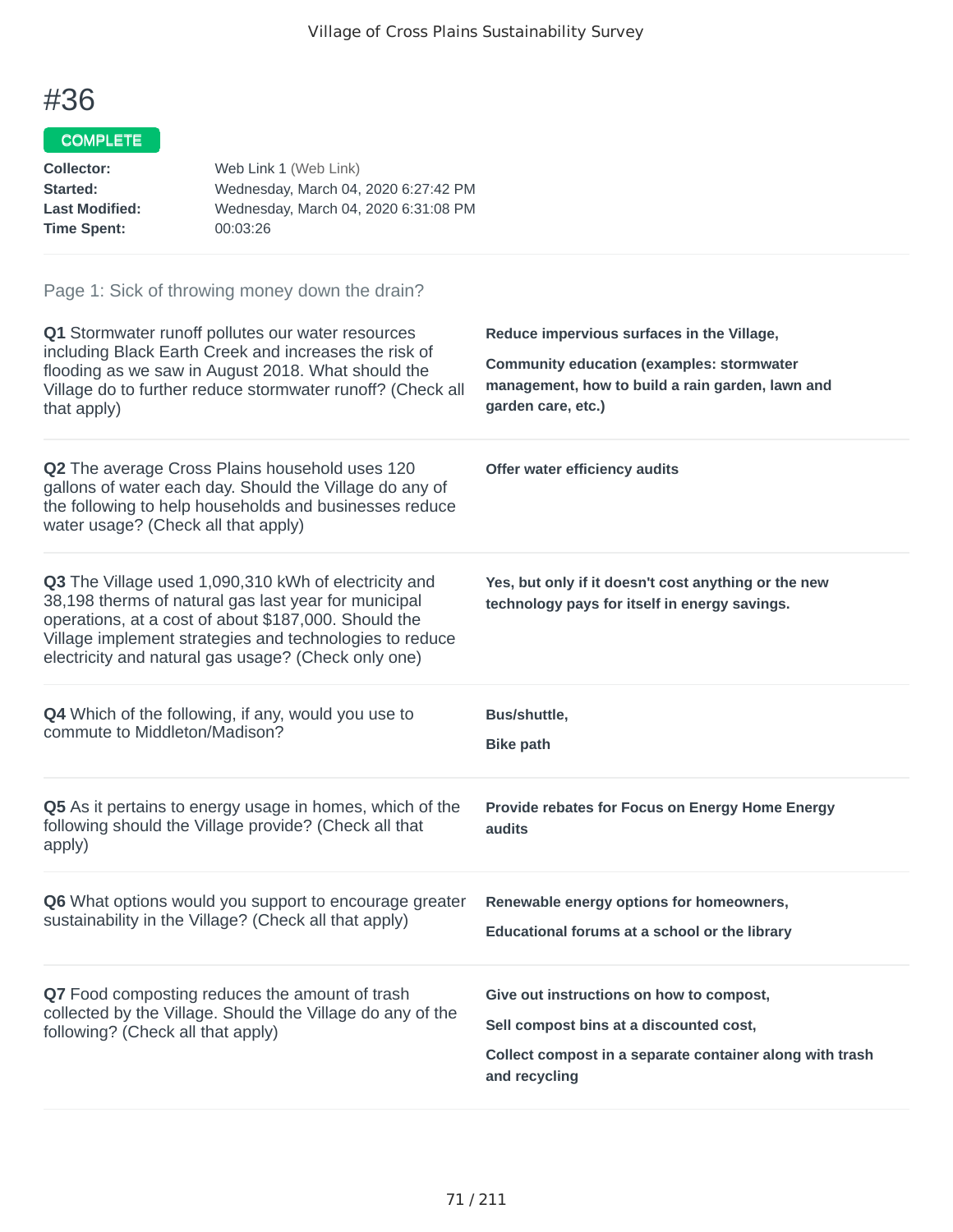| Q9 What other things should Cross Plains, as a<br><b>Respondent skipped this question</b><br>municipality, do to reduce the impact on the<br>environment? |  |
|-----------------------------------------------------------------------------------------------------------------------------------------------------------|--|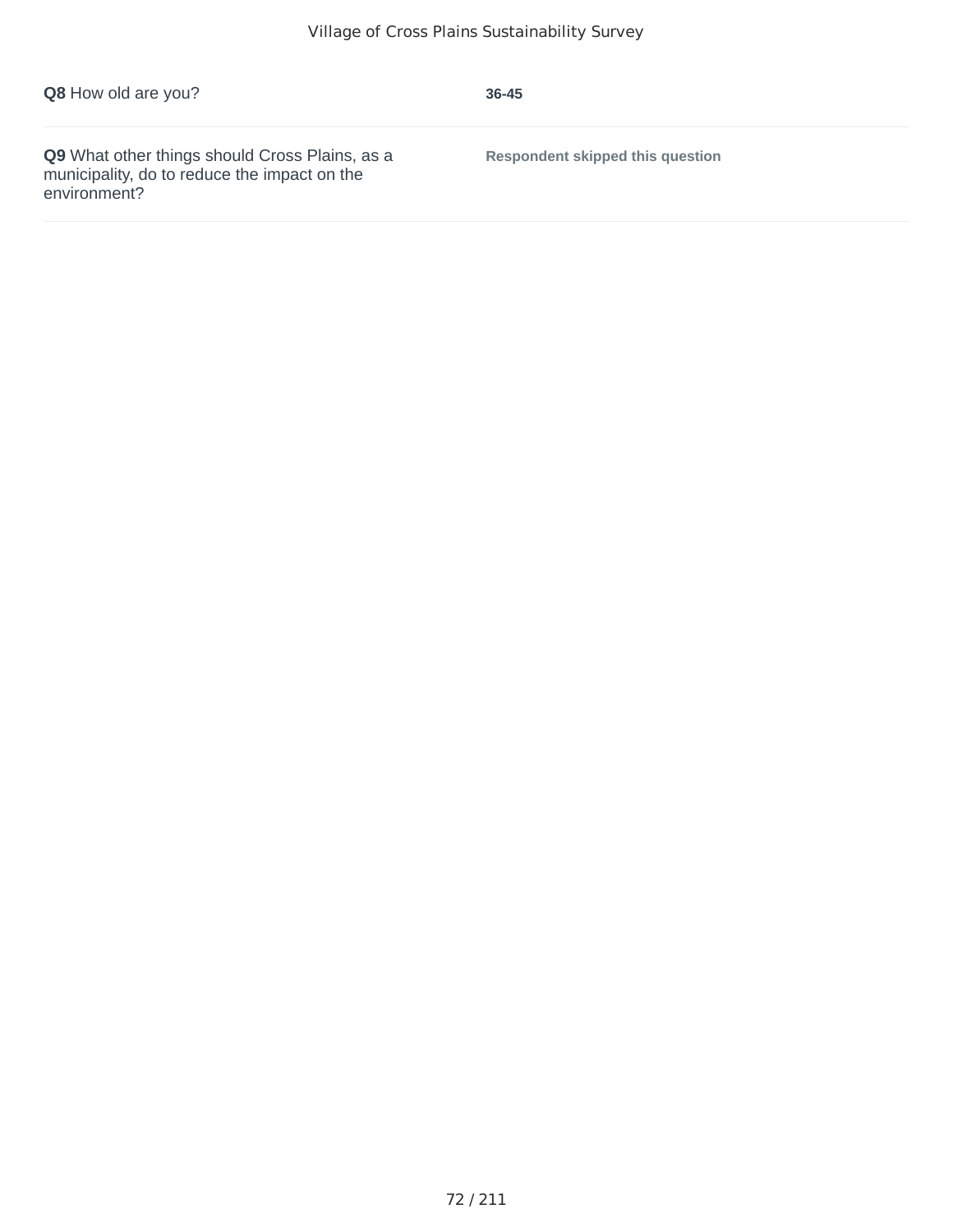## COMPLETE

| Web Link 1 (Web Link)                |
|--------------------------------------|
| Wednesday, March 04, 2020 7:27:49 PM |
| Wednesday, March 04, 2020 7:33:04 PM |
| 00:05:15                             |
|                                      |

| Q1 Stormwater runoff pollutes our water resources<br>including Black Earth Creek and increases the risk of<br>flooding as we saw in August 2018. What should the<br>Village do to further reduce stormwater runoff? (Check all<br>that apply)                                                 | Reduce impervious surfaces in the Village,<br><b>Community education (examples: stormwater</b><br>management, how to build a rain garden, lawn and<br>garden care, etc.)<br>$\overline{1}$<br>Explore policy on stormwater runoff that would meet the<br>demands for current and future weather events<br>$\mathbf{I}$<br>Implement water management methods that restore or<br>mimic the natural water cycle |
|-----------------------------------------------------------------------------------------------------------------------------------------------------------------------------------------------------------------------------------------------------------------------------------------------|---------------------------------------------------------------------------------------------------------------------------------------------------------------------------------------------------------------------------------------------------------------------------------------------------------------------------------------------------------------------------------------------------------------|
| Q2 The average Cross Plains household uses 120<br>gallons of water each day. Should the Village do any of<br>the following to help households and businesses reduce<br>water usage? (Check all that apply)                                                                                    | Prohibit lawn watering during extended dry weather,<br>Offer water efficiency audits,<br>Encourage use of plants that are drought-tolerant,<br>native species for residential and business landscaping<br>$\overline{ }$<br>Other (please specify):<br>Clover based yards.                                                                                                                                    |
| <b>Q3</b> The Village used 1,090,310 kWh of electricity and<br>38,198 therms of natural gas last year for municipal<br>operations, at a cost of about \$187,000. Should the<br>Village implement strategies and technologies to reduce<br>electricity and natural gas usage? (Check only one) | Yes, even if the energy savings may not cover the cost<br>of the new technology. I am willing to pay more in taxes<br>to help us reduce our carbon footprint.                                                                                                                                                                                                                                                 |
| Q4 Which of the following, if any, would you use to<br>commute to Middleton/Madison?                                                                                                                                                                                                          | Other (please specify):<br>I carpool now.                                                                                                                                                                                                                                                                                                                                                                     |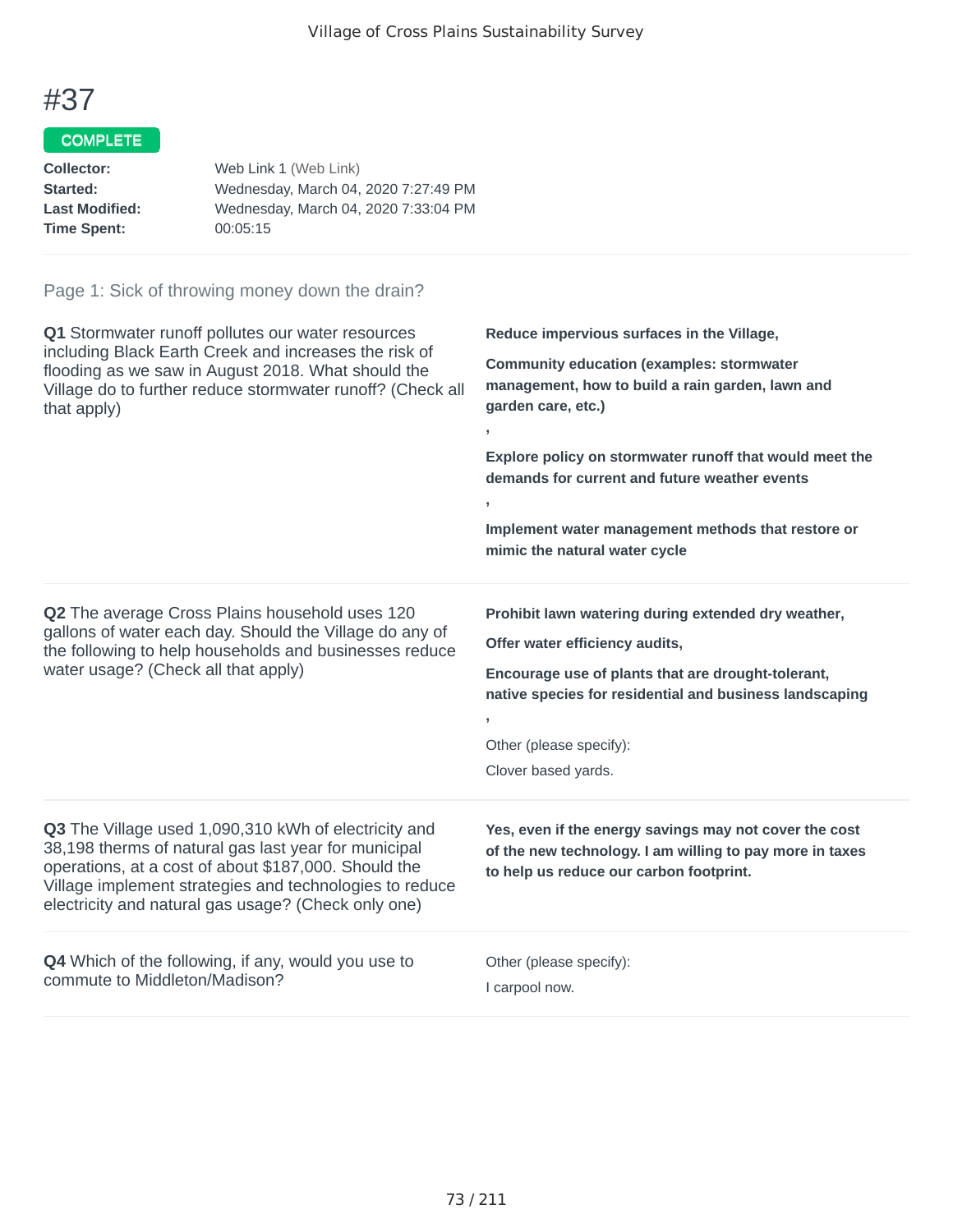| Q5 As it pertains to energy usage in homes, which of the<br>following should the Village provide? (Check all that<br>apply)                       | Education and information about energy efficiency and<br>conservation<br>У.                 |
|---------------------------------------------------------------------------------------------------------------------------------------------------|---------------------------------------------------------------------------------------------|
|                                                                                                                                                   | Require more energy-efficient building construction<br>standards than current code requires |
|                                                                                                                                                   | $\mathbf{I}$                                                                                |
|                                                                                                                                                   | Establish a loan fund for residents and businesses for<br>energy efficiency upgrades        |
|                                                                                                                                                   | $\mathbf{y}$                                                                                |
|                                                                                                                                                   | Provide rebates for Focus on Energy Home Energy<br>audits                                   |
|                                                                                                                                                   |                                                                                             |
|                                                                                                                                                   | Waive or reduce the building permit fee if installing a<br>renewable energy system          |
|                                                                                                                                                   |                                                                                             |
|                                                                                                                                                   | Explore an shade tree/urban forest program to reduce<br>cooling costs                       |
| Q6 What options would you support to encourage greater                                                                                            | Develop a Village sustainability action plan,                                               |
| sustainability in the Village? (Check all that apply)                                                                                             | Renewable energy for Village operations,                                                    |
|                                                                                                                                                   | Renewable energy options for homeowners,                                                    |
|                                                                                                                                                   | Educational forums at a school or the library                                               |
| Q7 Food composting reduces the amount of trash<br>collected by the Village. Should the Village do any of the<br>following? (Check all that apply) | Collect compost in a separate container along with trash<br>and recycling                   |
| Q8 How old are you?                                                                                                                               | 46-55                                                                                       |

Be the change you want to see in others. Be a role model.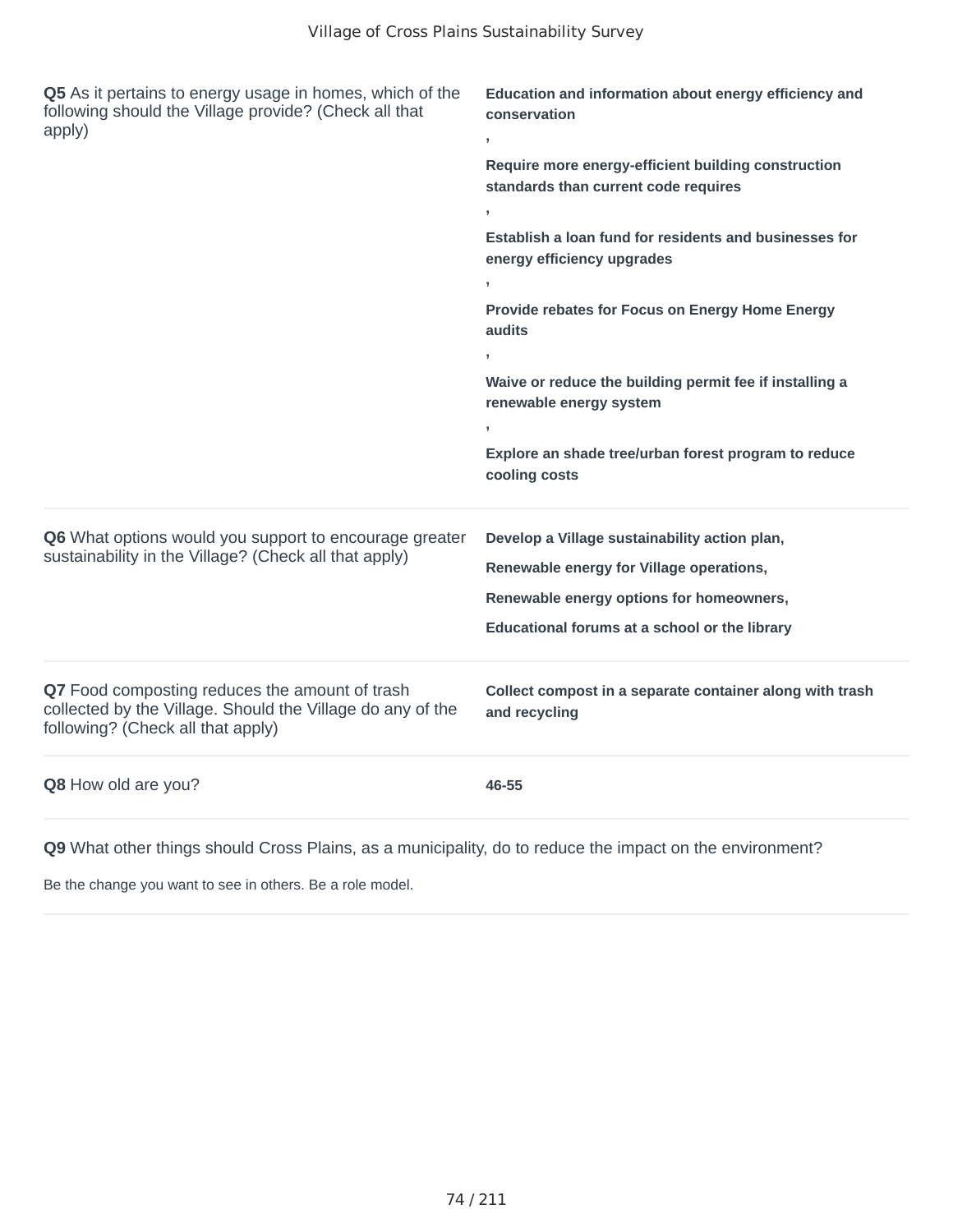## COMPLETE

| <b>Collector:</b>     | Web Link 1 (Web Link)                |
|-----------------------|--------------------------------------|
| <b>Started:</b>       | Wednesday, March 04, 2020 8:59:19 PM |
| <b>Last Modified:</b> | Wednesday, March 04, 2020 9:01:44 PM |
| Time Spent:           | 00:02:24                             |

| Q1 Stormwater runoff pollutes our water resources<br>including Black Earth Creek and increases the risk of<br>flooding as we saw in August 2018. What should the<br>Village do to further reduce stormwater runoff? (Check all<br>that apply)                                          | Explore policy on stormwater runoff that would meet the<br>demands for current and future weather events |
|----------------------------------------------------------------------------------------------------------------------------------------------------------------------------------------------------------------------------------------------------------------------------------------|----------------------------------------------------------------------------------------------------------|
| Q2 The average Cross Plains household uses 120<br>gallons of water each day. Should the Village do any of<br>the following to help households and businesses reduce<br>water usage? (Check all that apply)                                                                             | Provide information on indoor and outdoor water<br>efficiency                                            |
| Q3 The Village used 1,090,310 kWh of electricity and<br>38,198 therms of natural gas last year for municipal<br>operations, at a cost of about \$187,000. Should the<br>Village implement strategies and technologies to reduce<br>electricity and natural gas usage? (Check only one) | Yes, but only if it doesn't cost anything or the new<br>technology pays for itself in energy savings.    |
| Q4 Which of the following, if any, would you use to<br>commute to Middleton/Madison?                                                                                                                                                                                                   | <b>Bus/shuttle</b>                                                                                       |
| Q5 As it pertains to energy usage in homes, which of the<br>following should the Village provide? (Check all that<br>apply)                                                                                                                                                            | I do not think that it is the role of the Village to be<br>involved in these                             |
| Q6 What options would you support to encourage greater<br>sustainability in the Village? (Check all that apply)                                                                                                                                                                        | Educational forums at a school or the library                                                            |
| Q7 Food composting reduces the amount of trash<br>collected by the Village. Should the Village do any of the<br>following? (Check all that apply)                                                                                                                                      | Give out instructions on how to compost                                                                  |
| Q8 How old are you?                                                                                                                                                                                                                                                                    | 36-45                                                                                                    |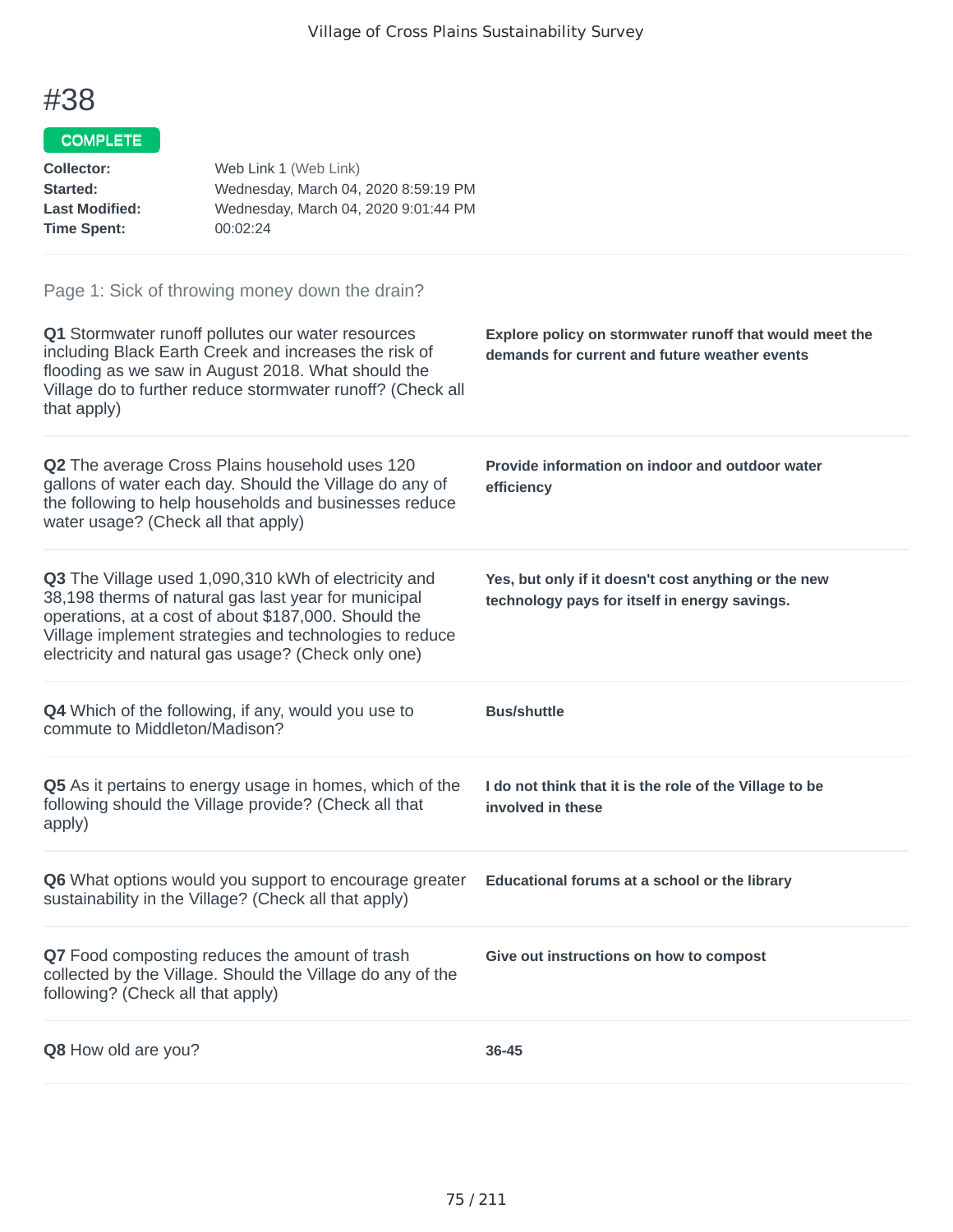**Respondent skipped this question**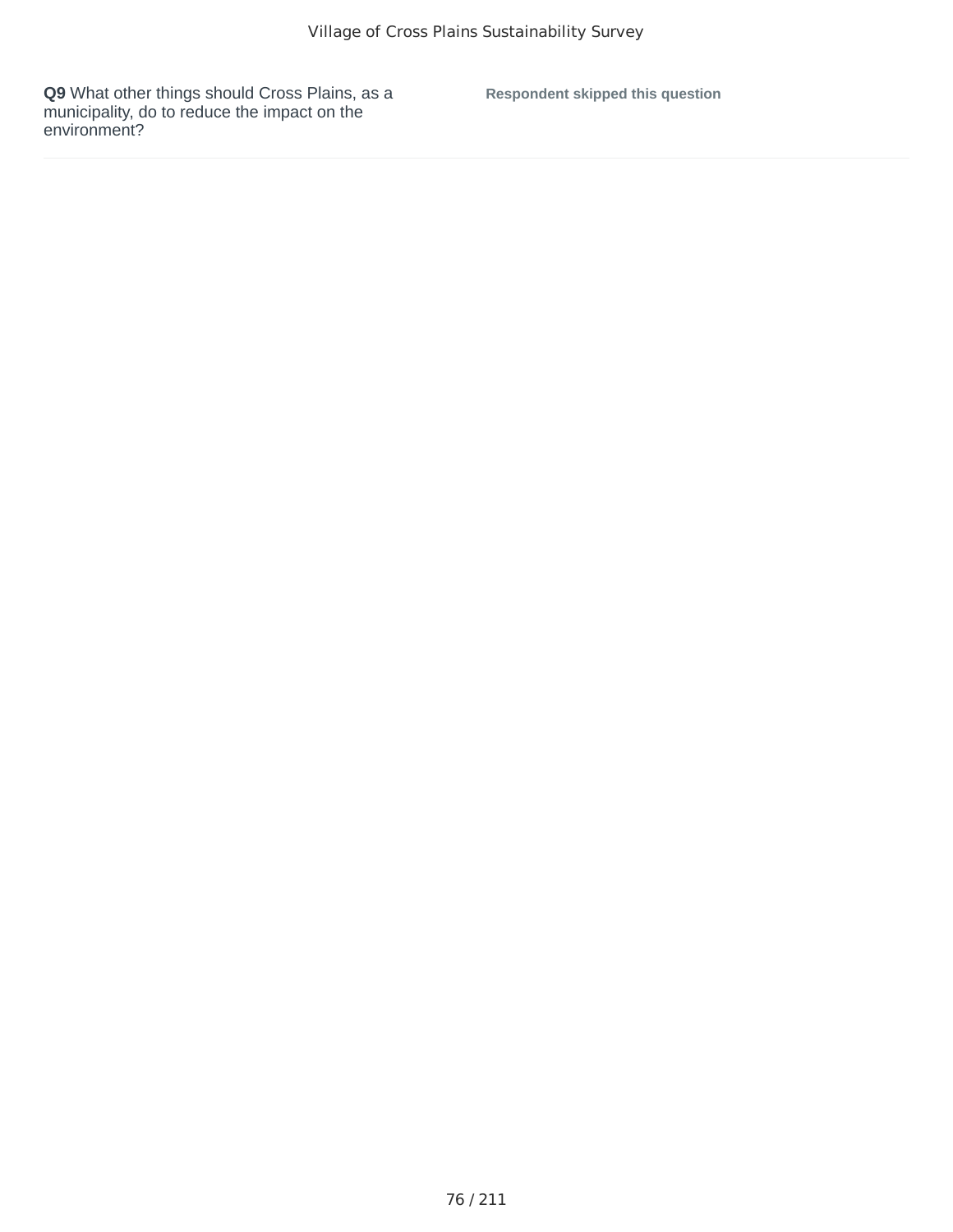## COMPLETE

| <b>Collector:</b><br>Started:<br><b>Last Modified:</b><br><b>Time Spent:</b> | Web Link 1 (Web Link)<br>Saturday, March 07, 2020 2:55:39 PM<br>Saturday, March 07, 2020 2:58:33 PM<br>00:02:53                                                                                                                                                                        |                                                                                                                                                                |
|------------------------------------------------------------------------------|----------------------------------------------------------------------------------------------------------------------------------------------------------------------------------------------------------------------------------------------------------------------------------------|----------------------------------------------------------------------------------------------------------------------------------------------------------------|
| that apply)                                                                  | Page 1: Sick of throwing money down the drain?<br>Q1 Stormwater runoff pollutes our water resources<br>including Black Earth Creek and increases the risk of<br>flooding as we saw in August 2018. What should the<br>Village do to further reduce stormwater runoff? (Check all       | Explore policy on stormwater runoff that would meet the<br>demands for current and future weather events                                                       |
| water usage? (Check all that apply)                                          | Q2 The average Cross Plains household uses 120<br>gallons of water each day. Should the Village do any of<br>the following to help households and businesses reduce                                                                                                                    | Provide information on indoor and outdoor water<br>efficiency<br>y.<br>Offer water efficiency audits                                                           |
|                                                                              | Q3 The Village used 1,090,310 kWh of electricity and<br>38,198 therms of natural gas last year for municipal<br>operations, at a cost of about \$187,000. Should the<br>Village implement strategies and technologies to reduce<br>electricity and natural gas usage? (Check only one) | Yes, but only if it doesn't cost anything or the new<br>technology pays for itself in energy savings.                                                          |
| commute to Middleton/Madison?                                                | Q4 Which of the following, if any, would you use to                                                                                                                                                                                                                                    | Bus/shuttle,<br><b>Bike path</b>                                                                                                                               |
| apply)                                                                       | Q5 As it pertains to energy usage in homes, which of the<br>following should the Village provide? (Check all that                                                                                                                                                                      | Require more energy-efficient building construction<br>standards than current code requires<br>л.<br>Provide rebates for Focus on Energy Home Energy<br>audits |
|                                                                              | Q6 What options would you support to encourage greater<br>sustainability in the Village? (Check all that apply)                                                                                                                                                                        | Develop a Village sustainability action plan,<br>Renewable energy for Village operations,<br>Renewable energy options for homeowners                           |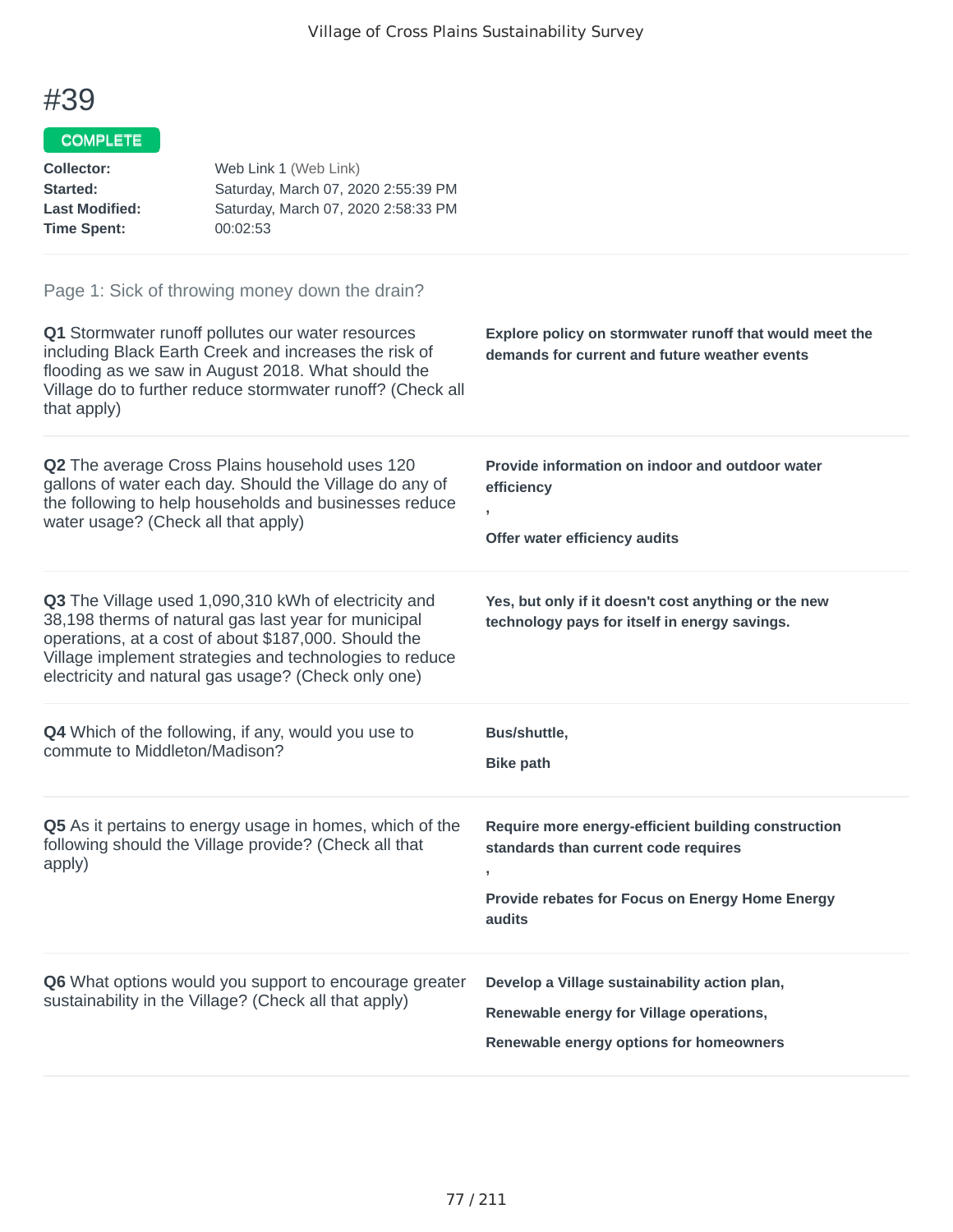**Q7** Food composting reduces the amount of trash collected by the Village. Should the Village do any of the following? (Check all that apply)

**Sell compost bins at a discounted cost**

| <b>Q8</b> How old are you?                                                                                     | 56-65                                   |
|----------------------------------------------------------------------------------------------------------------|-----------------------------------------|
| Q9 What other things should Cross Plains, as a<br>municipality, do to reduce the impact on the<br>environment? | <b>Respondent skipped this question</b> |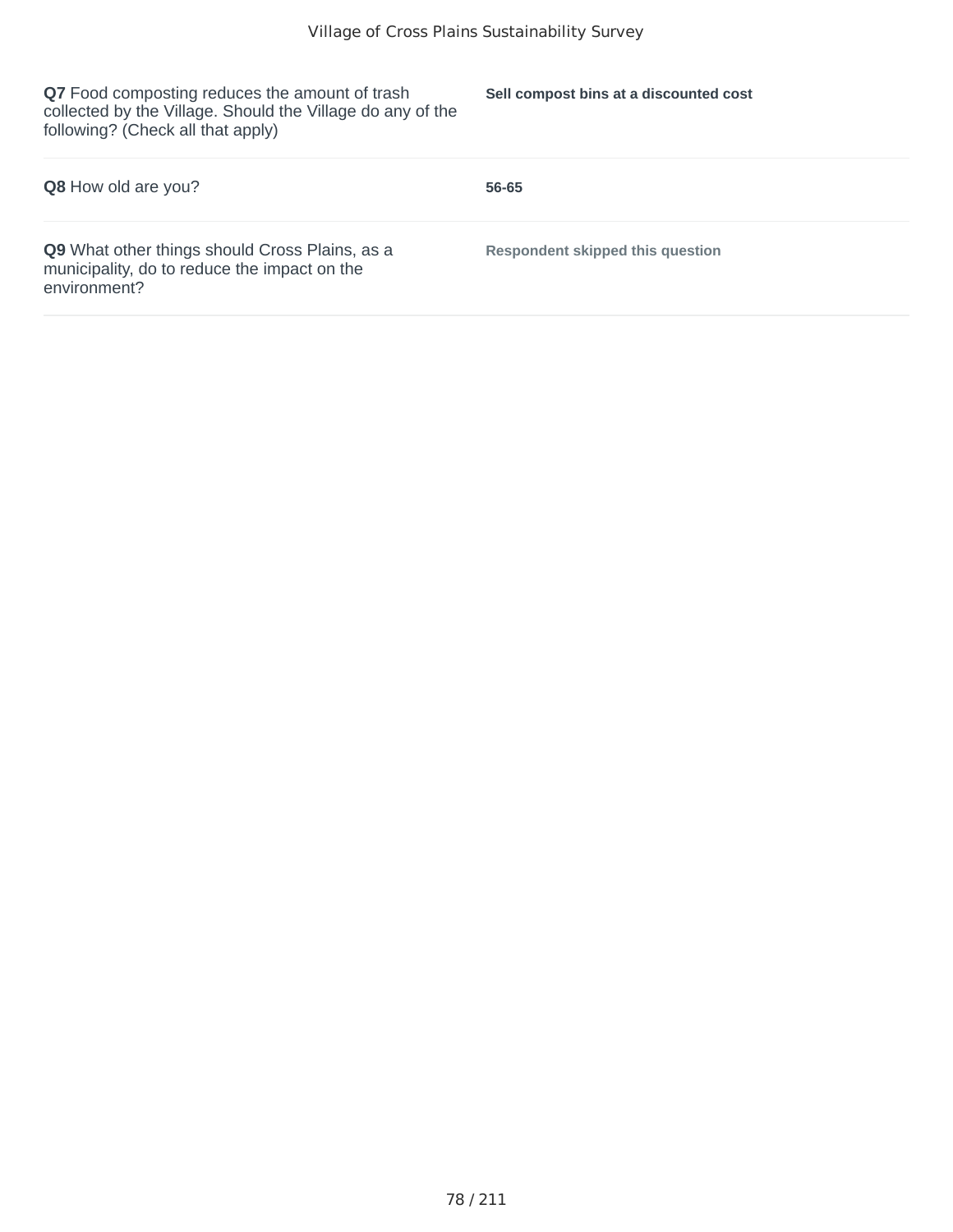## COMPLETE

| Collector:            | Web Link 1 (Web Link)             |
|-----------------------|-----------------------------------|
| Started:              | Sunday, March 08, 2020 1:43:34 PM |
| <b>Last Modified:</b> | Sunday, March 08, 2020 1:48:18 PM |
| <b>Time Spent:</b>    | 00:04:43                          |

| <b>Q1</b> Stormwater runoff pollutes our water resources<br>including Black Earth Creek and increases the risk of<br>flooding as we saw in August 2018. What should the<br>Village do to further reduce stormwater runoff? (Check all<br>that apply)                                   | Reduce impervious surfaces in the Village,<br><b>Community education (examples: stormwater</b><br>management, how to build a rain garden, lawn and<br>garden care, etc.)<br>$\mathbf{r}$<br>Explore policy on stormwater runoff that would meet the<br>demands for current and future weather events<br>$\mathbf{I}$<br>Implement water management methods that restore or<br>mimic the natural water cycle |
|----------------------------------------------------------------------------------------------------------------------------------------------------------------------------------------------------------------------------------------------------------------------------------------|-------------------------------------------------------------------------------------------------------------------------------------------------------------------------------------------------------------------------------------------------------------------------------------------------------------------------------------------------------------------------------------------------------------|
| <b>Q2</b> The average Cross Plains household uses 120<br>gallons of water each day. Should the Village do any of<br>the following to help households and businesses reduce<br>water usage? (Check all that apply)                                                                      | Provide information on indoor and outdoor water<br>efficiency<br>$\overline{1}$<br>Prohibit lawn watering during extended dry weather,<br>Offer water efficiency audits,<br>Encourage use of plants that are drought-tolerant,<br>native species for residential and business landscaping                                                                                                                   |
| Q3 The Village used 1,090,310 kWh of electricity and<br>38,198 therms of natural gas last year for municipal<br>operations, at a cost of about \$187,000. Should the<br>Village implement strategies and technologies to reduce<br>electricity and natural gas usage? (Check only one) | Yes, but only if it doesn't cost anything or the new<br>technology pays for itself in energy savings.                                                                                                                                                                                                                                                                                                       |
| <b>Q4</b> Which of the following, if any, would you use to<br>commute to Middleton/Madison?                                                                                                                                                                                            | <b>Respondent skipped this question</b>                                                                                                                                                                                                                                                                                                                                                                     |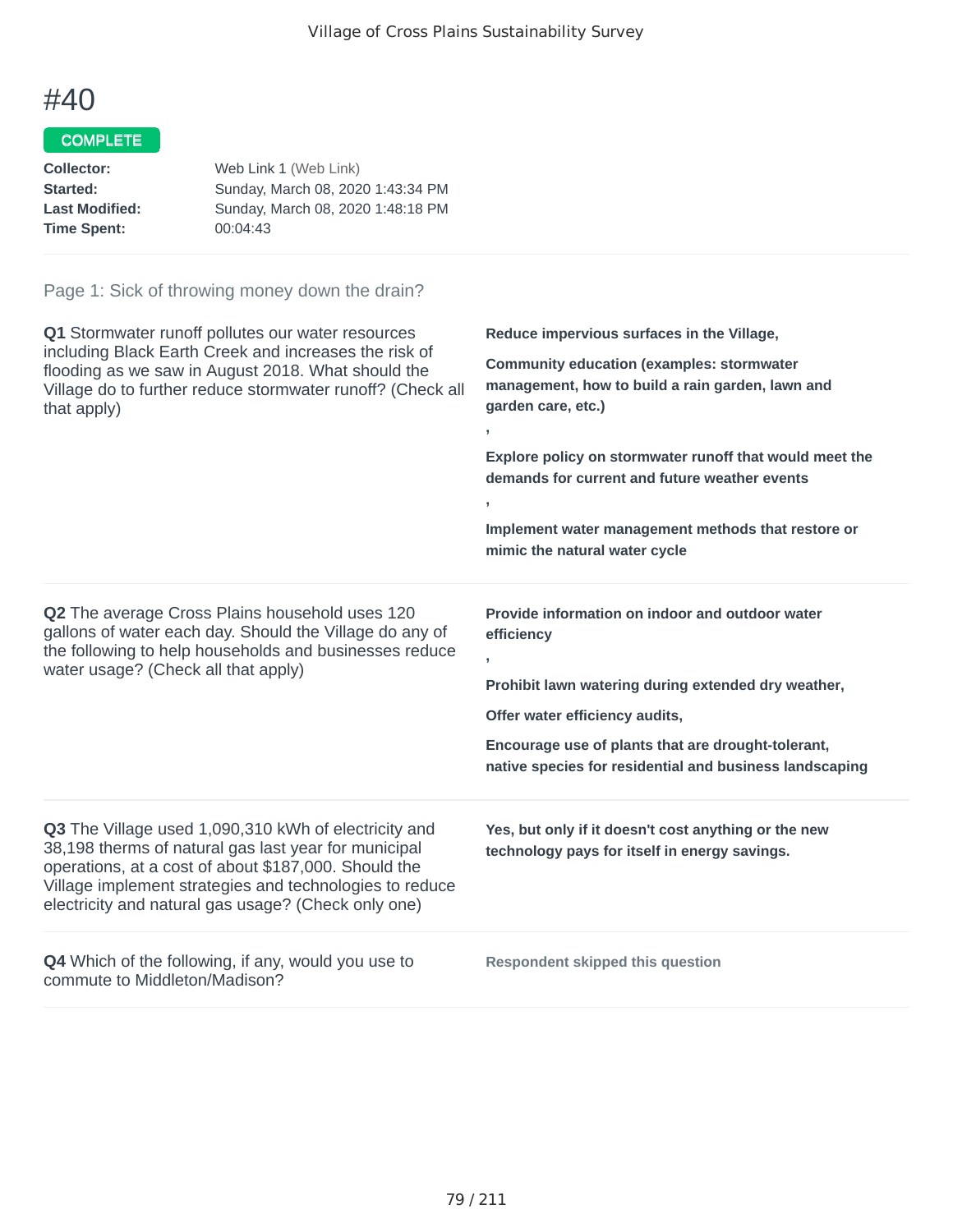| Q5 As it pertains to energy usage in homes, which of the<br>following should the Village provide? (Check all that<br>apply) | Education and information about energy efficiency and<br>conservation<br>э.                 |
|-----------------------------------------------------------------------------------------------------------------------------|---------------------------------------------------------------------------------------------|
|                                                                                                                             | Require more energy-efficient building construction<br>standards than current code requires |
|                                                                                                                             | э.                                                                                          |
|                                                                                                                             | Establish a loan fund for residents and businesses for<br>energy efficiency upgrades        |
|                                                                                                                             | y                                                                                           |
|                                                                                                                             | Provide rebates for Focus on Energy Home Energy<br>audits                                   |
|                                                                                                                             | J                                                                                           |
|                                                                                                                             | Waive or reduce the building permit fee if installing a<br>renewable energy system          |
|                                                                                                                             | $\mathbf{r}$                                                                                |
|                                                                                                                             | Explore an shade tree/urban forest program to reduce<br>cooling costs                       |
|                                                                                                                             | J                                                                                           |
|                                                                                                                             | Other (please specify):                                                                     |
|                                                                                                                             | The Village needs more trees. Especially in newer<br>neighborhoods.                         |
|                                                                                                                             |                                                                                             |
| Q6 What options would you support to encourage greater                                                                      | Develop a Village sustainability action plan,                                               |
| sustainability in the Village? (Check all that apply)                                                                       | Renewable energy for Village operations,                                                    |
|                                                                                                                             | Renewable energy options for homeowners,                                                    |
|                                                                                                                             | Educational forums at a school or the library,                                              |
|                                                                                                                             | Environmental service-learning projects with the<br>schools (students do service work)      |
| Q7 Food composting reduces the amount of trash                                                                              | Give out instructions on how to compost,                                                    |
| collected by the Village. Should the Village do any of the                                                                  | Sell compost bins at a discounted cost,                                                     |
| following? (Check all that apply)                                                                                           |                                                                                             |
|                                                                                                                             | Collect compost in a separate container along with trash<br>and recycling                   |
| Q8 How old are you?                                                                                                         | 26-35                                                                                       |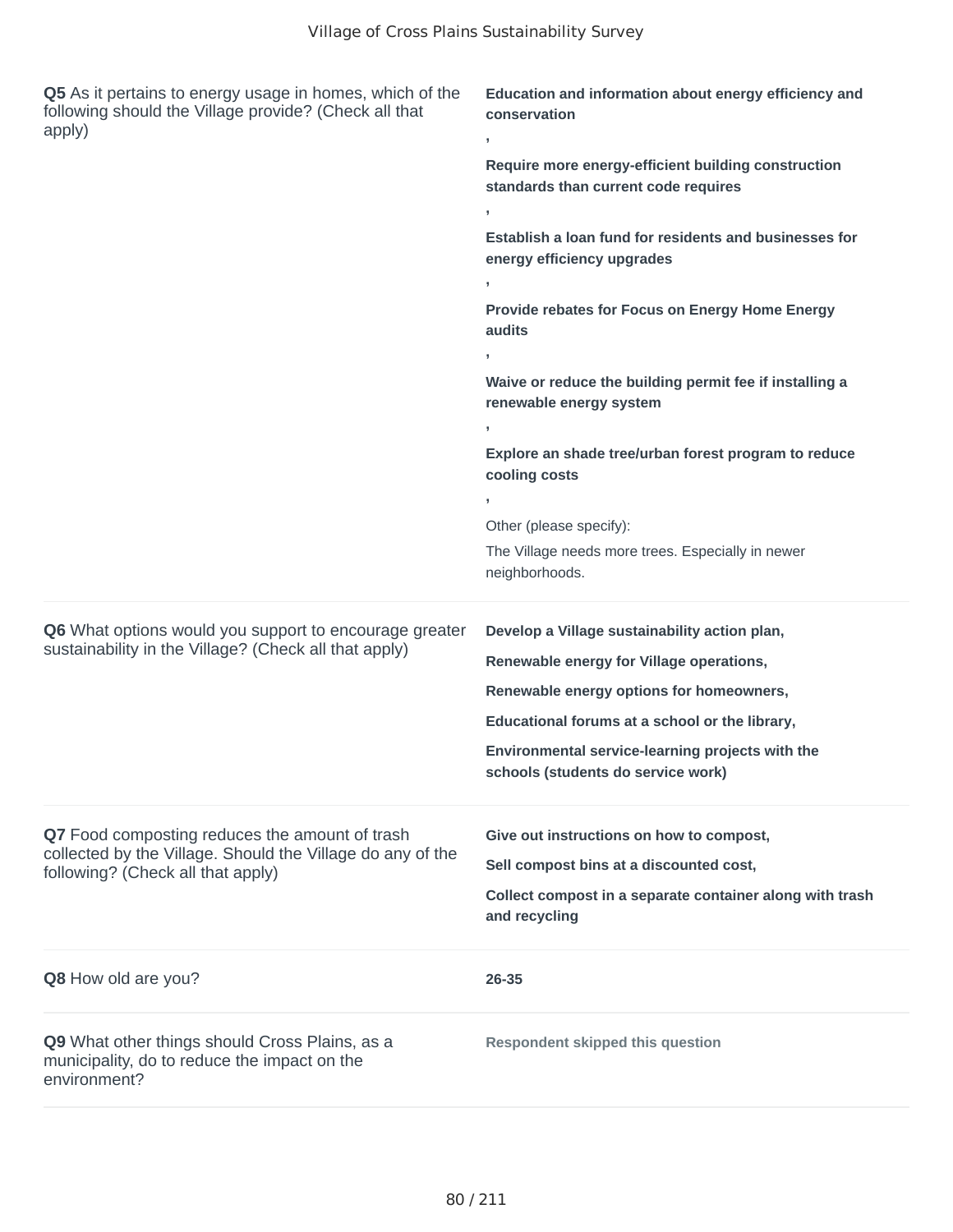#### COMPLETE

| <b>Collector:</b><br>Started:<br><b>Last Modified:</b><br><b>Time Spent:</b> | Web Link 1 (Web Link)<br>Monday, March 09, 2020 12:57:56 PM<br>Monday, March 09, 2020 1:04:01 PM<br>00:06:05                                                                                                                                                                           |                                                                                                                                      |
|------------------------------------------------------------------------------|----------------------------------------------------------------------------------------------------------------------------------------------------------------------------------------------------------------------------------------------------------------------------------------|--------------------------------------------------------------------------------------------------------------------------------------|
| that apply)                                                                  | Page 1: Sick of throwing money down the drain?<br>Q1 Stormwater runoff pollutes our water resources<br>including Black Earth Creek and increases the risk of<br>flooding as we saw in August 2018. What should the<br>Village do to further reduce stormwater runoff? (Check all       | Implement water management methods that restore or<br>mimic the natural water cycle                                                  |
| water usage? (Check all that apply)                                          | <b>Q2</b> The average Cross Plains household uses 120<br>gallons of water each day. Should the Village do any of<br>the following to help households and businesses reduce                                                                                                             | Provide information on indoor and outdoor water<br>efficiency                                                                        |
|                                                                              | Q3 The Village used 1,090,310 kWh of electricity and<br>38,198 therms of natural gas last year for municipal<br>operations, at a cost of about \$187,000. Should the<br>Village implement strategies and technologies to reduce<br>electricity and natural gas usage? (Check only one) | Yes, but only if it doesn't cost anything or the new<br>technology pays for itself in energy savings.                                |
| commute to Middleton/Madison?                                                | <b>Q4</b> Which of the following, if any, would you use to                                                                                                                                                                                                                             | I don't commute                                                                                                                      |
| apply)                                                                       | Q5 As it pertains to energy usage in homes, which of the<br>following should the Village provide? (Check all that                                                                                                                                                                      | Education and information about energy efficiency and<br>conservation                                                                |
|                                                                              | Q6 What options would you support to encourage greater<br>sustainability in the Village? (Check all that apply)                                                                                                                                                                        | Develop a Village sustainability action plan,<br>Renewable energy for Village operations,<br>Renewable energy options for homeowners |
| following? (Check all that apply)                                            | Q7 Food composting reduces the amount of trash<br>collected by the Village. Should the Village do any of the                                                                                                                                                                           | The Village should not be involved in this matter                                                                                    |
| Q8 How old are you?                                                          |                                                                                                                                                                                                                                                                                        | 66 or older                                                                                                                          |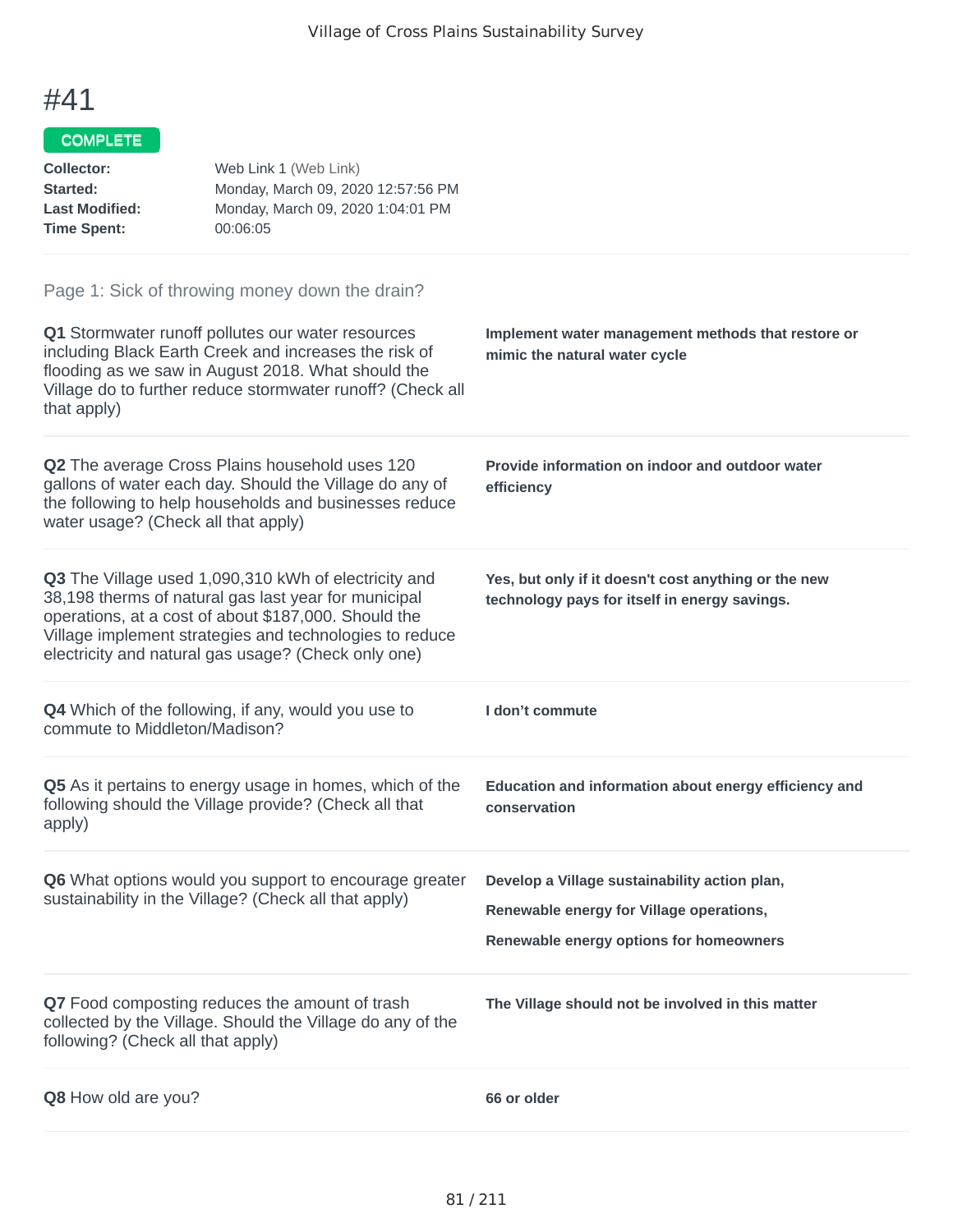No building of homes on the top of hills. It will cost the village more than they will reap.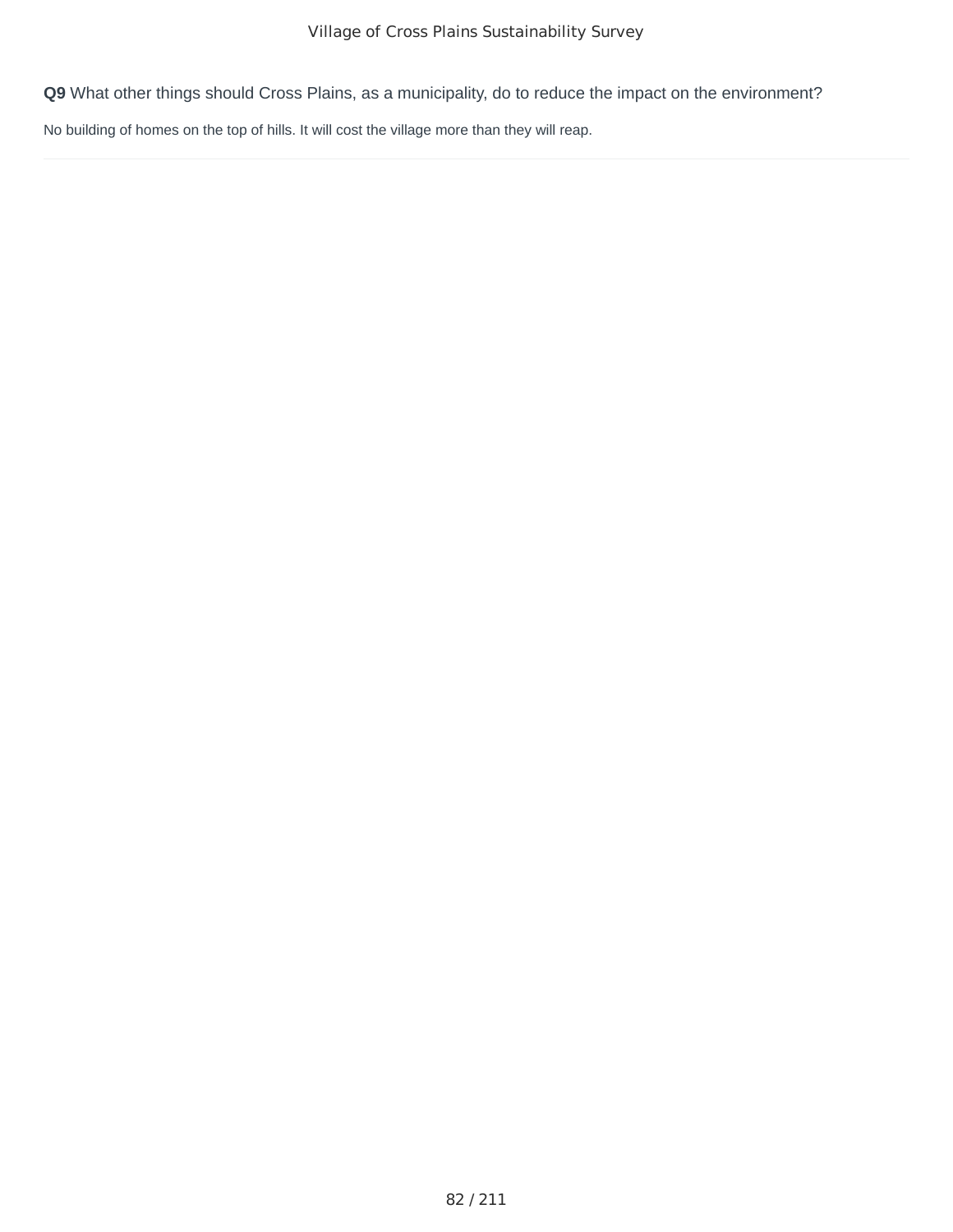## COMPLETE

| Collector:            | Web Link 1 (Web Link)             |
|-----------------------|-----------------------------------|
| Started:              | Monday, March 09, 2020 3:12:27 PM |
| <b>Last Modified:</b> | Monday, March 09, 2020 3:16:32 PM |
| <b>Time Spent:</b>    | 00:04:04                          |
|                       |                                   |

| Q1 Stormwater runoff pollutes our water resources<br>including Black Earth Creek and increases the risk of<br>flooding as we saw in August 2018. What should the<br>Village do to further reduce stormwater runoff? (Check all<br>that apply)                                          | Reduce impervious surfaces in the Village,<br><b>Community education (examples: stormwater</b><br>management, how to build a rain garden, lawn and<br>garden care, etc.)<br>y.<br>Explore policy on stormwater runoff that would meet the<br>demands for current and future weather events<br>э.<br>Implement water management methods that restore or<br>mimic the natural water cycle |
|----------------------------------------------------------------------------------------------------------------------------------------------------------------------------------------------------------------------------------------------------------------------------------------|-----------------------------------------------------------------------------------------------------------------------------------------------------------------------------------------------------------------------------------------------------------------------------------------------------------------------------------------------------------------------------------------|
| Q2 The average Cross Plains household uses 120<br>gallons of water each day. Should the Village do any of<br>the following to help households and businesses reduce<br>water usage? (Check all that apply)                                                                             | Provide information on indoor and outdoor water<br>efficiency<br>$\mathbf{r}$<br>Prohibit lawn watering during extended dry weather,<br>Offer water efficiency audits,<br>Encourage use of plants that are drought-tolerant,<br>native species for residential and business landscaping                                                                                                 |
| Q3 The Village used 1,090,310 kWh of electricity and<br>38,198 therms of natural gas last year for municipal<br>operations, at a cost of about \$187,000. Should the<br>Village implement strategies and technologies to reduce<br>electricity and natural gas usage? (Check only one) | Yes, even if the energy savings may not cover the cost<br>of the new technology. I am willing to pay more in taxes<br>to help us reduce our carbon footprint.                                                                                                                                                                                                                           |
| <b>Q4</b> Which of the following, if any, would you use to<br>commute to Middleton/Madison?                                                                                                                                                                                            | Bus/shuttle,<br><b>Bike path</b>                                                                                                                                                                                                                                                                                                                                                        |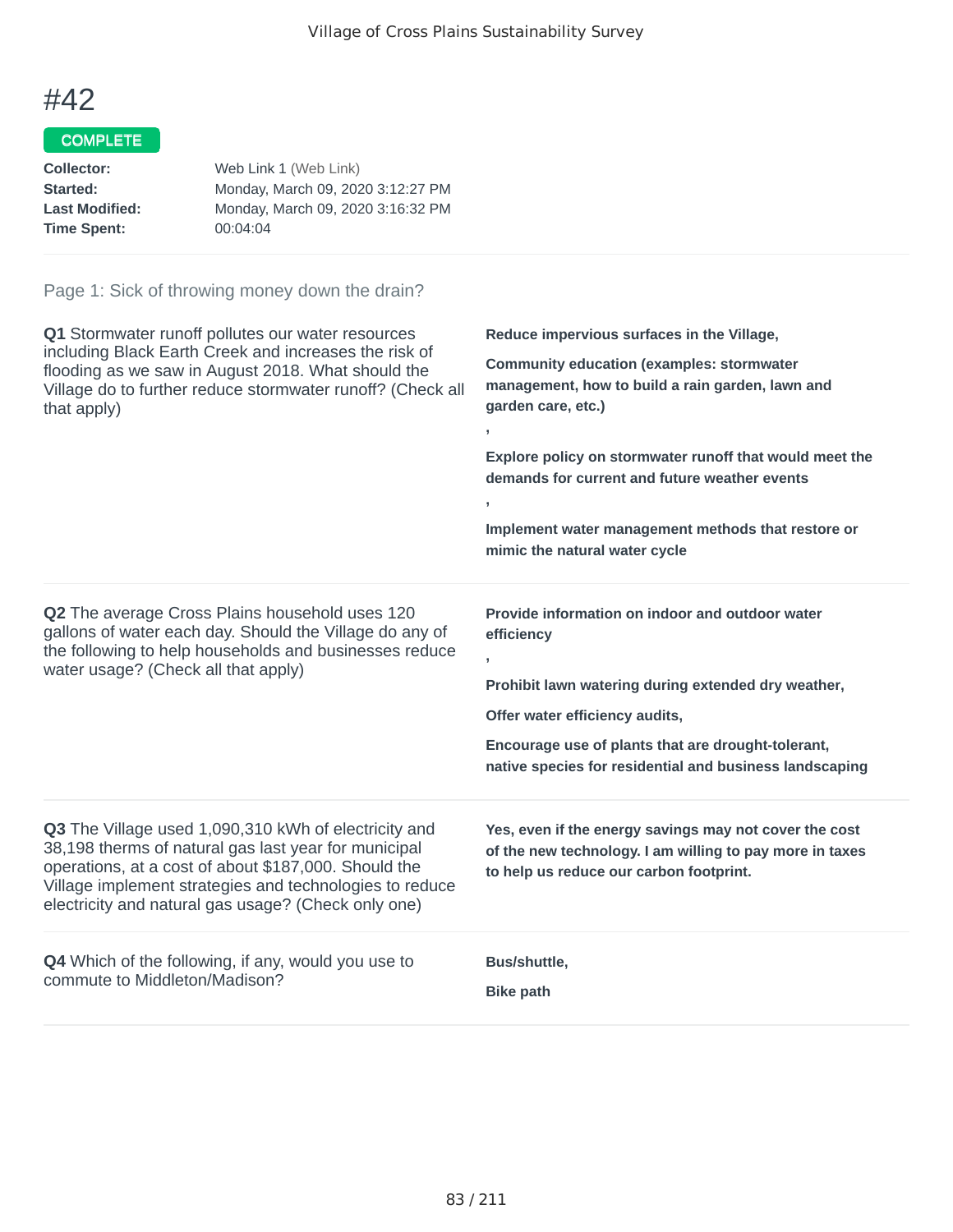| Q5 As it pertains to energy usage in homes, which of the<br>following should the Village provide? (Check all that<br>apply)                       | Education and information about energy efficiency and<br>conservation<br>$\mathbf{I}$       |
|---------------------------------------------------------------------------------------------------------------------------------------------------|---------------------------------------------------------------------------------------------|
|                                                                                                                                                   | Require more energy-efficient building construction<br>standards than current code requires |
|                                                                                                                                                   | $\overline{1}$                                                                              |
|                                                                                                                                                   | Establish a loan fund for residents and businesses for<br>energy efficiency upgrades        |
|                                                                                                                                                   | $\mathbf{I}$                                                                                |
|                                                                                                                                                   | Provide rebates for Focus on Energy Home Energy<br>audits<br>$\mathbf{I}$                   |
|                                                                                                                                                   | Waive or reduce the building permit fee if installing a<br>renewable energy system          |
| Q6 What options would you support to encourage greater                                                                                            | Develop a Village sustainability action plan,                                               |
| sustainability in the Village? (Check all that apply)                                                                                             | Renewable energy for Village operations,                                                    |
|                                                                                                                                                   | Renewable energy options for homeowners                                                     |
| Q7 Food composting reduces the amount of trash<br>collected by the Village. Should the Village do any of the<br>following? (Check all that apply) | Collect compost in a separate container along with trash<br>and recycling                   |
| Q8 How old are you?                                                                                                                               | 36-45                                                                                       |

- 1) set a goal to reduce greenhouse gas emissions
- 2) support community solar
- 3) Transition to all electric vehicles for Village operations
- 4) continue, and expand efforts on edible landscaping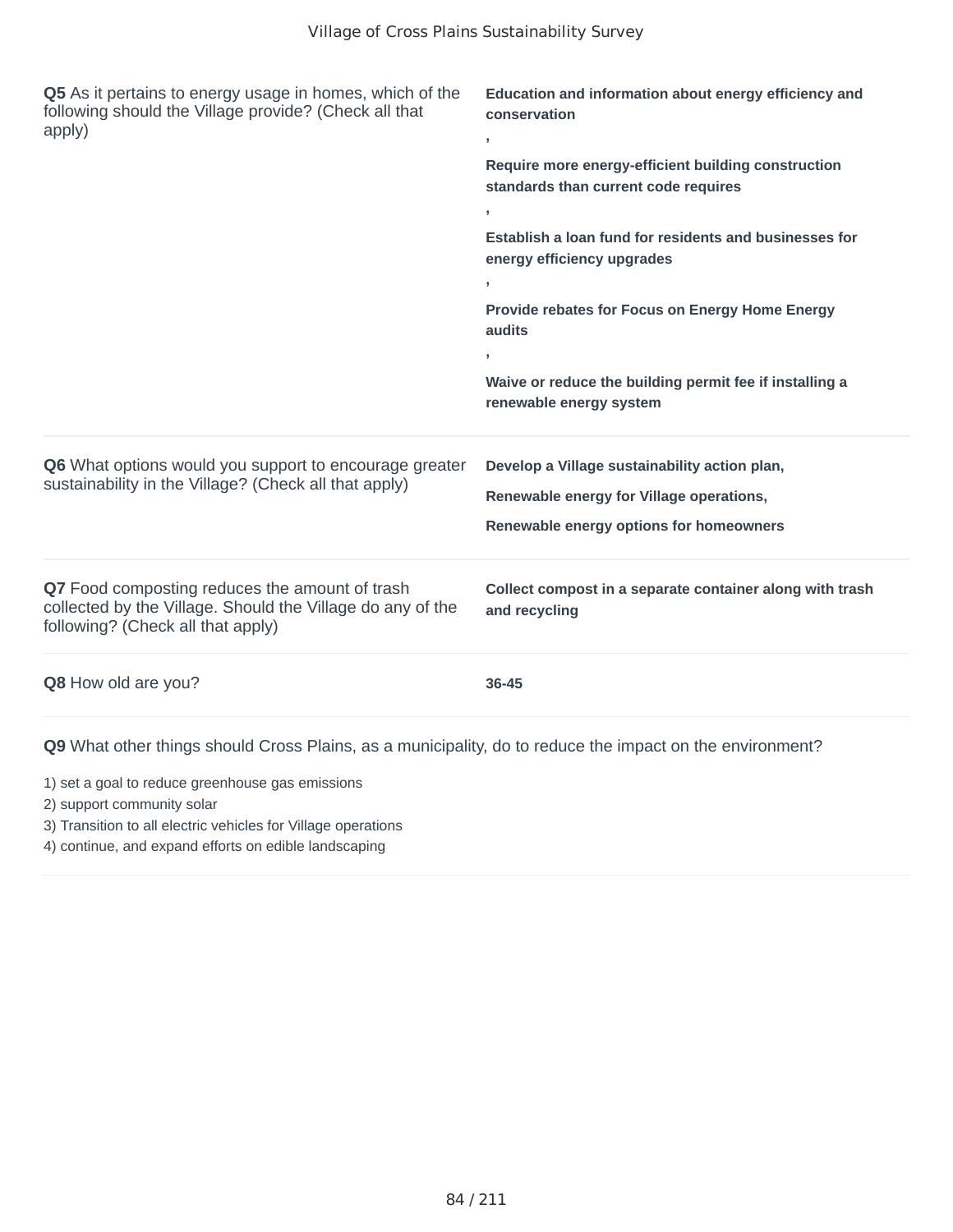## COMPLETE

| Web Link 1 (Web Link)             |
|-----------------------------------|
| Monday, March 09, 2020 3:26:25 PM |
| Monday, March 09, 2020 3:29:10 PM |
| 00:02:45                          |
|                                   |

| Q1 Stormwater runoff pollutes our water resources<br>including Black Earth Creek and increases the risk of<br>flooding as we saw in August 2018. What should the<br>Village do to further reduce stormwater runoff? (Check all<br>that apply)                                          | Reduce impervious surfaces in the Village,<br><b>Community education (examples: stormwater</b><br>management, how to build a rain garden, lawn and<br>garden care, etc.)<br>Explore policy on stormwater runoff that would meet the<br>demands for current and future weather events<br>У.<br>Implement water management methods that restore or<br>mimic the natural water cycle |
|----------------------------------------------------------------------------------------------------------------------------------------------------------------------------------------------------------------------------------------------------------------------------------------|-----------------------------------------------------------------------------------------------------------------------------------------------------------------------------------------------------------------------------------------------------------------------------------------------------------------------------------------------------------------------------------|
| Q2 The average Cross Plains household uses 120<br>gallons of water each day. Should the Village do any of<br>the following to help households and businesses reduce<br>water usage? (Check all that apply)                                                                             | Provide information on indoor and outdoor water<br>efficiency<br>$\overline{1}$<br>Encourage use of plants that are drought-tolerant,<br>native species for residential and business landscaping                                                                                                                                                                                  |
| Q3 The Village used 1,090,310 kWh of electricity and<br>38,198 therms of natural gas last year for municipal<br>operations, at a cost of about \$187,000. Should the<br>Village implement strategies and technologies to reduce<br>electricity and natural gas usage? (Check only one) | Yes, even if the energy savings may not cover the cost<br>of the new technology. I am willing to pay more in taxes<br>to help us reduce our carbon footprint.                                                                                                                                                                                                                     |
| <b>Q4</b> Which of the following, if any, would you use to<br>commute to Middleton/Madison?                                                                                                                                                                                            | <b>Bike path</b>                                                                                                                                                                                                                                                                                                                                                                  |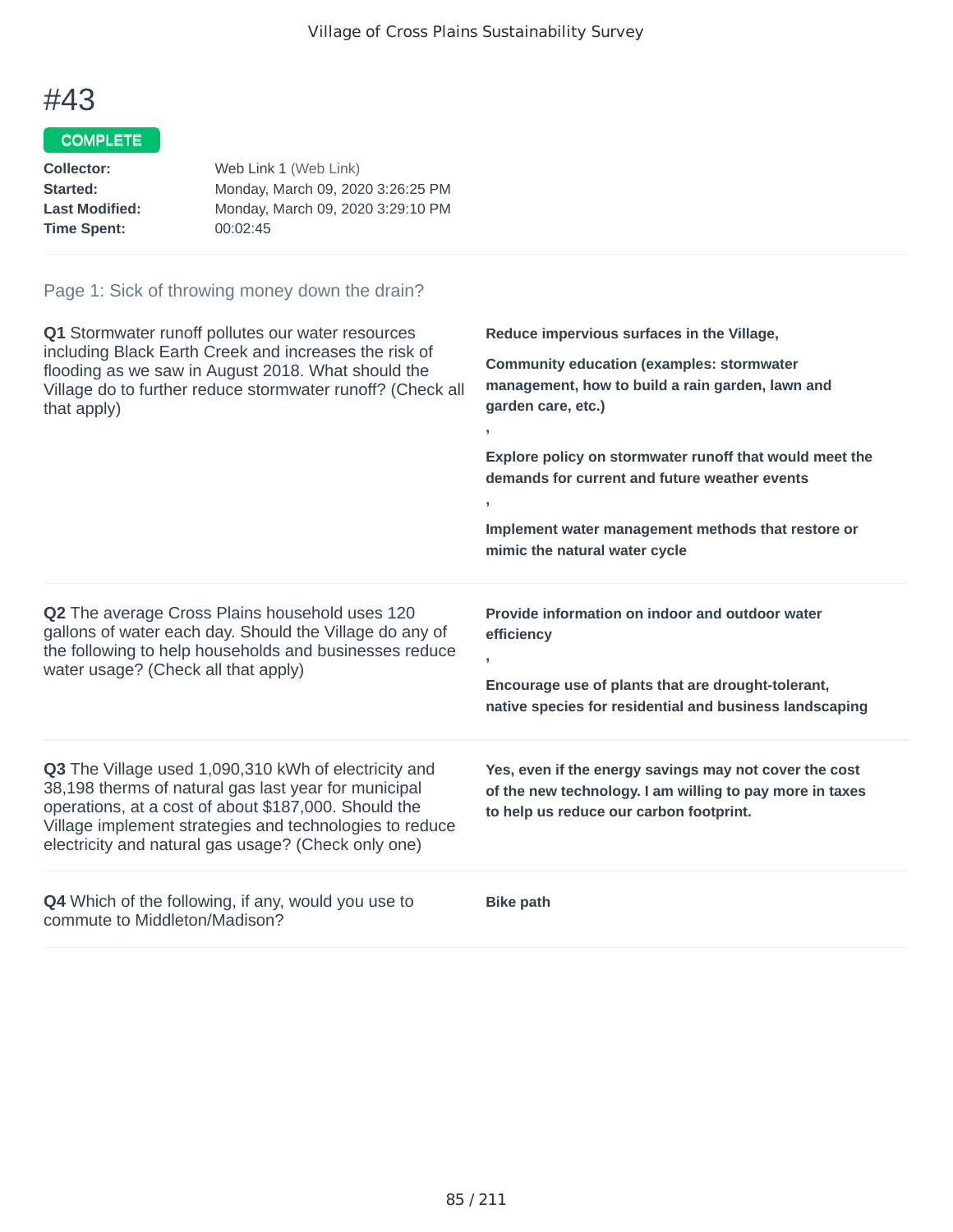| Q5 As it pertains to energy usage in homes, which of the<br>following should the Village provide? (Check all that<br>apply)                       | Education and information about energy efficiency and<br>conservation<br>Require more energy-efficient building construction<br>standards than current code requires<br>Provide rebates for Focus on Energy Home Energy<br>audits<br>Waive or reduce the building permit fee if installing a<br>renewable energy system<br>Explore an shade tree/urban forest program to reduce<br>cooling costs |
|---------------------------------------------------------------------------------------------------------------------------------------------------|--------------------------------------------------------------------------------------------------------------------------------------------------------------------------------------------------------------------------------------------------------------------------------------------------------------------------------------------------------------------------------------------------|
| Q6 What options would you support to encourage greater<br>sustainability in the Village? (Check all that apply)                                   | Develop a Village sustainability action plan,<br>Renewable energy for Village operations,<br>Renewable energy options for homeowners,<br>Educational forums at a school or the library,<br>Environmental service-learning projects with the<br>schools (students do service work)                                                                                                                |
| Q7 Food composting reduces the amount of trash<br>collected by the Village. Should the Village do any of the<br>following? (Check all that apply) | Give out instructions on how to compost,<br>Sell compost bins at a discounted cost                                                                                                                                                                                                                                                                                                               |
| Q8 How old are you?                                                                                                                               | 36-45                                                                                                                                                                                                                                                                                                                                                                                            |
| Q9 What other things should Cross Plains, as a<br>municipality, do to reduce the impact on the<br>environment?                                    | <b>Respondent skipped this question</b>                                                                                                                                                                                                                                                                                                                                                          |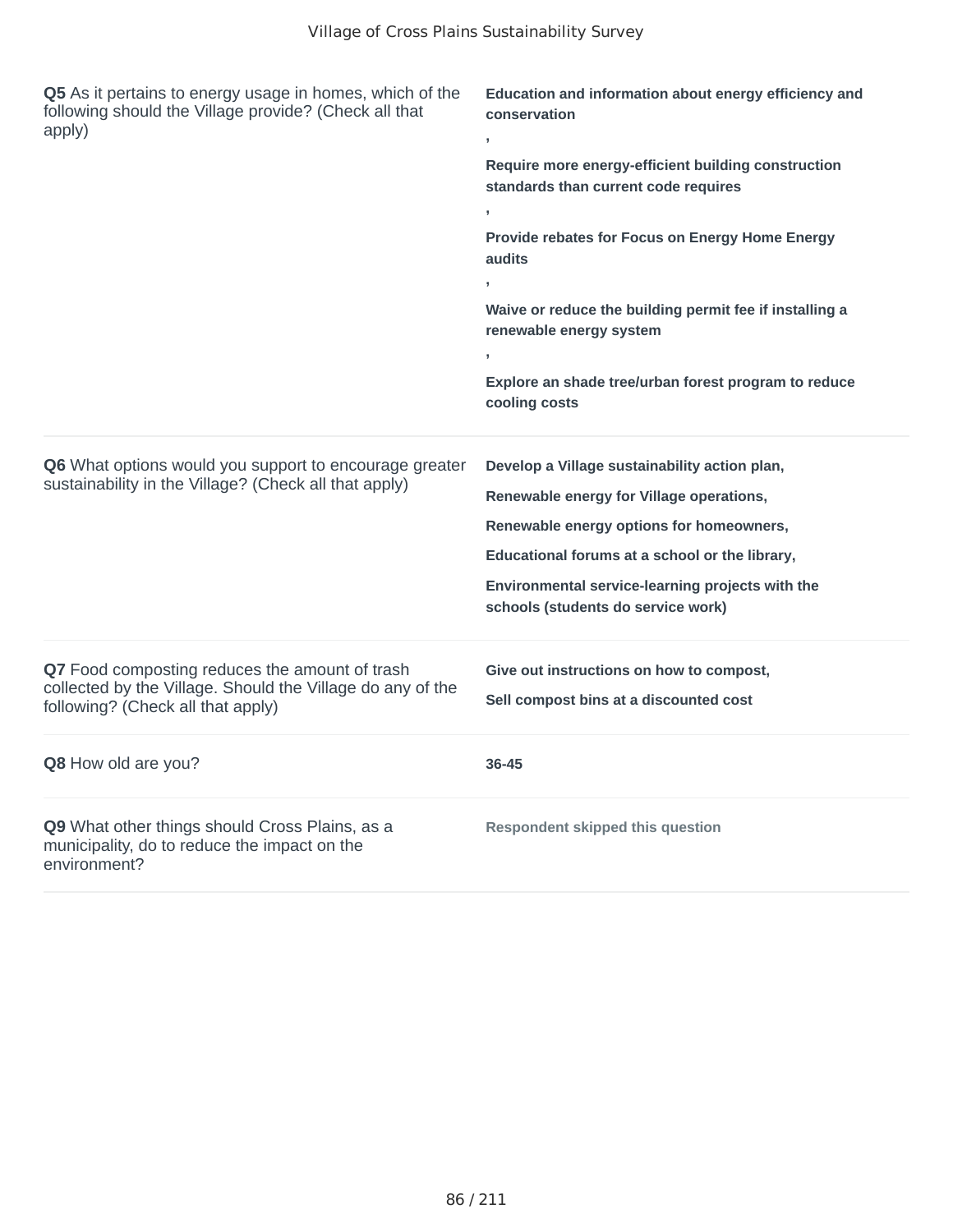## COMPLETE

| Web Link 1 (Web Link)             |
|-----------------------------------|
| Monday, March 09, 2020 9:10:02 PM |
| Monday, March 09, 2020 9:25:49 PM |
| 00:15:46                          |
|                                   |

| Q1 Stormwater runoff pollutes our water resources<br>including Black Earth Creek and increases the risk of<br>flooding as we saw in August 2018. What should the<br>Village do to further reduce stormwater runoff? (Check all<br>that apply)                                          | Reduce impervious surfaces in the Village,<br><b>Community education (examples: stormwater</b><br>management, how to build a rain garden, lawn and<br>garden care, etc.)<br>$\overline{1}$<br>Explore policy on stormwater runoff that would meet the<br>demands for current and future weather events<br>$\overline{1}$<br>Implement water management methods that restore or<br>mimic the natural water cycle |
|----------------------------------------------------------------------------------------------------------------------------------------------------------------------------------------------------------------------------------------------------------------------------------------|-----------------------------------------------------------------------------------------------------------------------------------------------------------------------------------------------------------------------------------------------------------------------------------------------------------------------------------------------------------------------------------------------------------------|
| <b>Q2</b> The average Cross Plains household uses 120<br>gallons of water each day. Should the Village do any of<br>the following to help households and businesses reduce<br>water usage? (Check all that apply)                                                                      | Provide information on indoor and outdoor water<br>efficiency<br>Offer water efficiency audits,<br>Encourage use of plants that are drought-tolerant,<br>native species for residential and business landscaping                                                                                                                                                                                                |
| Q3 The Village used 1,090,310 kWh of electricity and<br>38,198 therms of natural gas last year for municipal<br>operations, at a cost of about \$187,000. Should the<br>Village implement strategies and technologies to reduce<br>electricity and natural gas usage? (Check only one) | Yes, even if the energy savings may not cover the cost<br>of the new technology. I am willing to pay more in taxes<br>to help us reduce our carbon footprint.                                                                                                                                                                                                                                                   |
| Q4 Which of the following, if any, would you use to<br>commute to Middleton/Madison?                                                                                                                                                                                                   | Park-and-Ride,<br>Bus/shuttle,<br><b>Bike path</b>                                                                                                                                                                                                                                                                                                                                                              |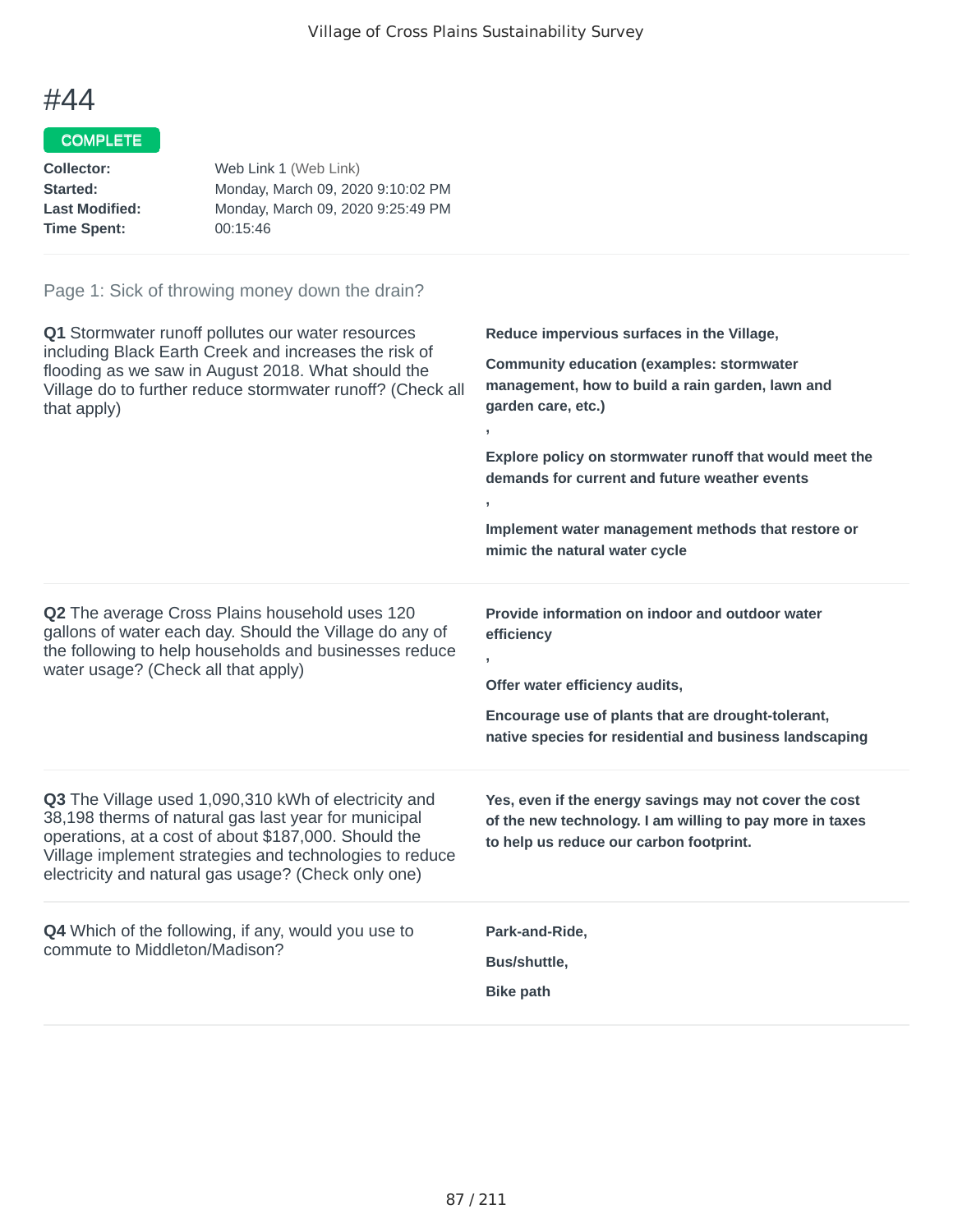| Q5 As it pertains to energy usage in homes, which of the<br>following should the Village provide? (Check all that<br>apply) | Education and information about energy efficiency and<br>conservation                       |  |
|-----------------------------------------------------------------------------------------------------------------------------|---------------------------------------------------------------------------------------------|--|
|                                                                                                                             | Require more energy-efficient building construction<br>standards than current code requires |  |
|                                                                                                                             |                                                                                             |  |
|                                                                                                                             | Establish a loan fund for residents and businesses for<br>energy efficiency upgrades        |  |
|                                                                                                                             |                                                                                             |  |
|                                                                                                                             | Provide rebates for Focus on Energy Home Energy<br>audits                                   |  |
|                                                                                                                             |                                                                                             |  |
|                                                                                                                             | Waive or reduce the building permit fee if installing a<br>renewable energy system          |  |
|                                                                                                                             |                                                                                             |  |
|                                                                                                                             | Explore an shade tree/urban forest program to reduce<br>cooling costs                       |  |
| Q6 What options would you support to encourage greater                                                                      | Develop a Village sustainability action plan,                                               |  |
| sustainability in the Village? (Check all that apply)                                                                       | Renewable energy for Village operations,                                                    |  |
|                                                                                                                             | Renewable energy options for homeowners,                                                    |  |
|                                                                                                                             | Environmental service-learning projects with the<br>schools (students do service work)      |  |
| Q7 Food composting reduces the amount of trash                                                                              | Give out instructions on how to compost,                                                    |  |
| collected by the Village. Should the Village do any of the<br>following? (Check all that apply)                             | Sell compost bins at a discounted cost,                                                     |  |
|                                                                                                                             | Collect compost in a separate container along with trash<br>and recycling                   |  |
| <b>Q8</b> How old are you?                                                                                                  | 56-65                                                                                       |  |

1. require new developments to offset water runoff from imperious surfaces.

2. consider larger scale water retention or flood barriers

3. offer rebates for solar installations on private homes

4. subsidize an electric car charging station as a bridge to encourage electric cars from Madison to travel west to recreational destinations

5. provide citizens with average water/electric usage metrics so they can compare their private usage with others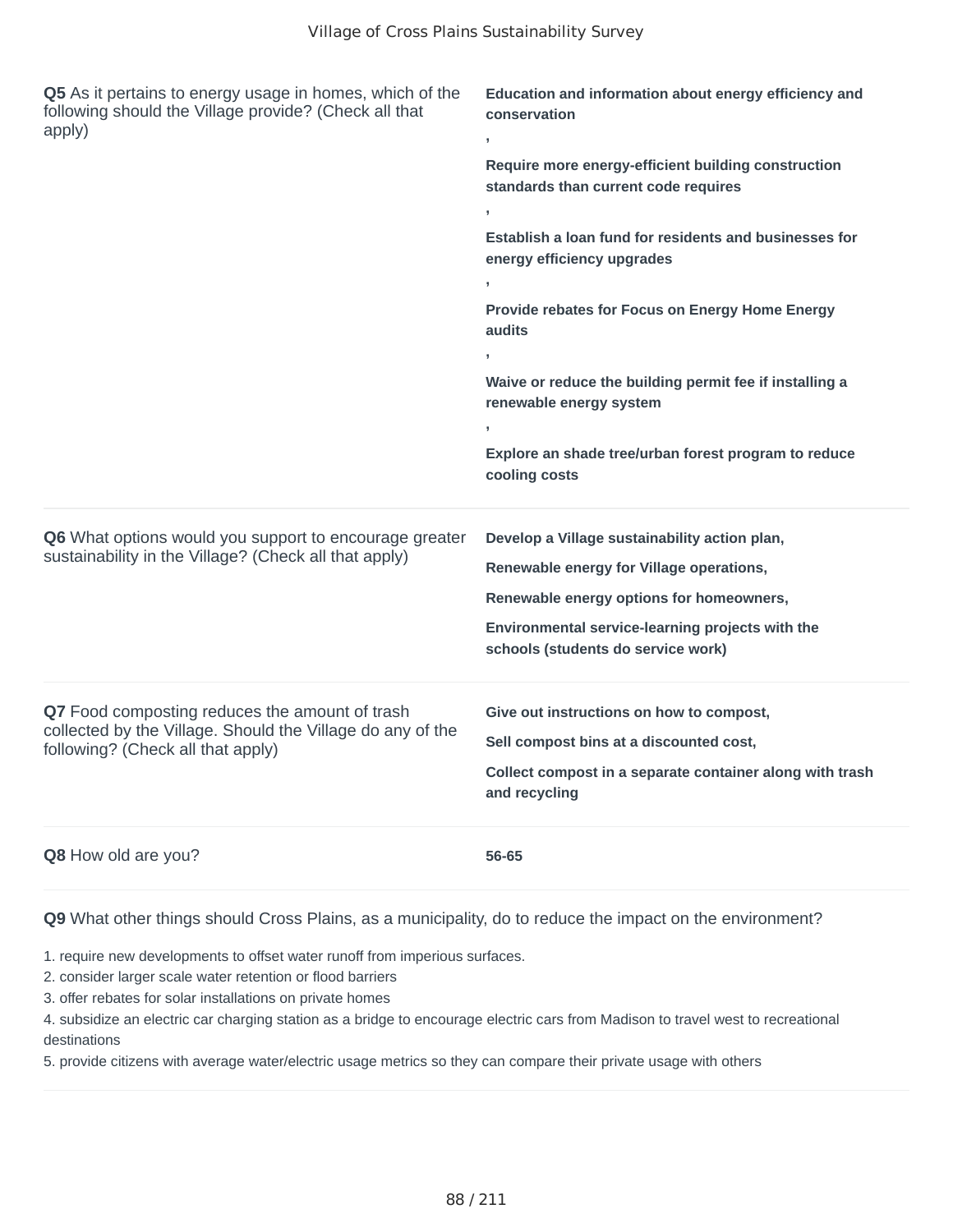## COMPLETE

| Collector:            | Web Link 1 (Web Link)              |
|-----------------------|------------------------------------|
| <b>Started:</b>       | Tuesday, March 10, 2020 6:05:53 AM |
| <b>Last Modified:</b> | Tuesday, March 10, 2020 6:10:01 AM |
| Time Spent:           | 00:04:08                           |
|                       |                                    |

| Q1 Stormwater runoff pollutes our water resources<br>including Black Earth Creek and increases the risk of<br>flooding as we saw in August 2018. What should the<br>Village do to further reduce stormwater runoff? (Check all<br>that apply)                                          | Reduce impervious surfaces in the Village,<br><b>Community education (examples: stormwater</b><br>management, how to build a rain garden, lawn and<br>garden care, etc.)<br>$\mathbf{I}$<br>Explore policy on stormwater runoff that would meet the<br>demands for current and future weather events |
|----------------------------------------------------------------------------------------------------------------------------------------------------------------------------------------------------------------------------------------------------------------------------------------|------------------------------------------------------------------------------------------------------------------------------------------------------------------------------------------------------------------------------------------------------------------------------------------------------|
| <b>Q2</b> The average Cross Plains household uses 120<br>gallons of water each day. Should the Village do any of<br>the following to help households and businesses reduce<br>water usage? (Check all that apply)                                                                      | Provide information on indoor and outdoor water<br>efficiency<br>$\mathbf{I}$<br>Prohibit lawn watering during extended dry weather,<br>Offer water efficiency audits,<br>Encourage use of plants that are drought-tolerant,<br>native species for residential and business landscaping              |
| Q3 The Village used 1,090,310 kWh of electricity and<br>38,198 therms of natural gas last year for municipal<br>operations, at a cost of about \$187,000. Should the<br>Village implement strategies and technologies to reduce<br>electricity and natural gas usage? (Check only one) | Yes, even if the energy savings may not cover the cost<br>of the new technology. I am willing to pay more in taxes<br>to help us reduce our carbon footprint.                                                                                                                                        |
| <b>Q4</b> Which of the following, if any, would you use to<br>commute to Middleton/Madison?                                                                                                                                                                                            | <b>Bus/shuttle</b>                                                                                                                                                                                                                                                                                   |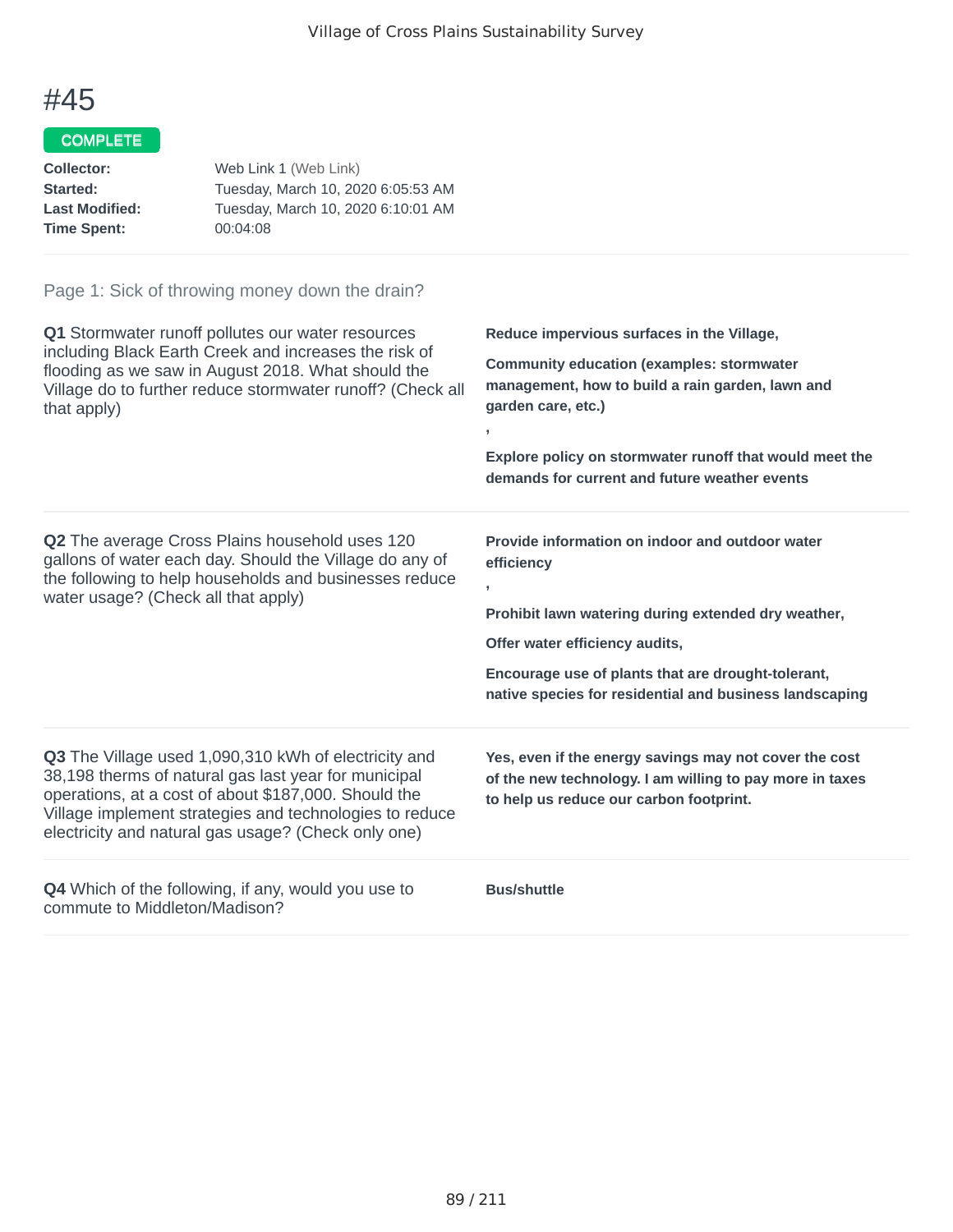| Q5 As it pertains to energy usage in homes, which of the<br>following should the Village provide? (Check all that<br>apply)                       | Education and information about energy efficiency and<br>conservation<br>Establish a loan fund for residents and businesses for<br>energy efficiency upgrades<br>Provide rebates for Focus on Energy Home Energy<br>audits<br>Waive or reduce the building permit fee if installing a<br>renewable energy system<br>Explore an shade tree/urban forest program to reduce<br>cooling costs |
|---------------------------------------------------------------------------------------------------------------------------------------------------|-------------------------------------------------------------------------------------------------------------------------------------------------------------------------------------------------------------------------------------------------------------------------------------------------------------------------------------------------------------------------------------------|
| Q6 What options would you support to encourage greater<br>sustainability in the Village? (Check all that apply)                                   | Develop a Village sustainability action plan,<br>Renewable energy for Village operations,<br>Renewable energy options for homeowners,<br>Educational forums at a school or the library,<br>Environmental service-learning projects with the<br>schools (students do service work)                                                                                                         |
| Q7 Food composting reduces the amount of trash<br>collected by the Village. Should the Village do any of the<br>following? (Check all that apply) | Give out instructions on how to compost,<br>Sell compost bins at a discounted cost                                                                                                                                                                                                                                                                                                        |
| Q8 How old are you?                                                                                                                               | 18-25                                                                                                                                                                                                                                                                                                                                                                                     |
| Q9 What other things should Cross Plains, as a<br>municipality, do to reduce the impact on the<br>environment?                                    | <b>Respondent skipped this question</b>                                                                                                                                                                                                                                                                                                                                                   |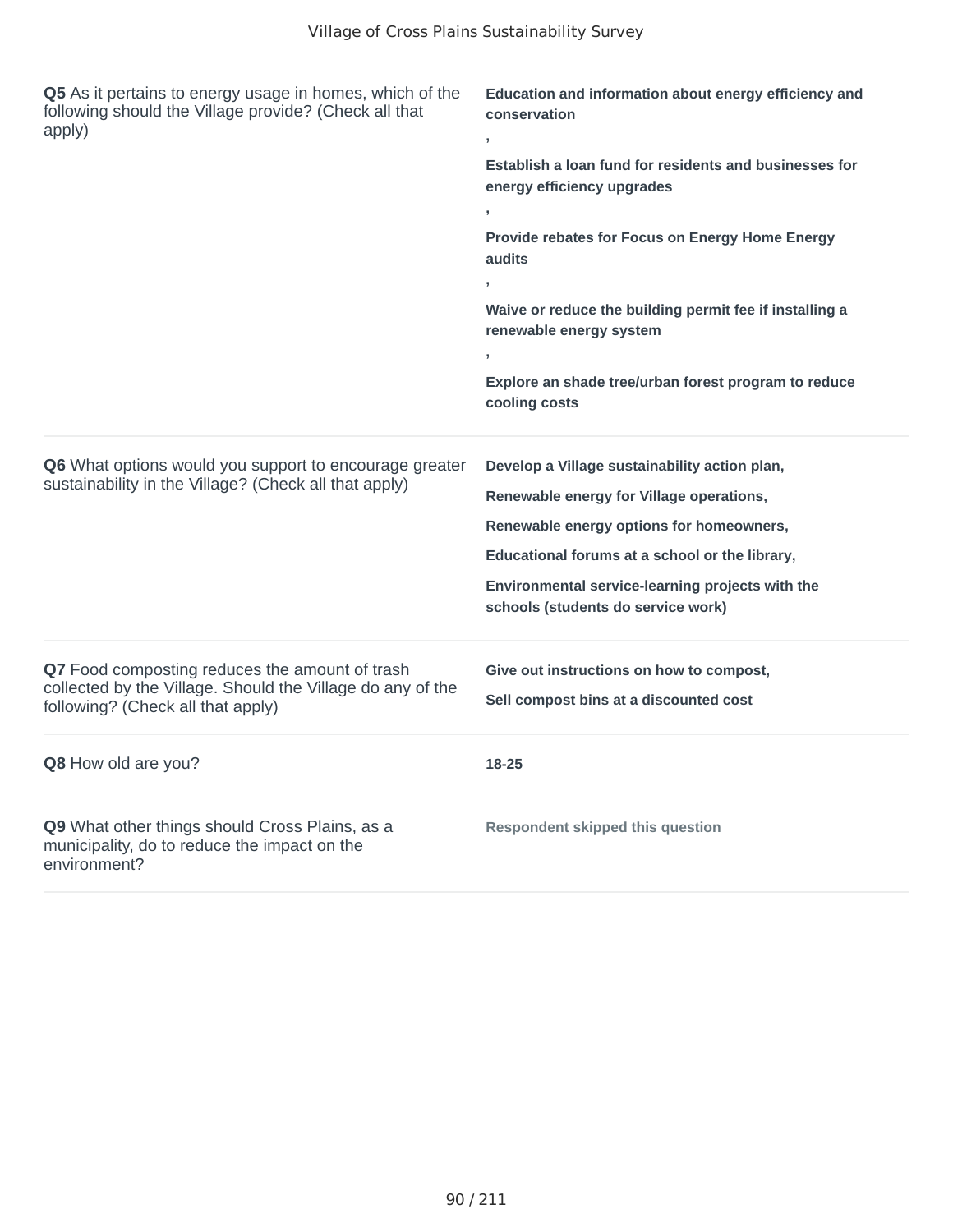#### COMPLETE

| Web Link 1 (Web Link)              |
|------------------------------------|
| Tuesday, March 10, 2020 9:09:13 AM |
| Tuesday, March 10, 2020 9:18:44 AM |
| 00:09:30                           |
|                                    |

#### Page 1: Sick of throwing money down the drain?

**Q1** Stormwater runoff pollutes our water resources including Black Earth Creek and increases the risk of flooding as we saw in August 2018. What should the Village do to further reduce stormwater runoff? (Check all that apply) **Reduce impervious surfaces in the Village, Community education (examples: stormwater management, how to build a rain garden, lawn and garden care, etc.) , Explore policy on stormwater runoff that would meet the demands for current and future weather events , Implement water management methods that restore or mimic the natural water cycle Q2** The average Cross Plains household uses 120 gallons of water each day. Should the Village do any of the following to help households and businesses reduce water usage? (Check all that apply) **Offer water efficiency audits Q3** The Village used 1,090,310 kWh of electricity and 38,198 therms of natural gas last year for municipal operations, at a cost of about \$187,000. Should the Village implement strategies and technologies to reduce electricity and natural gas usage? (Check only one) **Yes, even if the energy savings may not cover the cost of the new technology. I am willing to pay more in taxes to help us reduce our carbon footprint. Q4** Which of the following, if any, would you use to commute to Middleton/Madison? **Bus/shuttle, Bike path**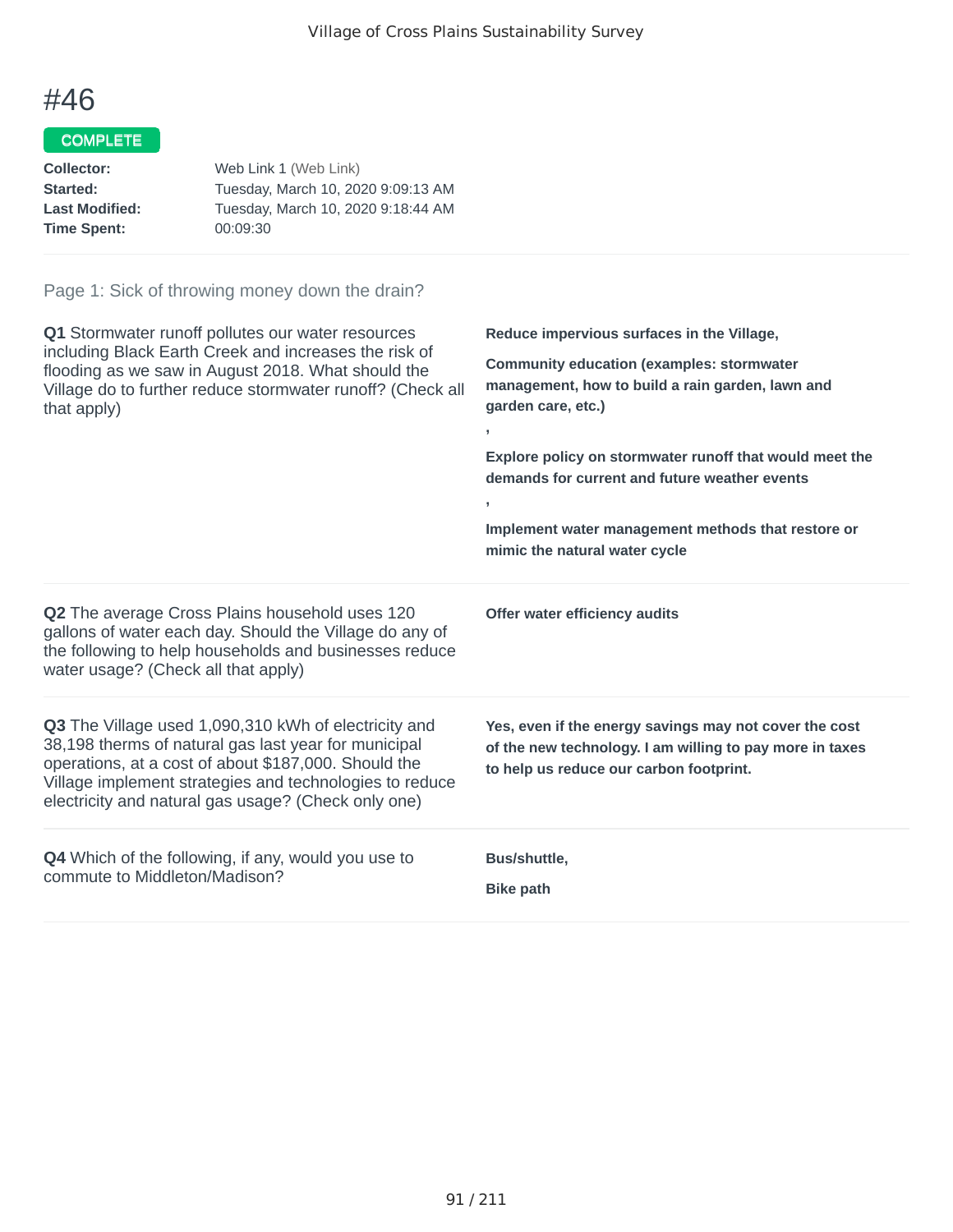| Q5 As it pertains to energy usage in homes, which of the<br>following should the Village provide? (Check all that<br>apply)                       | Require more energy-efficient building construction<br>standards than current code requires<br>y.<br>Establish a loan fund for residents and businesses for<br>energy efficiency upgrades<br>Provide rebates for Focus on Energy Home Energy |
|---------------------------------------------------------------------------------------------------------------------------------------------------|----------------------------------------------------------------------------------------------------------------------------------------------------------------------------------------------------------------------------------------------|
|                                                                                                                                                   | audits<br>Waive or reduce the building permit fee if installing a<br>renewable energy system<br>Explore an shade tree/urban forest program to reduce<br>cooling costs                                                                        |
| Q6 What options would you support to encourage greater<br>sustainability in the Village? (Check all that apply)                                   | Develop a Village sustainability action plan,<br>Renewable energy for Village operations,<br>Renewable energy options for homeowners,<br>Environmental service-learning projects with the<br>schools (students do service work)              |
| Q7 Food composting reduces the amount of trash<br>collected by the Village. Should the Village do any of the<br>following? (Check all that apply) | Sell compost bins at a discounted cost,<br>Collect compost in a separate container along with trash<br>and recycling                                                                                                                         |
| Q8 How old are you?                                                                                                                               | 36-45                                                                                                                                                                                                                                        |

Have you looked at specific companies that offer services, such as renewable energy, to see if you would be able to get a discount for village residents? In the past I worked for an organization that had a relationship with a solar company and one of the benefits of employment was a discount on solar panel installation. This could be a huge perk for village residents -- and a new customer base for companies too.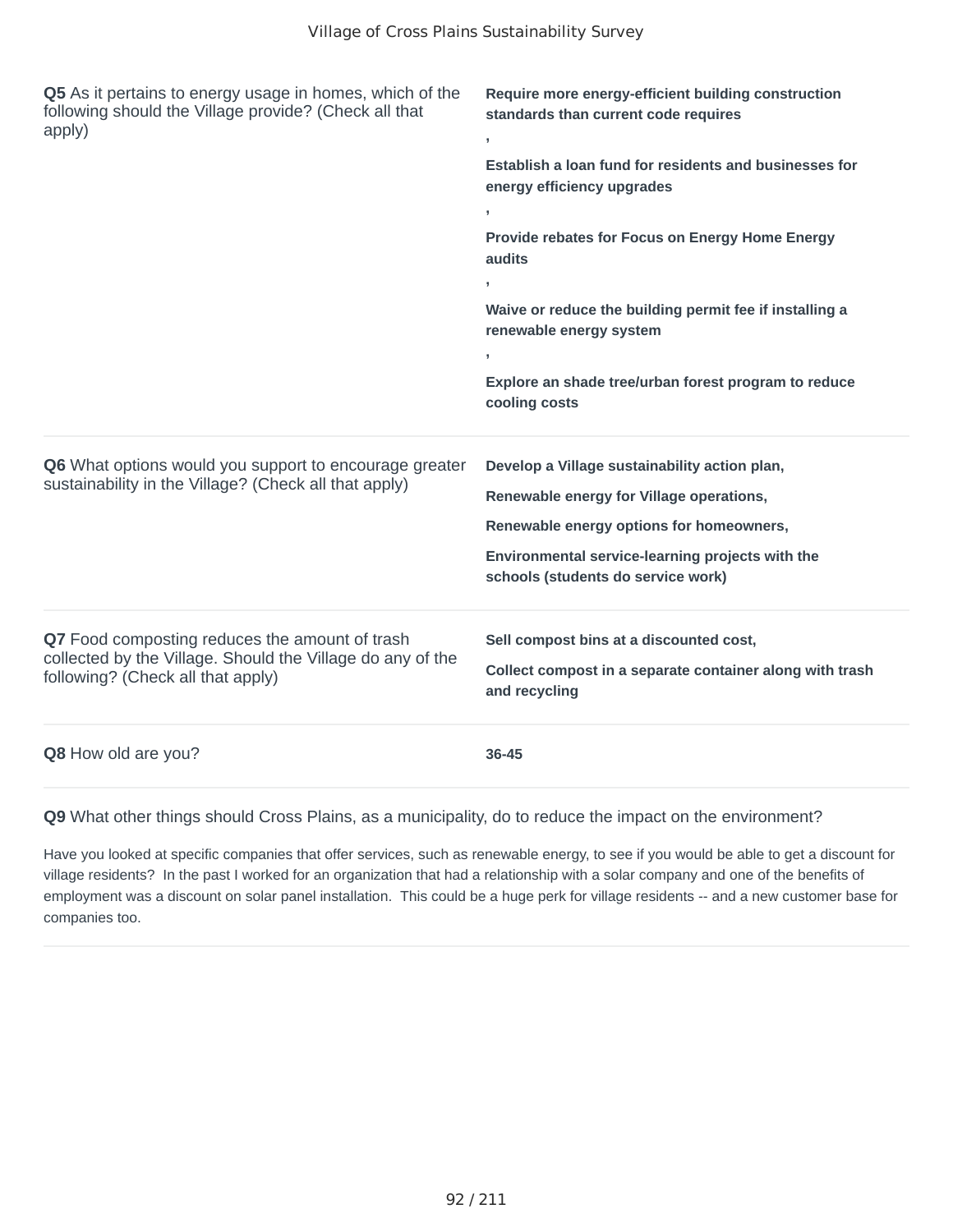## COMPLETE

| Collector:            | Web Link 1 (Web Link)              |
|-----------------------|------------------------------------|
| <b>Started:</b>       | Tuesday, March 10, 2020 8:58:14 AM |
| <b>Last Modified:</b> | Tuesday, March 10, 2020 9:21:29 AM |
| Time Spent:           | 00:23:14                           |

| Q1 Stormwater runoff pollutes our water resources<br>including Black Earth Creek and increases the risk of<br>flooding as we saw in August 2018. What should the<br>Village do to further reduce stormwater runoff? (Check all<br>that apply)                                                 | Reduce impervious surfaces in the Village,<br>Other (please specify):<br>Larger storm drains Holding, retention, ponds along the<br>creeks north and east of the village Reduce or limit or<br>eliminate new impervious surfaces in the village |
|-----------------------------------------------------------------------------------------------------------------------------------------------------------------------------------------------------------------------------------------------------------------------------------------------|-------------------------------------------------------------------------------------------------------------------------------------------------------------------------------------------------------------------------------------------------|
| <b>Q2</b> The average Cross Plains household uses 120<br>gallons of water each day. Should the Village do any of<br>the following to help households and businesses reduce<br>water usage? (Check all that apply)                                                                             | Encourage use of plants that are drought-tolerant,<br>native species for residential and business landscaping<br>$\overline{1}$<br>Other (please specify):<br>subsidize the cost of plants, grasses, used in landscaping                        |
| <b>Q3</b> The Village used 1,090,310 kWh of electricity and<br>38,198 therms of natural gas last year for municipal<br>operations, at a cost of about \$187,000. Should the<br>Village implement strategies and technologies to reduce<br>electricity and natural gas usage? (Check only one) | Yes, but only if it doesn't cost anything or the new<br>technology pays for itself in energy savings.                                                                                                                                           |
| <b>Q4</b> Which of the following, if any, would you use to<br>commute to Middleton/Madison?                                                                                                                                                                                                   | Park-and-Ride,<br>Bike path,<br>Other (please specify):<br>When Hwy 14 is resurfaced a bike path should be included<br>along the corridor like the one along hwy 12.                                                                            |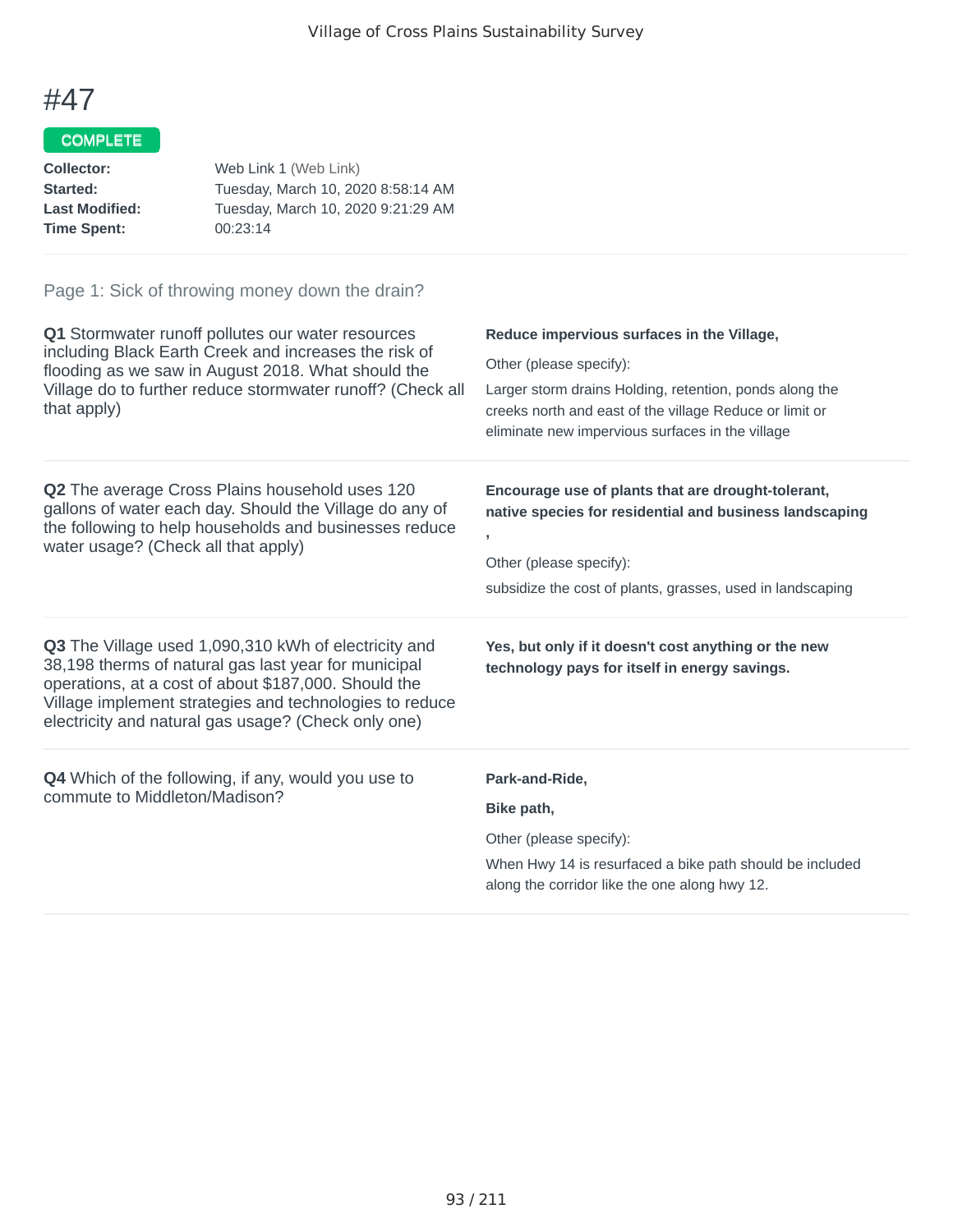| Q5 As it pertains to energy usage in homes, which of the<br>following should the Village provide? (Check all that<br>apply)                       | Require more energy-efficient building construction<br>standards than current code requires<br>y.<br>Explore an shade tree/urban forest program to reduce<br>cooling costs<br>Other (please specify):<br>Provide information about permitting process for addition of<br>passive solar and active wind energy generation systems<br>within the village. |
|---------------------------------------------------------------------------------------------------------------------------------------------------|---------------------------------------------------------------------------------------------------------------------------------------------------------------------------------------------------------------------------------------------------------------------------------------------------------------------------------------------------------|
| Q6 What options would you support to encourage greater<br>sustainability in the Village? (Check all that apply)                                   | Develop a Village sustainability action plan,<br>Renewable energy for Village operations,<br>Renewable energy options for homeowners,<br>Educational forums at a school or the library                                                                                                                                                                  |
| Q7 Food composting reduces the amount of trash<br>collected by the Village. Should the Village do any of the<br>following? (Check all that apply) | Give out instructions on how to compost,<br>Sell compost bins at a discounted cost                                                                                                                                                                                                                                                                      |
| Q8 How old are you?                                                                                                                               | 66 or older                                                                                                                                                                                                                                                                                                                                             |

Convert all street lamps to most energy efficient options.

Turn off street lamps except along hwy 14 and Cty P after 10:00.

Plant trees in the park along the creek and do not put up any permanent or semi-permanent structures, shelters, pavillions in that area Increase the green space in the village

Create a village garden area for village residents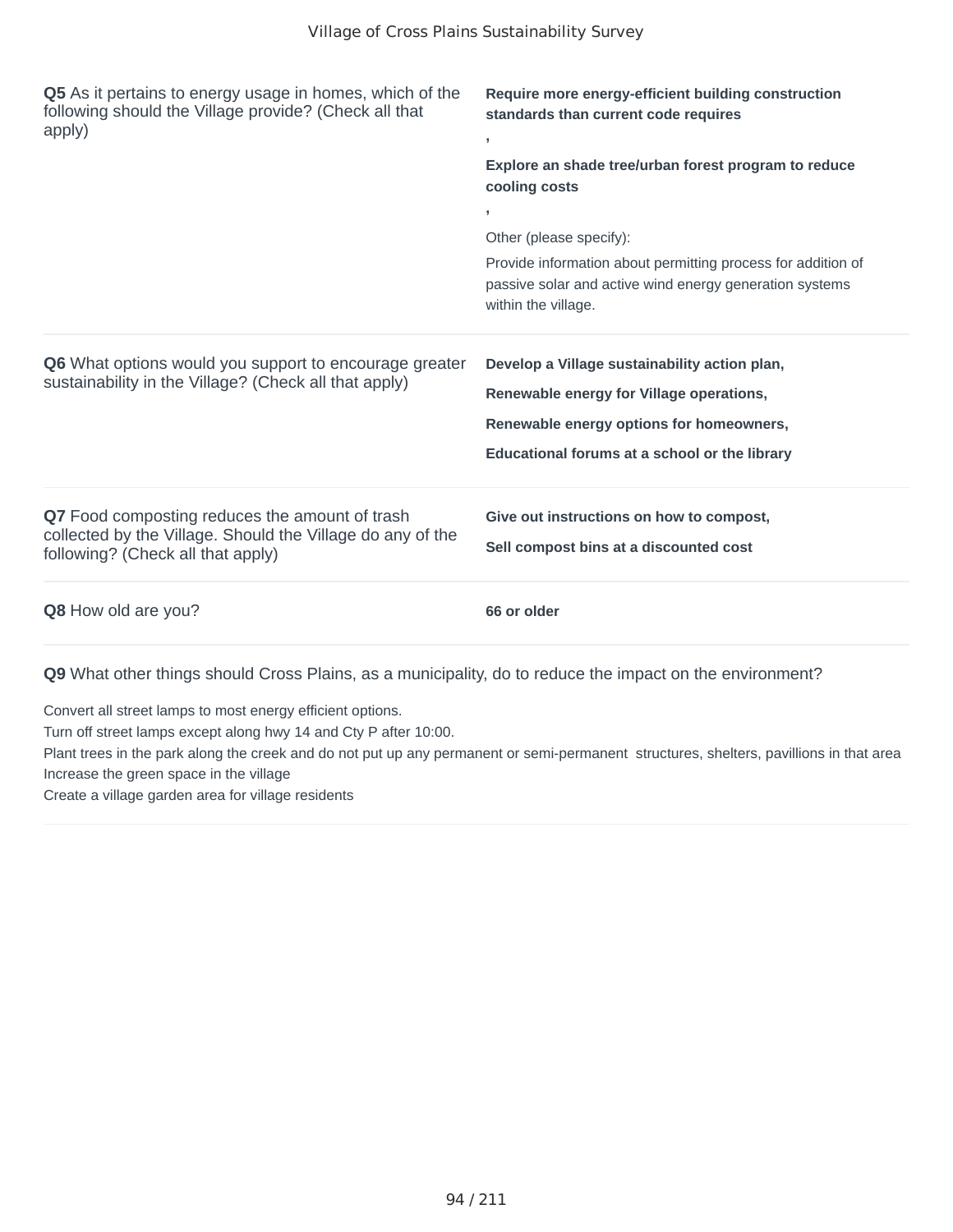## COMPLETE

| Tuesday, March 10, 2020 10:08:36 AM |
|-------------------------------------|
| Tuesday, March 10, 2020 10:21:40 AM |
|                                     |
|                                     |

| Q1 Stormwater runoff pollutes our water resources<br>including Black Earth Creek and increases the risk of<br>flooding as we saw in August 2018. What should the<br>Village do to further reduce stormwater runoff? (Check all<br>that apply)                                          | <b>Community education (examples: stormwater</b><br>management, how to build a rain garden, lawn and<br>garden care, etc.)<br>Explore policy on stormwater runoff that would meet the<br>demands for current and future weather events<br>$\mathbf{r}$<br>Implement water management methods that restore or<br>mimic the natural water cycle |
|----------------------------------------------------------------------------------------------------------------------------------------------------------------------------------------------------------------------------------------------------------------------------------------|-----------------------------------------------------------------------------------------------------------------------------------------------------------------------------------------------------------------------------------------------------------------------------------------------------------------------------------------------|
| <b>Q2</b> The average Cross Plains household uses 120<br>gallons of water each day. Should the Village do any of<br>the following to help households and businesses reduce<br>water usage? (Check all that apply)                                                                      | Provide information on indoor and outdoor water<br>efficiency<br>Prohibit lawn watering during extended dry weather,<br>Offer water efficiency audits,<br>Encourage use of plants that are drought-tolerant,<br>native species for residential and business landscaping                                                                       |
| Q3 The Village used 1,090,310 kWh of electricity and<br>38,198 therms of natural gas last year for municipal<br>operations, at a cost of about \$187,000. Should the<br>Village implement strategies and technologies to reduce<br>electricity and natural gas usage? (Check only one) | Yes, even if the energy savings may not cover the cost<br>of the new technology. I am willing to pay more in taxes<br>to help us reduce our carbon footprint.                                                                                                                                                                                 |
| <b>Q4</b> Which of the following, if any, would you use to<br>commute to Middleton/Madison?                                                                                                                                                                                            | Park-and-Ride,<br>Bus/shuttle,<br><b>Bike path</b>                                                                                                                                                                                                                                                                                            |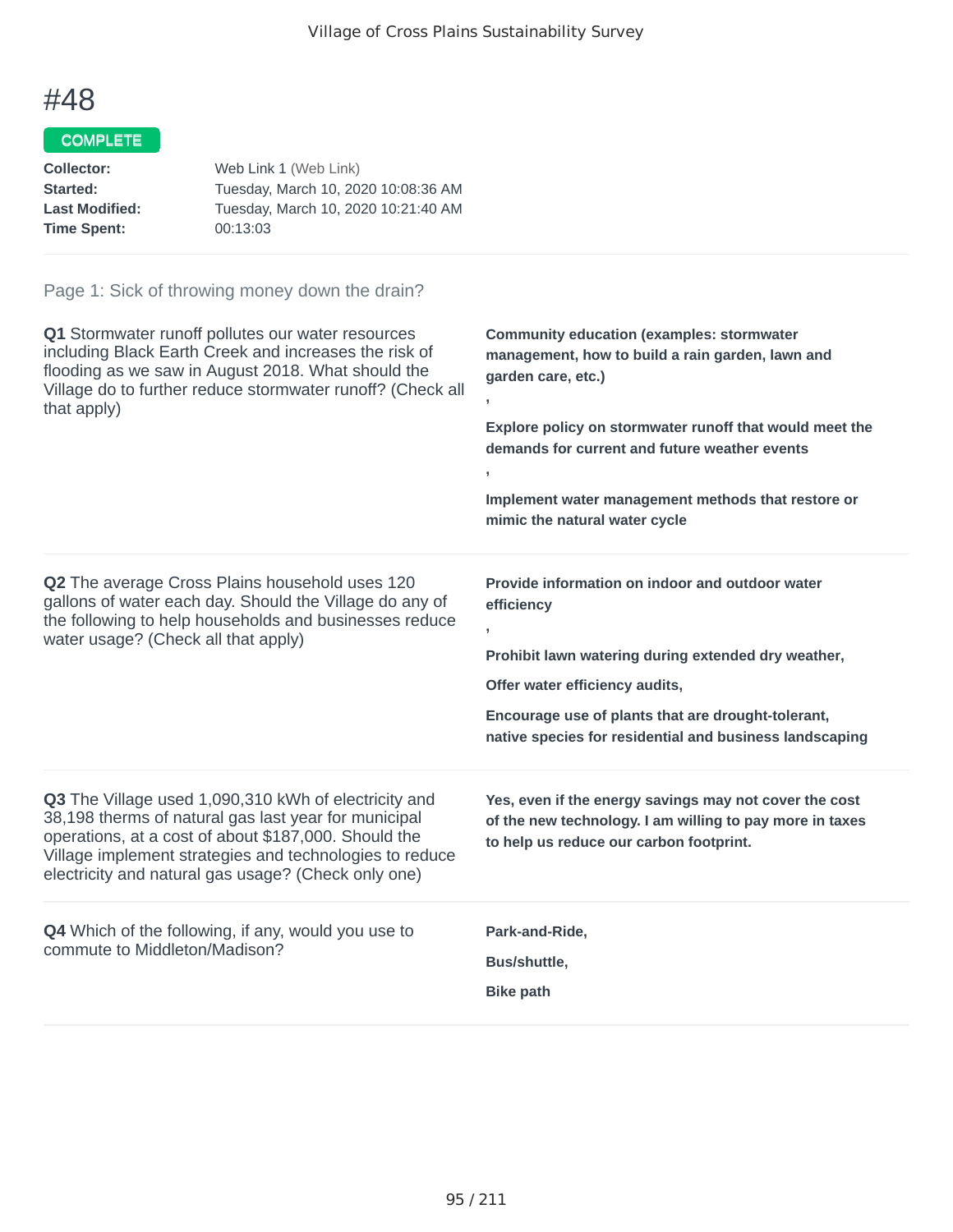| Q5 As it pertains to energy usage in homes, which of the<br>following should the Village provide? (Check all that<br>apply)                       | Education and information about energy efficiency and<br>conservation<br>,                                                                                                                                                                                                        |
|---------------------------------------------------------------------------------------------------------------------------------------------------|-----------------------------------------------------------------------------------------------------------------------------------------------------------------------------------------------------------------------------------------------------------------------------------|
|                                                                                                                                                   | Require more energy-efficient building construction<br>standards than current code requires<br>y.                                                                                                                                                                                 |
|                                                                                                                                                   | Establish a loan fund for residents and businesses for<br>energy efficiency upgrades<br>J.<br>Provide rebates for Focus on Energy Home Energy<br>audits<br>$\overline{1}$<br>Waive or reduce the building permit fee if installing a<br>renewable energy system                   |
|                                                                                                                                                   | Explore an shade tree/urban forest program to reduce<br>cooling costs                                                                                                                                                                                                             |
| Q6 What options would you support to encourage greater<br>sustainability in the Village? (Check all that apply)                                   | Develop a Village sustainability action plan,<br>Renewable energy for Village operations,<br>Renewable energy options for homeowners,<br>Educational forums at a school or the library,<br>Environmental service-learning projects with the<br>schools (students do service work) |
| Q7 Food composting reduces the amount of trash<br>collected by the Village. Should the Village do any of the<br>following? (Check all that apply) | Give out instructions on how to compost,<br>Sell compost bins at a discounted cost,<br>Collect compost in a separate container along with trash<br>and recycling                                                                                                                  |
| Q8 How old are you?                                                                                                                               | 36-45                                                                                                                                                                                                                                                                             |

You know how folks love a good pancake breakfast! Let's put on an annual pancake breakfast where our community can learn about sustainable practices. Some booth ideas may include hydroponic gardening, composting and recycling tutorials using items (plates, food, utensils, etc.) from the pancake breakfast, rainwater collection systems... The possibilities are exciting and absolutely current with today's ideals. Thank you for taking the time to set up this survey! I love knowing that my community is taking an active interest in these matters!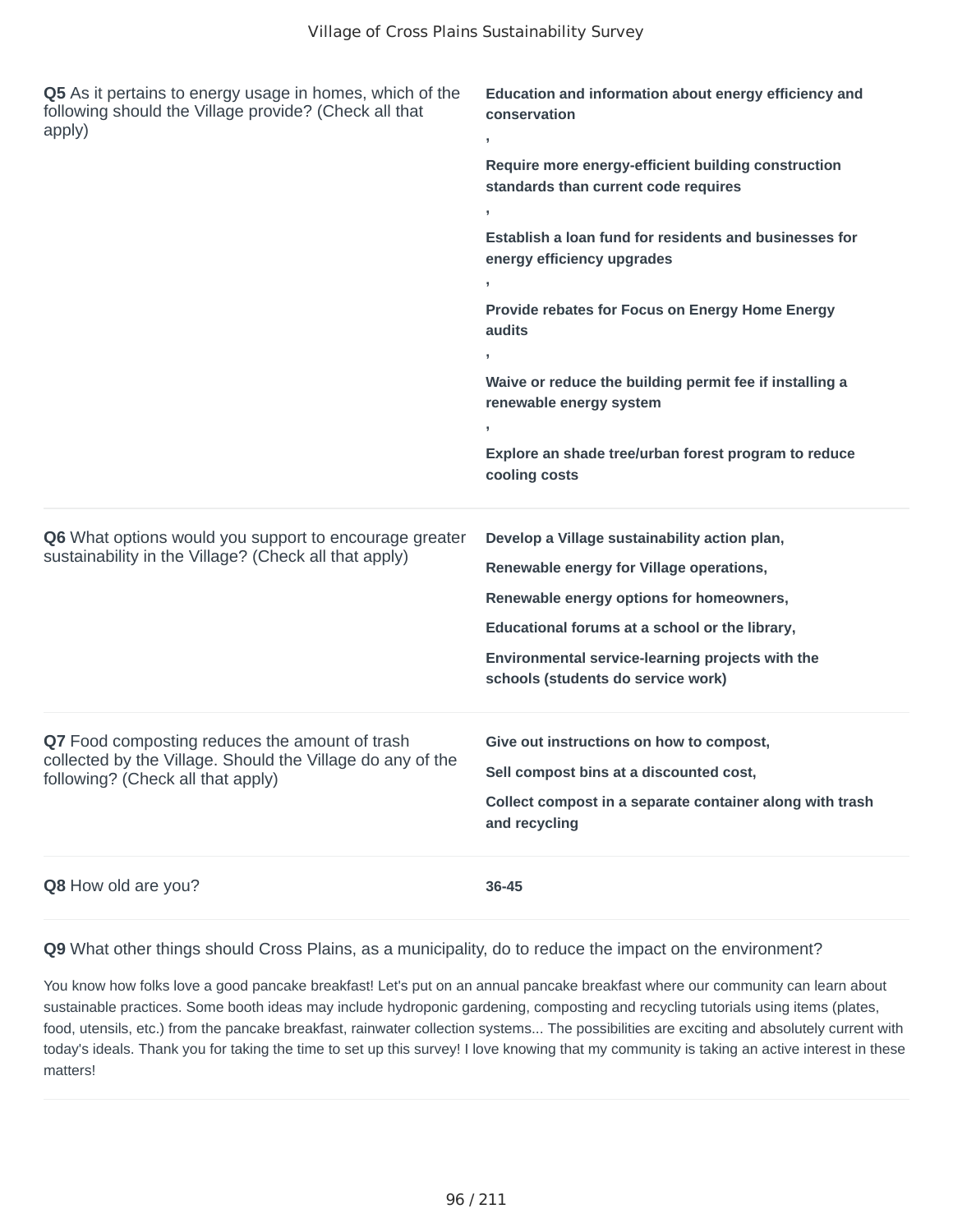## COMPLETE

| Web Link 1 (Web Link)              |
|------------------------------------|
| Tuesday, March 10, 2020 1:41:55 PM |
| Tuesday, March 10, 2020 1:45:50 PM |
| 00:03:54                           |
|                                    |

| Q1 Stormwater runoff pollutes our water resources<br>including Black Earth Creek and increases the risk of<br>flooding as we saw in August 2018. What should the<br>Village do to further reduce stormwater runoff? (Check all<br>that apply)                                          | Reduce impervious surfaces in the Village,<br>Explore policy on stormwater runoff that would meet the<br>demands for current and future weather events<br>Implement water management methods that restore or<br>mimic the natural water cycle |
|----------------------------------------------------------------------------------------------------------------------------------------------------------------------------------------------------------------------------------------------------------------------------------------|-----------------------------------------------------------------------------------------------------------------------------------------------------------------------------------------------------------------------------------------------|
| Q2 The average Cross Plains household uses 120<br>gallons of water each day. Should the Village do any of<br>the following to help households and businesses reduce<br>water usage? (Check all that apply)                                                                             | Provide information on indoor and outdoor water<br>efficiency<br>$\overline{1}$<br>Offer water efficiency audits                                                                                                                              |
| Q3 The Village used 1,090,310 kWh of electricity and<br>38,198 therms of natural gas last year for municipal<br>operations, at a cost of about \$187,000. Should the<br>Village implement strategies and technologies to reduce<br>electricity and natural gas usage? (Check only one) | Yes, even if the energy savings may not cover the cost<br>of the new technology. I am willing to pay more in taxes<br>to help us reduce our carbon footprint.                                                                                 |
| Q4 Which of the following, if any, would you use to<br>commute to Middleton/Madison?                                                                                                                                                                                                   | Park-and-Ride,<br>Bus/shuttle,<br><b>Bike path</b>                                                                                                                                                                                            |
| Q5 As it pertains to energy usage in homes, which of the<br>following should the Village provide? (Check all that<br>apply)                                                                                                                                                            | Education and information about energy efficiency and<br>conservation                                                                                                                                                                         |
| Q6 What options would you support to encourage greater<br>sustainability in the Village? (Check all that apply)                                                                                                                                                                        | Develop a Village sustainability action plan,<br>Renewable energy for Village operations,<br>Renewable energy options for homeowners                                                                                                          |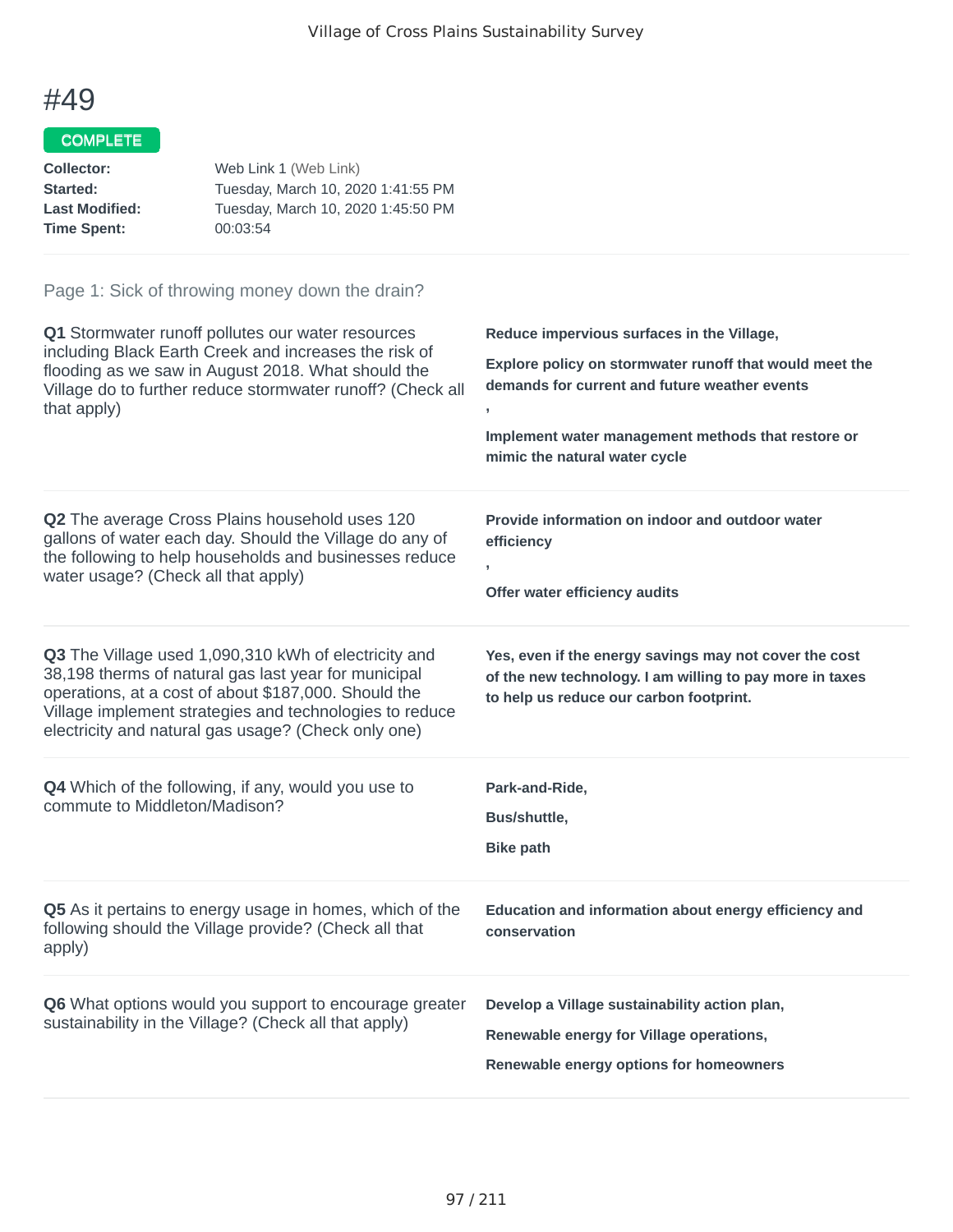**Q7** Food composting reduces the amount of trash collected by the Village. Should the Village do any of the following? (Check all that apply)

**Collect compost in a separate container along with trash and recycling**

| Q8 How old are you?                                                                                            | 66 or older                      |
|----------------------------------------------------------------------------------------------------------------|----------------------------------|
| Q9 What other things should Cross Plains, as a<br>municipality, do to reduce the impact on the<br>environment? | Respondent skipped this question |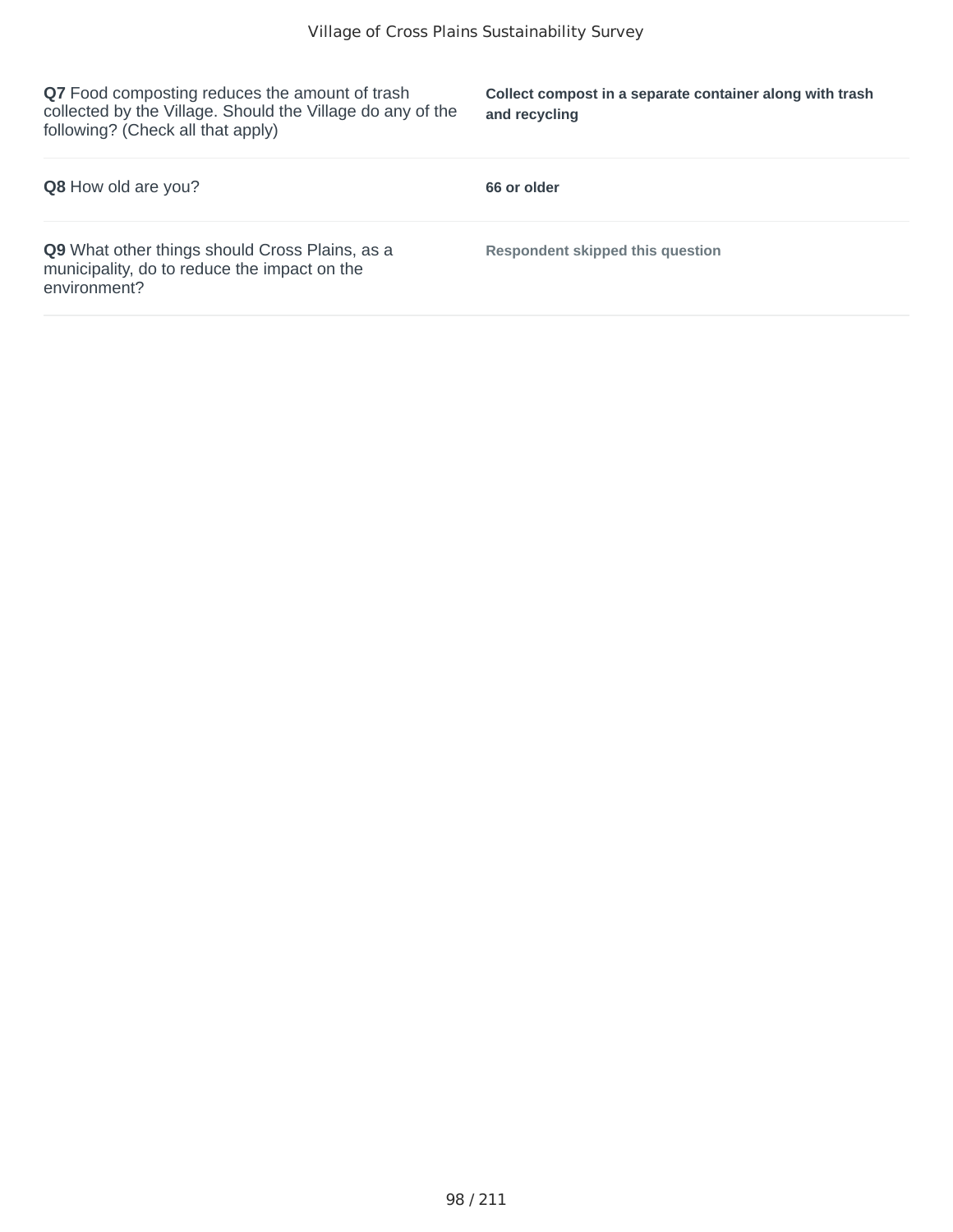## COMPLETE

| Web Link 1 (Web Link)                |
|--------------------------------------|
| Wednesday, March 11, 2020 3:45:54 AM |
| Wednesday, March 11, 2020 3:48:23 AM |
| 00:02:29                             |
|                                      |

| Q1 Stormwater runoff pollutes our water resources                                                                                                                                                                                                                                             | <b>Community education (examples: stormwater</b>                                                                                                                                                                                   |
|-----------------------------------------------------------------------------------------------------------------------------------------------------------------------------------------------------------------------------------------------------------------------------------------------|------------------------------------------------------------------------------------------------------------------------------------------------------------------------------------------------------------------------------------|
| including Black Earth Creek and increases the risk of                                                                                                                                                                                                                                         | management, how to build a rain garden, lawn and                                                                                                                                                                                   |
| flooding as we saw in August 2018. What should the                                                                                                                                                                                                                                            | garden care, etc.)                                                                                                                                                                                                                 |
| Village do to further reduce stormwater runoff? (Check all                                                                                                                                                                                                                                    | Implement water management methods that restore or                                                                                                                                                                                 |
| that apply)                                                                                                                                                                                                                                                                                   | mimic the natural water cycle                                                                                                                                                                                                      |
| <b>Q2</b> The average Cross Plains household uses 120<br>gallons of water each day. Should the Village do any of<br>the following to help households and businesses reduce<br>water usage? (Check all that apply)                                                                             | Provide information on indoor and outdoor water<br>efficiency<br>$\overline{1}$<br>Offer water efficiency audits,<br>Encourage use of plants that are drought-tolerant,<br>native species for residential and business landscaping |
| <b>Q3</b> The Village used 1,090,310 kWh of electricity and<br>38,198 therms of natural gas last year for municipal<br>operations, at a cost of about \$187,000. Should the<br>Village implement strategies and technologies to reduce<br>electricity and natural gas usage? (Check only one) | Yes, but only if it doesn't cost anything or the new<br>technology pays for itself in energy savings.                                                                                                                              |
| <b>Q4</b> Which of the following, if any, would you use to                                                                                                                                                                                                                                    | Bus/shuttle,                                                                                                                                                                                                                       |
| commute to Middleton/Madison?                                                                                                                                                                                                                                                                 | <b>Bike path</b>                                                                                                                                                                                                                   |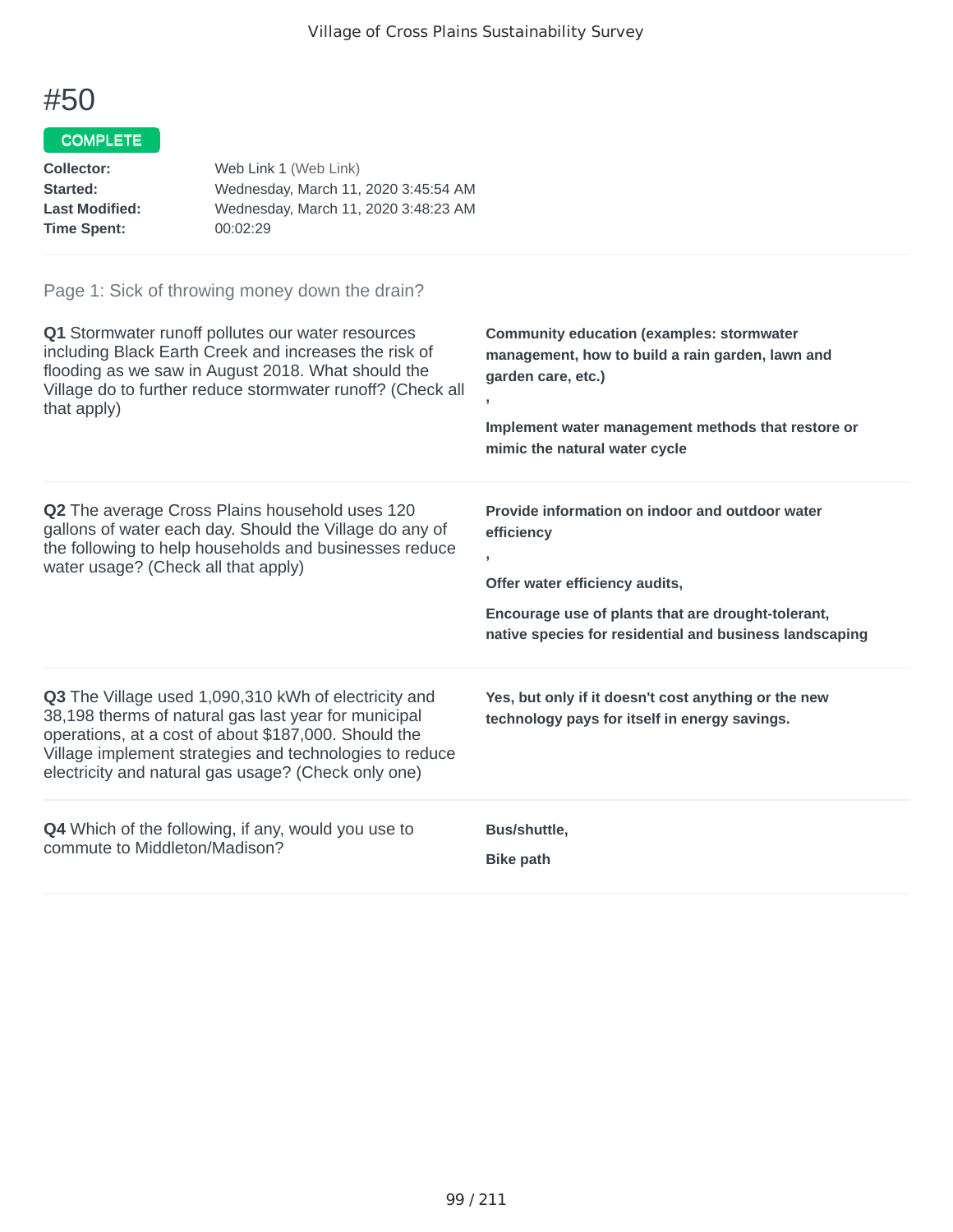| Q5 As it pertains to energy usage in homes, which of the<br>following should the Village provide? (Check all that<br>apply)                       | Education and information about energy efficiency and<br>conservation<br>,<br>Require more energy-efficient building construction<br>standards than current code requires<br>Establish a loan fund for residents and businesses for<br>energy efficiency upgrades<br>У.<br>Provide rebates for Focus on Energy Home Energy<br>audits<br>Waive or reduce the building permit fee if installing a<br>renewable energy system |
|---------------------------------------------------------------------------------------------------------------------------------------------------|----------------------------------------------------------------------------------------------------------------------------------------------------------------------------------------------------------------------------------------------------------------------------------------------------------------------------------------------------------------------------------------------------------------------------|
| Q6 What options would you support to encourage greater<br>sustainability in the Village? (Check all that apply)                                   | Develop a Village sustainability action plan,<br>Renewable energy options for homeowners,<br>Educational forums at a school or the library,<br>Environmental service-learning projects with the<br>schools (students do service work)                                                                                                                                                                                      |
| Q7 Food composting reduces the amount of trash<br>collected by the Village. Should the Village do any of the<br>following? (Check all that apply) | Give out instructions on how to compost,<br>Sell compost bins at a discounted cost,<br>Collect compost in a separate container along with trash<br>and recycling                                                                                                                                                                                                                                                           |
| Q8 How old are you?                                                                                                                               | 18-25                                                                                                                                                                                                                                                                                                                                                                                                                      |
| Q9 What other things should Cross Plains, as a<br>municipality, do to reduce the impact on the<br>environment?                                    | <b>Respondent skipped this question</b>                                                                                                                                                                                                                                                                                                                                                                                    |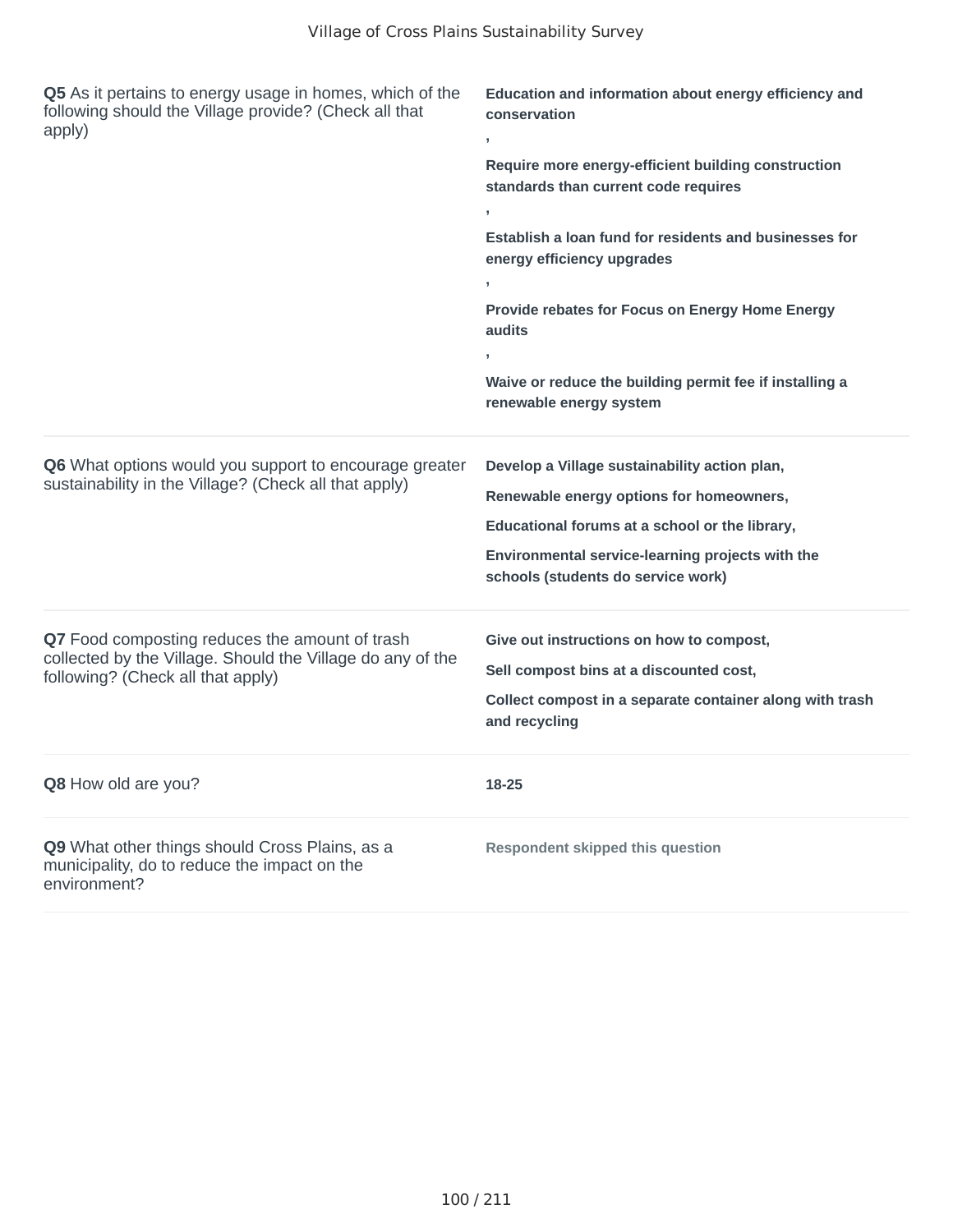## COMPLETE

| Collector:            | Web Link 1 (Web Link)             |
|-----------------------|-----------------------------------|
| Started:              | Sunday, March 15, 2020 2:22:27 PM |
| <b>Last Modified:</b> | Sunday, March 15, 2020 2:28:25 PM |
| <b>Time Spent:</b>    | 00:05:58                          |

| Q1 Stormwater runoff pollutes our water resources<br>including Black Earth Creek and increases the risk of<br>flooding as we saw in August 2018. What should the<br>Village do to further reduce stormwater runoff? (Check all<br>that apply)                                          | Explore policy on stormwater runoff that would meet the<br>demands for current and future weather events<br>$\,$<br>Implement water management methods that restore or<br>mimic the natural water cycle                                                                      |
|----------------------------------------------------------------------------------------------------------------------------------------------------------------------------------------------------------------------------------------------------------------------------------------|------------------------------------------------------------------------------------------------------------------------------------------------------------------------------------------------------------------------------------------------------------------------------|
| <b>Q2</b> The average Cross Plains household uses 120<br>gallons of water each day. Should the Village do any of<br>the following to help households and businesses reduce<br>water usage? (Check all that apply)                                                                      | Prohibit lawn watering during extended dry weather,<br>Encourage use of plants that are drought-tolerant,<br>native species for residential and business landscaping                                                                                                         |
| Q3 The Village used 1,090,310 kWh of electricity and<br>38,198 therms of natural gas last year for municipal<br>operations, at a cost of about \$187,000. Should the<br>Village implement strategies and technologies to reduce<br>electricity and natural gas usage? (Check only one) | Yes, but only if it doesn't cost anything or the new<br>technology pays for itself in energy savings.                                                                                                                                                                        |
| Q4 Which of the following, if any, would you use to<br>commute to Middleton/Madison?                                                                                                                                                                                                   | <b>Respondent skipped this question</b>                                                                                                                                                                                                                                      |
| Q5 As it pertains to energy usage in homes, which of the<br>following should the Village provide? (Check all that<br>apply)                                                                                                                                                            | Require more energy-efficient building construction<br>standards than current code requires<br>Establish a loan fund for residents and businesses for<br>energy efficiency upgrades<br>$\mathbf{I}$<br>Explore an shade tree/urban forest program to reduce<br>cooling costs |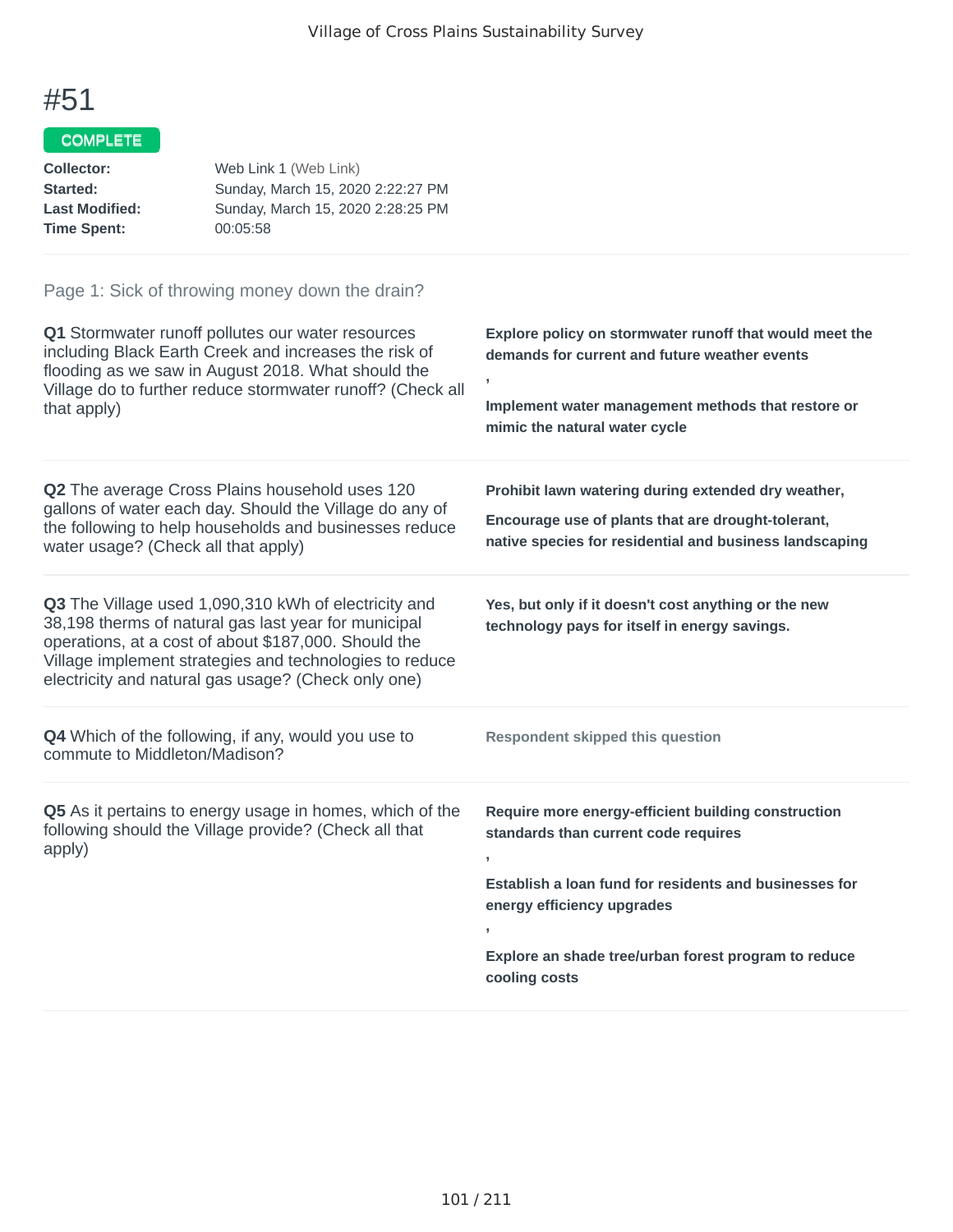| <b>Q6</b> What options would you support to encourage greater<br>sustainability in the Village? (Check all that apply)                            | Develop a Village sustainability action plan,<br>Renewable energy for Village operations,<br>Renewable energy options for homeowners,<br>Environmental service-learning projects with the<br>schools (students do service work) |
|---------------------------------------------------------------------------------------------------------------------------------------------------|---------------------------------------------------------------------------------------------------------------------------------------------------------------------------------------------------------------------------------|
| Q7 Food composting reduces the amount of trash<br>collected by the Village. Should the Village do any of the<br>following? (Check all that apply) | Sell compost bins at a discounted cost,<br>Collect compost in a separate container along with trash<br>and recycling                                                                                                            |
| <b>Q8</b> How old are you?                                                                                                                        | 46-55                                                                                                                                                                                                                           |

Have action plans / committee similar to Middleton to manage / mitigate flooding issues likely in the future to reduce or stop residential, business, and municipal (road) damage that happend in '18. Plan for the 1,000 year flood like it will happen next year.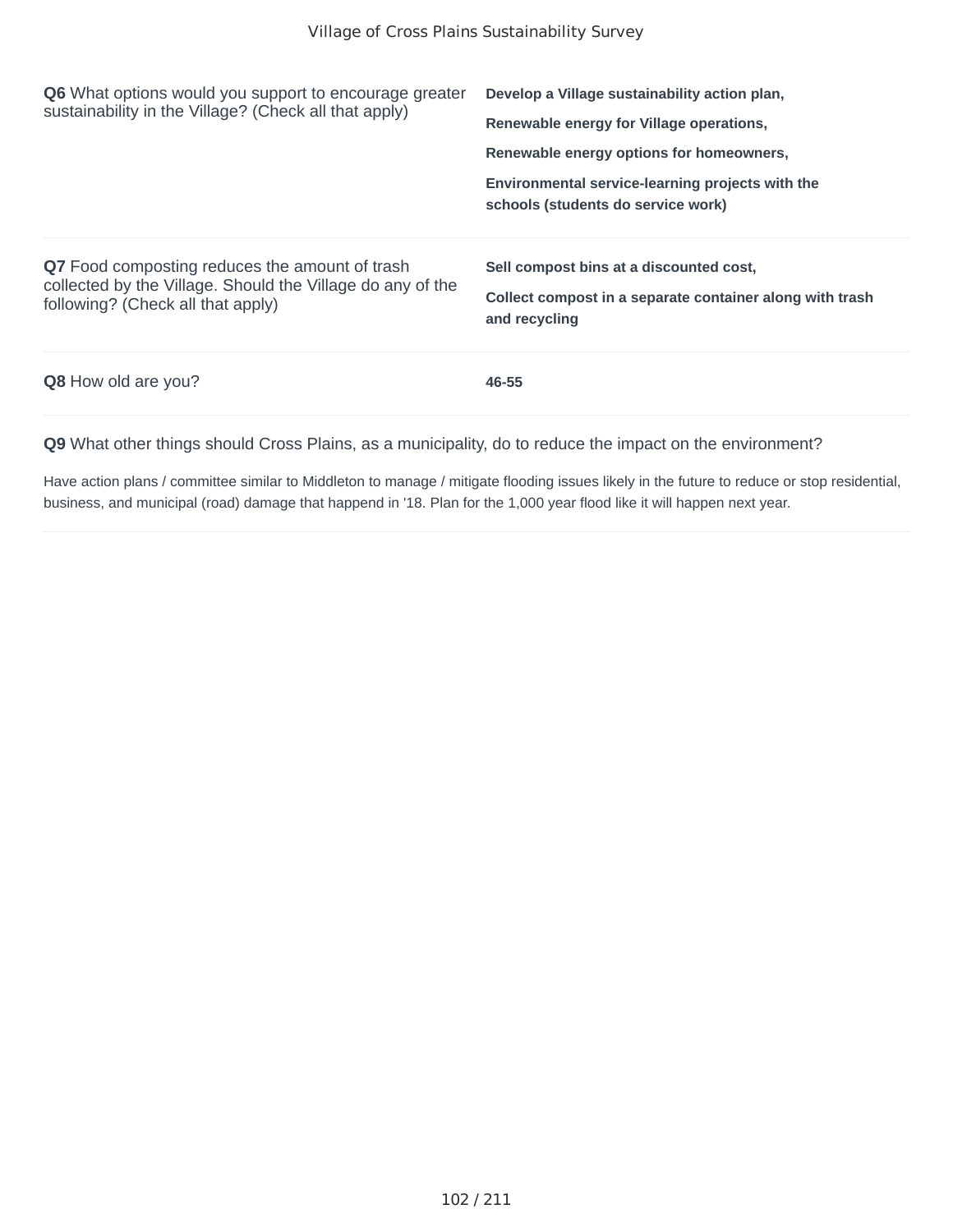## COMPLETE

| <b>Collector:</b><br>Started:<br><b>Last Modified:</b><br><b>Time Spent:</b>                                                                                                             | Web Link 1 (Web Link)<br>Sunday, March 15, 2020 8:46:13 PM<br>Sunday, March 15, 2020 8:51:35 PM<br>00:05:21                                                                                                                                                                            |                                                                                                                                                                                                                                            |
|------------------------------------------------------------------------------------------------------------------------------------------------------------------------------------------|----------------------------------------------------------------------------------------------------------------------------------------------------------------------------------------------------------------------------------------------------------------------------------------|--------------------------------------------------------------------------------------------------------------------------------------------------------------------------------------------------------------------------------------------|
|                                                                                                                                                                                          | Page 1: Sick of throwing money down the drain?<br>Q1 Stormwater runoff pollutes our water resources                                                                                                                                                                                    | Reduce impervious surfaces in the Village,                                                                                                                                                                                                 |
| including Black Earth Creek and increases the risk of<br>flooding as we saw in August 2018. What should the<br>Village do to further reduce stormwater runoff? (Check all<br>that apply) |                                                                                                                                                                                                                                                                                        | <b>Community education (examples: stormwater</b><br>management, how to build a rain garden, lawn and<br>garden care, etc.)                                                                                                                 |
| water usage? (Check all that apply)                                                                                                                                                      | Q2 The average Cross Plains household uses 120<br>gallons of water each day. Should the Village do any of<br>the following to help households and businesses reduce                                                                                                                    | Provide information on indoor and outdoor water<br>efficiency<br>y<br>Prohibit lawn watering during extended dry weather,<br>Encourage use of plants that are drought-tolerant,<br>native species for residential and business landscaping |
|                                                                                                                                                                                          | Q3 The Village used 1,090,310 kWh of electricity and<br>38,198 therms of natural gas last year for municipal<br>operations, at a cost of about \$187,000. Should the<br>Village implement strategies and technologies to reduce<br>electricity and natural gas usage? (Check only one) | Yes, but only if it doesn't cost anything or the new<br>technology pays for itself in energy savings.                                                                                                                                      |
| commute to Middleton/Madison?                                                                                                                                                            | Q4 Which of the following, if any, would you use to                                                                                                                                                                                                                                    | Park-and-Ride,<br>Bus/shuttle,<br>Other (please specify):<br>Train                                                                                                                                                                         |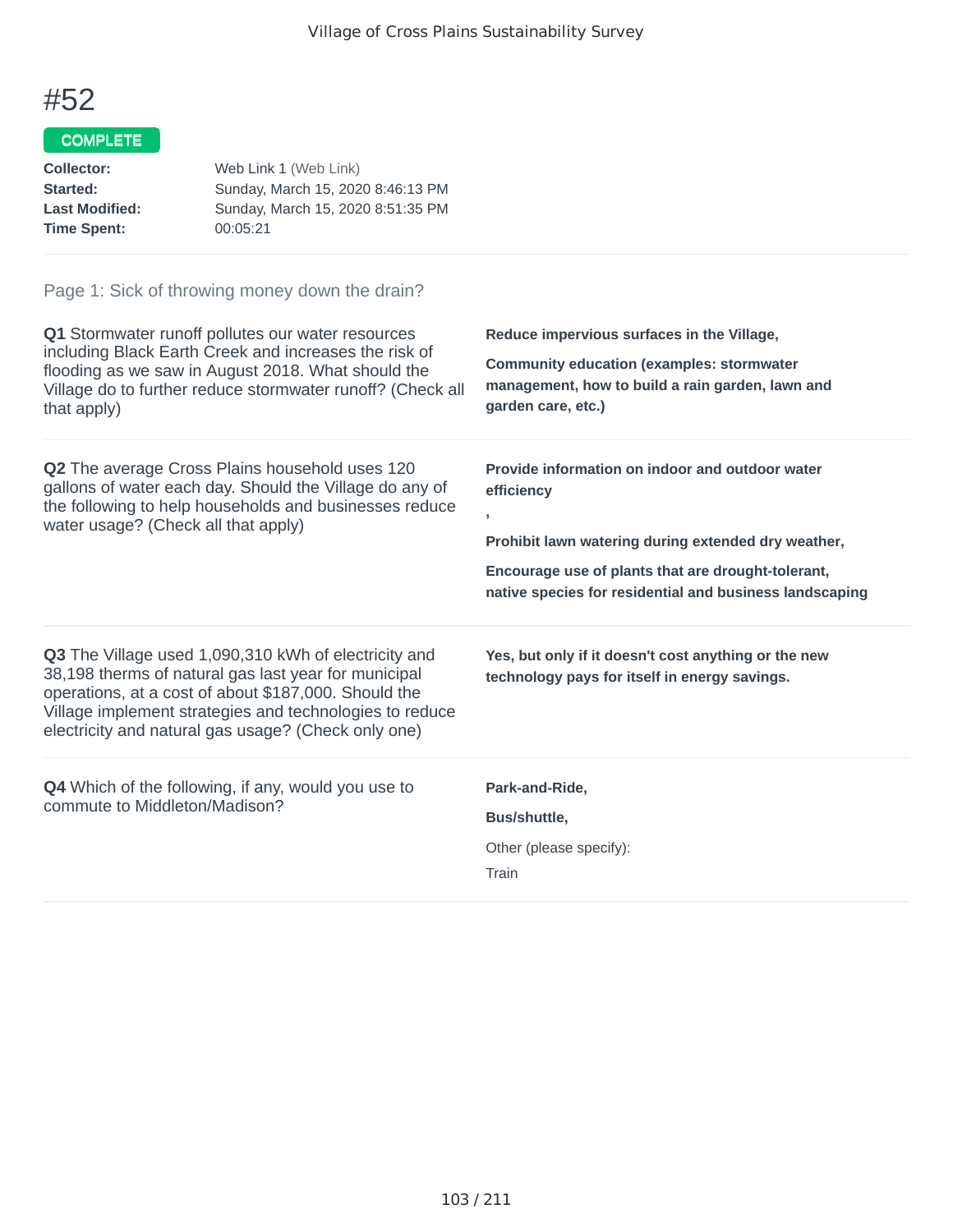| Q5 As it pertains to energy usage in homes, which of the<br>following should the Village provide? (Check all that<br>apply)                       | Education and information about energy efficiency and<br>conservation<br>y.<br>Explore an shade tree/urban forest program to reduce<br>cooling costs<br>Other (please specify):<br>Advocate the implementation of nuclear power, explaining<br>how modern nuclear fission reactors are designed so that (a)<br>they cannot melt down, and (b) can use recycled fuel from<br>older fission reactors, diminishing the disposal problem.<br>Beyond this immediately available technology, advocate<br>development of nuclear fission reactors, which use<br>nonradioactive fuel, generate no nuclear waste, and will last |
|---------------------------------------------------------------------------------------------------------------------------------------------------|------------------------------------------------------------------------------------------------------------------------------------------------------------------------------------------------------------------------------------------------------------------------------------------------------------------------------------------------------------------------------------------------------------------------------------------------------------------------------------------------------------------------------------------------------------------------------------------------------------------------|
|                                                                                                                                                   | as long as planet Earth.                                                                                                                                                                                                                                                                                                                                                                                                                                                                                                                                                                                               |
| <b>Q6</b> What options would you support to encourage greater<br>sustainability in the Village? (Check all that apply)                            | Other (please specify):<br>Advocate the implementation of nuclear power, explaining<br>how modern nuclear fission reactors are designed so that (a)<br>they cannot melt down, and (b) can use recycled fuel from<br>older fission reactors, diminishing the disposal problem.<br>Beyond this immediately available technology, advocate<br>development of nuclear fission reactors, which use<br>nonradioactive fuel, generate no nuclear waste, and will last<br>as long as planet Earth.                                                                                                                             |
| Q7 Food composting reduces the amount of trash<br>collected by the Village. Should the Village do any of the<br>following? (Check all that apply) | Give out instructions on how to compost                                                                                                                                                                                                                                                                                                                                                                                                                                                                                                                                                                                |
| Q8 How old are you?                                                                                                                               | 66 or older                                                                                                                                                                                                                                                                                                                                                                                                                                                                                                                                                                                                            |

See above re advocacy of nuclear power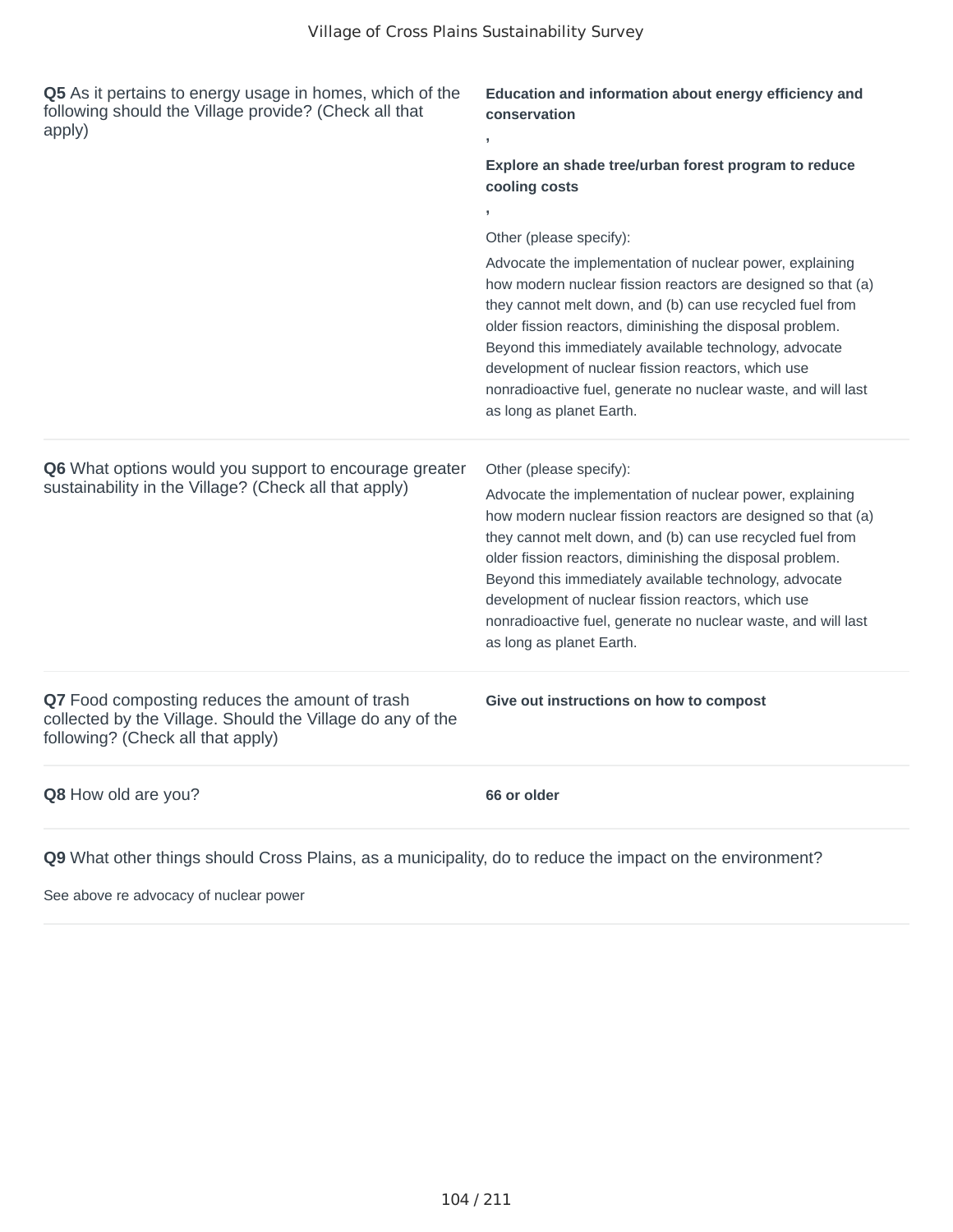## COMPLETE

| Collector:            | Web Link 1 (Web Link)             |
|-----------------------|-----------------------------------|
| Started:              | Monday, March 16, 2020 9:08:20 AM |
| <b>Last Modified:</b> | Monday, March 16, 2020 9:13:10 AM |
| <b>Time Spent:</b>    | 00:04:49                          |

| Q1 Stormwater runoff pollutes our water resources<br>including Black Earth Creek and increases the risk of<br>flooding as we saw in August 2018. What should the<br>Village do to further reduce stormwater runoff? (Check all<br>that apply)                                          | Reduce impervious surfaces in the Village,<br><b>Community education (examples: stormwater</b><br>management, how to build a rain garden, lawn and<br>garden care, etc.)<br>Explore policy on stormwater runoff that would meet the<br>demands for current and future weather events |
|----------------------------------------------------------------------------------------------------------------------------------------------------------------------------------------------------------------------------------------------------------------------------------------|--------------------------------------------------------------------------------------------------------------------------------------------------------------------------------------------------------------------------------------------------------------------------------------|
| Q2 The average Cross Plains household uses 120<br>gallons of water each day. Should the Village do any of<br>the following to help households and businesses reduce<br>water usage? (Check all that apply)                                                                             | Prohibit lawn watering during extended dry weather,<br>Encourage use of plants that are drought-tolerant,<br>native species for residential and business landscaping                                                                                                                 |
| Q3 The Village used 1,090,310 kWh of electricity and<br>38,198 therms of natural gas last year for municipal<br>operations, at a cost of about \$187,000. Should the<br>Village implement strategies and technologies to reduce<br>electricity and natural gas usage? (Check only one) | Yes, even if the energy savings may not cover the cost<br>of the new technology. I am willing to pay more in taxes<br>to help us reduce our carbon footprint.                                                                                                                        |
| Q4 Which of the following, if any, would you use to<br>commute to Middleton/Madison?                                                                                                                                                                                                   | <b>Bike path</b>                                                                                                                                                                                                                                                                     |
| Q5 As it pertains to energy usage in homes, which of the<br>following should the Village provide? (Check all that<br>apply)                                                                                                                                                            | Require more energy-efficient building construction<br>standards than current code requires<br>Establish a loan fund for residents and businesses for<br>energy efficiency upgrades<br>Explore an shade tree/urban forest program to reduce<br>cooling costs                         |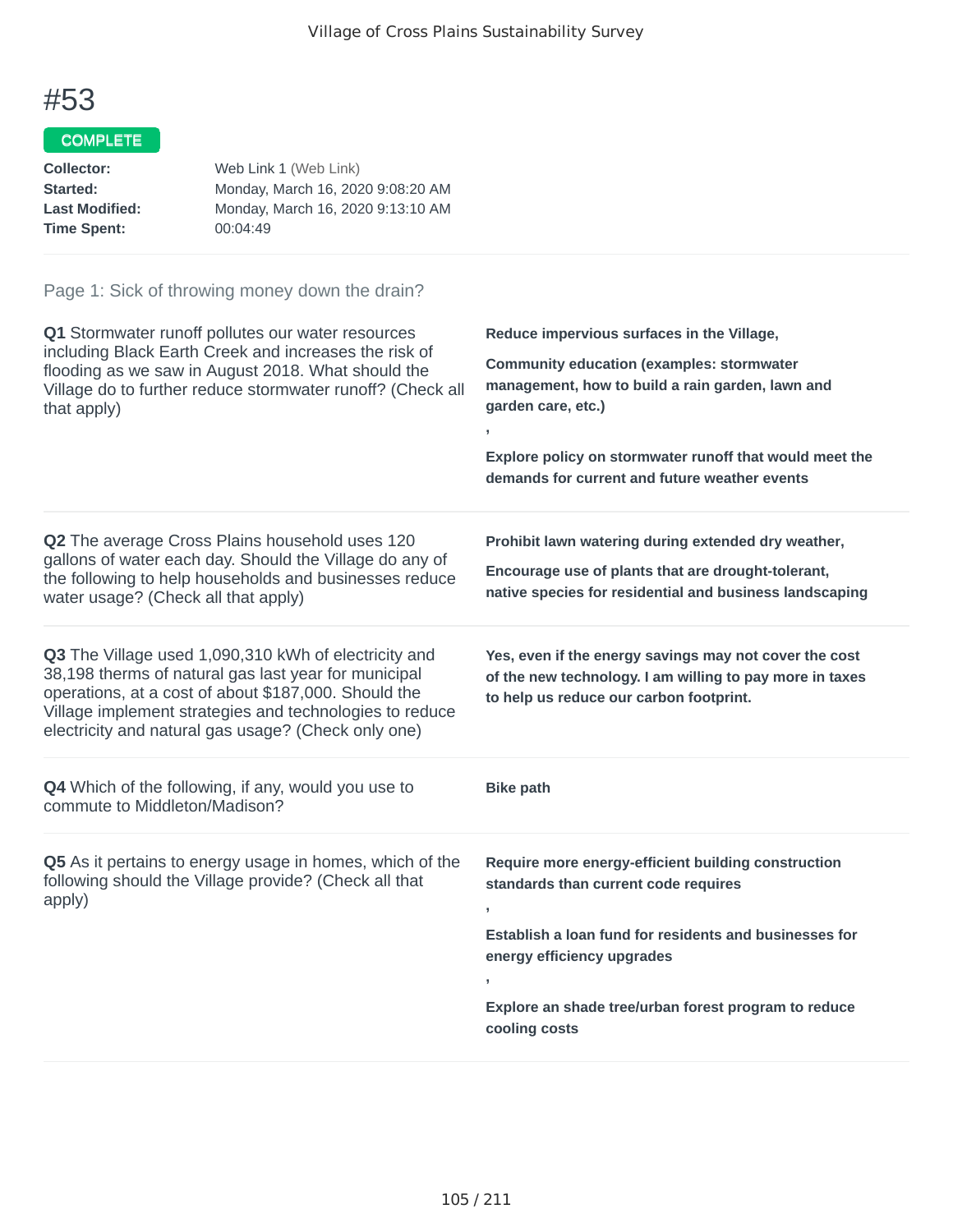| <b>Q6</b> What options would you support to encourage greater<br>sustainability in the Village? (Check all that apply)                            | Renewable energy options for homeowners,<br>Environmental service-learning projects with the<br>schools (students do service work) |
|---------------------------------------------------------------------------------------------------------------------------------------------------|------------------------------------------------------------------------------------------------------------------------------------|
| Q7 Food composting reduces the amount of trash<br>collected by the Village. Should the Village do any of the<br>following? (Check all that apply) | Give out instructions on how to compost,<br>Sell compost bins at a discounted cost                                                 |
| <b>Q8</b> How old are you?                                                                                                                        | 26-35                                                                                                                              |
| <b>Q9</b> What other things should Cross Plains, as a<br>municipality, do to reduce the impact on the<br>environment?                             | <b>Respondent skipped this question</b>                                                                                            |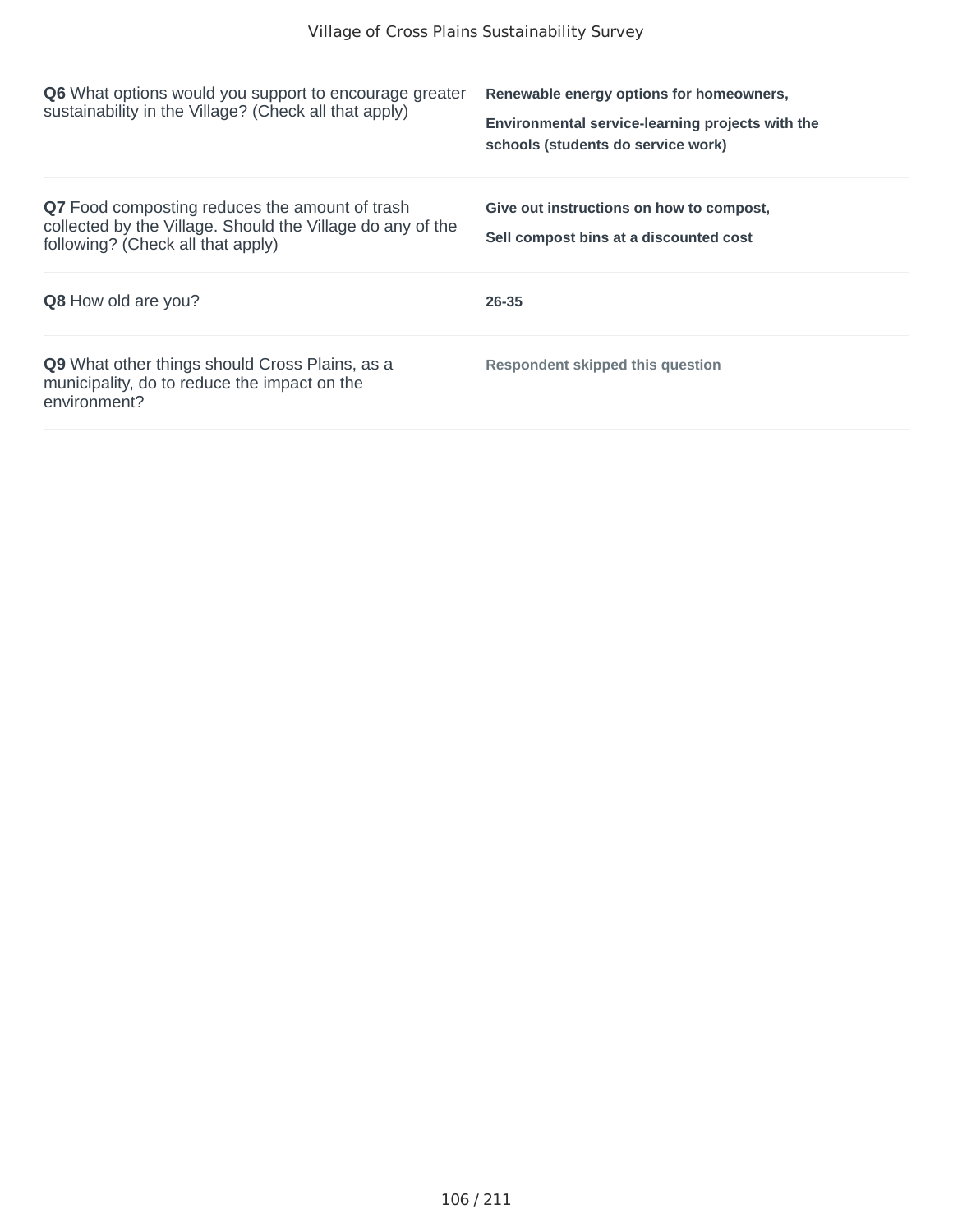#### COMPLETE

| Collector:            | Web Link 1 (Web Link)             |
|-----------------------|-----------------------------------|
| Started:              | Monday, March 16, 2020 1:41:01 PM |
| <b>Last Modified:</b> | Monday, March 16, 2020 1:55:08 PM |
| <b>Time Spent:</b>    | 00:14:07                          |

#### Page 1: Sick of throwing money down the drain?

**Q1** Stormwater runoff pollutes our water resources including Black Earth Creek and increases the risk of flooding as we saw in August 2018. What should the Village do to further reduce stormwater runoff? (Check all that apply) **Reduce impervious surfaces in the Village, Community education (examples: stormwater management, how to build a rain garden, lawn and garden care, etc.) , Explore policy on stormwater runoff that would meet the demands for current and future weather events , Implement water management methods that restore or mimic the natural water cycle Q2** The average Cross Plains household uses 120 gallons of water each day. Should the Village do any of the following to help households and businesses reduce water usage? (Check all that apply) **Provide information on indoor and outdoor water efficiency , Prohibit lawn watering during extended dry weather, Offer water efficiency audits, Encourage use of plants that are drought-tolerant, native species for residential and business landscaping ,** Other (please specify): I think bringing attention to, or having local sales of plants, in town or locally would be helpful. Also this could be a community project to add think kind of landscaping around the village **Q3** The Village used 1,090,310 kWh of electricity and 38,198 therms of natural gas last year for municipal operations, at a cost of about \$187,000. Should the Village implement strategies and technologies to reduce electricity and natural gas usage? (Check only one) **Yes, even if the energy savings may not cover the cost of the new technology. I am willing to pay more in taxes to help us reduce our carbon footprint.**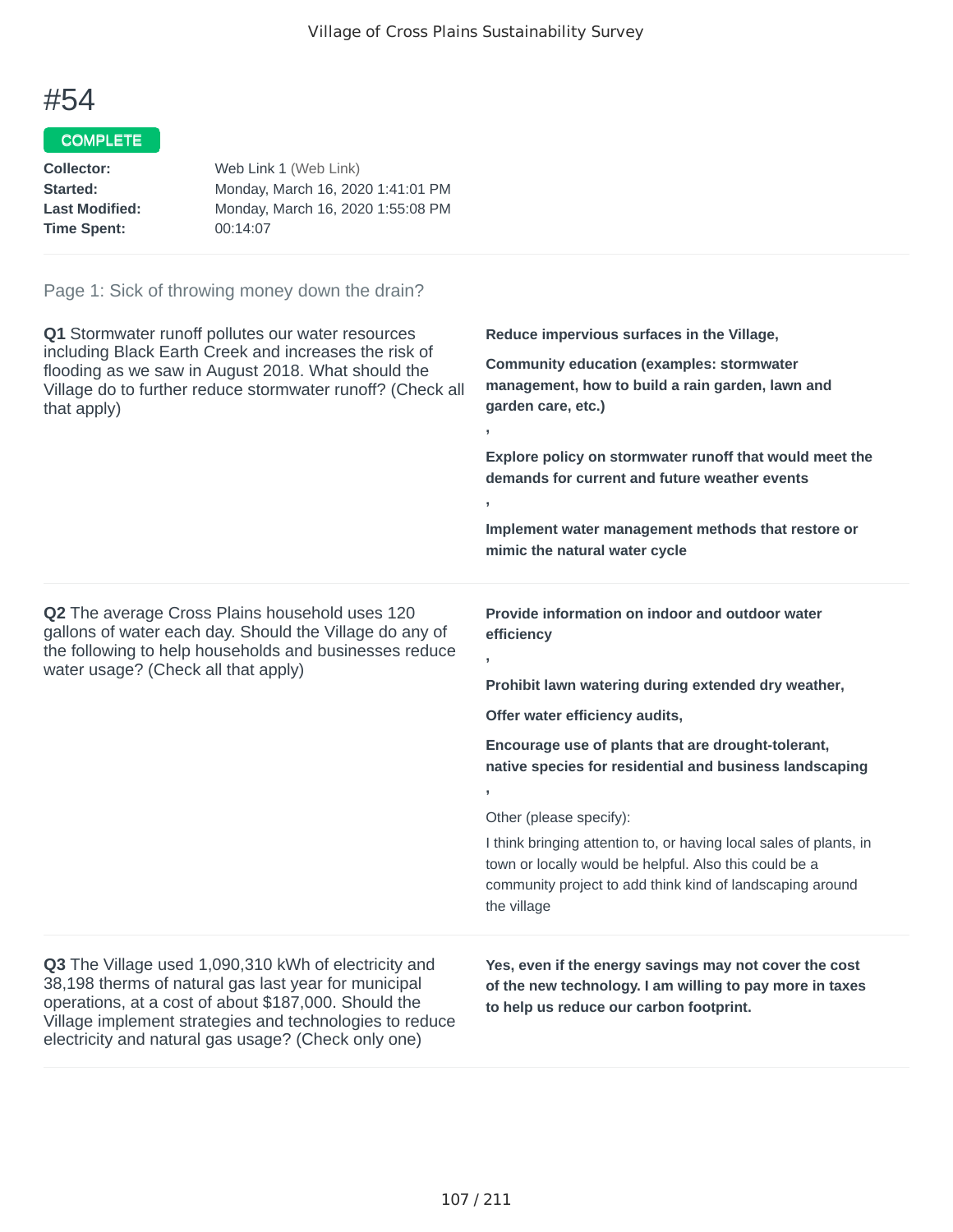| <b>Q4</b> Which of the following, if any, would you use to<br>commute to Middleton/Madison?                                 | Park-and-Ride,                                                                                                                                                                                                                                                                                                                   |
|-----------------------------------------------------------------------------------------------------------------------------|----------------------------------------------------------------------------------------------------------------------------------------------------------------------------------------------------------------------------------------------------------------------------------------------------------------------------------|
|                                                                                                                             | Bus/shuttle,                                                                                                                                                                                                                                                                                                                     |
|                                                                                                                             | Bike path,                                                                                                                                                                                                                                                                                                                       |
|                                                                                                                             | Other (please specify):                                                                                                                                                                                                                                                                                                          |
|                                                                                                                             | it would be ideal to have an express bus to the Middleton<br>area at least but CP would be great too. There are many<br>people west of CP that work downtown. Also, my husband<br>currently drives to Penny Klein park off Airport Rd in<br>Middleton to catch the bike trail. It would be ideal to have<br>that trail extended. |
| Q5 As it pertains to energy usage in homes, which of the<br>following should the Village provide? (Check all that<br>apply) | Education and information about energy efficiency and<br>conservation<br>У.                                                                                                                                                                                                                                                      |
|                                                                                                                             | Require more energy-efficient building construction<br>standards than current code requires                                                                                                                                                                                                                                      |
|                                                                                                                             | У.<br>Establish a loan fund for residents and businesses for<br>energy efficiency upgrades                                                                                                                                                                                                                                       |
|                                                                                                                             | Provide rebates for Focus on Energy Home Energy<br>audits                                                                                                                                                                                                                                                                        |
|                                                                                                                             | У.                                                                                                                                                                                                                                                                                                                               |
|                                                                                                                             | Explore an shade tree/urban forest program to reduce<br>cooling costs                                                                                                                                                                                                                                                            |
| Q6 What options would you support to encourage greater<br>sustainability in the Village? (Check all that apply)             | Develop a Village sustainability action plan,                                                                                                                                                                                                                                                                                    |
|                                                                                                                             | Renewable energy for Village operations,                                                                                                                                                                                                                                                                                         |
|                                                                                                                             | Renewable energy options for homeowners,                                                                                                                                                                                                                                                                                         |
|                                                                                                                             | Educational forums at a school or the library,                                                                                                                                                                                                                                                                                   |
|                                                                                                                             | Environmental service-learning projects with the<br>schools (students do service work)                                                                                                                                                                                                                                           |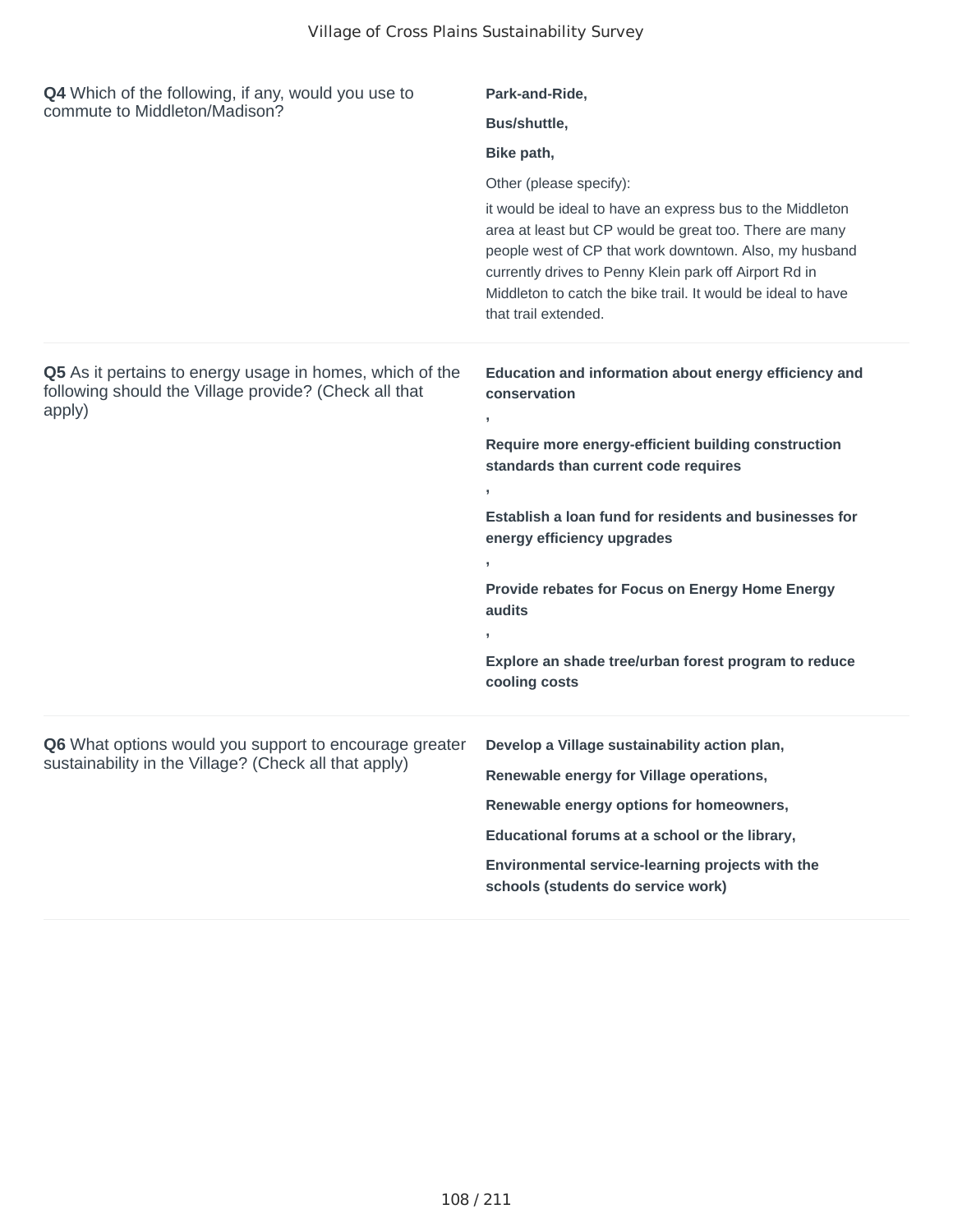| Q7 Food composting reduces the amount of trash<br>collected by the Village. Should the Village do any of the<br>following? (Check all that apply) | Give out instructions on how to compost,                                                                                                                                                                                                                                                                                   |  |
|---------------------------------------------------------------------------------------------------------------------------------------------------|----------------------------------------------------------------------------------------------------------------------------------------------------------------------------------------------------------------------------------------------------------------------------------------------------------------------------|--|
|                                                                                                                                                   | Sell compost bins at a discounted cost,                                                                                                                                                                                                                                                                                    |  |
|                                                                                                                                                   | Collect compost in a separate container along with trash<br>and recycling                                                                                                                                                                                                                                                  |  |
|                                                                                                                                                   | $\overline{\phantom{a}}$<br>Other (please specify):                                                                                                                                                                                                                                                                        |  |
|                                                                                                                                                   |                                                                                                                                                                                                                                                                                                                            |  |
|                                                                                                                                                   | I think in addition to this we could also have a much broader<br>recycling program to allow for paper milk cartons, etc. to be<br>accepted. Are there any battery or light bulb recycling bins in<br>the village? Or have a recycling center where certain items<br>can be brought in, even if 1 day a month or something. |  |
| <b>Q8</b> How old are you?                                                                                                                        | 36-45                                                                                                                                                                                                                                                                                                                      |  |

As stated above, I think the recycling program needs to be expanded. The village is so small I don't mind dropping things off, although curbside pickup is probably easier. I think in general if the Village can do the research/bring courses in to town, etc. it will increase sustainability. Thank you.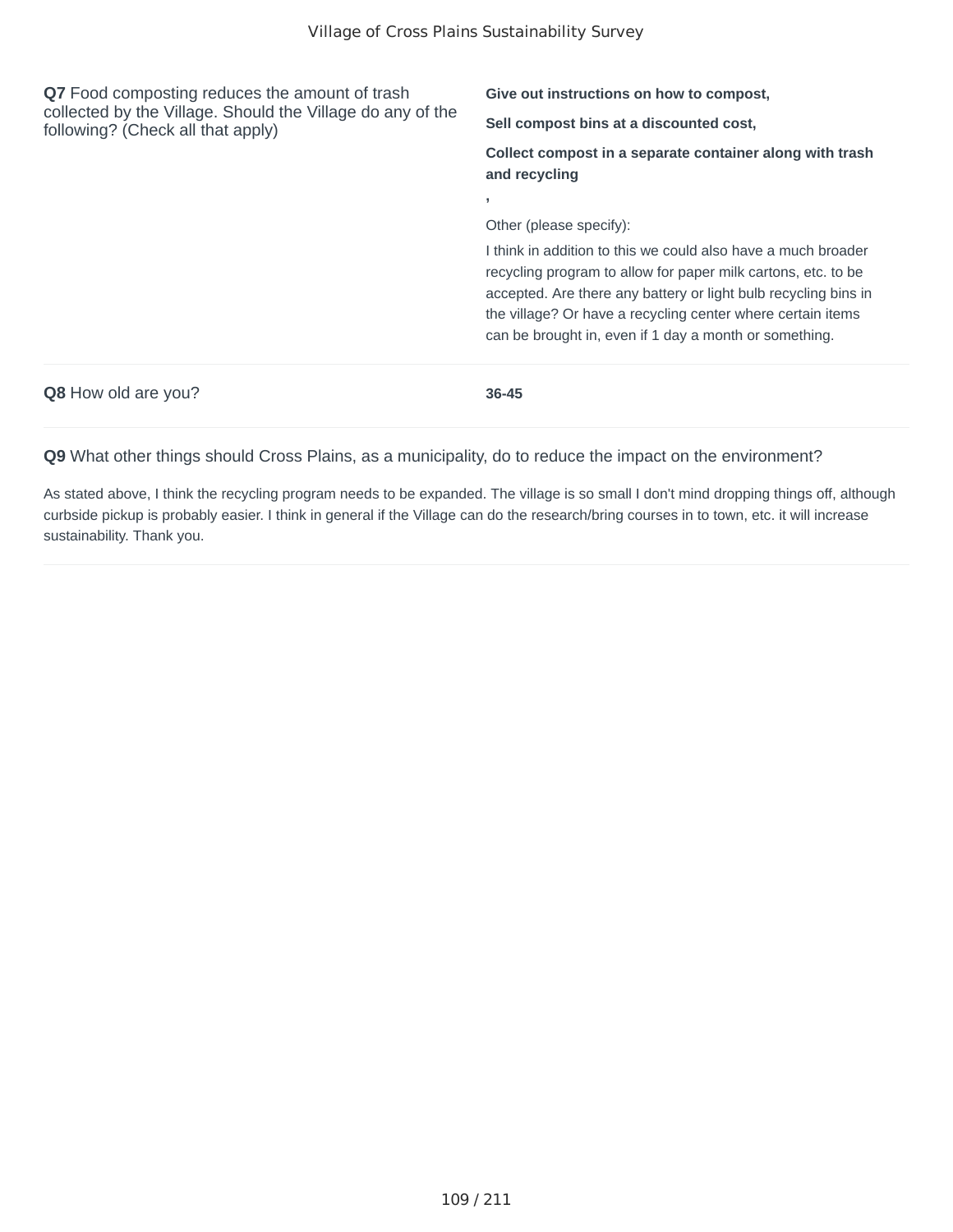#### COMPLETE

| <b>Collector:</b><br>Started:<br><b>Last Modified:</b><br><b>Time Spent:</b> | Web Link 1 (Web Link)<br>Monday, March 16, 2020 4:41:13 PM<br>Monday, March 16, 2020 4:43:59 PM<br>00:02:45                                                                                                                                                                            |                                                                                                       |
|------------------------------------------------------------------------------|----------------------------------------------------------------------------------------------------------------------------------------------------------------------------------------------------------------------------------------------------------------------------------------|-------------------------------------------------------------------------------------------------------|
|                                                                              | Page 1: Sick of throwing money down the drain?                                                                                                                                                                                                                                         |                                                                                                       |
| that apply)                                                                  | Q1 Stormwater runoff pollutes our water resources<br>including Black Earth Creek and increases the risk of<br>flooding as we saw in August 2018. What should the<br>Village do to further reduce stormwater runoff? (Check all                                                         | <b>Respondent skipped this question</b>                                                               |
| water usage? (Check all that apply)                                          | Q2 The average Cross Plains household uses 120<br>gallons of water each day. Should the Village do any of<br>the following to help households and businesses reduce                                                                                                                    | <b>Respondent skipped this question</b>                                                               |
|                                                                              | Q3 The Village used 1,090,310 kWh of electricity and<br>38,198 therms of natural gas last year for municipal<br>operations, at a cost of about \$187,000. Should the<br>Village implement strategies and technologies to reduce<br>electricity and natural gas usage? (Check only one) | Yes, but only if it doesn't cost anything or the new<br>technology pays for itself in energy savings. |
| commute to Middleton/Madison?                                                | <b>Q4</b> Which of the following, if any, would you use to                                                                                                                                                                                                                             | <b>Bike path</b>                                                                                      |
| apply)                                                                       | Q5 As it pertains to energy usage in homes, which of the<br>following should the Village provide? (Check all that                                                                                                                                                                      | <b>Respondent skipped this question</b>                                                               |
|                                                                              | Q6 What options would you support to encourage greater<br>sustainability in the Village? (Check all that apply)                                                                                                                                                                        | <b>Respondent skipped this question</b>                                                               |
| following? (Check all that apply)                                            | Q7 Food composting reduces the amount of trash<br>collected by the Village. Should the Village do any of the                                                                                                                                                                           | <b>Respondent skipped this question</b>                                                               |
| Q8 How old are you?                                                          |                                                                                                                                                                                                                                                                                        | <b>Prefer not to answer</b>                                                                           |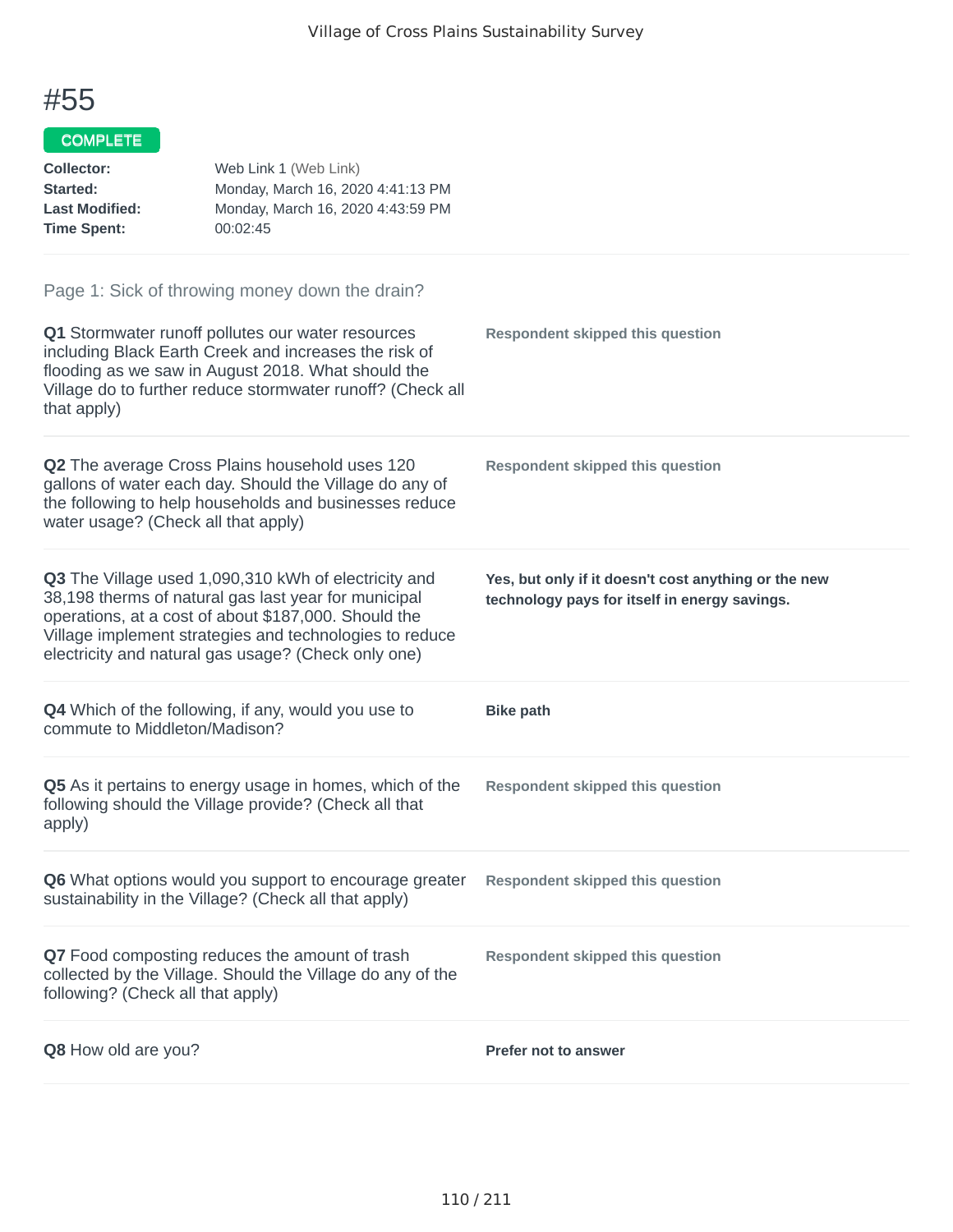**Respondent skipped this question**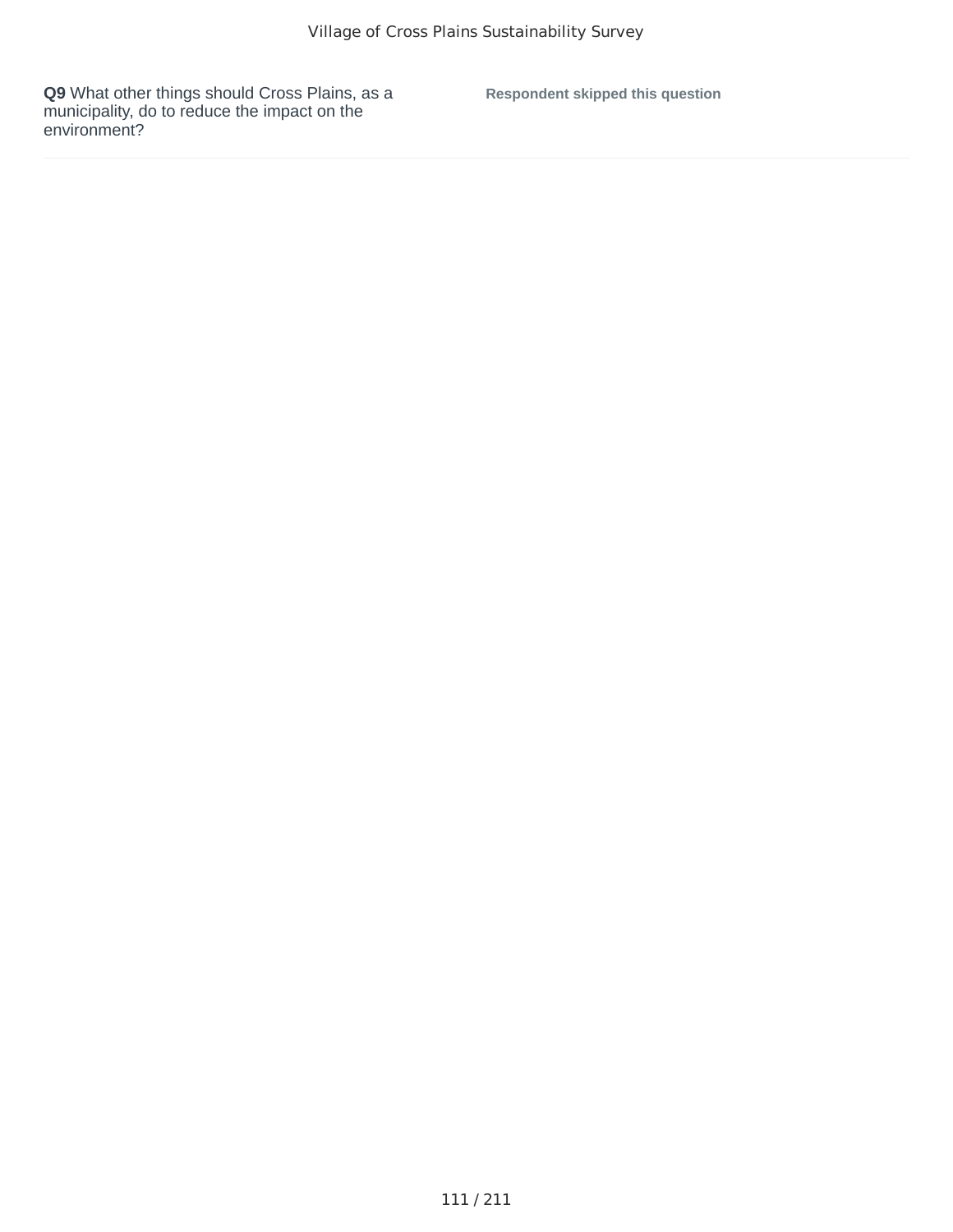### COMPLETE

| Collector:            | Web Link 1 (Web Link)              |
|-----------------------|------------------------------------|
| Started:              | Monday, March 16, 2020 10:40:23 PM |
| <b>Last Modified:</b> | Monday, March 16, 2020 10:42:31 PM |
| <b>Time Spent:</b>    | 00:02:07                           |

| Q1 Stormwater runoff pollutes our water resources<br>including Black Earth Creek and increases the risk of<br>flooding as we saw in August 2018. What should the<br>Village do to further reduce stormwater runoff? (Check all<br>that apply)                                          | Reduce impervious surfaces in the Village,<br>Implement water management methods that restore or<br>mimic the natural water cycle<br>Other (please specify):<br>leaf pickup curbside - every community has this. |
|----------------------------------------------------------------------------------------------------------------------------------------------------------------------------------------------------------------------------------------------------------------------------------------|------------------------------------------------------------------------------------------------------------------------------------------------------------------------------------------------------------------|
| Q2 The average Cross Plains household uses 120<br>gallons of water each day. Should the Village do any of<br>the following to help households and businesses reduce<br>water usage? (Check all that apply)                                                                             | Offer water efficiency audits,<br>Encourage use of plants that are drought-tolerant,<br>native species for residential and business landscaping                                                                  |
| Q3 The Village used 1,090,310 kWh of electricity and<br>38,198 therms of natural gas last year for municipal<br>operations, at a cost of about \$187,000. Should the<br>Village implement strategies and technologies to reduce<br>electricity and natural gas usage? (Check only one) | Yes, even if the energy savings may not cover the cost<br>of the new technology. I am willing to pay more in taxes<br>to help us reduce our carbon footprint.                                                    |
| Q4 Which of the following, if any, would you use to<br>commute to Middleton/Madison?                                                                                                                                                                                                   | Park-and-Ride,<br>Bus/shuttle,<br><b>Bike path</b>                                                                                                                                                               |
| Q5 As it pertains to energy usage in homes, which of the<br>following should the Village provide? (Check all that<br>apply)                                                                                                                                                            | Require more energy-efficient building construction<br>standards than current code requires<br>y.<br>Waive or reduce the building permit fee if installing a<br>renewable energy system                          |
| Q6 What options would you support to encourage greater<br>sustainability in the Village? (Check all that apply)                                                                                                                                                                        | Develop a Village sustainability action plan                                                                                                                                                                     |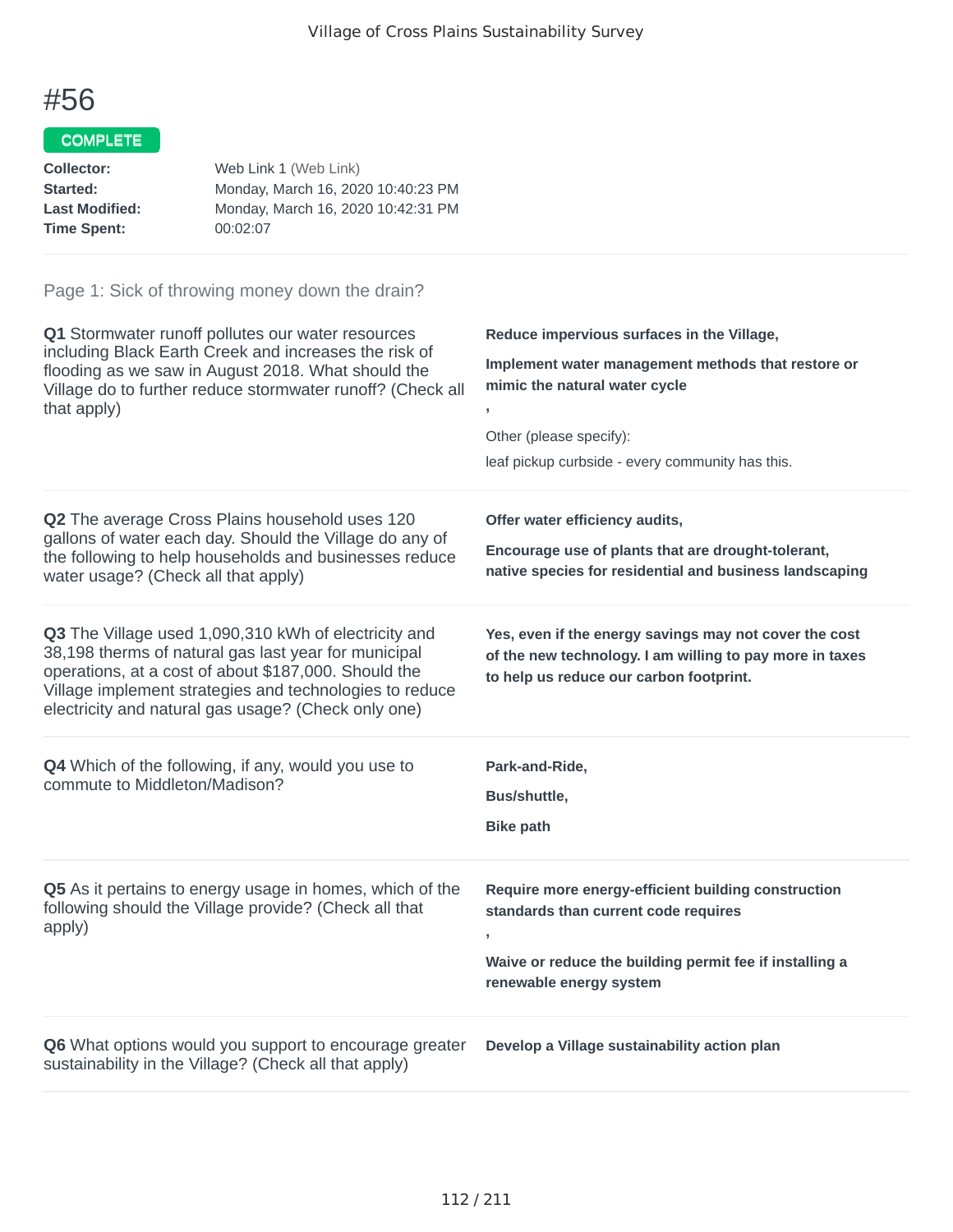**Q7** Food composting reduces the amount of trash collected by the Village. Should the Village do any of the following? (Check all that apply)

**Collect compost in a separate container along with trash and recycling**

| <b>Q8</b> How old are you?                                                                                            | 66 or older                             |
|-----------------------------------------------------------------------------------------------------------------------|-----------------------------------------|
| <b>Q9</b> What other things should Cross Plains, as a<br>municipality, do to reduce the impact on the<br>environment? | <b>Respondent skipped this question</b> |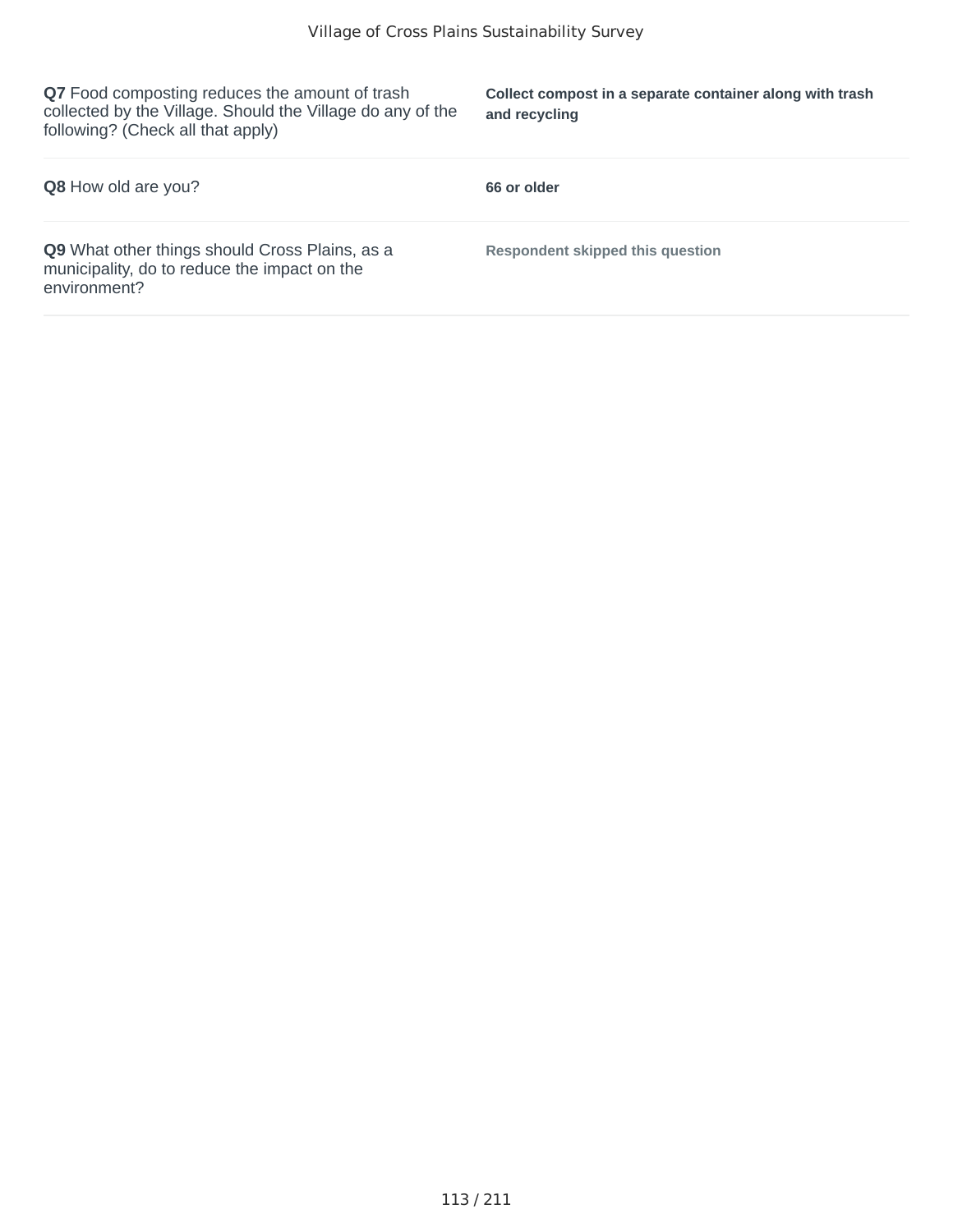#### COMPLETE

| Collector:<br>Started:<br><b>Last Modified:</b><br><b>Time Spent:</b> | Web Link 1 (Web Link)<br>Tuesday, March 17, 2020 11:35:23 AM<br>Tuesday, March 17, 2020 11:42:42 AM<br>00:07:18                                                                                                                                                                        |                                                                                                                                                                                                                                                |
|-----------------------------------------------------------------------|----------------------------------------------------------------------------------------------------------------------------------------------------------------------------------------------------------------------------------------------------------------------------------------|------------------------------------------------------------------------------------------------------------------------------------------------------------------------------------------------------------------------------------------------|
| that apply)                                                           | Page 1: Sick of throwing money down the drain?<br>Q1 Stormwater runoff pollutes our water resources<br>including Black Earth Creek and increases the risk of<br>flooding as we saw in August 2018. What should the<br>Village do to further reduce stormwater runoff? (Check all       | Explore policy on stormwater runoff that would meet the<br>demands for current and future weather events                                                                                                                                       |
| water usage? (Check all that apply)                                   | Q2 The average Cross Plains household uses 120<br>gallons of water each day. Should the Village do any of<br>the following to help households and businesses reduce                                                                                                                    | Provide information on indoor and outdoor water<br>efficiency<br>Prohibit lawn watering during extended dry weather,<br>Encourage use of plants that are drought-tolerant,<br>native species for residential and business landscaping          |
|                                                                       | Q3 The Village used 1,090,310 kWh of electricity and<br>38,198 therms of natural gas last year for municipal<br>operations, at a cost of about \$187,000. Should the<br>Village implement strategies and technologies to reduce<br>electricity and natural gas usage? (Check only one) | Yes, even if the energy savings may not cover the cost<br>of the new technology. I am willing to pay more in taxes<br>to help us reduce our carbon footprint.                                                                                  |
| commute to Middleton/Madison?                                         | Q4 Which of the following, if any, would you use to                                                                                                                                                                                                                                    | Park-and-Ride,<br><b>Bus/shuttle</b>                                                                                                                                                                                                           |
| apply)                                                                | Q5 As it pertains to energy usage in homes, which of the<br>following should the Village provide? (Check all that                                                                                                                                                                      | Education and information about energy efficiency and<br>conservation<br>$\mathbf{I}$<br>Provide rebates for Focus on Energy Home Energy<br>audits<br>У.<br>Waive or reduce the building permit fee if installing a<br>renewable energy system |

**Q6** What options would you support to encourage greater sustainability in the Village? (Check all that apply)

**Develop a Village sustainability action plan**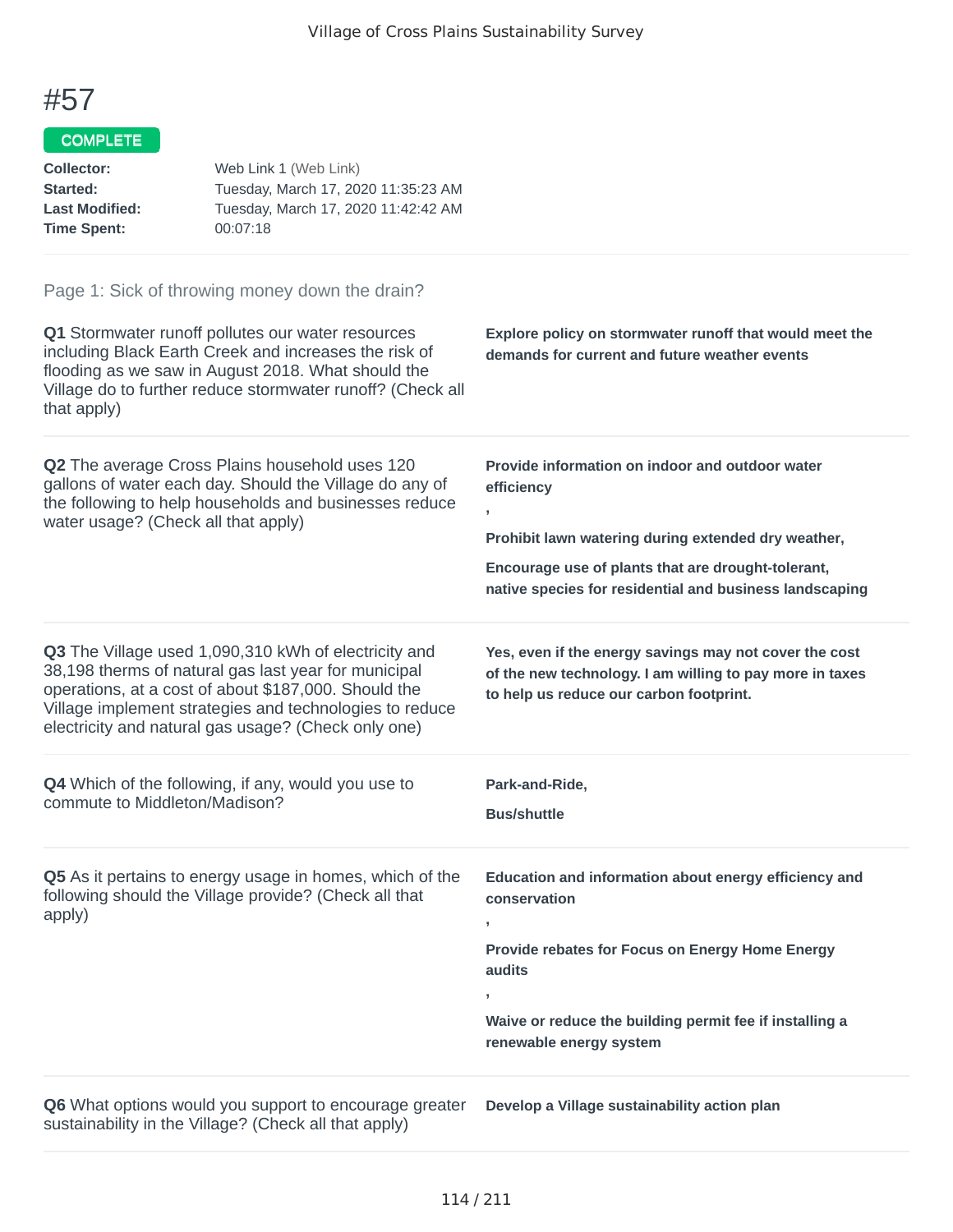**Q7** Food composting reduces the amount of trash collected by the Village. Should the Village do any of the following? (Check all that apply)

**Give out instructions on how to compost, Sell compost bins at a discounted cost**

| <b>Q8</b> How old are you?                                                                                     | 66 or older                             |
|----------------------------------------------------------------------------------------------------------------|-----------------------------------------|
| Q9 What other things should Cross Plains, as a<br>municipality, do to reduce the impact on the<br>environment? | <b>Respondent skipped this question</b> |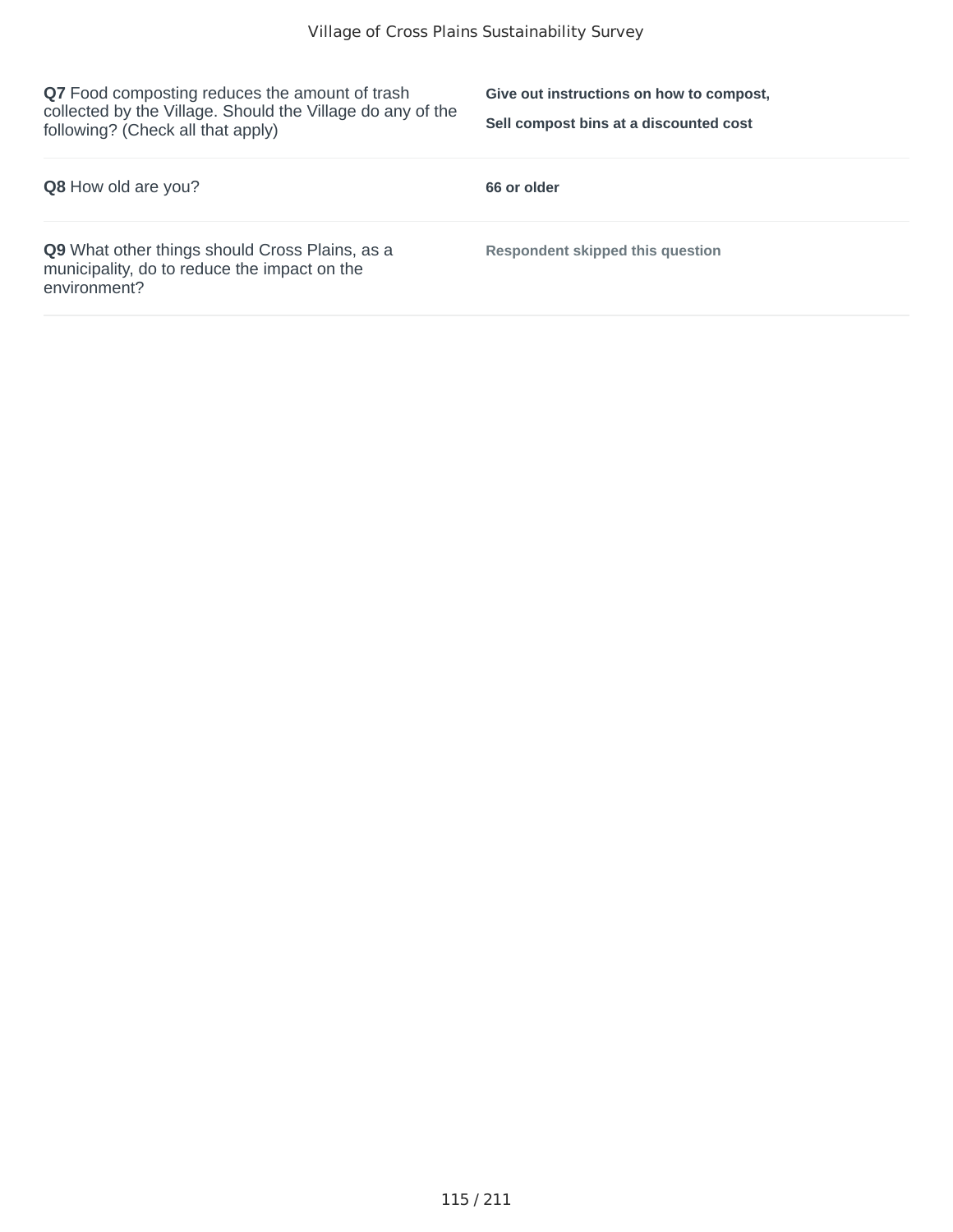#### COMPLETE

| Collector:                                                                                                                                                                               | Web Link 1 (Web Link)                                                                                            |                                                                                                          |  |
|------------------------------------------------------------------------------------------------------------------------------------------------------------------------------------------|------------------------------------------------------------------------------------------------------------------|----------------------------------------------------------------------------------------------------------|--|
| Started:                                                                                                                                                                                 | Tuesday, March 17, 2020 7:23:03 PM                                                                               |                                                                                                          |  |
| <b>Last Modified:</b>                                                                                                                                                                    | Tuesday, March 17, 2020 7:26:17 PM                                                                               |                                                                                                          |  |
| <b>Time Spent:</b>                                                                                                                                                                       | 00:03:14                                                                                                         |                                                                                                          |  |
|                                                                                                                                                                                          | Page 1: Sick of throwing money down the drain?                                                                   |                                                                                                          |  |
| Q1 Stormwater runoff pollutes our water resources                                                                                                                                        |                                                                                                                  | Reduce impervious surfaces in the Village,                                                               |  |
| including Black Earth Creek and increases the risk of<br>flooding as we saw in August 2018. What should the<br>Village do to further reduce stormwater runoff? (Check all<br>that apply) |                                                                                                                  | Explore policy on stormwater runoff that would meet the<br>demands for current and future weather events |  |
|                                                                                                                                                                                          | <b>Q2</b> The average Cross Plains household uses 120<br>gallons of water each day. Should the Village do any of | Provide information on indoor and outdoor water<br>efficiency                                            |  |
| the following to help households and businesses reduce                                                                                                                                   |                                                                                                                  | ŋ                                                                                                        |  |
| water usage? (Check all that apply)                                                                                                                                                      |                                                                                                                  | Offer water efficiency audits,                                                                           |  |
|                                                                                                                                                                                          |                                                                                                                  |                                                                                                          |  |

Other (please specify):

The Village should take efforts only if they stay within the current water operating budget.

**Q3** The Village used 1,090,310 kWh of electricity and 38,198 therms of natural gas last year for municipal operations, at a cost of about \$187,000. Should the Village implement strategies and technologies to reduce electricity and natural gas usage? (Check only one)

**Q4** Which of the following, if any, would you use to commute to Middleton/Madison?

**Q5** As it pertains to energy usage in homes, which of the following should the Village provide? (Check all that apply)

**Yes, but only if it doesn't cost anything or the new technology pays for itself in energy savings.**

**I do not think that it is the role of the Village to be**

**,**

Other (please specify):

**involved in these**

Other (please specify):

None

The Village should take efforts only if there are current expenses that could be reduced by the efforts.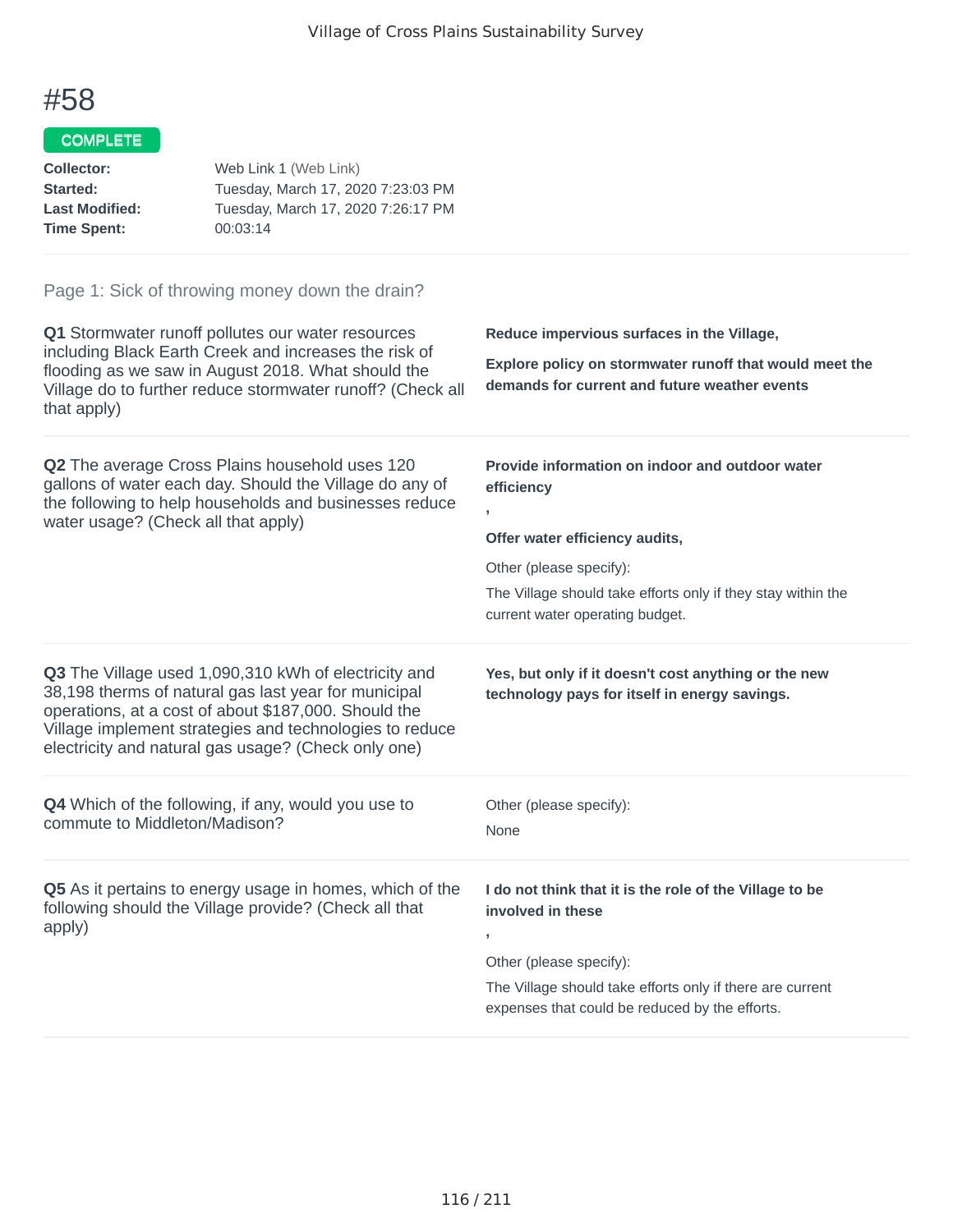| <b>Q6</b> What options would you support to encourage greater<br>sustainability in the Village? (Check all that apply)                                   | None – The Village should not take an active role in this<br>effort<br>э.                                                                                                                    |  |
|----------------------------------------------------------------------------------------------------------------------------------------------------------|----------------------------------------------------------------------------------------------------------------------------------------------------------------------------------------------|--|
|                                                                                                                                                          | Other (please specify):<br>The Village should take efforts only if there are current<br>expenses that could be reduced by the efforts.                                                       |  |
| <b>Q7</b> Food composting reduces the amount of trash<br>collected by the Village. Should the Village do any of the<br>following? (Check all that apply) | The Village should not be involved in this matter,<br>Other (please specify):<br>The Village should take efforts only if there are current<br>expenses that could be reduced by the efforts. |  |
| Q8 How old are you?                                                                                                                                      | 46-55                                                                                                                                                                                        |  |

The Village should take efforts only if there are current expenses that could be reduced by the efforts.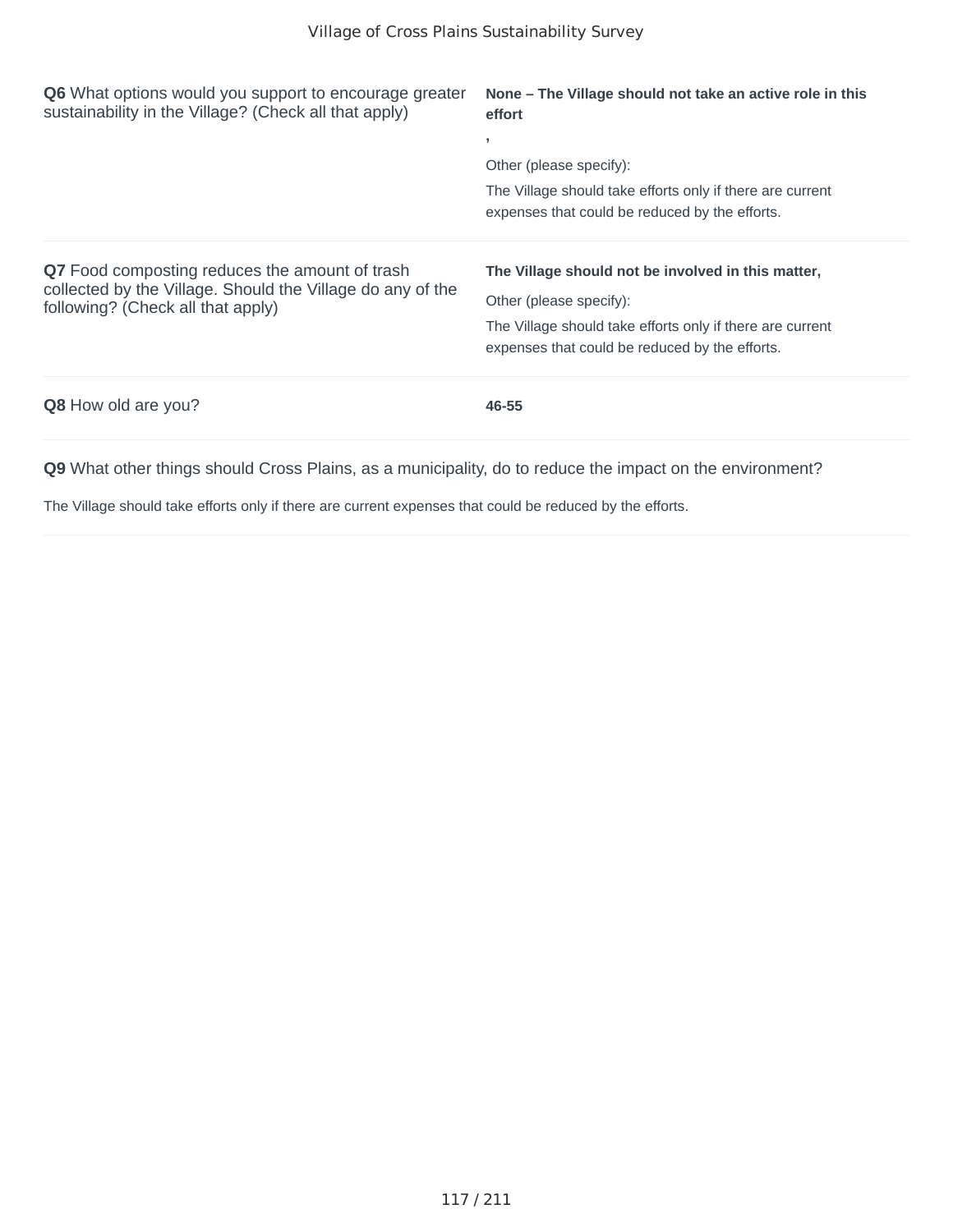#### COMPLETE

| Web Link 1 (Web Link)                 |
|---------------------------------------|
| Wednesday, March 18, 2020 11:32:30 AM |
| Wednesday, March 18, 2020 11:55:49 AM |
| 00:23:19                              |
|                                       |

| Q1 Stormwater runoff pollutes our water resources<br>including Black Earth Creek and increases the risk of<br>flooding as we saw in August 2018. What should the<br>Village do to further reduce stormwater runoff? (Check all<br>that apply)                                          | <b>Community education (examples: stormwater</b><br>management, how to build a rain garden, lawn and<br>garden care, etc.)<br>$\mathbf{r}$<br>Explore policy on stormwater runoff that would meet the<br>demands for current and future weather events                                                                                                                                            |
|----------------------------------------------------------------------------------------------------------------------------------------------------------------------------------------------------------------------------------------------------------------------------------------|---------------------------------------------------------------------------------------------------------------------------------------------------------------------------------------------------------------------------------------------------------------------------------------------------------------------------------------------------------------------------------------------------|
| Q2 The average Cross Plains household uses 120<br>gallons of water each day. Should the Village do any of<br>the following to help households and businesses reduce<br>water usage? (Check all that apply)                                                                             | Provide information on indoor and outdoor water<br>efficiency<br>Encourage use of plants that are drought-tolerant,<br>native species for residential and business landscaping                                                                                                                                                                                                                    |
| Q3 The Village used 1,090,310 kWh of electricity and<br>38,198 therms of natural gas last year for municipal<br>operations, at a cost of about \$187,000. Should the<br>Village implement strategies and technologies to reduce<br>electricity and natural gas usage? (Check only one) | Yes, but only if it doesn't cost anything or the new<br>technology pays for itself in energy savings.                                                                                                                                                                                                                                                                                             |
| Q4 Which of the following, if any, would you use to<br>commute to Middleton/Madison?                                                                                                                                                                                                   | Other (please specify):<br>I don't commute. Keep in mind that we have a bus system to<br>take kids to school daily and this is not used to the maximum<br>efficiency. People will not give up their personnel freedoms<br>of cars. Until you can train our youth to use that bus system<br>there is no sense of wasting tax dollars on a system for<br>adults to will be way underused if at all. |
| Q5 As it pertains to energy usage in homes, which of the<br>following should the Village provide? (Check all that<br>apply)                                                                                                                                                            | I do not think that it is the role of the Village to be<br>involved in these<br>Other (please specify):<br>MG&E and Focus on Energy both have programs to do this.                                                                                                                                                                                                                                |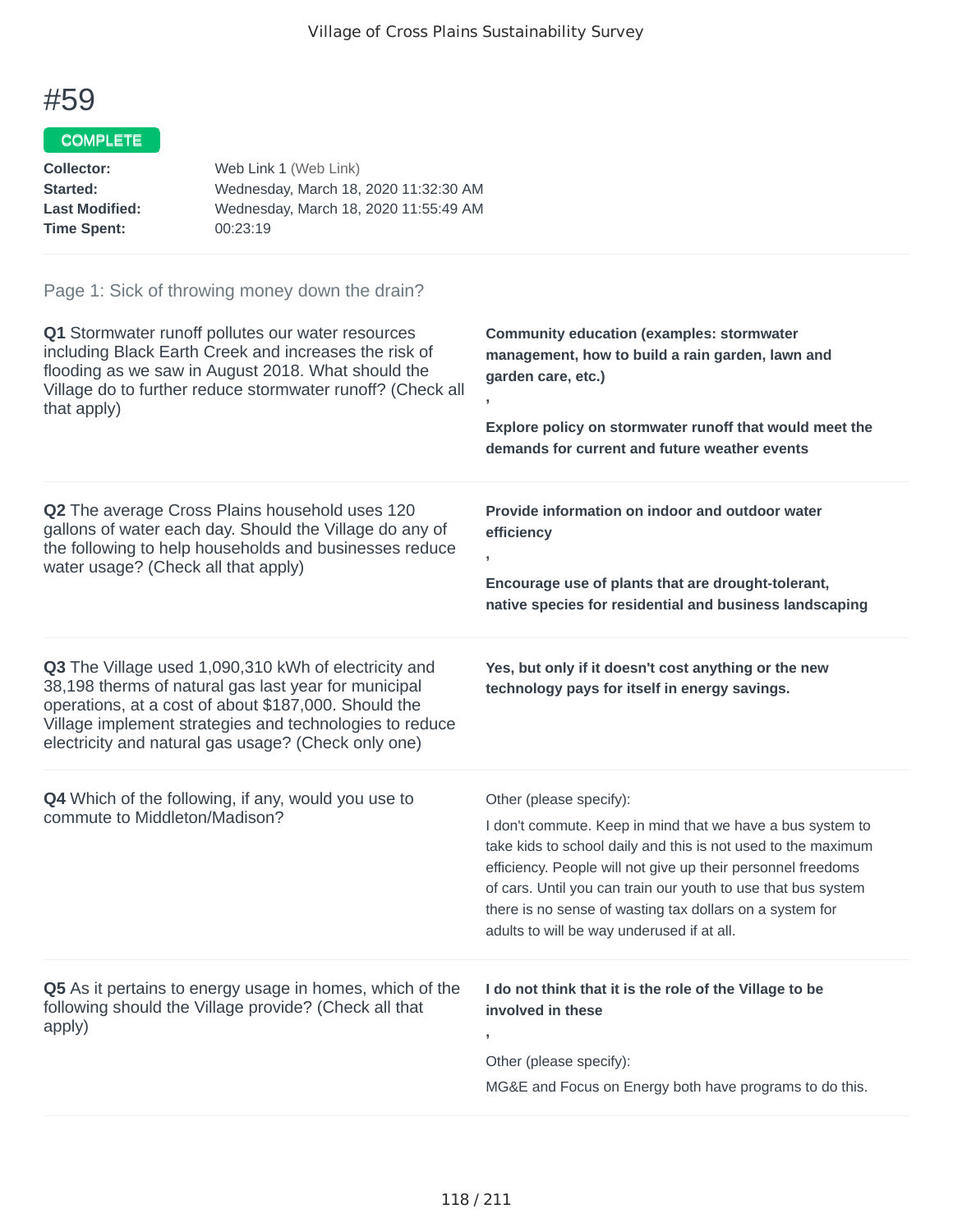| <b>Q6</b> What options would you support to encourage greater<br>sustainability in the Village? (Check all that apply)                            | None – The Village should not take an active role in this<br>effort                |
|---------------------------------------------------------------------------------------------------------------------------------------------------|------------------------------------------------------------------------------------|
| Q7 Food composting reduces the amount of trash<br>collected by the Village. Should the Village do any of the<br>following? (Check all that apply) | Give out instructions on how to compost.<br>Sell compost bins at a discounted cost |
| <b>Q8</b> How old are you?                                                                                                                        | 56-65                                                                              |
| <b>Q9</b> What other things should Cross Plains, as a<br>municipality, do to reduce the impact on the<br>environment?                             | <b>Respondent skipped this question</b>                                            |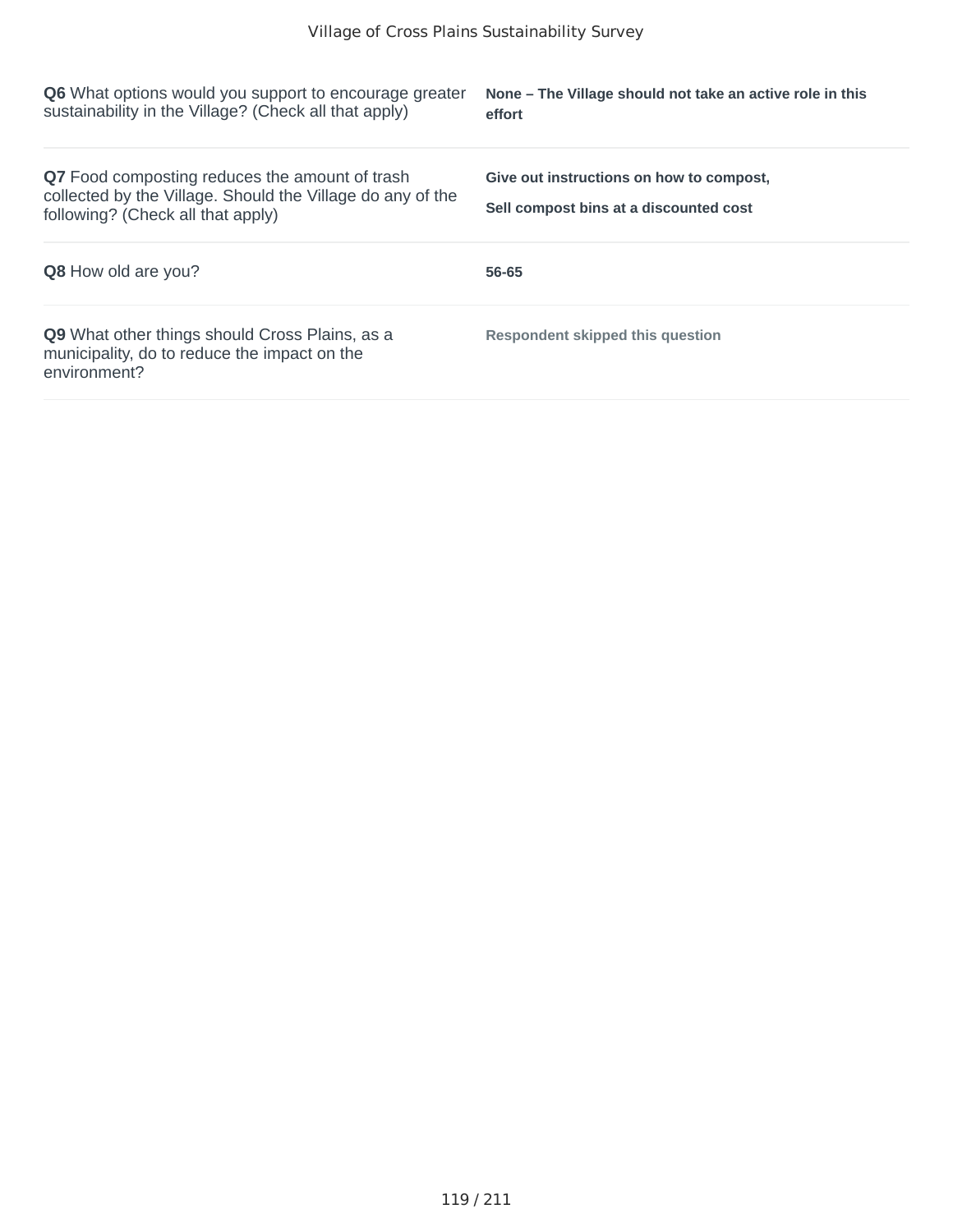#### COMPLETE

| Collector:            | Web Link 1 (Web Link)               |
|-----------------------|-------------------------------------|
| <b>Started:</b>       | Thursday, March 19, 2020 4:36:39 PM |
| <b>Last Modified:</b> | Thursday, March 19, 2020 4:38:14 PM |
| Time Spent:           | 00:01:35                            |
|                       |                                     |

| Q1 Stormwater runoff pollutes our water resources<br>including Black Earth Creek and increases the risk of<br>flooding as we saw in August 2018. What should the<br>Village do to further reduce stormwater runoff? (Check all<br>that apply)                                          | Explore policy on stormwater runoff that would meet the<br>demands for current and future weather events<br>Implement water management methods that restore or<br>mimic the natural water cycle |
|----------------------------------------------------------------------------------------------------------------------------------------------------------------------------------------------------------------------------------------------------------------------------------------|-------------------------------------------------------------------------------------------------------------------------------------------------------------------------------------------------|
| Q2 The average Cross Plains household uses 120<br>gallons of water each day. Should the Village do any of<br>the following to help households and businesses reduce<br>water usage? (Check all that apply)                                                                             | Encourage use of plants that are drought-tolerant,<br>native species for residential and business landscaping                                                                                   |
| Q3 The Village used 1,090,310 kWh of electricity and<br>38,198 therms of natural gas last year for municipal<br>operations, at a cost of about \$187,000. Should the<br>Village implement strategies and technologies to reduce<br>electricity and natural gas usage? (Check only one) | Yes, even if the energy savings may not cover the cost<br>of the new technology. I am willing to pay more in taxes<br>to help us reduce our carbon footprint.                                   |
| Q4 Which of the following, if any, would you use to<br>commute to Middleton/Madison?                                                                                                                                                                                                   | <b>Bike path</b>                                                                                                                                                                                |
| Q5 As it pertains to energy usage in homes, which of the<br>following should the Village provide? (Check all that<br>apply)                                                                                                                                                            | Explore an shade tree/urban forest program to reduce<br>cooling costs                                                                                                                           |
| Q6 What options would you support to encourage greater<br>sustainability in the Village? (Check all that apply)                                                                                                                                                                        | Develop a Village sustainability action plan,<br>Renewable energy for Village operations,<br>Renewable energy options for homeowners                                                            |
| Q7 Food composting reduces the amount of trash<br>collected by the Village. Should the Village do any of the<br>following? (Check all that apply)                                                                                                                                      | Give out instructions on how to compost,<br>Sell compost bins at a discounted cost,<br>Collect compost in a separate container along with trash<br>and recycling                                |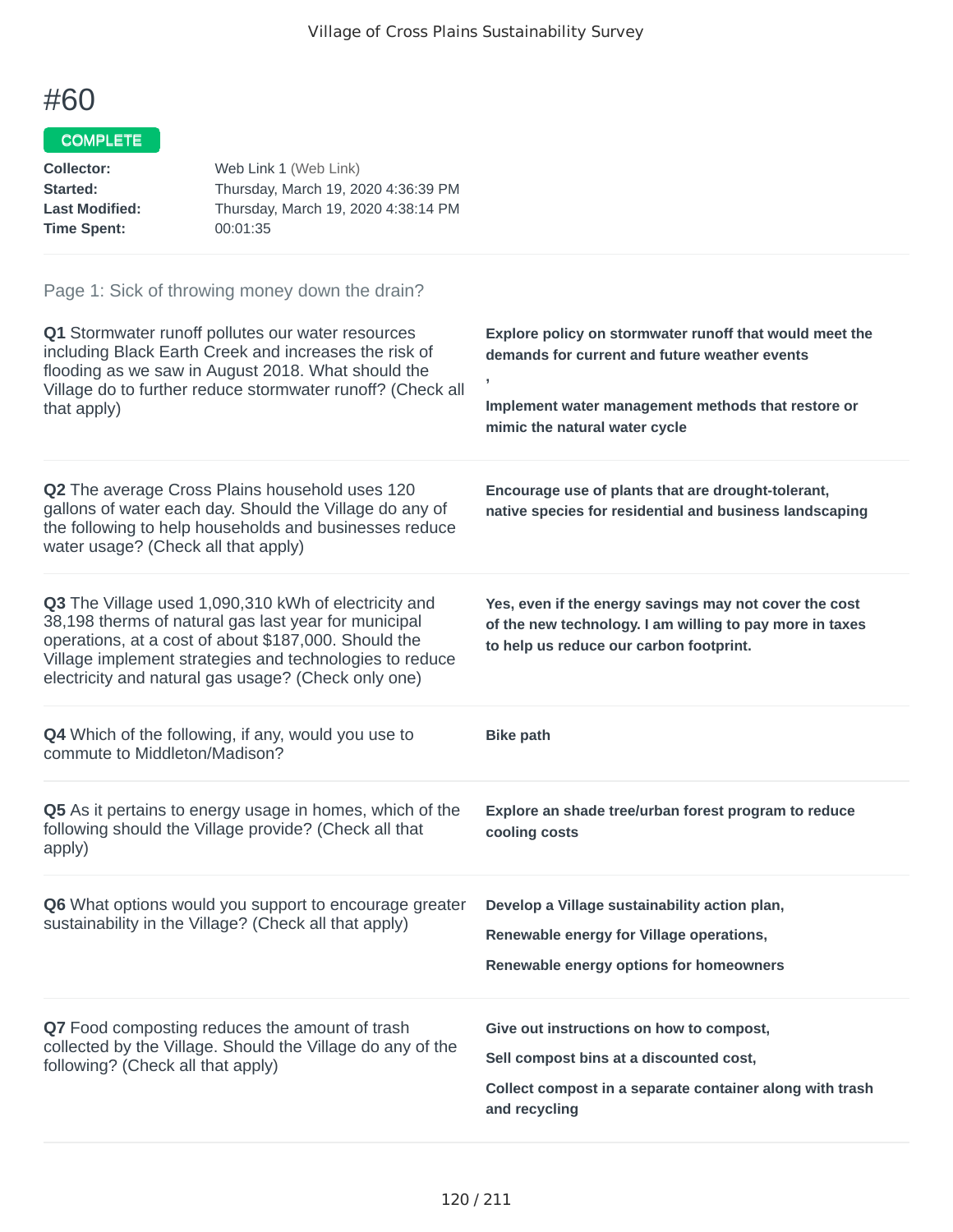| Q8 How old are you? |  |  |  |
|---------------------|--|--|--|
|---------------------|--|--|--|

**66 or older** 

**Q9** What other things should Cross Plains, as a municipality, do to reduce the impact on the environment?

**Respondent skipped this question**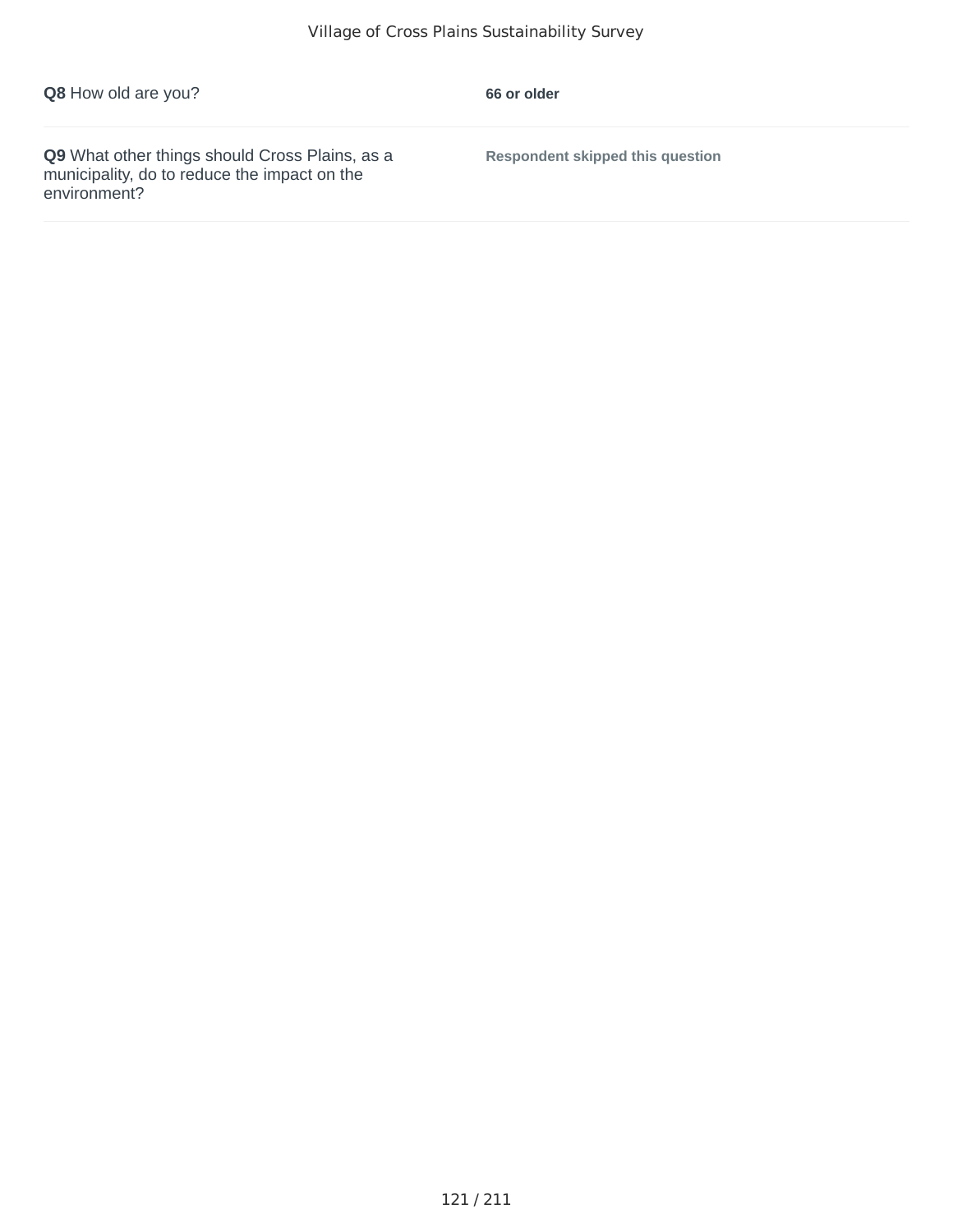### COMPLETE

| Web Link 1 (Web Link)             |
|-----------------------------------|
| Friday, March 20, 2020 7:39:30 PM |
| Friday, March 20, 2020 7:48:34 PM |
| 00:09:04                          |
|                                   |

| Q1 Stormwater runoff pollutes our water resources<br>including Black Earth Creek and increases the risk of<br>flooding as we saw in August 2018. What should the<br>Village do to further reduce stormwater runoff? (Check all<br>that apply)                                                 | <b>Community education (examples: stormwater</b><br>management, how to build a rain garden, lawn and<br>garden care, etc.)<br>Explore policy on stormwater runoff that would meet the<br>demands for current and future weather events<br>y.<br>Implement water management methods that restore or<br>mimic the natural water cycle |
|-----------------------------------------------------------------------------------------------------------------------------------------------------------------------------------------------------------------------------------------------------------------------------------------------|-------------------------------------------------------------------------------------------------------------------------------------------------------------------------------------------------------------------------------------------------------------------------------------------------------------------------------------|
| <b>Q2</b> The average Cross Plains household uses 120<br>gallons of water each day. Should the Village do any of<br>the following to help households and businesses reduce<br>water usage? (Check all that apply)                                                                             | Provide information on indoor and outdoor water<br>efficiency<br>Offer water efficiency audits,<br>Encourage use of plants that are drought-tolerant,<br>native species for residential and business landscaping                                                                                                                    |
| <b>Q3</b> The Village used 1,090,310 kWh of electricity and<br>38,198 therms of natural gas last year for municipal<br>operations, at a cost of about \$187,000. Should the<br>Village implement strategies and technologies to reduce<br>electricity and natural gas usage? (Check only one) | Yes, but only if it doesn't cost anything or the new<br>technology pays for itself in energy savings.                                                                                                                                                                                                                               |
| <b>Q4</b> Which of the following, if any, would you use to<br>commute to Middleton/Madison?                                                                                                                                                                                                   | Other (please specify):<br>none                                                                                                                                                                                                                                                                                                     |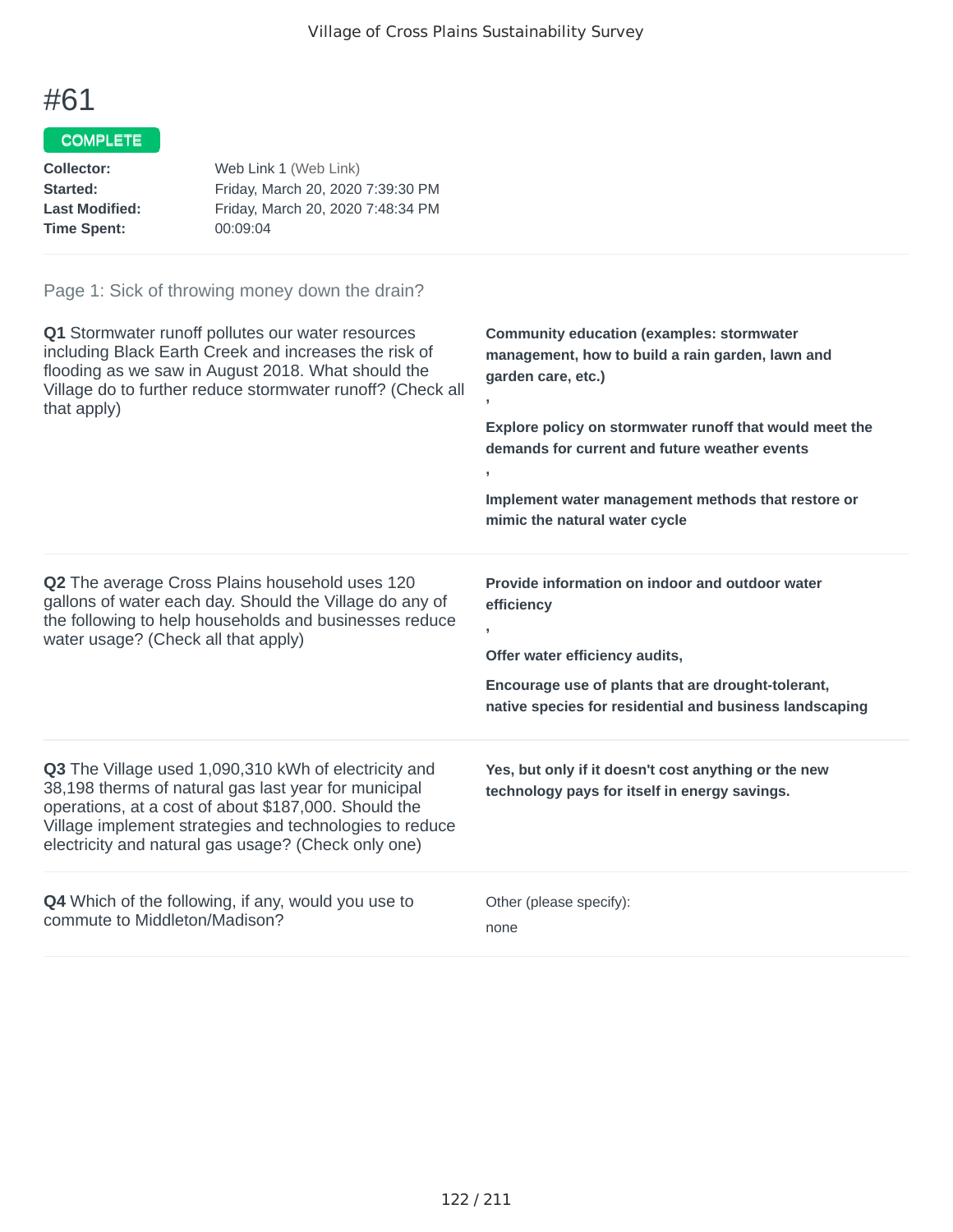| Q5 As it pertains to energy usage in homes, which of the<br>following should the Village provide? (Check all that<br>apply)                       | Education and information about energy efficiency and<br>conservation<br>У.<br>Require more energy-efficient building construction<br>standards than current code requires<br>У.<br>Explore an shade tree/urban forest program to reduce<br>cooling costs                                                                                                                                                                |
|---------------------------------------------------------------------------------------------------------------------------------------------------|--------------------------------------------------------------------------------------------------------------------------------------------------------------------------------------------------------------------------------------------------------------------------------------------------------------------------------------------------------------------------------------------------------------------------|
| Q6 What options would you support to encourage greater<br>sustainability in the Village? (Check all that apply)                                   | Develop a Village sustainability action plan,<br>Renewable energy for Village operations,<br>Educational forums at a school or the library,<br>Other (please specify):<br>Focus on education of these efforts as well as implementing<br>them for the village itself as long as cost is within existing<br>budget or will pay for itself in a few years. Don't want to see<br>long term tax increases for these efforts. |
| Q7 Food composting reduces the amount of trash<br>collected by the Village. Should the Village do any of the<br>following? (Check all that apply) | Give out instructions on how to compost                                                                                                                                                                                                                                                                                                                                                                                  |
| Q8 How old are you?                                                                                                                               | 46-55                                                                                                                                                                                                                                                                                                                                                                                                                    |

Enforce standards and create larger fines for those that break them -- especially for building / housing projects (those using the dumpsters for that seem to ignore all the rules about recycling).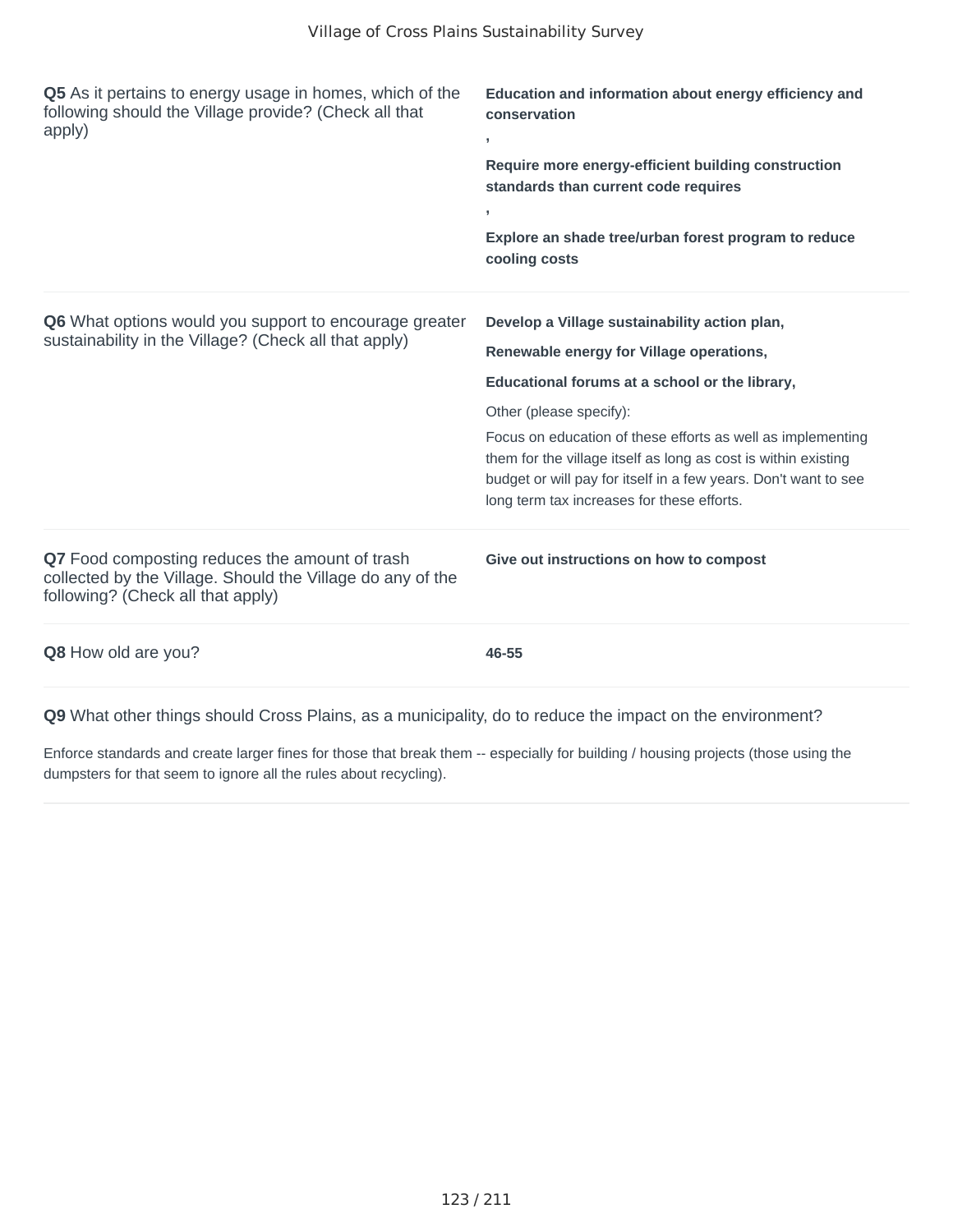### COMPLETE

| Collector:            | Web Link 1 (Web Link)                |
|-----------------------|--------------------------------------|
| <b>Started:</b>       | Saturday, March 21, 2020 11:18:14 AM |
| <b>Last Modified:</b> | Saturday, March 21, 2020 11:20:23 AM |
| Time Spent:           | 00:02:08                             |
|                       |                                      |

| Q1 Stormwater runoff pollutes our water resources<br>including Black Earth Creek and increases the risk of<br>flooding as we saw in August 2018. What should the<br>Village do to further reduce stormwater runoff? (Check all<br>that apply)                                          | Reduce impervious surfaces in the Village,<br><b>Community education (examples: stormwater</b><br>management, how to build a rain garden, lawn and<br>garden care, etc.)<br>У.<br>Explore policy on stormwater runoff that would meet the<br>demands for current and future weather events<br>$\mathbf{r}$<br>Implement water management methods that restore or<br>mimic the natural water cycle |
|----------------------------------------------------------------------------------------------------------------------------------------------------------------------------------------------------------------------------------------------------------------------------------------|---------------------------------------------------------------------------------------------------------------------------------------------------------------------------------------------------------------------------------------------------------------------------------------------------------------------------------------------------------------------------------------------------|
| Q2 The average Cross Plains household uses 120<br>gallons of water each day. Should the Village do any of<br>the following to help households and businesses reduce<br>water usage? (Check all that apply)                                                                             | Provide information on indoor and outdoor water<br>efficiency<br>$\overline{1}$<br>Prohibit lawn watering during extended dry weather,<br>Offer water efficiency audits,<br>Encourage use of plants that are drought-tolerant,<br>native species for residential and business landscaping                                                                                                         |
| Q3 The Village used 1,090,310 kWh of electricity and<br>38,198 therms of natural gas last year for municipal<br>operations, at a cost of about \$187,000. Should the<br>Village implement strategies and technologies to reduce<br>electricity and natural gas usage? (Check only one) | Yes, but only if it doesn't cost anything or the new<br>technology pays for itself in energy savings.                                                                                                                                                                                                                                                                                             |
| Q4 Which of the following, if any, would you use to<br>commute to Middleton/Madison?                                                                                                                                                                                                   | Park-and-Ride,<br>Bus/shuttle,<br><b>Bike path</b>                                                                                                                                                                                                                                                                                                                                                |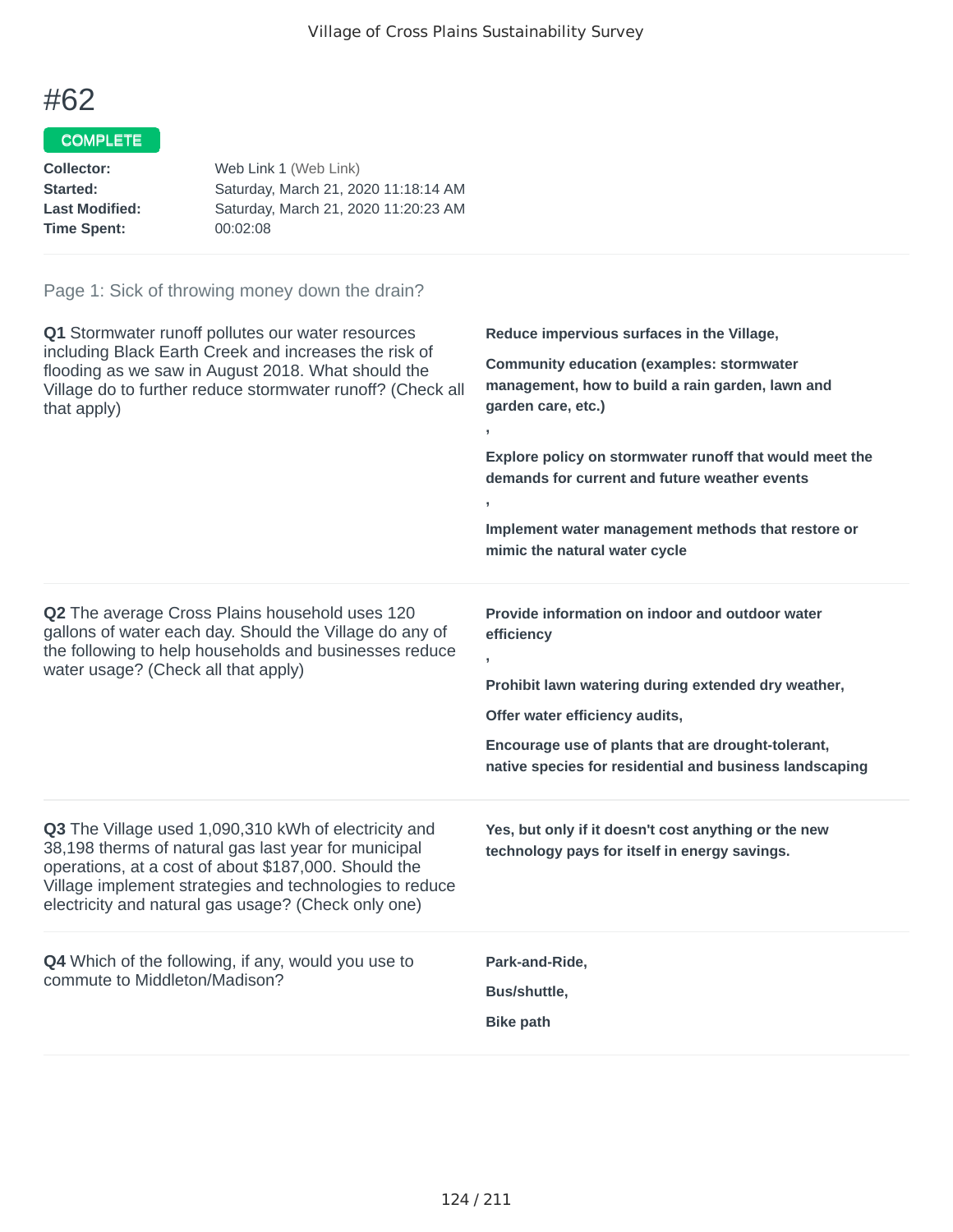| Q5 As it pertains to energy usage in homes, which of the<br>following should the Village provide? (Check all that<br>apply)                       | Education and information about energy efficiency and<br>conservation<br>,<br>Require more energy-efficient building construction<br>standards than current code requires<br>Establish a loan fund for residents and businesses for<br>energy efficiency upgrades<br>$\overline{1}$<br>Provide rebates for Focus on Energy Home Energy<br>audits<br>Waive or reduce the building permit fee if installing a<br>renewable energy system<br>Explore an shade tree/urban forest program to reduce<br>cooling costs |
|---------------------------------------------------------------------------------------------------------------------------------------------------|-----------------------------------------------------------------------------------------------------------------------------------------------------------------------------------------------------------------------------------------------------------------------------------------------------------------------------------------------------------------------------------------------------------------------------------------------------------------------------------------------------------------|
| Q6 What options would you support to encourage greater<br>sustainability in the Village? (Check all that apply)                                   | Develop a Village sustainability action plan,<br>Renewable energy for Village operations,<br>Renewable energy options for homeowners,<br>Educational forums at a school or the library,<br>Environmental service-learning projects with the<br>schools (students do service work)                                                                                                                                                                                                                               |
| Q7 Food composting reduces the amount of trash<br>collected by the Village. Should the Village do any of the<br>following? (Check all that apply) | Give out instructions on how to compost,<br>Sell compost bins at a discounted cost,<br>Collect compost in a separate container along with trash<br>and recycling                                                                                                                                                                                                                                                                                                                                                |
| Q8 How old are you?                                                                                                                               | 56-65                                                                                                                                                                                                                                                                                                                                                                                                                                                                                                           |
| Q9 What other things should Cross Plains, as a<br>municipality, do to reduce the impact on the<br>environment?                                    | <b>Respondent skipped this question</b>                                                                                                                                                                                                                                                                                                                                                                                                                                                                         |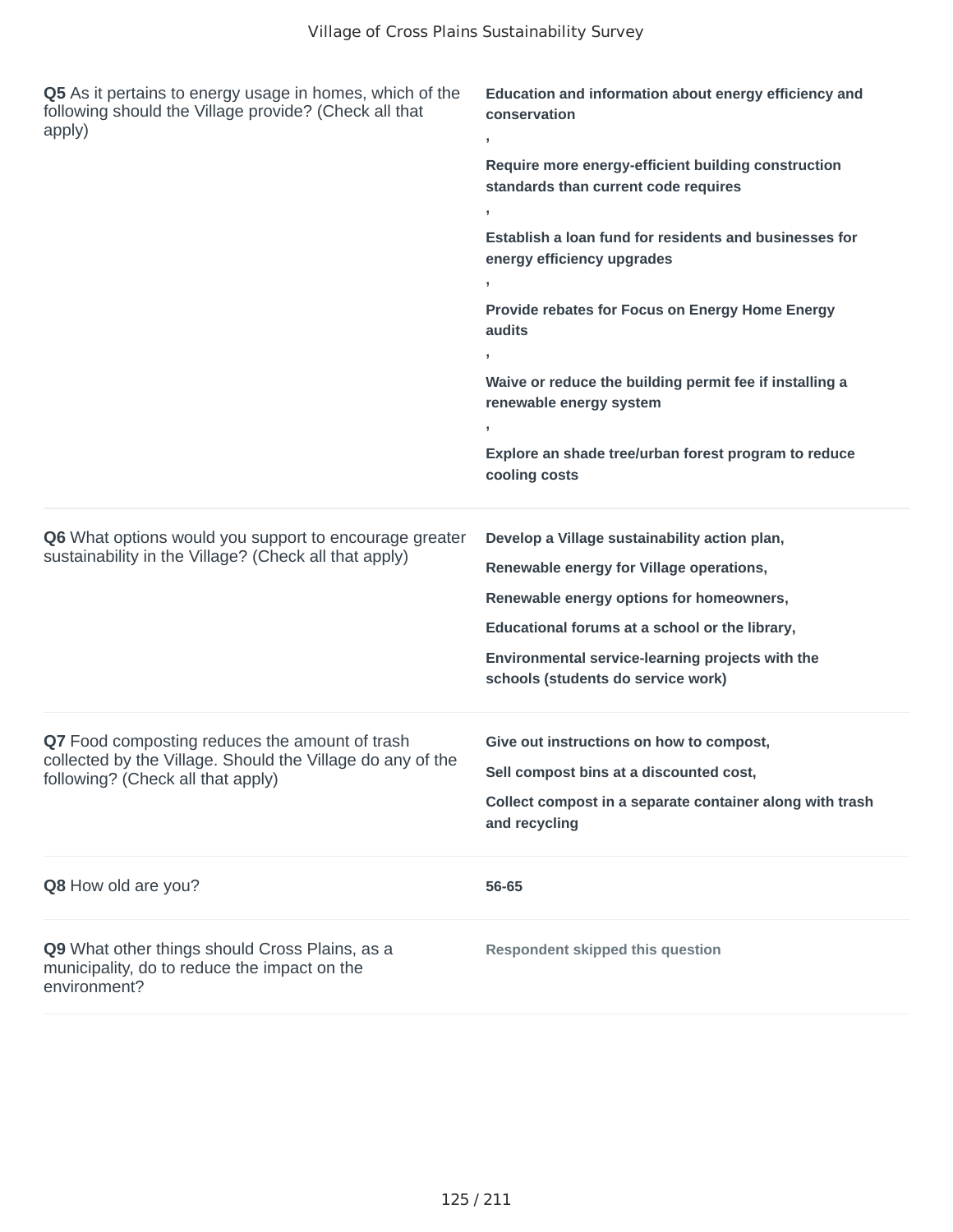#### COMPLETE

| <b>Collector:</b><br>Started:<br><b>Last Modified:</b><br><b>Time Spent:</b> | Web Link 1 (Web Link)<br>Saturday, March 21, 2020 6:53:42 PM<br>Saturday, March 21, 2020 6:58:04 PM<br>00:04:22                                                                                                                                                                        |                                                                                                                                                                      |
|------------------------------------------------------------------------------|----------------------------------------------------------------------------------------------------------------------------------------------------------------------------------------------------------------------------------------------------------------------------------------|----------------------------------------------------------------------------------------------------------------------------------------------------------------------|
| that apply)                                                                  | Page 1: Sick of throwing money down the drain?<br>Q1 Stormwater runoff pollutes our water resources<br>including Black Earth Creek and increases the risk of<br>flooding as we saw in August 2018. What should the<br>Village do to further reduce stormwater runoff? (Check all       | Explore policy on stormwater runoff that would meet the<br>demands for current and future weather events                                                             |
| water usage? (Check all that apply)                                          | Q2 The average Cross Plains household uses 120<br>gallons of water each day. Should the Village do any of<br>the following to help households and businesses reduce                                                                                                                    | Prohibit lawn watering during extended dry weather,<br>Encourage use of plants that are drought-tolerant,<br>native species for residential and business landscaping |
|                                                                              | Q3 The Village used 1,090,310 kWh of electricity and<br>38,198 therms of natural gas last year for municipal<br>operations, at a cost of about \$187,000. Should the<br>Village implement strategies and technologies to reduce<br>electricity and natural gas usage? (Check only one) | Yes, but only if it doesn't cost anything or the new<br>technology pays for itself in energy savings.                                                                |
| commute to Middleton/Madison?                                                | <b>Q4</b> Which of the following, if any, would you use to                                                                                                                                                                                                                             | I don't commute                                                                                                                                                      |
| apply)                                                                       | Q5 As it pertains to energy usage in homes, which of the<br>following should the Village provide? (Check all that                                                                                                                                                                      | Waive or reduce the building permit fee if installing a<br>renewable energy system                                                                                   |
|                                                                              | Q6 What options would you support to encourage greater<br>sustainability in the Village? (Check all that apply)                                                                                                                                                                        | Develop a Village sustainability action plan,<br>Environmental service-learning projects with the                                                                    |

**schools (students do service work)**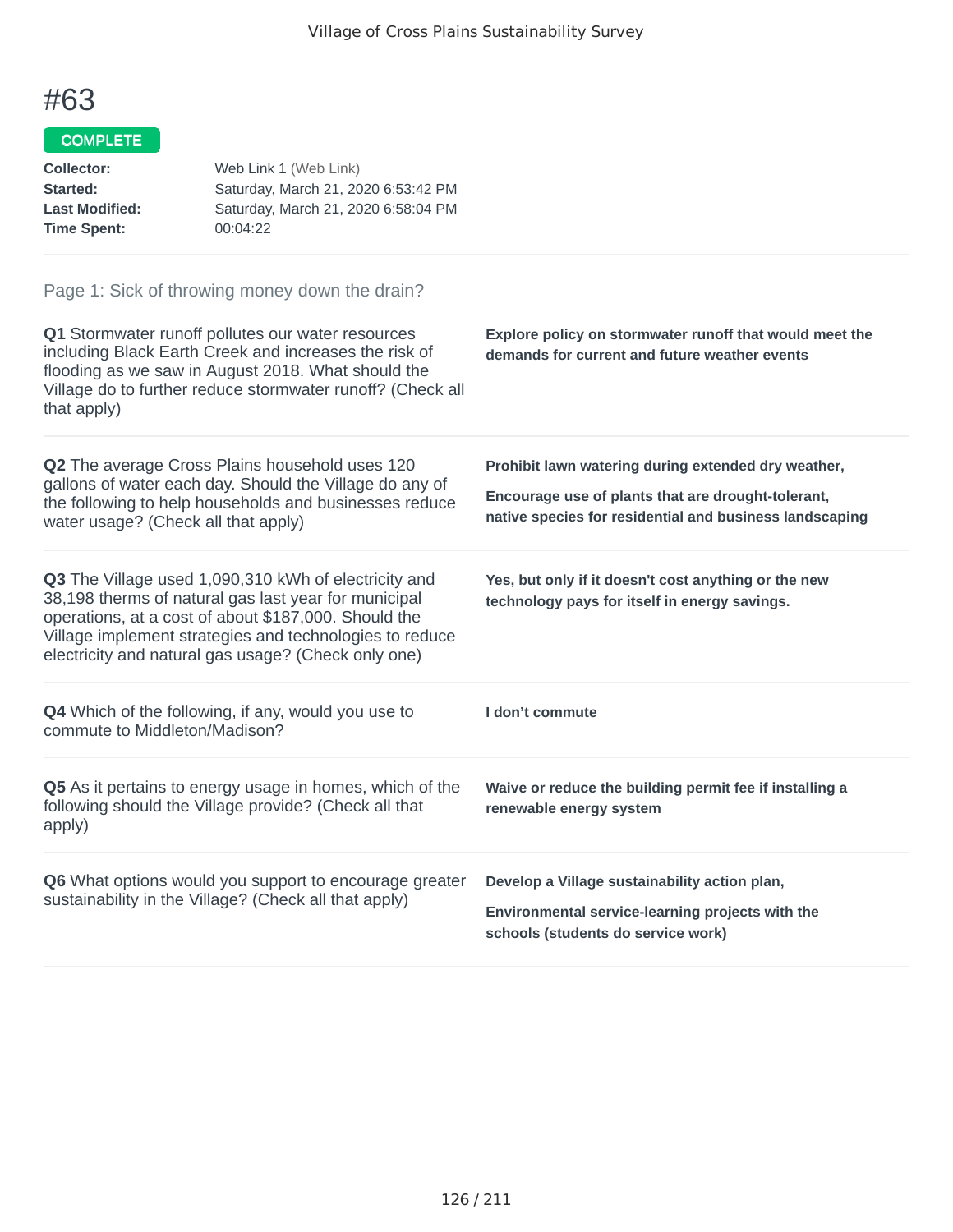| Q7 Food composting reduces the amount of trash<br>collected by the Village. Should the Village do any of the<br>following? (Check all that apply) | Give out instructions on how to compost.<br>Sell compost bins at a discounted cost, |  |
|---------------------------------------------------------------------------------------------------------------------------------------------------|-------------------------------------------------------------------------------------|--|
|                                                                                                                                                   | Collect compost in a separate container along with trash<br>and recycling           |  |
|                                                                                                                                                   |                                                                                     |  |
|                                                                                                                                                   | Other (please specify):                                                             |  |
|                                                                                                                                                   | Have compost drop off site if it can't be picked up.                                |  |
| <b>Q8</b> How old are you?                                                                                                                        | $36 - 45$                                                                           |  |

Encourage farmers not to spread manure during flood watches.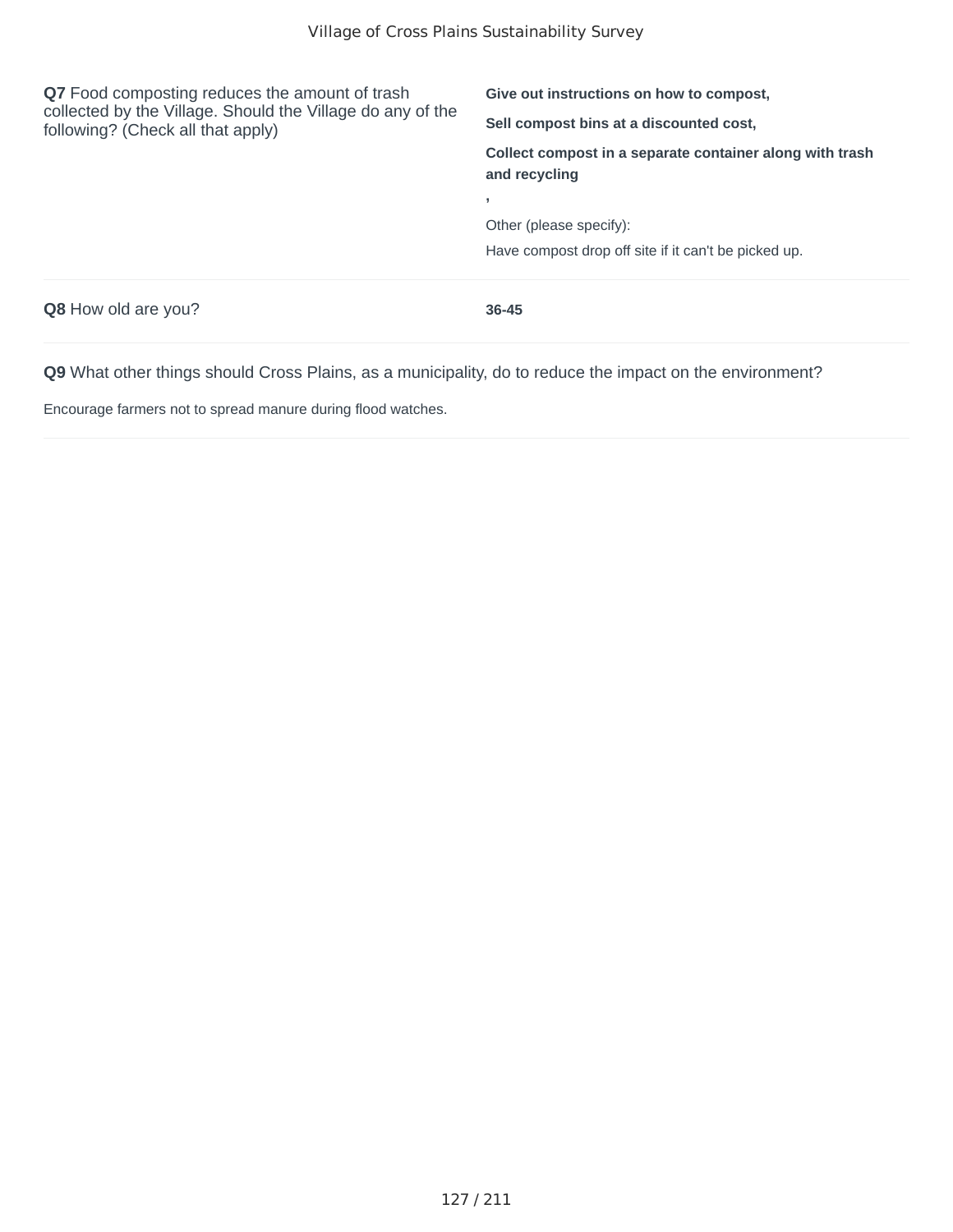### COMPLETE

| Collector:            | Web Link 1 (Web Link)             |
|-----------------------|-----------------------------------|
| Started:              | Sunday, March 22, 2020 1:06:04 PM |
| <b>Last Modified:</b> | Sunday, March 22, 2020 7:12:43 PM |
| <b>Time Spent:</b>    | 06:06:39                          |

| Q1 Stormwater runoff pollutes our water resources<br>including Black Earth Creek and increases the risk of<br>flooding as we saw in August 2018. What should the<br>Village do to further reduce stormwater runoff? (Check all<br>that apply)                                          | Reduce impervious surfaces in the Village,<br><b>Community education (examples: stormwater</b><br>management, how to build a rain garden, lawn and<br>garden care, etc.)<br>J.<br>Explore policy on stormwater runoff that would meet the<br>demands for current and future weather events<br>Implement water management methods that restore or<br>mimic the natural water cycle |
|----------------------------------------------------------------------------------------------------------------------------------------------------------------------------------------------------------------------------------------------------------------------------------------|-----------------------------------------------------------------------------------------------------------------------------------------------------------------------------------------------------------------------------------------------------------------------------------------------------------------------------------------------------------------------------------|
| Q2 The average Cross Plains household uses 120<br>gallons of water each day. Should the Village do any of<br>the following to help households and businesses reduce<br>water usage? (Check all that apply)                                                                             | Provide information on indoor and outdoor water<br>efficiency<br>Offer water efficiency audits,<br>Encourage use of plants that are drought-tolerant,<br>native species for residential and business landscaping                                                                                                                                                                  |
| Q3 The Village used 1,090,310 kWh of electricity and<br>38,198 therms of natural gas last year for municipal<br>operations, at a cost of about \$187,000. Should the<br>Village implement strategies and technologies to reduce<br>electricity and natural gas usage? (Check only one) | Yes, but only if it doesn't cost anything or the new<br>technology pays for itself in energy savings.                                                                                                                                                                                                                                                                             |
| <b>Q4</b> Which of the following, if any, would you use to<br>commute to Middleton/Madison?                                                                                                                                                                                            | Bus/shuttle,<br><b>Bike path</b>                                                                                                                                                                                                                                                                                                                                                  |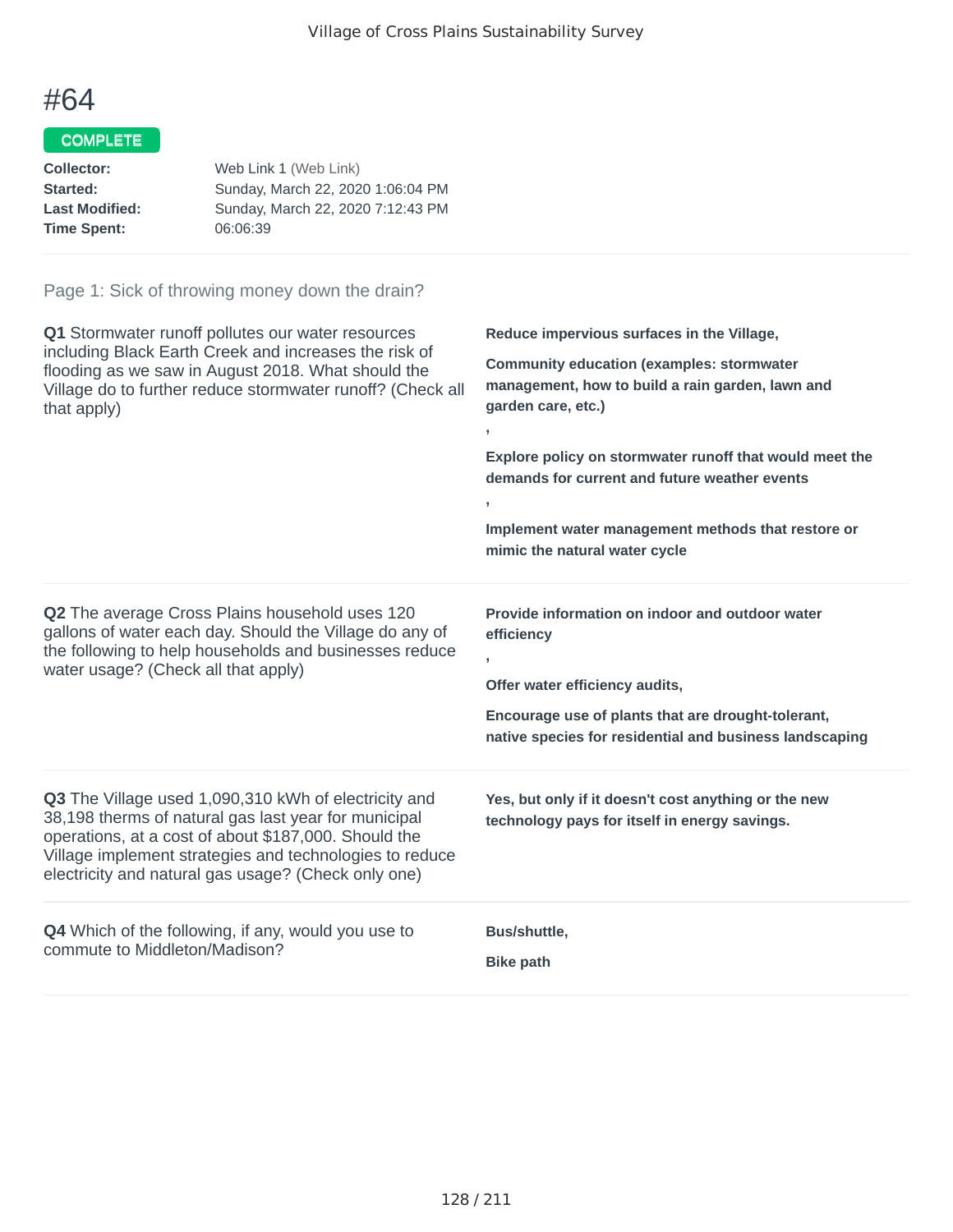| Q5 As it pertains to energy usage in homes, which of the<br>following should the Village provide? (Check all that<br>apply)                       | Education and information about energy efficiency and<br>conservation<br>$\,$<br>Provide rebates for Focus on Energy Home Energy<br>audits<br>×<br>Waive or reduce the building permit fee if installing a<br>renewable energy system<br>$\overline{1}$<br>Explore an shade tree/urban forest program to reduce<br>cooling costs |
|---------------------------------------------------------------------------------------------------------------------------------------------------|----------------------------------------------------------------------------------------------------------------------------------------------------------------------------------------------------------------------------------------------------------------------------------------------------------------------------------|
| Q6 What options would you support to encourage greater<br>sustainability in the Village? (Check all that apply)                                   | Develop a Village sustainability action plan,<br>Renewable energy for Village operations,<br>Renewable energy options for homeowners                                                                                                                                                                                             |
| Q7 Food composting reduces the amount of trash<br>collected by the Village. Should the Village do any of the<br>following? (Check all that apply) | Give out instructions on how to compost                                                                                                                                                                                                                                                                                          |
| Q8 How old are you?                                                                                                                               | 26-35                                                                                                                                                                                                                                                                                                                            |
| Q9 What other things should Cross Plains, as a<br>municipality, do to reduce the impact on the<br>environment?                                    | <b>Respondent skipped this question</b>                                                                                                                                                                                                                                                                                          |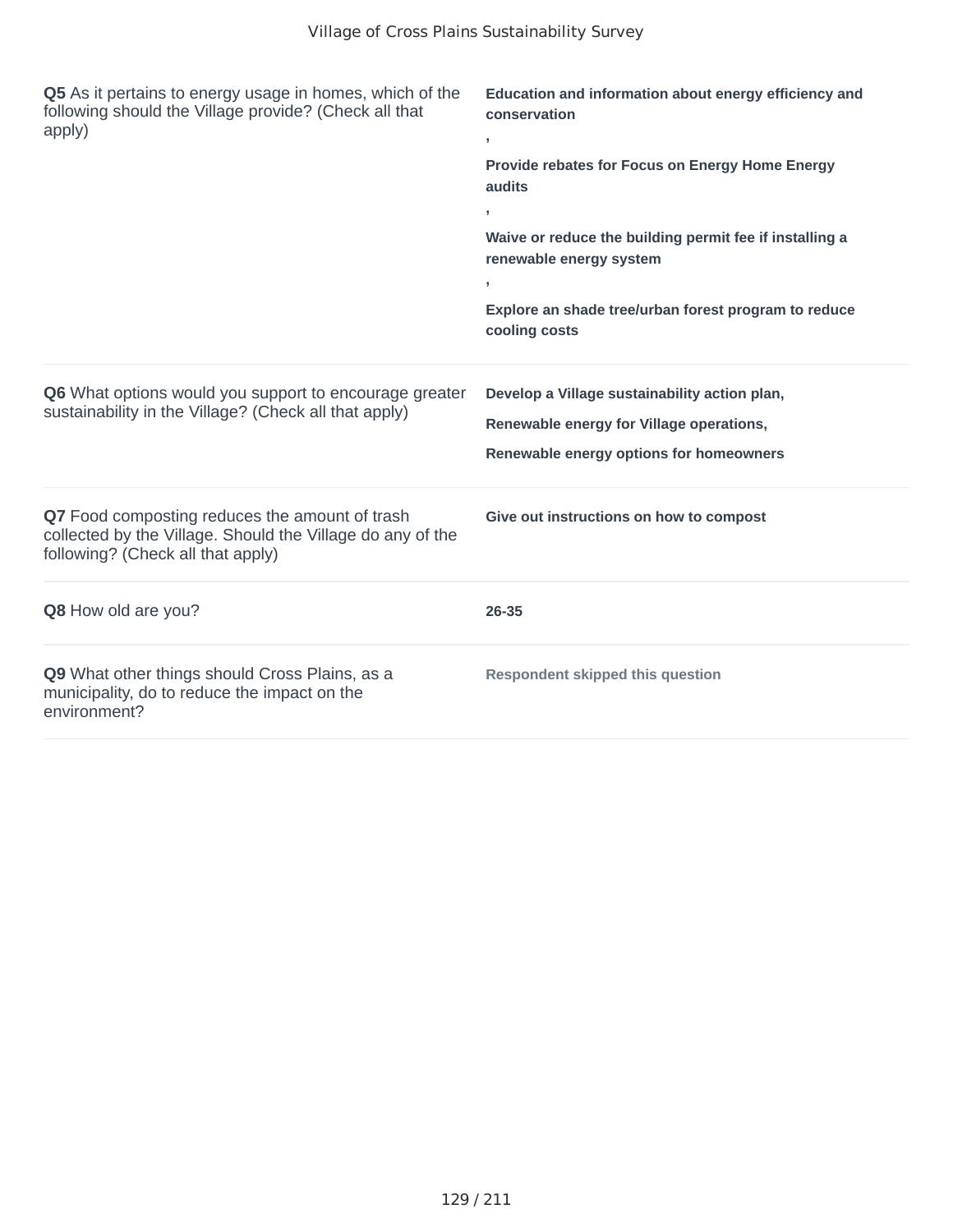#### COMPLETE

| Collector:<br>Started:<br><b>Last Modified:</b><br><b>Time Spent:</b> | Web Link 1 (Web Link)<br>Tuesday, March 24, 2020 11:08:36 AM<br>Tuesday, March 24, 2020 11:10:22 AM<br>00:01:45                                                            |                                                                                                                            |
|-----------------------------------------------------------------------|----------------------------------------------------------------------------------------------------------------------------------------------------------------------------|----------------------------------------------------------------------------------------------------------------------------|
|                                                                       | Page 1: Sick of throwing money down the drain?                                                                                                                             |                                                                                                                            |
|                                                                       | Q1 Stormwater runoff pollutes our water resources                                                                                                                          | Reduce impervious surfaces in the Village,                                                                                 |
| that apply)                                                           | including Black Earth Creek and increases the risk of<br>flooding as we saw in August 2018. What should the<br>Village do to further reduce stormwater runoff? (Check all  | <b>Community education (examples: stormwater</b><br>management, how to build a rain garden, lawn and<br>garden care, etc.) |
| water usage? (Check all that apply)                                   | <b>Q2</b> The average Cross Plains household uses 120<br>gallons of water each day. Should the Village do any of<br>the following to help households and businesses reduce | Provide information on indoor and outdoor water<br>efficiency<br>٠<br>Prohibit lawn watering during extended dry weather,  |

**Q4** Which of the following, if any, would you use to commute to Middleton/Madison?

**Q3** The Village used 1,090,310 kWh of electricity and 38,198 therms of natural gas last year for municipal operations, at a cost of about \$187,000. Should the Village implement strategies and technologies to reduce electricity and natural gas usage? (Check only one)

**Bike path**

**Offer water efficiency audits,**

**Encourage use of plants that are drought-tolerant, native species for residential and business landscaping**

**Yes, even if the energy savings may not cover the cost of the new technology. I am willing to pay more in taxes**

**to help us reduce our carbon footprint.**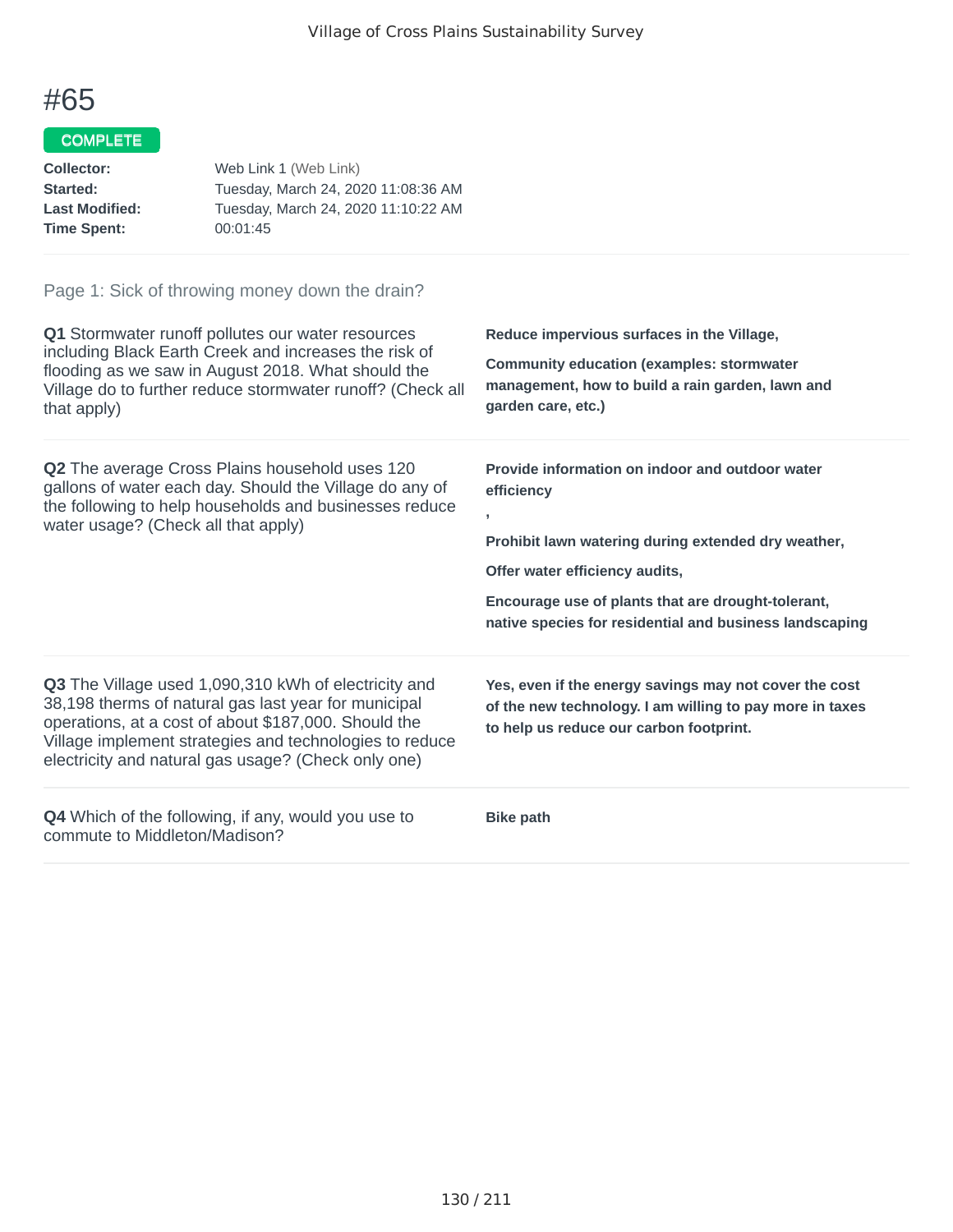| Q5 As it pertains to energy usage in homes, which of the<br>following should the Village provide? (Check all that<br>apply)                       | Education and information about energy efficiency and<br>conservation<br>$\mathbf{r}$<br>Require more energy-efficient building construction<br>standards than current code requires<br>$\overline{1}$<br>Establish a loan fund for residents and businesses for<br>energy efficiency upgrades<br>Provide rebates for Focus on Energy Home Energy<br>audits<br>Waive or reduce the building permit fee if installing a<br>renewable energy system<br>Explore an shade tree/urban forest program to reduce<br>cooling costs |
|---------------------------------------------------------------------------------------------------------------------------------------------------|----------------------------------------------------------------------------------------------------------------------------------------------------------------------------------------------------------------------------------------------------------------------------------------------------------------------------------------------------------------------------------------------------------------------------------------------------------------------------------------------------------------------------|
| Q6 What options would you support to encourage greater<br>sustainability in the Village? (Check all that apply)                                   | Develop a Village sustainability action plan,<br>Renewable energy for Village operations,<br>Renewable energy options for homeowners,<br>Educational forums at a school or the library,<br>Environmental service-learning projects with the<br>schools (students do service work)                                                                                                                                                                                                                                          |
| Q7 Food composting reduces the amount of trash<br>collected by the Village. Should the Village do any of the<br>following? (Check all that apply) | Give out instructions on how to compost,<br>Sell compost bins at a discounted cost,<br>Collect compost in a separate container along with trash<br>and recycling                                                                                                                                                                                                                                                                                                                                                           |
| Q8 How old are you?                                                                                                                               | 66 or older                                                                                                                                                                                                                                                                                                                                                                                                                                                                                                                |

Do not allow ATVs on village streets!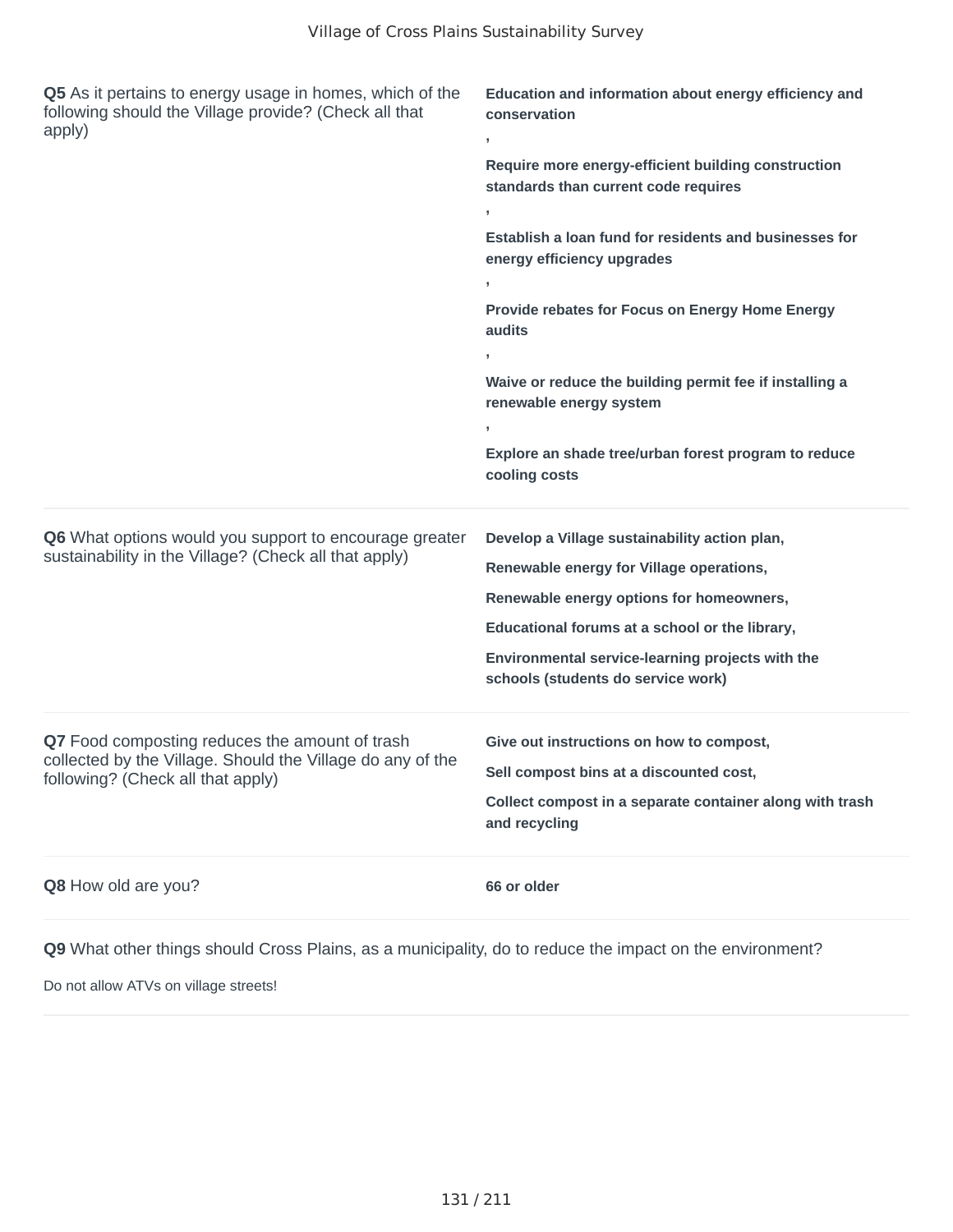### COMPLETE

| Collector:            | Web Link 1 (Web Link)               |
|-----------------------|-------------------------------------|
| <b>Started:</b>       | Tuesday, March 24, 2020 12:22:19 PM |
| <b>Last Modified:</b> | Tuesday, March 24, 2020 12:32:20 PM |
| Time Spent:           | 00:10:00                            |
|                       |                                     |

| Q1 Stormwater runoff pollutes our water resources<br>including Black Earth Creek and increases the risk of<br>flooding as we saw in August 2018. What should the<br>Village do to further reduce stormwater runoff? (Check all<br>that apply)                                          | Reduce impervious surfaces in the Village,<br>Explore policy on stormwater runoff that would meet the<br>demands for current and future weather events<br>Other (please specify):<br>Have all new developments treat more then 100% of their<br>water. IE, not only be responsible for their runoff but also<br>improve the area. IE - 120% of their water treated. 100% of<br>their development and 20% more to help the area. |
|----------------------------------------------------------------------------------------------------------------------------------------------------------------------------------------------------------------------------------------------------------------------------------------|---------------------------------------------------------------------------------------------------------------------------------------------------------------------------------------------------------------------------------------------------------------------------------------------------------------------------------------------------------------------------------------------------------------------------------|
| Q2 The average Cross Plains household uses 120<br>gallons of water each day. Should the Village do any of<br>the following to help households and businesses reduce<br>water usage? (Check all that apply)                                                                             | Provide information on indoor and outdoor water<br>efficiency<br>Prohibit lawn watering during extended dry weather                                                                                                                                                                                                                                                                                                             |
| Q3 The Village used 1,090,310 kWh of electricity and<br>38,198 therms of natural gas last year for municipal<br>operations, at a cost of about \$187,000. Should the<br>Village implement strategies and technologies to reduce<br>electricity and natural gas usage? (Check only one) | Yes, but only if it doesn't cost anything or the new<br>technology pays for itself in energy savings.                                                                                                                                                                                                                                                                                                                           |
| <b>Q4</b> Which of the following, if any, would you use to<br>commute to Middleton/Madison?                                                                                                                                                                                            | Bus/shuttle,<br>Bike path,<br>Other (please specify):<br>ATV-UTV                                                                                                                                                                                                                                                                                                                                                                |
| Q5 As it pertains to energy usage in homes, which of the<br>following should the Village provide? (Check all that<br>apply)                                                                                                                                                            | Education and information about energy efficiency and<br>conservation<br>Explore an shade tree/urban forest program to reduce<br>cooling costs                                                                                                                                                                                                                                                                                  |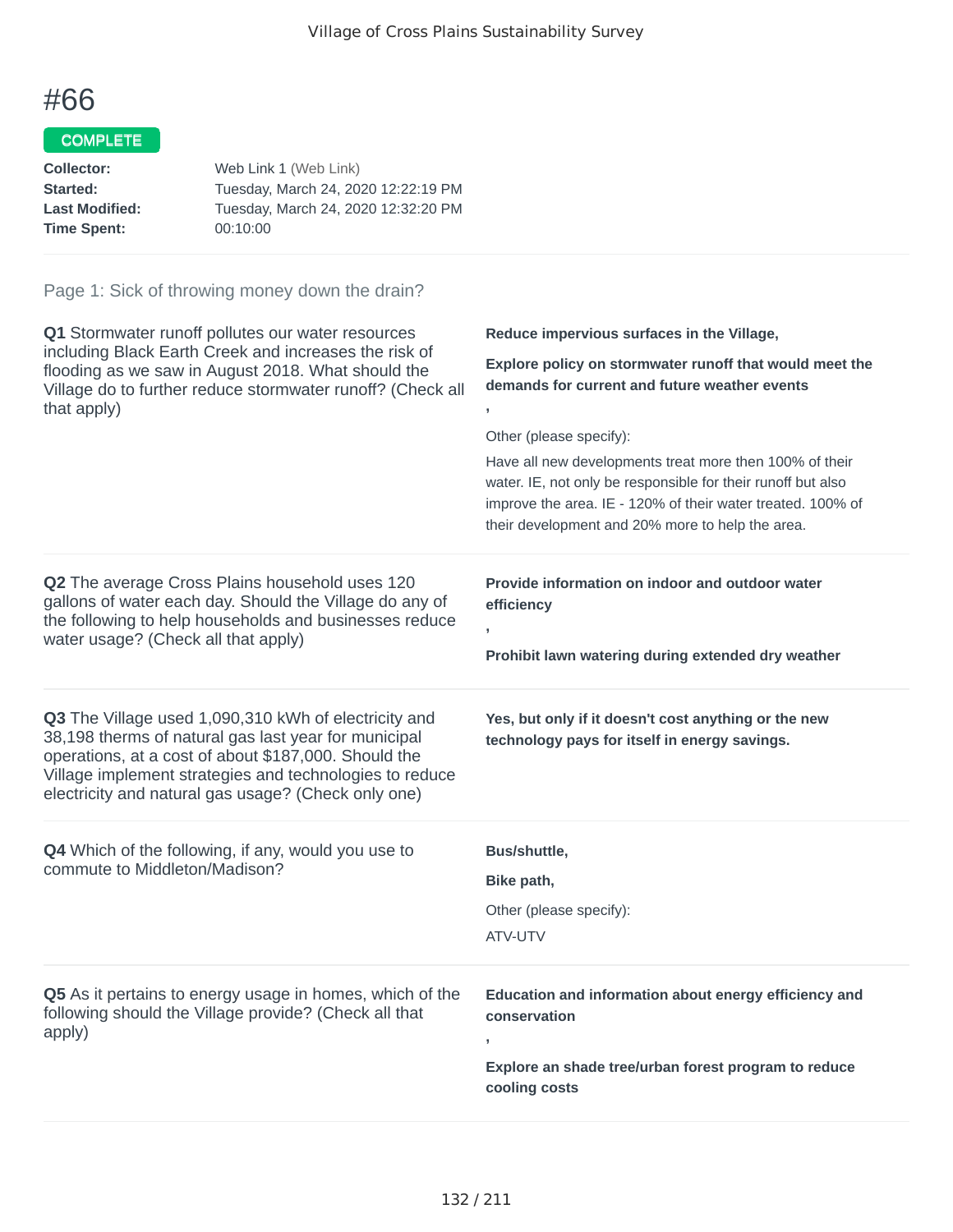| <b>Q6</b> What options would you support to encourage greater<br>sustainability in the Village? (Check all that apply)                            | Renewable energy for Village operations,<br>Renewable energy options for homeowners,<br>Other (please specify):<br>Having separate buildings for every function of local<br>government is very inefficient. Why do we need a separate<br>building for each ?? : EMS, Fire, Public Works, Municipal,                                                                                                                                                             |
|---------------------------------------------------------------------------------------------------------------------------------------------------|-----------------------------------------------------------------------------------------------------------------------------------------------------------------------------------------------------------------------------------------------------------------------------------------------------------------------------------------------------------------------------------------------------------------------------------------------------------------|
|                                                                                                                                                   | Police, etc The answer is we don't, long term facility<br>planning needs to address that. At a minimum, Public works<br>and the municipal buildings should and could be together. I<br>don't see any reason EMS, Fire and Police can't share a<br>facility. Communities our size don't have all these separate<br>buildings and it's wasteful. Yes, work would need to be done<br>and people would have to get along (which would also help<br>in an emergency) |
| Q7 Food composting reduces the amount of trash<br>collected by the Village. Should the Village do any of the<br>following? (Check all that apply) | Sell compost bins at a discounted cost                                                                                                                                                                                                                                                                                                                                                                                                                          |
| Q8 How old are you?                                                                                                                               | 46-55                                                                                                                                                                                                                                                                                                                                                                                                                                                           |
| Q9 What other things should Cross Plains, as a municipality, do to reduce the impact on the environment?                                          |                                                                                                                                                                                                                                                                                                                                                                                                                                                                 |

Allow ATVs to use the streets. They get much better mileage then most cars and trucks. Efficient and also weigh much less so less wear and tear of the roads. There also are a new breed of electric ATVs and UTVs coming. Why don't we get ahead of something once...…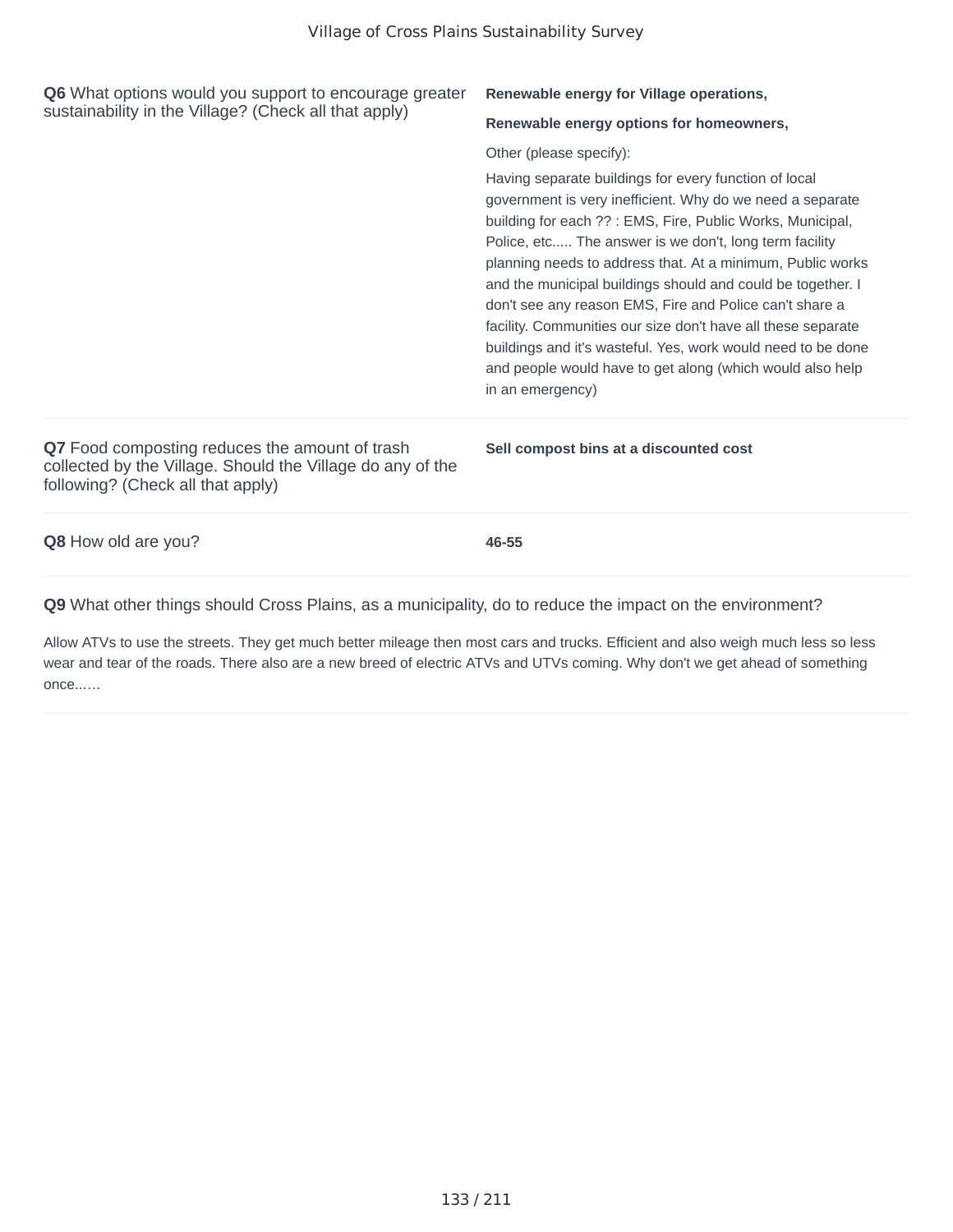**,**

**,**

**,**

**,**

**,**

### #67

#### COMPLETE

| Collector:            | Web Link 1 (Web Link)                |
|-----------------------|--------------------------------------|
| Started:              | Wednesday, March 25, 2020 6:44:04 AM |
| <b>Last Modified:</b> | Wednesday, March 25, 2020 6:49:52 AM |
| <b>Time Spent:</b>    | 00:05:48                             |
|                       |                                      |

#### Page 1: Sick of throwing money down the drain?

**Q1** Stormwater runoff pollutes our water resources including Black Earth Creek and increases the risk of flooding as we saw in August 2018. What should the Village do to further reduce stormwater runoff? (Check all that apply)

**Reduce impervious surfaces in the Village,**

**Community education (examples: stormwater management, how to build a rain garden, lawn and garden care, etc.)**

**Explore policy on stormwater runoff that would meet the demands for current and future weather events**

**Implement water management methods that restore or mimic the natural water cycle**

Other (please specify):

Stormwater utility

**efficiency**

**Q2** The average Cross Plains household uses 120 gallons of water each day. Should the Village do any of the following to help households and businesses reduce water usage? (Check all that apply)

**Encourage use of plants that are drought-tolerant, native species for residential and business landscaping**

**Provide information on indoor and outdoor water**

Other (please specify):

Price water so that it does not get cheaper per gallon the more you use

**Q3** The Village used 1,090,310 kWh of electricity and 38,198 therms of natural gas last year for municipal operations, at a cost of about \$187,000. Should the Village implement strategies and technologies to reduce electricity and natural gas usage? (Check only one)

**Q4** Which of the following, if any, would you use to commute to Middleton/Madison?

**Yes, but only if it doesn't cost anything or the new technology pays for itself in energy savings.**

**Park-and-Ride,**

**Bike path**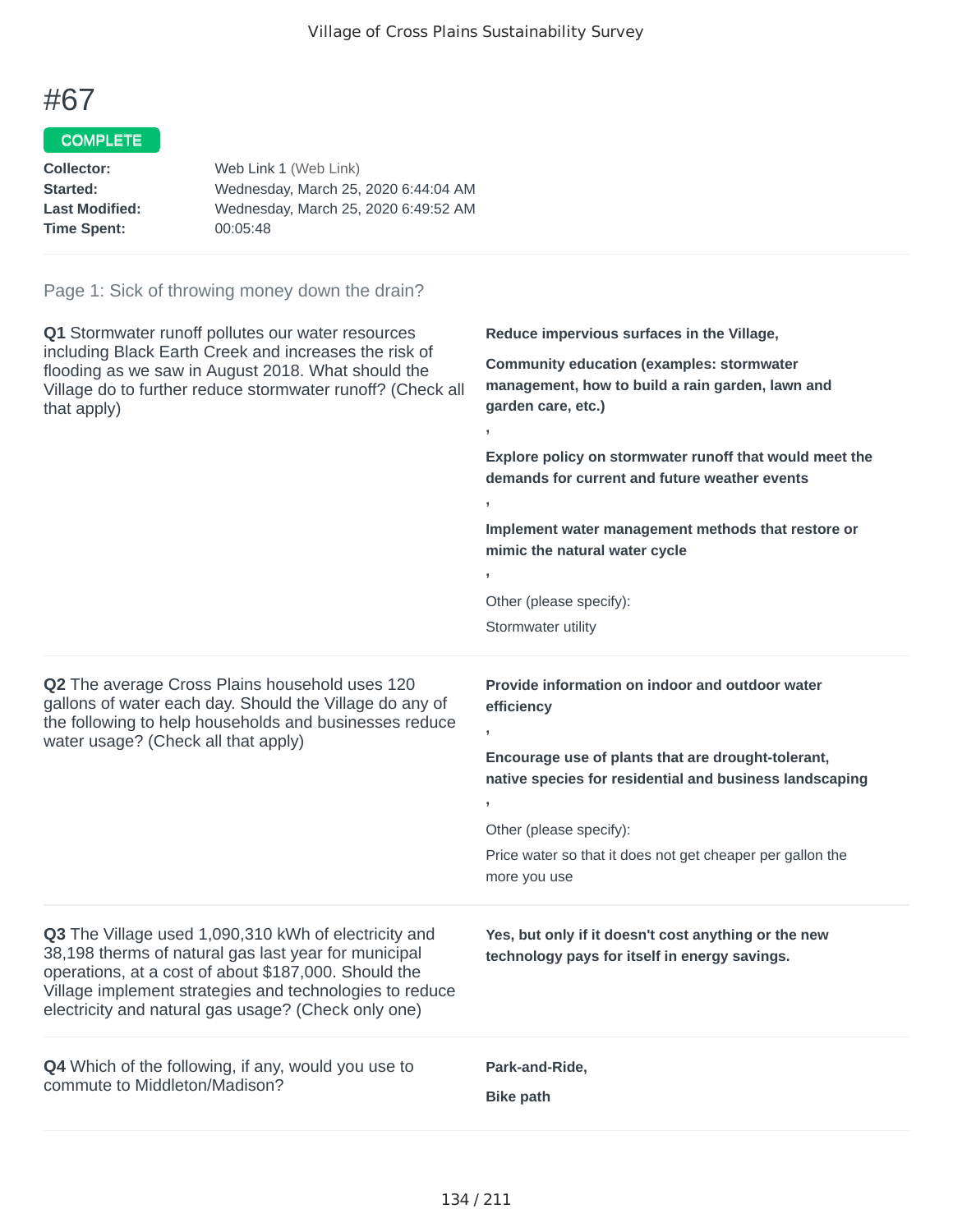| Q5 As it pertains to energy usage in homes, which of the<br>following should the Village provide? (Check all that<br>apply) | Education and information about energy efficiency and<br>conservation<br>,                        |  |
|-----------------------------------------------------------------------------------------------------------------------------|---------------------------------------------------------------------------------------------------|--|
|                                                                                                                             | Require more energy-efficient building construction<br>standards than current code requires<br>У. |  |
|                                                                                                                             | Establish a loan fund for residents and businesses for<br>energy efficiency upgrades              |  |
|                                                                                                                             | У.                                                                                                |  |
|                                                                                                                             | Provide rebates for Focus on Energy Home Energy<br>audits                                         |  |
|                                                                                                                             | $\overline{1}$                                                                                    |  |
|                                                                                                                             | Waive or reduce the building permit fee if installing a<br>renewable energy system                |  |
|                                                                                                                             | y.<br>Explore an shade tree/urban forest program to reduce<br>cooling costs                       |  |
| Q6 What options would you support to encourage greater                                                                      | Develop a Village sustainability action plan,                                                     |  |
| sustainability in the Village? (Check all that apply)                                                                       | Renewable energy for Village operations,                                                          |  |
|                                                                                                                             | Renewable energy options for homeowners,                                                          |  |
|                                                                                                                             | Educational forums at a school or the library,                                                    |  |
|                                                                                                                             | Environmental service-learning projects with the<br>schools (students do service work)            |  |
| Q7 Food composting reduces the amount of trash                                                                              | Give out instructions on how to compost,                                                          |  |
| collected by the Village. Should the Village do any of the                                                                  | Sell compost bins at a discounted cost,                                                           |  |
| following? (Check all that apply)                                                                                           | Other (please specify):                                                                           |  |
|                                                                                                                             | Find uses / sell compost so that storage costs are low                                            |  |
| Q8 How old are you?                                                                                                         | 56-65                                                                                             |  |

Reinstate the Water Quality Corridor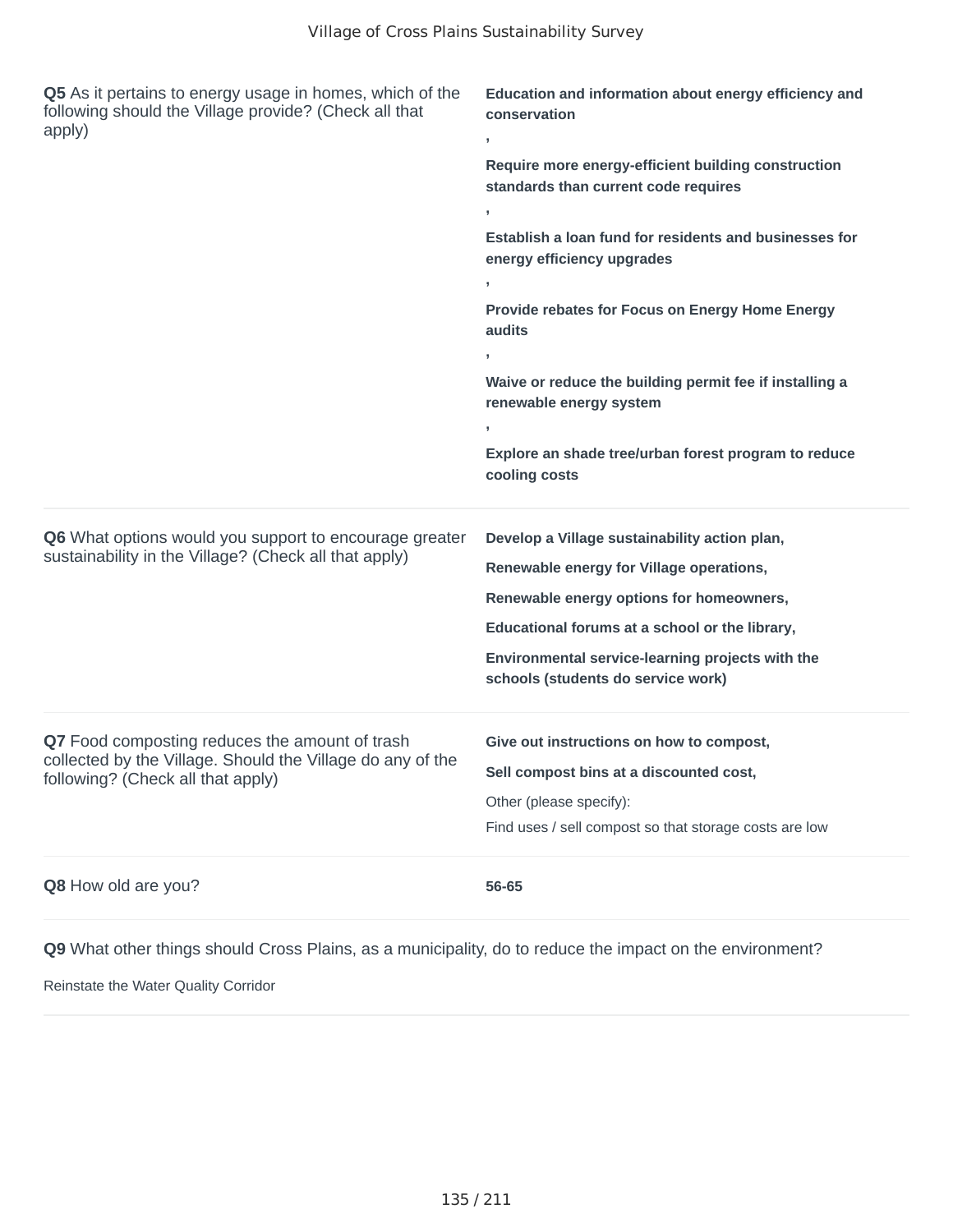### COMPLETE

| Collector:            | Web Link 1 (Web Link)                |
|-----------------------|--------------------------------------|
| <b>Started:</b>       | Thursday, March 26, 2020 11:33:03 AM |
| <b>Last Modified:</b> | Thursday, March 26, 2020 11:40:35 AM |
| <b>Time Spent:</b>    | 00:07:31                             |
|                       |                                      |

| Q1 Stormwater runoff pollutes our water resources<br>including Black Earth Creek and increases the risk of<br>flooding as we saw in August 2018. What should the<br>Village do to further reduce stormwater runoff? (Check all<br>that apply)                                          | Reduce impervious surfaces in the Village,<br><b>Community education (examples: stormwater</b><br>management, how to build a rain garden, lawn and<br>garden care, etc.)<br>y.<br>Explore policy on stormwater runoff that would meet the<br>demands for current and future weather events<br>$\overline{1}$<br>Implement water management methods that restore or<br>mimic the natural water cycle |
|----------------------------------------------------------------------------------------------------------------------------------------------------------------------------------------------------------------------------------------------------------------------------------------|-----------------------------------------------------------------------------------------------------------------------------------------------------------------------------------------------------------------------------------------------------------------------------------------------------------------------------------------------------------------------------------------------------|
| Q2 The average Cross Plains household uses 120<br>gallons of water each day. Should the Village do any of<br>the following to help households and businesses reduce<br>water usage? (Check all that apply)                                                                             | Provide information on indoor and outdoor water<br>efficiency<br>y.<br>Prohibit lawn watering during extended dry weather,<br>Offer water efficiency audits,<br>Encourage use of plants that are drought-tolerant,<br>native species for residential and business landscaping                                                                                                                       |
| Q3 The Village used 1,090,310 kWh of electricity and<br>38,198 therms of natural gas last year for municipal<br>operations, at a cost of about \$187,000. Should the<br>Village implement strategies and technologies to reduce<br>electricity and natural gas usage? (Check only one) | Yes, even if the energy savings may not cover the cost<br>of the new technology. I am willing to pay more in taxes<br>to help us reduce our carbon footprint.                                                                                                                                                                                                                                       |
| Q4 Which of the following, if any, would you use to<br>commute to Middleton/Madison?                                                                                                                                                                                                   | Bus/shuttle,<br>Bike path,<br>I don't commute,<br>Other (please specify):<br>I do shop in Middleton and would use a bus or bike. Also a<br>commuter train.                                                                                                                                                                                                                                          |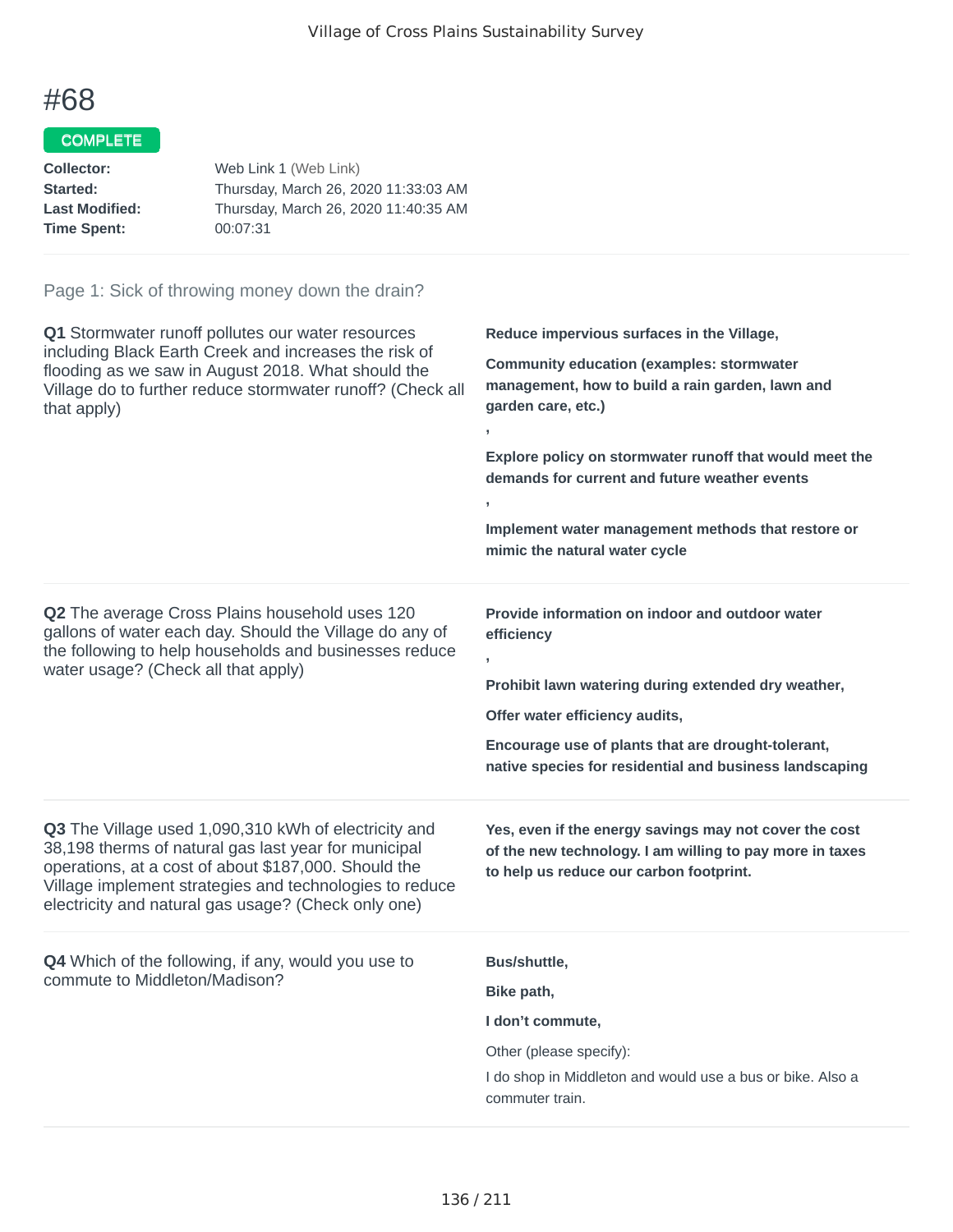| <b>Q5</b> As it pertains to energy usage in homes, which of the<br>following should the Village provide? (Check all that<br>apply)                | Education and information about energy efficiency and<br>conservation<br>y.<br>Establish a loan fund for residents and businesses for<br>energy efficiency upgrades<br>$\mathbf{r}$<br>Explore an shade tree/urban forest program to reduce<br>cooling costs                      |
|---------------------------------------------------------------------------------------------------------------------------------------------------|-----------------------------------------------------------------------------------------------------------------------------------------------------------------------------------------------------------------------------------------------------------------------------------|
| <b>Q6</b> What options would you support to encourage greater<br>sustainability in the Village? (Check all that apply)                            | Develop a Village sustainability action plan,<br>Renewable energy for Village operations,<br>Renewable energy options for homeowners,<br>Educational forums at a school or the library,<br>Environmental service-learning projects with the<br>schools (students do service work) |
| Q7 Food composting reduces the amount of trash<br>collected by the Village. Should the Village do any of the<br>following? (Check all that apply) | Give out instructions on how to compost,<br>Sell compost bins at a discounted cost                                                                                                                                                                                                |
| <b>Q8</b> How old are you?                                                                                                                        | 66 or older                                                                                                                                                                                                                                                                       |

Reduce the number of street lights in residential areas.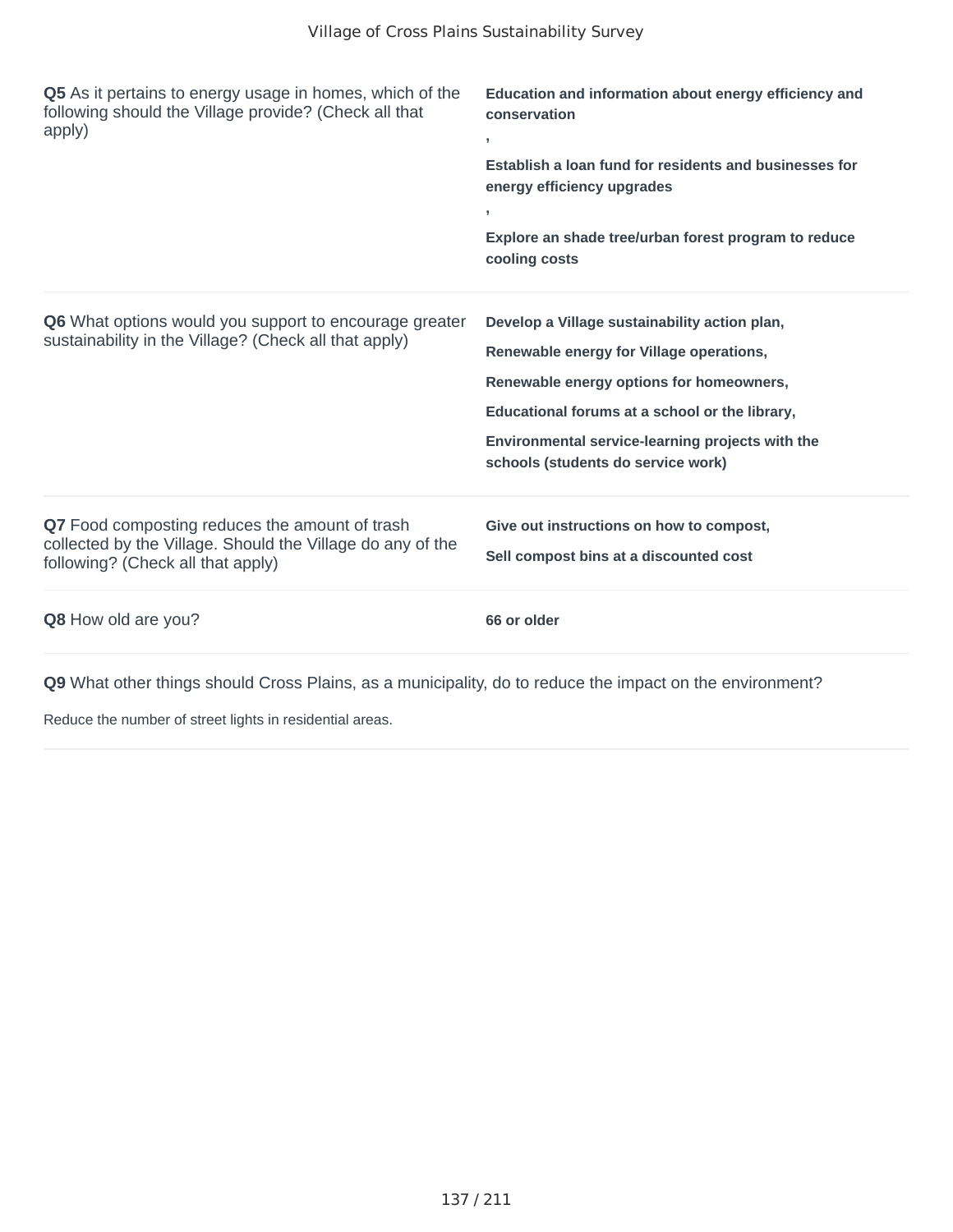#### COMPLETE

| <b>Collector:</b><br>Started:<br><b>Last Modified:</b><br><b>Time Spent:</b> | Web Link 1 (Web Link)<br>Friday, March 27, 2020 2:01:41 PM<br>Friday, March 27, 2020 2:05:41 PM<br>00:04:00                                                                                                                                                                                   |                                                                                                                                                                                                                                                                                                                                                |
|------------------------------------------------------------------------------|-----------------------------------------------------------------------------------------------------------------------------------------------------------------------------------------------------------------------------------------------------------------------------------------------|------------------------------------------------------------------------------------------------------------------------------------------------------------------------------------------------------------------------------------------------------------------------------------------------------------------------------------------------|
| that apply)                                                                  | Page 1: Sick of throwing money down the drain?<br>Q1 Stormwater runoff pollutes our water resources<br>including Black Earth Creek and increases the risk of<br>flooding as we saw in August 2018. What should the<br>Village do to further reduce stormwater runoff? (Check all              | <b>Community education (examples: stormwater</b><br>management, how to build a rain garden, lawn and<br>garden care, etc.)                                                                                                                                                                                                                     |
| water usage? (Check all that apply)                                          | Q2 The average Cross Plains household uses 120<br>gallons of water each day. Should the Village do any of<br>the following to help households and businesses reduce                                                                                                                           | Provide information on indoor and outdoor water<br>efficiency<br>Prohibit lawn watering during extended dry weather                                                                                                                                                                                                                            |
|                                                                              | <b>Q3</b> The Village used 1,090,310 kWh of electricity and<br>38,198 therms of natural gas last year for municipal<br>operations, at a cost of about \$187,000. Should the<br>Village implement strategies and technologies to reduce<br>electricity and natural gas usage? (Check only one) | Yes, but only if it doesn't cost anything or the new<br>technology pays for itself in energy savings.                                                                                                                                                                                                                                          |
| commute to Middleton/Madison?                                                | <b>Q4</b> Which of the following, if any, would you use to                                                                                                                                                                                                                                    | <b>Bike path</b>                                                                                                                                                                                                                                                                                                                               |
| apply)                                                                       | Q5 As it pertains to energy usage in homes, which of the<br>following should the Village provide? (Check all that                                                                                                                                                                             | Education and information about energy efficiency and<br>conservation<br>э.<br>Establish a loan fund for residents and businesses for<br>energy efficiency upgrades<br>$\mathbf{y}$<br>Provide rebates for Focus on Energy Home Energy<br>audits<br>$\,$<br>Waive or reduce the building permit fee if installing a<br>renewable energy system |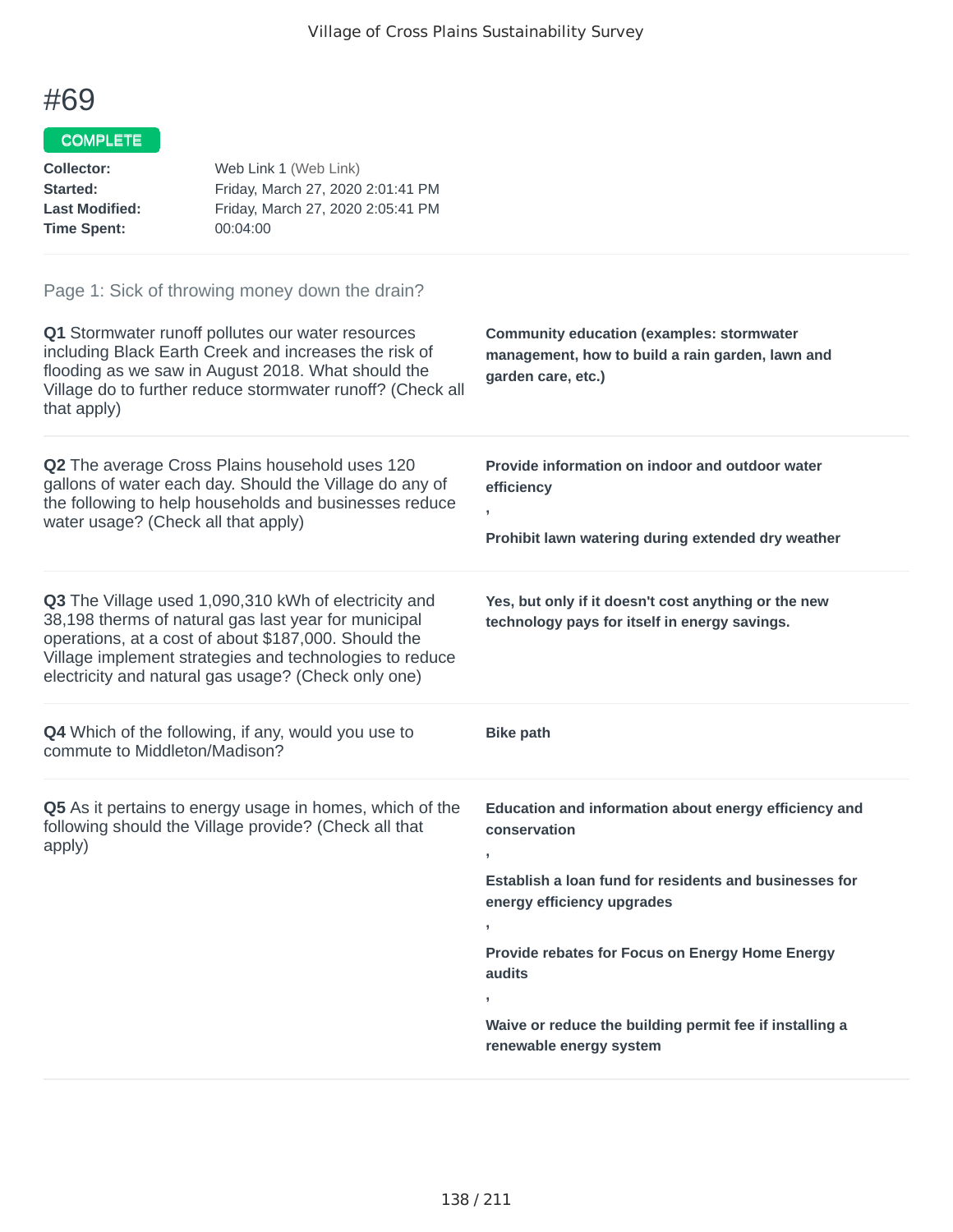| <b>Q6</b> What options would you support to encourage greater<br>sustainability in the Village? (Check all that apply)                            | Renewable energy options for homeowners,<br>Educational forums at a school or the library,<br>Environmental service-learning projects with the<br>schools (students do service work) |
|---------------------------------------------------------------------------------------------------------------------------------------------------|--------------------------------------------------------------------------------------------------------------------------------------------------------------------------------------|
| Q7 Food composting reduces the amount of trash<br>collected by the Village. Should the Village do any of the<br>following? (Check all that apply) | Give out instructions on how to compost                                                                                                                                              |
| <b>Q8</b> How old are you?                                                                                                                        | 46-55                                                                                                                                                                                |
| <b>Q9</b> What other things should Cross Plains, as a<br>municipality, do to reduce the impact on the<br>environment?                             | Respondent skipped this question                                                                                                                                                     |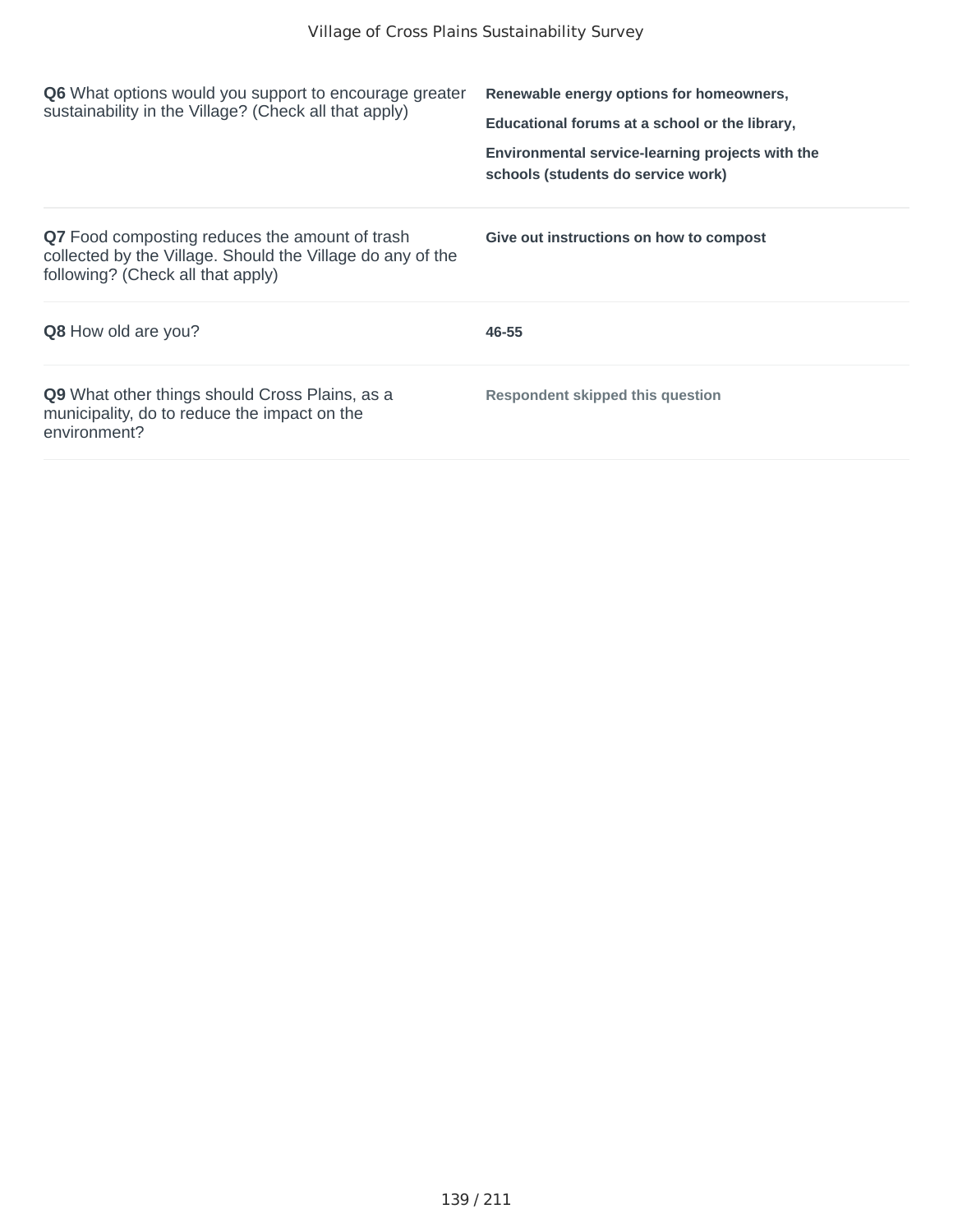#### COMPLETE

| <b>Collector:</b><br>Started:<br><b>Last Modified:</b><br><b>Time Spent:</b>                                                | Web Link 1 (Web Link)<br>Saturday, March 28, 2020 9:19:30 AM<br>Saturday, March 28, 2020 9:21:31 AM<br>00:02:01                                                                                                                                                                        |                                                                                                                                                               |
|-----------------------------------------------------------------------------------------------------------------------------|----------------------------------------------------------------------------------------------------------------------------------------------------------------------------------------------------------------------------------------------------------------------------------------|---------------------------------------------------------------------------------------------------------------------------------------------------------------|
|                                                                                                                             | Page 1: Sick of throwing money down the drain?                                                                                                                                                                                                                                         |                                                                                                                                                               |
| that apply)                                                                                                                 | Q1 Stormwater runoff pollutes our water resources<br>including Black Earth Creek and increases the risk of<br>flooding as we saw in August 2018. What should the<br>Village do to further reduce stormwater runoff? (Check all                                                         | Implement water management methods that restore or<br>mimic the natural water cycle                                                                           |
| water usage? (Check all that apply)                                                                                         | Q2 The average Cross Plains household uses 120<br>gallons of water each day. Should the Village do any of<br>the following to help households and businesses reduce                                                                                                                    | Encourage use of plants that are drought-tolerant,<br>native species for residential and business landscaping                                                 |
|                                                                                                                             | Q3 The Village used 1,090,310 kWh of electricity and<br>38,198 therms of natural gas last year for municipal<br>operations, at a cost of about \$187,000. Should the<br>Village implement strategies and technologies to reduce<br>electricity and natural gas usage? (Check only one) | Yes, even if the energy savings may not cover the cost<br>of the new technology. I am willing to pay more in taxes<br>to help us reduce our carbon footprint. |
| commute to Middleton/Madison?                                                                                               | <b>Q4</b> Which of the following, if any, would you use to                                                                                                                                                                                                                             | <b>Bike path</b>                                                                                                                                              |
| Q5 As it pertains to energy usage in homes, which of the<br>following should the Village provide? (Check all that<br>apply) |                                                                                                                                                                                                                                                                                        | Explore an shade tree/urban forest program to reduce<br>cooling costs<br>,<br>Other (please specify):<br>Please plant more trees                              |
|                                                                                                                             | Q6 What options would you support to encourage greater<br>sustainability in the Village? (Check all that apply)                                                                                                                                                                        | Develop a Village sustainability action plan,<br>Renewable energy for Village operations,<br>Renewable energy options for homeowners                          |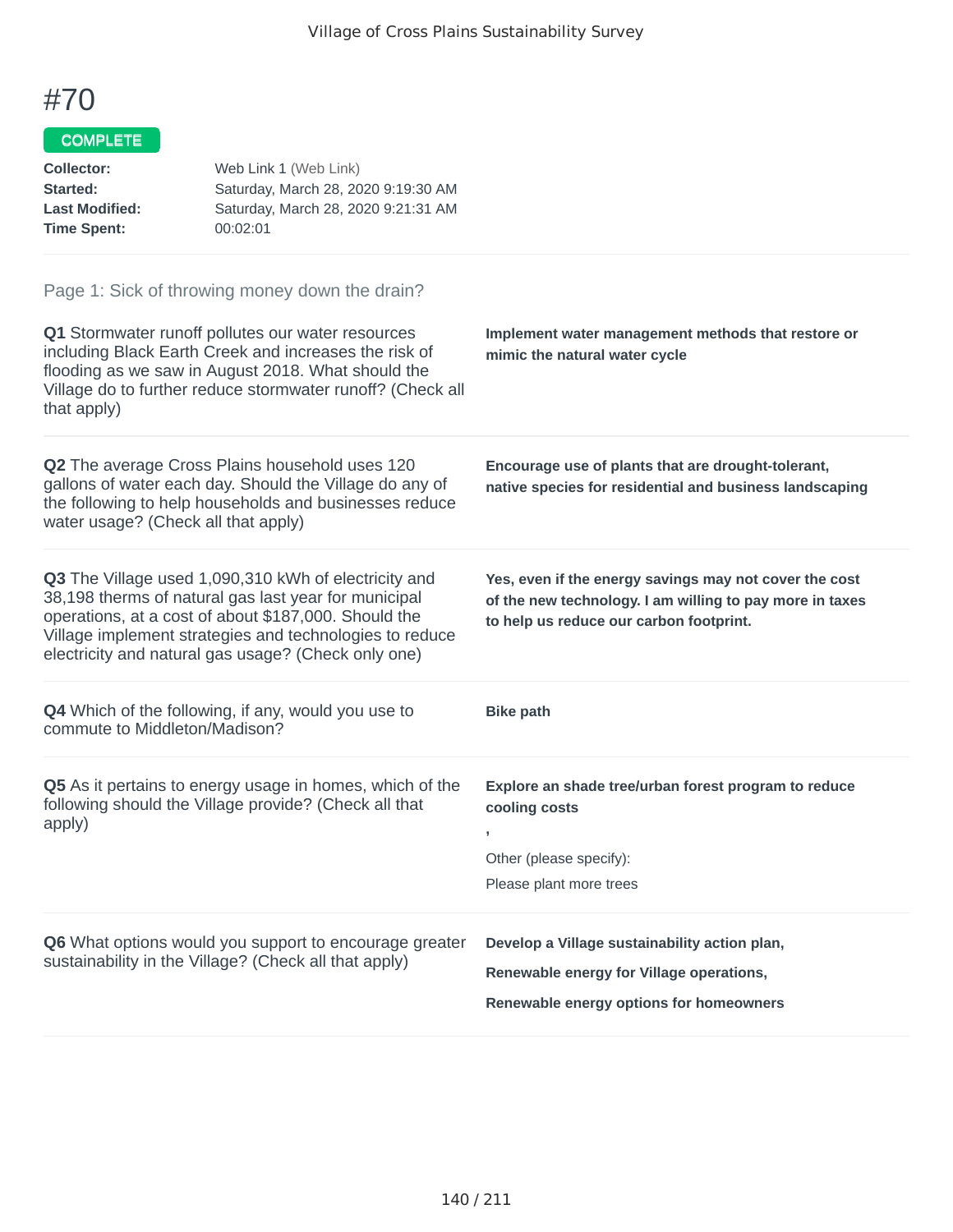| <b>Q7</b> Food composting reduces the amount of trash<br>collected by the Village. Should the Village do any of the<br>following? (Check all that apply) | Give out instructions on how to compost,<br>Sell compost bins at a discounted cost.<br>Collect compost in a separate container along with trash<br>and recycling |
|----------------------------------------------------------------------------------------------------------------------------------------------------------|------------------------------------------------------------------------------------------------------------------------------------------------------------------|
| <b>Q8</b> How old are you?                                                                                                                               | 18-25                                                                                                                                                            |
| <b>Q9</b> What other things should Cross Plains, as a<br>municipality, do to reduce the impact on the<br>environment?                                    | Respondent skipped this question                                                                                                                                 |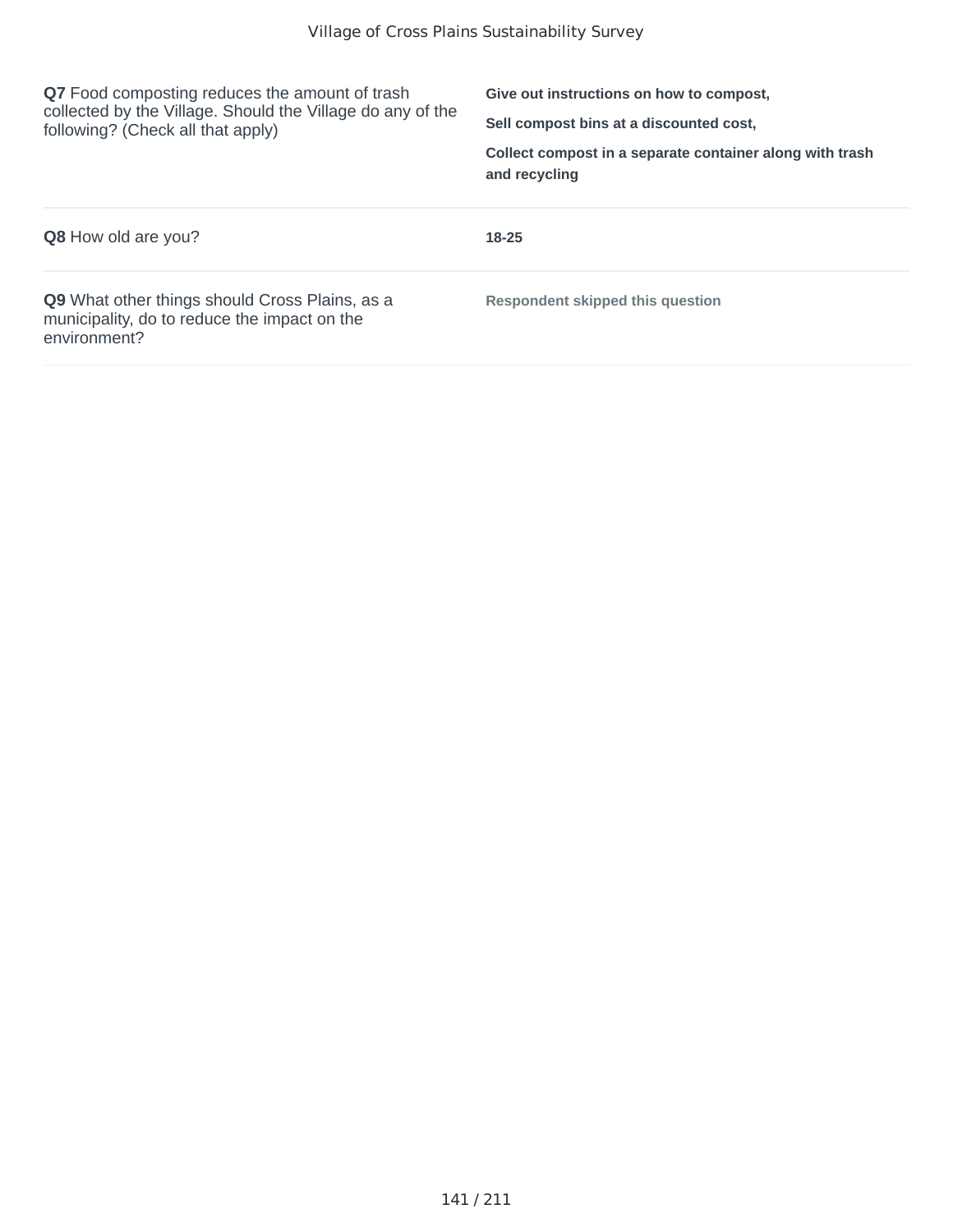### COMPLETE

| Web Link 1 (Web Link)              |
|------------------------------------|
| Sunday, March 29, 2020 12:11:41 PM |
| Sunday, March 29, 2020 12:18:51 PM |
| 00:07:10                           |
|                                    |

| Q1 Stormwater runoff pollutes our water resources<br>including Black Earth Creek and increases the risk of<br>flooding as we saw in August 2018. What should the<br>Village do to further reduce stormwater runoff? (Check all<br>that apply)                                                 | Reduce impervious surfaces in the Village,<br><b>Community education (examples: stormwater</b><br>management, how to build a rain garden, lawn and<br>garden care, etc.)<br>Explore policy on stormwater runoff that would meet the<br>demands for current and future weather events |
|-----------------------------------------------------------------------------------------------------------------------------------------------------------------------------------------------------------------------------------------------------------------------------------------------|--------------------------------------------------------------------------------------------------------------------------------------------------------------------------------------------------------------------------------------------------------------------------------------|
| Q2 The average Cross Plains household uses 120<br>gallons of water each day. Should the Village do any of<br>the following to help households and businesses reduce<br>water usage? (Check all that apply)                                                                                    | Provide information on indoor and outdoor water<br>efficiency<br>ŋ.<br>Prohibit lawn watering during extended dry weather,<br>Offer water efficiency audits,<br>Encourage use of plants that are drought-tolerant,<br>native species for residential and business landscaping        |
| <b>Q3</b> The Village used 1,090,310 kWh of electricity and<br>38,198 therms of natural gas last year for municipal<br>operations, at a cost of about \$187,000. Should the<br>Village implement strategies and technologies to reduce<br>electricity and natural gas usage? (Check only one) | Yes, even if the energy savings may not cover the cost<br>of the new technology. I am willing to pay more in taxes<br>to help us reduce our carbon footprint.                                                                                                                        |
| <b>Q4</b> Which of the following, if any, would you use to<br>commute to Middleton/Madison?                                                                                                                                                                                                   | Bike path,<br>Other (please specify):<br>Commuter rail                                                                                                                                                                                                                               |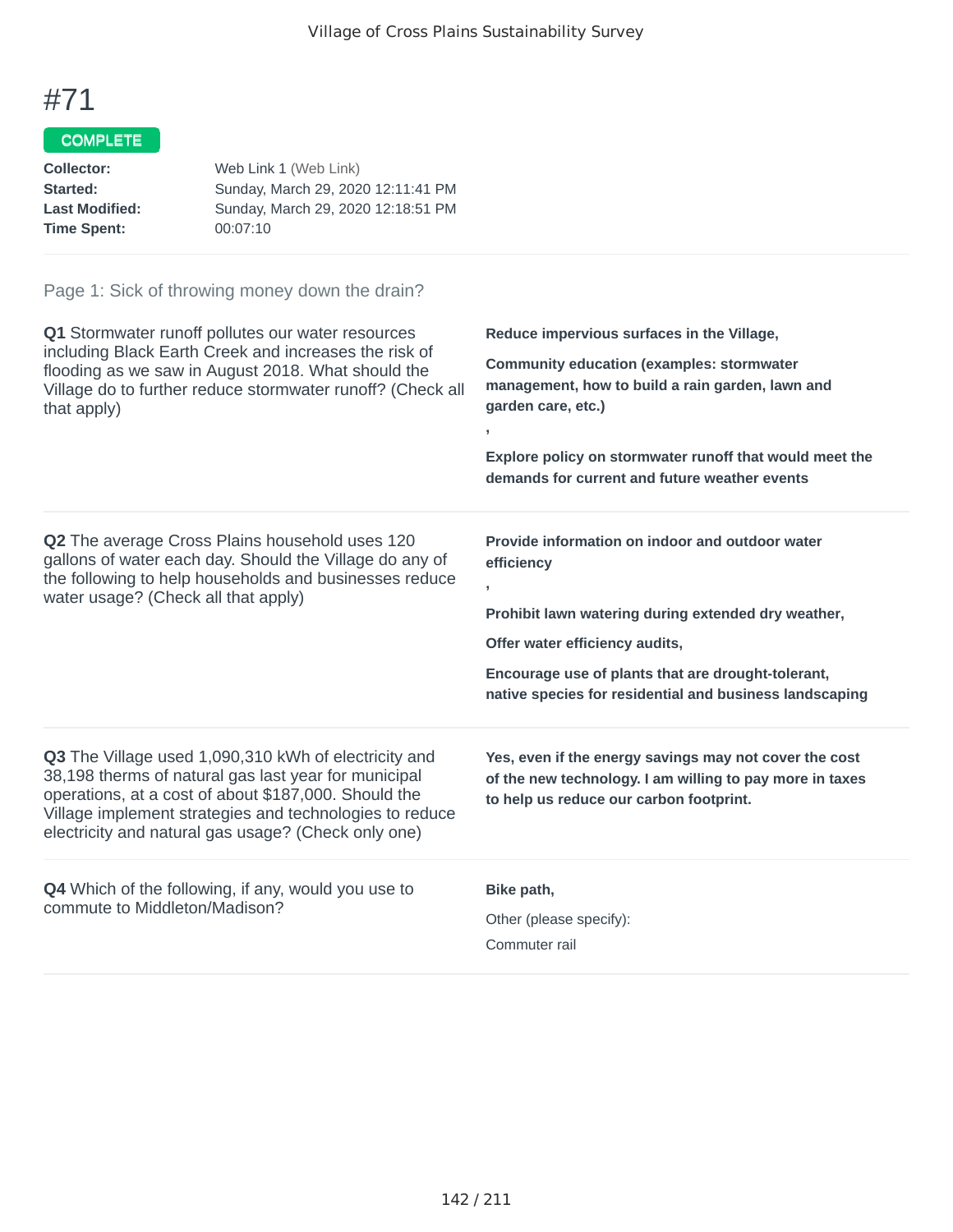| Q5 As it pertains to energy usage in homes, which of the<br>following should the Village provide? (Check all that<br>apply)                       | Education and information about energy efficiency and<br>conservation<br>×.<br>Establish a loan fund for residents and businesses for<br>energy efficiency upgrades<br>Provide rebates for Focus on Energy Home Energy<br>audits<br>Explore an shade tree/urban forest program to reduce<br>cooling costs |
|---------------------------------------------------------------------------------------------------------------------------------------------------|-----------------------------------------------------------------------------------------------------------------------------------------------------------------------------------------------------------------------------------------------------------------------------------------------------------|
| Q6 What options would you support to encourage greater<br>sustainability in the Village? (Check all that apply)                                   | Develop a Village sustainability action plan,<br>Renewable energy for Village operations,<br>Renewable energy options for homeowners,<br>Educational forums at a school or the library,<br>Environmental service-learning projects with the<br>schools (students do service work)                         |
| Q7 Food composting reduces the amount of trash<br>collected by the Village. Should the Village do any of the<br>following? (Check all that apply) | Give out instructions on how to compost,<br>Sell compost bins at a discounted cost                                                                                                                                                                                                                        |
| Q8 How old are you?                                                                                                                               | 36-45                                                                                                                                                                                                                                                                                                     |
| Q9 What other things should Cross Plains, as a<br>municipality, do to reduce the impact on the<br>environment?                                    | <b>Respondent skipped this question</b>                                                                                                                                                                                                                                                                   |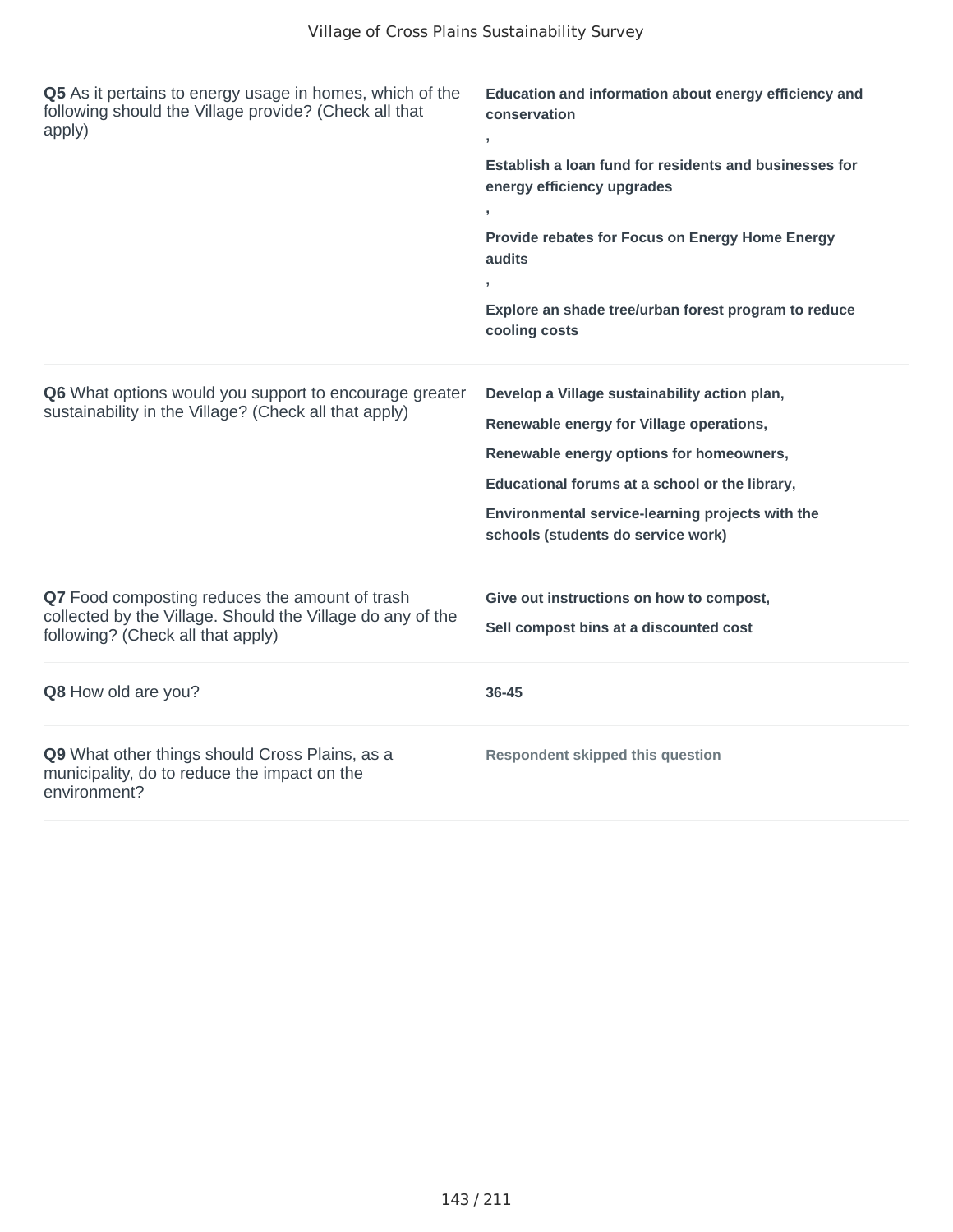#### COMPLETE

| <b>Collector:</b><br>Started:<br><b>Last Modified:</b><br><b>Time Spent:</b>                                                                      | Web Link 1 (Web Link)<br>Monday, March 30, 2020 1:42:59 PM<br>Monday, March 30, 2020 1:47:55 PM<br>00:04:55                                                                                                                                                                            |                                                                                                                                                                  |
|---------------------------------------------------------------------------------------------------------------------------------------------------|----------------------------------------------------------------------------------------------------------------------------------------------------------------------------------------------------------------------------------------------------------------------------------------|------------------------------------------------------------------------------------------------------------------------------------------------------------------|
| that apply)                                                                                                                                       | Page 1: Sick of throwing money down the drain?<br>Q1 Stormwater runoff pollutes our water resources<br>including Black Earth Creek and increases the risk of<br>flooding as we saw in August 2018. What should the<br>Village do to further reduce stormwater runoff? (Check all       | Implement water management methods that restore or<br>mimic the natural water cycle                                                                              |
| water usage? (Check all that apply)                                                                                                               | Q2 The average Cross Plains household uses 120<br>gallons of water each day. Should the Village do any of<br>the following to help households and businesses reduce                                                                                                                    | Encourage use of plants that are drought-tolerant,<br>native species for residential and business landscaping                                                    |
|                                                                                                                                                   | Q3 The Village used 1,090,310 kWh of electricity and<br>38,198 therms of natural gas last year for municipal<br>operations, at a cost of about \$187,000. Should the<br>Village implement strategies and technologies to reduce<br>electricity and natural gas usage? (Check only one) | Yes, even if the energy savings may not cover the cost<br>of the new technology. I am willing to pay more in taxes<br>to help us reduce our carbon footprint.    |
| commute to Middleton/Madison?                                                                                                                     | <b>Q4</b> Which of the following, if any, would you use to                                                                                                                                                                                                                             | <b>Bike path</b>                                                                                                                                                 |
| apply)                                                                                                                                            | Q5 As it pertains to energy usage in homes, which of the<br>following should the Village provide? (Check all that                                                                                                                                                                      | Explore an shade tree/urban forest program to reduce<br>cooling costs                                                                                            |
|                                                                                                                                                   | <b>Q6</b> What options would you support to encourage greater<br>sustainability in the Village? (Check all that apply)                                                                                                                                                                 | Develop a Village sustainability action plan,<br>Renewable energy for Village operations,<br>Renewable energy options for homeowners                             |
| Q7 Food composting reduces the amount of trash<br>collected by the Village. Should the Village do any of the<br>following? (Check all that apply) |                                                                                                                                                                                                                                                                                        | Give out instructions on how to compost,<br>Sell compost bins at a discounted cost,<br>Collect compost in a separate container along with trash<br>and recycling |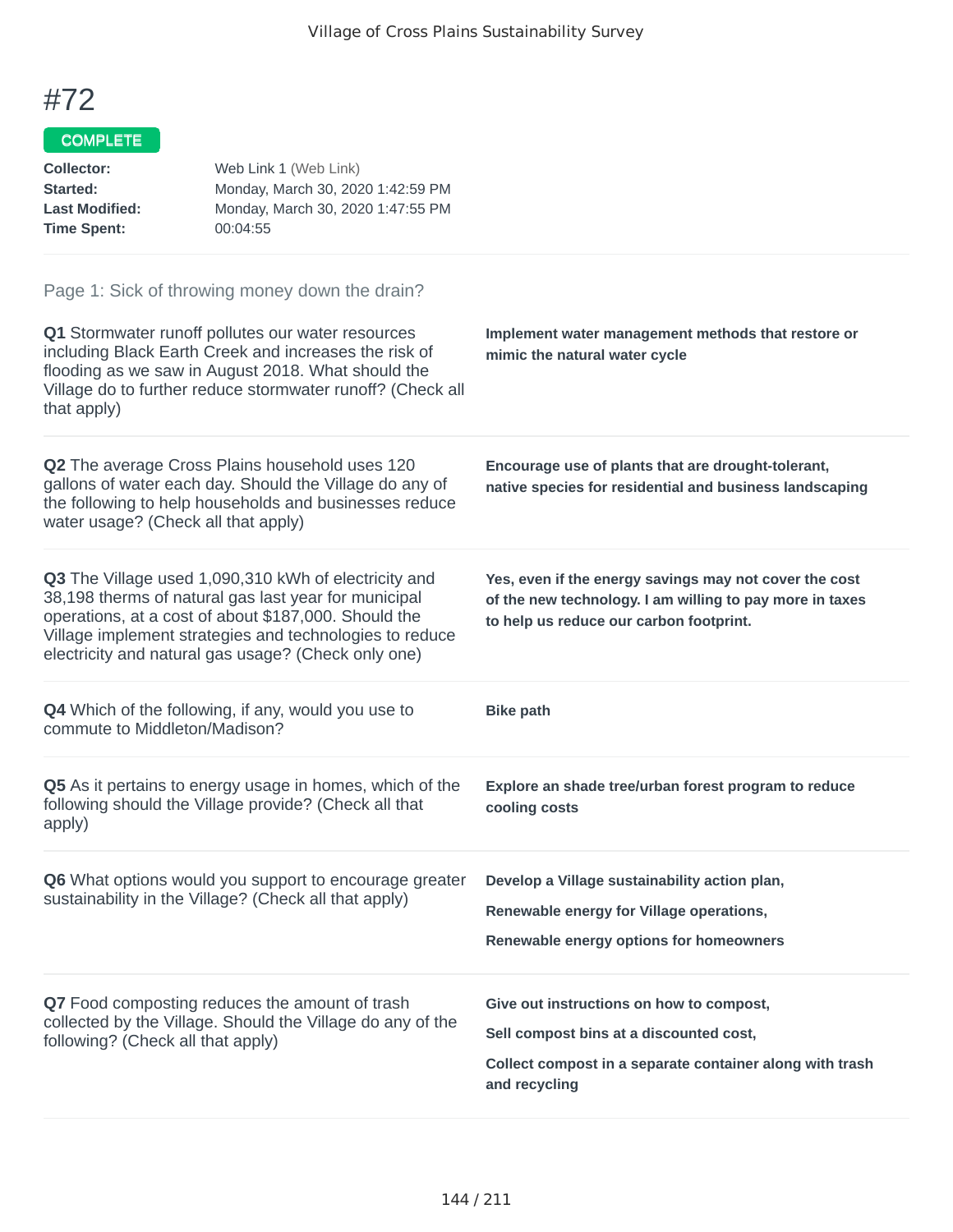Reduce light pollution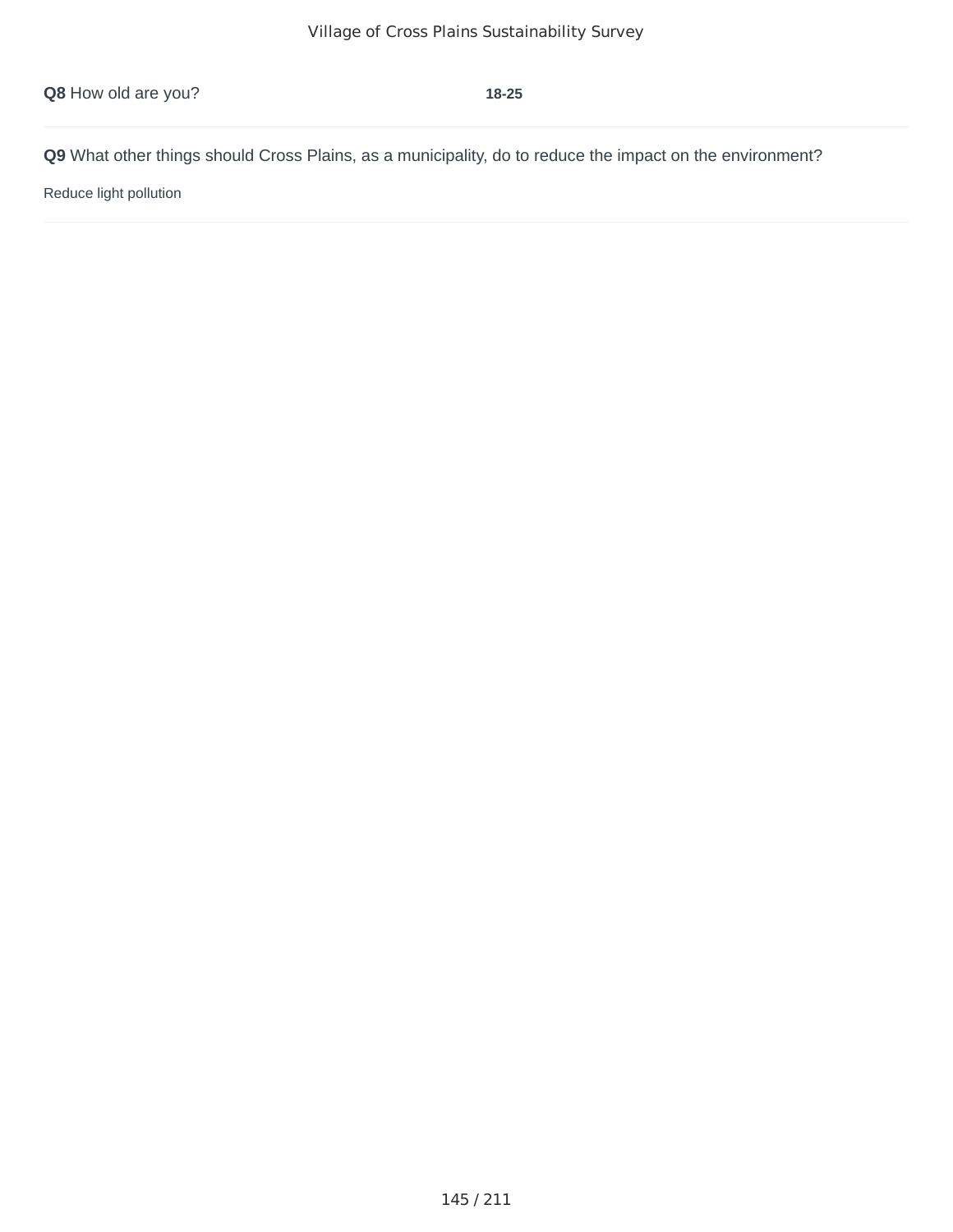#### COMPLETE

| <b>Collector:</b><br>Started:<br><b>Last Modified:</b><br><b>Time Spent:</b>                                                                                                                                                                                                                    | Web Link 1 (Web Link)<br>Tuesday, March 31, 2020 9:00:04 PM<br>Tuesday, March 31, 2020 9:03:30 PM<br>00:03:26                                                                                                                                                                          |                                                                                                                                                                                                                                             |
|-------------------------------------------------------------------------------------------------------------------------------------------------------------------------------------------------------------------------------------------------------------------------------------------------|----------------------------------------------------------------------------------------------------------------------------------------------------------------------------------------------------------------------------------------------------------------------------------------|---------------------------------------------------------------------------------------------------------------------------------------------------------------------------------------------------------------------------------------------|
| Page 1: Sick of throwing money down the drain?<br>Q1 Stormwater runoff pollutes our water resources<br>including Black Earth Creek and increases the risk of<br>flooding as we saw in August 2018. What should the<br>Village do to further reduce stormwater runoff? (Check all<br>that apply) |                                                                                                                                                                                                                                                                                        | Explore policy on stormwater runoff that would meet the<br>demands for current and future weather events                                                                                                                                    |
| water usage? (Check all that apply)                                                                                                                                                                                                                                                             | Q2 The average Cross Plains household uses 120<br>gallons of water each day. Should the Village do any of<br>the following to help households and businesses reduce                                                                                                                    | Provide information on indoor and outdoor water<br>efficiency<br>J.<br>Encourage use of plants that are drought-tolerant,<br>native species for residential and business landscaping                                                        |
|                                                                                                                                                                                                                                                                                                 | Q3 The Village used 1,090,310 kWh of electricity and<br>38,198 therms of natural gas last year for municipal<br>operations, at a cost of about \$187,000. Should the<br>Village implement strategies and technologies to reduce<br>electricity and natural gas usage? (Check only one) | Yes, but only if it doesn't cost anything or the new<br>technology pays for itself in energy savings.                                                                                                                                       |
| commute to Middleton/Madison?                                                                                                                                                                                                                                                                   | <b>Q4</b> Which of the following, if any, would you use to                                                                                                                                                                                                                             | <b>Bus/shuttle</b>                                                                                                                                                                                                                          |
| apply)                                                                                                                                                                                                                                                                                          | Q5 As it pertains to energy usage in homes, which of the<br>following should the Village provide? (Check all that                                                                                                                                                                      | Education and information about energy efficiency and<br>conservation<br>,<br>Explore an shade tree/urban forest program to reduce<br>cooling costs                                                                                         |
|                                                                                                                                                                                                                                                                                                 | Q6 What options would you support to encourage greater<br>sustainability in the Village? (Check all that apply)                                                                                                                                                                        | Develop a Village sustainability action plan,<br>Renewable energy for Village operations,<br>Renewable energy options for homeowners,<br>Educational forums at a school or the library,<br>Environmental service-learning projects with the |

**schools (students do service work)**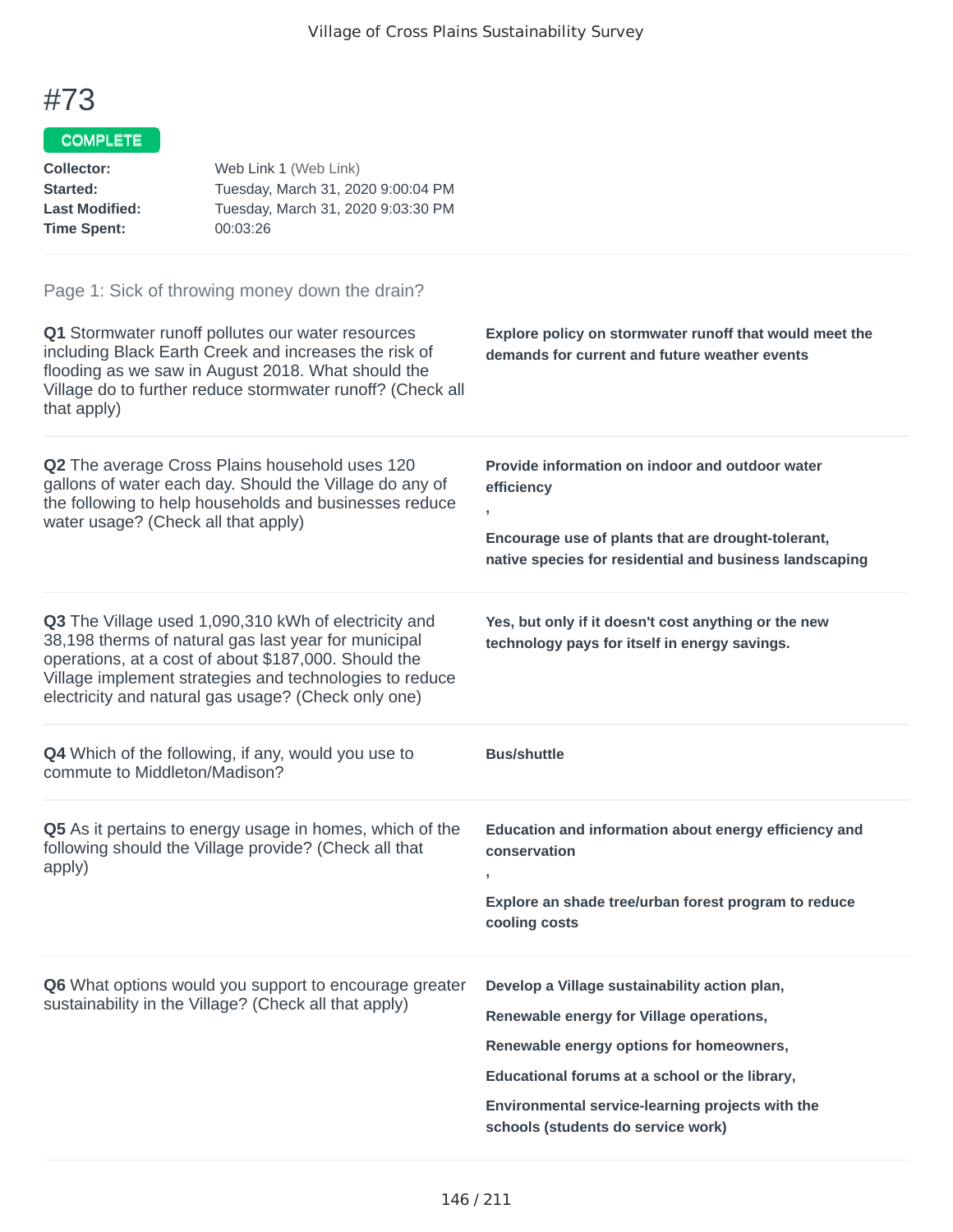**Q7** Food composting reduces the amount of trash collected by the Village. Should the Village do any of the following? (Check all that apply)

**Give out instructions on how to compost, Sell compost bins at a discounted cost**

| <b>Q8</b> How old are you?                                                                                            | $36 - 45$                        |
|-----------------------------------------------------------------------------------------------------------------------|----------------------------------|
| <b>Q9</b> What other things should Cross Plains, as a<br>municipality, do to reduce the impact on the<br>environment? | Respondent skipped this question |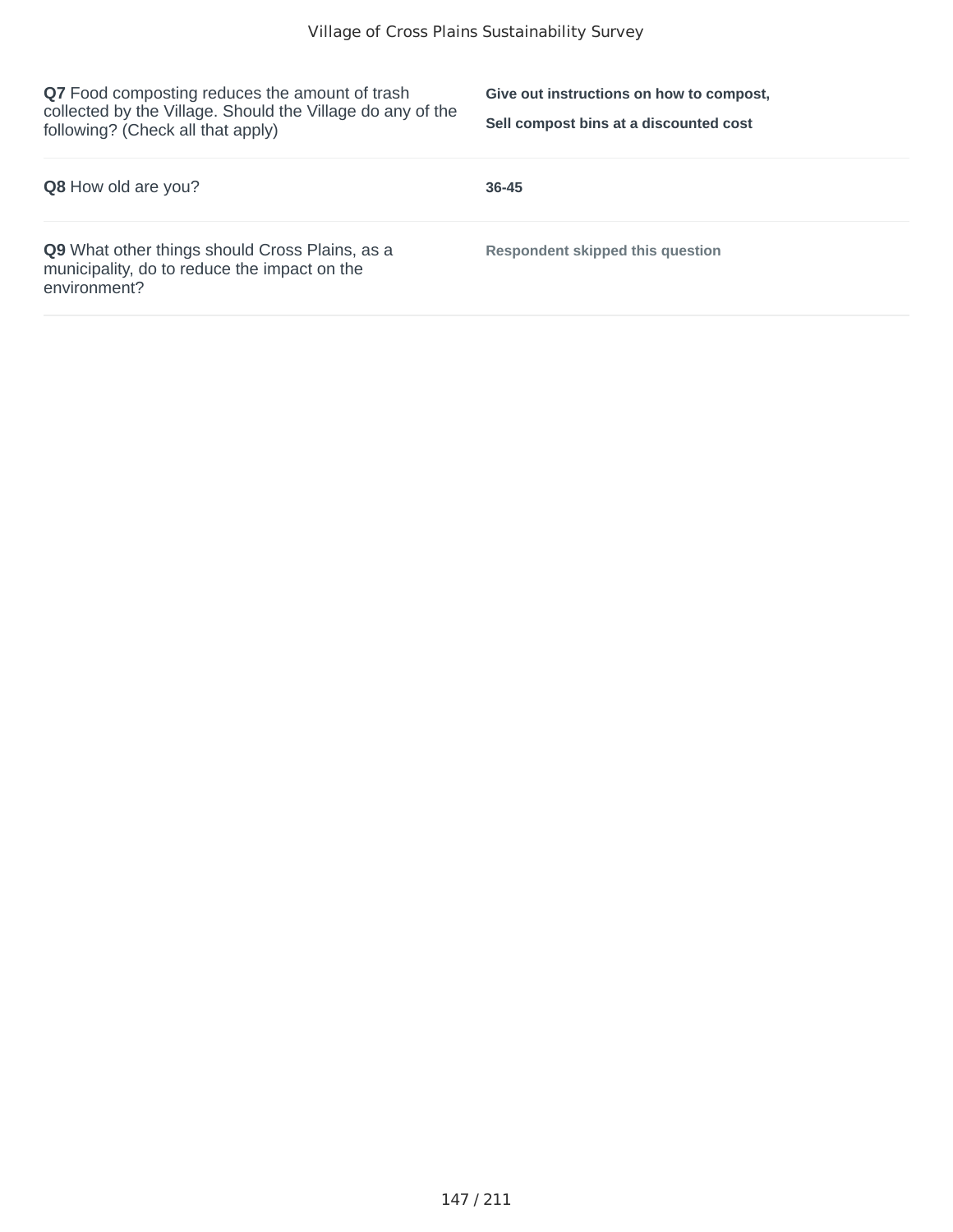## COMPLETE

| Collector:            | Web Link 1 (Web Link)                |
|-----------------------|--------------------------------------|
| Started:              | Wednesday, April 22, 2020 3:54:53 PM |
| <b>Last Modified:</b> | Wednesday, April 22, 2020 4:04:58 PM |
| <b>Time Spent:</b>    | 00:10:04                             |
|                       |                                      |

| Q1 Stormwater runoff pollutes our water resources<br>including Black Earth Creek and increases the risk of<br>flooding as we saw in August 2018. What should the<br>Village do to further reduce stormwater runoff? (Check all<br>that apply)                                          | Other (please specify):<br>The Majority off the flood water in 2018 come from 18" of<br>rain north of the village not from within the village |
|----------------------------------------------------------------------------------------------------------------------------------------------------------------------------------------------------------------------------------------------------------------------------------------|-----------------------------------------------------------------------------------------------------------------------------------------------|
| Q2 The average Cross Plains household uses 120<br>gallons of water each day. Should the Village do any of<br>the following to help households and businesses reduce<br>water usage? (Check all that apply)                                                                             | Other (please specify):<br>Don't use our tax dollars for your bogus programs                                                                  |
| Q3 The Village used 1,090,310 kWh of electricity and<br>38,198 therms of natural gas last year for municipal<br>operations, at a cost of about \$187,000. Should the<br>Village implement strategies and technologies to reduce<br>electricity and natural gas usage? (Check only one) | <b>No</b>                                                                                                                                     |
| Q4 Which of the following, if any, would you use to<br>commute to Middleton/Madison?                                                                                                                                                                                                   | Park-and-Ride                                                                                                                                 |
| Q5 As it pertains to energy usage in homes, which of the<br>following should the Village provide? (Check all that<br>apply)                                                                                                                                                            | I do not think that it is the role of the Village to be<br>involved in these                                                                  |
| Q6 What options would you support to encourage greater<br>sustainability in the Village? (Check all that apply)                                                                                                                                                                        | None - The Village should not take an active role in this<br>effort                                                                           |
| Q7 Food composting reduces the amount of trash<br>collected by the Village. Should the Village do any of the<br>following? (Check all that apply)                                                                                                                                      | The Village should not be involved in this matter                                                                                             |
| Q8 How old are you?                                                                                                                                                                                                                                                                    | 46-55                                                                                                                                         |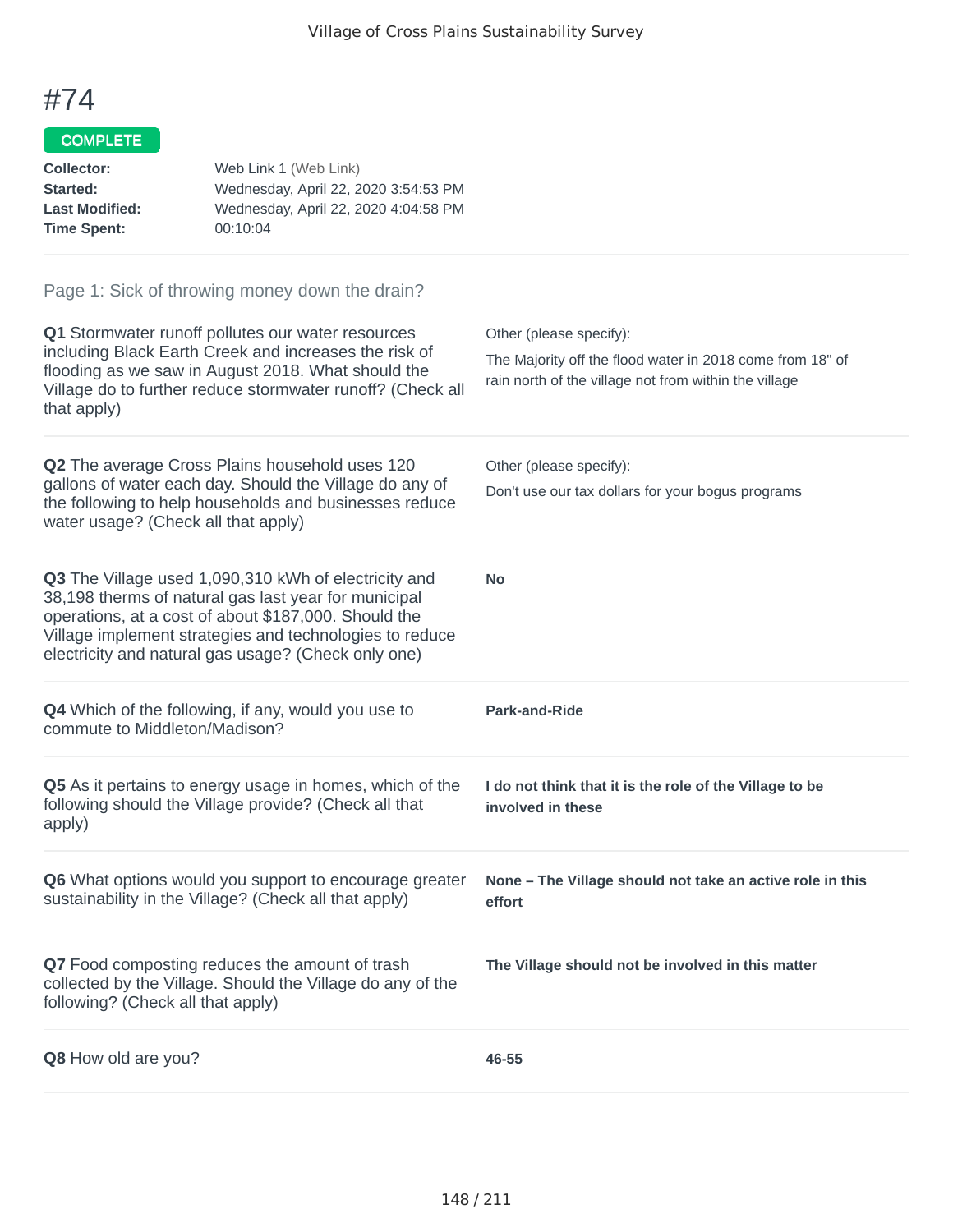The Village needs to stop wasting money on studies and programs that have little to no benefit to the tax payers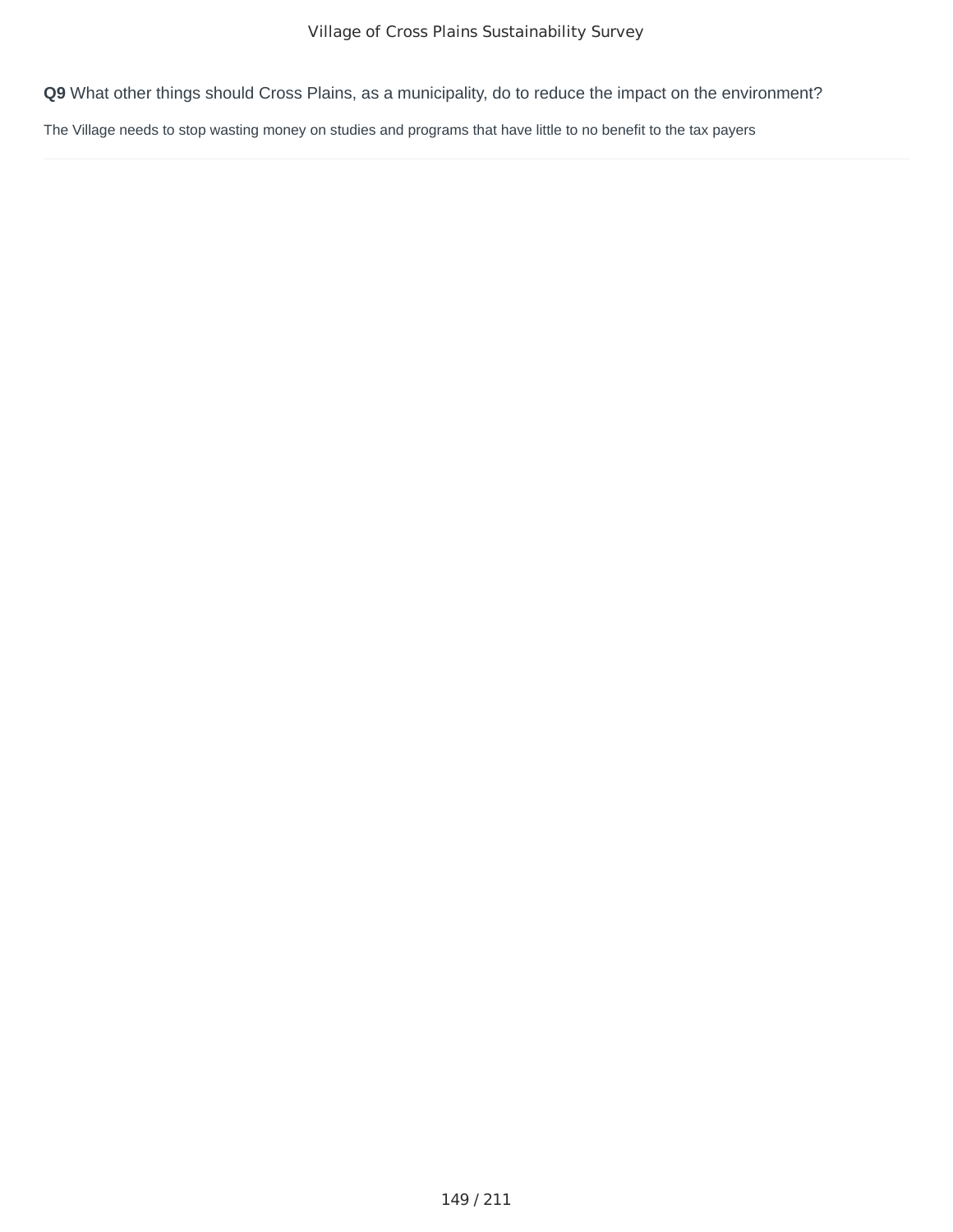#### COMPLETE

| Web Link 1 (Web Link)                |
|--------------------------------------|
| Wednesday, April 22, 2020 4:11:35 PM |
| Wednesday, April 22, 2020 4:13:08 PM |
| 00:01:32                             |
|                                      |

| Q1 Stormwater runoff pollutes our water resources<br>including Black Earth Creek and increases the risk of<br>flooding as we saw in August 2018. What should the<br>Village do to further reduce stormwater runoff? (Check all<br>that apply)                                          | Reduce impervious surfaces in the Village,<br><b>Community education (examples: stormwater</b><br>management, how to build a rain garden, lawn and<br>garden care, etc.)<br>y.<br>Explore policy on stormwater runoff that would meet the<br>demands for current and future weather events<br>У.<br>Implement water management methods that restore or<br>mimic the natural water cycle |
|----------------------------------------------------------------------------------------------------------------------------------------------------------------------------------------------------------------------------------------------------------------------------------------|-----------------------------------------------------------------------------------------------------------------------------------------------------------------------------------------------------------------------------------------------------------------------------------------------------------------------------------------------------------------------------------------|
| Q2 The average Cross Plains household uses 120<br>gallons of water each day. Should the Village do any of<br>the following to help households and businesses reduce<br>water usage? (Check all that apply)                                                                             | Provide information on indoor and outdoor water<br>efficiency<br>y.<br>Prohibit lawn watering during extended dry weather,<br>Offer water efficiency audits,<br>Encourage use of plants that are drought-tolerant,<br>native species for residential and business landscaping                                                                                                           |
| Q3 The Village used 1,090,310 kWh of electricity and<br>38,198 therms of natural gas last year for municipal<br>operations, at a cost of about \$187,000. Should the<br>Village implement strategies and technologies to reduce<br>electricity and natural gas usage? (Check only one) | Νo                                                                                                                                                                                                                                                                                                                                                                                      |
| <b>Q4</b> Which of the following, if any, would you use to<br>commute to Middleton/Madison?                                                                                                                                                                                            | <b>Park-and-Ride</b>                                                                                                                                                                                                                                                                                                                                                                    |
| Q5 As it pertains to energy usage in homes, which of the<br>following should the Village provide? (Check all that<br>apply)                                                                                                                                                            | Provide rebates for Focus on Energy Home Energy<br>audits<br>y.<br>I do not think that it is the role of the Village to be<br>involved in these                                                                                                                                                                                                                                         |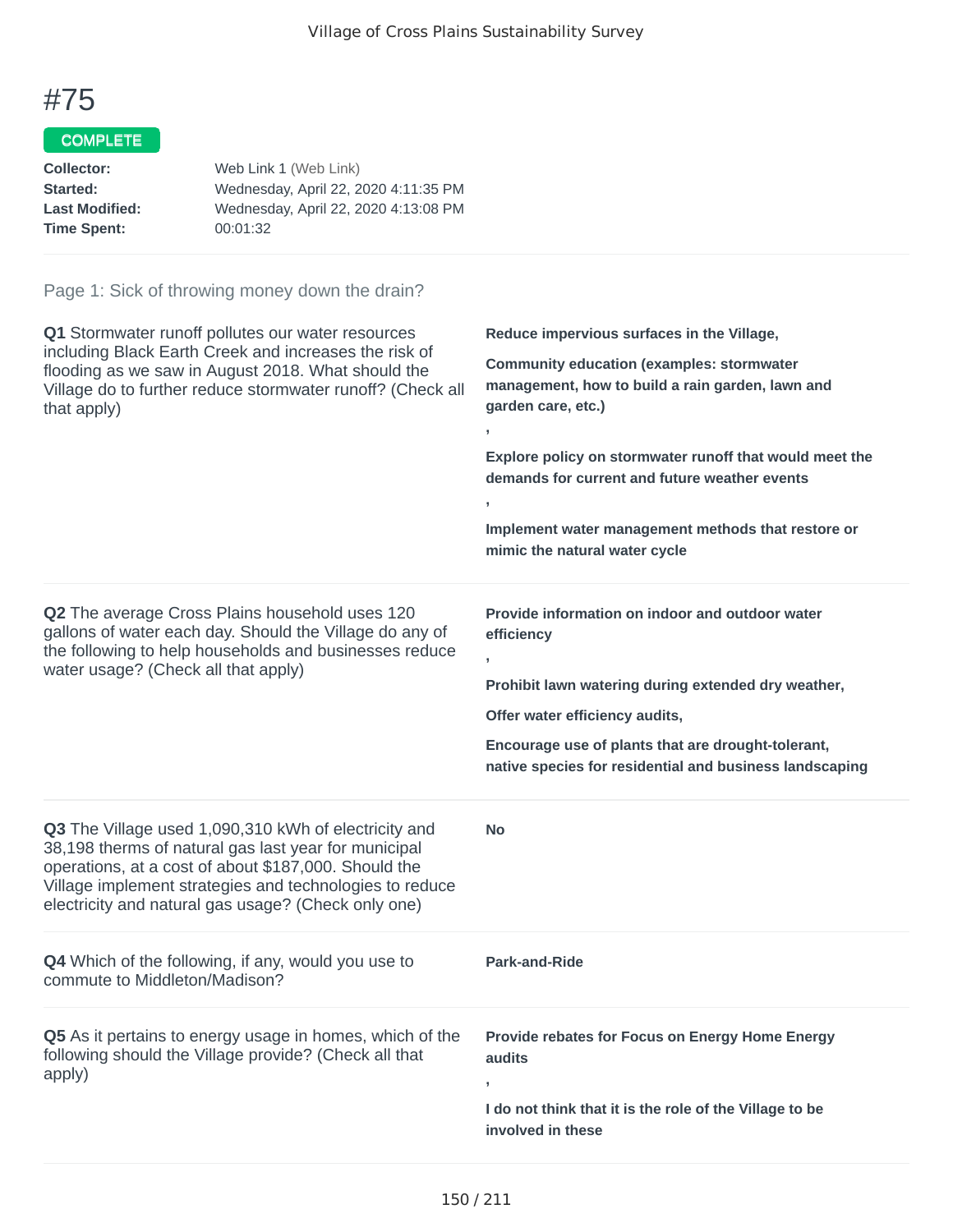| <b>Q6</b> What options would you support to encourage greater<br>sustainability in the Village? (Check all that apply)                                   | Develop a Village sustainability action plan,<br>Environmental service-learning projects with the<br>schools (students do service work) |
|----------------------------------------------------------------------------------------------------------------------------------------------------------|-----------------------------------------------------------------------------------------------------------------------------------------|
| <b>Q7</b> Food composting reduces the amount of trash<br>collected by the Village. Should the Village do any of the<br>following? (Check all that apply) | Give out instructions on how to compost                                                                                                 |
| <b>Q8</b> How old are you?                                                                                                                               | 66 or older                                                                                                                             |
| <b>Q9</b> What other things should Cross Plains, as a municipality, do to reduce the impact on the environment?                                          |                                                                                                                                         |

Reduction of storm water flooding road repairs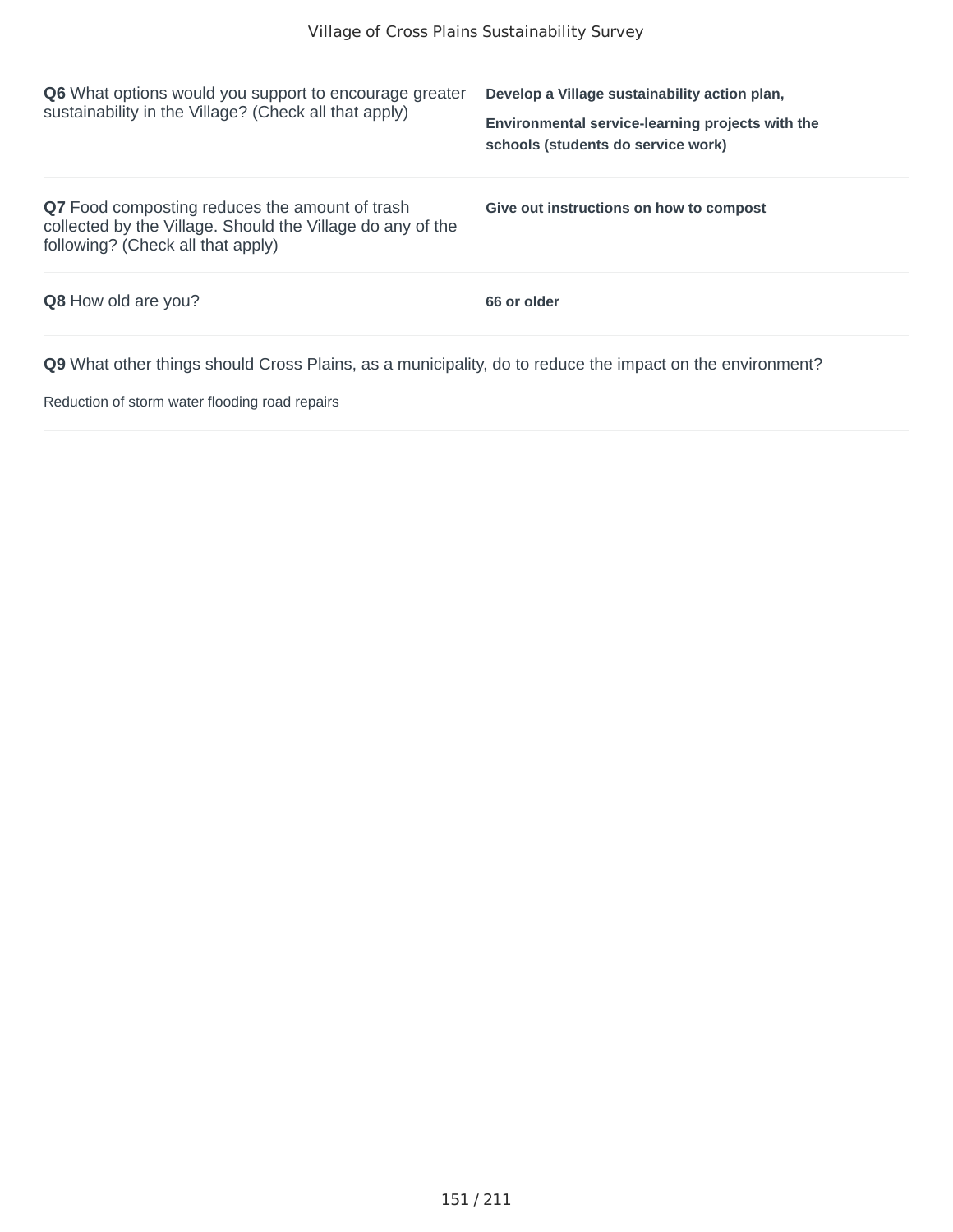## COMPLETE

| Wednesday, April 22, 2020 4:13:23 PM |
|--------------------------------------|
| Wednesday, April 22, 2020 4:17:15 PM |
|                                      |
|                                      |

| Q1 Stormwater runoff pollutes our water resources<br>including Black Earth Creek and increases the risk of<br>flooding as we saw in August 2018. What should the<br>Village do to further reduce stormwater runoff? (Check all<br>that apply)                                          | Reduce impervious surfaces in the Village,<br><b>Community education (examples: stormwater</b><br>management, how to build a rain garden, lawn and<br>garden care, etc.)<br>Other (please specify):<br>Enforce the rules of NOT letting yard clippings go in the<br>street |
|----------------------------------------------------------------------------------------------------------------------------------------------------------------------------------------------------------------------------------------------------------------------------------------|----------------------------------------------------------------------------------------------------------------------------------------------------------------------------------------------------------------------------------------------------------------------------|
| <b>Q2</b> The average Cross Plains household uses 120<br>gallons of water each day. Should the Village do any of<br>the following to help households and businesses reduce<br>water usage? (Check all that apply)                                                                      | Prohibit lawn watering during extended dry weather,<br>Encourage use of plants that are drought-tolerant,<br>native species for residential and business landscaping                                                                                                       |
| Q3 The Village used 1,090,310 kWh of electricity and<br>38,198 therms of natural gas last year for municipal<br>operations, at a cost of about \$187,000. Should the<br>Village implement strategies and technologies to reduce<br>electricity and natural gas usage? (Check only one) | Yes, but only if it doesn't cost anything or the new<br>technology pays for itself in energy savings.                                                                                                                                                                      |
| Q4 Which of the following, if any, would you use to<br>commute to Middleton/Madison?                                                                                                                                                                                                   | I don't commute                                                                                                                                                                                                                                                            |
| Q5 As it pertains to energy usage in homes, which of the<br>following should the Village provide? (Check all that<br>apply)                                                                                                                                                            | Provide rebates for Focus on Energy Home Energy<br>audits<br>Waive or reduce the building permit fee if installing a<br>renewable energy system<br>Explore an shade tree/urban forest program to reduce<br>cooling costs                                                   |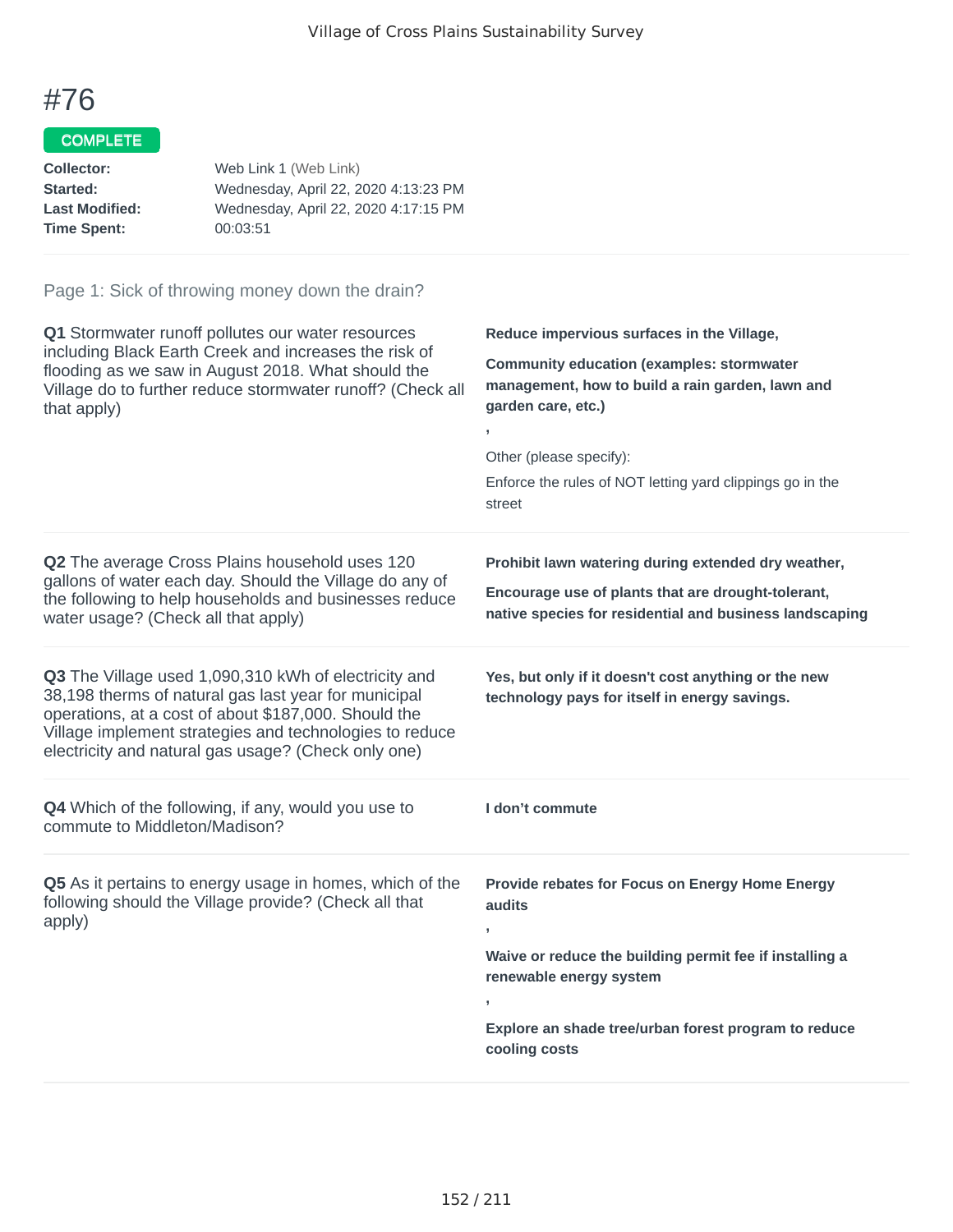| <b>Q6</b> What options would you support to encourage greater<br>sustainability in the Village? (Check all that apply)                            | Develop a Village sustainability action plan,<br>Environmental service-learning projects with the<br>schools (students do service work)                          |
|---------------------------------------------------------------------------------------------------------------------------------------------------|------------------------------------------------------------------------------------------------------------------------------------------------------------------|
| Q7 Food composting reduces the amount of trash<br>collected by the Village. Should the Village do any of the<br>following? (Check all that apply) | Give out instructions on how to compost,<br>Sell compost bins at a discounted cost.<br>Collect compost in a separate container along with trash<br>and recycling |
| <b>Q8</b> How old are you?                                                                                                                        | 56-65                                                                                                                                                            |

Back to question #1 and Yard waste in the street....the police go up and down every street in town daily, maybe they could politely stop and remind the offending homeowner to sweep up the grass/leaves etc. because it all ends up in the storm sewer if they don't.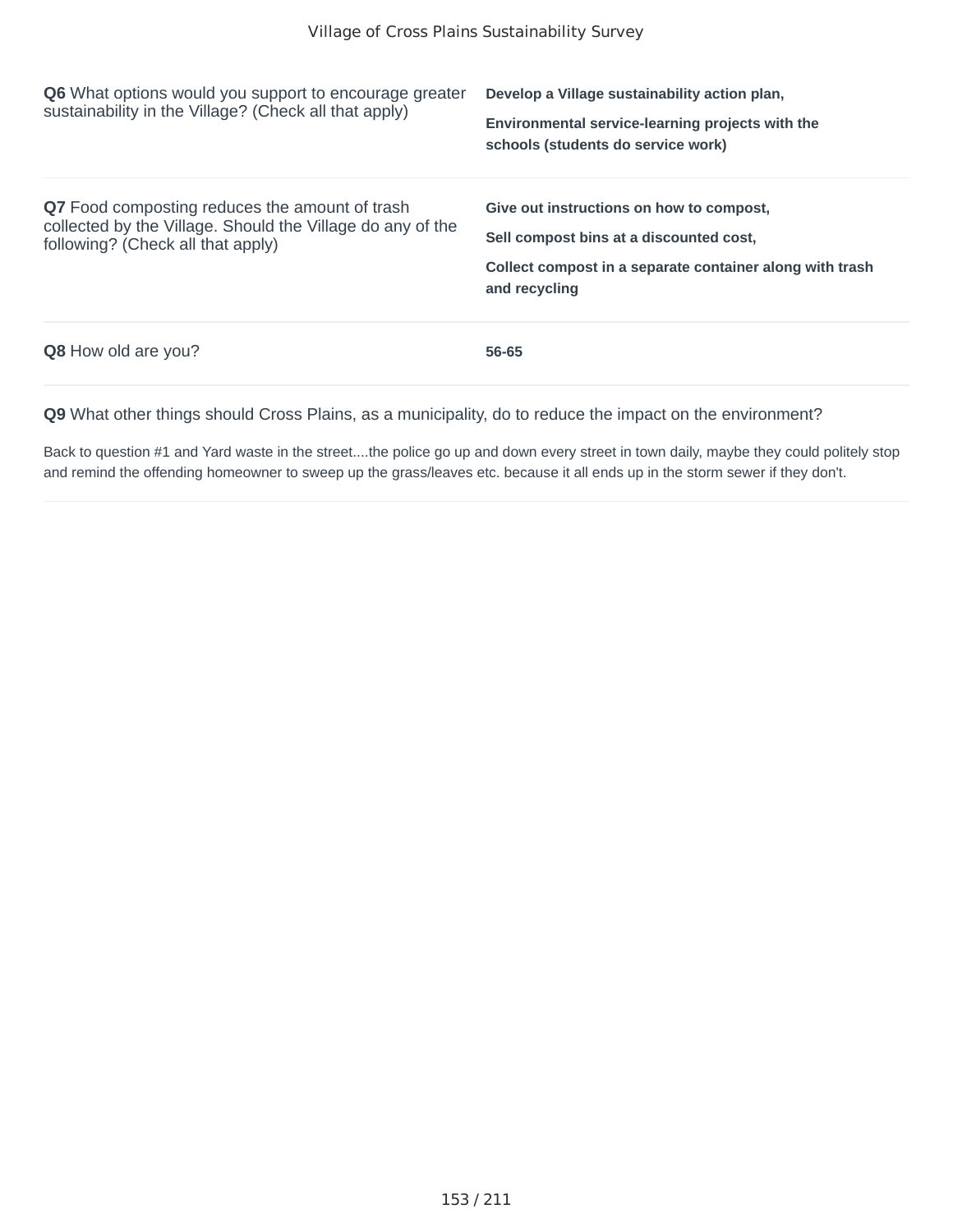#### COMPLETE

| Web Link 1 (Web Link)                |
|--------------------------------------|
| Wednesday, April 22, 2020 4:17:27 PM |
| Wednesday, April 22, 2020 4:20:26 PM |
| 00:02:59                             |
|                                      |

#### Page 1: Sick of throwing money down the drain?

**Q1** Stormwater runoff pollutes our water resources including Black Earth Creek and increases the risk of flooding as we saw in August 2018. What should the Village do to further reduce stormwater runoff? (Check all that apply)

**Reduce impervious surfaces in the Village,**

**Community education (examples: stormwater management, how to build a rain garden, lawn and garden care, etc.)**

**Explore policy on stormwater runoff that would meet the demands for current and future weather events**

Other (please specify):

**Offer water efficiency audits**

**,**

**,**

Help educate homeowners along Brewery Creek reduce runoff (eg. prairie plants along creek reduce erosion) Can the DNR help with this education survey problems along creek?

**Provide information on indoor and outdoor water**

**Yes, but only if it doesn't cost anything or the new technology pays for itself in energy savings.**

**Q2** The average Cross Plains household uses 120 gallons of water each day. Should the Village do any of the following to help households and businesses reduce water usage? (Check all that apply)

**Q3** The Village used 1,090,310 kWh of electricity and 38,198 therms of natural gas last year for municipal operations, at a cost of about \$187,000. Should the Village implement strategies and technologies to reduce electricity and natural gas usage? (Check only one)

**Q4** Which of the following, if any, would you use to commute to Middleton/Madison?

**Bike path**

**efficiency**

**,**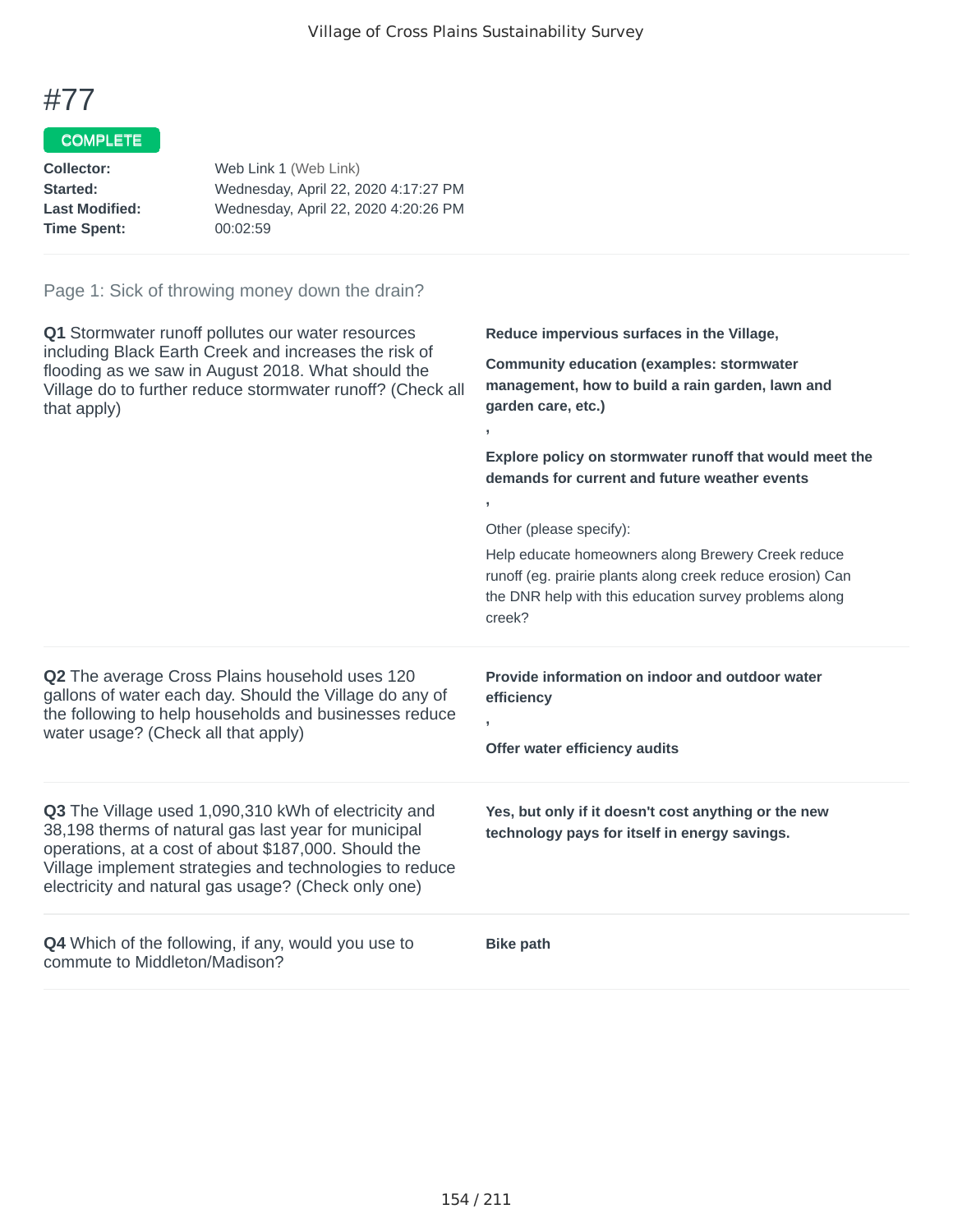| Q5 As it pertains to energy usage in homes, which of the<br>following should the Village provide? (Check all that<br>apply)                       | Education and information about energy efficiency and<br>conservation<br>У.<br>Require more energy-efficient building construction<br>standards than current code requires<br>Explore an shade tree/urban forest program to reduce<br>cooling costs |
|---------------------------------------------------------------------------------------------------------------------------------------------------|-----------------------------------------------------------------------------------------------------------------------------------------------------------------------------------------------------------------------------------------------------|
| Q6 What options would you support to encourage greater<br>sustainability in the Village? (Check all that apply)                                   | Develop a Village sustainability action plan,<br>Renewable energy for Village operations,<br>Educational forums at a school or the library,<br>Environmental service-learning projects with the<br>schools (students do service work)               |
| Q7 Food composting reduces the amount of trash<br>collected by the Village. Should the Village do any of the<br>following? (Check all that apply) | Give out instructions on how to compost,<br>Sell compost bins at a discounted cost                                                                                                                                                                  |
| Q8 How old are you?                                                                                                                               | 66 or older                                                                                                                                                                                                                                         |
| Q9 What other things should Cross Plains, as a<br>municipality, do to reduce the impact on the<br>environment?                                    | <b>Respondent skipped this question</b>                                                                                                                                                                                                             |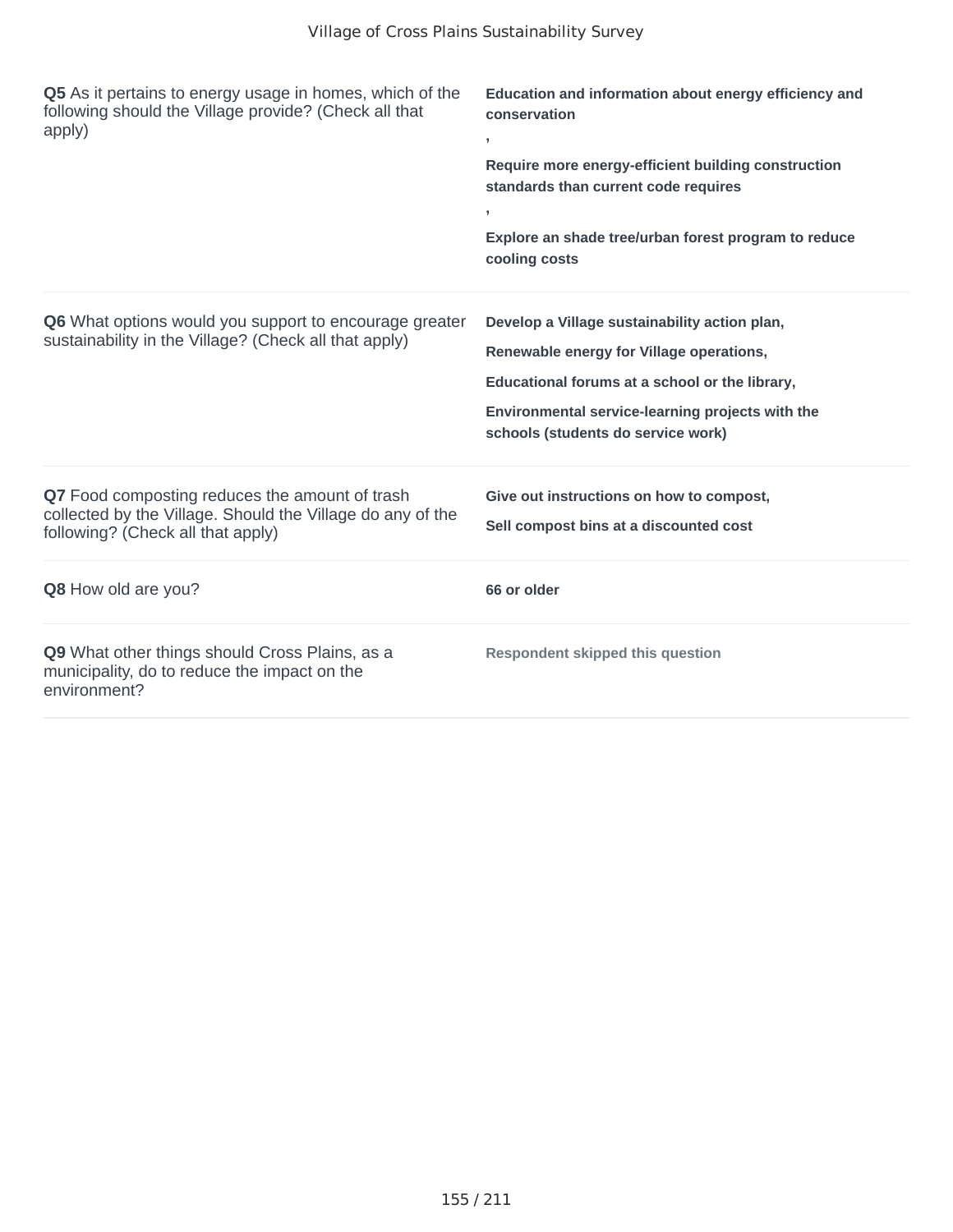## COMPLETE

| Wednesday, April 22, 2020 4:20:55 PM |
|--------------------------------------|
| Wednesday, April 22, 2020 4:24:42 PM |
|                                      |
|                                      |

| Q1 Stormwater runoff pollutes our water resources<br>including Black Earth Creek and increases the risk of<br>flooding as we saw in August 2018. What should the<br>Village do to further reduce stormwater runoff? (Check all<br>that apply)                                          | Explore policy on stormwater runoff that would meet the<br>demands for current and future weather events<br>Other (please specify):<br>Require new developments to have o or better impact on<br>water run off. |
|----------------------------------------------------------------------------------------------------------------------------------------------------------------------------------------------------------------------------------------------------------------------------------------|-----------------------------------------------------------------------------------------------------------------------------------------------------------------------------------------------------------------|
| Q2 The average Cross Plains household uses 120<br>gallons of water each day. Should the Village do any of<br>the following to help households and businesses reduce<br>water usage? (Check all that apply)                                                                             | Provide information on indoor and outdoor water<br>efficiency<br>$\overline{1}$<br>Offer water efficiency audits                                                                                                |
| Q3 The Village used 1,090,310 kWh of electricity and<br>38,198 therms of natural gas last year for municipal<br>operations, at a cost of about \$187,000. Should the<br>Village implement strategies and technologies to reduce<br>electricity and natural gas usage? (Check only one) | Yes, but only if it doesn't cost anything or the new<br>technology pays for itself in energy savings.                                                                                                           |
| Q4 Which of the following, if any, would you use to<br>commute to Middleton/Madison?                                                                                                                                                                                                   | <b>Park-and-Ride</b>                                                                                                                                                                                            |
| Q5 As it pertains to energy usage in homes, which of the<br>following should the Village provide? (Check all that<br>apply)                                                                                                                                                            | Education and information about energy efficiency and<br>conservation<br>Require more energy-efficient building construction<br>standards than current code requires                                            |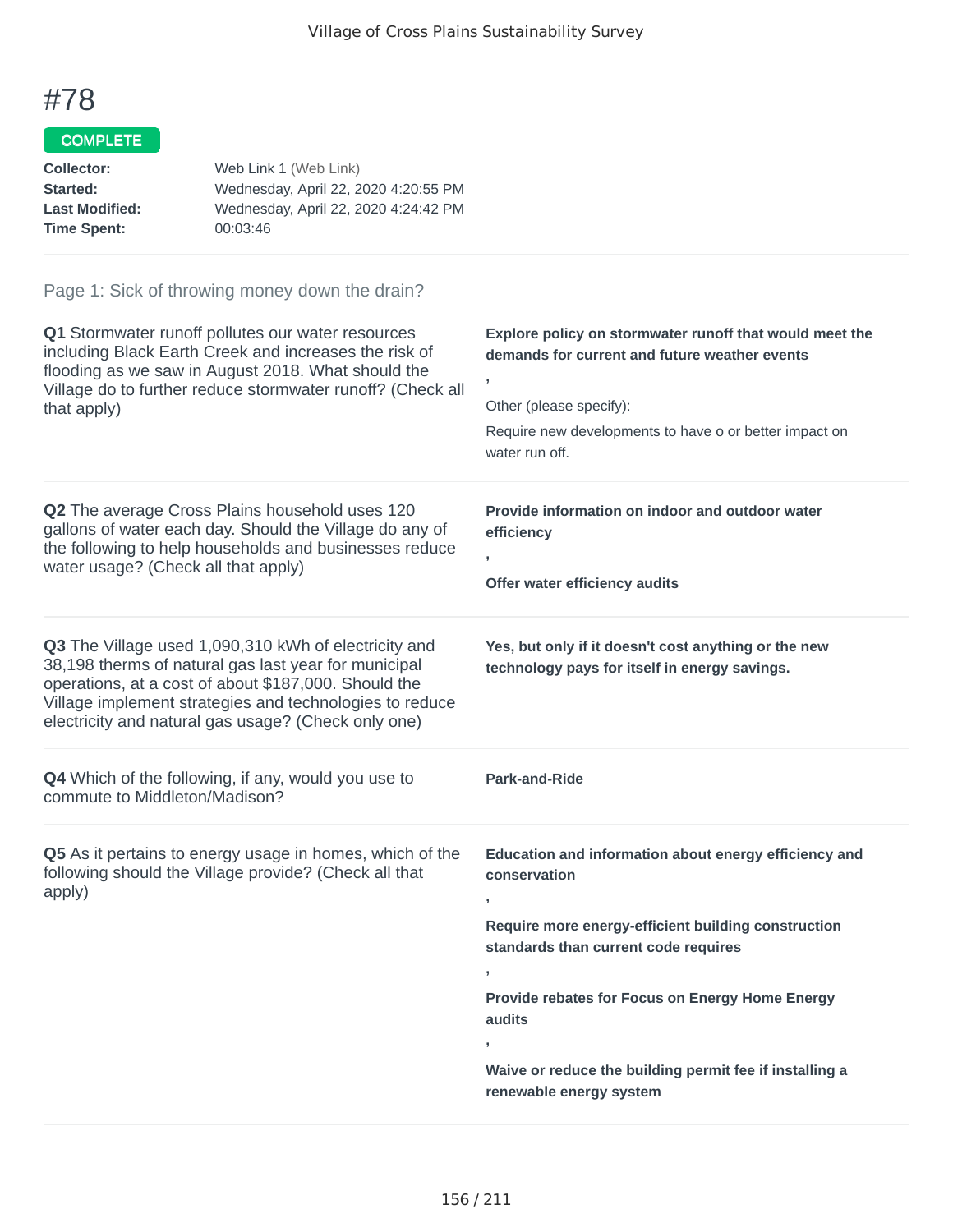| <b>Q6</b> What options would you support to encourage greater<br>sustainability in the Village? (Check all that apply)                                   | Renewable energy options for homeowners                                 |
|----------------------------------------------------------------------------------------------------------------------------------------------------------|-------------------------------------------------------------------------|
| <b>Q7</b> Food composting reduces the amount of trash<br>collected by the Village. Should the Village do any of the<br>following? (Check all that apply) | Other (please specify):<br>seems to only work for large producers rest. |
| <b>Q8</b> How old are you?                                                                                                                               | 56-65                                                                   |
|                                                                                                                                                          |                                                                         |

Educate as to why the environment is important or at least how it impacts our lives.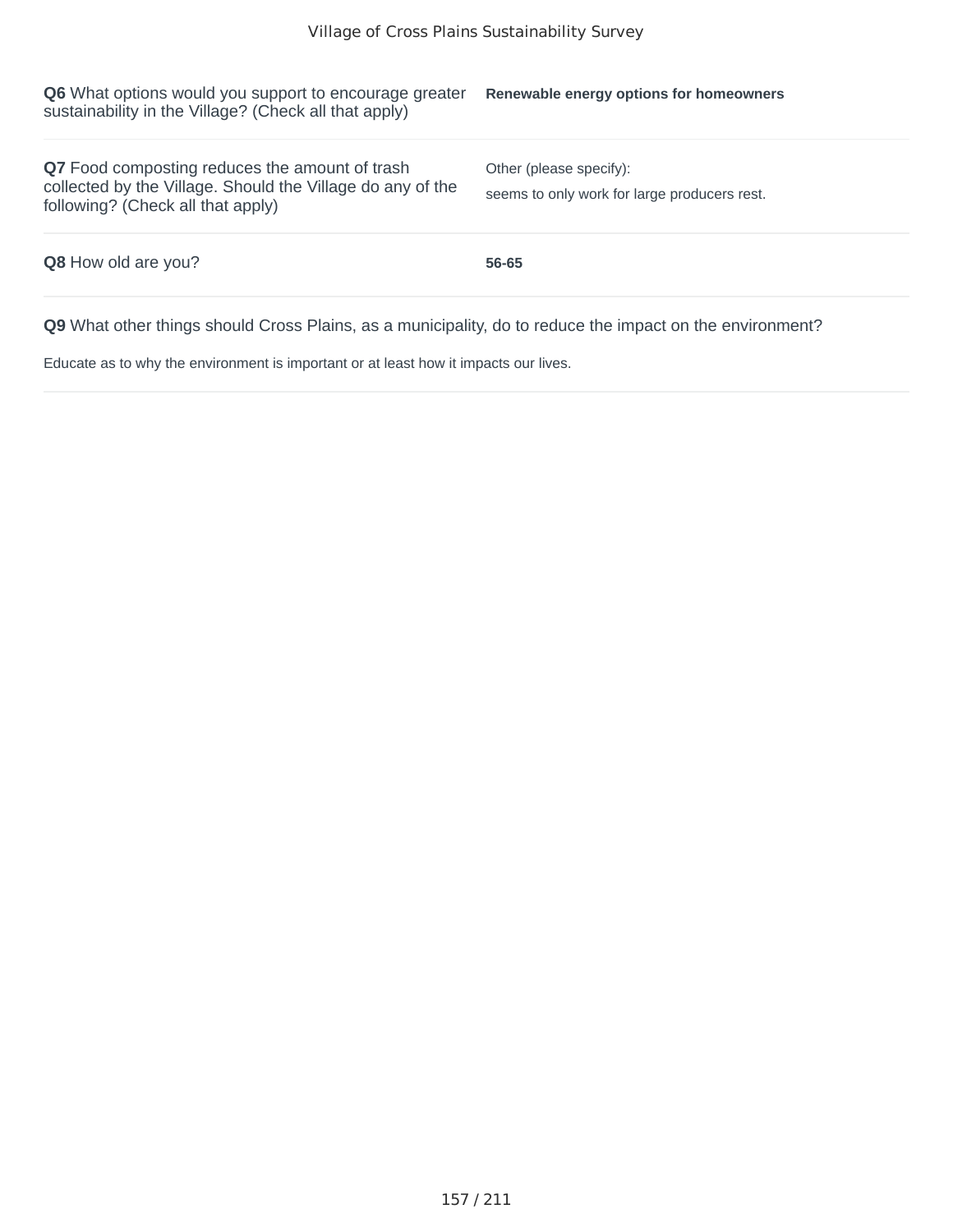## COMPLETE

| Collector:            | Web Link 1 (Web Link)                |
|-----------------------|--------------------------------------|
| Started:              | Wednesday, April 22, 2020 4:24:47 PM |
| <b>Last Modified:</b> | Wednesday, April 22, 2020 4:29:44 PM |
| <b>Time Spent:</b>    | 00:04:57                             |

| Q1 Stormwater runoff pollutes our water resources<br>including Black Earth Creek and increases the risk of<br>flooding as we saw in August 2018. What should the<br>Village do to further reduce stormwater runoff? (Check all<br>that apply)                                          | <b>Community education (examples: stormwater</b><br>management, how to build a rain garden, lawn and<br>garden care, etc.)<br>Explore policy on stormwater runoff that would meet the<br>demands for current and future weather events |
|----------------------------------------------------------------------------------------------------------------------------------------------------------------------------------------------------------------------------------------------------------------------------------------|----------------------------------------------------------------------------------------------------------------------------------------------------------------------------------------------------------------------------------------|
| Q2 The average Cross Plains household uses 120<br>gallons of water each day. Should the Village do any of<br>the following to help households and businesses reduce<br>water usage? (Check all that apply)                                                                             | Provide information on indoor and outdoor water<br>efficiency                                                                                                                                                                          |
| Q3 The Village used 1,090,310 kWh of electricity and<br>38,198 therms of natural gas last year for municipal<br>operations, at a cost of about \$187,000. Should the<br>Village implement strategies and technologies to reduce<br>electricity and natural gas usage? (Check only one) | Yes, but only if it doesn't cost anything or the new<br>technology pays for itself in energy savings.                                                                                                                                  |
| <b>Q4</b> Which of the following, if any, would you use to<br>commute to Middleton/Madison?                                                                                                                                                                                            | I don't commute                                                                                                                                                                                                                        |
| Q5 As it pertains to energy usage in homes, which of the<br>following should the Village provide? (Check all that<br>apply)                                                                                                                                                            | I do not think that it is the role of the Village to be<br>involved in these                                                                                                                                                           |
|                                                                                                                                                                                                                                                                                        |                                                                                                                                                                                                                                        |
| Q6 What options would you support to encourage greater<br>sustainability in the Village? (Check all that apply)                                                                                                                                                                        | Renewable energy for Village operations                                                                                                                                                                                                |
| Q7 Food composting reduces the amount of trash<br>collected by the Village. Should the Village do any of the<br>following? (Check all that apply)                                                                                                                                      | Other (please specify):<br>Increase size of leaf/garden brush dump location - tough to<br>use                                                                                                                                          |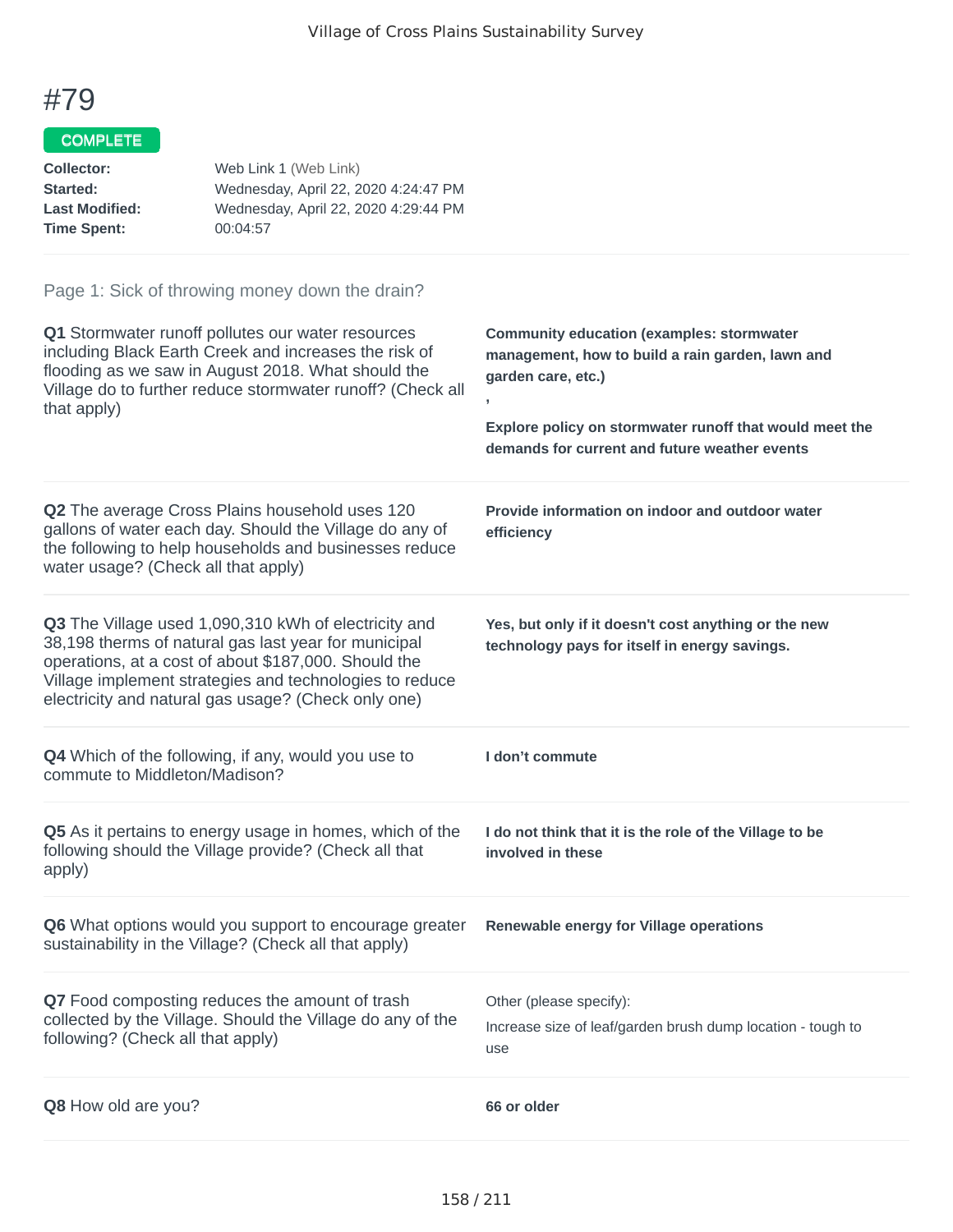clean/sweep gutters more often.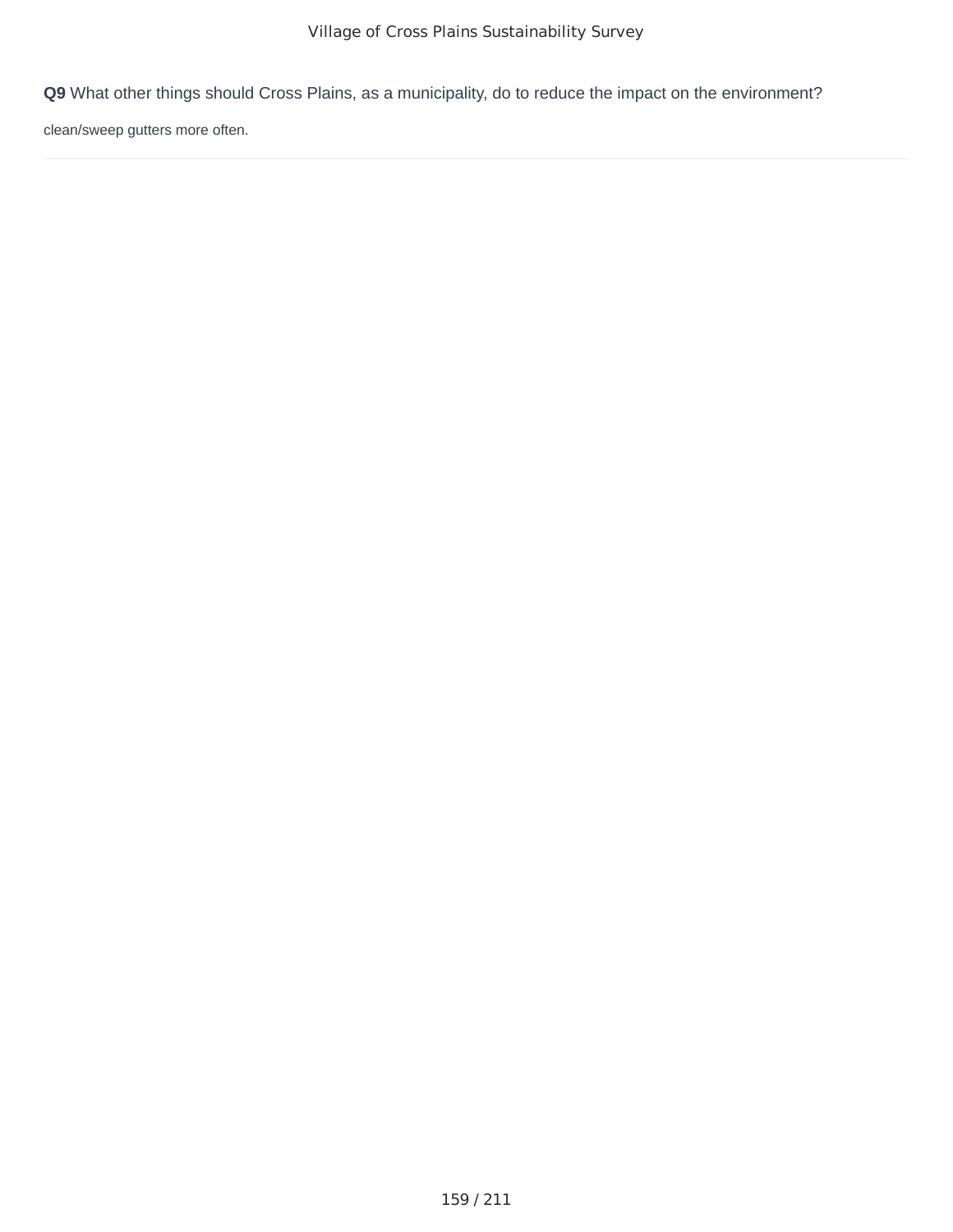#### COMPLETE

| Web Link 1 (Web Link)                |
|--------------------------------------|
| Wednesday, April 22, 2020 4:30:06 PM |
| Wednesday, April 22, 2020 4:31:27 PM |
| 00:01:21                             |
|                                      |

| Q1 Stormwater runoff pollutes our water resources<br>including Black Earth Creek and increases the risk of<br>flooding as we saw in August 2018. What should the<br>Village do to further reduce stormwater runoff? (Check all<br>that apply)                                          | Reduce impervious surfaces in the Village,<br><b>Community education (examples: stormwater</b><br>management, how to build a rain garden, lawn and<br>garden care, etc.)<br>Explore policy on stormwater runoff that would meet the<br>demands for current and future weather events<br>Implement water management methods that restore or<br>mimic the natural water cycle |
|----------------------------------------------------------------------------------------------------------------------------------------------------------------------------------------------------------------------------------------------------------------------------------------|-----------------------------------------------------------------------------------------------------------------------------------------------------------------------------------------------------------------------------------------------------------------------------------------------------------------------------------------------------------------------------|
| Q2 The average Cross Plains household uses 120<br>gallons of water each day. Should the Village do any of<br>the following to help households and businesses reduce<br>water usage? (Check all that apply)                                                                             | Encourage use of plants that are drought-tolerant,<br>native species for residential and business landscaping                                                                                                                                                                                                                                                               |
| Q3 The Village used 1,090,310 kWh of electricity and<br>38,198 therms of natural gas last year for municipal<br>operations, at a cost of about \$187,000. Should the<br>Village implement strategies and technologies to reduce<br>electricity and natural gas usage? (Check only one) | Yes, but only if it doesn't cost anything or the new<br>technology pays for itself in energy savings.                                                                                                                                                                                                                                                                       |
| <b>Q4</b> Which of the following, if any, would you use to<br>commute to Middleton/Madison?                                                                                                                                                                                            | <b>Respondent skipped this question</b>                                                                                                                                                                                                                                                                                                                                     |
| Q5 As it pertains to energy usage in homes, which of the<br>following should the Village provide? (Check all that<br>apply)                                                                                                                                                            | Education and information about energy efficiency and<br>conservation<br>y.<br>Provide rebates for Focus on Energy Home Energy<br>audits<br>I do not think that it is the role of the Village to be<br>involved in these                                                                                                                                                    |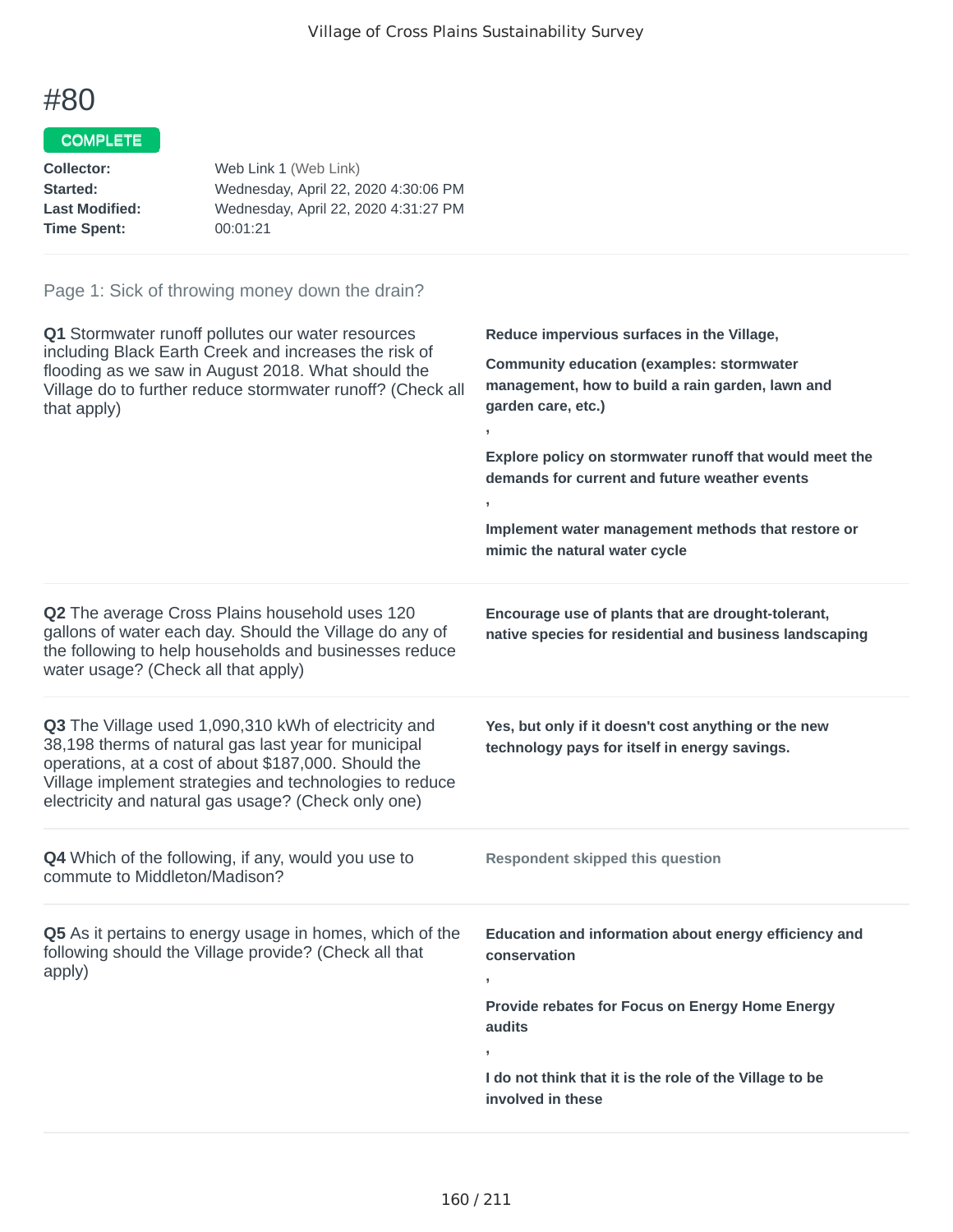| <b>Q6</b> What options would you support to encourage greater<br>sustainability in the Village? (Check all that apply)                            | Educational forums at a school or the library,<br>Environmental service-learning projects with the<br>schools (students do service work) |
|---------------------------------------------------------------------------------------------------------------------------------------------------|------------------------------------------------------------------------------------------------------------------------------------------|
| Q7 Food composting reduces the amount of trash<br>collected by the Village. Should the Village do any of the<br>following? (Check all that apply) | Give out instructions on how to compost                                                                                                  |
| <b>Q8</b> How old are you?                                                                                                                        | 26-35                                                                                                                                    |
| <b>Q9</b> What other things should Cross Plains, as a municipality, do to reduce the impact on the environment?                                   |                                                                                                                                          |

Landscape and prairie restoration in public properties.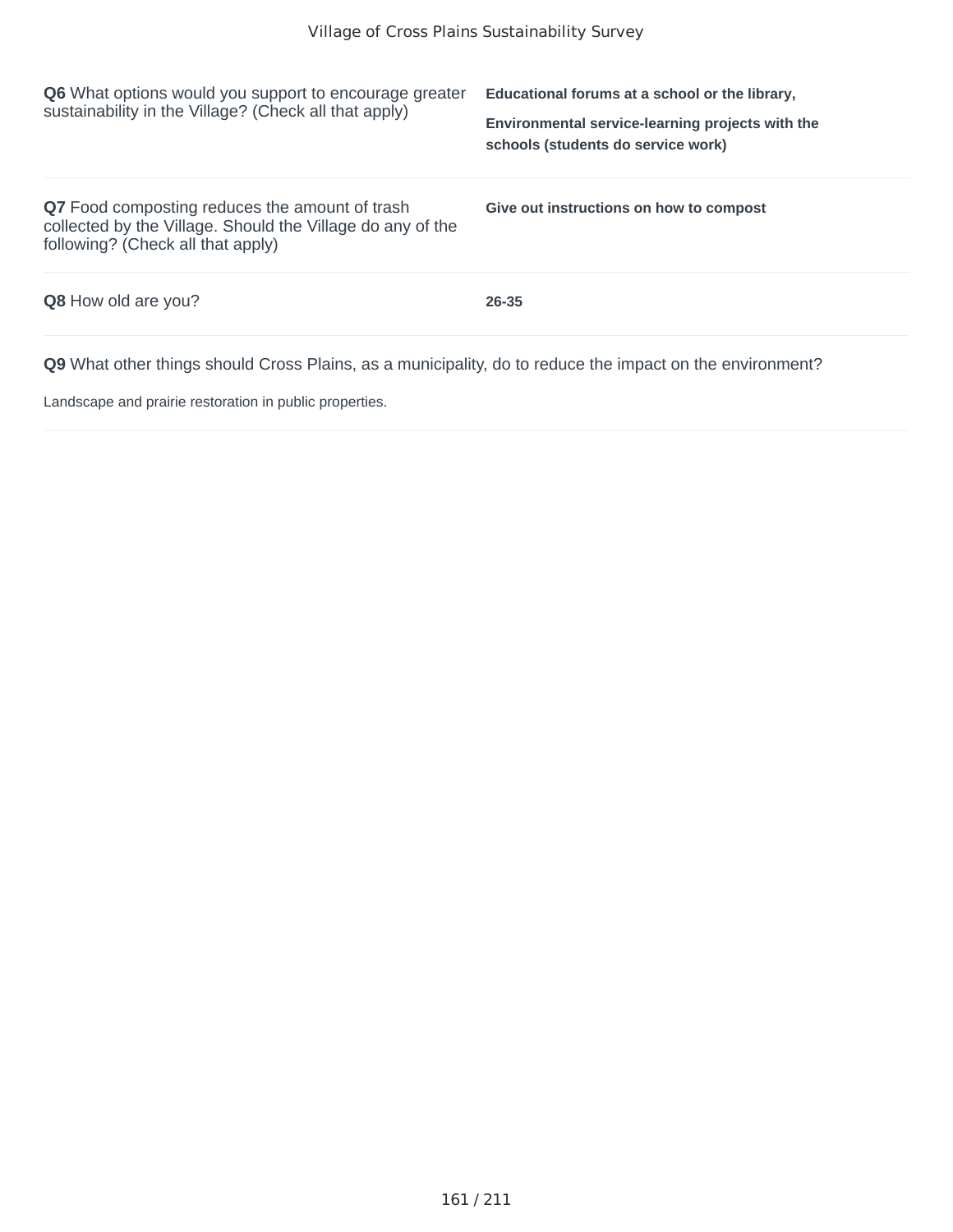## COMPLETE

| Q1 Stormwater runoff pollutes our water resources<br>including Black Earth Creek and increases the risk of<br>flooding as we saw in August 2018. What should the<br>Village do to further reduce stormwater runoff? (Check all<br>that apply)                                          | Reduce impervious surfaces in the Village,<br><b>Community education (examples: stormwater</b><br>management, how to build a rain garden, lawn and<br>garden care, etc.)<br>y.<br>Explore policy on stormwater runoff that would meet the<br>demands for current and future weather events<br>$\mathbf{r}$<br>Implement water management methods that restore or<br>mimic the natural water cycle |
|----------------------------------------------------------------------------------------------------------------------------------------------------------------------------------------------------------------------------------------------------------------------------------------|---------------------------------------------------------------------------------------------------------------------------------------------------------------------------------------------------------------------------------------------------------------------------------------------------------------------------------------------------------------------------------------------------|
| Q2 The average Cross Plains household uses 120<br>gallons of water each day. Should the Village do any of<br>the following to help households and businesses reduce<br>water usage? (Check all that apply)                                                                             | Provide information on indoor and outdoor water<br>efficiency<br>$\overline{1}$<br>Prohibit lawn watering during extended dry weather,<br>Offer water efficiency audits,<br>Encourage use of plants that are drought-tolerant,<br>native species for residential and business landscaping                                                                                                         |
| Q3 The Village used 1,090,310 kWh of electricity and<br>38,198 therms of natural gas last year for municipal<br>operations, at a cost of about \$187,000. Should the<br>Village implement strategies and technologies to reduce<br>electricity and natural gas usage? (Check only one) | Yes, even if the energy savings may not cover the cost<br>of the new technology. I am willing to pay more in taxes<br>to help us reduce our carbon footprint.                                                                                                                                                                                                                                     |
| <b>Q4</b> Which of the following, if any, would you use to<br>commute to Middleton/Madison?                                                                                                                                                                                            | <b>Bike path</b>                                                                                                                                                                                                                                                                                                                                                                                  |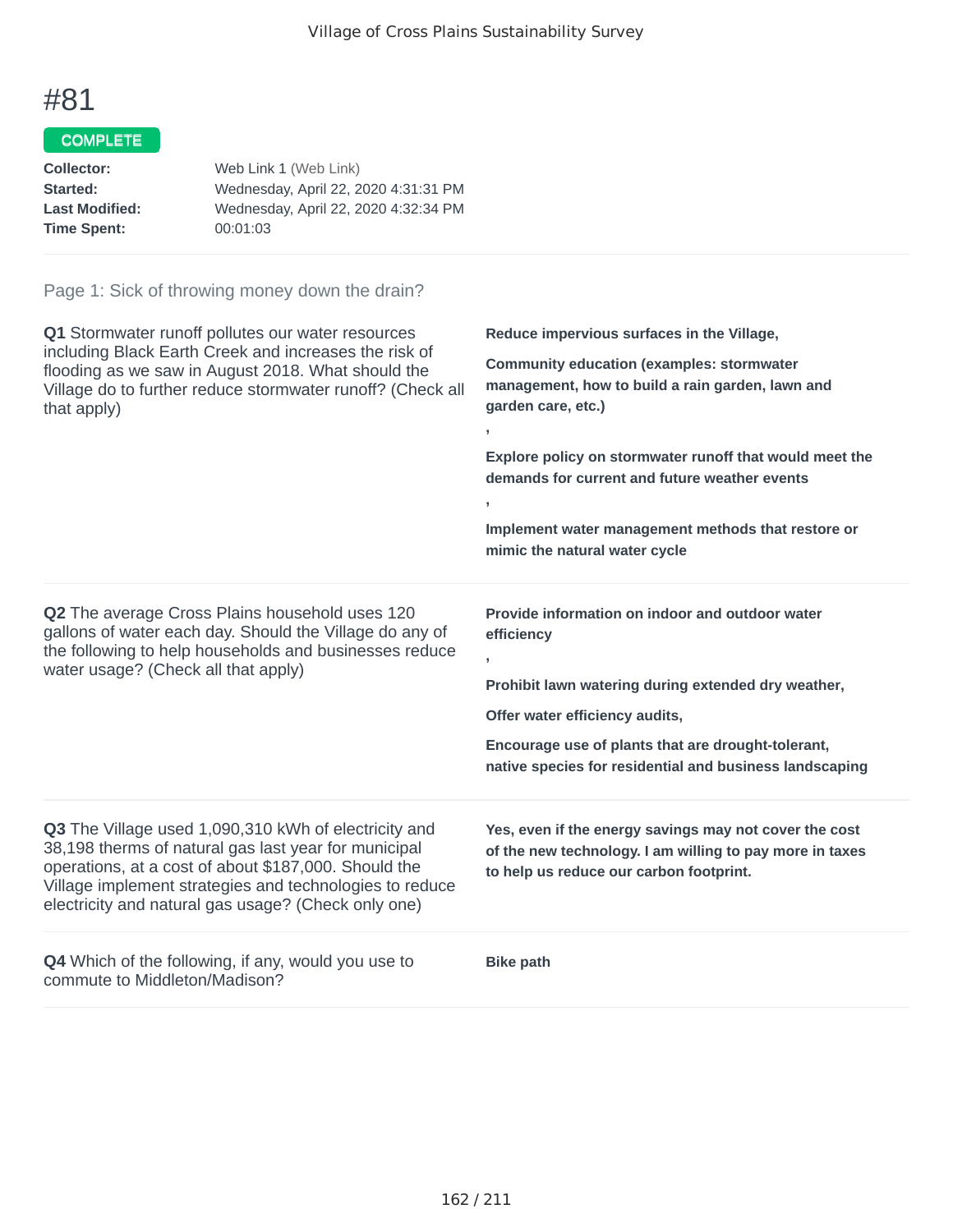| Q5 As it pertains to energy usage in homes, which of the<br>following should the Village provide? (Check all that<br>apply)                       | Education and information about energy efficiency and<br>conservation<br>$\overline{1}$<br>Require more energy-efficient building construction<br>standards than current code requires<br>Provide rebates for Focus on Energy Home Energy<br>audits<br>Explore an shade tree/urban forest program to reduce<br>cooling costs |
|---------------------------------------------------------------------------------------------------------------------------------------------------|------------------------------------------------------------------------------------------------------------------------------------------------------------------------------------------------------------------------------------------------------------------------------------------------------------------------------|
| Q6 What options would you support to encourage greater<br>sustainability in the Village? (Check all that apply)                                   | Develop a Village sustainability action plan,<br>Renewable energy for Village operations,<br>Renewable energy options for homeowners,<br>Educational forums at a school or the library,<br>Environmental service-learning projects with the<br>schools (students do service work)                                            |
| Q7 Food composting reduces the amount of trash<br>collected by the Village. Should the Village do any of the<br>following? (Check all that apply) | Give out instructions on how to compost,<br>Sell compost bins at a discounted cost                                                                                                                                                                                                                                           |
| Q8 How old are you?                                                                                                                               | 26-35                                                                                                                                                                                                                                                                                                                        |
| Q9 What other things should Cross Plains, as a<br>municipality, do to reduce the impact on the<br>environment?                                    | <b>Respondent skipped this question</b>                                                                                                                                                                                                                                                                                      |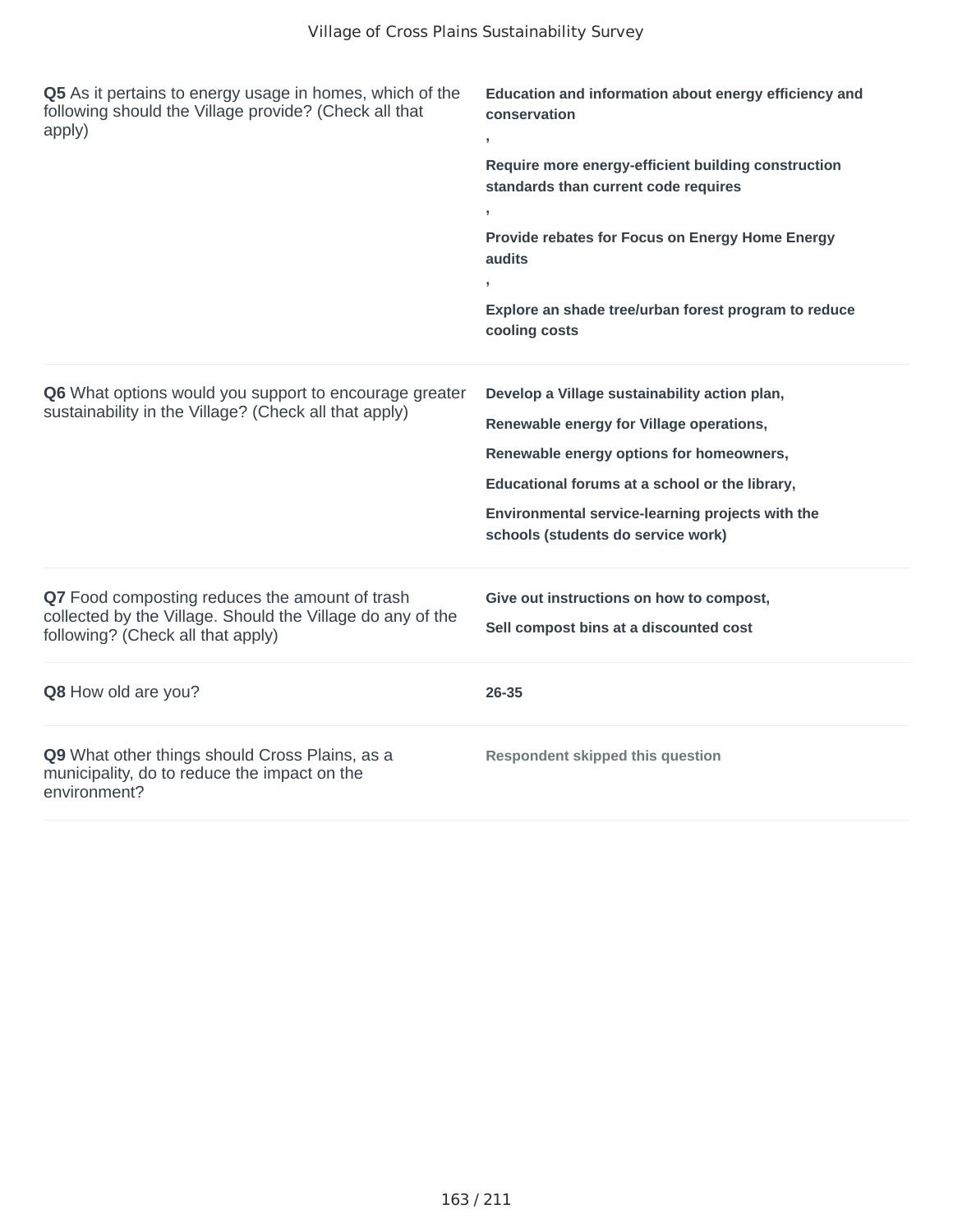#### COMPLETE

| Web Link 1 (Web Link)                |
|--------------------------------------|
| Wednesday, April 22, 2020 4:32:40 PM |
| Wednesday, April 22, 2020 4:34:50 PM |
| 00:02:10                             |
|                                      |

| Q1 Stormwater runoff pollutes our water resources<br>including Black Earth Creek and increases the risk of<br>flooding as we saw in August 2018. What should the<br>Village do to further reduce stormwater runoff? (Check all<br>that apply)                                          | Reduce impervious surfaces in the Village,<br><b>Community education (examples: stormwater</b><br>management, how to build a rain garden, lawn and<br>garden care, etc.)<br>Explore policy on stormwater runoff that would meet the<br>demands for current and future weather events<br>$\overline{1}$<br>Implement water management methods that restore or<br>mimic the natural water cycle |
|----------------------------------------------------------------------------------------------------------------------------------------------------------------------------------------------------------------------------------------------------------------------------------------|-----------------------------------------------------------------------------------------------------------------------------------------------------------------------------------------------------------------------------------------------------------------------------------------------------------------------------------------------------------------------------------------------|
| Q2 The average Cross Plains household uses 120<br>gallons of water each day. Should the Village do any of<br>the following to help households and businesses reduce<br>water usage? (Check all that apply)                                                                             | Provide information on indoor and outdoor water<br>efficiency<br>$\overline{1}$<br>Prohibit lawn watering during extended dry weather,<br>Offer water efficiency audits                                                                                                                                                                                                                       |
| Q3 The Village used 1,090,310 kWh of electricity and<br>38,198 therms of natural gas last year for municipal<br>operations, at a cost of about \$187,000. Should the<br>Village implement strategies and technologies to reduce<br>electricity and natural gas usage? (Check only one) | Yes, but only if it doesn't cost anything or the new<br>technology pays for itself in energy savings.                                                                                                                                                                                                                                                                                         |
| Q4 Which of the following, if any, would you use to<br>commute to Middleton/Madison?                                                                                                                                                                                                   | Park-and-Ride,<br><b>Bike path</b>                                                                                                                                                                                                                                                                                                                                                            |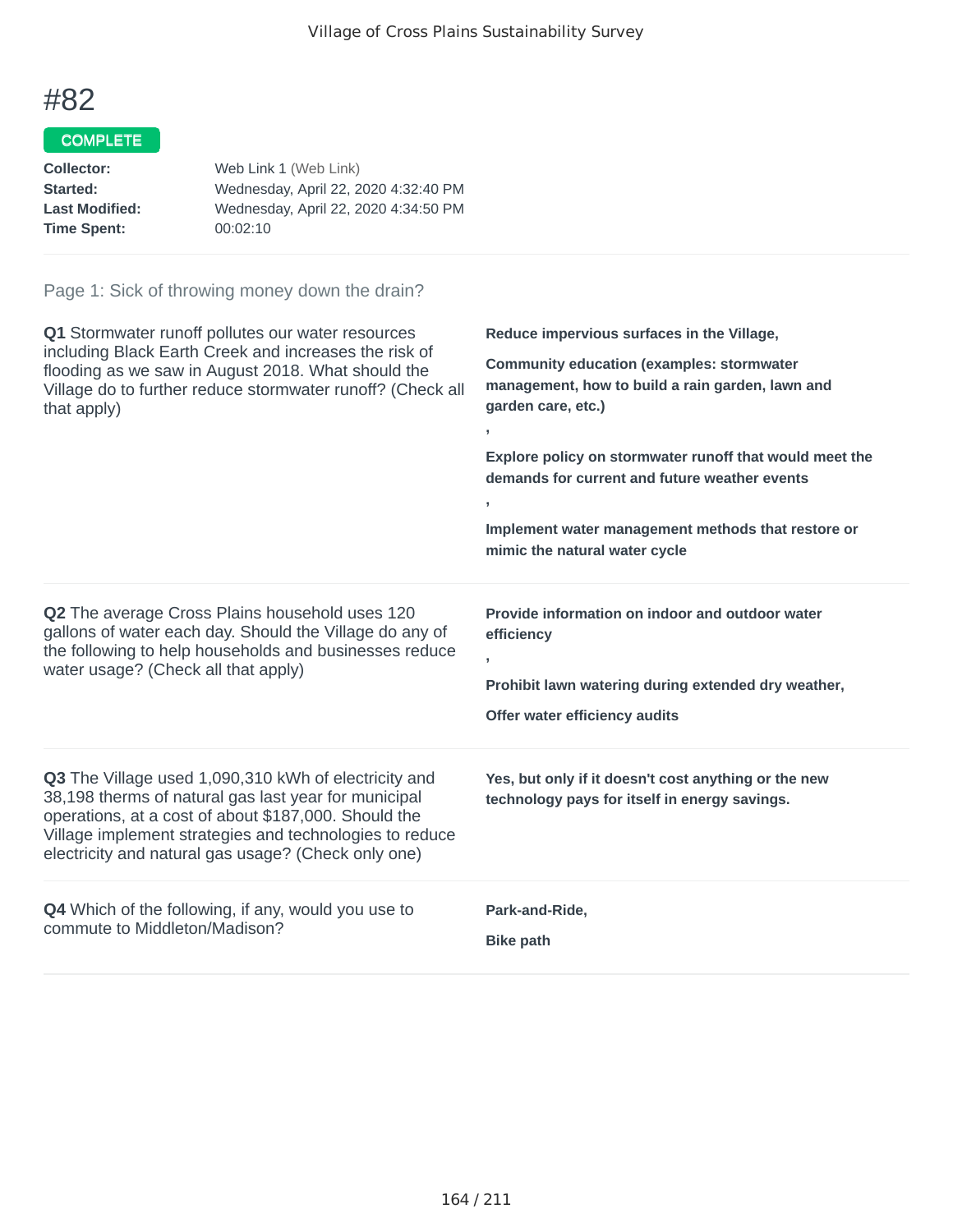| Q5 As it pertains to energy usage in homes, which of the<br>following should the Village provide? (Check all that<br>apply)                       | Education and information about energy efficiency and<br>conservation<br>y.<br>Require more energy-efficient building construction<br>standards than current code requires<br>У.<br>Establish a loan fund for residents and businesses for<br>energy efficiency upgrades<br>$\mathbf{r}$<br>Provide rebates for Focus on Energy Home Energy<br>audits<br>У.<br>Waive or reduce the building permit fee if installing a<br>renewable energy system<br>э.<br>Explore an shade tree/urban forest program to reduce<br>cooling costs |
|---------------------------------------------------------------------------------------------------------------------------------------------------|----------------------------------------------------------------------------------------------------------------------------------------------------------------------------------------------------------------------------------------------------------------------------------------------------------------------------------------------------------------------------------------------------------------------------------------------------------------------------------------------------------------------------------|
| Q6 What options would you support to encourage greater<br>sustainability in the Village? (Check all that apply)                                   | Develop a Village sustainability action plan,<br>Renewable energy for Village operations,<br>Renewable energy options for homeowners,<br>Educational forums at a school or the library,<br>Environmental service-learning projects with the<br>schools (students do service work)                                                                                                                                                                                                                                                |
| Q7 Food composting reduces the amount of trash<br>collected by the Village. Should the Village do any of the<br>following? (Check all that apply) | Give out instructions on how to compost,<br>Sell compost bins at a discounted cost,<br>Collect compost in a separate container along with trash<br>and recycling<br>,<br>Other (please specify):<br>Is there more to be done to reduce on-food waste-<br>plastics/proper - recycling more efficiently?                                                                                                                                                                                                                           |
| Q8 How old are you?                                                                                                                               | 36-45                                                                                                                                                                                                                                                                                                                                                                                                                                                                                                                            |

SO glad our village is considering all of these options to improve our negative impact on the environment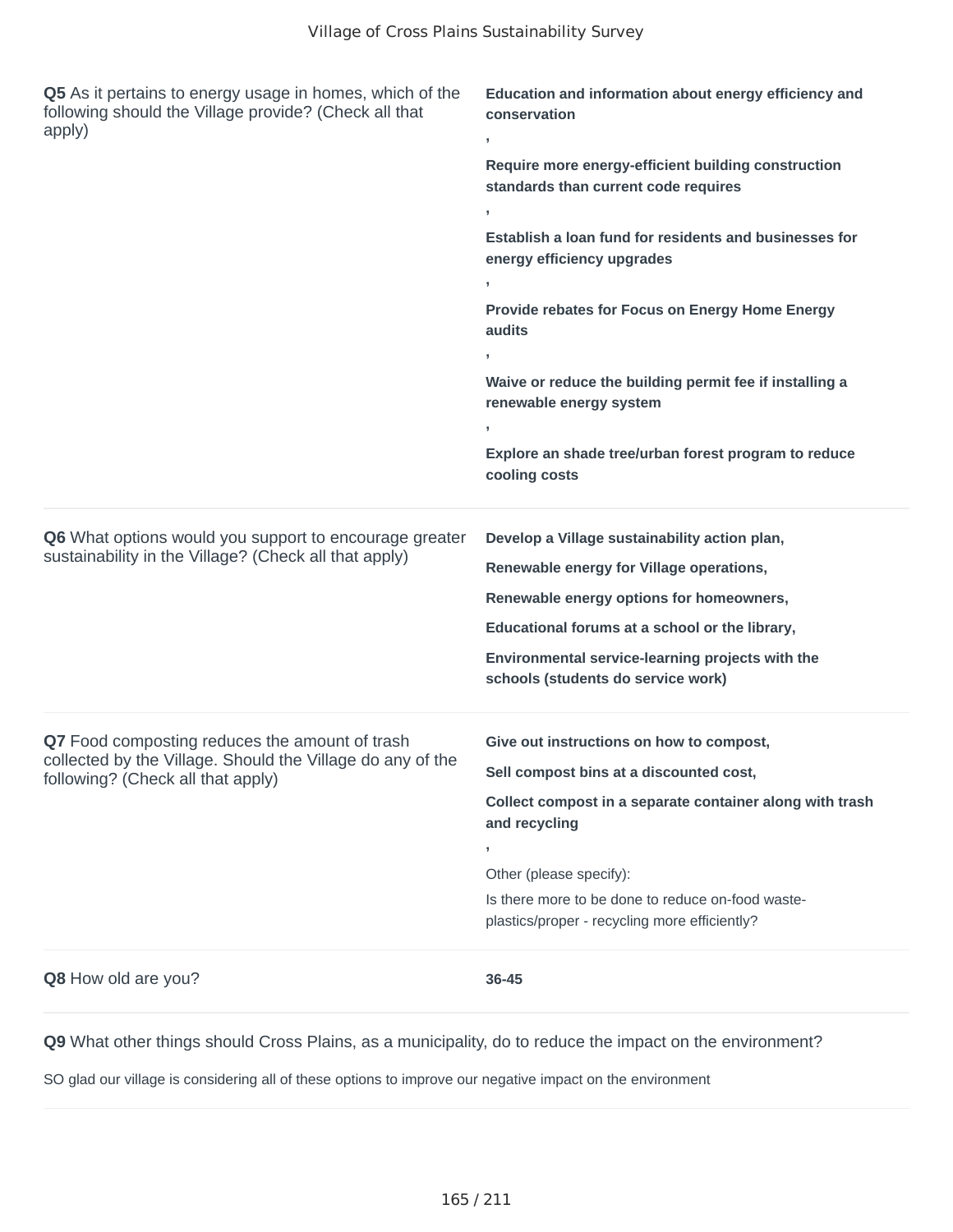**,**

**,**

**,**

## #83

#### COMPLETE

| Collector:            | Web Link 1 (Web Link)                |
|-----------------------|--------------------------------------|
| Started:              | Wednesday, April 22, 2020 4:34:57 PM |
| <b>Last Modified:</b> | Wednesday, April 22, 2020 4:42:44 PM |
| <b>Time Spent:</b>    | 00:07:46                             |
|                       |                                      |

#### Page 1: Sick of throwing money down the drain?

**Q1** Stormwater runoff pollutes our water resources including Black Earth Creek and increases the risk of flooding as we saw in August 2018. What should the Village do to further reduce stormwater runoff? (Check all that apply)

**Reduce impervious surfaces in the Village,**

**Community education (examples: stormwater management, how to build a rain garden, lawn and garden care, etc.)**

**Explore policy on stormwater runoff that would meet the demands for current and future weather events**

**Implement water management methods that restore or mimic the natural water cycle**

Other (please specify):

Ban spraying (fertilizer & pesticides) on all property! Village and private so run off is not contaminated.

**Q2** The average Cross Plains household uses 120 gallons of water each day. Should the Village do any of the following to help households and businesses reduce water usage? (Check all that apply)

**Q3** The Village used 1,090,310 kWh of electricity and 38,198 therms of natural gas last year for municipal operations, at a cost of about \$187,000. Should the Village implement strategies and technologies to reduce electricity and natural gas usage? (Check only one)

**Provide information on indoor and outdoor water efficiency ,**

**Prohibit lawn watering during extended dry weather,**

**Offer water efficiency audits,**

**Encourage use of plants that are drought-tolerant, native species for residential and business landscaping**

**Yes, but only if it doesn't cost anything or the new technology pays for itself in energy savings.**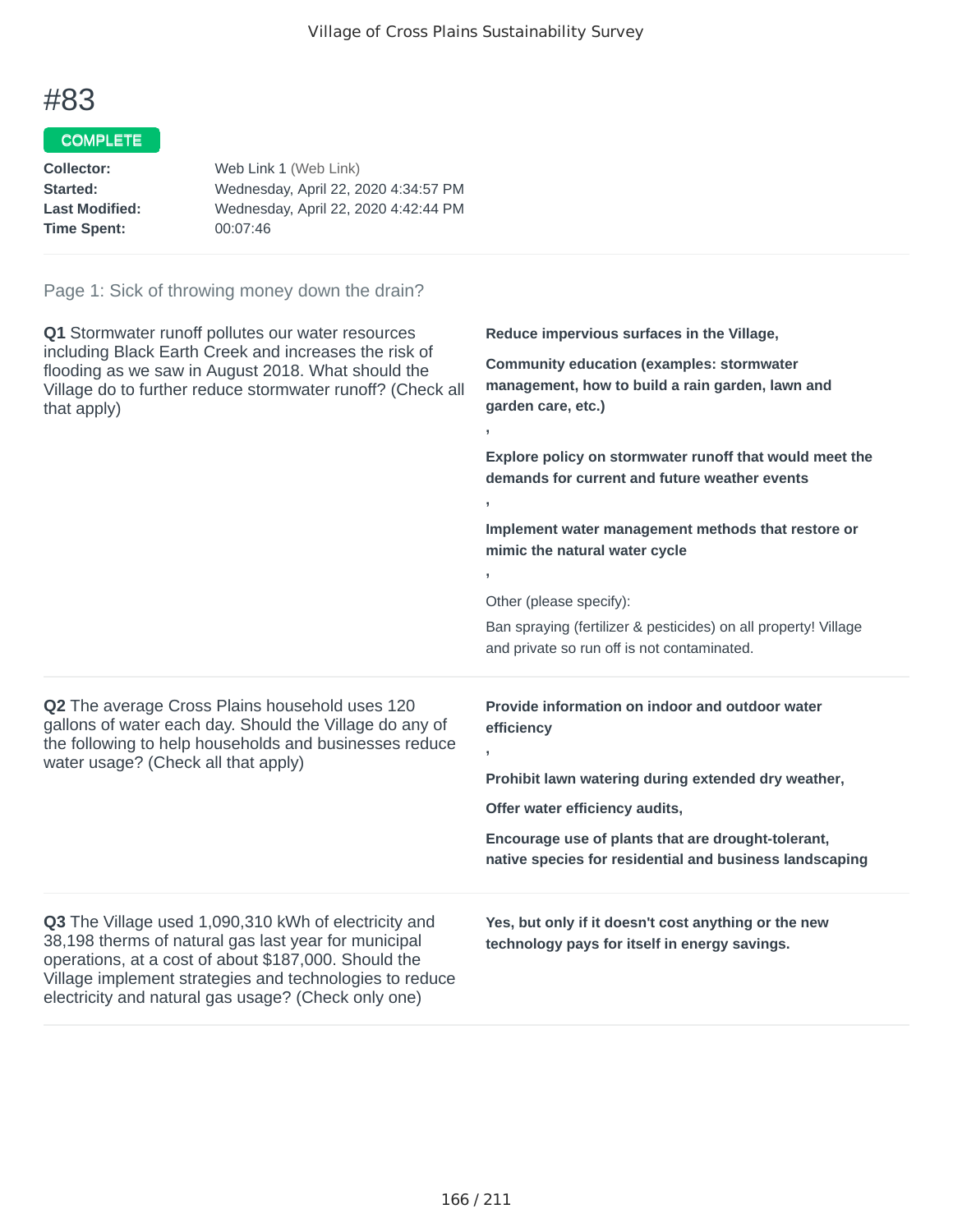| <b>Q4</b> Which of the following, if any, would you use to<br>commute to Middleton/Madison?                                 | Park-and-Ride,                                                                                    |  |
|-----------------------------------------------------------------------------------------------------------------------------|---------------------------------------------------------------------------------------------------|--|
|                                                                                                                             | Bus/shuttle,                                                                                      |  |
|                                                                                                                             | Bike path,                                                                                        |  |
|                                                                                                                             | Other (please specify):                                                                           |  |
|                                                                                                                             | commuter rail, carpooling or ride sharing                                                         |  |
| Q5 As it pertains to energy usage in homes, which of the<br>following should the Village provide? (Check all that<br>apply) | Education and information about energy efficiency and<br>conservation                             |  |
|                                                                                                                             | J.<br>Require more energy-efficient building construction<br>standards than current code requires |  |
|                                                                                                                             | J.                                                                                                |  |
|                                                                                                                             | Waive or reduce the building permit fee if installing a<br>renewable energy system                |  |
|                                                                                                                             | J.                                                                                                |  |
|                                                                                                                             | Explore an shade tree/urban forest program to reduce<br>cooling costs                             |  |
|                                                                                                                             | J.                                                                                                |  |
|                                                                                                                             | Other (please specify):                                                                           |  |
|                                                                                                                             | Plant trees on main street and new developments                                                   |  |
| Q6 What options would you support to encourage greater                                                                      | Develop a Village sustainability action plan,                                                     |  |
| sustainability in the Village? (Check all that apply)                                                                       | Renewable energy for Village operations,                                                          |  |
|                                                                                                                             | Renewable energy options for homeowners,                                                          |  |
|                                                                                                                             | Educational forums at a school or the library,                                                    |  |
|                                                                                                                             | Environmental service-learning projects with the<br>schools (students do service work)            |  |
|                                                                                                                             | э.                                                                                                |  |
|                                                                                                                             | Other (please specify):                                                                           |  |
|                                                                                                                             | stop unneeded projects in village. EX: new proposed shelter<br>at dog park by creek.              |  |
| Q7 Food composting reduces the amount of trash                                                                              | Give out instructions on how to compost,                                                          |  |
| collected by the Village. Should the Village do any of the<br>following? (Check all that apply)                             | Sell compost bins at a discounted cost,                                                           |  |
|                                                                                                                             | Collect compost in a separate container along with trash<br>and recycling                         |  |
|                                                                                                                             | J.                                                                                                |  |
|                                                                                                                             | Other (please specify):                                                                           |  |
|                                                                                                                             | consider fines for non compliance                                                                 |  |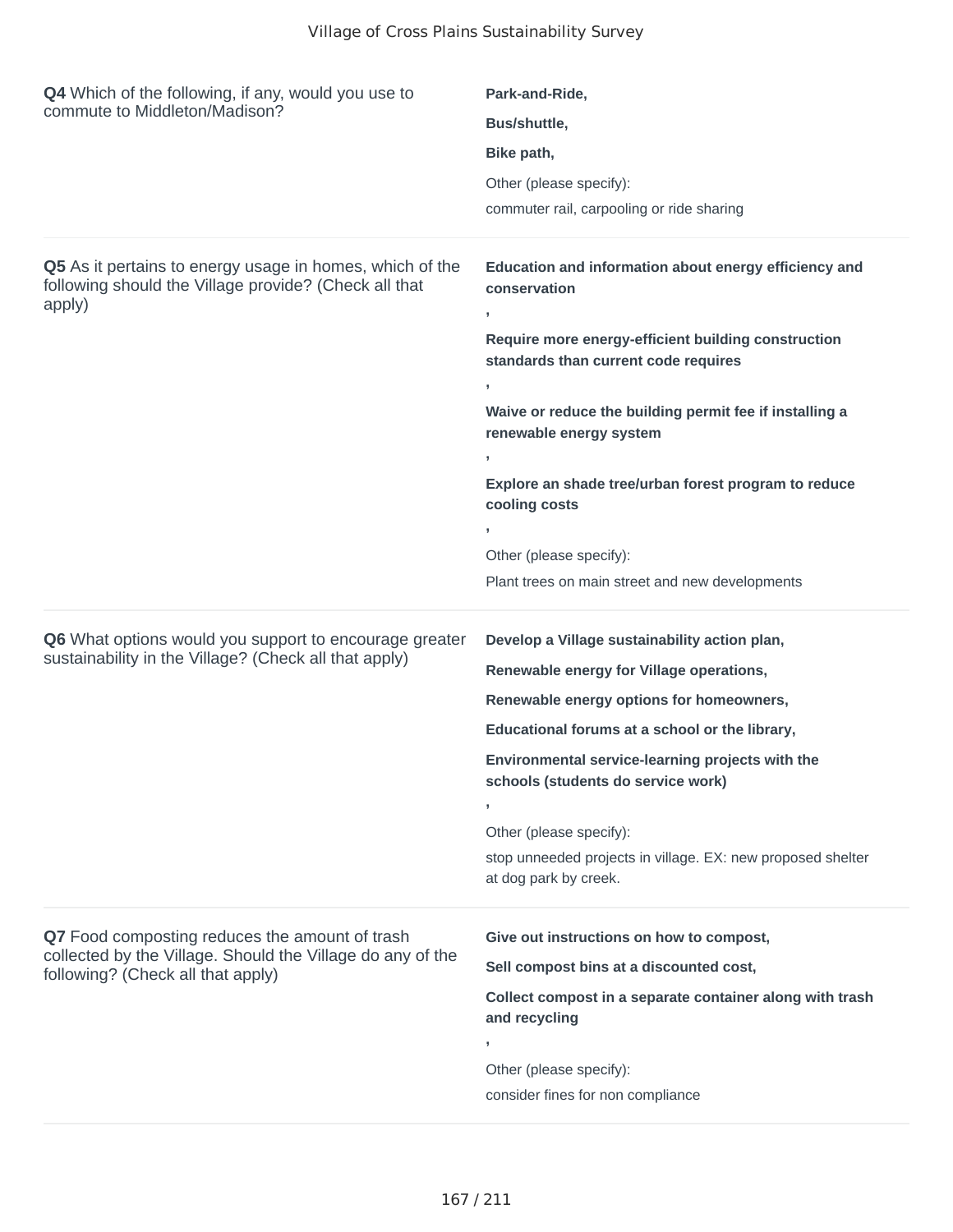Ban outdoor lighting that shines on neighbor house and property (light pollution) and applies to street lights also. Reduce street lighting for village - SAve \$. Charge all users same rates for water sewer because why should those who use more pay less per gallon?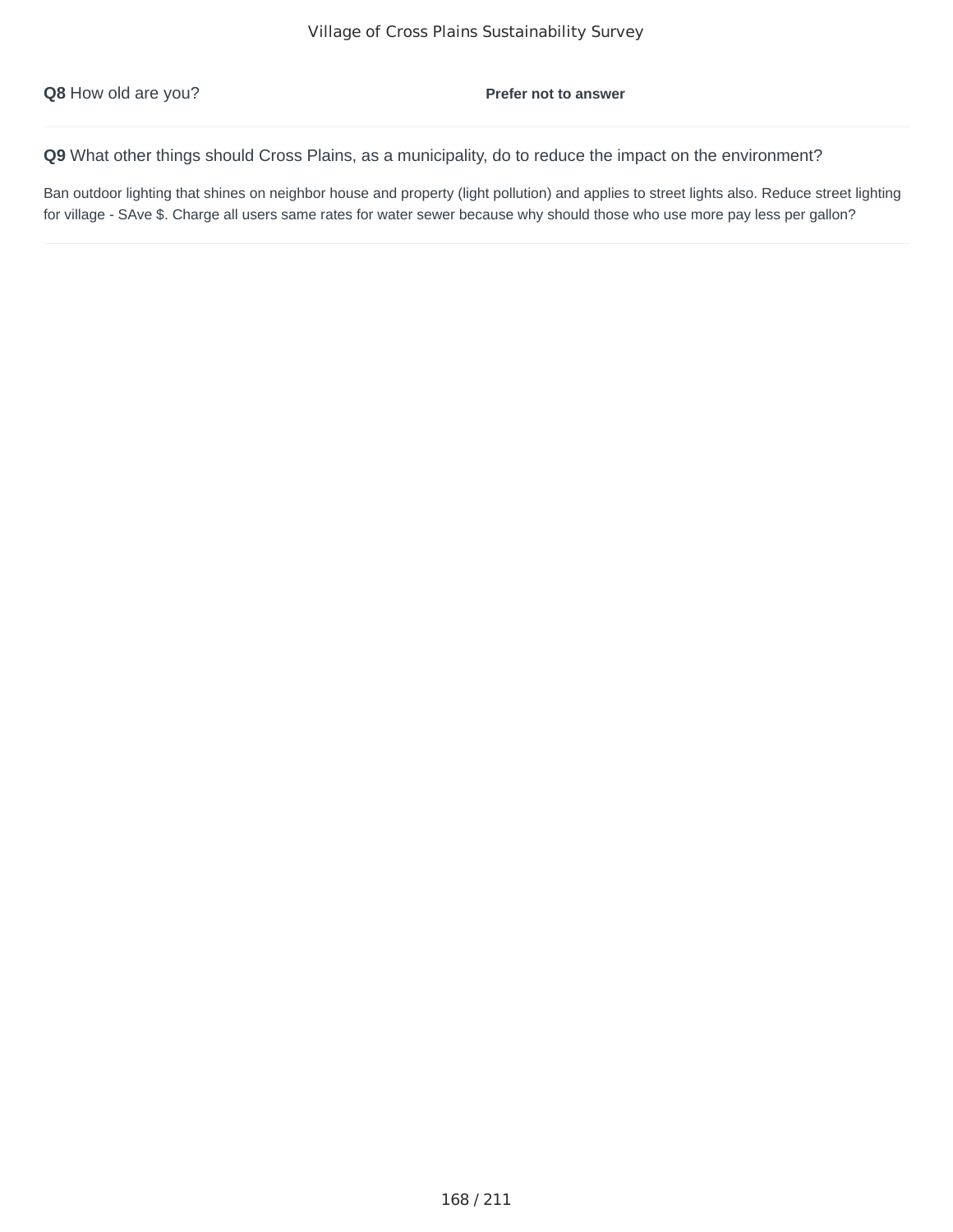**,**

**,**

**,**

**,**

**,**

## #84

#### COMPLETE

| Collector:            | Web Link 1 (Web Link)                |
|-----------------------|--------------------------------------|
| Started:              | Wednesday, April 22, 2020 4:42:51 PM |
| <b>Last Modified:</b> | Wednesday, April 22, 2020 4:49:54 PM |
| <b>Time Spent:</b>    | 00:07:03                             |
|                       |                                      |

#### Page 1: Sick of throwing money down the drain?

**Q1** Stormwater runoff pollutes our water resources including Black Earth Creek and increases the risk of flooding as we saw in August 2018. What should the Village do to further reduce stormwater runoff? (Check all that apply)

**Reduce impervious surfaces in the Village,**

**Community education (examples: stormwater management, how to build a rain garden, lawn and garden care, etc.)**

**Explore policy on stormwater runoff that would meet the demands for current and future weather events**

**Implement water management methods that restore or mimic the natural water cycle**

Other (please specify):

cut spraying of lawncare and yards for whole (something) so run off is not contaminated.

**Q2** The average Cross Plains household uses 120 gallons of water each day. Should the Village do any of the following to help households and businesses reduce water usage? (Check all that apply)

**Provide information on indoor and outdoor water efficiency**

**Prohibit lawn watering during extended dry weather,**

**Offer water efficiency audits,**

**Encourage use of plants that are drought-tolerant, native species for residential and business landscaping**

Other (please specify):

encourage tree planting, especially along main street

**Q3** The Village used 1,090,310 kWh of electricity and 38,198 therms of natural gas last year for municipal operations, at a cost of about \$187,000. Should the Village implement strategies and technologies to reduce electricity and natural gas usage? (Check only one)

**Yes, but only if it doesn't cost anything or the new technology pays for itself in energy savings.**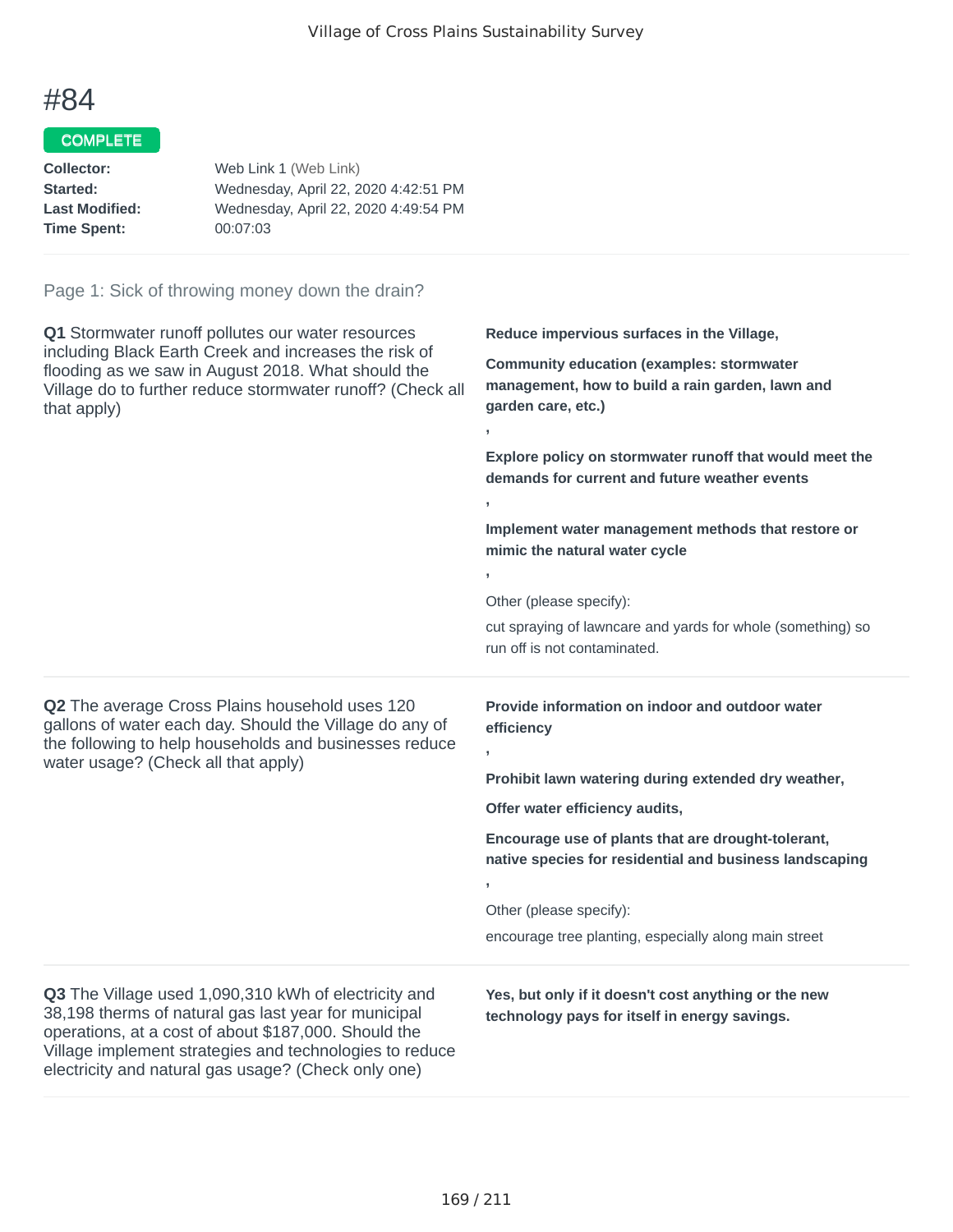| <b>Q4</b> Which of the following, if any, would you use to<br>commute to Middleton/Madison?                                 | Park-and-Ride,                                                                                              |
|-----------------------------------------------------------------------------------------------------------------------------|-------------------------------------------------------------------------------------------------------------|
|                                                                                                                             | Bus/shuttle,                                                                                                |
|                                                                                                                             | Bike path,                                                                                                  |
|                                                                                                                             | Other (please specify):                                                                                     |
|                                                                                                                             | Commuter rail, carpooling/sharing                                                                           |
| Q5 As it pertains to energy usage in homes, which of the<br>following should the Village provide? (Check all that<br>apply) | Education and information about energy efficiency and<br>conservation<br>$\,$                               |
|                                                                                                                             | Require more energy-efficient building construction<br>standards than current code requires<br>$\mathbf{I}$ |
|                                                                                                                             | Waive or reduce the building permit fee if installing a<br>renewable energy system                          |
|                                                                                                                             | ÷<br>Explore an shade tree/urban forest program to reduce<br>cooling costs                                  |
| Q6 What options would you support to encourage greater                                                                      | Develop a Village sustainability action plan,                                                               |
| sustainability in the Village? (Check all that apply)                                                                       | Renewable energy for Village operations,                                                                    |
|                                                                                                                             | Renewable energy options for homeowners,                                                                    |
|                                                                                                                             | Educational forums at a school or the library,                                                              |
|                                                                                                                             | Environmental service-learning projects with the<br>schools (students do service work)                      |
|                                                                                                                             | $\overline{1}$<br>Other (please specify):                                                                   |
|                                                                                                                             | put stop on projects like the planned shelter at the dog<br>parkdo we really need it?                       |
| Q7 Food composting reduces the amount of trash                                                                              | Give out instructions on how to compost,                                                                    |
| collected by the Village. Should the Village do any of the<br>following? (Check all that apply)                             | Sell compost bins at a discounted cost,                                                                     |
|                                                                                                                             | Collect compost in a separate container along with trash<br>and recycling                                   |
|                                                                                                                             | J,                                                                                                          |
|                                                                                                                             | Other (please specify):<br>consider fines for contaminators                                                 |
|                                                                                                                             |                                                                                                             |
| Q8 How old are you?                                                                                                         | <b>Respondent skipped this question</b>                                                                     |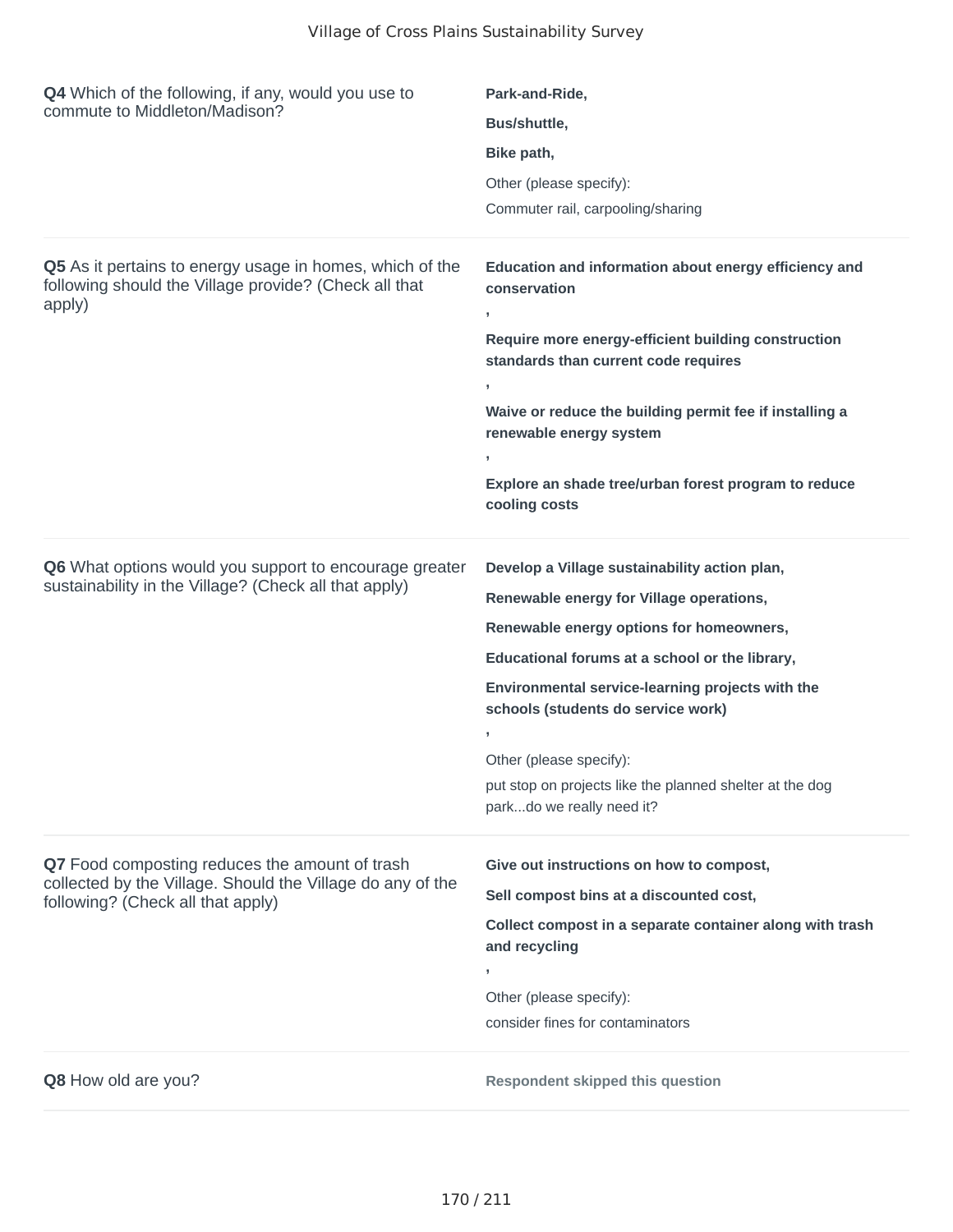Ban home outdoor lighting that shines on larger areas. LIGHT POLLUTION. 2. turn off or reduce street light. 3 Change some rates for water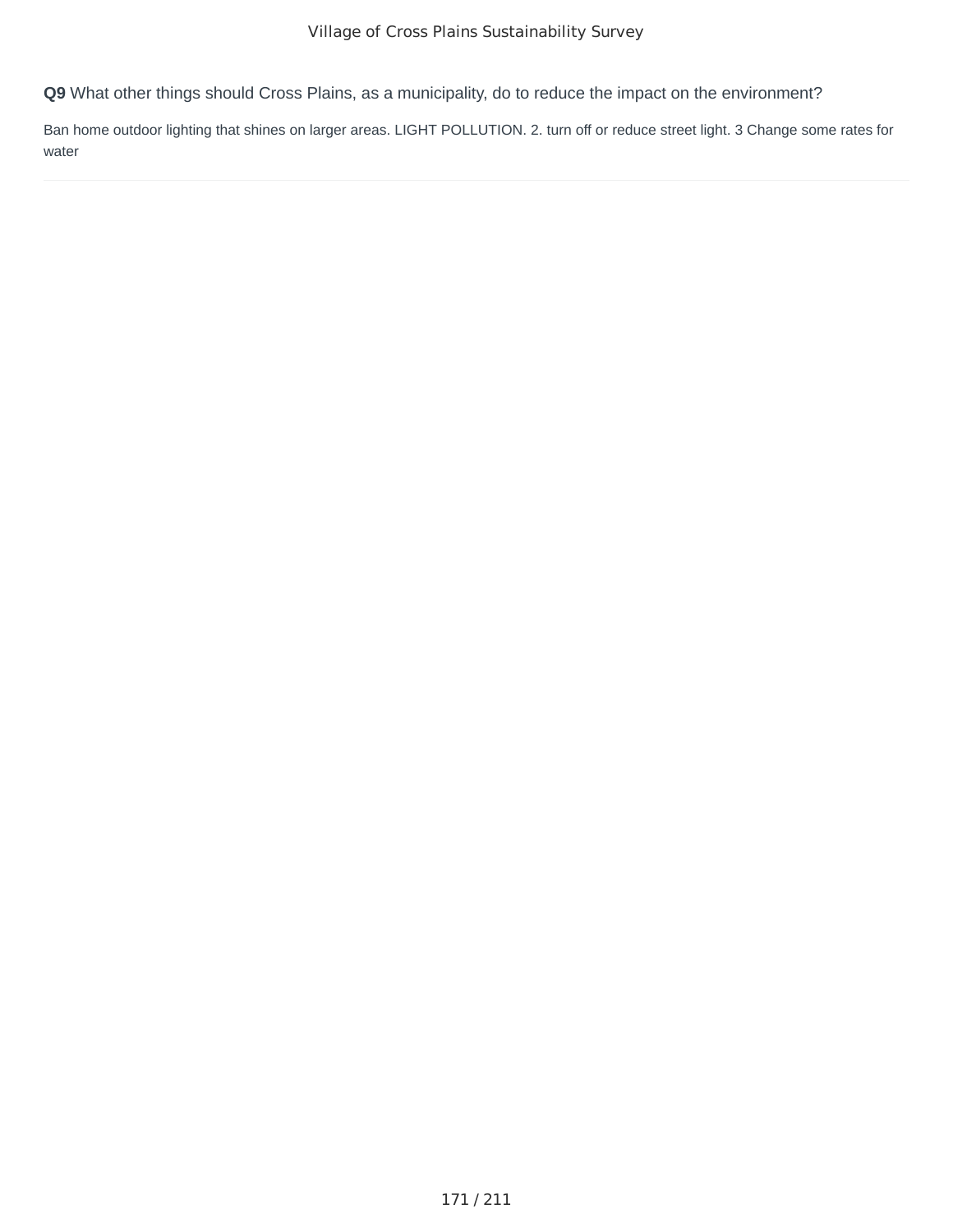#### COMPLETE

| Web Link 1 (Web Link)                |
|--------------------------------------|
| Wednesday, April 22, 2020 4:50:11 PM |
| Wednesday, April 22, 2020 4:52:04 PM |
| 00:01:52                             |
|                                      |

| Q1 Stormwater runoff pollutes our water resources<br>including Black Earth Creek and increases the risk of<br>flooding as we saw in August 2018. What should the<br>Village do to further reduce stormwater runoff? (Check all<br>that apply)                                          | Reduce impervious surfaces in the Village,<br>Explore policy on stormwater runoff that would meet the<br>demands for current and future weather events<br>Other (please specify):<br>Make sure new developments have enough water retention<br>ponds and water plans. |
|----------------------------------------------------------------------------------------------------------------------------------------------------------------------------------------------------------------------------------------------------------------------------------------|-----------------------------------------------------------------------------------------------------------------------------------------------------------------------------------------------------------------------------------------------------------------------|
| Q2 The average Cross Plains household uses 120<br>gallons of water each day. Should the Village do any of<br>the following to help households and businesses reduce<br>water usage? (Check all that apply)                                                                             | Provide information on indoor and outdoor water<br>efficiency<br>$\overline{\phantom{a}}$<br>Encourage use of plants that are drought-tolerant,<br>native species for residential and business landscaping                                                            |
| Q3 The Village used 1,090,310 kWh of electricity and<br>38,198 therms of natural gas last year for municipal<br>operations, at a cost of about \$187,000. Should the<br>Village implement strategies and technologies to reduce<br>electricity and natural gas usage? (Check only one) | Yes, but only if it doesn't cost anything or the new<br>technology pays for itself in energy savings.                                                                                                                                                                 |
| Q4 Which of the following, if any, would you use to<br>commute to Middleton/Madison?                                                                                                                                                                                                   | I don't commute                                                                                                                                                                                                                                                       |
| Q5 As it pertains to energy usage in homes, which of the<br>following should the Village provide? (Check all that<br>apply)                                                                                                                                                            | I do not think that it is the role of the Village to be<br>involved in these                                                                                                                                                                                          |
| Q6 What options would you support to encourage greater<br>sustainability in the Village? (Check all that apply)                                                                                                                                                                        | Develop a Village sustainability action plan,<br>Renewable energy for Village operations,<br>Other (please specify):<br>Plan for these actions for future                                                                                                             |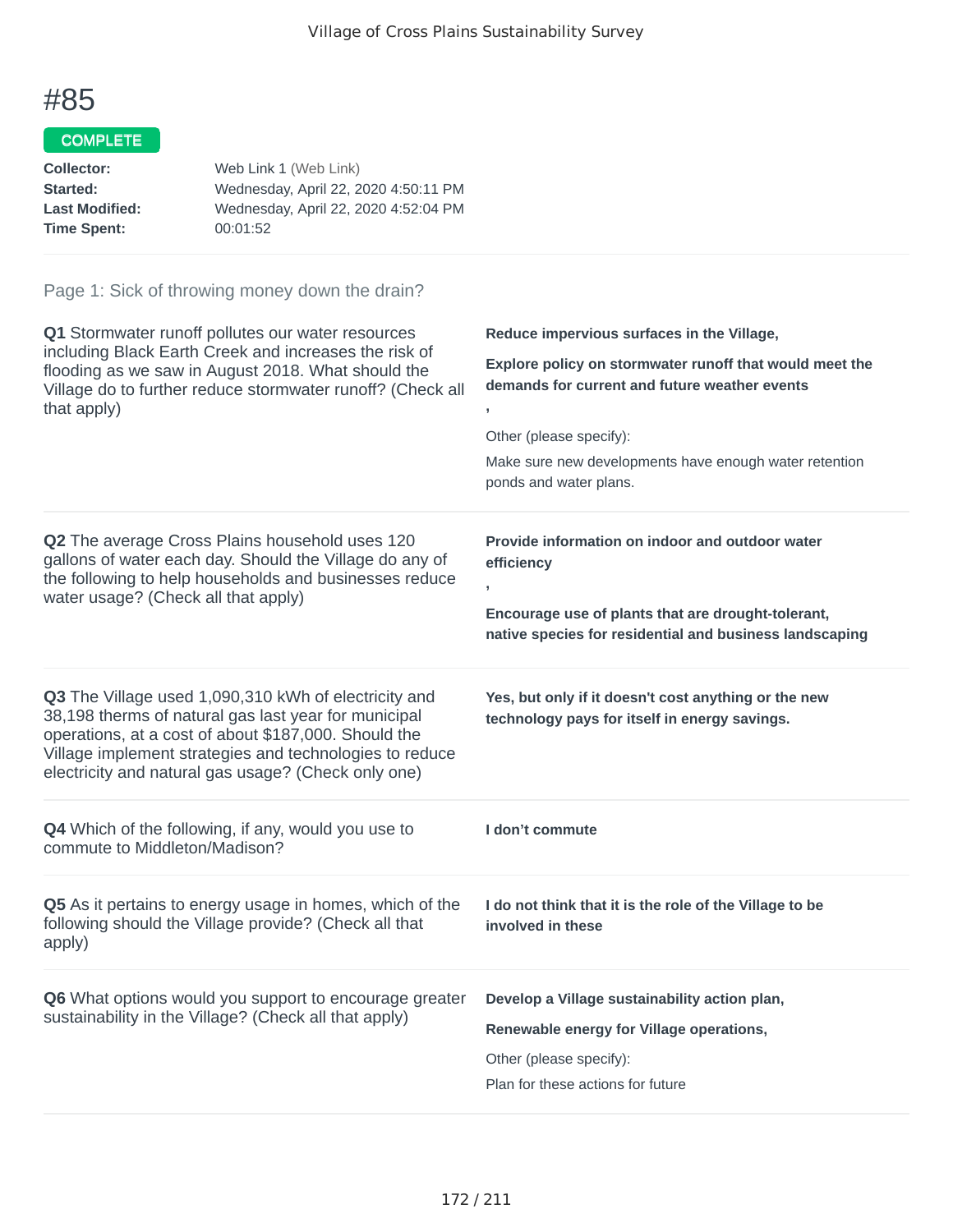**Q7** Food composting reduces the amount of trash collected by the Village. Should the Village do any of the following? (Check all that apply)

**The Village should not be involved in this matter**

**Q8** How old are you? **66 or older**

**Q9** What other things should Cross Plains, as a municipality, do to reduce the impact on the environment?

Try to educate residents about fertilizers and keep storm drains clean - good luck with this!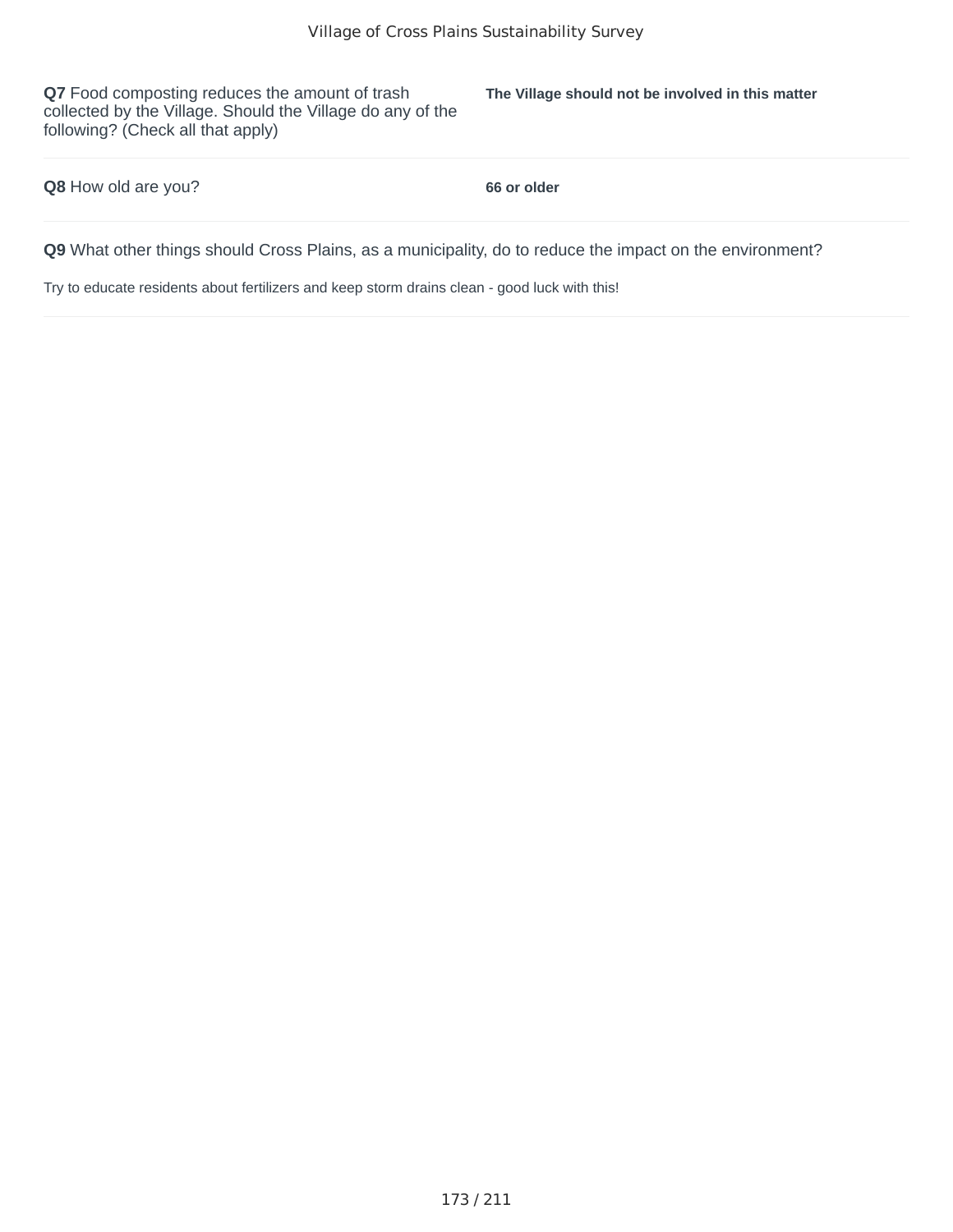#### COMPLETE

| <b>Collector:</b><br>Started:<br><b>Last Modified:</b><br><b>Time Spent:</b> | Web Link 1 (Web Link)<br>Wednesday, April 22, 2020 4:52:14 PM<br>Wednesday, April 22, 2020 4:55:22 PM<br>00:03:07                                                                                                                                                                      |                                                                                                                                                                                                       |
|------------------------------------------------------------------------------|----------------------------------------------------------------------------------------------------------------------------------------------------------------------------------------------------------------------------------------------------------------------------------------|-------------------------------------------------------------------------------------------------------------------------------------------------------------------------------------------------------|
| that apply)                                                                  | Page 1: Sick of throwing money down the drain?<br>Q1 Stormwater runoff pollutes our water resources<br>including Black Earth Creek and increases the risk of<br>flooding as we saw in August 2018. What should the<br>Village do to further reduce stormwater runoff? (Check all       | Explore policy on stormwater runoff that would meet the<br>demands for current and future weather events                                                                                              |
| water usage? (Check all that apply)                                          | Q2 The average Cross Plains household uses 120<br>gallons of water each day. Should the Village do any of<br>the following to help households and businesses reduce                                                                                                                    | Provide information on indoor and outdoor water<br>efficiency                                                                                                                                         |
|                                                                              | Q3 The Village used 1,090,310 kWh of electricity and<br>38,198 therms of natural gas last year for municipal<br>operations, at a cost of about \$187,000. Should the<br>Village implement strategies and technologies to reduce<br>electricity and natural gas usage? (Check only one) | Yes, but only if it doesn't cost anything or the new<br>technology pays for itself in energy savings.                                                                                                 |
| commute to Middleton/Madison?                                                | <b>Q4</b> Which of the following, if any, would you use to                                                                                                                                                                                                                             | I don't commute                                                                                                                                                                                       |
| apply)                                                                       | <b>Q5</b> As it pertains to energy usage in homes, which of the<br>following should the Village provide? (Check all that                                                                                                                                                               | Waive or reduce the building permit fee if installing a<br>renewable energy system                                                                                                                    |
|                                                                              | <b>Q6</b> What options would you support to encourage greater<br>sustainability in the Village? (Check all that apply)                                                                                                                                                                 | Renewable energy for Village operations,<br>Renewable energy options for homeowners,<br>Other (please specify):<br>continue drop off of grass and leaves on bourbon rd. and<br>continue brush pick up |
| following? (Check all that apply)                                            | Q7 Food composting reduces the amount of trash<br>collected by the Village. Should the Village do any of the                                                                                                                                                                           | The Village should not be involved in this matter                                                                                                                                                     |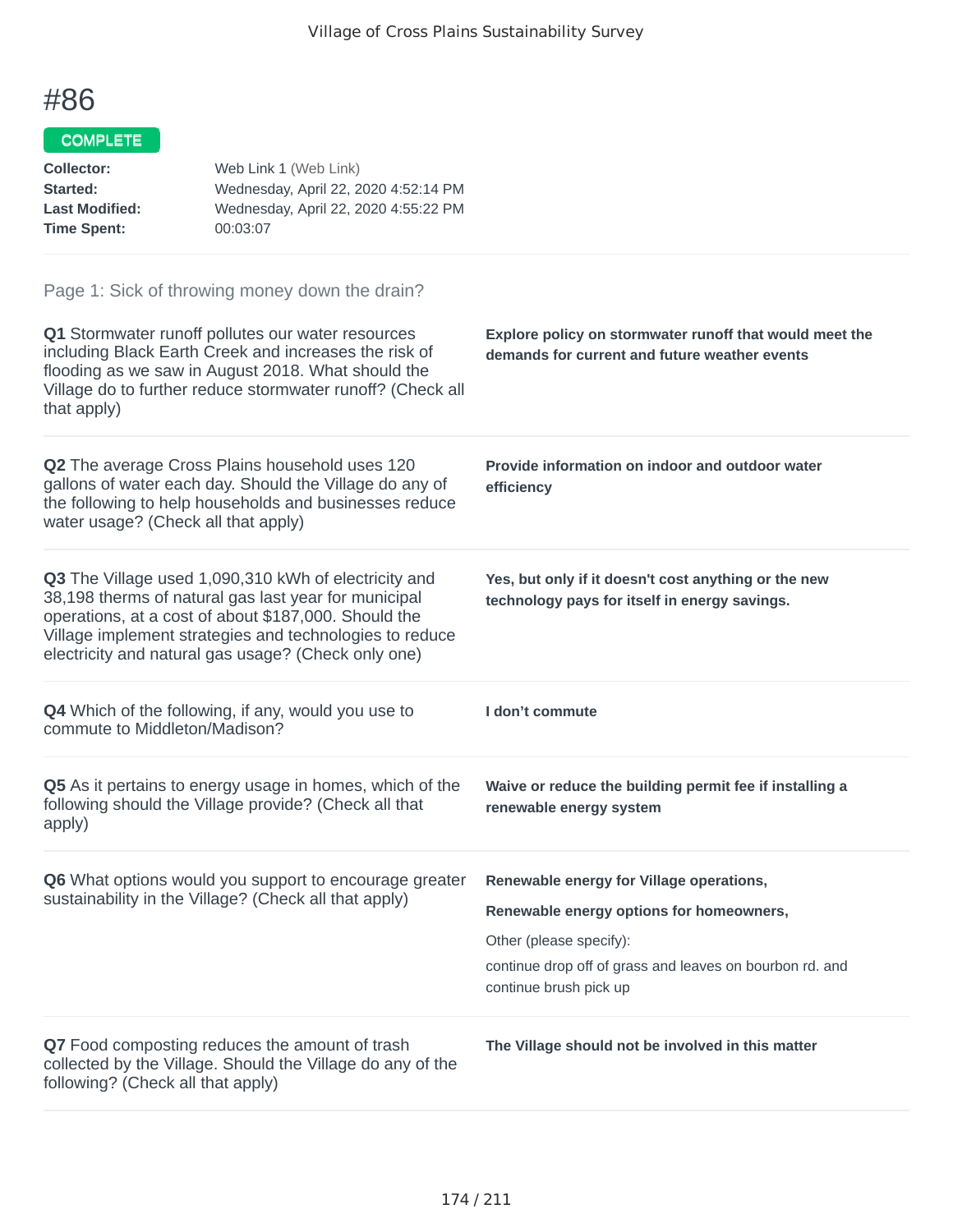I suggest an audit of public works. Are we spending wisely? Why do we have material to old pots parking lot. Then we have again. It does not make our village a clean place to live?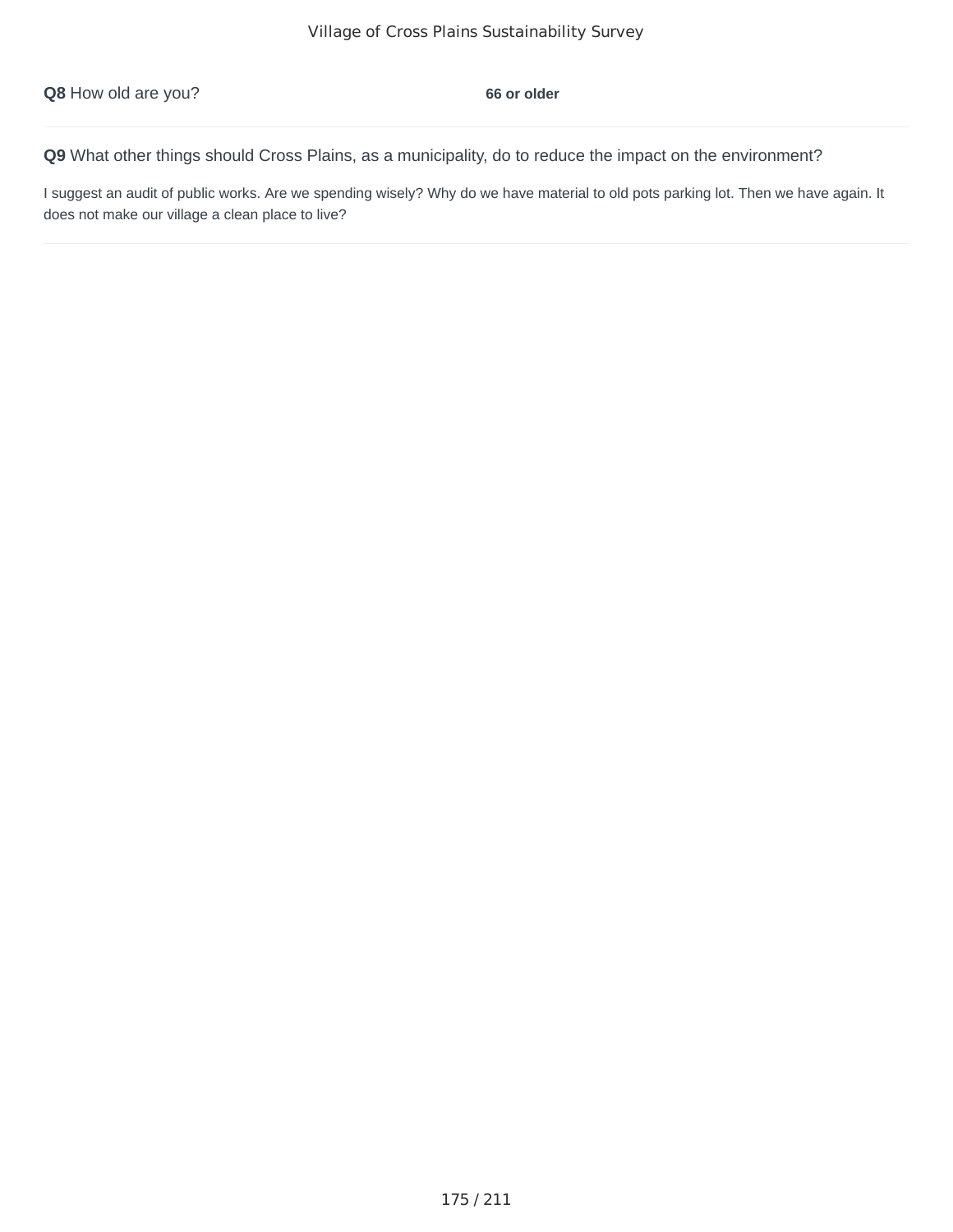#### COMPLETE

| Web Link 1 (Web Link)                |
|--------------------------------------|
| Wednesday, April 22, 2020 4:55:31 PM |
| Wednesday, April 22, 2020 4:57:18 PM |
| 00:01:47                             |
|                                      |

| Q1 Stormwater runoff pollutes our water resources<br>including Black Earth Creek and increases the risk of<br>flooding as we saw in August 2018. What should the<br>Village do to further reduce stormwater runoff? (Check all<br>that apply)                                          | Reduce impervious surfaces in the Village,<br>Explore policy on stormwater runoff that would meet the<br>demands for current and future weather events<br>y.<br>Implement water management methods that restore or<br>mimic the natural water cycle<br>Other (please specify):<br>careful consideration of future home and business<br>development that would exacerbate run off problem. |
|----------------------------------------------------------------------------------------------------------------------------------------------------------------------------------------------------------------------------------------------------------------------------------------|-------------------------------------------------------------------------------------------------------------------------------------------------------------------------------------------------------------------------------------------------------------------------------------------------------------------------------------------------------------------------------------------|
| Q2 The average Cross Plains household uses 120<br>gallons of water each day. Should the Village do any of<br>the following to help households and businesses reduce<br>water usage? (Check all that apply)                                                                             | Prohibit lawn watering during extended dry weather,<br>Offer water efficiency audits,<br>Encourage use of plants that are drought-tolerant,<br>native species for residential and business landscaping                                                                                                                                                                                    |
| Q3 The Village used 1,090,310 kWh of electricity and<br>38,198 therms of natural gas last year for municipal<br>operations, at a cost of about \$187,000. Should the<br>Village implement strategies and technologies to reduce<br>electricity and natural gas usage? (Check only one) | Yes, even if the energy savings may not cover the cost<br>of the new technology. I am willing to pay more in taxes<br>to help us reduce our carbon footprint.                                                                                                                                                                                                                             |
| <b>Q4</b> Which of the following, if any, would you use to<br>commute to Middleton/Madison?                                                                                                                                                                                            | Park-and-Ride,<br>Bus/shuttle,<br><b>Bike path</b>                                                                                                                                                                                                                                                                                                                                        |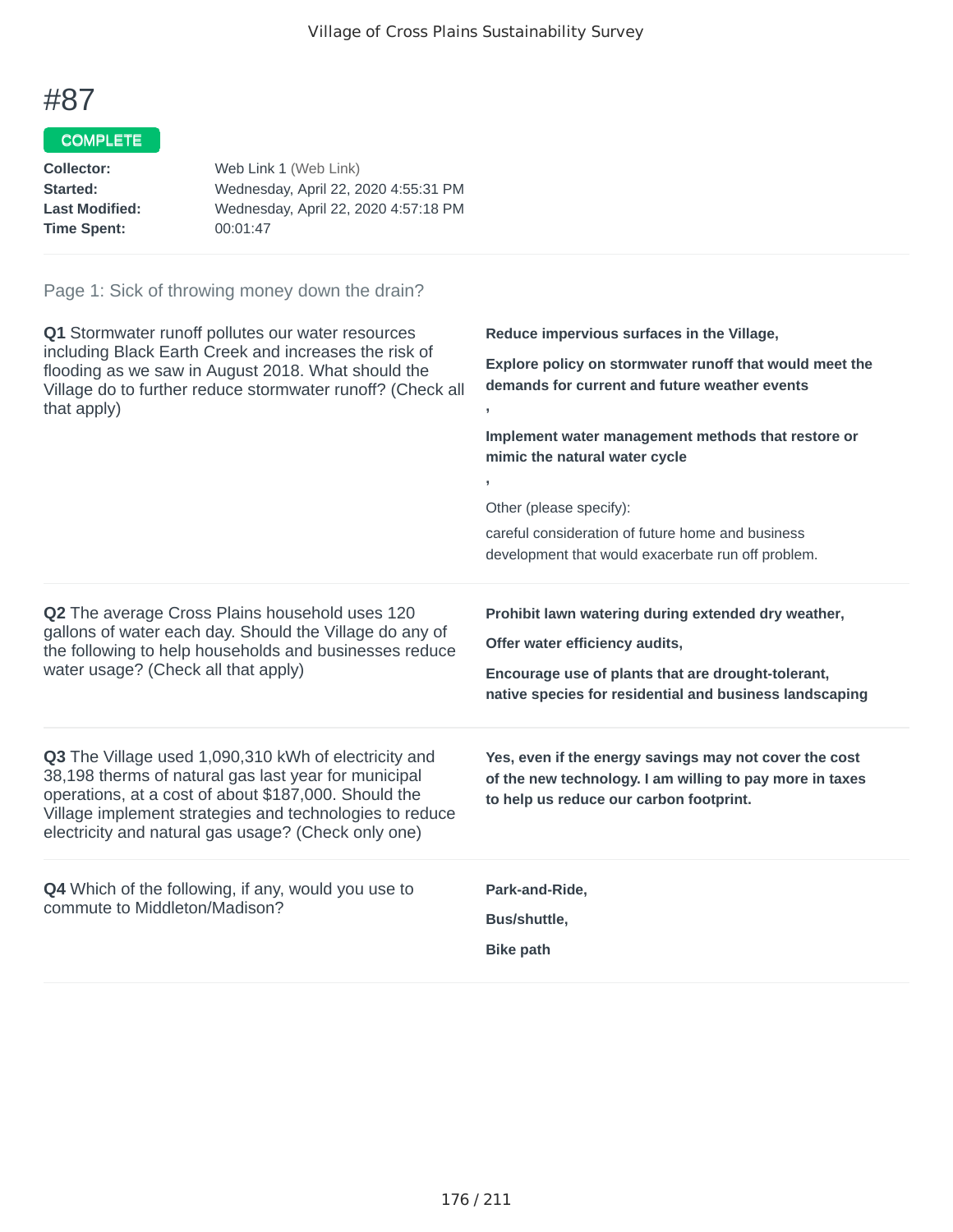| Q5 As it pertains to energy usage in homes, which of the<br>following should the Village provide? (Check all that<br>apply)                       | Education and information about energy efficiency and<br>conservation<br>y.<br>Provide rebates for Focus on Energy Home Energy<br>audits<br>$\overline{1}$<br>Waive or reduce the building permit fee if installing a<br>renewable energy system<br>Explore an shade tree/urban forest program to reduce<br>cooling costs |
|---------------------------------------------------------------------------------------------------------------------------------------------------|---------------------------------------------------------------------------------------------------------------------------------------------------------------------------------------------------------------------------------------------------------------------------------------------------------------------------|
| <b>Q6</b> What options would you support to encourage greater<br>sustainability in the Village? (Check all that apply)                            | <b>Respondent skipped this question</b>                                                                                                                                                                                                                                                                                   |
| Q7 Food composting reduces the amount of trash<br>collected by the Village. Should the Village do any of the<br>following? (Check all that apply) | Give out instructions on how to compost,<br>Sell compost bins at a discounted cost,<br>Other (please specify):<br>Advertise or create village compost.                                                                                                                                                                    |
| <b>Q8</b> How old are you?                                                                                                                        | 66 or older                                                                                                                                                                                                                                                                                                               |
| Q9 What other things should Cross Plains, as a<br>municipality, do to reduce the impact on the<br>environment?                                    | <b>Respondent skipped this question</b>                                                                                                                                                                                                                                                                                   |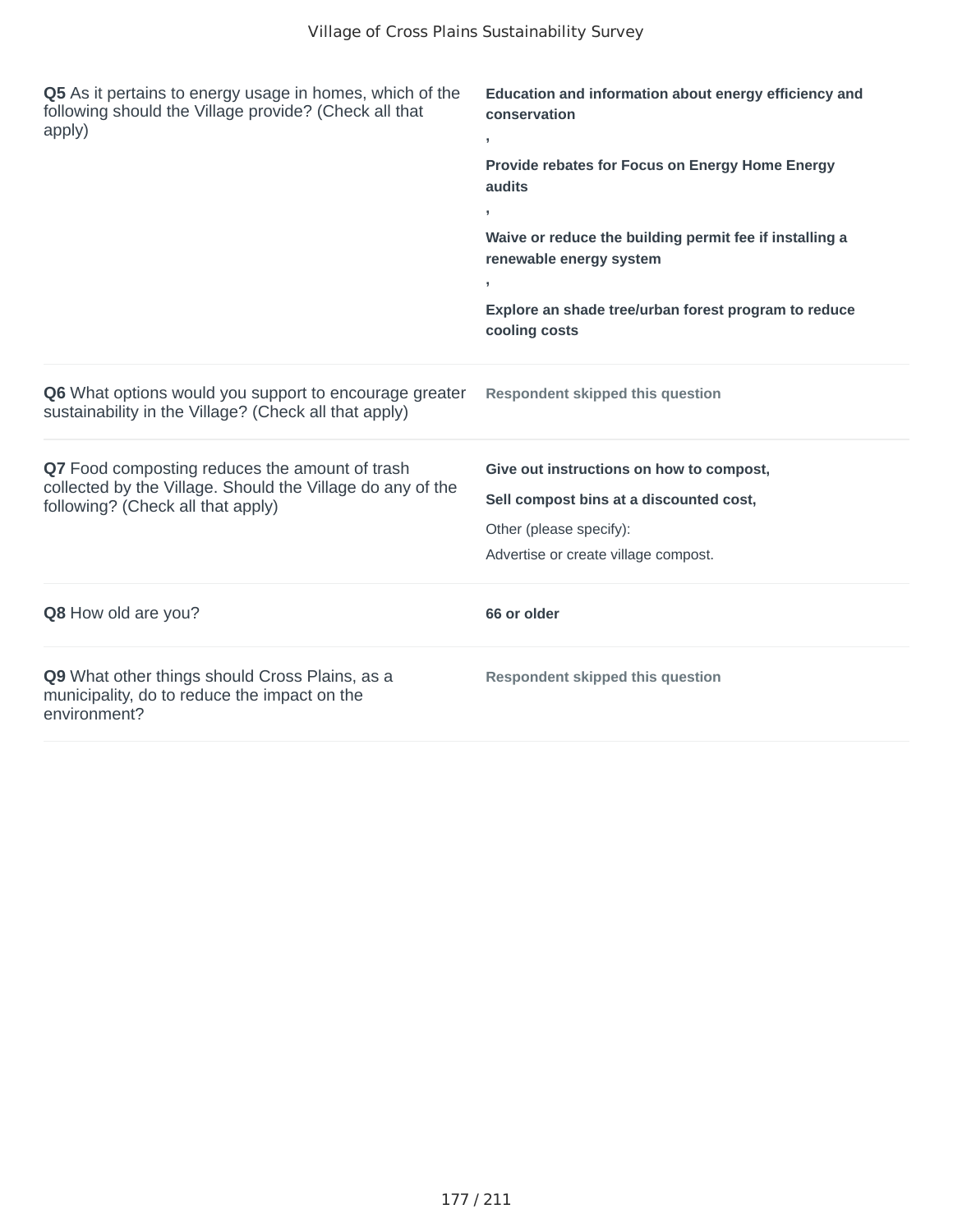#### COMPLETE

| Web Link 1 (Web Link)                |
|--------------------------------------|
| Wednesday, April 22, 2020 4:57:24 PM |
| Wednesday, April 22, 2020 4:58:08 PM |
| 00:00:44                             |
|                                      |

| Q1 Stormwater runoff pollutes our water resources<br>including Black Earth Creek and increases the risk of<br>flooding as we saw in August 2018. What should the<br>Village do to further reduce stormwater runoff? (Check all<br>that apply)                                          | Reduce impervious surfaces in the Village,<br>Implement water management methods that restore or<br>mimic the natural water cycle                                                                                                                                     |
|----------------------------------------------------------------------------------------------------------------------------------------------------------------------------------------------------------------------------------------------------------------------------------------|-----------------------------------------------------------------------------------------------------------------------------------------------------------------------------------------------------------------------------------------------------------------------|
| Q2 The average Cross Plains household uses 120<br>gallons of water each day. Should the Village do any of<br>the following to help households and businesses reduce<br>water usage? (Check all that apply)                                                                             | Prohibit lawn watering during extended dry weather,<br>Encourage use of plants that are drought-tolerant,<br>native species for residential and business landscaping                                                                                                  |
| Q3 The Village used 1,090,310 kWh of electricity and<br>38,198 therms of natural gas last year for municipal<br>operations, at a cost of about \$187,000. Should the<br>Village implement strategies and technologies to reduce<br>electricity and natural gas usage? (Check only one) | Yes, but only if it doesn't cost anything or the new<br>technology pays for itself in energy savings.                                                                                                                                                                 |
| Q4 Which of the following, if any, would you use to<br>commute to Middleton/Madison?                                                                                                                                                                                                   | Park-and-Ride,<br><b>Bus/shuttle</b>                                                                                                                                                                                                                                  |
|                                                                                                                                                                                                                                                                                        |                                                                                                                                                                                                                                                                       |
| Q5 As it pertains to energy usage in homes, which of the<br>following should the Village provide? (Check all that<br>apply)                                                                                                                                                            | Establish a loan fund for residents and businesses for<br>energy efficiency upgrades<br>Waive or reduce the building permit fee if installing a<br>renewable energy system<br>$\overline{1}$<br>Explore an shade tree/urban forest program to reduce<br>cooling costs |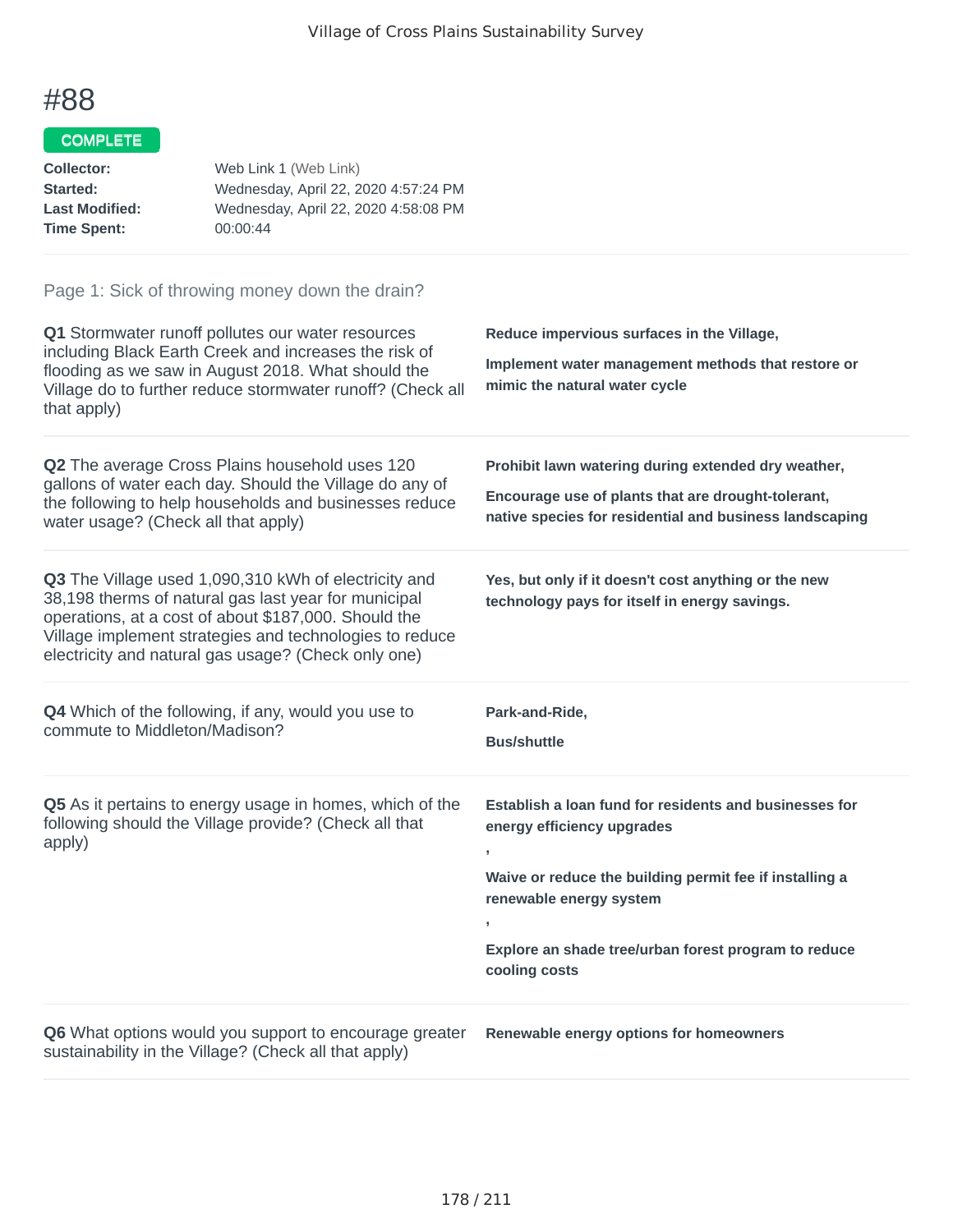**Q7** Food composting reduces the amount of trash collected by the Village. Should the Village do any of the following? (Check all that apply)

**The Village should not be involved in this matter**

| <b>Q8</b> How old are you?                                                                                            | 46-55                            |
|-----------------------------------------------------------------------------------------------------------------------|----------------------------------|
| <b>Q9</b> What other things should Cross Plains, as a<br>municipality, do to reduce the impact on the<br>environment? | Respondent skipped this question |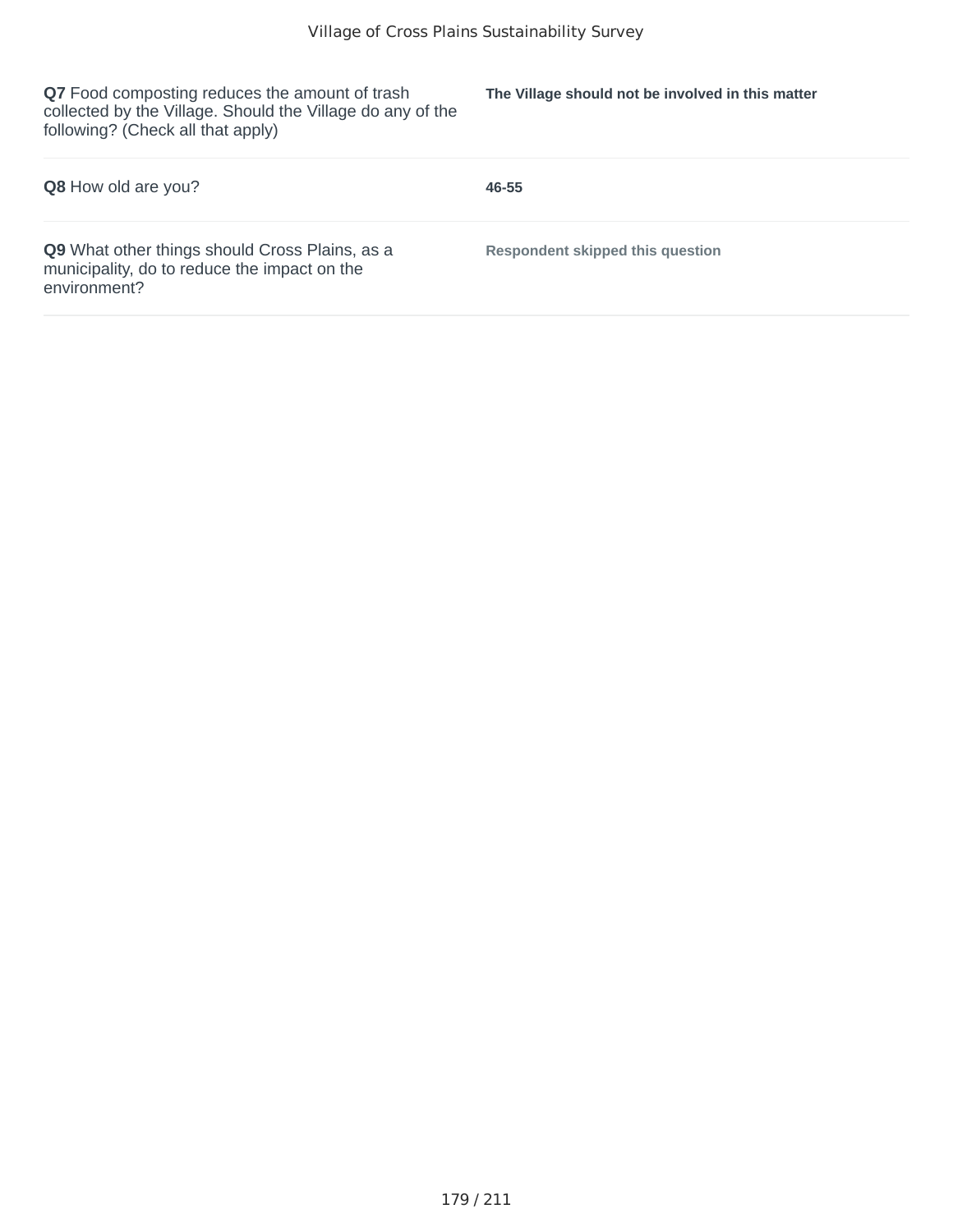#### COMPLETE

| Collector:            | Web Link 1 (Web Link)                |
|-----------------------|--------------------------------------|
| Started:              | Wednesday, April 22, 2020 4:58:18 PM |
| <b>Last Modified:</b> | Wednesday, April 22, 2020 4:59:05 PM |
| <b>Time Spent:</b>    | 00:00:47                             |

| Q1 Stormwater runoff pollutes our water resources<br>including Black Earth Creek and increases the risk of<br>flooding as we saw in August 2018. What should the<br>Village do to further reduce stormwater runoff? (Check all<br>that apply)                                          | Implement water management methods that restore or<br>mimic the natural water cycle                           |
|----------------------------------------------------------------------------------------------------------------------------------------------------------------------------------------------------------------------------------------------------------------------------------------|---------------------------------------------------------------------------------------------------------------|
| Q2 The average Cross Plains household uses 120<br>gallons of water each day. Should the Village do any of<br>the following to help households and businesses reduce<br>water usage? (Check all that apply)                                                                             | Encourage use of plants that are drought-tolerant,<br>native species for residential and business landscaping |
| Q3 The Village used 1,090,310 kWh of electricity and<br>38,198 therms of natural gas last year for municipal<br>operations, at a cost of about \$187,000. Should the<br>Village implement strategies and technologies to reduce<br>electricity and natural gas usage? (Check only one) | Yes, but only if it doesn't cost anything or the new<br>technology pays for itself in energy savings.         |
|                                                                                                                                                                                                                                                                                        |                                                                                                               |
| <b>Q4</b> Which of the following, if any, would you use to<br>commute to Middleton/Madison?                                                                                                                                                                                            | <b>Bike path</b>                                                                                              |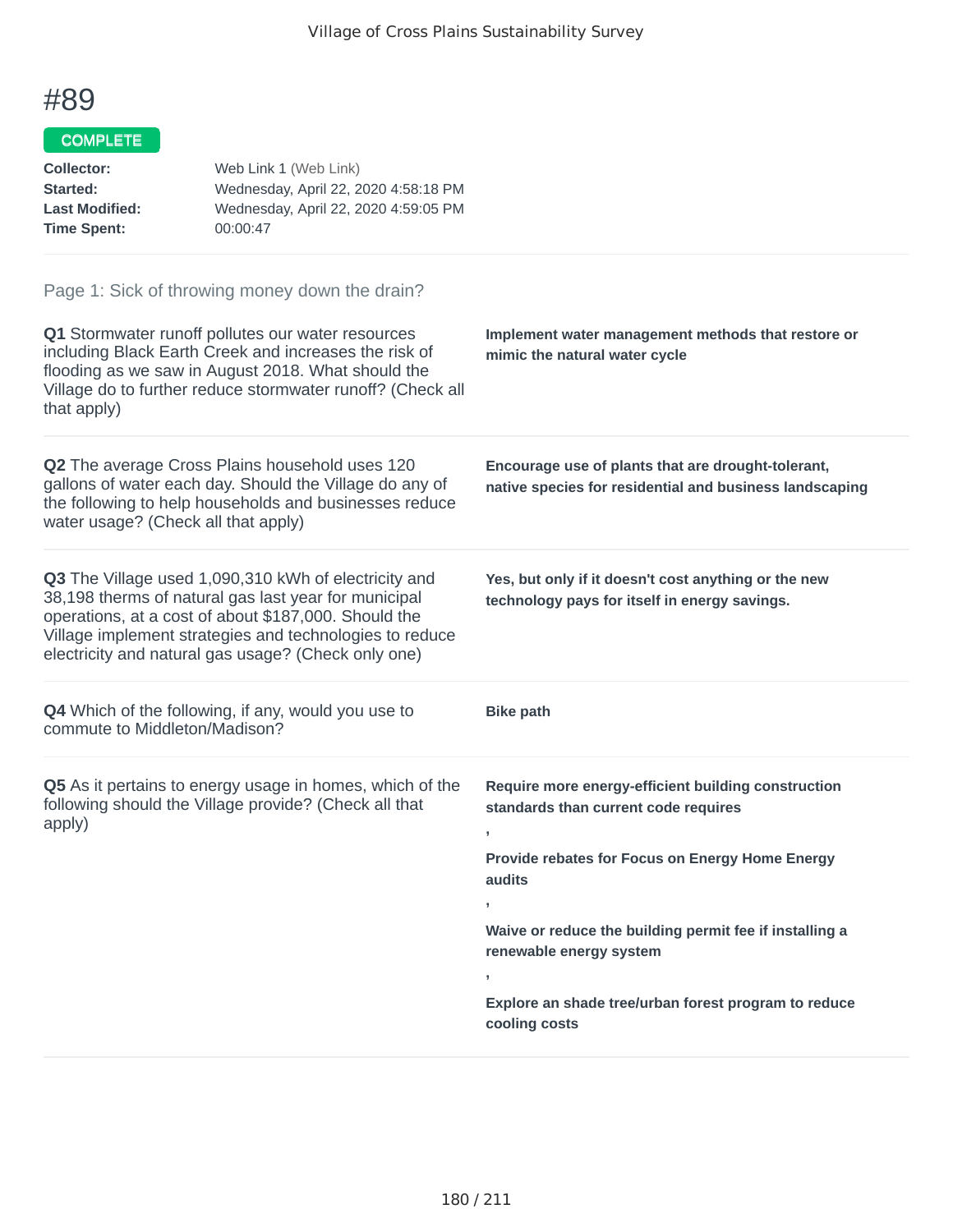| <b>Q6</b> What options would you support to encourage greater<br>sustainability in the Village? (Check all that apply)                                   | Develop a Village sustainability action plan,<br>Renewable energy for Village operations,<br>Renewable energy options for homeowners |
|----------------------------------------------------------------------------------------------------------------------------------------------------------|--------------------------------------------------------------------------------------------------------------------------------------|
| <b>Q7</b> Food composting reduces the amount of trash<br>collected by the Village. Should the Village do any of the<br>following? (Check all that apply) | Collect compost in a separate container along with trash<br>and recycling                                                            |
| <b>Q8</b> How old are you?                                                                                                                               | 36-45                                                                                                                                |
| <b>Q9</b> What other things should Cross Plains, as a<br>municipality, do to reduce the impact on the<br>environment?                                    | <b>Respondent skipped this question</b>                                                                                              |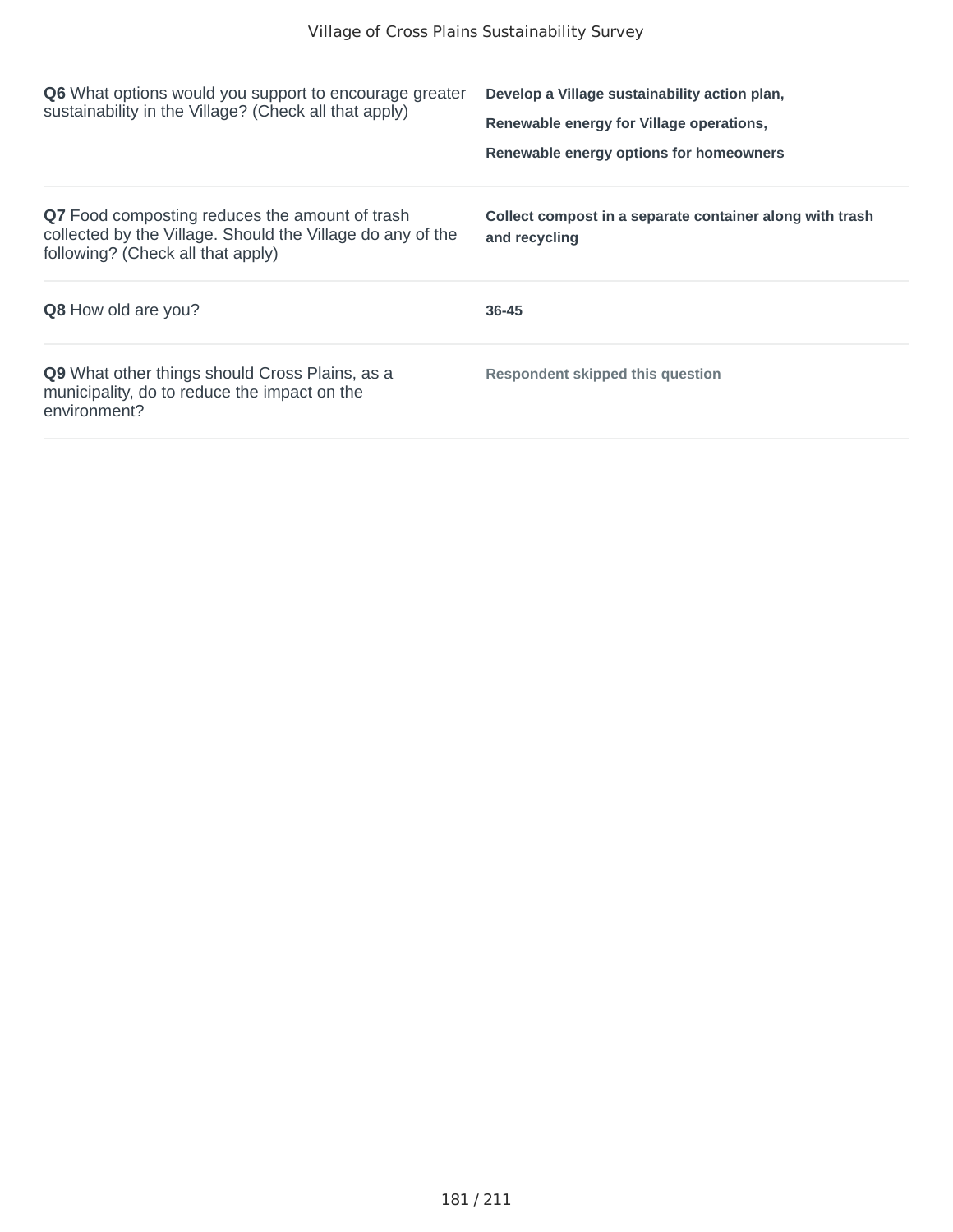### COMPLETE

| Collector:            | Web Link 1 (Web Link)                |
|-----------------------|--------------------------------------|
| Started:              | Wednesday, April 22, 2020 4:59:12 PM |
| <b>Last Modified:</b> | Wednesday, April 22, 2020 5:00:37 PM |
| <b>Time Spent:</b>    | 00:01:24                             |

| Q1 Stormwater runoff pollutes our water resources<br>including Black Earth Creek and increases the risk of<br>flooding as we saw in August 2018. What should the<br>Village do to further reduce stormwater runoff? (Check all<br>that apply)                                          | <b>Community education (examples: stormwater</b><br>management, how to build a rain garden, lawn and<br>garden care, etc.)<br>y.<br>Implement water management methods that restore or<br>mimic the natural water cycle             |
|----------------------------------------------------------------------------------------------------------------------------------------------------------------------------------------------------------------------------------------------------------------------------------------|-------------------------------------------------------------------------------------------------------------------------------------------------------------------------------------------------------------------------------------|
| Q2 The average Cross Plains household uses 120<br>gallons of water each day. Should the Village do any of<br>the following to help households and businesses reduce<br>water usage? (Check all that apply)                                                                             | Prohibit lawn watering during extended dry weather,<br>Encourage use of plants that are drought-tolerant,<br>native species for residential and business landscaping                                                                |
| Q3 The Village used 1,090,310 kWh of electricity and<br>38,198 therms of natural gas last year for municipal<br>operations, at a cost of about \$187,000. Should the<br>Village implement strategies and technologies to reduce<br>electricity and natural gas usage? (Check only one) | Yes, even if the energy savings may not cover the cost<br>of the new technology. I am willing to pay more in taxes<br>to help us reduce our carbon footprint.                                                                       |
| <b>Q4</b> Which of the following, if any, would you use to<br>commute to Middleton/Madison?                                                                                                                                                                                            | Bike path,<br>Other (please specify):<br>TRain                                                                                                                                                                                      |
| Q5 As it pertains to energy usage in homes, which of the<br>following should the Village provide? (Check all that<br>apply)                                                                                                                                                            | Provide rebates for Focus on Energy Home Energy<br>audits<br>y.<br>Waive or reduce the building permit fee if installing a<br>renewable energy system<br>,<br>Explore an shade tree/urban forest program to reduce<br>cooling costs |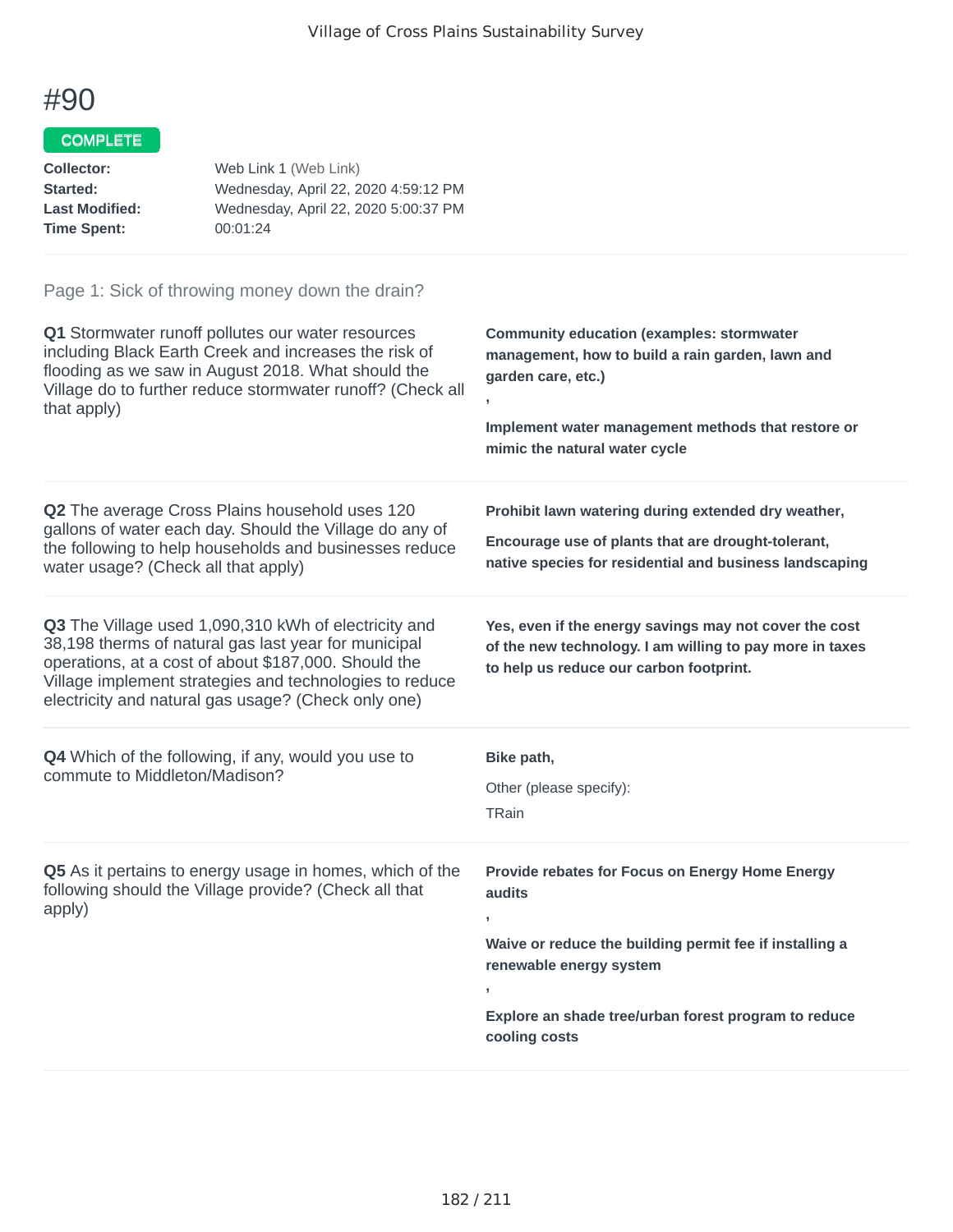| Q6 What options would you support to encourage greater<br>sustainability in the Village? (Check all that apply)                                   | Renewable energy for Village operations,<br>Renewable energy options for homeowners,<br>Educational forums at a school or the library,<br>Environmental service-learning projects with the<br>schools (students do service work) |
|---------------------------------------------------------------------------------------------------------------------------------------------------|----------------------------------------------------------------------------------------------------------------------------------------------------------------------------------------------------------------------------------|
| Q7 Food composting reduces the amount of trash<br>collected by the Village. Should the Village do any of the<br>following? (Check all that apply) | Give out instructions on how to compost,<br>Sell compost bins at a discounted cost,<br>Collect compost in a separate container along with trash<br>and recycling                                                                 |
| <b>Q8</b> How old are you?                                                                                                                        | 26-35                                                                                                                                                                                                                            |

Push/Make HWY 14 ,4 lanes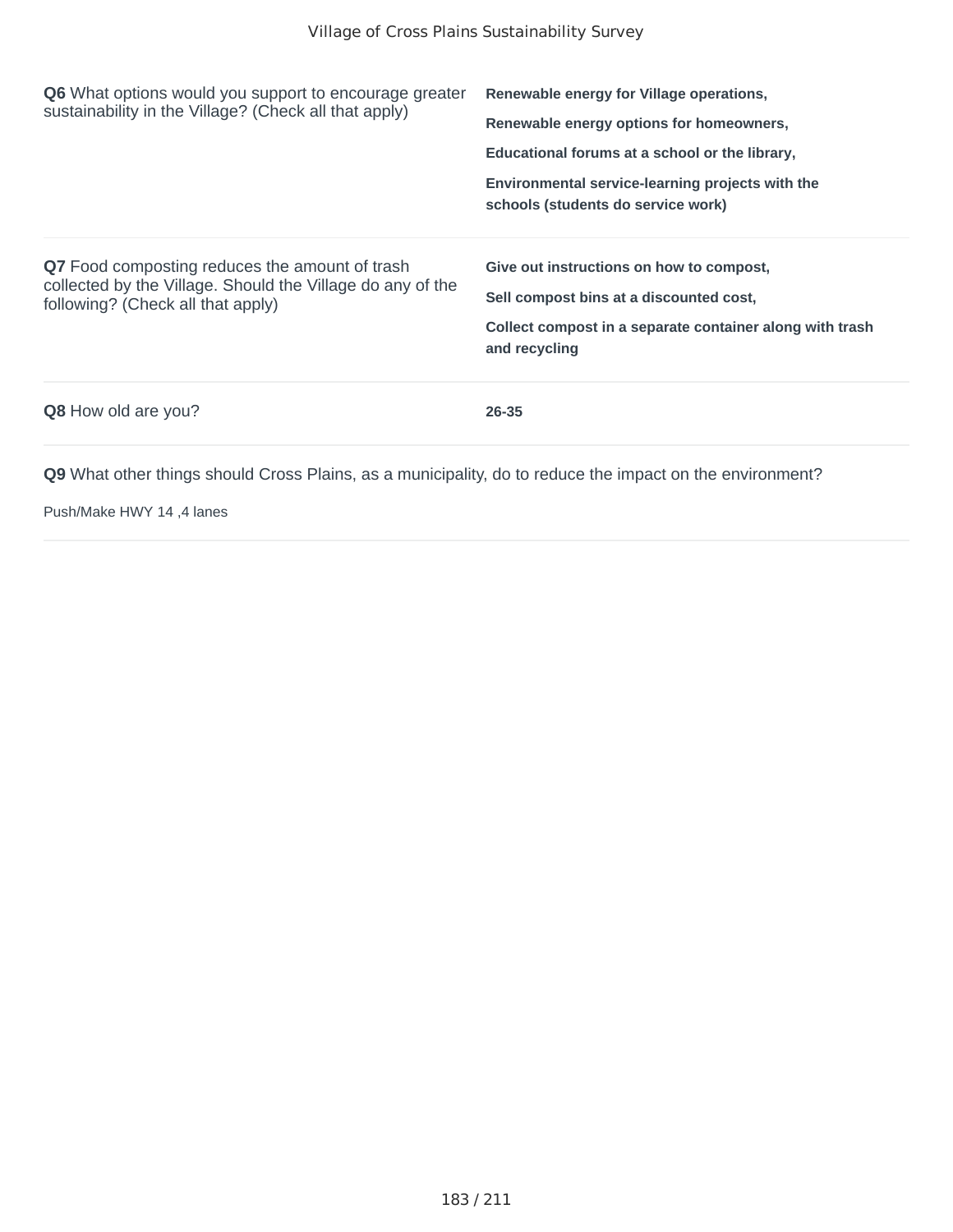## COMPLETE

| Web Link 1 (Web Link)                |
|--------------------------------------|
| Wednesday, April 22, 2020 5:00:47 PM |
| Wednesday, April 22, 2020 5:02:40 PM |
| 00:01:52                             |
|                                      |

| Q1 Stormwater runoff pollutes our water resources<br>including Black Earth Creek and increases the risk of<br>flooding as we saw in August 2018. What should the<br>Village do to further reduce stormwater runoff? (Check all<br>that apply)                                          | Reduce impervious surfaces in the Village,<br><b>Community education (examples: stormwater</b><br>management, how to build a rain garden, lawn and<br>garden care, etc.)<br>$\pmb{\mathfrak{z}}$<br>Explore policy on stormwater runoff that would meet the<br>demands for current and future weather events<br>$\overline{1}$<br>Implement water management methods that restore or<br>mimic the natural water cycle |
|----------------------------------------------------------------------------------------------------------------------------------------------------------------------------------------------------------------------------------------------------------------------------------------|-----------------------------------------------------------------------------------------------------------------------------------------------------------------------------------------------------------------------------------------------------------------------------------------------------------------------------------------------------------------------------------------------------------------------|
| Q2 The average Cross Plains household uses 120<br>gallons of water each day. Should the Village do any of<br>the following to help households and businesses reduce<br>water usage? (Check all that apply)                                                                             | Provide information on indoor and outdoor water<br>efficiency<br>У.<br>Prohibit lawn watering during extended dry weather,<br>Offer water efficiency audits,<br>Encourage use of plants that are drought-tolerant,<br>native species for residential and business landscaping                                                                                                                                         |
| Q3 The Village used 1,090,310 kWh of electricity and<br>38,198 therms of natural gas last year for municipal<br>operations, at a cost of about \$187,000. Should the<br>Village implement strategies and technologies to reduce<br>electricity and natural gas usage? (Check only one) | Yes, even if the energy savings may not cover the cost<br>of the new technology. I am willing to pay more in taxes<br>to help us reduce our carbon footprint.                                                                                                                                                                                                                                                         |
| <b>Q4</b> Which of the following, if any, would you use to<br>commute to Middleton/Madison?                                                                                                                                                                                            | Park-and-Ride,<br><b>Bus/shuttle,</b><br>Bike path,<br>Other (please specify):<br>Anything to help get cars with only one passenger off the<br>road.                                                                                                                                                                                                                                                                  |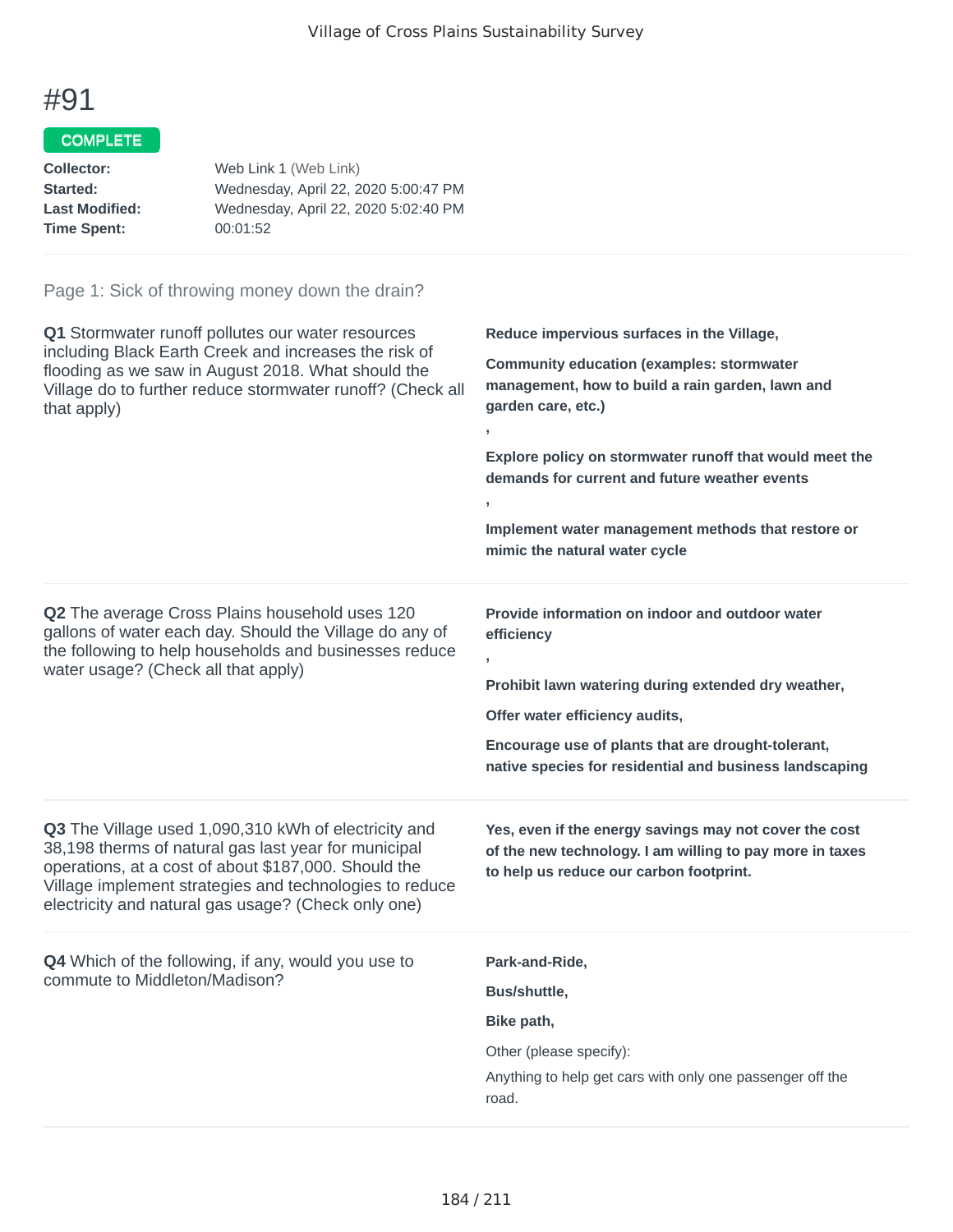| Q5 As it pertains to energy usage in homes, which of the<br>following should the Village provide? (Check all that<br>apply)                       | Education and information about energy efficiency and<br>conservation<br>Require more energy-efficient building construction<br>standards than current code requires<br>Establish a loan fund for residents and businesses for<br>energy efficiency upgrades<br>Provide rebates for Focus on Energy Home Energy<br>audits<br>Waive or reduce the building permit fee if installing a<br>renewable energy system |
|---------------------------------------------------------------------------------------------------------------------------------------------------|-----------------------------------------------------------------------------------------------------------------------------------------------------------------------------------------------------------------------------------------------------------------------------------------------------------------------------------------------------------------------------------------------------------------|
| Q6 What options would you support to encourage greater<br>sustainability in the Village? (Check all that apply)                                   | Develop a Village sustainability action plan,<br>Renewable energy for Village operations,<br>Renewable energy options for homeowners,<br>Educational forums at a school or the library,<br>Environmental service-learning projects with the<br>schools (students do service work)                                                                                                                               |
| Q7 Food composting reduces the amount of trash<br>collected by the Village. Should the Village do any of the<br>following? (Check all that apply) | Give out instructions on how to compost,<br>Sell compost bins at a discounted cost                                                                                                                                                                                                                                                                                                                              |
| Q8 How old are you?                                                                                                                               | 56-65                                                                                                                                                                                                                                                                                                                                                                                                           |
| Q9 What other things should Cross Plains, as a<br>municipality, do to reduce the impact on the<br>environment?                                    | <b>Respondent skipped this question</b>                                                                                                                                                                                                                                                                                                                                                                         |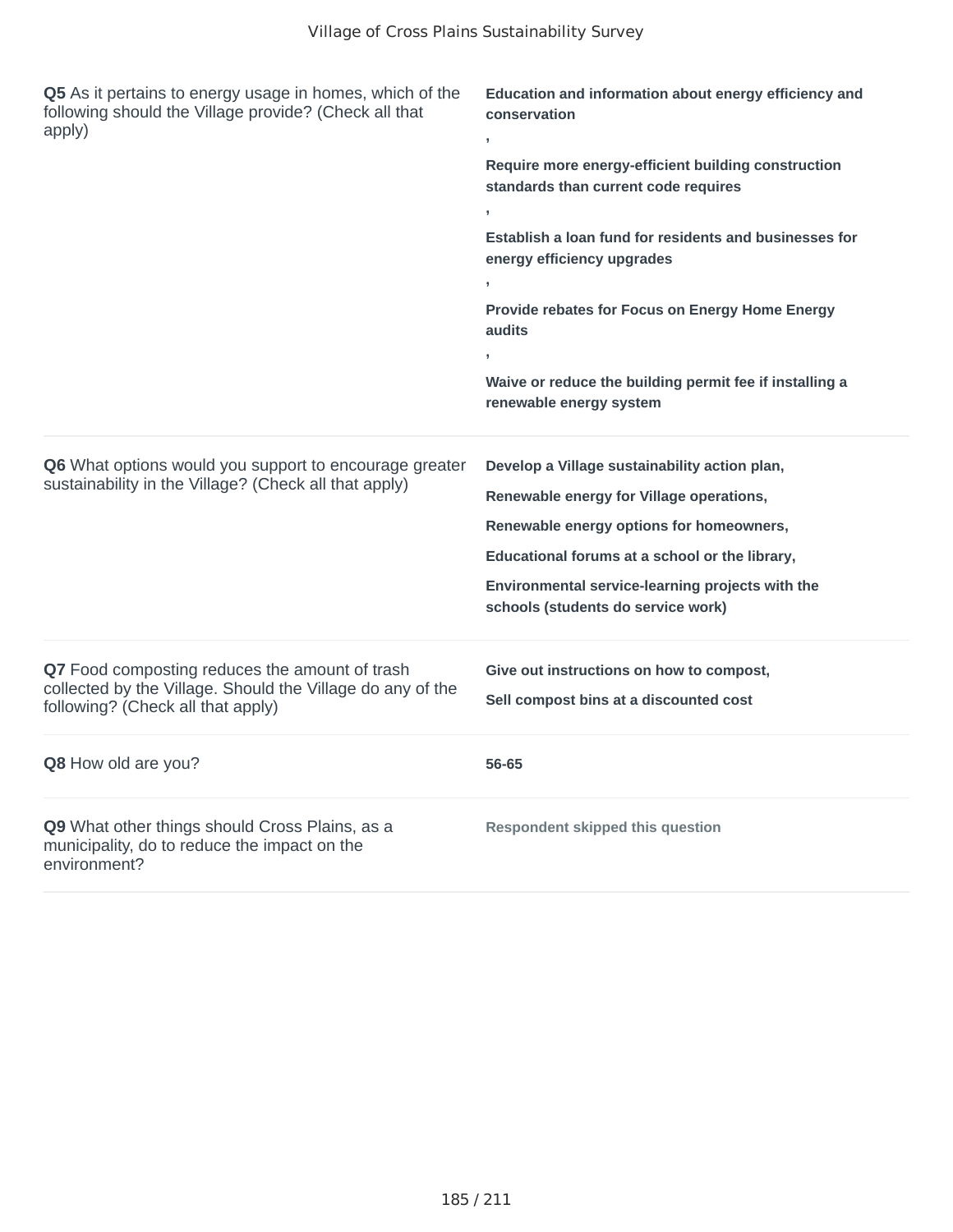### COMPLETE

| Web Link 1 (Web Link)                |
|--------------------------------------|
| Wednesday, April 22, 2020 5:02:47 PM |
| Wednesday, April 22, 2020 5:03:36 PM |
| 00:00:49                             |
|                                      |

| Q1 Stormwater runoff pollutes our water resources<br>including Black Earth Creek and increases the risk of<br>flooding as we saw in August 2018. What should the<br>Village do to further reduce stormwater runoff? (Check all<br>that apply)                                          | Reduce impervious surfaces in the Village,<br><b>Community education (examples: stormwater</b><br>management, how to build a rain garden, lawn and<br>garden care, etc.)<br>$\mathbf{r}$<br>Explore policy on stormwater runoff that would meet the<br>demands for current and future weather events<br>$\mathbf{I}$<br>Implement water management methods that restore or<br>mimic the natural water cycle |
|----------------------------------------------------------------------------------------------------------------------------------------------------------------------------------------------------------------------------------------------------------------------------------------|-------------------------------------------------------------------------------------------------------------------------------------------------------------------------------------------------------------------------------------------------------------------------------------------------------------------------------------------------------------------------------------------------------------|
| Q2 The average Cross Plains household uses 120<br>gallons of water each day. Should the Village do any of<br>the following to help households and businesses reduce<br>water usage? (Check all that apply)                                                                             | Provide information on indoor and outdoor water<br>efficiency<br>$\overline{1}$<br>Prohibit lawn watering during extended dry weather,<br>Offer water efficiency audits,<br>Encourage use of plants that are drought-tolerant,<br>native species for residential and business landscaping                                                                                                                   |
| Q3 The Village used 1,090,310 kWh of electricity and<br>38,198 therms of natural gas last year for municipal<br>operations, at a cost of about \$187,000. Should the<br>Village implement strategies and technologies to reduce<br>electricity and natural gas usage? (Check only one) | Yes, even if the energy savings may not cover the cost<br>of the new technology. I am willing to pay more in taxes<br>to help us reduce our carbon footprint.                                                                                                                                                                                                                                               |
| <b>Q4</b> Which of the following, if any, would you use to<br>commute to Middleton/Madison?                                                                                                                                                                                            | I don't commute                                                                                                                                                                                                                                                                                                                                                                                             |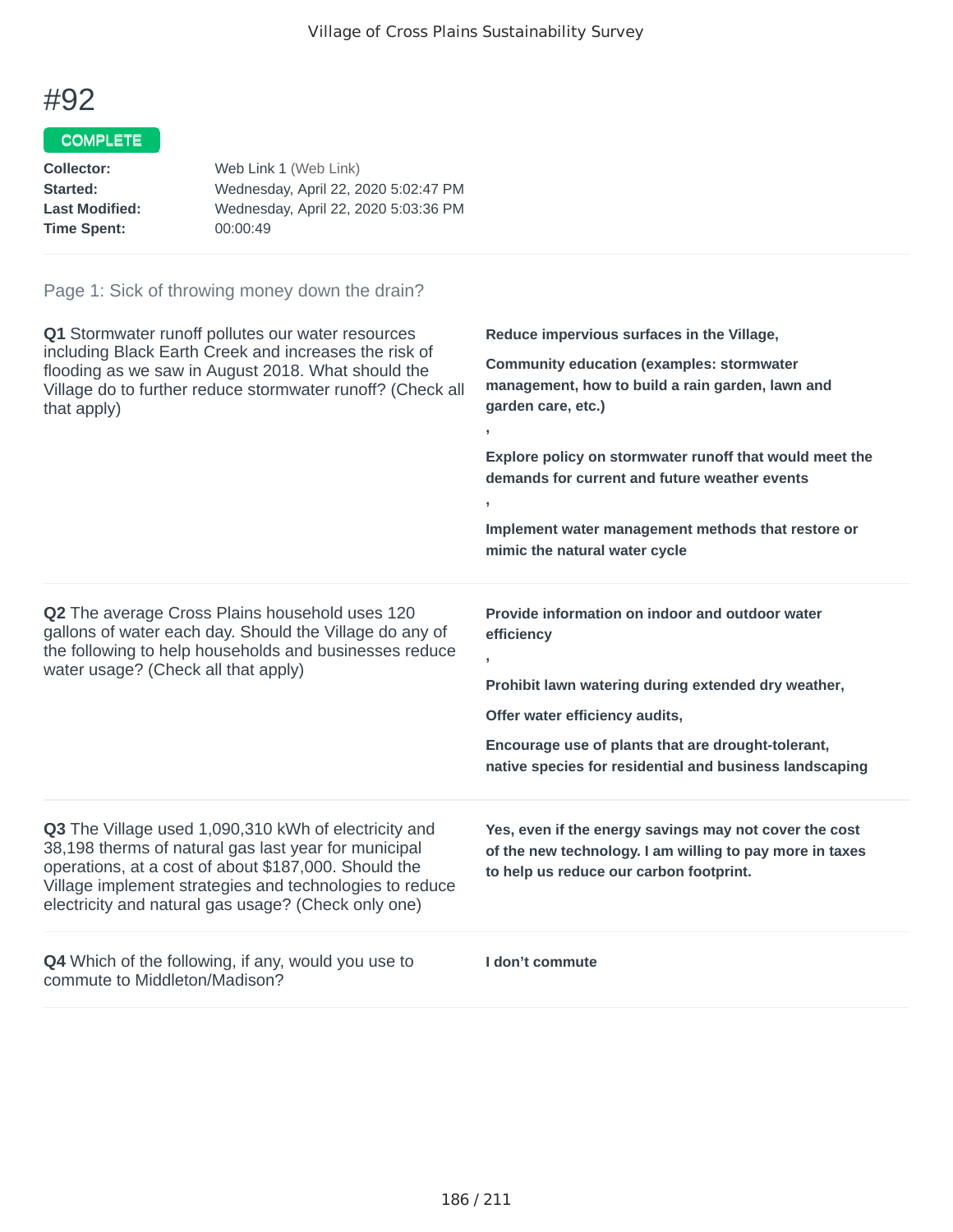| Q5 As it pertains to energy usage in homes, which of the<br>following should the Village provide? (Check all that<br>apply)                       | Education and information about energy efficiency and<br>conservation<br>,<br>Require more energy-efficient building construction<br>standards than current code requires<br>Establish a loan fund for residents and businesses for<br>energy efficiency upgrades<br>$\overline{1}$<br>Provide rebates for Focus on Energy Home Energy<br>audits<br>Waive or reduce the building permit fee if installing a<br>renewable energy system<br>Explore an shade tree/urban forest program to reduce<br>cooling costs |
|---------------------------------------------------------------------------------------------------------------------------------------------------|-----------------------------------------------------------------------------------------------------------------------------------------------------------------------------------------------------------------------------------------------------------------------------------------------------------------------------------------------------------------------------------------------------------------------------------------------------------------------------------------------------------------|
| Q6 What options would you support to encourage greater<br>sustainability in the Village? (Check all that apply)                                   | Develop a Village sustainability action plan,<br>Renewable energy for Village operations,<br>Renewable energy options for homeowners,<br>Educational forums at a school or the library,<br>Environmental service-learning projects with the<br>schools (students do service work)                                                                                                                                                                                                                               |
| Q7 Food composting reduces the amount of trash<br>collected by the Village. Should the Village do any of the<br>following? (Check all that apply) | Give out instructions on how to compost,<br>Sell compost bins at a discounted cost,<br>Collect compost in a separate container along with trash<br>and recycling                                                                                                                                                                                                                                                                                                                                                |
| Q8 How old are you?                                                                                                                               | 66 or older                                                                                                                                                                                                                                                                                                                                                                                                                                                                                                     |
| Q9 What other things should Cross Plains, as a<br>municipality, do to reduce the impact on the<br>environment?                                    | <b>Respondent skipped this question</b>                                                                                                                                                                                                                                                                                                                                                                                                                                                                         |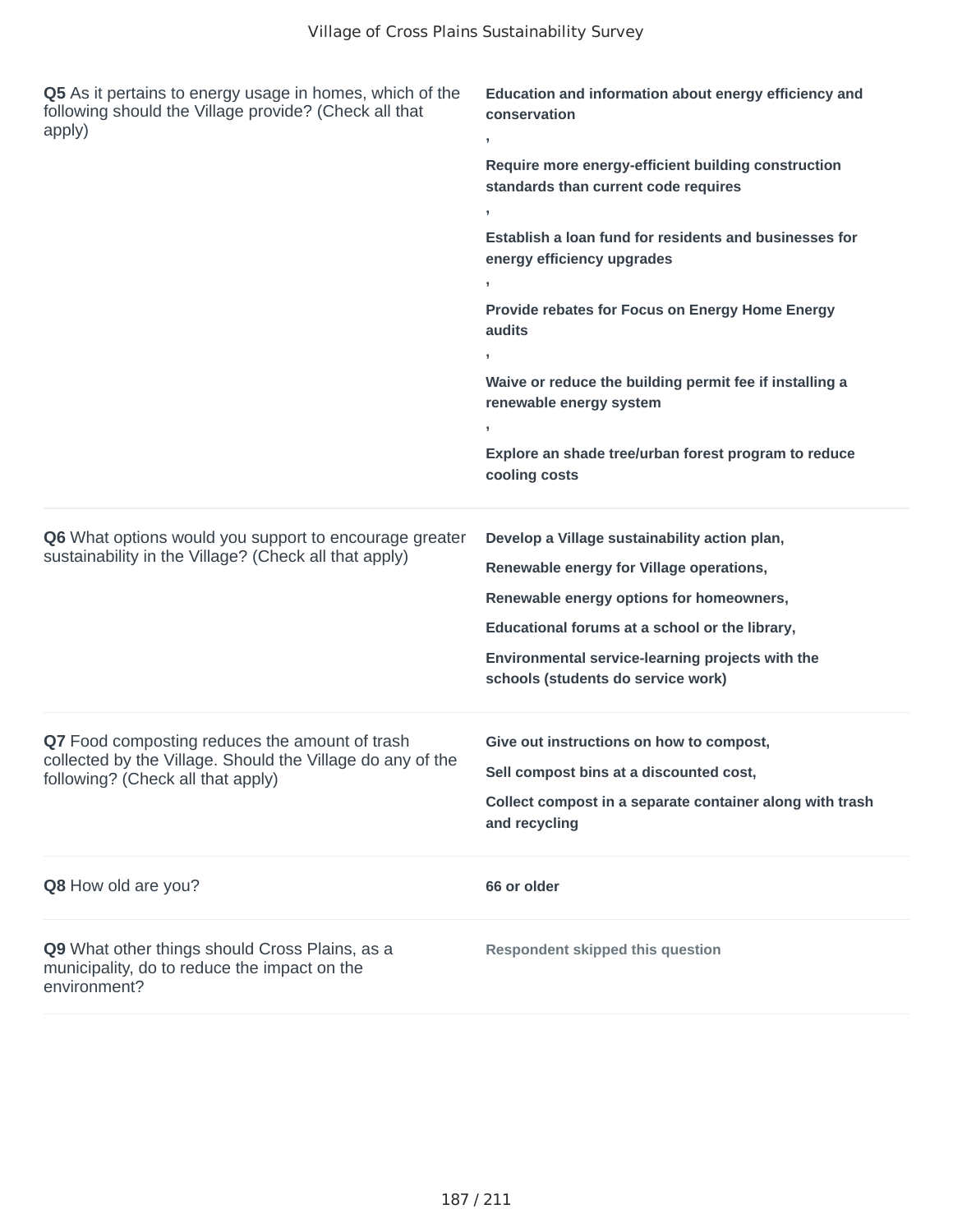### COMPLETE

| Web Link 1 (Web Link)                |
|--------------------------------------|
| Wednesday, April 22, 2020 5:03:43 PM |
| Wednesday, April 22, 2020 5:07:32 PM |
| 00:03:49                             |
|                                      |

| <b>Q1</b> Stormwater runoff pollutes our water resources<br>including Black Earth Creek and increases the risk of<br>flooding as we saw in August 2018. What should the<br>Village do to further reduce stormwater runoff? (Check all<br>that apply)                                   | Reduce impervious surfaces in the Village,<br><b>Community education (examples: stormwater</b><br>management, how to build a rain garden, lawn and<br>garden care, etc.)<br>$\overline{1}$<br>Explore policy on stormwater runoff that would meet the<br>demands for current and future weather events<br>Implement water management methods that restore or<br>mimic the natural water cycle |
|----------------------------------------------------------------------------------------------------------------------------------------------------------------------------------------------------------------------------------------------------------------------------------------|-----------------------------------------------------------------------------------------------------------------------------------------------------------------------------------------------------------------------------------------------------------------------------------------------------------------------------------------------------------------------------------------------|
| Q2 The average Cross Plains household uses 120<br>gallons of water each day. Should the Village do any of<br>the following to help households and businesses reduce<br>water usage? (Check all that apply)                                                                             | Provide information on indoor and outdoor water<br>efficiency<br>Offer water efficiency audits                                                                                                                                                                                                                                                                                                |
| Q3 The Village used 1,090,310 kWh of electricity and<br>38,198 therms of natural gas last year for municipal<br>operations, at a cost of about \$187,000. Should the<br>Village implement strategies and technologies to reduce<br>electricity and natural gas usage? (Check only one) | Yes, even if the energy savings may not cover the cost<br>of the new technology. I am willing to pay more in taxes<br>to help us reduce our carbon footprint.                                                                                                                                                                                                                                 |
| <b>Q4</b> Which of the following, if any, would you use to<br>commute to Middleton/Madison?                                                                                                                                                                                            | I don't commute                                                                                                                                                                                                                                                                                                                                                                               |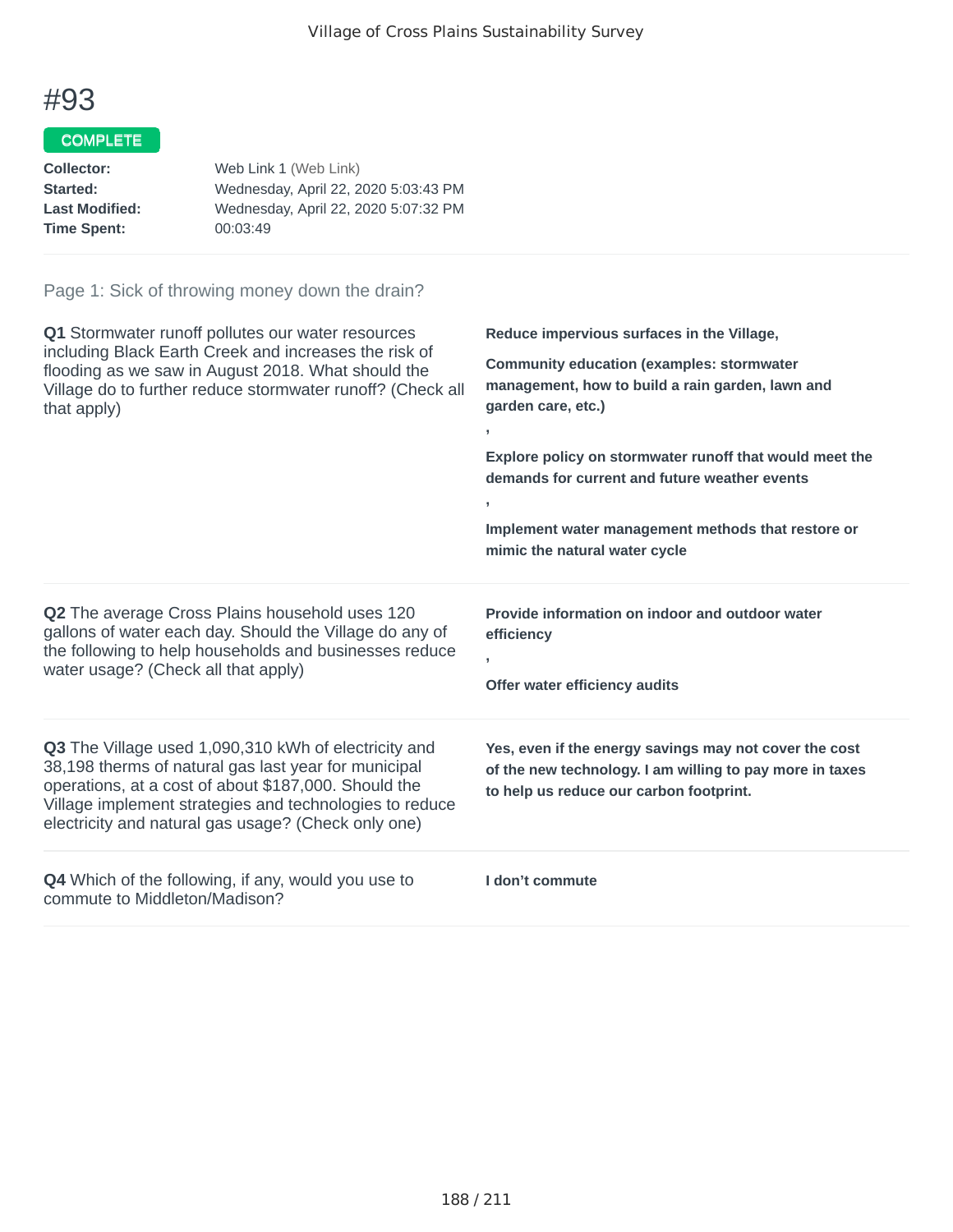| Q5 As it pertains to energy usage in homes, which of the<br>following should the Village provide? (Check all that<br>apply)                       | Education and information about energy efficiency and<br>conservation<br>y.<br>Establish a loan fund for residents and businesses for<br>energy efficiency upgrades<br>Provide rebates for Focus on Energy Home Energy<br>audits<br>Waive or reduce the building permit fee if installing a<br>renewable energy system |
|---------------------------------------------------------------------------------------------------------------------------------------------------|------------------------------------------------------------------------------------------------------------------------------------------------------------------------------------------------------------------------------------------------------------------------------------------------------------------------|
| <b>Q6</b> What options would you support to encourage greater<br>sustainability in the Village? (Check all that apply)                            | Educational forums at a school or the library,<br>Environmental service-learning projects with the<br>schools (students do service work)                                                                                                                                                                               |
| Q7 Food composting reduces the amount of trash<br>collected by the Village. Should the Village do any of the<br>following? (Check all that apply) | Sell compost bins at a discounted cost,<br>The Village should not be involved in this matter,<br>Other (please specify):<br>It wouldnt be a bad idea to sell compost bins at a reduced<br>cost. More people become more involved in composting left<br>over foods. Changing our way of life takes time.                |
| Q8 How old are you?                                                                                                                               | 66 or older                                                                                                                                                                                                                                                                                                            |

Education to climate change to get our minds working, is the path to get this job done. People need a reason to change their habbits. The library is a good start for educational classes.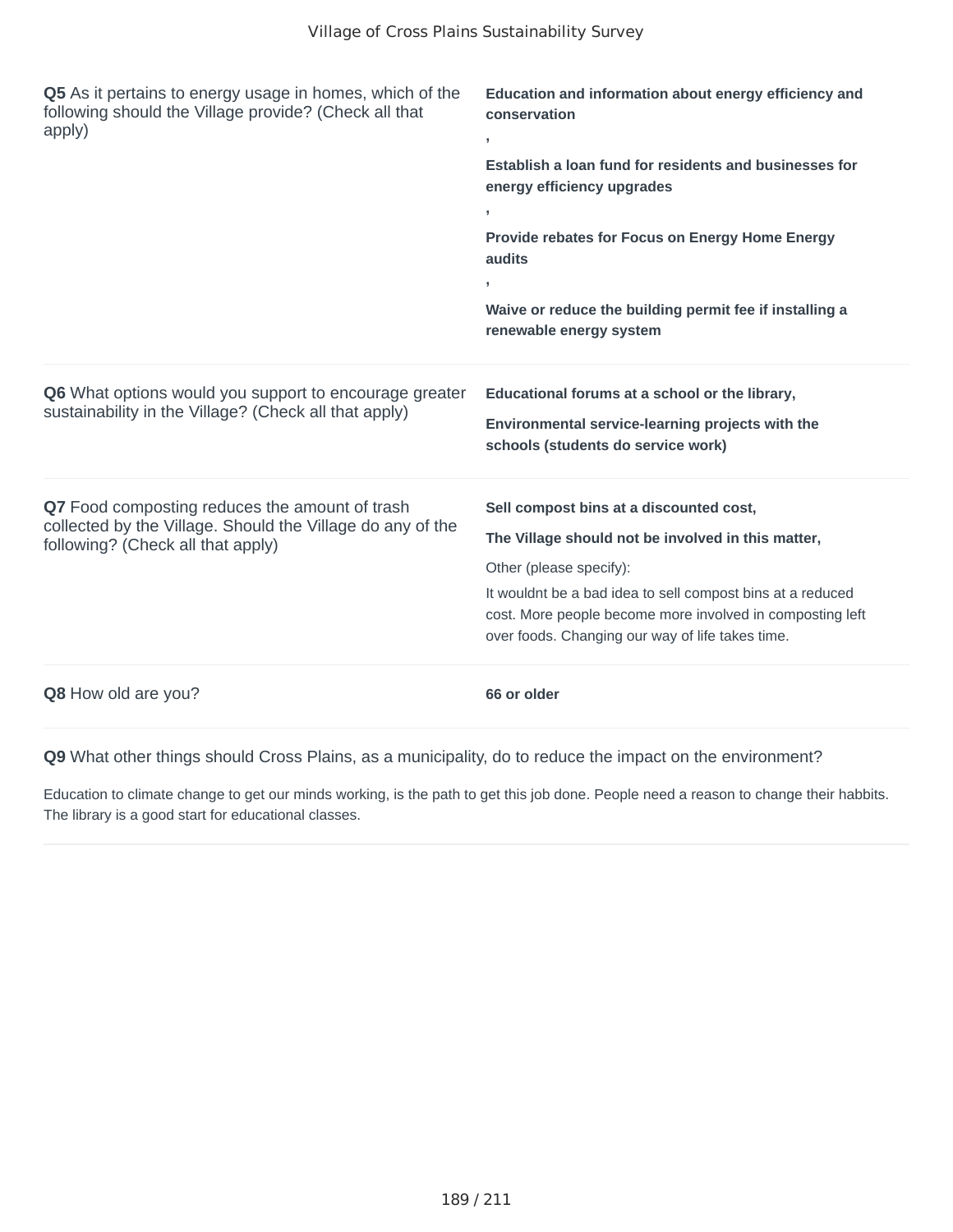## COMPLETE

| Web Link 1 (Web Link)                |
|--------------------------------------|
| Wednesday, April 22, 2020 5:07:43 PM |
| Wednesday, April 22, 2020 5:08:53 PM |
| 00:01:10                             |
|                                      |

| Q1 Stormwater runoff pollutes our water resources<br>including Black Earth Creek and increases the risk of<br>flooding as we saw in August 2018. What should the<br>Village do to further reduce stormwater runoff? (Check all<br>that apply)                                          | Reduce impervious surfaces in the Village,<br><b>Community education (examples: stormwater</b><br>management, how to build a rain garden, lawn and<br>garden care, etc.)<br>Other (please specify):<br>develop wider area of wet land in many locations |
|----------------------------------------------------------------------------------------------------------------------------------------------------------------------------------------------------------------------------------------------------------------------------------------|---------------------------------------------------------------------------------------------------------------------------------------------------------------------------------------------------------------------------------------------------------|
| Q2 The average Cross Plains household uses 120<br>gallons of water each day. Should the Village do any of<br>the following to help households and businesses reduce<br>water usage? (Check all that apply)                                                                             | Prohibit lawn watering during extended dry weather                                                                                                                                                                                                      |
| Q3 The Village used 1,090,310 kWh of electricity and<br>38,198 therms of natural gas last year for municipal<br>operations, at a cost of about \$187,000. Should the<br>Village implement strategies and technologies to reduce<br>electricity and natural gas usage? (Check only one) | Yes, even if the energy savings may not cover the cost<br>of the new technology. I am willing to pay more in taxes<br>to help us reduce our carbon footprint.                                                                                           |
| Q4 Which of the following, if any, would you use to<br>commute to Middleton/Madison?                                                                                                                                                                                                   | I don't commute                                                                                                                                                                                                                                         |
| Q5 As it pertains to energy usage in homes, which of the<br>following should the Village provide? (Check all that<br>apply)                                                                                                                                                            | Require more energy-efficient building construction<br>standards than current code requires<br>Explore an shade tree/urban forest program to reduce<br>cooling costs                                                                                    |
| Q6 What options would you support to encourage greater<br>sustainability in the Village? (Check all that apply)                                                                                                                                                                        | Develop a Village sustainability action plan,<br>Renewable energy for Village operations,<br>Renewable energy options for homeowners,<br>Educational forums at a school or the library                                                                  |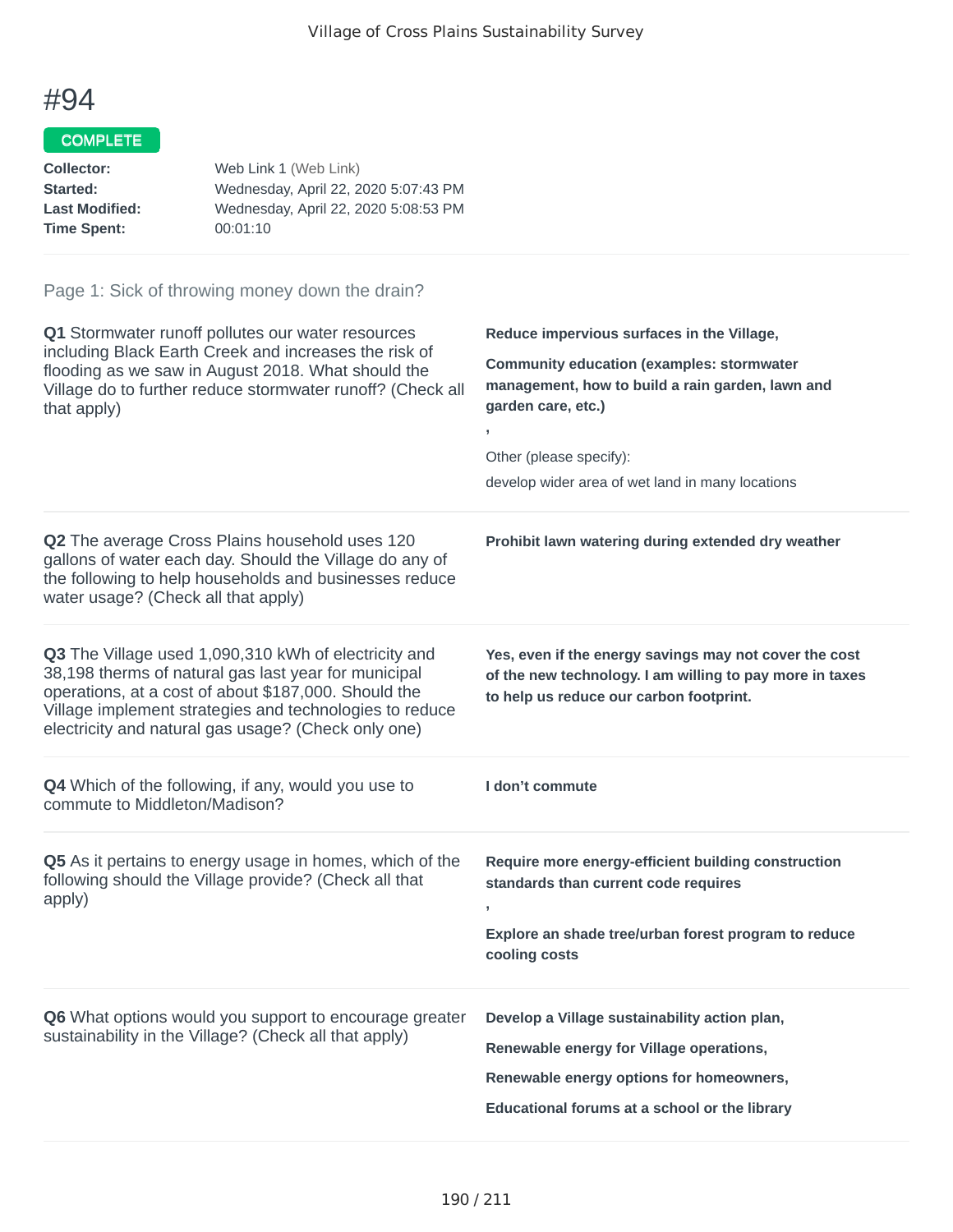**Q7** Food composting reduces the amount of trash collected by the Village. Should the Village do any of the following? (Check all that apply)

**Sell compost bins at a discounted cost**

| <b>Q8</b> How old are you?                                                                                     | 66 or older                             |
|----------------------------------------------------------------------------------------------------------------|-----------------------------------------|
| Q9 What other things should Cross Plains, as a<br>municipality, do to reduce the impact on the<br>environment? | <b>Respondent skipped this question</b> |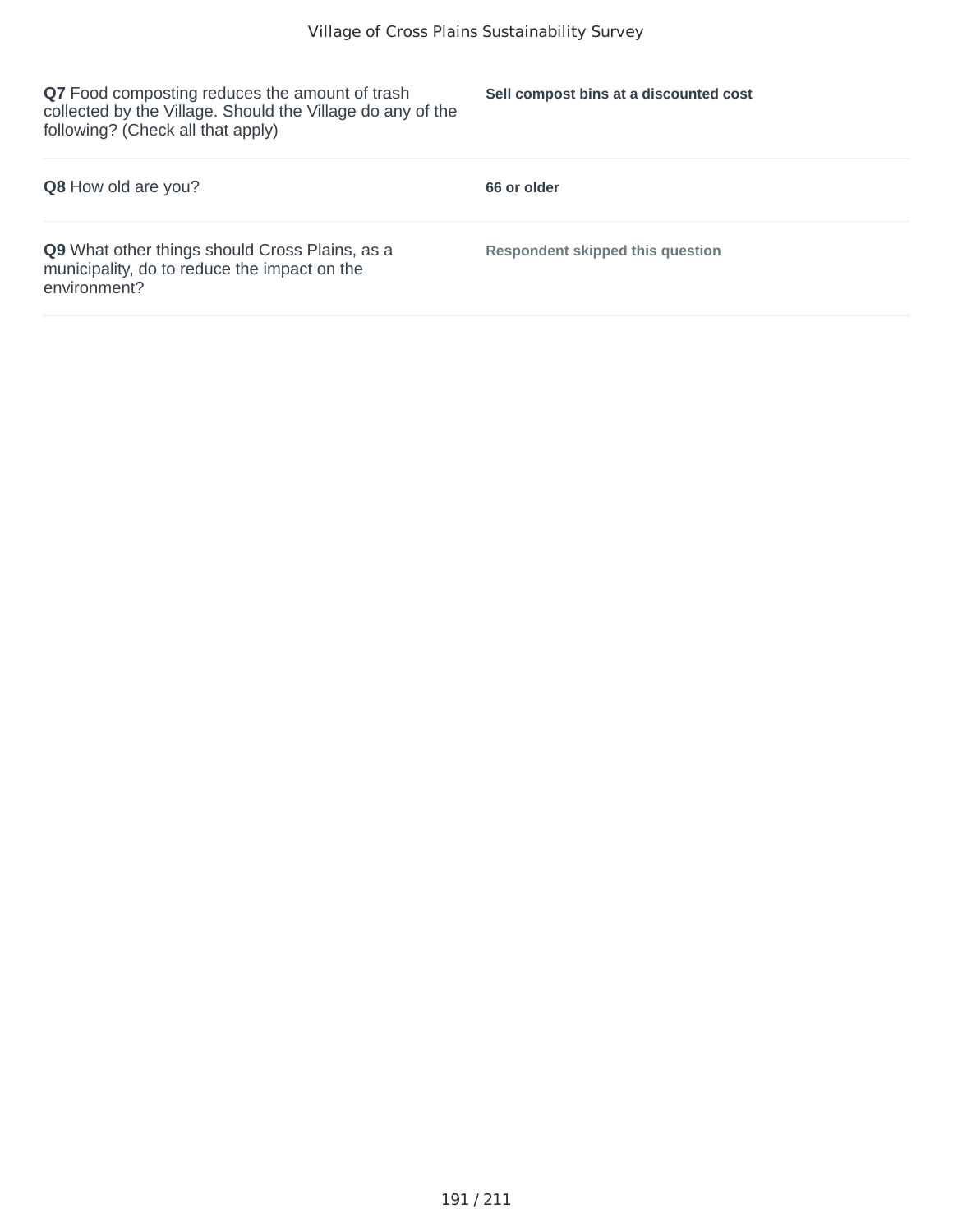### COMPLETE

| Web Link 1 (Web Link)                |
|--------------------------------------|
| Wednesday, April 22, 2020 5:09:00 PM |
| Wednesday, April 22, 2020 5:10:32 PM |
| 00:01:32                             |
|                                      |

| Q1 Stormwater runoff pollutes our water resources<br>including Black Earth Creek and increases the risk of<br>flooding as we saw in August 2018. What should the<br>Village do to further reduce stormwater runoff? (Check all<br>that apply)                                          | Explore policy on stormwater runoff that would meet the<br>demands for current and future weather events<br>э.<br>Implement water management methods that restore or<br>mimic the natural water cycle |
|----------------------------------------------------------------------------------------------------------------------------------------------------------------------------------------------------------------------------------------------------------------------------------------|-------------------------------------------------------------------------------------------------------------------------------------------------------------------------------------------------------|
| Q2 The average Cross Plains household uses 120<br>gallons of water each day. Should the Village do any of<br>the following to help households and businesses reduce<br>water usage? (Check all that apply)                                                                             | Prohibit lawn watering during extended dry weather                                                                                                                                                    |
| Q3 The Village used 1,090,310 kWh of electricity and<br>38,198 therms of natural gas last year for municipal<br>operations, at a cost of about \$187,000. Should the<br>Village implement strategies and technologies to reduce<br>electricity and natural gas usage? (Check only one) | Yes, even if the energy savings may not cover the cost<br>of the new technology. I am willing to pay more in taxes<br>to help us reduce our carbon footprint.                                         |
| <b>Q4</b> Which of the following, if any, would you use to<br>commute to Middleton/Madison?                                                                                                                                                                                            | I don't commute                                                                                                                                                                                       |
| Q5 As it pertains to energy usage in homes, which of the<br>following should the Village provide? (Check all that<br>apply)                                                                                                                                                            | Require more energy-efficient building construction<br>standards than current code requires<br>y.<br>Waive or reduce the building permit fee if installing a<br>renewable energy system               |
| Q6 What options would you support to encourage greater<br>sustainability in the Village? (Check all that apply)                                                                                                                                                                        | Environmental service-learning projects with the<br>schools (students do service work)                                                                                                                |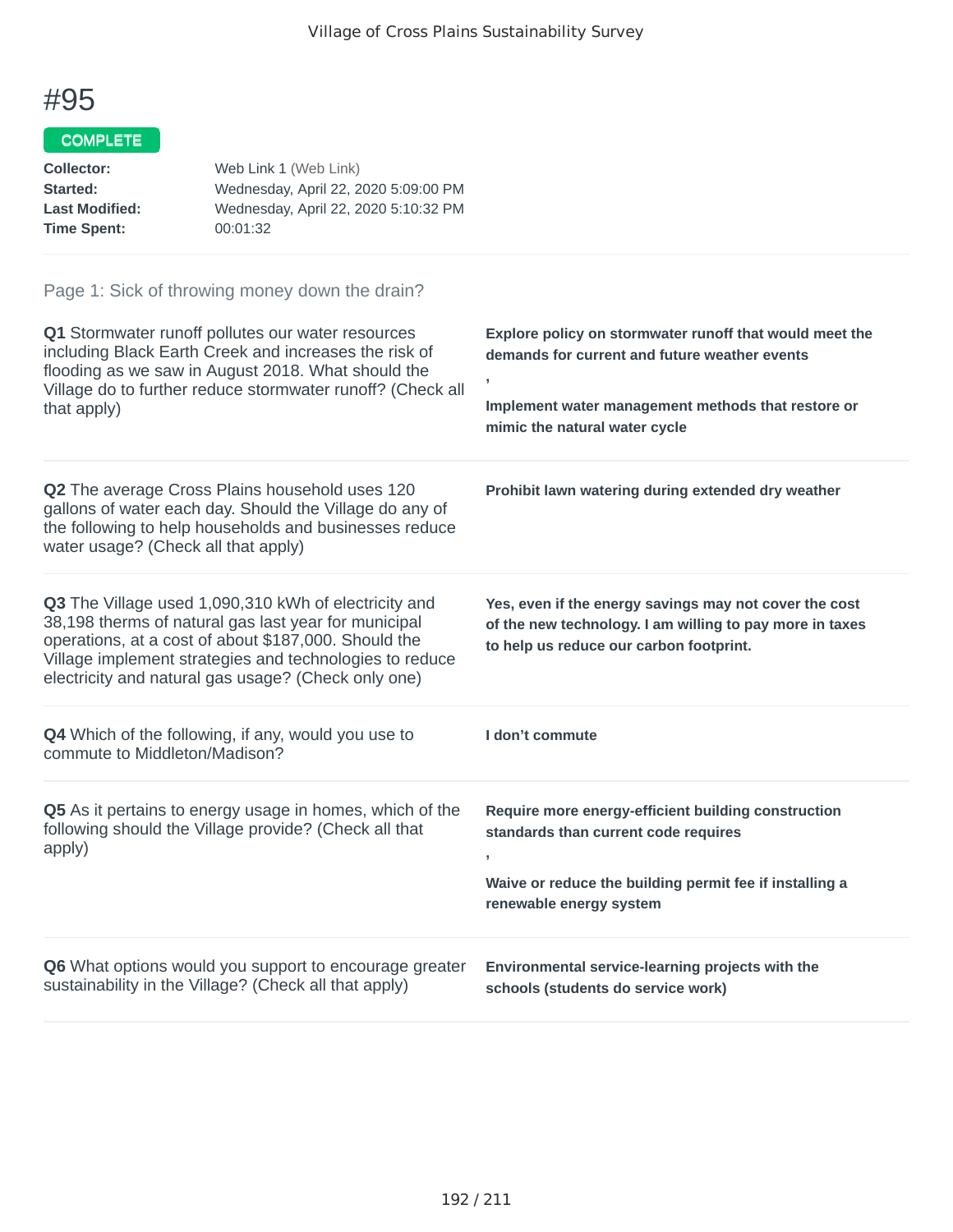| Q7 Food composting reduces the amount of trash<br>collected by the Village. Should the Village do any of the<br>following? (Check all that apply) | Give out instructions on how to compost.<br>Sell compost bins at a discounted cost, |
|---------------------------------------------------------------------------------------------------------------------------------------------------|-------------------------------------------------------------------------------------|
|                                                                                                                                                   | Other (please specify):<br>Village should set up compost stations                   |
| <b>Q8</b> How old are you?                                                                                                                        | 56-65                                                                               |

make sure our recyclables are going and how they are being recycled.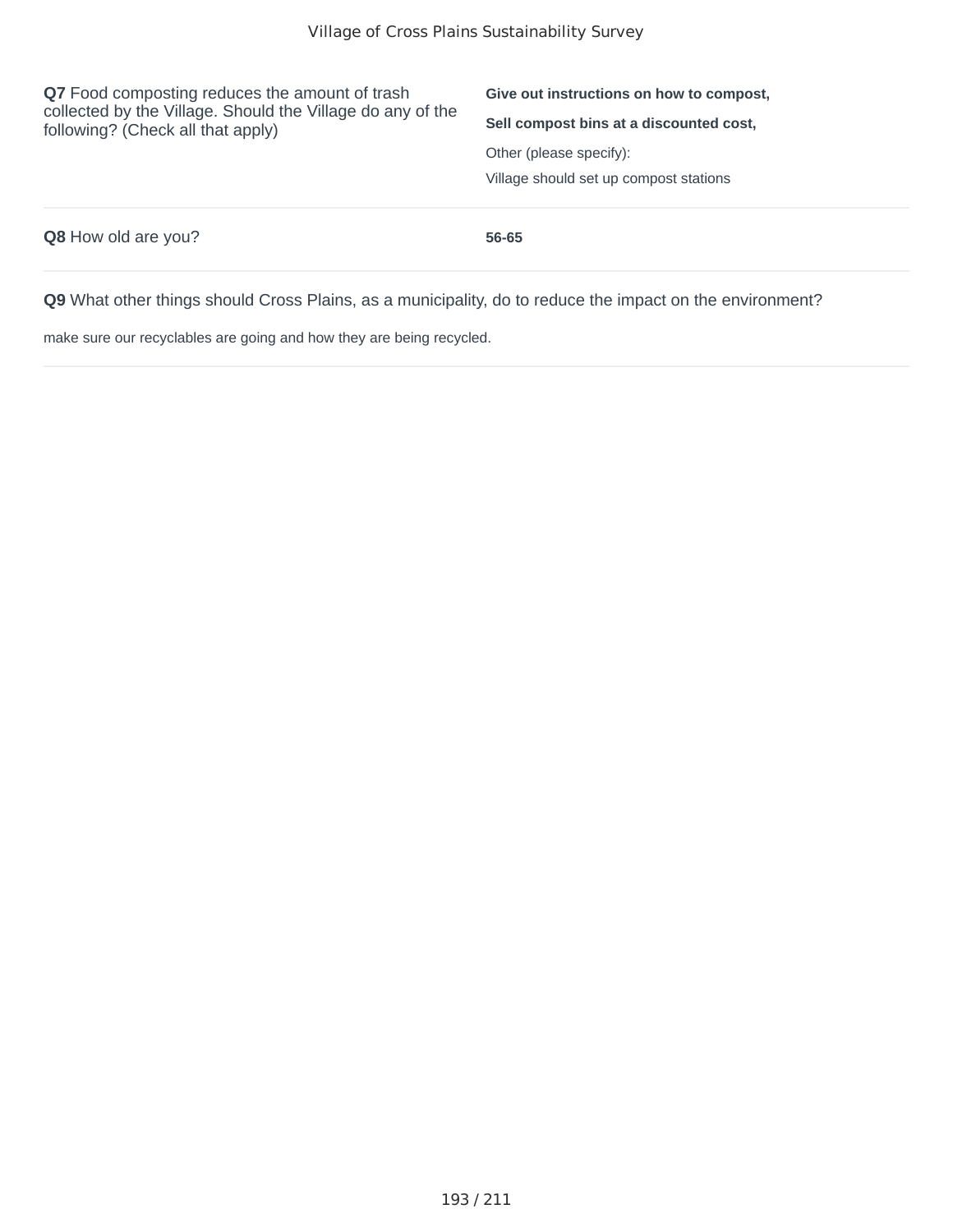### COMPLETE

| Collector:            | Web Link 1 (Web Link)                |
|-----------------------|--------------------------------------|
| Started:              | Wednesday, April 22, 2020 5:10:39 PM |
| <b>Last Modified:</b> | Wednesday, April 22, 2020 5:11:33 PM |
| <b>Time Spent:</b>    | 00:00:54                             |
|                       |                                      |

| Q1 Stormwater runoff pollutes our water resources<br>including Black Earth Creek and increases the risk of<br>flooding as we saw in August 2018. What should the<br>Village do to further reduce stormwater runoff? (Check all<br>that apply)                                          | Reduce impervious surfaces in the Village,<br><b>Community education (examples: stormwater</b><br>management, how to build a rain garden, lawn and<br>garden care, etc.)<br>$\overline{1}$<br>Explore policy on stormwater runoff that would meet the<br>demands for current and future weather events<br>$\mathbf{r}$<br>Implement water management methods that restore or<br>mimic the natural water cycle |
|----------------------------------------------------------------------------------------------------------------------------------------------------------------------------------------------------------------------------------------------------------------------------------------|---------------------------------------------------------------------------------------------------------------------------------------------------------------------------------------------------------------------------------------------------------------------------------------------------------------------------------------------------------------------------------------------------------------|
| Q2 The average Cross Plains household uses 120<br>gallons of water each day. Should the Village do any of<br>the following to help households and businesses reduce<br>water usage? (Check all that apply)                                                                             | Provide information on indoor and outdoor water<br>efficiency<br>$\overline{1}$<br>Prohibit lawn watering during extended dry weather,<br>Offer water efficiency audits,<br>Encourage use of plants that are drought-tolerant,<br>native species for residential and business landscaping                                                                                                                     |
| Q3 The Village used 1,090,310 kWh of electricity and<br>38,198 therms of natural gas last year for municipal<br>operations, at a cost of about \$187,000. Should the<br>Village implement strategies and technologies to reduce<br>electricity and natural gas usage? (Check only one) | Yes, even if the energy savings may not cover the cost<br>of the new technology. I am willing to pay more in taxes<br>to help us reduce our carbon footprint.                                                                                                                                                                                                                                                 |
| <b>Q4</b> Which of the following, if any, would you use to<br>commute to Middleton/Madison?                                                                                                                                                                                            | I don't commute                                                                                                                                                                                                                                                                                                                                                                                               |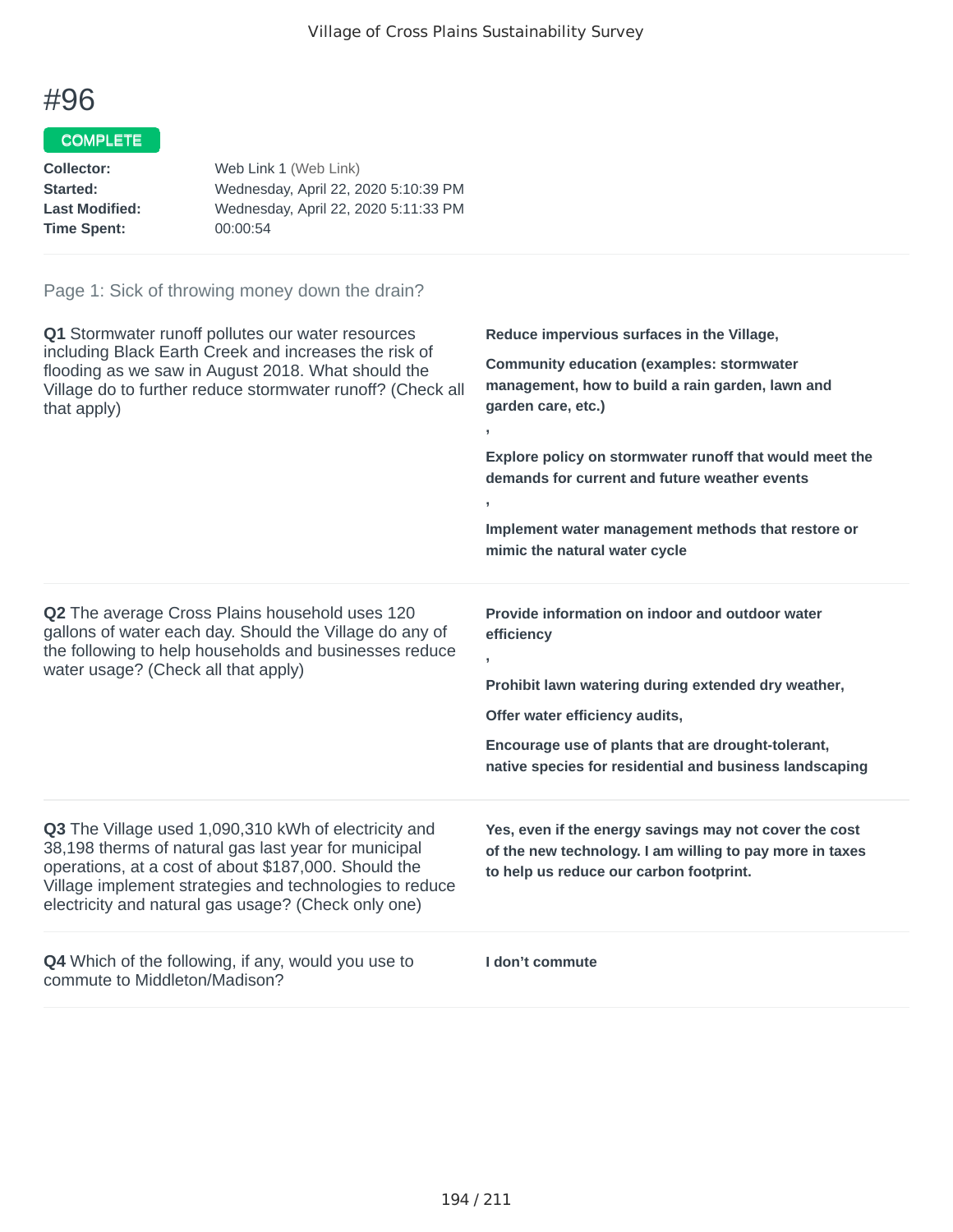| Q5 As it pertains to energy usage in homes, which of the<br>following should the Village provide? (Check all that<br>apply)                       | Education and information about energy efficiency and<br>conservation<br>,<br>Require more energy-efficient building construction<br>standards than current code requires<br>Establish a loan fund for residents and businesses for<br>energy efficiency upgrades<br>Provide rebates for Focus on Energy Home Energy<br>audits<br>Waive or reduce the building permit fee if installing a<br>renewable energy system<br>Explore an shade tree/urban forest program to reduce<br>cooling costs |
|---------------------------------------------------------------------------------------------------------------------------------------------------|-----------------------------------------------------------------------------------------------------------------------------------------------------------------------------------------------------------------------------------------------------------------------------------------------------------------------------------------------------------------------------------------------------------------------------------------------------------------------------------------------|
| Q6 What options would you support to encourage greater<br>sustainability in the Village? (Check all that apply)                                   | Develop a Village sustainability action plan,<br>Renewable energy for Village operations,<br>Renewable energy options for homeowners,<br>Educational forums at a school or the library,<br>Environmental service-learning projects with the<br>schools (students do service work)                                                                                                                                                                                                             |
| Q7 Food composting reduces the amount of trash<br>collected by the Village. Should the Village do any of the<br>following? (Check all that apply) | Give out instructions on how to compost,<br>Sell compost bins at a discounted cost,<br>Collect compost in a separate container along with trash<br>and recycling                                                                                                                                                                                                                                                                                                                              |
| Q8 How old are you?                                                                                                                               | 36-45                                                                                                                                                                                                                                                                                                                                                                                                                                                                                         |
| Q9 What other things should Cross Plains, as a<br>municipality, do to reduce the impact on the<br>environment?                                    | <b>Respondent skipped this question</b>                                                                                                                                                                                                                                                                                                                                                                                                                                                       |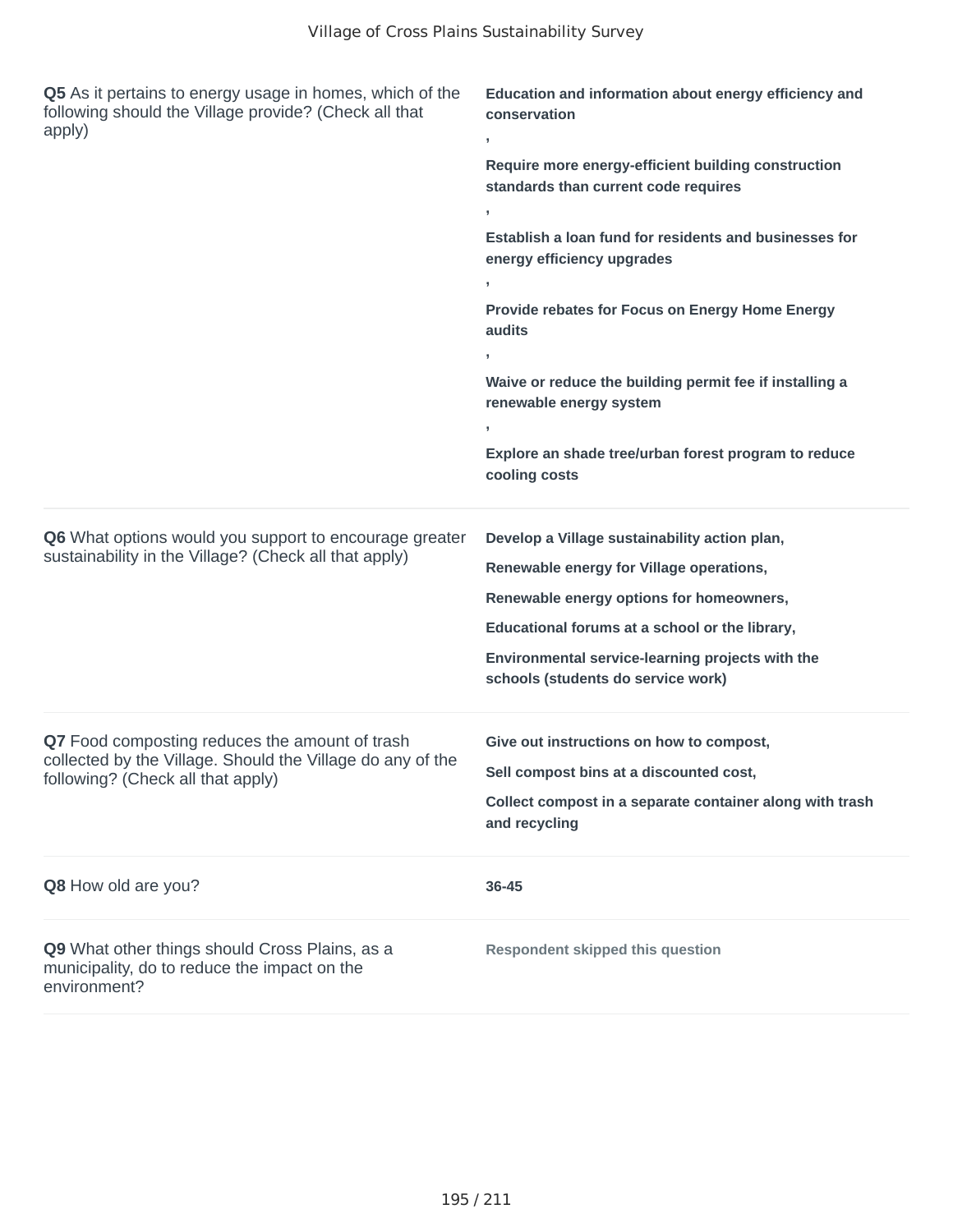# COMPLETE

| Collector:            | Web Link 1 (Web Link)                |
|-----------------------|--------------------------------------|
| Started:              | Wednesday, April 22, 2020 5:11:41 PM |
| <b>Last Modified:</b> | Wednesday, April 22, 2020 5:13:02 PM |
| <b>Time Spent:</b>    | 00:01:20                             |

| Q1 Stormwater runoff pollutes our water resources<br>including Black Earth Creek and increases the risk of<br>flooding as we saw in August 2018. What should the<br>Village do to further reduce stormwater runoff? (Check all<br>that apply)                                          | <b>Community education (examples: stormwater</b><br>management, how to build a rain garden, lawn and<br>garden care, etc.)<br>$\mathbf{I}$<br>Explore policy on stormwater runoff that would meet the<br>demands for current and future weather events                                  |
|----------------------------------------------------------------------------------------------------------------------------------------------------------------------------------------------------------------------------------------------------------------------------------------|-----------------------------------------------------------------------------------------------------------------------------------------------------------------------------------------------------------------------------------------------------------------------------------------|
| <b>Q2</b> The average Cross Plains household uses 120<br>gallons of water each day. Should the Village do any of<br>the following to help households and businesses reduce<br>water usage? (Check all that apply)                                                                      | Provide information on indoor and outdoor water<br>efficiency<br>$\mathbf{I}$<br>Prohibit lawn watering during extended dry weather,<br>Offer water efficiency audits,<br>Encourage use of plants that are drought-tolerant,<br>native species for residential and business landscaping |
| Q3 The Village used 1,090,310 kWh of electricity and<br>38,198 therms of natural gas last year for municipal<br>operations, at a cost of about \$187,000. Should the<br>Village implement strategies and technologies to reduce<br>electricity and natural gas usage? (Check only one) | Yes, even if the energy savings may not cover the cost<br>of the new technology. I am willing to pay more in taxes<br>to help us reduce our carbon footprint.                                                                                                                           |
| Q4 Which of the following, if any, would you use to<br>commute to Middleton/Madison?                                                                                                                                                                                                   | Bus/shuttle,<br>Other (please specify):<br>Extend bus system to cross plains                                                                                                                                                                                                            |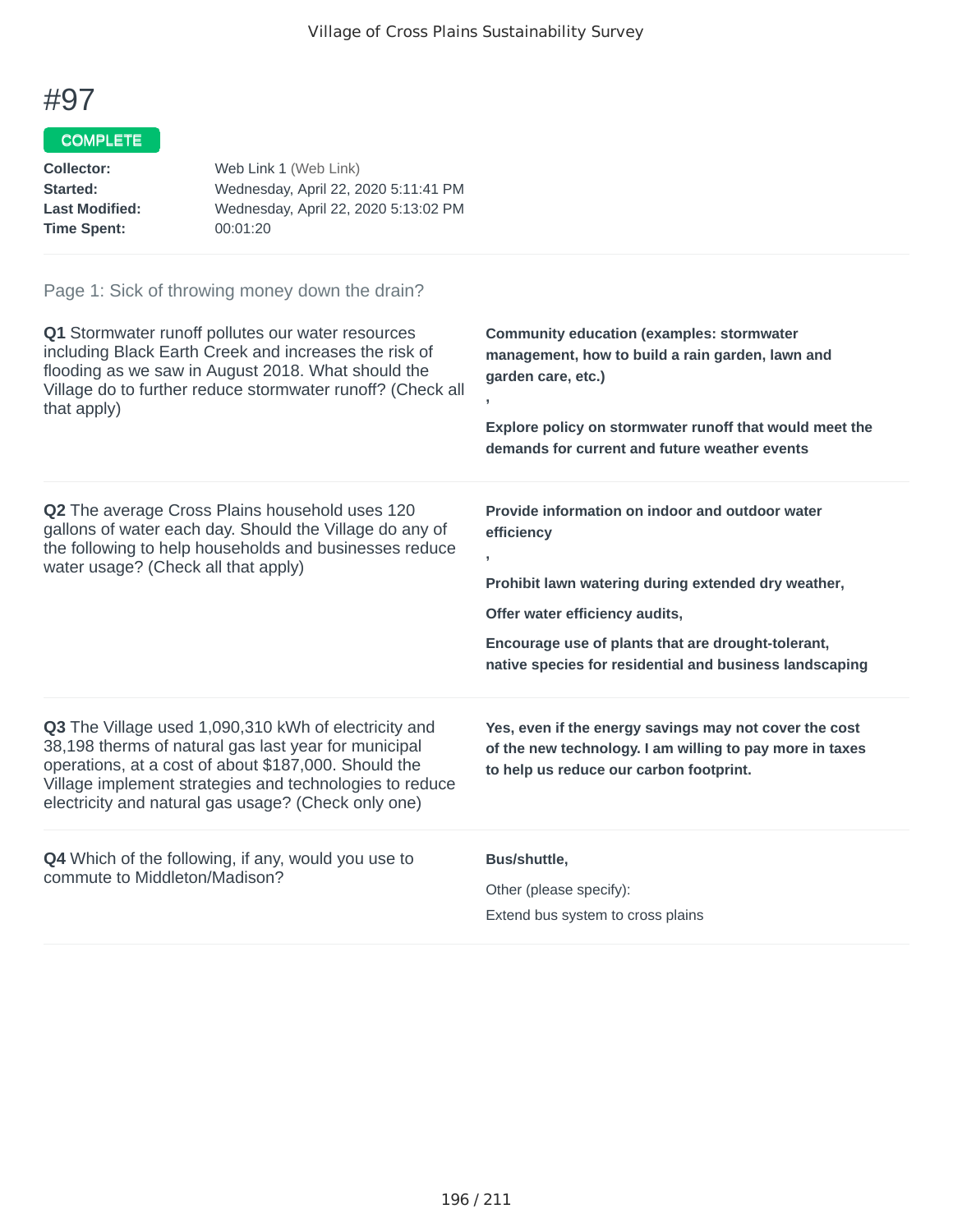| Q5 As it pertains to energy usage in homes, which of the<br>following should the Village provide? (Check all that<br>apply)                       | Education and information about energy efficiency and<br>conservation                     |
|---------------------------------------------------------------------------------------------------------------------------------------------------|-------------------------------------------------------------------------------------------|
|                                                                                                                                                   | Establish a loan fund for residents and businesses for<br>energy efficiency upgrades<br>y |
|                                                                                                                                                   | Provide rebates for Focus on Energy Home Energy<br>audits                                 |
|                                                                                                                                                   | Waive or reduce the building permit fee if installing a<br>renewable energy system        |
|                                                                                                                                                   | Explore an shade tree/urban forest program to reduce<br>cooling costs                     |
| Q6 What options would you support to encourage greater                                                                                            | Develop a Village sustainability action plan,                                             |
| sustainability in the Village? (Check all that apply)                                                                                             | Renewable energy for Village operations,                                                  |
|                                                                                                                                                   | Renewable energy options for homeowners,                                                  |
|                                                                                                                                                   | Educational forums at a school or the library,                                            |
|                                                                                                                                                   | Environmental service-learning projects with the<br>schools (students do service work)    |
| Q7 Food composting reduces the amount of trash<br>collected by the Village. Should the Village do any of the<br>following? (Check all that apply) | <b>Respondent skipped this question</b>                                                   |
| Q8 How old are you?                                                                                                                               | 66 or older                                                                               |
| Q9 What other things should Cross Plains, as a municipality, do to reduce the impact on the environment?                                          |                                                                                           |

Bus system to/from Middleton/Madison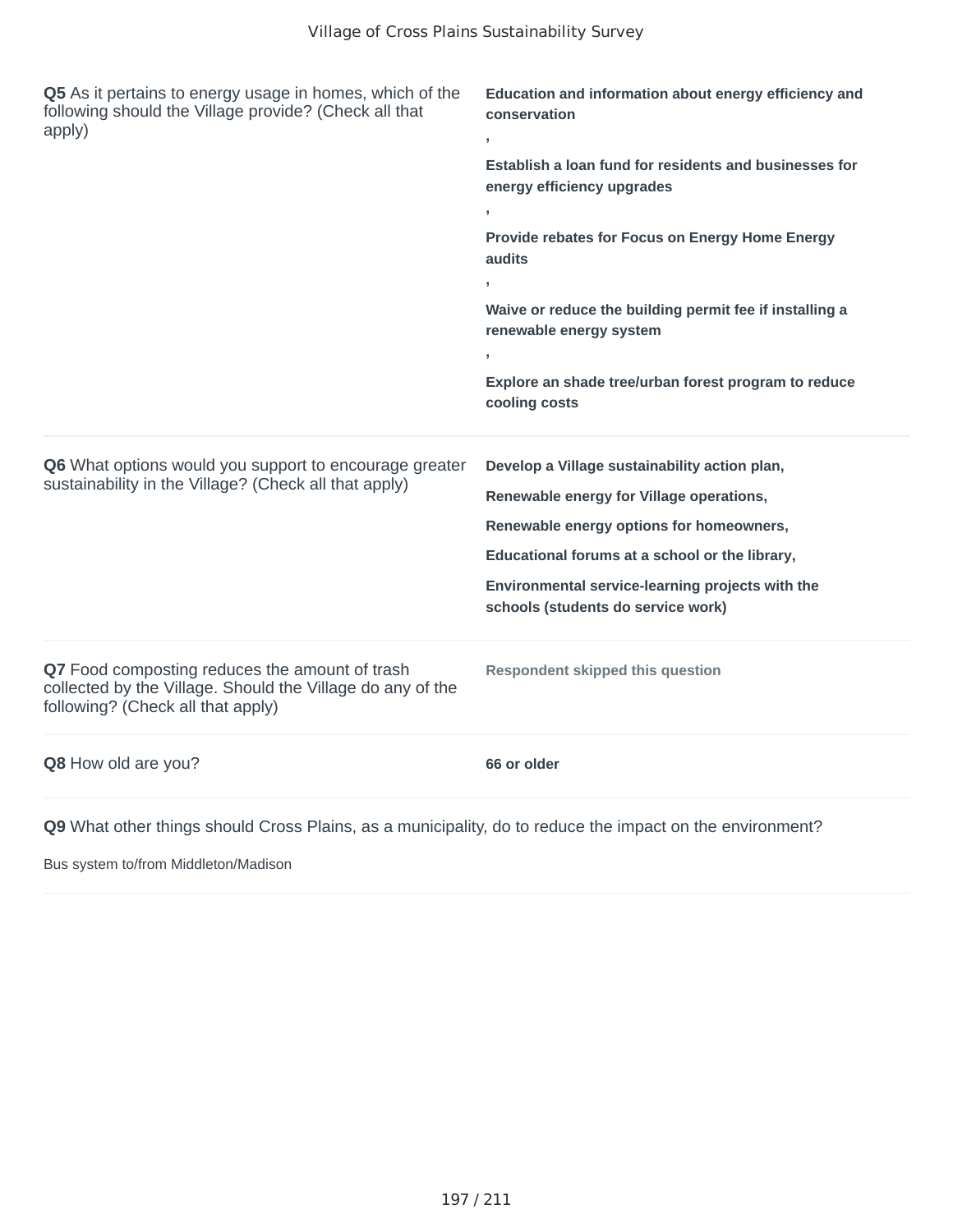#### COMPLETE

| <b>Collector:</b><br>Started:<br><b>Last Modified:</b><br><b>Time Spent:</b>                                                                                                                                      | Web Link 1 (Web Link)<br>Wednesday, April 22, 2020 5:13:12 PM<br>Wednesday, April 22, 2020 5:14:18 PM<br>00:01:05                                                                                                                                                                      |                                                                                                                                                                          |
|-------------------------------------------------------------------------------------------------------------------------------------------------------------------------------------------------------------------|----------------------------------------------------------------------------------------------------------------------------------------------------------------------------------------------------------------------------------------------------------------------------------------|--------------------------------------------------------------------------------------------------------------------------------------------------------------------------|
|                                                                                                                                                                                                                   | Page 1: Sick of throwing money down the drain?                                                                                                                                                                                                                                         |                                                                                                                                                                          |
| that apply)                                                                                                                                                                                                       | Q1 Stormwater runoff pollutes our water resources<br>including Black Earth Creek and increases the risk of<br>flooding as we saw in August 2018. What should the<br>Village do to further reduce stormwater runoff? (Check all                                                         | Reduce impervious surfaces in the Village,<br><b>Community education (examples: stormwater</b><br>management, how to build a rain garden, lawn and<br>garden care, etc.) |
| <b>Q2</b> The average Cross Plains household uses 120<br>gallons of water each day. Should the Village do any of<br>the following to help households and businesses reduce<br>water usage? (Check all that apply) |                                                                                                                                                                                                                                                                                        | Provide information on indoor and outdoor water<br>efficiency<br>y<br>Prohibit lawn watering during extended dry weather,<br>Offer water efficiency audits,              |
|                                                                                                                                                                                                                   | Encourage use of plants that are drought-tolerant,<br>native species for residential and business landscaping                                                                                                                                                                          |                                                                                                                                                                          |
|                                                                                                                                                                                                                   | Q3 The Village used 1,090,310 kWh of electricity and<br>38,198 therms of natural gas last year for municipal<br>operations, at a cost of about \$187,000. Should the<br>Village implement strategies and technologies to reduce<br>electricity and natural gas usage? (Check only one) | Yes, but only if it doesn't cost anything or the new<br>technology pays for itself in energy savings.                                                                    |

**Q4** Which of the following, if any, would you use to commute to Middleton/Madison?

**Park-and-Ride,**

**Bus/shuttle**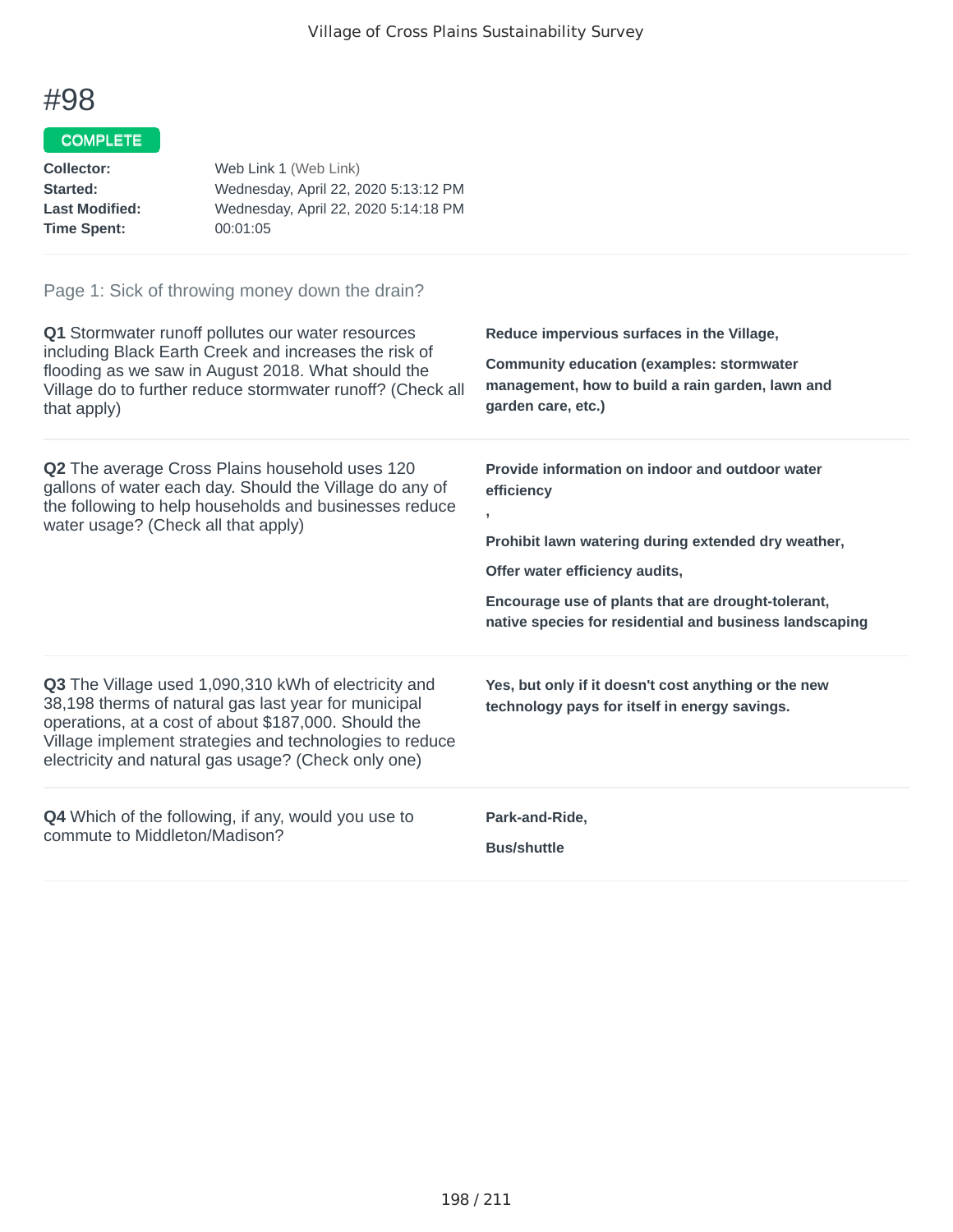| Q5 As it pertains to energy usage in homes, which of the<br>following should the Village provide? (Check all that<br>apply)                       | Education and information about energy efficiency and<br>conservation<br>$\,$<br>Require more energy-efficient building construction<br>standards than current code requires<br>У.<br>Provide rebates for Focus on Energy Home Energy<br>audits<br>×.<br>Waive or reduce the building permit fee if installing a<br>renewable energy system |
|---------------------------------------------------------------------------------------------------------------------------------------------------|---------------------------------------------------------------------------------------------------------------------------------------------------------------------------------------------------------------------------------------------------------------------------------------------------------------------------------------------|
| Q6 What options would you support to encourage greater<br>sustainability in the Village? (Check all that apply)                                   | Develop a Village sustainability action plan,<br>Renewable energy for Village operations,<br>Renewable energy options for homeowners,<br>Educational forums at a school or the library                                                                                                                                                      |
| Q7 Food composting reduces the amount of trash<br>collected by the Village. Should the Village do any of the<br>following? (Check all that apply) | Give out instructions on how to compost,<br>Sell compost bins at a discounted cost,<br>Collect compost in a separate container along with trash<br>and recycling                                                                                                                                                                            |
| Q8 How old are you?                                                                                                                               | 36-45                                                                                                                                                                                                                                                                                                                                       |

promote the community garden and add a compost station there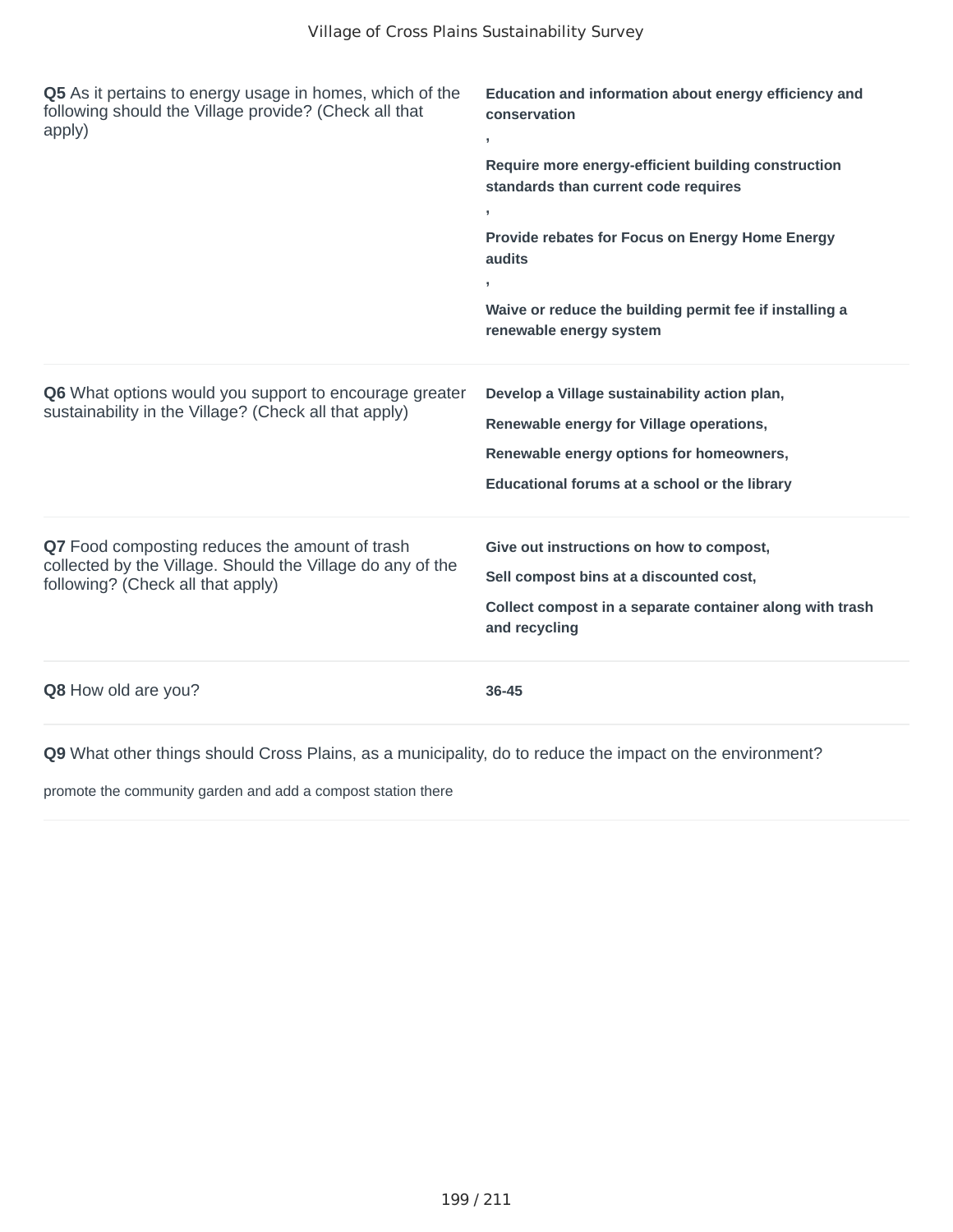### COMPLETE

| Web Link 1 (Web Link)                |
|--------------------------------------|
| Wednesday, April 22, 2020 5:14:26 PM |
| Wednesday, April 22, 2020 5:15:23 PM |
| 00:00:57                             |
|                                      |

| Q1 Stormwater runoff pollutes our water resources<br>including Black Earth Creek and increases the risk of<br>flooding as we saw in August 2018. What should the<br>Village do to further reduce stormwater runoff? (Check all<br>that apply)                                          | <b>Community education (examples: stormwater</b><br>management, how to build a rain garden, lawn and<br>garden care, etc.)<br>Explore policy on stormwater runoff that would meet the<br>demands for current and future weather events<br>$\overline{ }$<br>Implement water management methods that restore or<br>mimic the natural water cycle |
|----------------------------------------------------------------------------------------------------------------------------------------------------------------------------------------------------------------------------------------------------------------------------------------|-------------------------------------------------------------------------------------------------------------------------------------------------------------------------------------------------------------------------------------------------------------------------------------------------------------------------------------------------|
| Q2 The average Cross Plains household uses 120<br>gallons of water each day. Should the Village do any of<br>the following to help households and businesses reduce<br>water usage? (Check all that apply)                                                                             | Provide information on indoor and outdoor water<br>efficiency<br>Offer water efficiency audits                                                                                                                                                                                                                                                  |
| Q3 The Village used 1,090,310 kWh of electricity and<br>38,198 therms of natural gas last year for municipal<br>operations, at a cost of about \$187,000. Should the<br>Village implement strategies and technologies to reduce<br>electricity and natural gas usage? (Check only one) | Yes, but only if it doesn't cost anything or the new<br>technology pays for itself in energy savings.                                                                                                                                                                                                                                           |
| Q4 Which of the following, if any, would you use to<br>commute to Middleton/Madison?                                                                                                                                                                                                   | <b>Bike path</b>                                                                                                                                                                                                                                                                                                                                |
| Q5 As it pertains to energy usage in homes, which of the<br>following should the Village provide? (Check all that<br>apply)                                                                                                                                                            | Provide rebates for Focus on Energy Home Energy<br>audits                                                                                                                                                                                                                                                                                       |
| Q6 What options would you support to encourage greater<br>sustainability in the Village? (Check all that apply)                                                                                                                                                                        | Develop a Village sustainability action plan,<br>Renewable energy for Village operations,<br>Environmental service-learning projects with the<br>schools (students do service work)                                                                                                                                                             |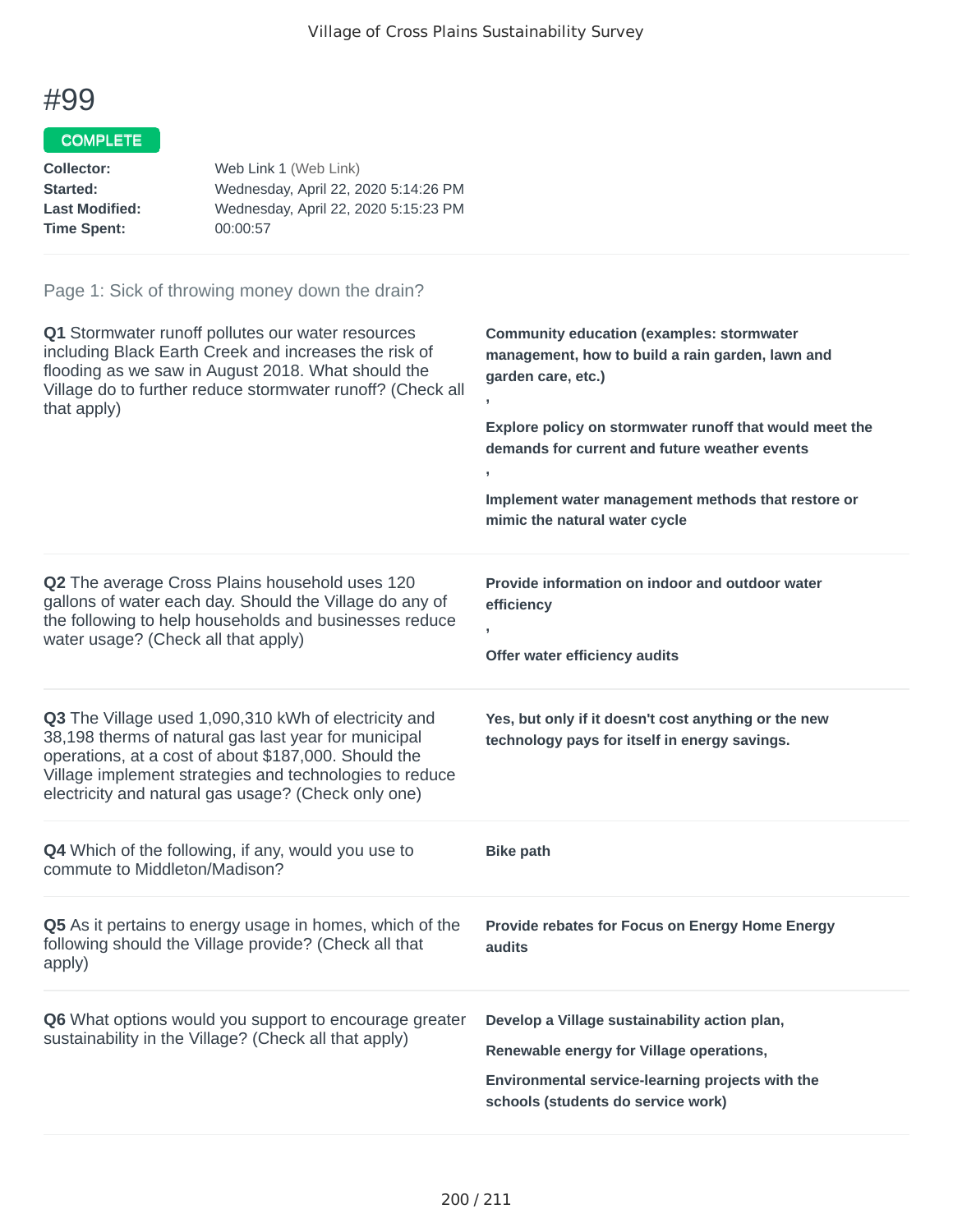**Q7** Food composting reduces the amount of trash collected by the Village. Should the Village do any of the following? (Check all that apply)

**Give out instructions on how to compost, Sell compost bins at a discounted cost**

| <b>Q8</b> How old are you?                                                                                     | 56-65                                   |
|----------------------------------------------------------------------------------------------------------------|-----------------------------------------|
| Q9 What other things should Cross Plains, as a<br>municipality, do to reduce the impact on the<br>environment? | <b>Respondent skipped this question</b> |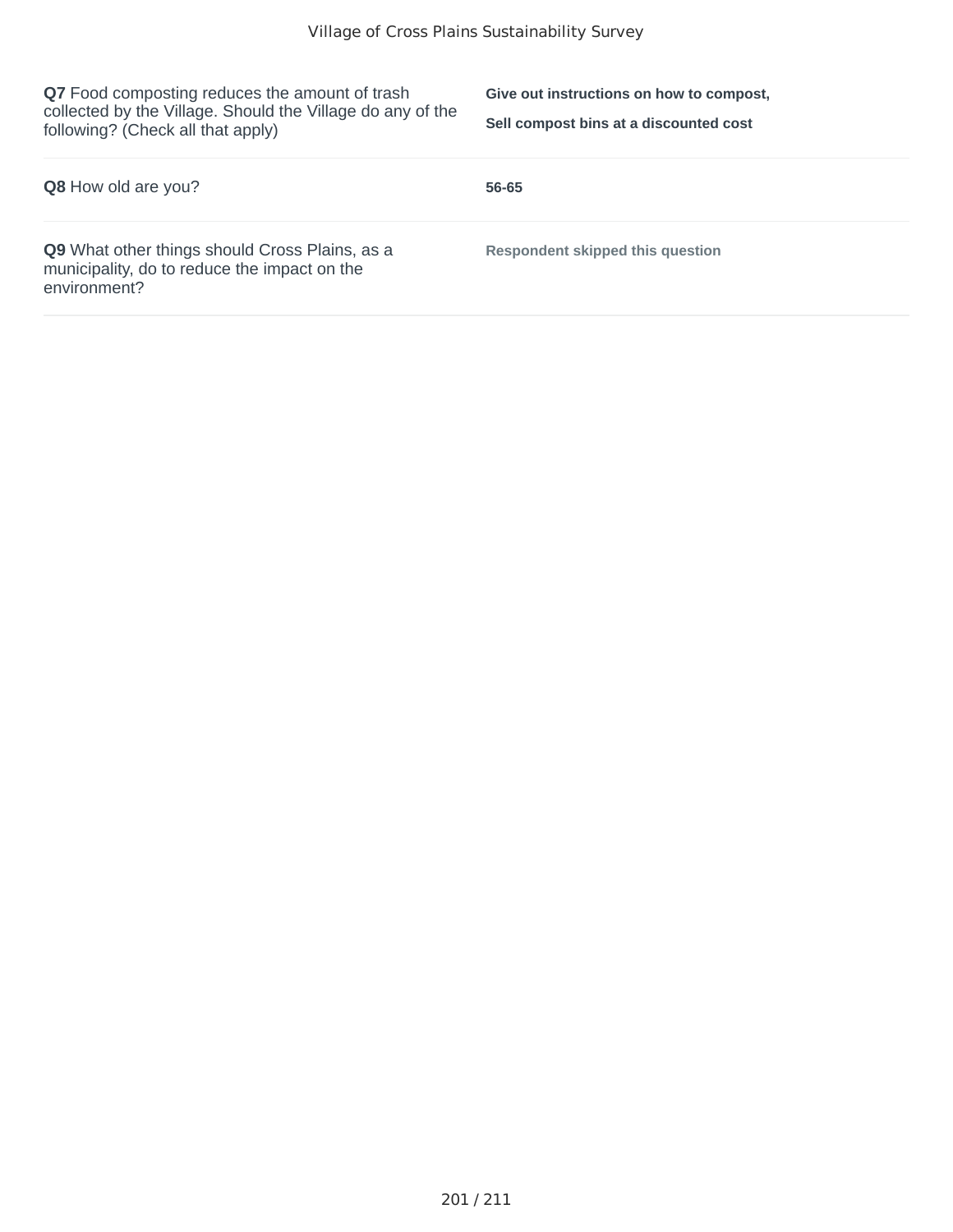### COMPLETE

| Collector:            | Web Link 1 (Web Link)                |
|-----------------------|--------------------------------------|
| Started:              | Wednesday, April 22, 2020 5:16:46 PM |
| <b>Last Modified:</b> | Wednesday, April 22, 2020 5:17:42 PM |
| <b>Time Spent:</b>    | 00:00:56                             |
|                       |                                      |

| Q1 Stormwater runoff pollutes our water resources<br>including Black Earth Creek and increases the risk of<br>flooding as we saw in August 2018. What should the<br>Village do to further reduce stormwater runoff? (Check all<br>that apply)                                          | <b>Community education (examples: stormwater</b><br>management, how to build a rain garden, lawn and<br>garden care, etc.)<br>Explore policy on stormwater runoff that would meet the<br>demands for current and future weather events<br>y.<br>Implement water management methods that restore or<br>mimic the natural water cycle |
|----------------------------------------------------------------------------------------------------------------------------------------------------------------------------------------------------------------------------------------------------------------------------------------|-------------------------------------------------------------------------------------------------------------------------------------------------------------------------------------------------------------------------------------------------------------------------------------------------------------------------------------|
| <b>Q2</b> The average Cross Plains household uses 120<br>gallons of water each day. Should the Village do any of<br>the following to help households and businesses reduce<br>water usage? (Check all that apply)                                                                      | Provide information on indoor and outdoor water<br>efficiency<br>Prohibit lawn watering during extended dry weather,<br>Offer water efficiency audits,<br>Encourage use of plants that are drought-tolerant,<br>native species for residential and business landscaping                                                             |
| Q3 The Village used 1,090,310 kWh of electricity and<br>38,198 therms of natural gas last year for municipal<br>operations, at a cost of about \$187,000. Should the<br>Village implement strategies and technologies to reduce<br>electricity and natural gas usage? (Check only one) | Yes, but only if it doesn't cost anything or the new<br>technology pays for itself in energy savings.                                                                                                                                                                                                                               |
| <b>Q4</b> Which of the following, if any, would you use to<br>commute to Middleton/Madison?                                                                                                                                                                                            | <b>Respondent skipped this question</b>                                                                                                                                                                                                                                                                                             |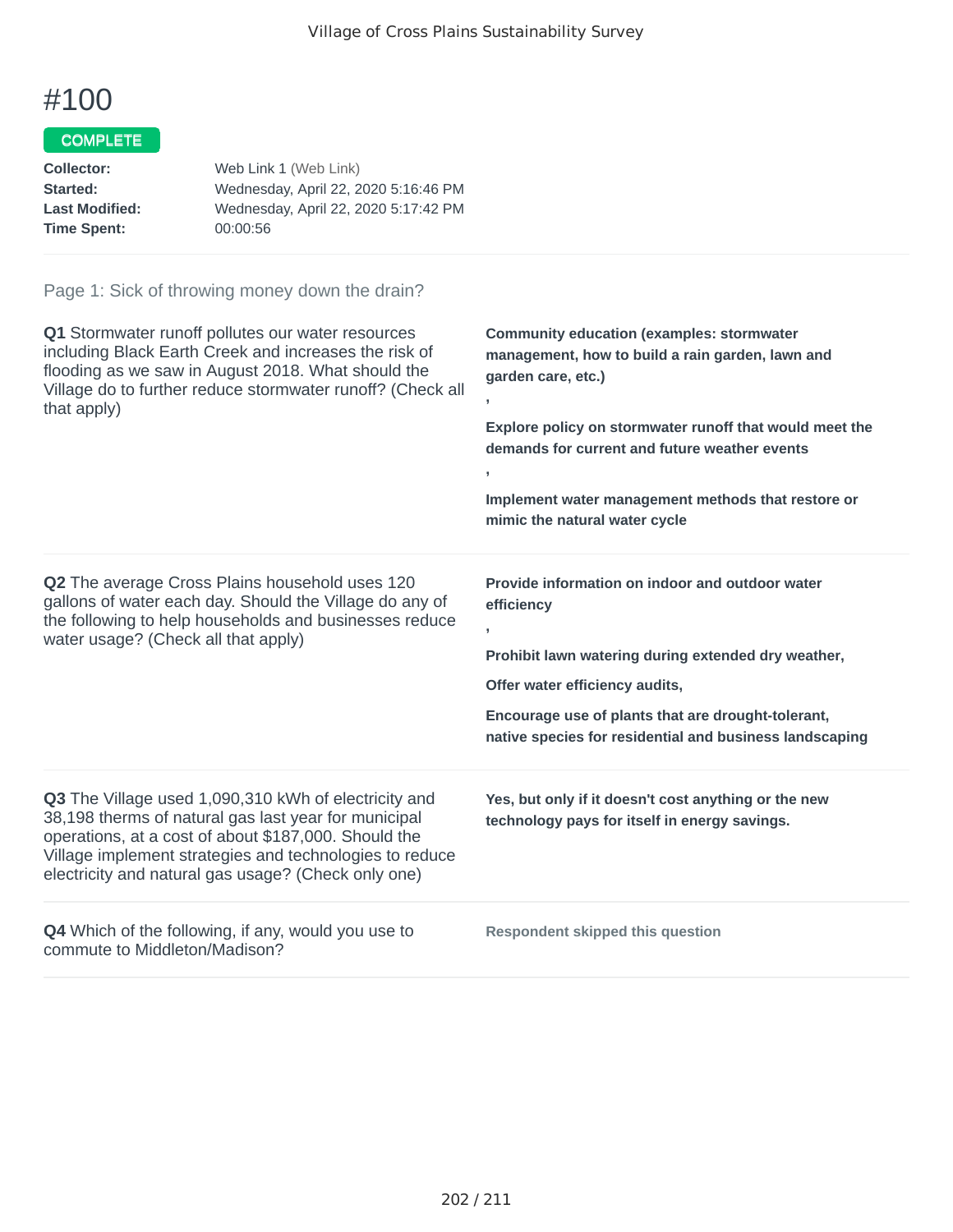| Q5 As it pertains to energy usage in homes, which of the<br>following should the Village provide? (Check all that<br>apply)                       | Education and information about energy efficiency and<br>conservation                            |  |
|---------------------------------------------------------------------------------------------------------------------------------------------------|--------------------------------------------------------------------------------------------------|--|
|                                                                                                                                                   | J.<br>Establish a loan fund for residents and businesses for<br>energy efficiency upgrades<br>y. |  |
|                                                                                                                                                   | Waive or reduce the building permit fee if installing a<br>renewable energy system               |  |
| Q6 What options would you support to encourage greater                                                                                            | Develop a Village sustainability action plan,                                                    |  |
| sustainability in the Village? (Check all that apply)                                                                                             | Renewable energy for Village operations,                                                         |  |
|                                                                                                                                                   | Renewable energy options for homeowners,                                                         |  |
|                                                                                                                                                   | Educational forums at a school or the library,                                                   |  |
|                                                                                                                                                   | Environmental service-learning projects with the<br>schools (students do service work)           |  |
| Q7 Food composting reduces the amount of trash<br>collected by the Village. Should the Village do any of the<br>following? (Check all that apply) | Give out instructions on how to compost                                                          |  |
| Q8 How old are you?                                                                                                                               | 56-65                                                                                            |  |
| Q9 What other things should Cross Plains, as a<br>municipality, do to reduce the impact on the<br>environment?                                    | <b>Respondent skipped this question</b>                                                          |  |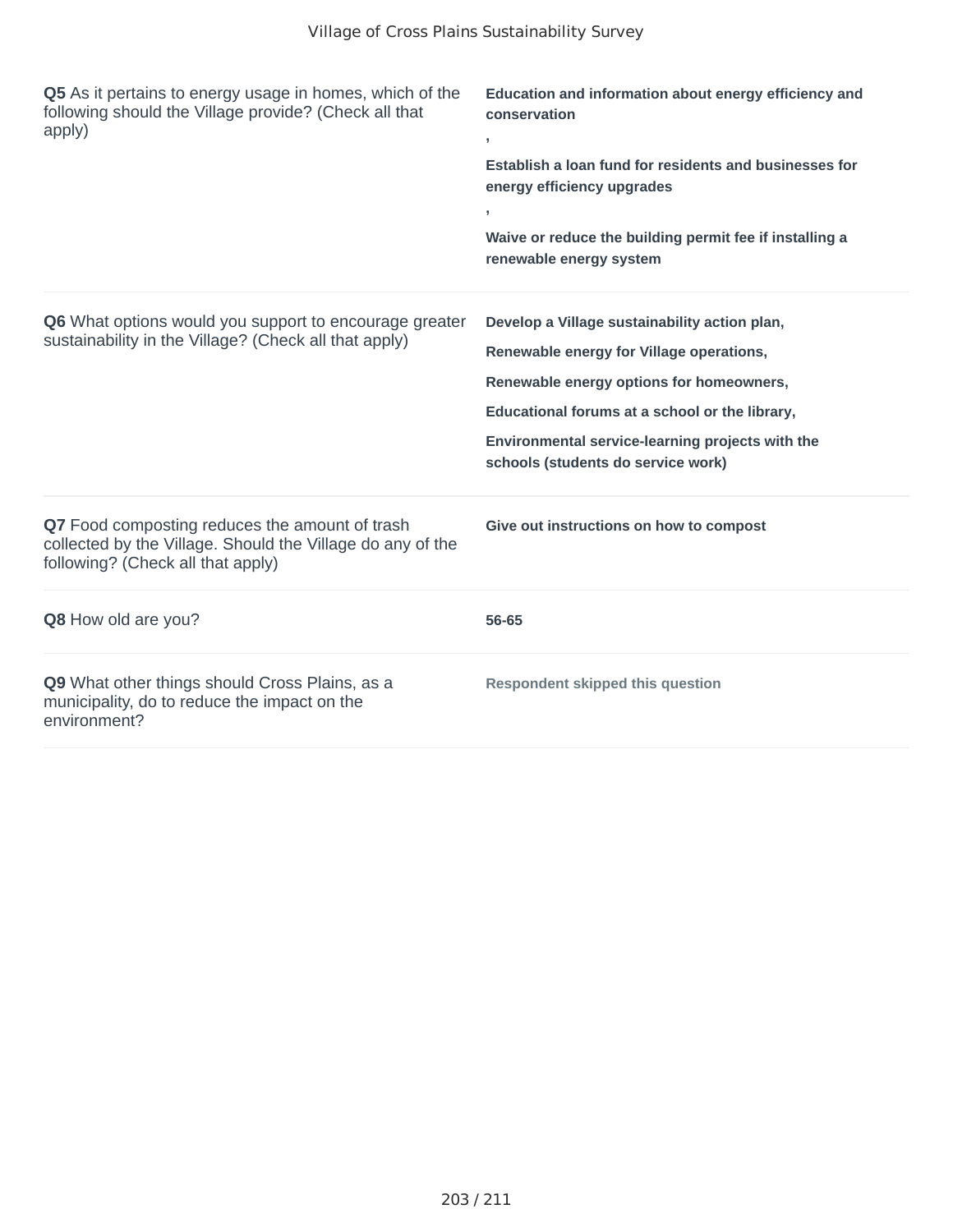### COMPLETE

| Web Link 1 (Web Link)                |
|--------------------------------------|
| Wednesday, April 22, 2020 5:17:48 PM |
| Wednesday, April 22, 2020 5:19:26 PM |
| 00:01:37                             |
|                                      |

| Q1 Stormwater runoff pollutes our water resources<br>including Black Earth Creek and increases the risk of<br>flooding as we saw in August 2018. What should the<br>Village do to further reduce stormwater runoff? (Check all<br>that apply)                                          | Reduce impervious surfaces in the Village,<br><b>Community education (examples: stormwater</b><br>management, how to build a rain garden, lawn and<br>garden care, etc.)<br>Explore policy on stormwater runoff that would meet the<br>demands for current and future weather events<br>Implement water management methods that restore or<br>mimic the natural water cycle |
|----------------------------------------------------------------------------------------------------------------------------------------------------------------------------------------------------------------------------------------------------------------------------------------|-----------------------------------------------------------------------------------------------------------------------------------------------------------------------------------------------------------------------------------------------------------------------------------------------------------------------------------------------------------------------------|
| Q2 The average Cross Plains household uses 120<br>gallons of water each day. Should the Village do any of<br>the following to help households and businesses reduce<br>water usage? (Check all that apply)                                                                             | Provide information on indoor and outdoor water<br>efficiency<br>Offer water efficiency audits,<br>Encourage use of plants that are drought-tolerant,<br>native species for residential and business landscaping                                                                                                                                                            |
| Q3 The Village used 1,090,310 kWh of electricity and<br>38,198 therms of natural gas last year for municipal<br>operations, at a cost of about \$187,000. Should the<br>Village implement strategies and technologies to reduce<br>electricity and natural gas usage? (Check only one) | Yes, but only if it doesn't cost anything or the new<br>technology pays for itself in energy savings.                                                                                                                                                                                                                                                                       |
| <b>Q4</b> Which of the following, if any, would you use to<br>commute to Middleton/Madison?                                                                                                                                                                                            | <b>Bus/shuttle</b>                                                                                                                                                                                                                                                                                                                                                          |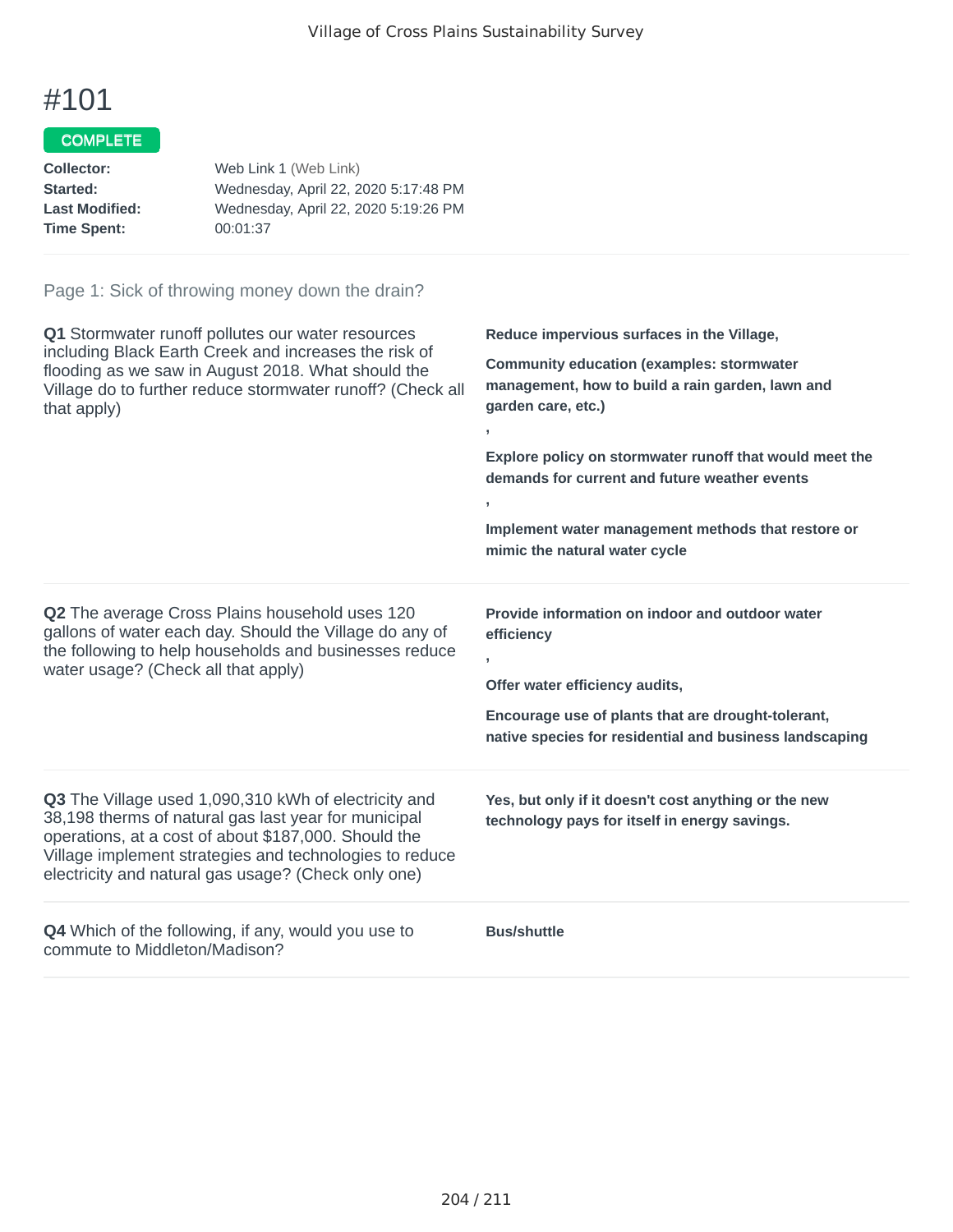| Q5 As it pertains to energy usage in homes, which of the<br>following should the Village provide? (Check all that<br>apply)                       | Require more energy-efficient building construction<br>standards than current code requires<br>$\overline{1}$<br>Establish a loan fund for residents and businesses for<br>energy efficiency upgrades<br>У.<br>Provide rebates for Focus on Energy Home Energy<br>audits<br>э.<br>Waive or reduce the building permit fee if installing a<br>renewable energy system<br>У.<br>Explore an shade tree/urban forest program to reduce<br>cooling costs |
|---------------------------------------------------------------------------------------------------------------------------------------------------|-----------------------------------------------------------------------------------------------------------------------------------------------------------------------------------------------------------------------------------------------------------------------------------------------------------------------------------------------------------------------------------------------------------------------------------------------------|
| Q6 What options would you support to encourage greater<br>sustainability in the Village? (Check all that apply)                                   | Develop a Village sustainability action plan,<br>Renewable energy for Village operations,<br>Renewable energy options for homeowners,<br>Environmental service-learning projects with the<br>schools (students do service work)                                                                                                                                                                                                                     |
| Q7 Food composting reduces the amount of trash<br>collected by the Village. Should the Village do any of the<br>following? (Check all that apply) | Give out instructions on how to compost,<br>Sell compost bins at a discounted cost                                                                                                                                                                                                                                                                                                                                                                  |
| Q8 How old are you?                                                                                                                               | $36 - 45$                                                                                                                                                                                                                                                                                                                                                                                                                                           |

Village should purchase a piece of equipment to suck up leaves out of the roads/curbs.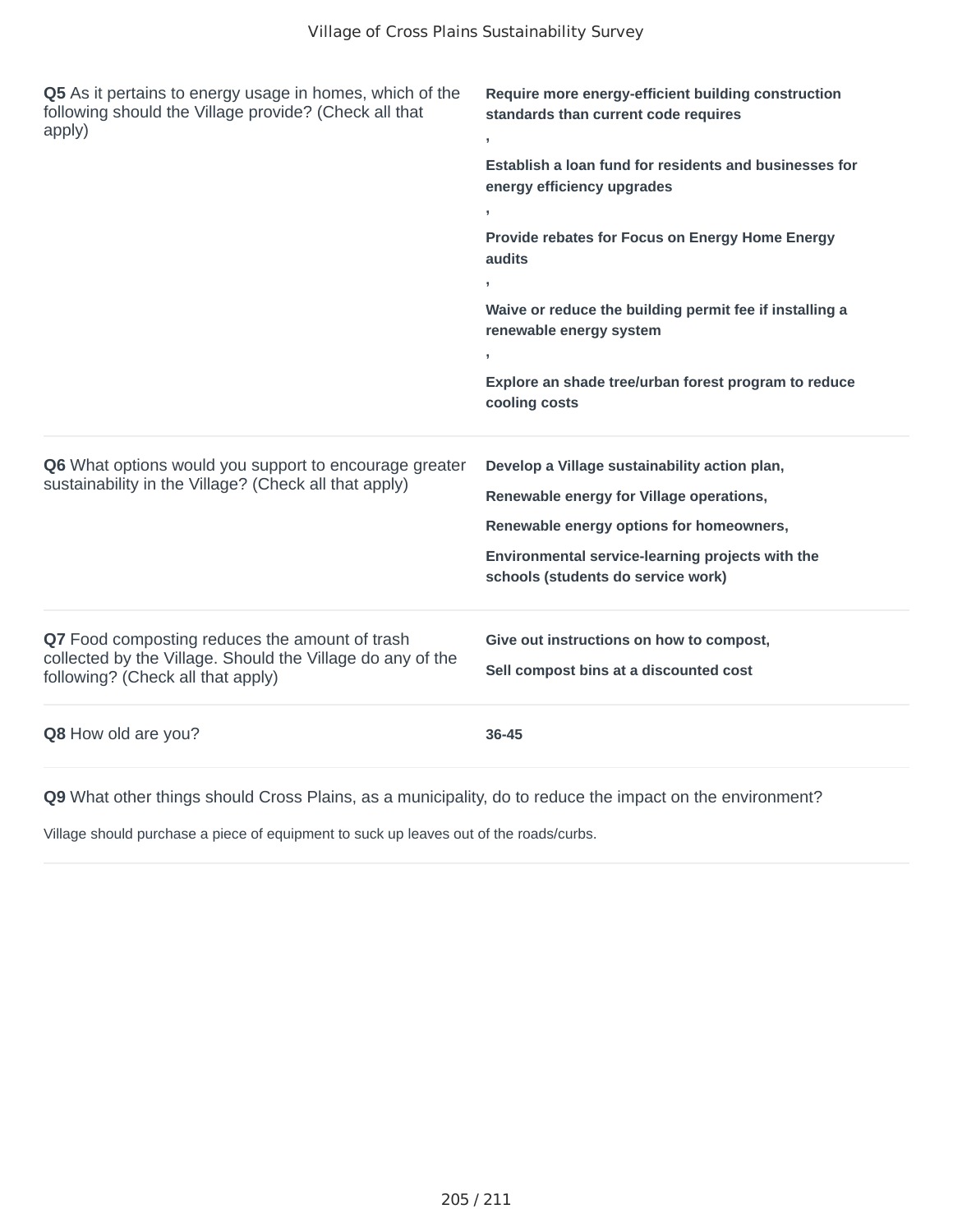### COMPLETE

| Web Link 1 (Web Link)                |
|--------------------------------------|
| Wednesday, April 22, 2020 5:19:31 PM |
| Wednesday, April 22, 2020 5:20:39 PM |
| 00:01:07                             |
|                                      |

| Q1 Stormwater runoff pollutes our water resources<br>including Black Earth Creek and increases the risk of<br>flooding as we saw in August 2018. What should the<br>Village do to further reduce stormwater runoff? (Check all<br>that apply)                                          | <b>Community education (examples: stormwater</b><br>management, how to build a rain garden, lawn and<br>garden care, etc.)<br>Explore policy on stormwater runoff that would meet the<br>demands for current and future weather events                           |
|----------------------------------------------------------------------------------------------------------------------------------------------------------------------------------------------------------------------------------------------------------------------------------------|------------------------------------------------------------------------------------------------------------------------------------------------------------------------------------------------------------------------------------------------------------------|
| Q2 The average Cross Plains household uses 120<br>gallons of water each day. Should the Village do any of<br>the following to help households and businesses reduce<br>water usage? (Check all that apply)                                                                             | Prohibit lawn watering during extended dry weather,<br>Encourage use of plants that are drought-tolerant,<br>native species for residential and business landscaping                                                                                             |
| Q3 The Village used 1,090,310 kWh of electricity and<br>38,198 therms of natural gas last year for municipal<br>operations, at a cost of about \$187,000. Should the<br>Village implement strategies and technologies to reduce<br>electricity and natural gas usage? (Check only one) | Yes, but only if it doesn't cost anything or the new<br>technology pays for itself in energy savings.                                                                                                                                                            |
|                                                                                                                                                                                                                                                                                        |                                                                                                                                                                                                                                                                  |
| Q4 Which of the following, if any, would you use to<br>commute to Middleton/Madison?                                                                                                                                                                                                   | I don't commute                                                                                                                                                                                                                                                  |
| Q5 As it pertains to energy usage in homes, which of the<br>following should the Village provide? (Check all that<br>apply)                                                                                                                                                            | Education and information about energy efficiency and<br>conservation<br>Require more energy-efficient building construction<br>standards than current code requires<br>y.<br>Waive or reduce the building permit fee if installing a<br>renewable energy system |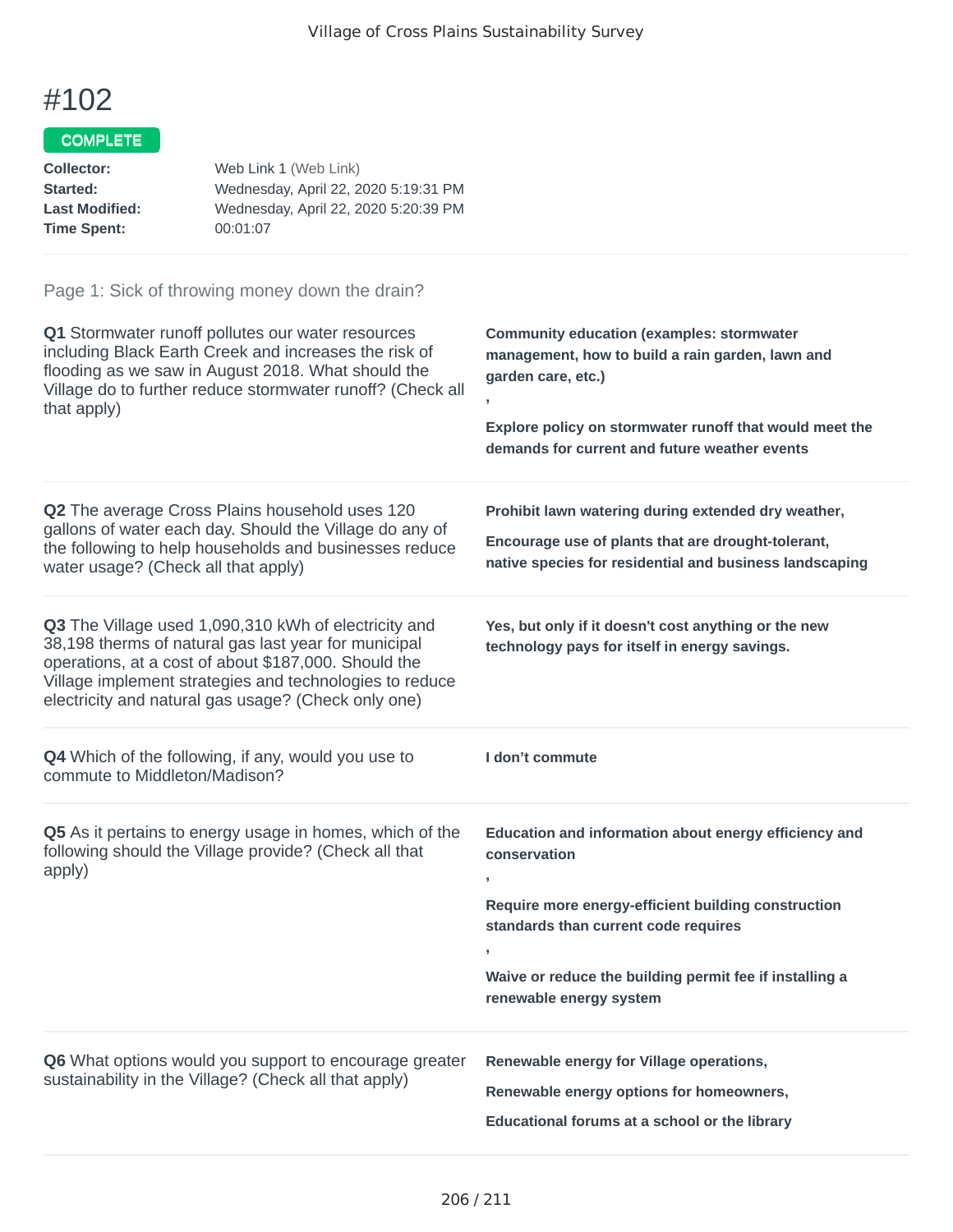**Q7** Food composting reduces the amount of trash collected by the Village. Should the Village do any of the following? (Check all that apply)

**Give out instructions on how to compost, Sell compost bins at a discounted cost**

#### **Q8** How old are you? **66 or older**

**Q9** What other things should Cross Plains, as a municipality, do to reduce the impact on the environment?

Pick up leaves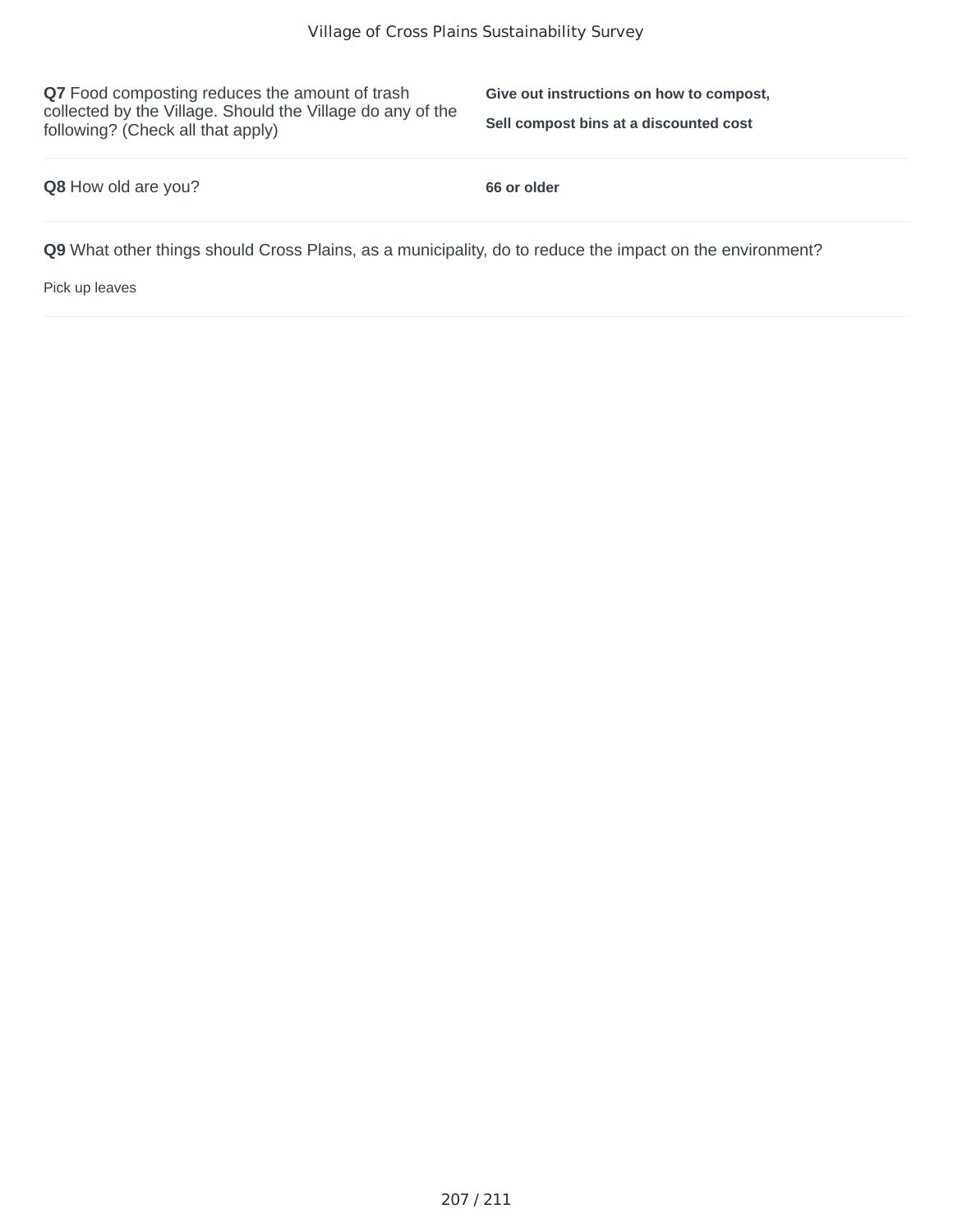**,**

**,**

**,**

# #103

#### **COMPLETE**

| Collector:            | Web Link 1 (Web Link)                |
|-----------------------|--------------------------------------|
| <b>Started:</b>       | Wednesday, April 22, 2020 5:20:47 PM |
| <b>Last Modified:</b> | Wednesday, April 22, 2020 5:24:05 PM |
| Time Spent:           | 00:03:18                             |
|                       |                                      |

#### Page 1: Sick of throwing money down the drain?

**Q1** Stormwater runoff pollutes our water resources including Black Earth Creek and increases the risk of flooding as we saw in August 2018. What should the Village do to further reduce stormwater runoff? (Check all that apply)

**Reduce impervious surfaces in the Village,**

**Community education (examples: stormwater management, how to build a rain garden, lawn and garden care, etc.)**

**Explore policy on stormwater runoff that would meet the demands for current and future weather events**

**Implement water management methods that restore or mimic the natural water cycle**

Other (please specify): explore making retaining ponds

**Q2** The average Cross Plains household uses 120 gallons of water each day. Should the Village do any of the following to help households and businesses reduce water usage? (Check all that apply)

**Q3** The Village used 1,090,310 kWh of electricity and 38,198 therms of natural gas last year for municipal operations, at a cost of about \$187,000. Should the Village implement strategies and technologies to reduce electricity and natural gas usage? (Check only one)

**Q4** Which of the following, if any, would you use to commute to Middleton/Madison?

**Prohibit lawn watering during extended dry weather,**

**Encourage use of plants that are drought-tolerant, native species for residential and business landscaping**

**Yes, but only if it doesn't cost anything or the new technology pays for itself in energy savings.**

**Bus/shuttle**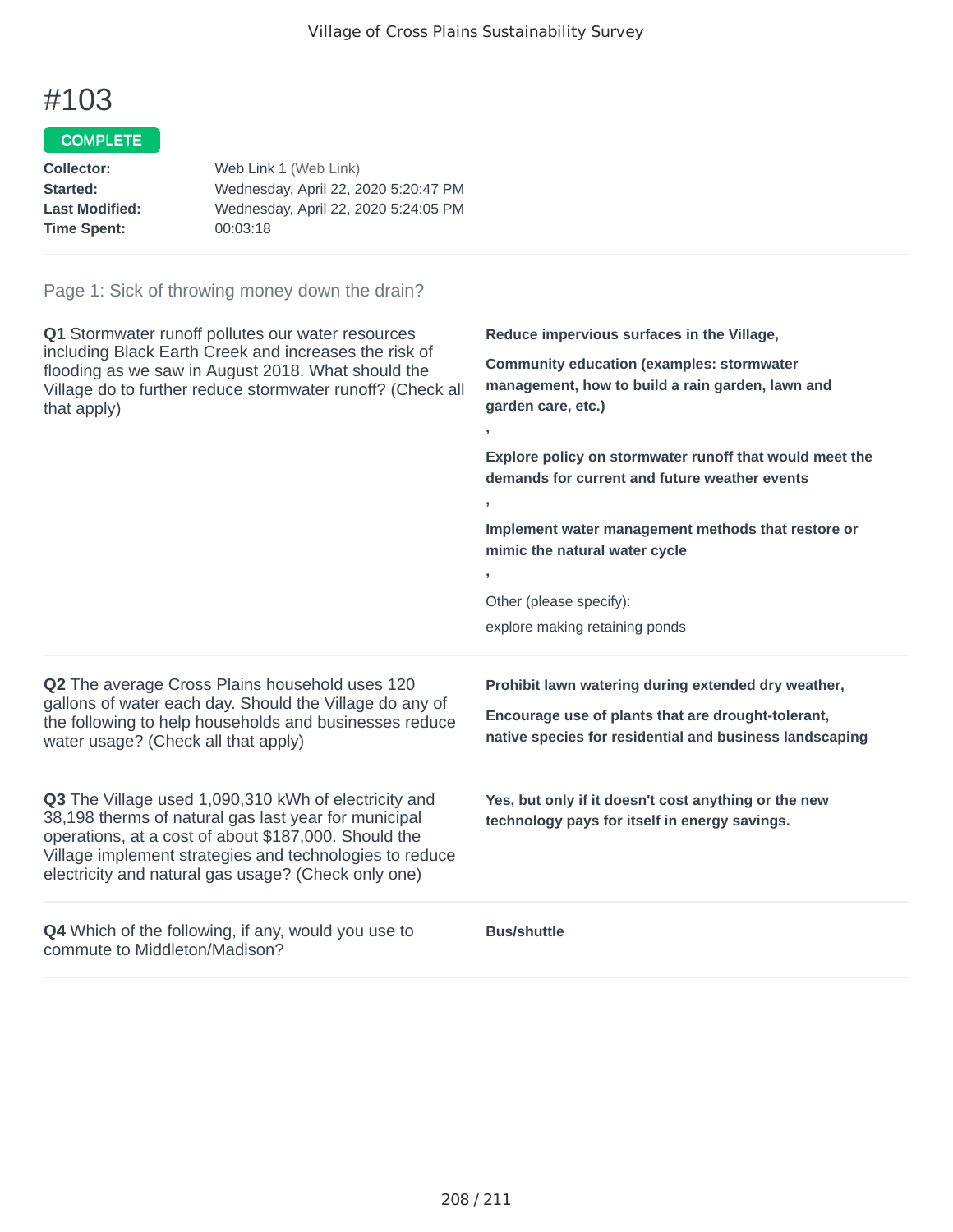| Q5 As it pertains to energy usage in homes, which of the<br>following should the Village provide? (Check all that<br>apply)                       | Education and information about energy efficiency and<br>conservation<br>J.<br>Establish a loan fund for residents and businesses for<br>energy efficiency upgrades<br>У.<br>Waive or reduce the building permit fee if installing a<br>renewable energy system |
|---------------------------------------------------------------------------------------------------------------------------------------------------|-----------------------------------------------------------------------------------------------------------------------------------------------------------------------------------------------------------------------------------------------------------------|
| Q6 What options would you support to encourage greater<br>sustainability in the Village? (Check all that apply)                                   | Renewable energy for Village operations,<br>Educational forums at a school or the library,<br>Environmental service-learning projects with the<br>schools (students do service work)                                                                            |
| Q7 Food composting reduces the amount of trash<br>collected by the Village. Should the Village do any of the<br>following? (Check all that apply) | Give out instructions on how to compost,<br>Sell compost bins at a discounted cost,<br>Collect compost in a separate container along with trash<br>and recycling                                                                                                |
| <b>Q8</b> How old are you?                                                                                                                        | 56-65                                                                                                                                                                                                                                                           |

educate and promote political/associations that use scientific data to understand and correct the effects of climate change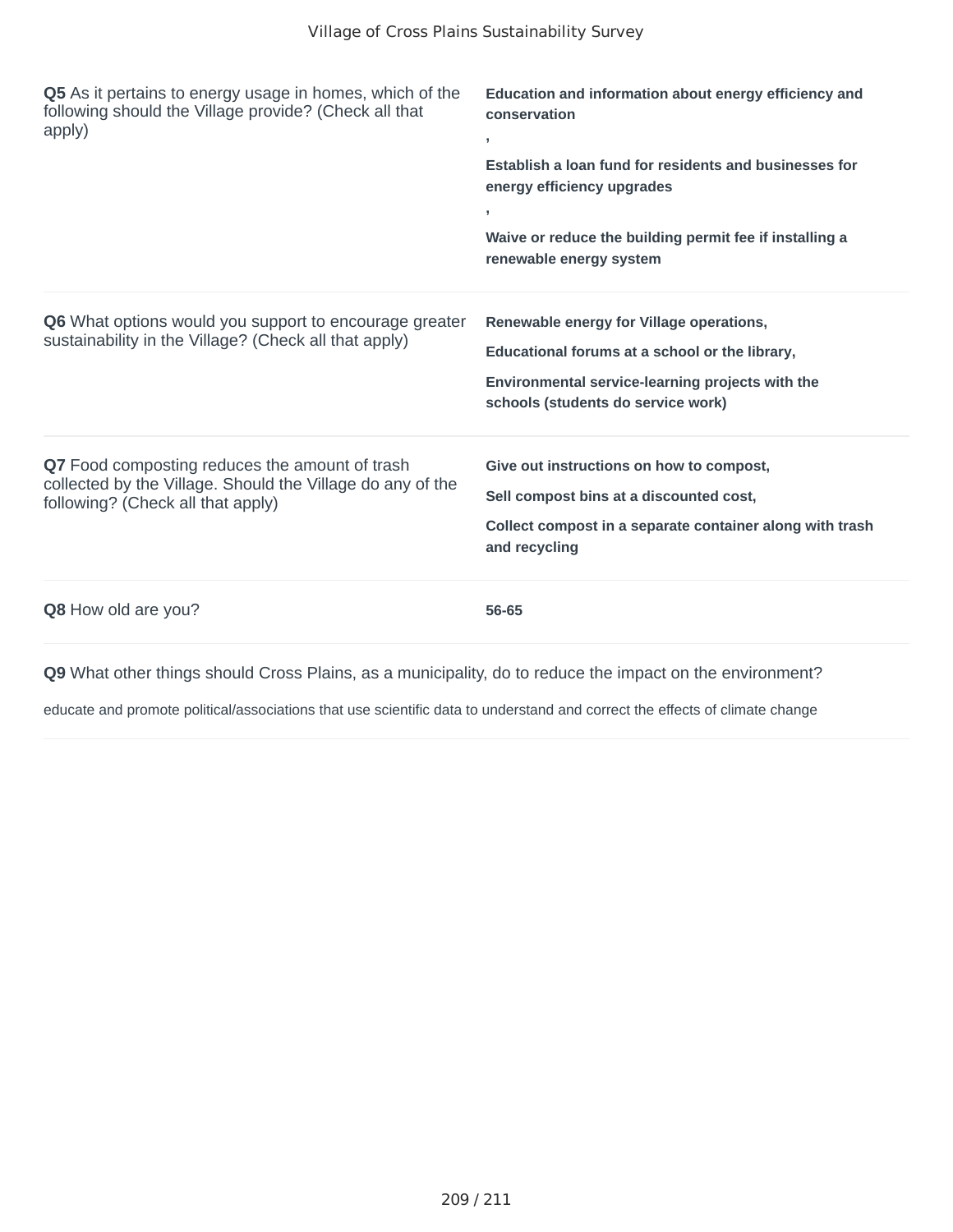## COMPLETE

| Collector:            | Web Link 1 (Web Link)                |
|-----------------------|--------------------------------------|
| Started:              | Wednesday, April 22, 2020 5:24:15 PM |
| <b>Last Modified:</b> | Wednesday, April 22, 2020 5:24:58 PM |
| <b>Time Spent:</b>    | 00:00:42                             |

| Q1 Stormwater runoff pollutes our water resources<br>including Black Earth Creek and increases the risk of<br>flooding as we saw in August 2018. What should the<br>Village do to further reduce stormwater runoff? (Check all<br>that apply)                                          | Explore policy on stormwater runoff that would meet the<br>demands for current and future weather events<br>,<br>Implement water management methods that restore or<br>mimic the natural water cycle |
|----------------------------------------------------------------------------------------------------------------------------------------------------------------------------------------------------------------------------------------------------------------------------------------|------------------------------------------------------------------------------------------------------------------------------------------------------------------------------------------------------|
| Q2 The average Cross Plains household uses 120<br>gallons of water each day. Should the Village do any of<br>the following to help households and businesses reduce<br>water usage? (Check all that apply)                                                                             | Provide information on indoor and outdoor water<br>efficiency<br>$\overline{ }$<br>Offer water efficiency audits                                                                                     |
| Q3 The Village used 1,090,310 kWh of electricity and<br>38,198 therms of natural gas last year for municipal<br>operations, at a cost of about \$187,000. Should the<br>Village implement strategies and technologies to reduce<br>electricity and natural gas usage? (Check only one) | Yes, even if the energy savings may not cover the cost<br>of the new technology. I am willing to pay more in taxes<br>to help us reduce our carbon footprint.                                        |
| Q4 Which of the following, if any, would you use to<br>commute to Middleton/Madison?                                                                                                                                                                                                   | I don't commute                                                                                                                                                                                      |
| Q5 As it pertains to energy usage in homes, which of the<br>following should the Village provide? (Check all that<br>apply)                                                                                                                                                            | Provide rebates for Focus on Energy Home Energy<br>audits                                                                                                                                            |
| Q6 What options would you support to encourage greater<br>sustainability in the Village? (Check all that apply)                                                                                                                                                                        | Develop a Village sustainability action plan                                                                                                                                                         |
| Q7 Food composting reduces the amount of trash<br>collected by the Village. Should the Village do any of the<br>following? (Check all that apply)                                                                                                                                      | The Village should not be involved in this matter                                                                                                                                                    |
| Q8 How old are you?                                                                                                                                                                                                                                                                    | 66 or older                                                                                                                                                                                          |